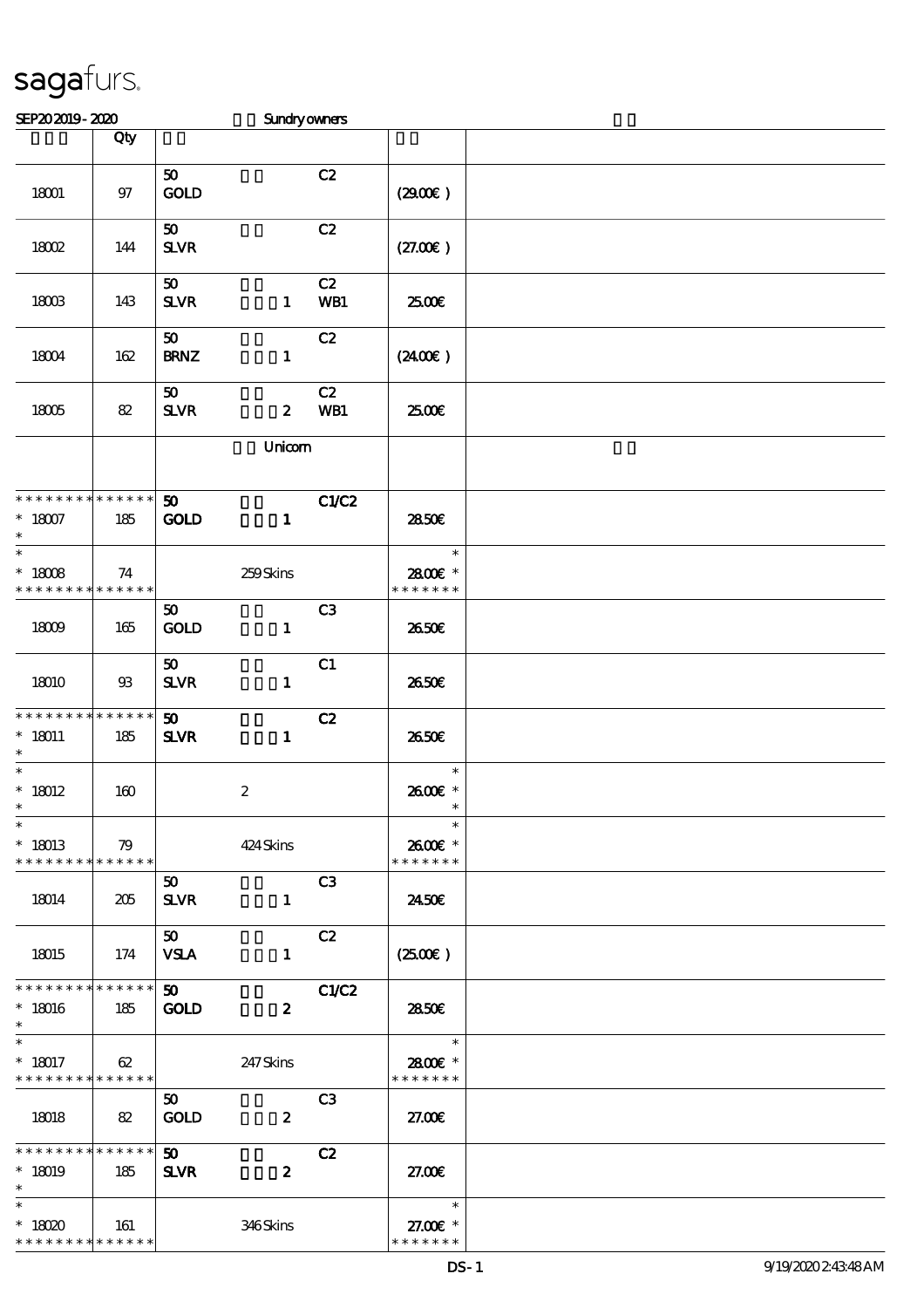#### SEP20 2019 - 2020 **Unicorn** Unicorn  $\Box$  Qty  $\Box$ 18021 106 50 白貂 C2  $VSA$  2  $2$  26.50€ Sandy Bay 50 白貂 C1/C2 GOLD 2 \* \* \* \* \* \* \* \* \* \* \* \* \* \* \* 18023 132 \*  $(300E)$ \* \* 18024 \* \* \* \* \* \* \* \* \* \* \* \* \* 144 276 Skins \*  $(3000)$  \* \* \* \* \* \* \* \* 18025 98 50 C1/C2  $VSA$  2  $2$  26.50€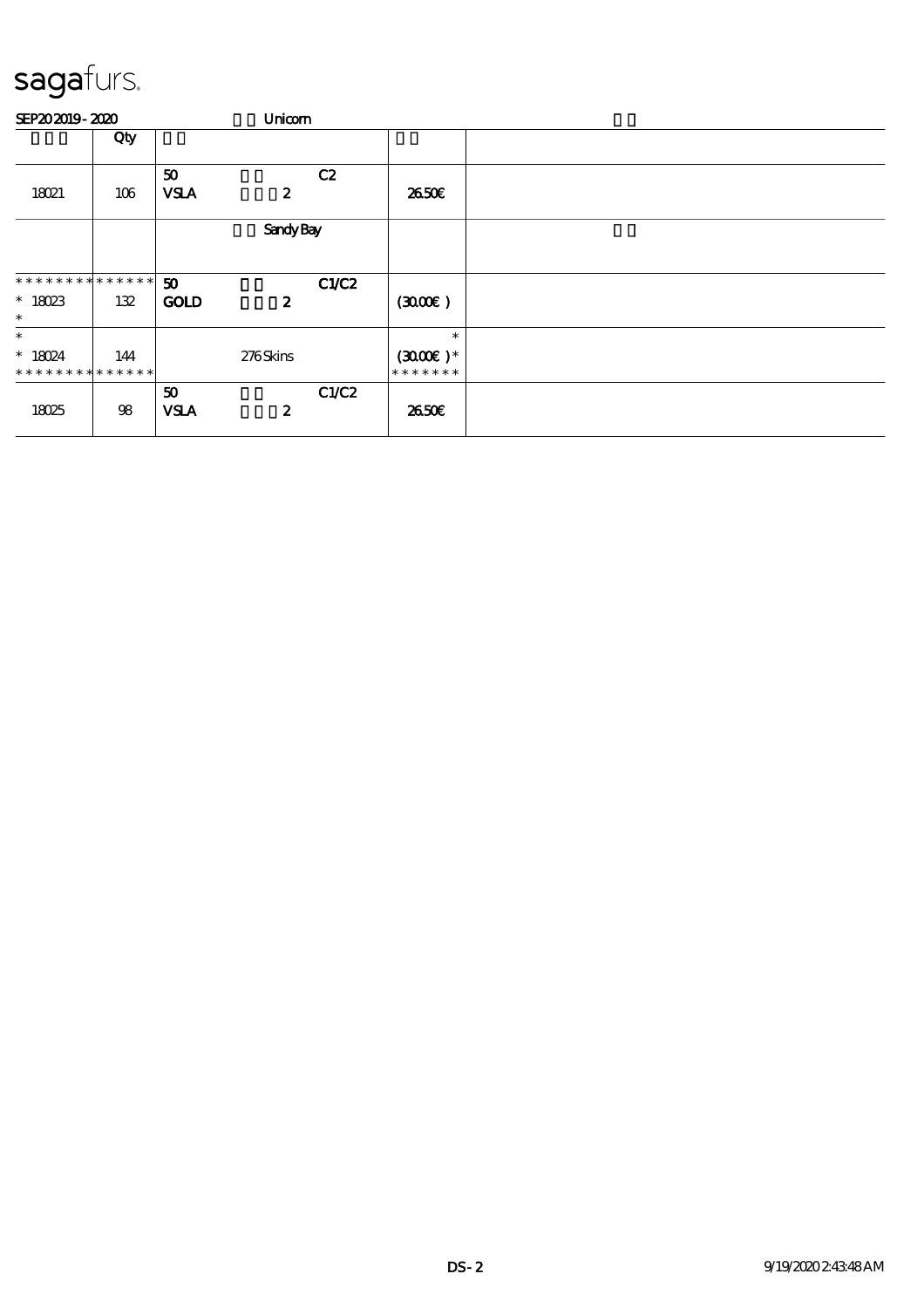| SEP202019-2020                                        |                        |                                      | <b>Sundryowners</b>   |                |                                                          |  |
|-------------------------------------------------------|------------------------|--------------------------------------|-----------------------|----------------|----------------------------------------------------------|--|
|                                                       | Qty                    |                                      |                       |                |                                                          |  |
| 18041                                                 | 154                    | $\boldsymbol{\omega}$<br>GOLD        |                       | C2             | $(2500\varepsilon)$                                      |  |
| * * * * * * * *<br>$*18042$<br>$\ast$                 | * * * * * *<br>205     | $\boldsymbol{\omega}$<br><b>SLVR</b> |                       | C1/C2          | (240E)                                                   |  |
| $\overline{\ast}$<br>$*18043$<br>$\ast$               | 180                    |                                      | $\boldsymbol{2}$      |                | $\ast$<br>$(2400)$ *                                     |  |
| $\ast$<br>$* 18044$<br>* * * * * * * *                | 96<br>* * * * * *      |                                      | 481 Skins             |                | $\ast$<br>$(2400\varepsilon)*$<br>* * * * * * *          |  |
| 18045                                                 | $97$                   | 40<br>$S\!L\!V\!R$                   |                       | C3             | 21.50E                                                   |  |
| 18046                                                 | $97$                   | 5040<br><b>SLVR</b>                  | WB1                   | C2             | 21.50E                                                   |  |
| 18047                                                 | 216                    | 5040<br><b>VSLA</b>                  |                       | C2             | 21.006                                                   |  |
| 18048                                                 | 185                    | 40<br><b>BRNZ</b>                    |                       | C2             | (21.00)                                                  |  |
| 18049                                                 | 149                    | $\boldsymbol{\omega}$<br><b>SLVR</b> | $\mathbf{1}$          | C2<br>WB1      | 21.50E                                                   |  |
| * * * * * * * *<br>$*18050$<br>$\ast$                 | * * * * * *<br>225     | $\boldsymbol{\omega}$<br><b>BRNZ</b> | $\mathbf{1}$          | C1/C2          | (220E)                                                   |  |
| $\overline{\ast}$<br>$* 18051$<br>$\ast$              | 200                    |                                      | $\boldsymbol{z}$      |                | $\ast$<br>$(2200)$ *<br>$\ast$                           |  |
| $\ast$<br>$* 18052$<br>* * * * * * * * * * * * * *    | 57                     |                                      | 482Skins              |                | $\ast$<br>$(2200\varepsilon)*$<br>* * * * * * *          |  |
| 18053                                                 | 79                     | 40<br><b>BRNZ</b>                    | $\mathbf{1}$          | C <sub>3</sub> | 1950€                                                    |  |
| 18054                                                 | 113                    | 40<br><b>SLVR</b>                    | $\boldsymbol{z}$      | C2<br>WB1      | 21.00                                                    |  |
| * * * * * * * *<br>$* 18055$<br>$\ast$                | $* * * * * * *$<br>225 | 40<br><b>BRNZ</b>                    | $\boldsymbol{z}$      | C2             | 2100                                                     |  |
| $\ast$<br>$*18056$<br>$\ast$                          | 200                    |                                      | $\boldsymbol{z}$      |                | $\ast$<br>2050E *                                        |  |
| $* 18057$<br>* * * * * * * * <mark>* * * * * *</mark> | 84                     |                                      | 509Skins              |                | $\ast$<br>2050€ *<br>* * * * * * *                       |  |
|                                                       |                        |                                      | <b>Baldwin-Jander</b> |                |                                                          |  |
| * * * * * * * * * * * * * * *<br>$* 18059$<br>$\ast$  | 205                    | $\boldsymbol{\omega}$<br><b>GOLD</b> | $\mathbf{1}$          | C1             | (27.00)                                                  |  |
| $\ast$<br>$*18000$<br>* * * * * * * * * * * * * *     | 194                    |                                      | 399Skins              |                | $\overline{\phantom{a}}$<br>$(27.00)$ *<br>* * * * * * * |  |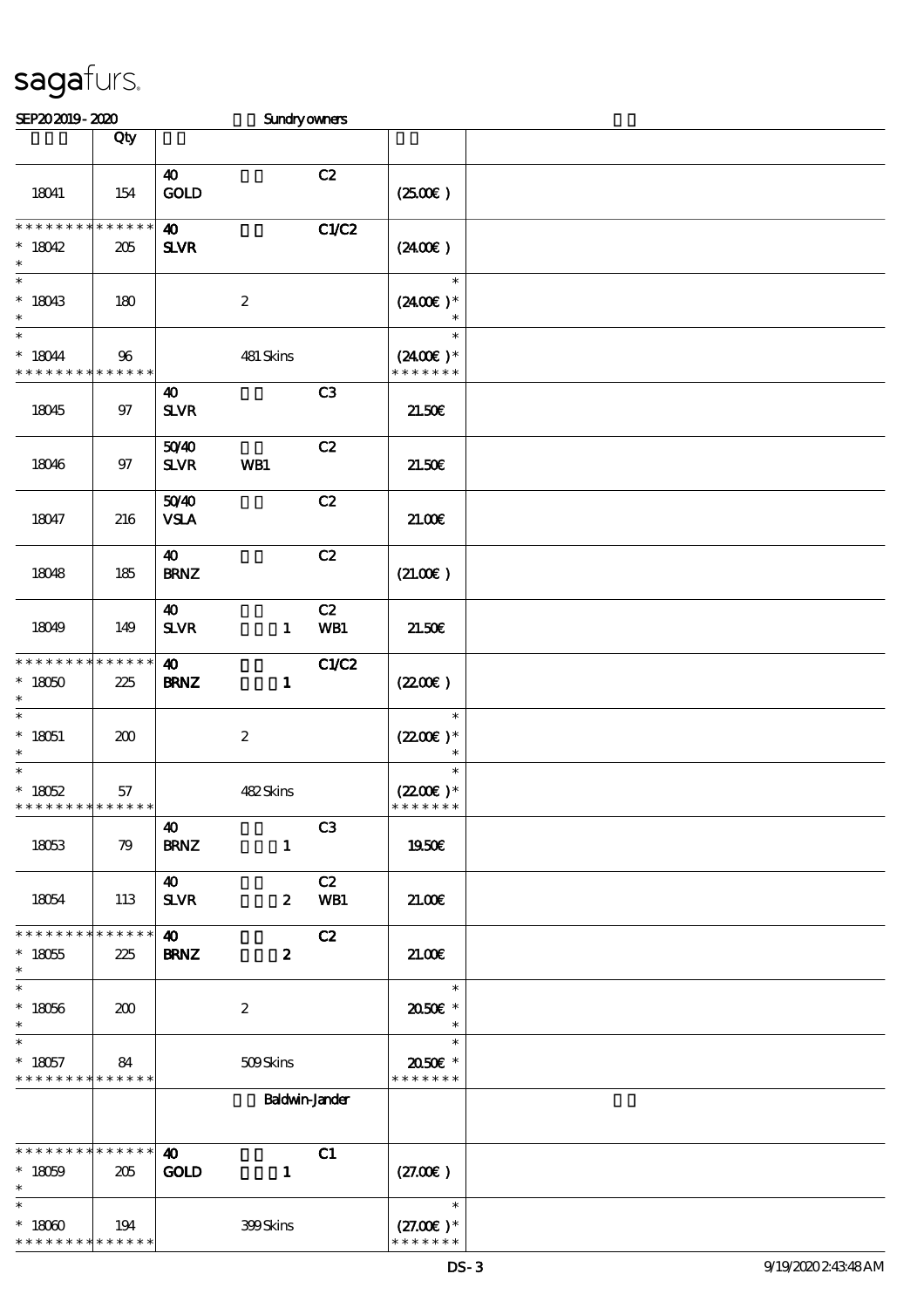| SEP202019-2020                                                    |                    |                                      | <b>Baldwin-Jander</b> |                                                      |  |
|-------------------------------------------------------------------|--------------------|--------------------------------------|-----------------------|------------------------------------------------------|--|
|                                                                   | Qty                |                                      |                       |                                                      |  |
| **************<br>$* 18061$<br>$\ast$                             | 185                | $\boldsymbol{\omega}$<br><b>GOLD</b> | C2<br>$\mathbf{1}$    | $(2600\varepsilon)$                                  |  |
| $\ast$<br>$* 18062$<br>* * * * * * * * * * * * * * *              | 37                 | 222Skins                             |                       | $\ast$<br>$(2600)$ *<br>* * * * * * *                |  |
| 18063                                                             | 99                 | 40<br><b>SLVR</b>                    | C1/C2<br>$\mathbf{1}$ | (250)                                                |  |
| 18064                                                             | 130                | 40<br><b>VSLA</b>                    | C1/C2<br>$\mathbf{1}$ | $(2500\varepsilon)$                                  |  |
|                                                                   |                    |                                      | Unicom                |                                                      |  |
| 18066                                                             | 177                | $\boldsymbol{\omega}$<br><b>GOLD</b> | C1/C2                 | (2500)                                               |  |
| * * * * * * * * * * * * * *<br>$* 18067$<br>$\ast$                | 205                | $\boldsymbol{\omega}$<br><b>SLVR</b> | C1/C2                 | 2250E                                                |  |
| $\ast$<br>$^\ast$ 18068<br>$\ast$                                 | 180                | $\boldsymbol{2}$                     |                       | $\ast$<br>22.00€ *<br>$\ast$                         |  |
| $\ast$<br>$* 18009$<br>* * * * * * * *                            | 205<br>* * * * * * | 590Skins                             |                       | $\ast$<br>22.00 £*<br>* * * * * * *                  |  |
| 18070                                                             | 115                | 40<br><b>VSLA</b>                    | C2                    | 21.50E                                               |  |
| * * * * * * * * * * * * * *<br>$* 18071$<br>$\ast$                | 205                | 40<br><b>GOLD</b>                    | C1/C2<br>$\mathbf{1}$ | 2600E                                                |  |
| $\ast$<br>* $18072$                                               | 180                | $\boldsymbol{2}$                     |                       | $\ast$<br>2600€ *                                    |  |
| $\overline{\ast}$<br>$* 18073$<br>******** <mark>******</mark>    | 42                 | 427 Skins                            |                       | 2600€ *<br>* * * * * * *                             |  |
| * * * * * * * * * * * * * * *<br>$* 18074$<br>$\ast$              | 205                | $\boldsymbol{\omega}$<br><b>GOLD</b> | C1/C2<br>$\mathbf{1}$ | 2600E                                                |  |
| $\ast$<br>$* 18075$<br>$\ast$                                     | 180                | 2                                    |                       | $\overline{\phantom{a}}$<br>2600€ *<br>$\ast$        |  |
| $\overline{\ast}$<br>$* 18076$<br>$\ast$                          | 180                | 3                                    |                       | $\ast$<br>2600€ *                                    |  |
| $\ast$<br>$* 18077$<br>* * * * * * * * <mark>* * * * * * *</mark> | 208                | 773Skins                             |                       | $\overline{\phantom{a}}$<br>2600€ *<br>* * * * * * * |  |
| 18078                                                             | 193                | $\boldsymbol{\omega}$<br><b>GOLD</b> | C3<br>$\mathbf{1}$    | 24.00E                                               |  |
| * * * * * * * * * * * * * * *<br>$* 18079$<br>$\ast$              | 205                | $\boldsymbol{\omega}$<br><b>SLVR</b> | C1<br>$\mathbf{1}$    | 24.00€                                               |  |
| $\ast$<br>$* 18080$<br>* * * * * * * * * * * * * *                | 127                | 332Skins                             |                       | 2400€ *<br>* * * * * * *                             |  |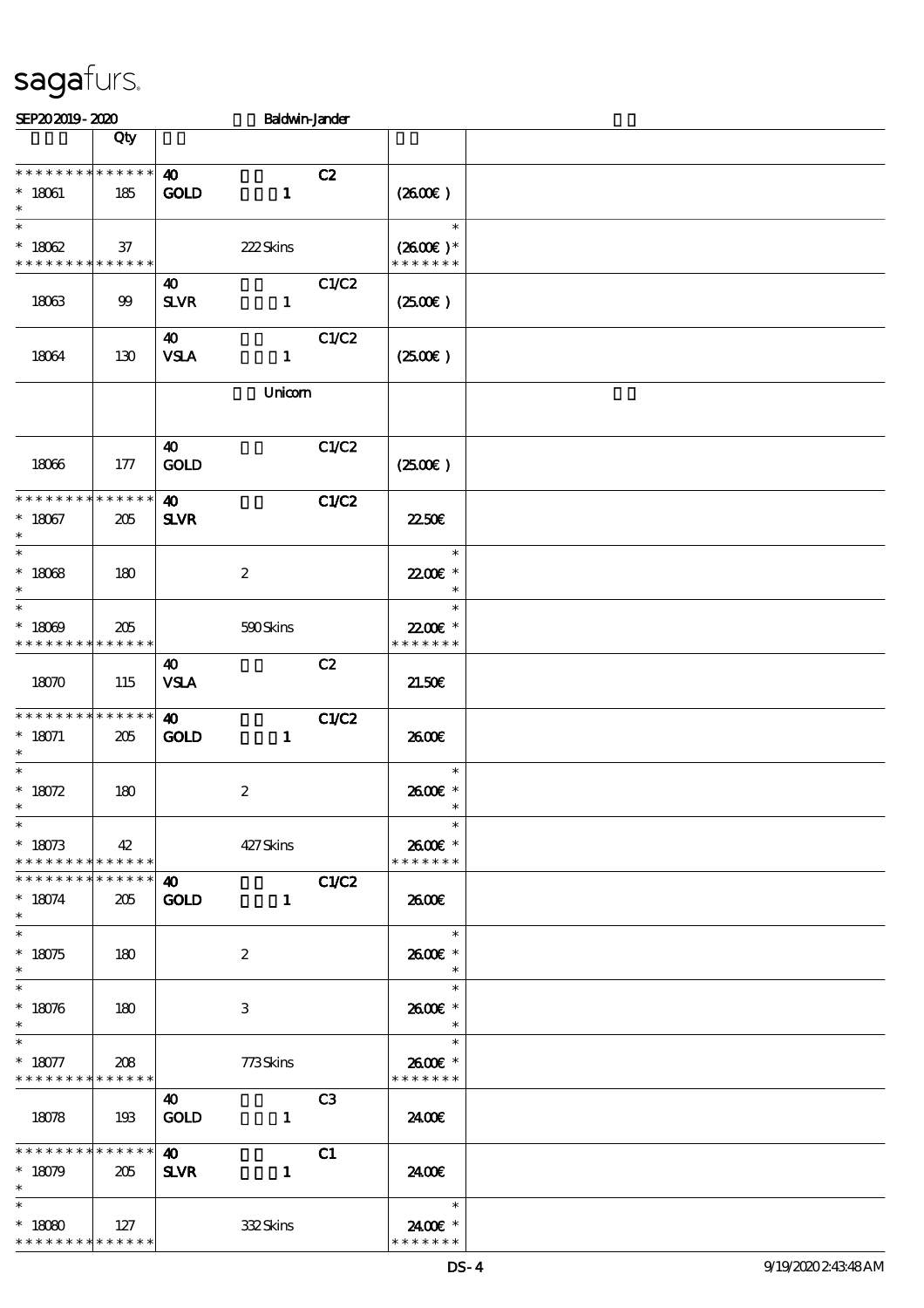\*

| SEP202019-2020                                                                         |                    |                                                        | Unicom                |                                                       |  |
|----------------------------------------------------------------------------------------|--------------------|--------------------------------------------------------|-----------------------|-------------------------------------------------------|--|
|                                                                                        | Qty                |                                                        |                       |                                                       |  |
| * * * * * * * *<br>$* 18081$<br>$\ast$                                                 | $******$<br>225    | $\boldsymbol{\omega}$<br><b>SLVR</b>                   | C1/C2<br>$\mathbf{1}$ | 2400€                                                 |  |
| * $18082$                                                                              | 200                | $\boldsymbol{2}$                                       |                       | $\ast$<br>2400€ *<br>$\ast$                           |  |
| $\overline{\phantom{0}}$<br>$* 18083$<br>$\ast$                                        | 200                | 3                                                      |                       | $\ast$<br>2400€ *<br>$\ast$                           |  |
| $\ast$<br>$* 18084$<br>$\ast$                                                          | 200                | $\overline{\mathbf{4}}$                                |                       | $\ast$<br>2400€ *<br>$\ast$                           |  |
| $* 18085$<br>$\ast$                                                                    | 200                | $\mathbf{5}$                                           |                       | $\ast$<br>2400E *<br>$\ast$                           |  |
| $\overline{\phantom{0}}$<br>$* 18086$<br>$\ast$                                        | 200                | $\boldsymbol{6}$                                       |                       | $\ast$<br>2400€ *<br>$\ast$                           |  |
| $\overline{\mathbf{r}}$<br>$* 18087$<br>$\ast$                                         | 200                | $\tau$                                                 |                       | $\ast$<br>2400 £*<br>$\ast$                           |  |
| $* 18088$<br>$\ast$                                                                    | 200                | 8                                                      |                       | $\ast$<br>2400€ *<br>$\ast$                           |  |
| $* 18089$<br>* * * * * * * *                                                           | 162<br>* * * * * * | 1787Skins                                              |                       | $\ast$<br>2400E *<br>* * * * * * *                    |  |
| * * * * * * * * <mark>*</mark><br>$* 18000$<br>$\ast$                                  | $******$<br>205    | 40<br><b>SLVR</b>                                      | C2<br>$\mathbf{1}$    | 2400€                                                 |  |
| $\ast$<br>$* 18091$<br>$\ast$<br>$*$                                                   | 180                | 2                                                      |                       | $\ast$<br>2400€ *<br>$\overline{\phantom{a}}$         |  |
| $*$ 18092<br>$\ast$                                                                    | 180                | 3                                                      |                       | $\ast$<br>2400€ *<br>$\overline{\phantom{a}}$         |  |
| $\ast$<br>$*$ 18003<br>$\ast$                                                          | 180                | $\overline{4}$                                         |                       | $\ast$<br>2400€ *<br>$\ast$                           |  |
| $\ast$<br>$* 18094$<br>* * * * * * * * * * * * * * <mark>*</mark>                      | 54                 | 799Skins                                               |                       | $\ast$<br>2400 £*<br>* * * * * * *                    |  |
| * * * * * * * *<br>$* 18095$<br>$\ast$                                                 | $******$<br>205    | 40<br><b>SLVR</b>                                      | C3<br>$\mathbf{1}$    | 22.50E                                                |  |
| $\overline{\phantom{0}}$<br>$* 18096$ 89<br>* * * * * * * * <mark>* * * * * * *</mark> |                    | 294Skins                                               |                       | $\overline{\phantom{a}}$<br>22.00€ *<br>* * * * * * * |  |
| * * * * * * * * <mark>* * * * * * *</mark><br>$* 18097$<br>$*$ and $*$                 | 225                | $\boldsymbol{\omega}$<br><b>SLVR</b><br>$\blacksquare$ | C3                    | 22.00E                                                |  |
| $*$<br>$* 1808$<br>* * * * * * * * <mark>* * * * * * *</mark>                          | $\sim$ 96          | 321 Skins                                              |                       | $\overline{\phantom{a}}$<br>22.00€*<br>* * * * * * *  |  |
| * * * * * * * * <mark>* * * * * * *</mark><br>$* 18099$<br>$\ast$                      | 205                | <b>40</b><br><b>VSLA</b>                               | C2<br>$\mathbf{1}$    | $(2400\varepsilon)$                                   |  |
| $\ast$<br>$*18100$                                                                     | 180                | $\boldsymbol{z}$                                       |                       | $\overline{\phantom{a}}$<br>$(2400\varepsilon)^*$     |  |

\*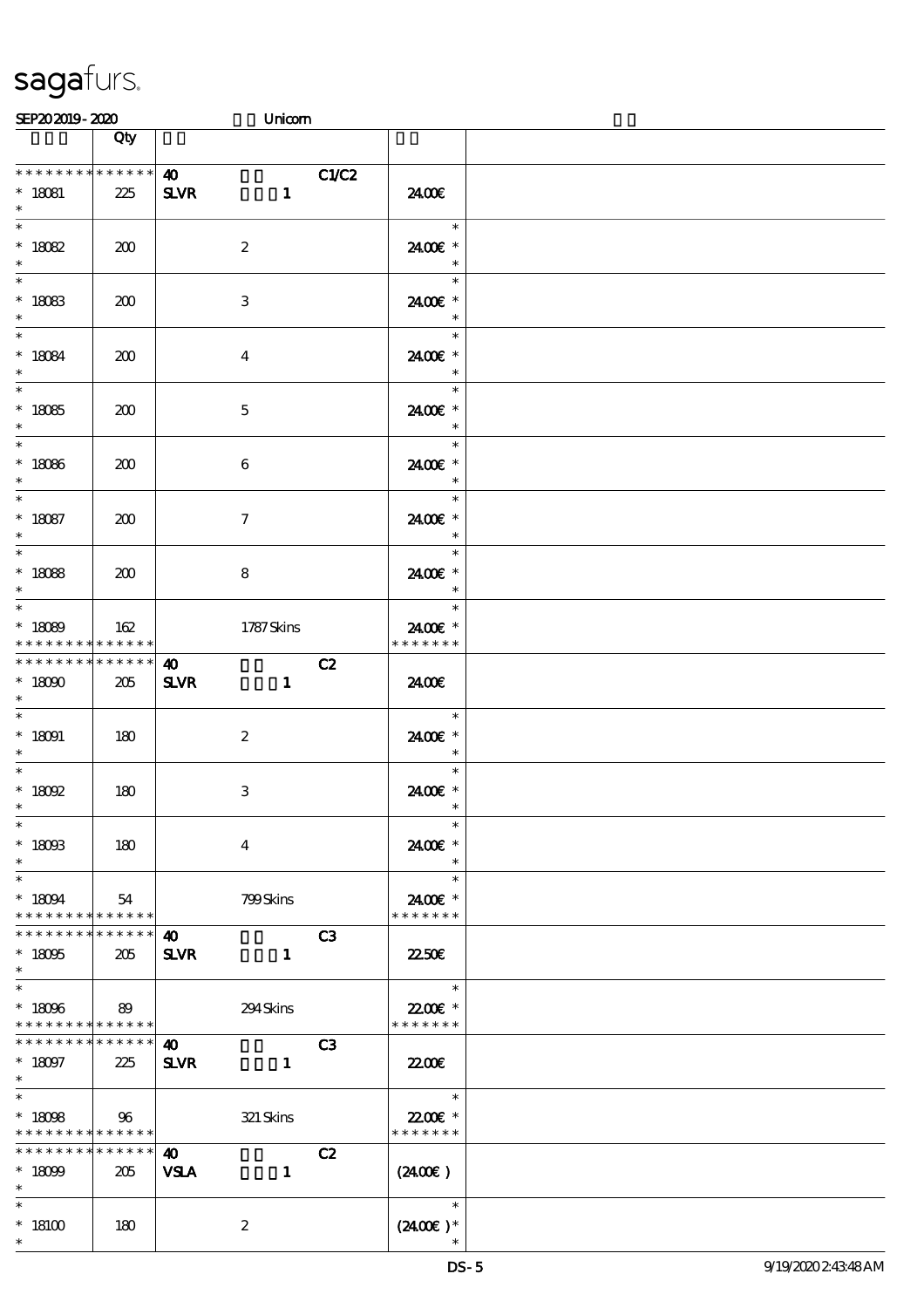| SEP202019-2020                                               |                       |                                      | Unicom           |                |                                       |  |
|--------------------------------------------------------------|-----------------------|--------------------------------------|------------------|----------------|---------------------------------------|--|
|                                                              | Qty                   |                                      |                  |                |                                       |  |
| $\ast$<br>$*18101$<br>* * * * * * * * * * * * * *            | 85                    | $\boldsymbol{\omega}$<br><b>VSLA</b> | $\mathbf{1}$     | C2             | $\ast$<br>$(2400)$ *<br>* * * * * * * |  |
| * * * * * * * * * * * * * *<br>$*18102$<br>$\ast$            | 205                   | 40<br><b>VSLA</b>                    | $\mathbf{1}$     | C2             | 24.00E                                |  |
| $*18103$<br>$\ast$                                           | 180                   |                                      | $\boldsymbol{2}$ |                | $\ast$<br>2350E *<br>$\ast$           |  |
| $\overline{\ast}$<br>$*18104$<br>* * * * * * * * * * * * * * | <b>110</b>            |                                      | 495Skins         |                | $\ast$<br>2350€ *<br>* * * * * * *    |  |
| * * * * * * * * * * * * * *<br>$*18105$<br>$\ast$            | 205                   | $\boldsymbol{\Phi}$<br><b>GOLD</b>   | $\boldsymbol{z}$ | <b>C1/C2</b>   | 2600E                                 |  |
| $\ast$<br>$^\ast$ 18106<br>* * * * * * * * * * * * * *       | 117                   |                                      | 322Skins         |                | $\ast$<br>2550€ *<br>* * * * * * *    |  |
| * * * * * * * * * * * * * *<br>$^\ast$ 18107<br>$\ast$       | 205                   | $\boldsymbol{\omega}$<br><b>GOLD</b> | $\boldsymbol{z}$ | <b>C1/C2</b>   | 2600E                                 |  |
| $\ast$<br>$* 18108$<br>* * * * * * * * * * * * * *           | 45                    |                                      | 250Skins         |                | $\ast$<br>2550€ *<br>* * * * * * *    |  |
| 18109                                                        | 124                   | 40<br><b>GOLD</b>                    | $\boldsymbol{z}$ | C <sub>3</sub> | 2400€                                 |  |
| 18110                                                        | 191                   | 40<br><b>SLVR</b>                    | $\boldsymbol{z}$ | C1             | 2500E                                 |  |
| * * * * * * * * * * * * * *<br>$* 18111$<br>$\ast$           | 205                   | 40<br><b>SLVR</b>                    | $\boldsymbol{z}$ | C1/C2          | 2500€                                 |  |
| $\ast$<br>$^*$ 18112<br>$*$                                  | 180                   |                                      | $\boldsymbol{2}$ |                | $\ast$<br>2500€ *<br>$\ast$           |  |
| $\ast$<br>$*18113$<br>$\ast$                                 | 180                   |                                      | $\,3$            |                | $\ast$<br>2450€ *<br>$\ast$           |  |
| $\ast$<br>$* 18114$<br>$\ast$                                | 180                   |                                      | 4                |                | $\ast$<br>2450E *<br>$\ast$           |  |
| $\ast$<br>$* 18115$<br>* * * * * * * * * * * * * *           | $\boldsymbol{\omega}$ |                                      | 811 Skins        |                | $\ast$<br>2450€ *<br>* * * * * * *    |  |
| * * * * * * * *<br>$* 18116$<br>$\ast$                       | * * * * * *<br>205    | $\boldsymbol{\omega}$<br><b>SLVR</b> | $\boldsymbol{z}$ | C2             | 2450E                                 |  |
| $* 18117$<br>$\ast$                                          | 180                   |                                      | $\boldsymbol{z}$ |                | $\ast$<br>2400€ *<br>$\ast$           |  |
| $\ast$<br>$* 18118$<br>* * * * * * * * * * * * * *           | 139                   |                                      | 524 Skins        |                | $\ast$<br>24.00 £*<br>* * * * * * *   |  |
| 18119                                                        | 148                   | 40<br><b>SLVR</b>                    | $\boldsymbol{z}$ | C <sub>3</sub> | 2250E                                 |  |
| 18120                                                        | 166                   | 40<br><b>SLVR</b>                    | $\boldsymbol{z}$ | C <sub>3</sub> | <b>22506</b>                          |  |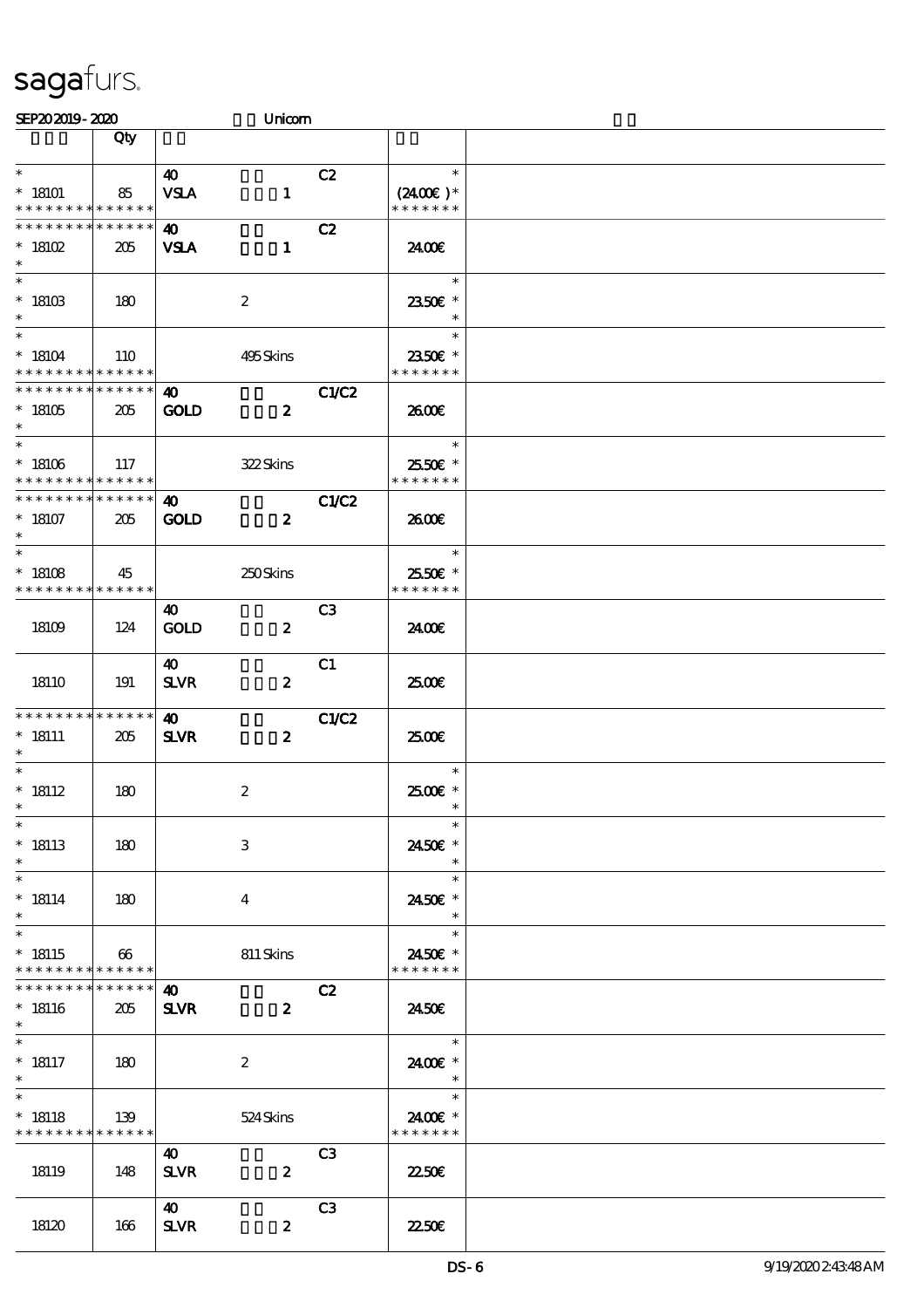| SEP202019-2020                                                              |                                   | Unicom                                                   |           |                                        |  |
|-----------------------------------------------------------------------------|-----------------------------------|----------------------------------------------------------|-----------|----------------------------------------|--|
|                                                                             | Qty                               |                                                          |           |                                        |  |
| * * * * * * * * * * * * * *<br>$* 18121$<br>$\ast$                          | 205                               | $\boldsymbol{\omega}$<br><b>SLVR</b><br>$\boldsymbol{z}$ | C2<br>WB1 | 21.50E                                 |  |
| $\overline{\ast}$<br>$*18122$<br>* * * * * * * * <mark>* * * * * * *</mark> | 83                                | 288Skins                                                 |           | $\ast$<br>$21.00E$ *<br>* * * * * * *  |  |
| * * * * * * * *<br>$*18123$<br>$\ast$                                       | * * * * * *<br>205                | $\boldsymbol{\omega}$<br><b>VSLA</b><br>$\boldsymbol{z}$ | C2        | <b>2200</b> €                          |  |
| $\ast$<br>$* 18124$<br>* * * * * * * * * * * * * *                          | 66                                | $271$ Skins                                              |           | $\ast$<br>$21.50E$ *<br>* * * * * * *  |  |
| 18125                                                                       | 218                               | 40<br><b>VSLA</b><br>$\boldsymbol{z}$                    | C2        | <b>2200</b> €                          |  |
|                                                                             |                                   | <b>Sandy Bay</b>                                         |           |                                        |  |
| * * * * * * * * * * * * * *<br>$* 18127$<br>$\ast$                          | 205                               | $\boldsymbol{\omega}$<br>GOLD<br>$\boldsymbol{z}$        | C1        | (2800)                                 |  |
| $\ast$<br>$*18128$<br>$\ast$                                                | 191                               | $\boldsymbol{2}$                                         |           | $\ast$<br>$(2800)$ *<br>$\ast$         |  |
| $\ast$<br>$*18129$<br>$\ast$                                                | 180                               | 3                                                        |           | $\ast$<br>$(2800)$ *<br>$\ast$         |  |
| $\ast$<br>$*18130$<br>$\ast$                                                | 180                               | $\overline{\mathbf{4}}$                                  |           | $\ast$<br>$(2800)$ *<br>$\ast$         |  |
| $\ast$<br>$*$ 18131<br>$\ast$                                               | 180                               | $\mathbf 5$                                              |           | $\ast$<br>$(2800)$ *<br>$\ast$         |  |
| $\ast$<br>$* 18132$<br>$*$                                                  | 180                               | $\boldsymbol{6}$                                         |           | $\ast$<br>$(2800)$ *<br>$\ast$         |  |
| $\ast$<br>$* 18133$<br>$\ast$                                               | 180                               | $\boldsymbol{\tau}$                                      |           | $\ast$<br>$(2800)$ *<br>$\ast$         |  |
| $\ast$<br>$* 18134$<br>* * * * * * * *                                      | 180<br>$\ast\ast\ast\ast\ast\ast$ | 1476Skins                                                |           | $\ast$<br>$(2800)$ *<br>* * * * * * *  |  |
| * * * * * * *<br>$*18135$<br>$\ast$                                         | * * * * * *<br>205                | $\boldsymbol{\omega}$<br><b>GOLD</b><br>$\boldsymbol{z}$ | C2        | (2800)                                 |  |
| $\ast$<br>$*18136$<br>$\ast$                                                | 180                               | $\boldsymbol{z}$                                         |           | $\ast$<br>$(2800)$ *                   |  |
| $*18137$<br>* * * * * * * *                                                 | 138<br>* * * * * *                | 523Skins                                                 |           | $\ast$<br>$(2800)$ *<br>* * * * * * *  |  |
| * * * * * * *<br>$*18138$<br>$\ast$                                         | * * * * * *<br>205                | $\boldsymbol{\omega}$<br><b>SLVR</b><br>$\boldsymbol{z}$ | C1/C2     | (31.00)                                |  |
| $\ast$<br>$*18139$<br>$\ast$                                                | 180                               | $\boldsymbol{2}$                                         |           | $\ast$<br>$(31.00)$ *<br>$\ast$        |  |
| $\ast$<br>$*18140$<br>* * * * * * * *                                       | 55<br>* * * * * *                 | 440Skins                                                 |           | $\ast$<br>$(31.00)$ *<br>* * * * * * * |  |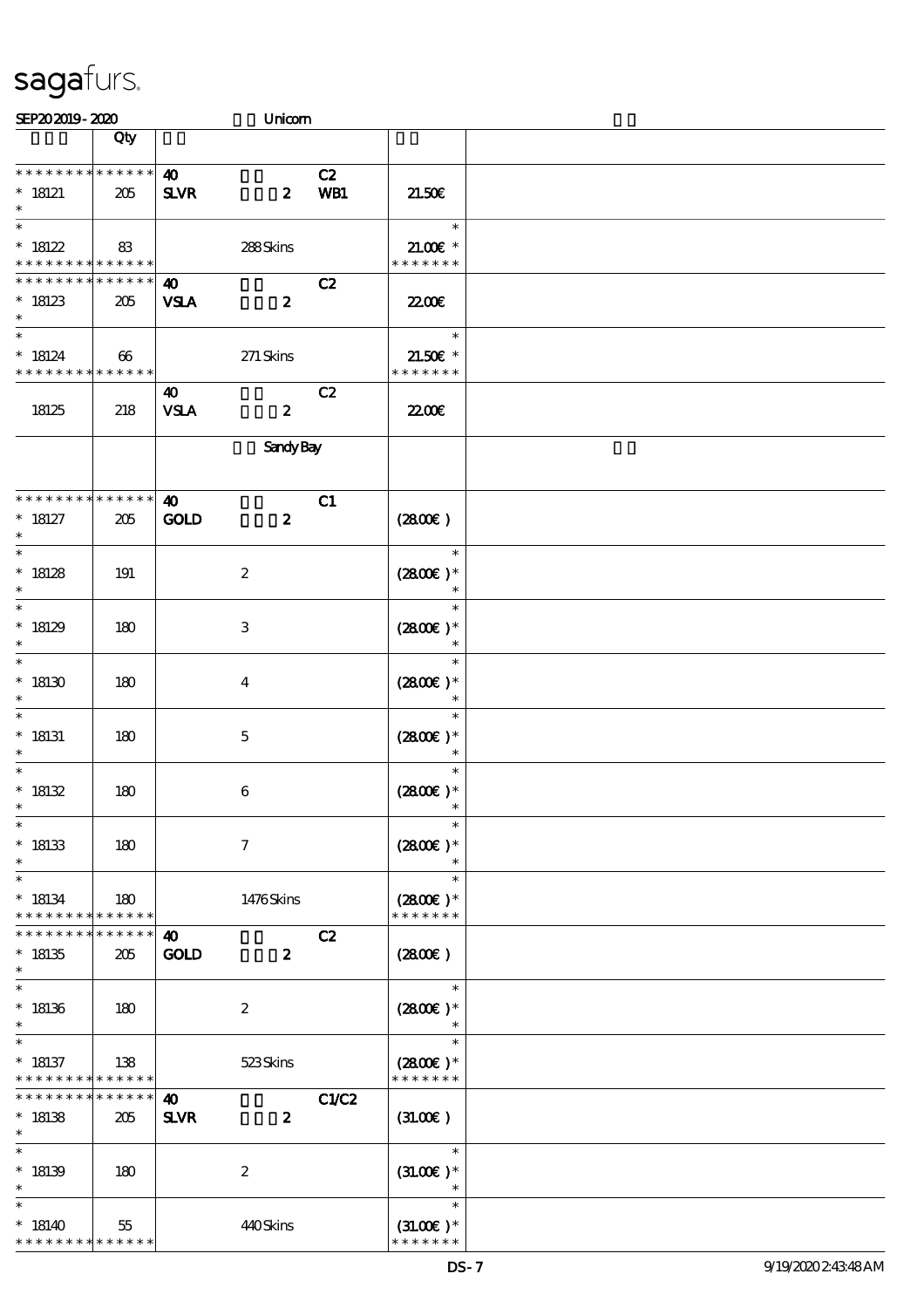| <b>SEP202019-2020</b>                   |     |                       | <b>Sandy Bay</b> |                                  |  |
|-----------------------------------------|-----|-----------------------|------------------|----------------------------------|--|
|                                         | Qty |                       |                  |                                  |  |
| * * * * * * * * * * * * * * *           |     | $\boldsymbol{\omega}$ | C1/C2            |                                  |  |
| $* 18141$                               | 205 | <b>VSLA</b><br>2      |                  | (2500)                           |  |
| $\ast$                                  |     |                       |                  |                                  |  |
| $\ast$                                  |     |                       |                  | $\ast$                           |  |
| $*18142$                                | 180 | $\boldsymbol{2}$      |                  | $(2500\varepsilon)*$             |  |
| $\ast$                                  |     |                       |                  | ∗                                |  |
| $\ast$                                  |     |                       |                  | $\ast$                           |  |
| $*18143$<br>* * * * * * * * * * * * * * | 177 | 562Skins              |                  | $(2500\varepsilon)^*$<br>******* |  |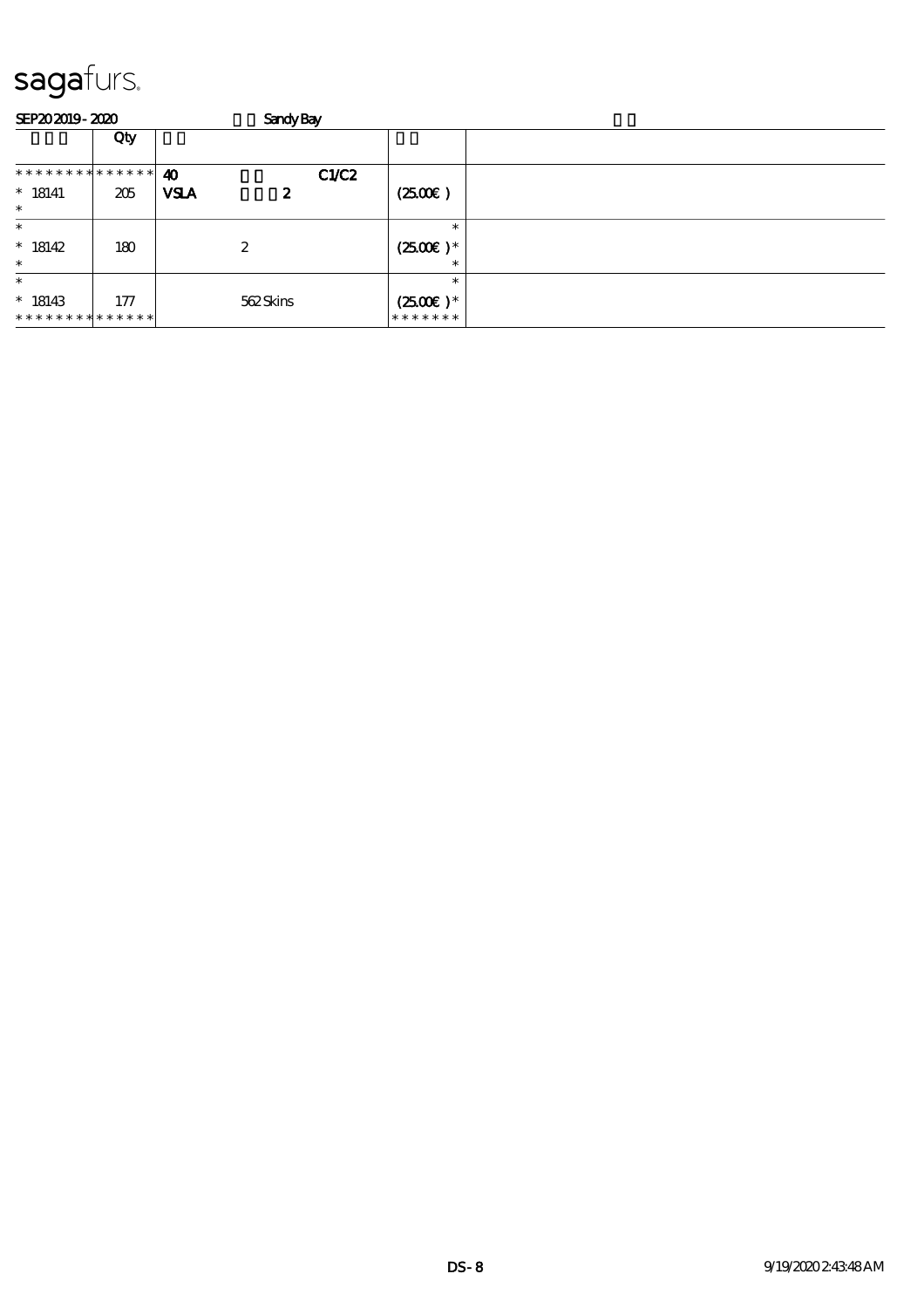| SEP202019-2020                                       |                    |                                            | Sundryowners          |                |                                                                 |  |
|------------------------------------------------------|--------------------|--------------------------------------------|-----------------------|----------------|-----------------------------------------------------------------|--|
|                                                      | Qty                |                                            |                       |                |                                                                 |  |
| 18161                                                | $99$               | $\boldsymbol{\mathfrak{D}}$<br><b>BRNZ</b> |                       | C2             | 1950€                                                           |  |
| 18162                                                | 177                | $\boldsymbol{\mathfrak{D}}$<br><b>VSLA</b> |                       | C2             | (200E)                                                          |  |
| 18163                                                | 195                | $\boldsymbol{\mathfrak{D}}$<br><b>SLVR</b> | $\mathbf{1}$          | C2<br>WB1      | 2000€                                                           |  |
| 18164                                                | 248                | $\boldsymbol{\mathfrak{D}}$<br><b>BRNZ</b> | $\mathbf{1}$          | C1             | (21.00)                                                         |  |
| * * * * * * * * * * * * * *<br>$^*$ 18165<br>$\ast$  | 245                | $\boldsymbol{\mathfrak{D}}$<br><b>BRNZ</b> | $\mathbf{1}$          | C2             | $(2000\varepsilon)$                                             |  |
| $\ast$<br>$^*$ 18166<br>* * * * * * * *              | 170<br>* * * * * * |                                            | 415Skins              |                | $\ast$<br>$(2000\varepsilon)*$<br>* * * * * * *                 |  |
| 18167                                                | 117                | $\boldsymbol{\mathfrak{D}}$<br><b>BRNZ</b> | $\mathbf{1}$          | C <sub>3</sub> | 1800E                                                           |  |
| * * * * * * * * * * * * * *<br>$* 18168$<br>$\ast$   | 245                | $\boldsymbol{\mathfrak{D}}$<br><b>BRNZ</b> | $\boldsymbol{z}$      | <b>C1/C2</b>   | (21.00)                                                         |  |
| $\ast$<br>$*18169$<br>* * * * * * * *                | 211<br>******      |                                            | 456Skins              |                | $\ast$<br>$(21.00)$ *<br>* * * * * * *                          |  |
| 18170                                                | 92                 | $\boldsymbol{\mathfrak{D}}$<br><b>BRNZ</b> | $\boldsymbol{z}$      | C <sub>3</sub> | <b>1900€</b>                                                    |  |
|                                                      |                    |                                            | <b>Baldwin-Jander</b> |                |                                                                 |  |
| * * * * * * * * * * * * * *<br>$* 18172$<br>$*$      | 205                | $\boldsymbol{\mathfrak{D}}$<br><b>GOLD</b> | $\mathbf{1}$          | C1             | 2300E                                                           |  |
| $\ast$<br>$* 18173$<br>$\ast$                        | 180                | $\boldsymbol{2}$                           |                       |                | $\ast$<br>2300€ *<br>$\ast$                                     |  |
| $\ast$<br>$* 18174$<br>$\ast$                        | 180                | 3                                          |                       |                | $\ast$<br>2300€ *<br>$\ast$                                     |  |
| $\ast$<br>$* 18175$<br>* * * * * * * * * * * * * *   | 39                 |                                            | 604Skins              |                | $\ast$<br>2300€ *<br>* * * * * * *                              |  |
| * * * * * * * * * * * * * * *<br>$* 18176$<br>$\ast$ | 205                | 30 <sub>o</sub><br><b>GOLD</b>             | $\mathbf{1}$          | C2             | 2250E                                                           |  |
| $* 18177$<br>$\ast$                                  | 180                | $\boldsymbol{2}$                           |                       |                | $\overline{\mathbf{r}}$<br>22.50€ *<br>$\overline{\phantom{a}}$ |  |
| $\ast$<br>$* 18178$<br>$\ast$                        | 180                | 3                                          |                       |                | $\ast$<br>22.50€ *<br>$\ast$                                    |  |
| $\ast$<br>$* 18179$<br>$\ast$                        | 180                | $\overline{4}$                             |                       |                | $\ast$<br>22.50€ *<br>$\overline{\phantom{a}}$                  |  |
| $\ast$<br>$*18180$<br>* * * * * * * * * * * * * *    | 51                 |                                            | 796Skins              |                | <u>a sa sa</u><br>$\ast$<br>22.50€ *<br>* * * * * * *           |  |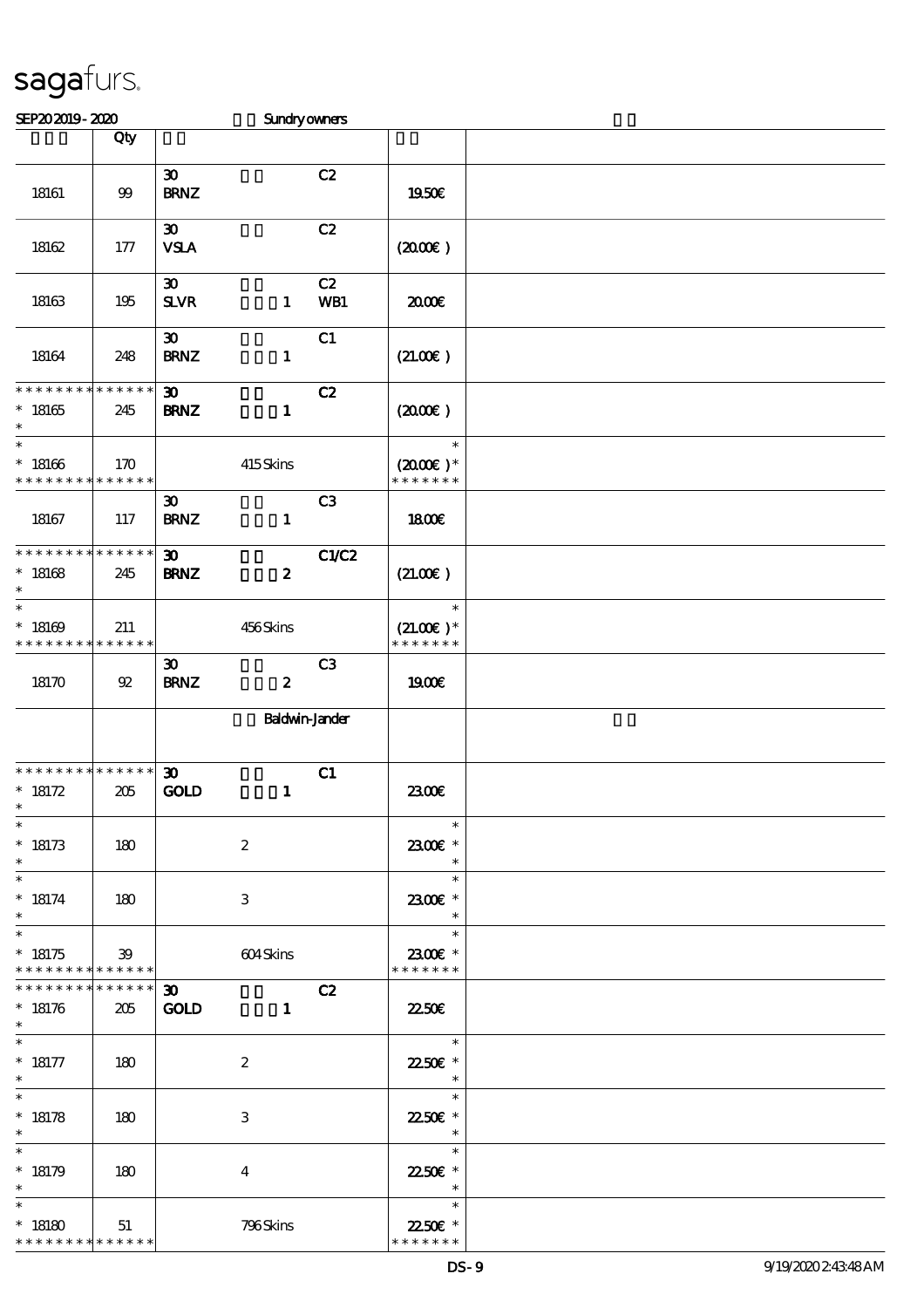| SEP202019-2020                                           |                    |                                                            | <b>Baldwin-Jander</b> |                                                |  |
|----------------------------------------------------------|--------------------|------------------------------------------------------------|-----------------------|------------------------------------------------|--|
|                                                          | Qty                |                                                            |                       |                                                |  |
| * * * * * * * * * * * * * * *<br>$*$ 18181<br>$\ast$     | 225                | $\boldsymbol{\mathfrak{D}}$<br><b>SLVR</b><br>$\mathbf{1}$ | <b>C1/C2</b>          | 21.50E                                         |  |
| $\ast$<br>$^*$ 18182<br>* * * * * * * * * * * * * *      | 68                 | 293Skins                                                   |                       | $\ast$<br>$21.00E$ *<br>* * * * * * *          |  |
| * * * * * * * * * * * * * *<br>$* 18183$<br>$\ast$       | 205                | $\boldsymbol{\mathfrak{D}}$<br><b>VSLA</b><br>$\mathbf{1}$ | C1/C2                 | 2000E                                          |  |
| $\ast$<br>$* 18184$<br>* * * * * * * * * * * * * *       | 184                | 389Skins                                                   |                       | $\ast$<br>$2000$ $\epsilon$ *<br>* * * * * * * |  |
|                                                          |                    | Unicom                                                     |                       |                                                |  |
| 18186                                                    | 198                | $\boldsymbol{\mathfrak{D}}$<br><b>GOLD</b>                 | C1/C2                 | (2350)                                         |  |
| * * * * * * * * * * * * * *<br>$* 18187$<br>$\ast$       | 205                | $\boldsymbol{\mathfrak{D}}$<br><b>GOLD</b>                 | <b>C1/C2</b>          | (2350)                                         |  |
| $\ast$<br>$* 18188$<br>* * * * * * * * * * * * * *       | 125                | $300$ Skins                                                |                       | $\ast$<br>$(2350)$ *<br>* * * * * * *          |  |
| 18189                                                    | 92                 | $\boldsymbol{\mathfrak{D}}$<br><b>GOLD</b>                 | C <sub>3</sub>        | (220E)                                         |  |
| * * * * * * * * * * * * * *<br>$*18190$<br>$\ast$        | 225                | 30 <sup>°</sup><br><b>SLVR</b>                             | C1/C2                 | (220)                                          |  |
| $\ast$<br>$*18191$<br>* * * * * * * * * * * * * *        | 78                 | 308Skins                                                   |                       | $\ast$<br>$(2200)$ *<br>* * * * * * *          |  |
| * * * * * * * * * * * * * *<br>$*18192$<br>$\star$ .     | 225                | $\boldsymbol{\mathfrak{D}}$<br><b>SLVR</b>                 | <b>C1/C2</b>          | (220E)                                         |  |
| $\ast$<br>$^*$ 18193<br>$\ast$                           | 200                | $\boldsymbol{2}$                                           |                       | $\ast$<br>$(220E)^*$                           |  |
| $\ast$<br>$^*$ 18194<br>$\ast$                           | 200                | $\,3$                                                      |                       | $\ast$<br>$(2200\varepsilon)*$<br>$\ast$       |  |
| $\ast$<br>$^*$ 18195<br>* * * * * * * *                  | 64<br>* * * * * *  | 689Skins                                                   |                       | $\ast$<br>$(2200)$ *<br>* * * * * * *          |  |
| 18196                                                    | 166                | $\boldsymbol{\mathfrak{D}}$<br><b>SLVR</b>                 | C <sub>3</sub>        | (21.00)                                        |  |
| 18197                                                    | 142                | $\boldsymbol{\mathfrak{D}}$<br><b>SLVR</b>                 | C3                    | (21.00)                                        |  |
| * * * * * * * *<br>$*18198$<br>$\ast$                    | * * * * * *<br>205 | $\boldsymbol{\mathfrak{D}}$<br><b>GOLD</b><br>$\mathbf{1}$ | <b>C1/C2</b>          | 2300E                                          |  |
| $\ast$<br>$*18199$                                       | 180                | $\boldsymbol{2}$                                           |                       | $\ast$<br>2300€ *<br>$\ast$                    |  |
| $\ast$<br>$^*$ 18200 $\,$<br>* * * * * * * * * * * * * * | 196                | 581 Skins                                                  |                       | $\ast$<br>2300€ *<br>* * * * * * *             |  |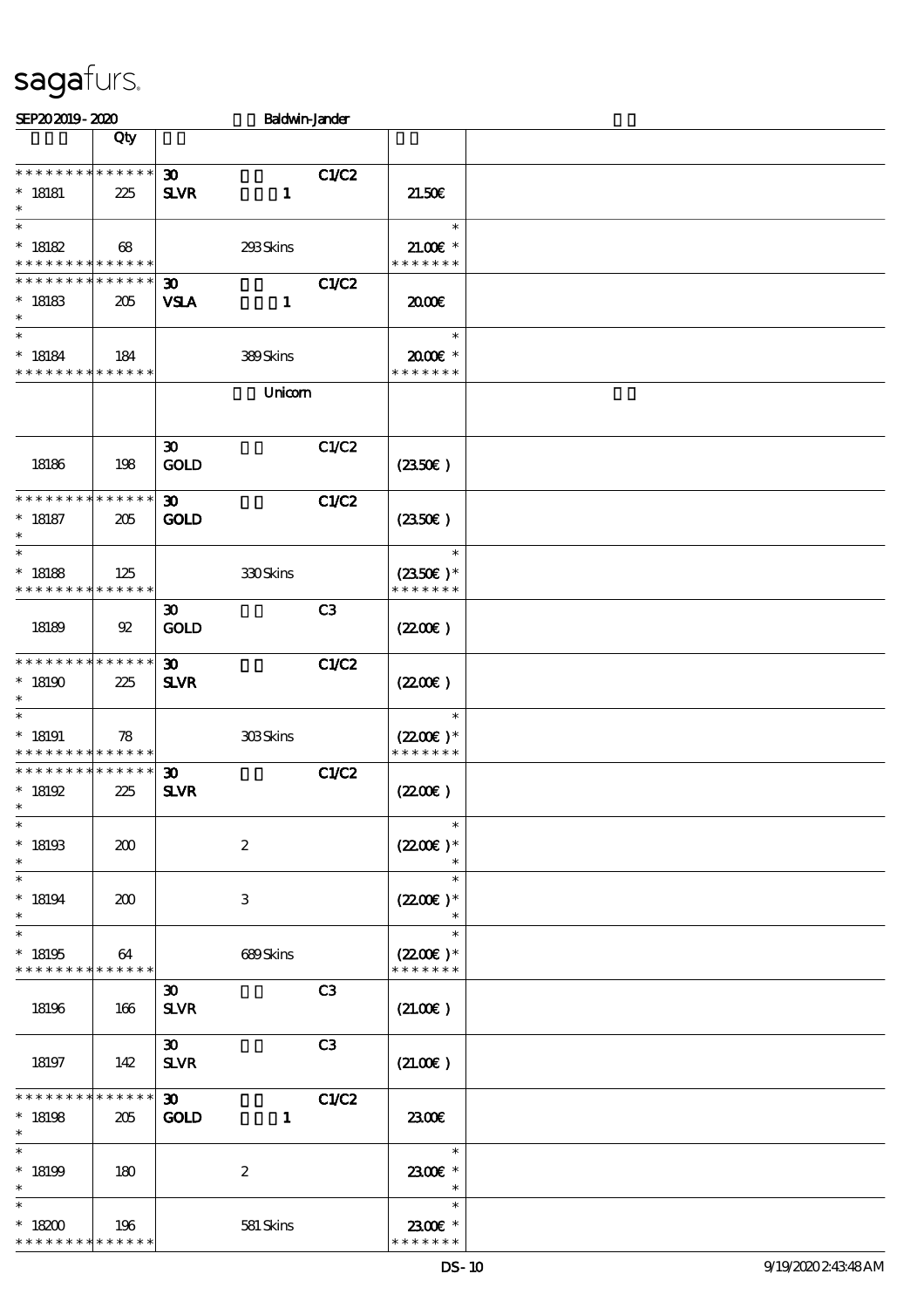| SEP202019-2020                                                                      |                        |                                            | Unicom       |                |                                                         |  |
|-------------------------------------------------------------------------------------|------------------------|--------------------------------------------|--------------|----------------|---------------------------------------------------------|--|
|                                                                                     | Qty                    |                                            |              |                |                                                         |  |
| * * * * * * * *                                                                     | * * * * * * *          | $\infty$                                   |              | C1/C2          |                                                         |  |
| $* 18201$<br>$\ast$                                                                 | 205                    | <b>GOLD</b>                                | $\mathbf{1}$ |                | 2300E                                                   |  |
| $*$ 18202<br>$\ast$                                                                 | 180                    | $\boldsymbol{2}$                           |              |                | $\ast$<br>2300€ *<br>$\ast$                             |  |
| $\overline{\phantom{0}}$<br>$* 18203$<br>$\ast$                                     | 180                    | 3                                          |              |                | $\ast$<br>2300€ *<br>$\ast$                             |  |
| $\ast$<br>$* 18204$<br>$\ast$                                                       | 180                    | $\overline{\mathbf{4}}$                    |              |                | $\ast$<br>2300€ *<br>$\ast$                             |  |
| $* 18205$<br>* * * * * * * * <mark>* * * * * *</mark>                               | 175                    |                                            | 920Skins     |                | $\ast$<br>2300€ *<br>* * * * * * *                      |  |
| * * * * * * * * <mark>*</mark><br>$* 18206$<br>$\ast$                               | $* * * * * * *$<br>205 | $\boldsymbol{\mathfrak{D}}$<br><b>GOLD</b> | $\mathbf{1}$ | C <sub>3</sub> | 21.50E                                                  |  |
| $\overline{\phantom{0}}$<br>$* 18207$<br>* * * * * * * * * * * * * * <mark>*</mark> | 83                     |                                            | 288Skins     |                | $\overline{a}$<br>$\ast$<br>$21.50E$ *<br>* * * * * * * |  |
| * * * * * * * * * * * * * * *<br>$* 18208$<br>$\ast$                                | 205                    | $30-1$<br><b>GOLD</b>                      | $\mathbf{1}$ | C3             | 21.50E                                                  |  |
| $* 18209$<br>* * * * * * * * <mark>* * * * * * *</mark>                             | 165                    |                                            | 370Skins     |                | $\overline{\phantom{a}}$<br>$21.50E$ *<br>* * * * * * * |  |
| * * * * * * * * <mark>* * * * * *</mark><br>$*18210$<br>$\ast$                      | 225                    | 30 <sub>1</sub><br><b>SLVR</b>             | $\mathbf{1}$ | C1             | 2200                                                    |  |
| $\ast$<br>$* 18211$<br>* * * * * * * * <mark>* * * * * * *</mark>                   | 42                     |                                            | 267Skins     |                | $\overline{\phantom{a}}$<br>$21.50E$ *<br>* * * * * * * |  |
| * * * * * * * * * * * * * * *<br>* $18212$<br>$\ast$                                | 225                    | $\boldsymbol{\mathfrak{D}}$<br><b>SLVR</b> | $\mathbf{1}$ | C1/C2          | (220E)                                                  |  |
| $\ast$<br>$* 18213$<br>$\ast$                                                       | 200                    | $\boldsymbol{2}$                           |              |                | $\ast$<br>$(220E)^*$                                    |  |
| $\ast$<br>$* 18214$                                                                 | 200                    | 3                                          |              |                | $\ast$<br>$(2200)$ *<br>$\ast$                          |  |
| $\ast$<br>$* 18215$<br>$\ast$                                                       | 200                    | 4                                          |              |                | $\ast$<br>$(2200)$ *                                    |  |
| $\ast$<br>$* 18216$                                                                 | 200                    | $\mathbf{5}$                               |              |                | $\ast$<br>$(2200)$ *                                    |  |
| $* 18217$                                                                           | 200                    | 6                                          |              |                | $\ast$<br>$(2200)$ *<br>$\ast$                          |  |
| $\ast$<br>$* 18218$<br>$\ast$                                                       | 200                    | $\tau$                                     |              |                | $\ast$<br>$(2200)$ *<br>$\overline{\phantom{a}}$        |  |
| $\ast$<br>$* 18219$                                                                 | 200                    | 8                                          |              |                | $\ast$<br>$(2200)$ *<br>$\ast$                          |  |
| $\ast$<br>* 18220                                                                   | 200                    | 9                                          |              |                | $\ast$<br>$(2200\varepsilon)*$                          |  |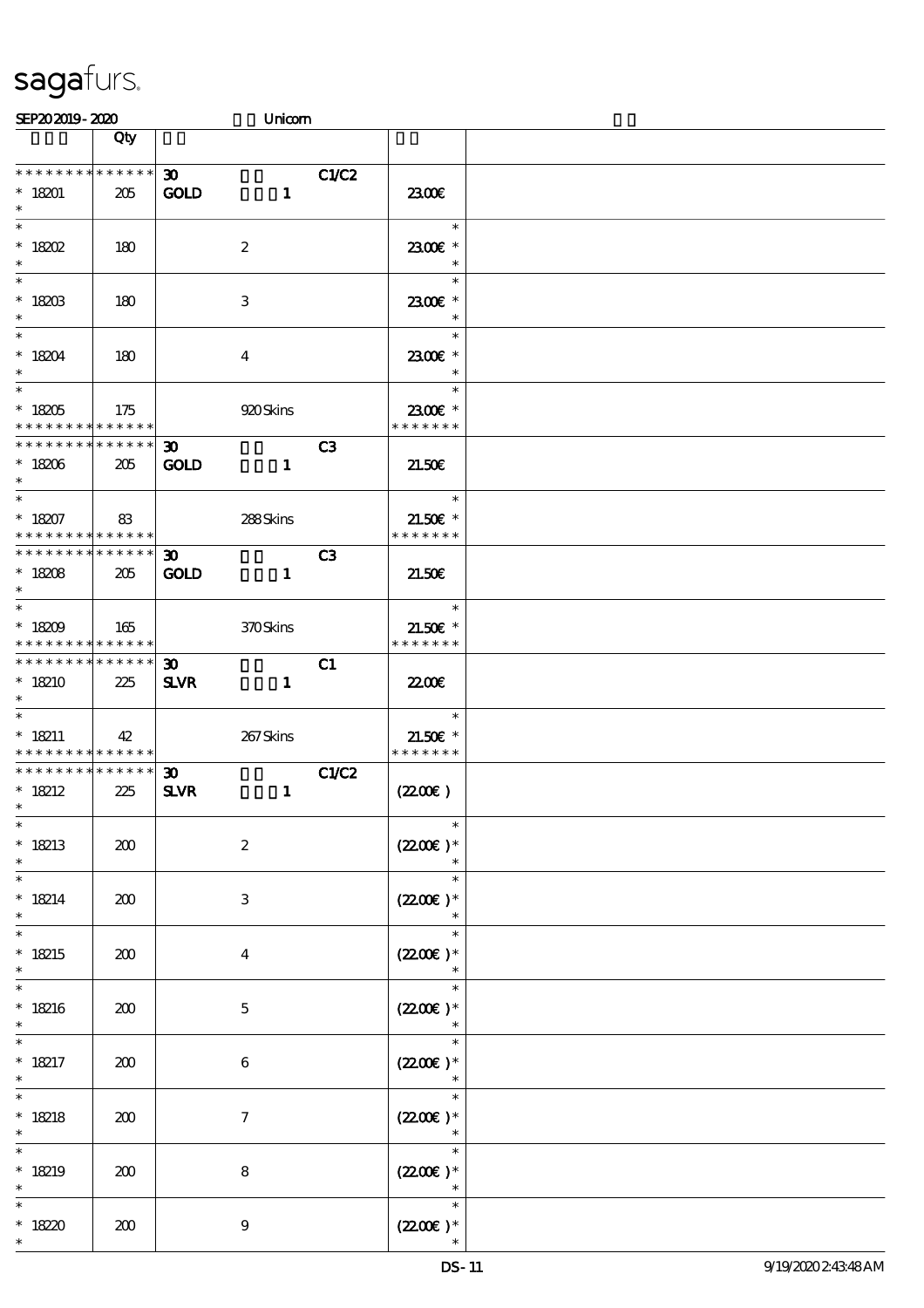| SEP202019-2020                                                               |                        |                                            | Unicom           |                |                                                  |  |
|------------------------------------------------------------------------------|------------------------|--------------------------------------------|------------------|----------------|--------------------------------------------------|--|
|                                                                              | Qty                    |                                            |                  |                |                                                  |  |
| $\ast$<br>$* 18221$<br>$\ast$                                                | 200                    | 30 <sub>o</sub><br><b>SLVR</b>             | $\mathbf{1}$     | C1/C2          | $\ast$<br>$(2200)$ *<br>$\ast$                   |  |
| $\overline{\ast}$<br>$* 18222$<br>* * * * * * * * <mark>* * * * * * *</mark> | 39                     |                                            | 2064Skins        |                | $\ast$<br>$(2200\varepsilon)^*$<br>* * * * * * * |  |
| * * * * * * * *<br>$* 18223$<br>$\ast$                                       | * * * * * *<br>225     | $\boldsymbol{\mathfrak{D}}$<br><b>SLVR</b> | $\mathbf{1}$     | C2             | 21.50E                                           |  |
| $\overline{\ast}$<br>$* 18224$<br>$\ast$                                     | 200                    |                                            | $\boldsymbol{2}$ |                | $\ast$<br>$21.50E$ *<br>$\ast$                   |  |
| $* 1825$<br>$\ast$                                                           | 200                    |                                            | 3                |                | $\ast$<br>$21.50E$ *<br>$\ast$                   |  |
| $\overline{\ast}$<br>$* 18226$<br>$\ast$                                     | 200                    |                                            | $\boldsymbol{4}$ |                | $\ast$<br>$21.50E$ *<br>$\ast$                   |  |
| $\ast$<br>$* 18227$<br>* * * * * * * * <mark>* * * * * *</mark>              | 105                    |                                            | 930Skins         |                | $\ast$<br>$21.50E$ *<br>* * * * * * *            |  |
| * * * * * * * * * * * * * * *<br>$* 18228$<br>$\ast$                         | 225                    | $\boldsymbol{\mathfrak{D}}$<br><b>SLVR</b> | $\mathbf{1}$     | C <sub>3</sub> | 2000                                             |  |
| $*1829$<br>* * * * * * * * * * * * * *                                       | 142                    |                                            | 367Skins         |                | $\ast$<br>2000E*<br>* * * * * * *                |  |
| * * * * * * * * * * * * * *<br>$*18230$<br>$\ast$                            | 225                    | $\boldsymbol{\mathfrak{D}}$<br><b>SLVR</b> | $\mathbf{1}$     | C3             | 2000                                             |  |
| $\overline{\phantom{0}}$<br>$* 18231$<br>* * * * * * * * * * * * * *         | 217                    |                                            | 442Skins         |                | $\ast$<br>$2000$ $*$<br>* * * * * * *            |  |
| **************<br>$* 18232$<br>$*$                                           | 225                    | $\boldsymbol{\mathfrak{D}}$<br><b>SLVR</b> | $\mathbf{1}$     | C2<br>WB1      | (21.00)                                          |  |
| $\ast$<br>$* 18233$<br>$\ast$                                                | 200                    |                                            | $\boldsymbol{2}$ |                | $\ast$<br>$(21.00)$ *                            |  |
| $\ast$<br>$* 18234$<br>* * * * * * * *                                       | 157<br>$* * * * * * *$ |                                            | 582Skins         |                | $\ast$<br>$(21.00)$ *<br>* * * * * * *           |  |
| * * * * * * *<br>$* 18235$<br>$\ast$                                         | $***$ * * * * *<br>225 | $30-1$<br><b>VSLA</b>                      | $\mathbf{1}$     | C2             | 21.00                                            |  |
| $\overline{\ast}$<br>$* 18236$<br>$\ast$                                     | 200                    |                                            | $\boldsymbol{2}$ |                | $\overline{\phantom{a}}$<br>2050E *<br>$\ast$    |  |
| $\overline{\ast}$<br>$*18237$<br>* * * * * * * * <mark>* * * * * *</mark>    | 57                     |                                            | 482Skins         |                | $\ast$<br>2050€ *<br>* * * * * * *               |  |
| * * * * * * * *<br>$* 18238$<br>$\ast$                                       | $* * * * * * *$<br>225 | 30 <sub>o</sub><br><b>VSLA</b>             | $\mathbf{1}$     | C2             | 21.00                                            |  |
| $\ast$<br>$* 18239$<br>$\ast$                                                | 200                    |                                            | $\boldsymbol{2}$ |                | $\ast$<br>2050E *<br>$\ast$                      |  |
| $\ast$<br>$*18240$<br>$\ast$                                                 | 200                    |                                            | 3                |                | $\ast$<br>2050E *                                |  |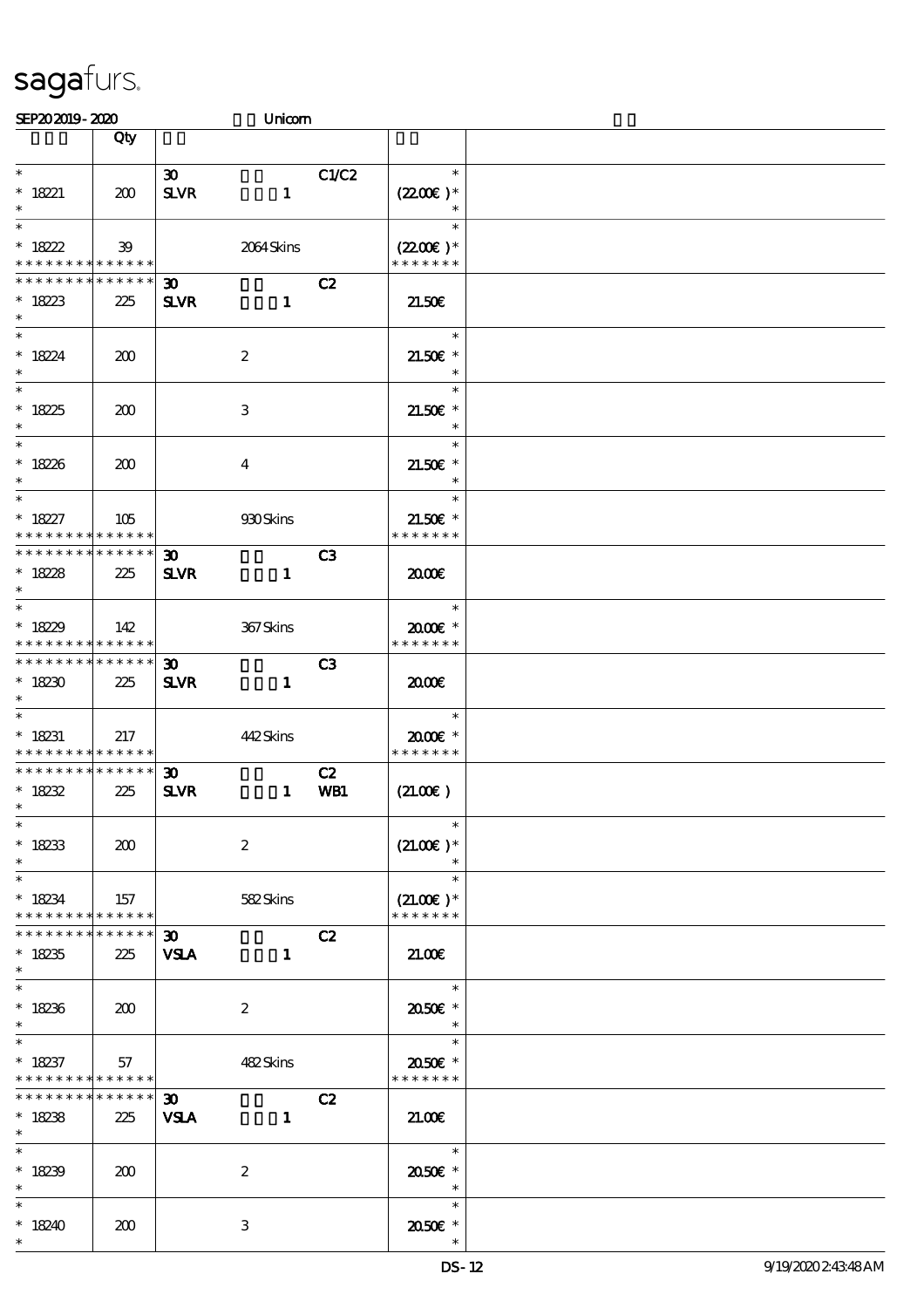| SEP202019-2020                                                   |                        |                                            | Unicom           |                |                                                                   |  |
|------------------------------------------------------------------|------------------------|--------------------------------------------|------------------|----------------|-------------------------------------------------------------------|--|
|                                                                  | Qty                    |                                            |                  |                |                                                                   |  |
| $\ast$<br>$* 18241$<br>* * * * * * * * * * * * * *               | 107                    | $\boldsymbol{\mathfrak{D}}$<br><b>VSLA</b> | $\mathbf{1}$     | C2             | $\ast$<br>2050E *<br>* * * * * * *                                |  |
| 18242                                                            | 217                    | $\boldsymbol{\mathfrak{D}}$<br><b>GOLD</b> | $\boldsymbol{z}$ | C1/C2          | (2300)                                                            |  |
| * * * * * * * * * * * * * *<br>$* 18243$<br>$\ast$               | 205                    | $\boldsymbol{\mathfrak{D}}$<br><b>GOLD</b> | $\boldsymbol{z}$ | C1/C2          | 2300E                                                             |  |
| $\ast$<br>$* 18244$<br>$\ast$                                    | 180                    |                                            | $\boldsymbol{2}$ |                | $\ast$<br>2300€ *<br>$\ast$                                       |  |
| $\overline{\phantom{0}}$<br>$* 18245$<br>$\ast$                  | 180                    |                                            | $\,3$            |                | $\ast$<br>2300€ *<br>$\ast$                                       |  |
| $\ast$<br>$* 18246$<br>* * * * * * * * * * * * * *               | 63                     |                                            | 628Skins         |                | $\ast$<br>22.50€ *<br>* * * * * * *                               |  |
| 18247                                                            | 136                    | $\boldsymbol{\mathfrak{D}}$<br>GOLD        | $\boldsymbol{z}$ | C <sub>3</sub> | 21.50E                                                            |  |
| 18248                                                            | 206                    | $\boldsymbol{\mathfrak{D}}$<br><b>GOLD</b> | $\boldsymbol{z}$ | C <sub>3</sub> | 21.50E                                                            |  |
| 18249                                                            | 133                    | $\boldsymbol{\mathfrak{D}}$<br><b>SLVR</b> | $\boldsymbol{z}$ | C1             | <b>22006</b>                                                      |  |
| * * * * * * * * * * * * * *<br>$*18250$<br>$\ast$                | 225                    | $\boldsymbol{\mathfrak{D}}$<br><b>SLVR</b> | $\boldsymbol{z}$ | C1/C2          | 2250E                                                             |  |
| $\ast$<br>$* 18251$<br>$\ast$                                    | 200                    |                                            | $\boldsymbol{2}$ |                | $\ast$<br>22.00€ *<br>$\ast$                                      |  |
| $*$<br>$* 18252$<br>$*$                                          | 200                    |                                            | $\,3$            |                | $\ast$<br>22.00 £*<br>$\ast$                                      |  |
| $\ast$<br>$* 18253$<br>$\ast$                                    | 200                    |                                            | $\boldsymbol{4}$ |                | $\ast$<br>22.00€ *<br>$\ast$                                      |  |
| $\ast$<br>$*18254$<br>* * * * * * * * <mark>* * * * * * *</mark> | 246                    |                                            | 1071 Skins       |                | $\ast$<br>22.00€ *<br>* * * * * * *                               |  |
| * * * * * * * *<br>$* 18255$<br>$\ast$                           | $* * * * * * *$<br>225 | $\boldsymbol{\mathfrak{D}}$<br><b>SLVR</b> | $\boldsymbol{z}$ | C2             | 2200                                                              |  |
| $\ast$<br>$*18256$<br>* * * * * * * * * * * * * *                | 194                    |                                            | 419Skins         |                | $\overline{\phantom{a}}$<br>22.00€ *<br>* * * * * * *             |  |
| 18257                                                            | 179                    | $\boldsymbol{\mathfrak{D}}$<br><b>SLVR</b> | $\boldsymbol{z}$ | C3             | 2100                                                              |  |
| 18258                                                            | 250                    | $\boldsymbol{\mathfrak{D}}$<br><b>SLVR</b> | $\boldsymbol{z}$ | C <sub>3</sub> | 2050                                                              |  |
| * * * * * * * * * * * * * *<br>$* 18259$<br>$\ast$               | 225                    | $\boldsymbol{\mathfrak{D}}$<br><b>SLVR</b> | $\mathbf{z}$     | C2<br>WB1      | (200)                                                             |  |
| $\ast$<br>$*18260$<br>* * * * * * * * <mark>* * * * * *</mark>   | 178                    |                                            | 403Skins         |                | $\overline{\phantom{a}}$<br>$(2000\varepsilon)*$<br>* * * * * * * |  |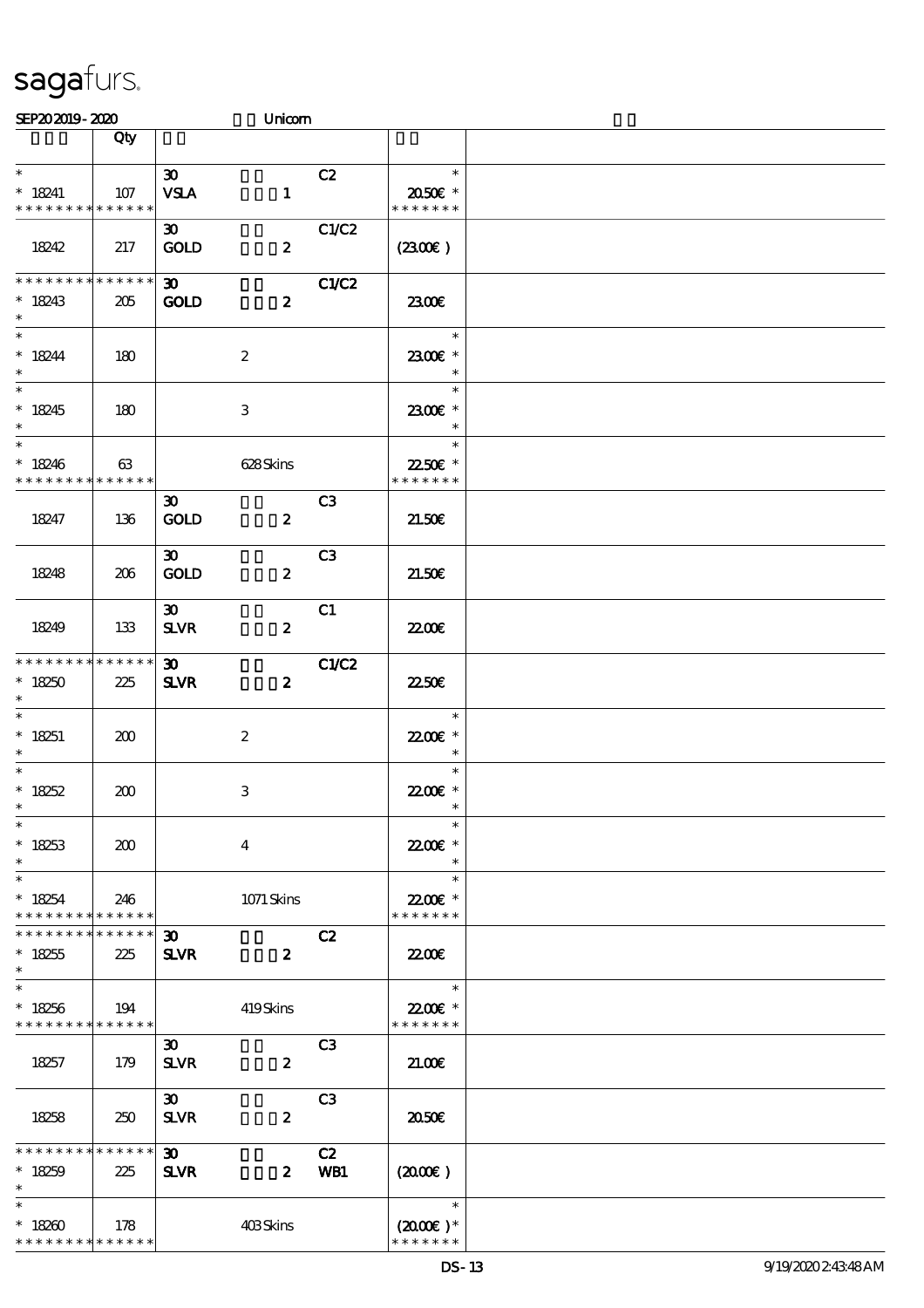| SEP202019-2020                                     |                    | Unicom                                                               |                                           |  |
|----------------------------------------------------|--------------------|----------------------------------------------------------------------|-------------------------------------------|--|
|                                                    | Qty                |                                                                      |                                           |  |
| * * * * * * * * * * * * * *<br>$* 18261$<br>$\ast$ | 225                | $\boldsymbol{\mathfrak{D}}$<br>C2<br>$\boldsymbol{z}$<br><b>VSLA</b> | 2000€                                     |  |
| $\ast$<br>$* 18262$<br>* * * * * * * * * * * * * * | 177                | 402Skins                                                             | $\ast$<br>2000E *<br>* * * * * * *        |  |
| * * * * * * * *<br>$* 18263$<br>$\ast$             | * * * * * *<br>225 | C2<br>$\boldsymbol{\mathfrak{D}}$<br><b>VSLA</b><br>$\boldsymbol{z}$ | 2050E                                     |  |
| $\ast$<br>$* 18264$<br>* * * * * * * * * * * * * * | 127                | 352Skins                                                             | $\ast$<br>$2000$ $*$<br>* * * * * * *     |  |
|                                                    |                    | <b>Sandy Bay</b>                                                     |                                           |  |
| * * * * * * * * * * * * * *<br>$* 18266$<br>$\ast$ | 205                | 30 <sub>o</sub><br>C1<br>$\boldsymbol{z}$<br><b>GOLD</b>             | (2500)                                    |  |
| $\ast$<br>$* 18267$<br>$\ast$                      | 180                | $\boldsymbol{2}$                                                     | $\ast$<br>$(2500)$ *<br>$\ast$            |  |
| $\overline{\ast}$<br>$* 18268$<br>$\ast$           | 180                | 3                                                                    | $\ast$<br>$(2500E)*$<br>$\ast$            |  |
| $\ast$<br>$* 18209$<br>$\ast$                      | 180                | $\overline{\mathbf{4}}$                                              | $\ast$<br>$(2500)$ *<br>$\ast$            |  |
| $\ast$<br>$* 18270$<br>$\ast$                      | 180                | $\mathbf 5$                                                          | $\ast$<br>$(2500)$ *<br>$\ast$            |  |
| $\ast$<br>$* 18271$<br>$\ast$                      | 180                | 6                                                                    | $\ast$<br>$(2500E)*$<br>$\ast$            |  |
| $\ast$<br>* $18272$<br>$*$                         | 180                | $\boldsymbol{\tau}$                                                  | $\ast$<br>$(2500\varepsilon)*$<br>$\ast$  |  |
| $\ast$<br>$* 18273$<br>$\ast$                      | 180                | $\bf8$                                                               | $\ast$<br>$(2500E)*$<br>$\ast$            |  |
| $\ast$<br>$* 18274$<br>$\ast$                      | 180                | $\boldsymbol{9}$                                                     | $\ast$<br>$(2500)$ *<br>$\ast$            |  |
| $\ast$<br>$* 18275$<br>$\ast$                      | 180                | 10                                                                   | $\ast$<br>$(2500)$ *<br>$\ast$            |  |
| $\ast$<br>$* 18276$<br>$\ast$                      | 180                | 11                                                                   | $\ast$<br>$(2500\varepsilon)*$<br>$\ast$  |  |
| $* 18277$<br>$\ast$                                | 180                | $12 \,$                                                              | $\ast$<br>$(2500E)*$<br>$\ast$            |  |
| $\ast$<br>$* 18278$<br>* * * * * * * *             | 98<br>* * * * * *  | 2283Skins                                                            | $\ast$<br>$(2500)$ *<br>* * * * * * *     |  |
| * * * * * * * *<br>$* 18279$<br>$\ast$             | * * * * * *<br>205 | C2<br>30 <sub>1</sub><br><b>GOLD</b><br>$\boldsymbol{z}$             | $(2450\epsilon)$                          |  |
| $\ast$<br>$*18280$<br>$\ast$                       | 180                | $\boldsymbol{2}$                                                     | $\ast$<br>$(2450\varepsilon)^*$<br>$\ast$ |  |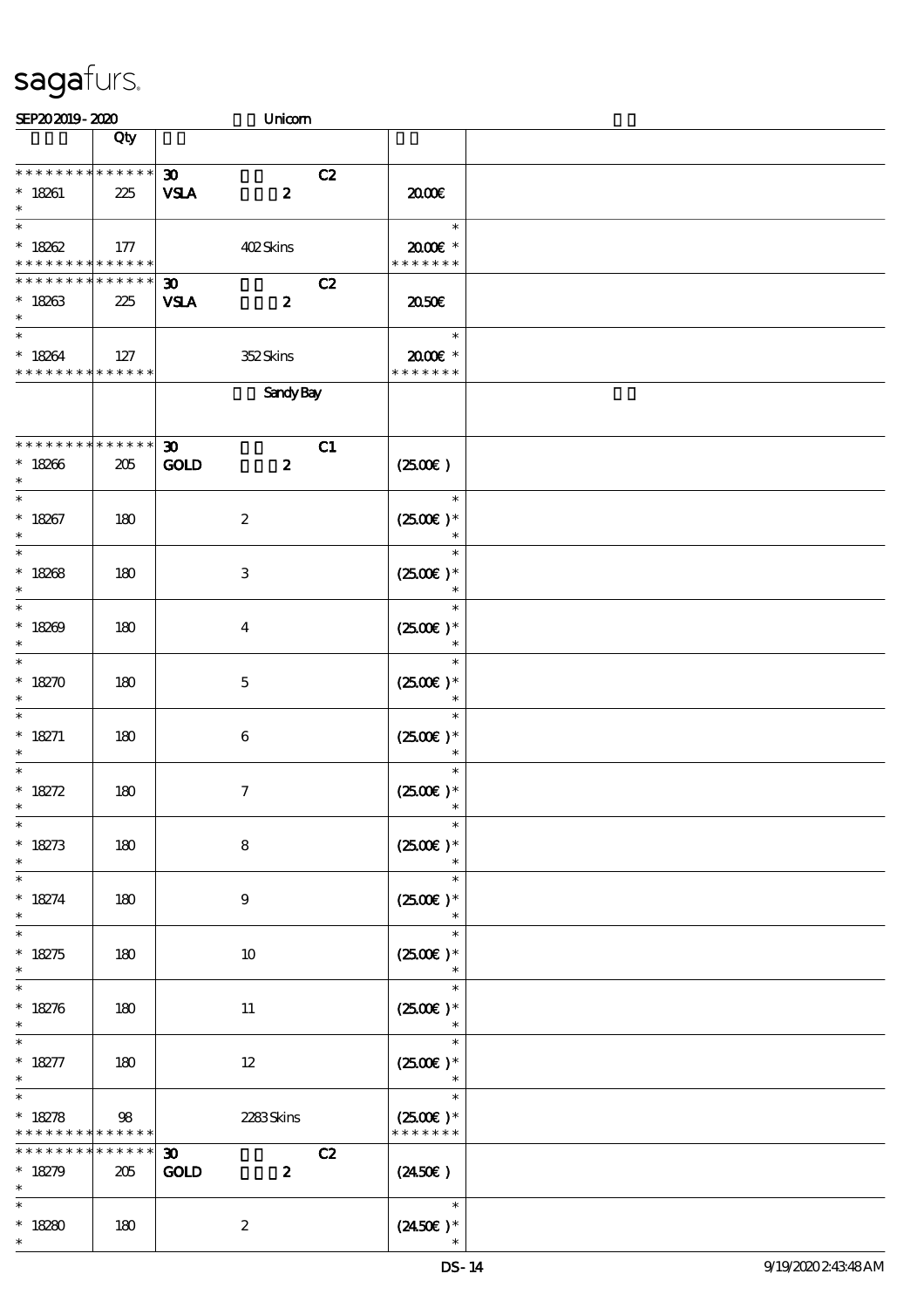| SEP202019-2020                                                    |                    |                                            | <b>Sandy Bay</b> |              |                                       |  |
|-------------------------------------------------------------------|--------------------|--------------------------------------------|------------------|--------------|---------------------------------------|--|
|                                                                   | Qty                |                                            |                  |              |                                       |  |
| $\ast$<br>$* 18281$<br>$\ast$                                     | 180                | $\boldsymbol{\mathfrak{D}}$<br>GOLD        | $\boldsymbol{z}$ | C2           | $\ast$<br>$(2400)$ *<br>$\ast$        |  |
| $\ast$<br>* $18282$<br>$\ast$                                     | 160                |                                            | $\boldsymbol{4}$ |              | $\ast$<br>$(2400E)^*$<br>$\ast$       |  |
| $\ast$<br>$* 18283$<br>* * * * * * * * * * * * * *                | 44                 |                                            | 769Skins         |              | $\ast$<br>$(2400)$ *<br>* * * * * * * |  |
| * * * * * * * *<br>$* 18284$<br>$\ast$                            | * * * * * *<br>225 | $\boldsymbol{\mathfrak{D}}$<br><b>SLVR</b> | $\boldsymbol{z}$ | <b>C1/C2</b> | (2400)                                |  |
| $\overline{\ast}$<br>$* 18285$<br>$\ast$                          | 200                |                                            | $\boldsymbol{2}$ |              | $\ast$<br>$(2400)$ *<br>$\ast$        |  |
| $\ast$<br>$* 18286$<br>* * * * * * * * <mark>* * * * * *</mark> * | 41                 |                                            | 466Skins         |              | $\ast$<br>$(2400)$ *<br>* * * * * * * |  |
| * * * * * * * * * * * * * *<br>$* 18287$<br>$\ast$                | 205                | $\boldsymbol{\mathfrak{D}}$<br><b>VSLA</b> | $\boldsymbol{z}$ | C1/C2        | $(2350\varepsilon)$                   |  |
| $\ast$<br>$* 18288$<br>$\ast$                                     | 180                |                                            | $\boldsymbol{2}$ |              | $\ast$<br>$(2350\epsilon)*$           |  |
| $\ast$<br>$*18289$<br>$\ast$                                      | 180                |                                            | $\,3$            |              | $\ast$<br>$(2350\epsilon)*$           |  |
| $\ast$<br>$*18290$<br>$\ast$                                      | 180                |                                            | $\boldsymbol{4}$ |              | $\ast$<br>$(2350)$ *<br>$\ast$        |  |
| $\ast$<br>$* 18291$<br>* * * * * * * * * * * * * *                | 141                |                                            | 886Skins         |              | $\ast$<br>$(2350E)*$<br>* * * * * * * |  |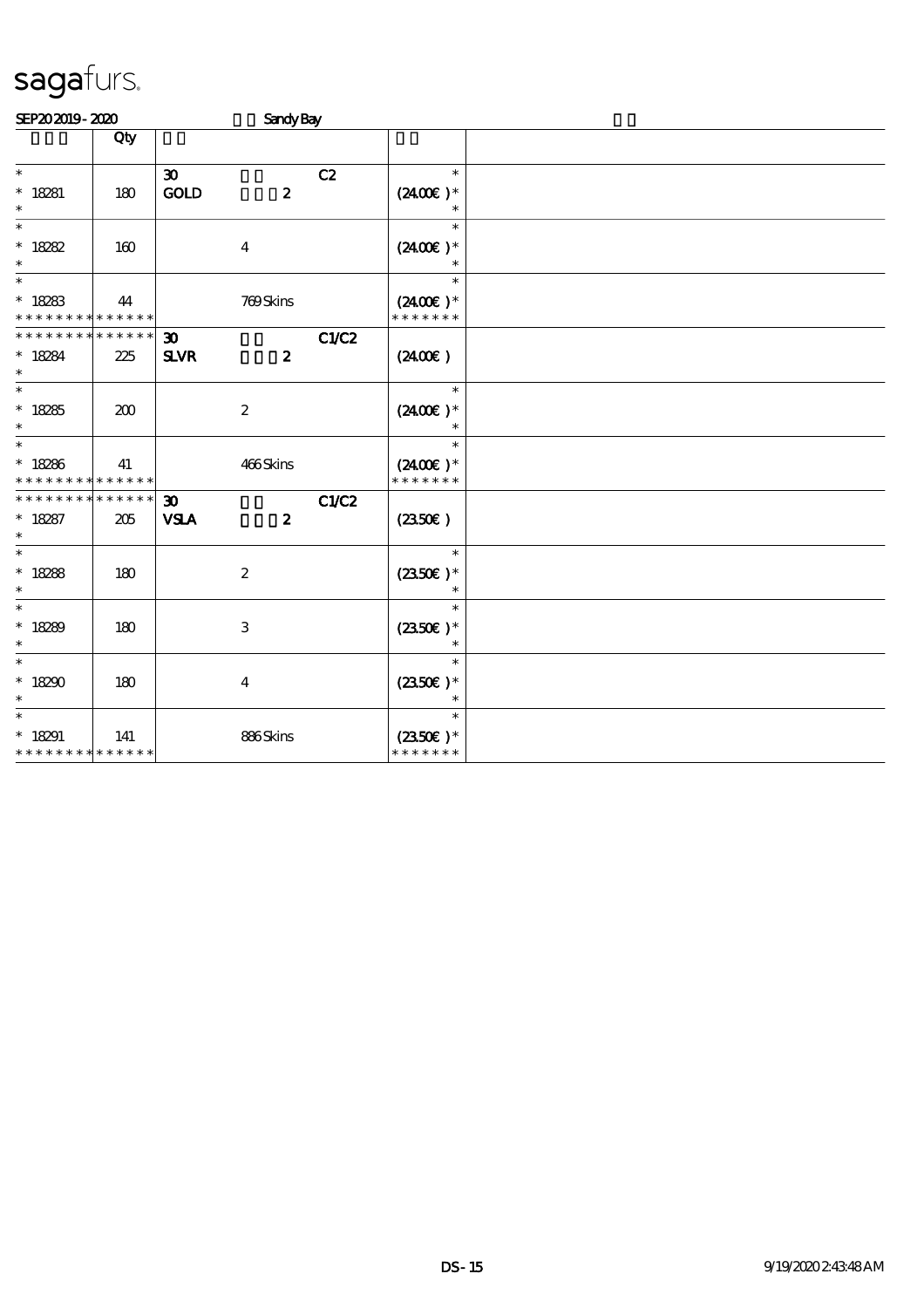| SEP202019-2020                                                |            |                                                            | Sundryowners   |                                                 |  |
|---------------------------------------------------------------|------------|------------------------------------------------------------|----------------|-------------------------------------------------|--|
|                                                               | Qty        |                                                            |                |                                                 |  |
| 18301                                                         | 134        | $\boldsymbol{\mathsf{20}}$<br><b>GOLD</b>                  | C2             | (21.00)                                         |  |
| * * * * * * * * * * * * * *<br>$*$ 18302<br>$\ast$            | 265        | $\boldsymbol{\mathfrak{D}}$<br><b>SLVR</b>                 | C2             | (200E)                                          |  |
| $\overline{\ast}$<br>$*$ 18303<br>* * * * * * * * * * * * * * | 96         | 361 Skins                                                  |                | $\ast$<br>$(2000\varepsilon)*$<br>* * * * * * * |  |
| 18304                                                         | 160        | $\boldsymbol{\mathsf{20}}$<br><b>VSLA</b>                  | C2             | (1850)                                          |  |
| 18305                                                         | 186        | $\boldsymbol{\mathsf{20}}$<br><b>SLVR</b><br>$\mathbf{1}$  | C2<br>WB1      | (1900E)                                         |  |
| 18306                                                         | 201        | $\boldsymbol{\mathsf{20}}$<br><b>BRNZ</b><br>$\mathbf{1}$  | C2             | (1800)                                          |  |
|                                                               |            |                                                            | Baldwin-Jander |                                                 |  |
| * * * * * * * * * * * * * *<br>$^*$ 18308<br>$\ast$           | 245        | $\boldsymbol{\mathfrak{D}}$<br><b>GOLD</b><br>$\mathbf{1}$ | C1             | (21.00)                                         |  |
| $\ast$<br>$* 18309$<br>* * * * * * * * * * * * * *            | 195        | 440Skins                                                   |                | $\ast$<br>$21.00E$ *<br>* * * * * * *           |  |
| * * * * * * * * * * * * * *<br>$*18310$<br>$\ast$             | 245        | $\boldsymbol{\mathfrak{D}}$<br><b>GOLD</b><br>$\mathbf{1}$ | C2             | æœ                                              |  |
| $\ast$<br>$* 18311$<br>$\ast$                                 | 220        | $\boldsymbol{z}$                                           |                | $\ast$<br>1950E *<br>$\ast$                     |  |
| $\ast$<br>$* 18312$<br>* * * * * * * * * * * * * *            | ${\bf 32}$ | 497Skins                                                   |                | $\ast$<br>1950E *<br>* * * * * * *              |  |
| 18313                                                         | 148        | $\boldsymbol{\mathfrak{D}}$<br><b>SLVR</b><br>$\mathbf{1}$ | C1/C2          | $(2000\varepsilon)$                             |  |
| * * * * * * * * * * * * * *<br>$* 18314$<br>$\ast$            | 245        | $\boldsymbol{\mathfrak{D}}$<br><b>VSLA</b><br>$\mathbf{1}$ | C1/C2          | $(1900\varepsilon)$                             |  |
| $\ast$<br>$* 18315$<br>* * * * * * * * * * * * * *            | 57         | <b>302Skins</b>                                            |                | $\ast$<br>$(1900E)*$<br>* * * * * * *           |  |
|                                                               |            | Unicom                                                     |                |                                                 |  |
| * * * * * * * * * * * * * *<br>$* 18317$<br>$\ast$            | 245        | $\boldsymbol{\mathsf{20}}$<br><b>GOLD</b><br>$\mathbf{1}$  | C1/C2          | (21.00)                                         |  |
| $\ast$<br>$* 18318$<br>* * * * * * * * * * * * * *            | 80         | 325Skins                                                   |                | $\ast$<br>$(21.00)$ *<br>* * * * * * *          |  |
| * * * * * * * * * * * * * *<br>$* 18319$<br>$\ast$            | 245        | $\boldsymbol{\mathfrak{D}}$<br><b>GOLD</b><br>$\mathbf{1}$ | C1/C2          | (21.00)                                         |  |
| $\ast$<br>$*18320$<br>* * * * * * * * * * * * * *             | 240        | 485Skins                                                   |                | $\ast$<br>$(21.00)$ *<br>* * * * * * *          |  |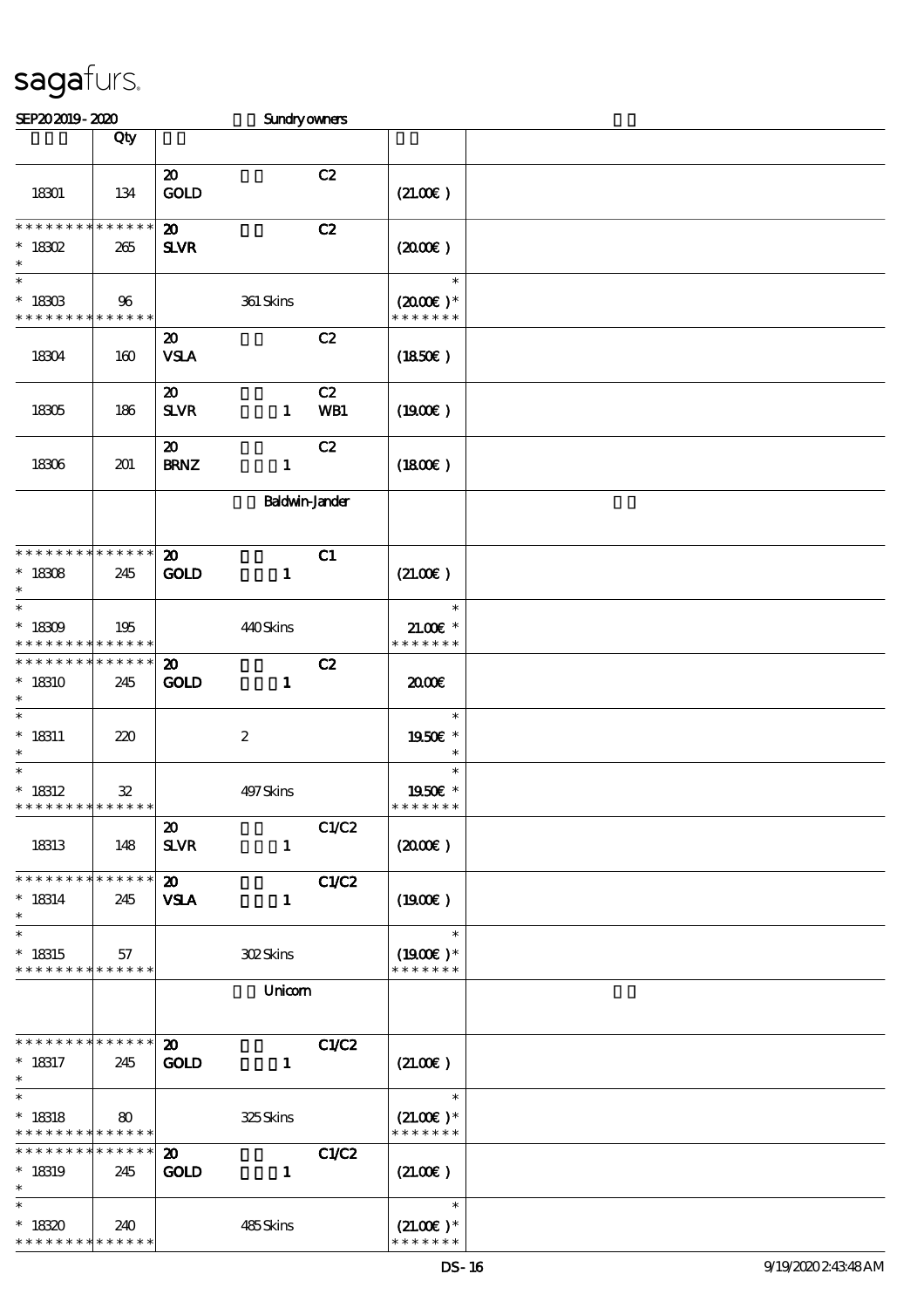| SEP202019-2020                                                  |                        |                                            | Unicom           |                |                                                         |  |
|-----------------------------------------------------------------|------------------------|--------------------------------------------|------------------|----------------|---------------------------------------------------------|--|
|                                                                 | Qty                    |                                            |                  |                |                                                         |  |
| 18321                                                           | 130                    | $\boldsymbol{\mathfrak{D}}$<br><b>GOLD</b> | $\mathbf{1}$     | C3             | 1850E                                                   |  |
| 18322                                                           | 96                     | $\boldsymbol{\mathfrak{D}}$<br><b>GOLD</b> | $\mathbf{1}$     | C <sub>3</sub> | <b>1850€</b>                                            |  |
| * * * * * * * *<br>$* 18323$<br>$\ast$                          | * * * * * *<br>265     | $\boldsymbol{\mathsf{20}}$<br><b>SLVR</b>  | $\mathbf{1}$     | C1/C2          | 1900E                                                   |  |
| $\overline{\ast}$<br>$* 18324$<br>$\ast$                        | 230                    |                                            | $\boldsymbol{2}$ |                | $\ast$<br>1900E *<br>$\ast$                             |  |
| $\overline{\ast}$<br>$* 18325$<br>* * * * * * * *               | 50<br>* * * * * *      |                                            | 545 Skins        |                | $\ast$<br>1850€ *<br>* * * * * * *                      |  |
| * * * * * * * *<br>$* 18326$<br>$\ast$                          | * * * * * *<br>265     | $\boldsymbol{\mathfrak{D}}$<br><b>SLVR</b> | $\mathbf{1}$     | C1/C2          | 1900E                                                   |  |
| $\overline{\ast}$<br>$* 18327$<br>$\ast$                        | 240                    |                                            | $\boldsymbol{2}$ |                | $\ast$<br>1900E *<br>$\ast$                             |  |
| $\overline{\ast}$<br>$* 18328$<br>* * * * * * * *               | 258<br>$* * * * * * *$ |                                            | 763Skins         |                | $\ast$<br>1900E *<br>* * * * * * *                      |  |
| 1839                                                            | 110                    | $\boldsymbol{\mathfrak{D}}$<br><b>SLVR</b> | $\mathbf{1}$     | C <sub>3</sub> | 1800E                                                   |  |
| 1830                                                            | 128                    | $\boldsymbol{\mathfrak{D}}$<br><b>SLVR</b> | $\mathbf{1}$     | C3             | 1800E                                                   |  |
| * * * * * * * *<br>$^*$ 18331<br>$\ast$                         | ******<br>265          | $\boldsymbol{\mathsf{20}}$<br><b>VSLA</b>  | $\mathbf{1}$     | C2             | $(1900\epsilon)$                                        |  |
| $^*$ 1832<br>* * * * * * * * * * * * * * *                      | 181                    |                                            | 446Skins         |                | $\ast$<br>$(1900E)*$<br>* * * * * * *                   |  |
| * * * * * * * * * * * * * * *<br>$^\ast$ 1833<br>$\ast$         | 265                    | $20-1$<br><b>VSLA</b>                      | $\mathbf{1}$     | C2             | (1900E)                                                 |  |
| $\ast$<br>$* 18334$<br>* * * * * * * * <mark>* * * * * *</mark> | 84                     |                                            | 349Skins         |                | $\overline{\phantom{a}}$<br>$(1900E)*$<br>* * * * * * * |  |
| 1835                                                            | 201                    | $\boldsymbol{\mathfrak{D}}$<br><b>GOLD</b> | $\boldsymbol{z}$ | C2             | (21.00)                                                 |  |
| 1836                                                            | 107                    | $\boldsymbol{\mathfrak{D}}$<br><b>GOLD</b> | $\boldsymbol{z}$ | C3             | 1850E                                                   |  |
| 18337                                                           | 294                    | $\boldsymbol{\omega}$<br><b>SLVR</b>       | $\boldsymbol{z}$ | C1/C2          | 1950€                                                   |  |
| 1838                                                            | 219                    | $\boldsymbol{\mathfrak{D}}$<br><b>SLVR</b> | $\boldsymbol{z}$ | C2             | 1900E                                                   |  |
| 1839                                                            | 99                     | $\boldsymbol{\mathfrak{D}}$<br><b>SLVR</b> | $\boldsymbol{z}$ | C <sub>3</sub> | 1800E                                                   |  |
| 18340                                                           | 209                    | $\boldsymbol{\mathfrak{D}}$<br><b>VSLA</b> | $\boldsymbol{z}$ | C2             | (1900E)                                                 |  |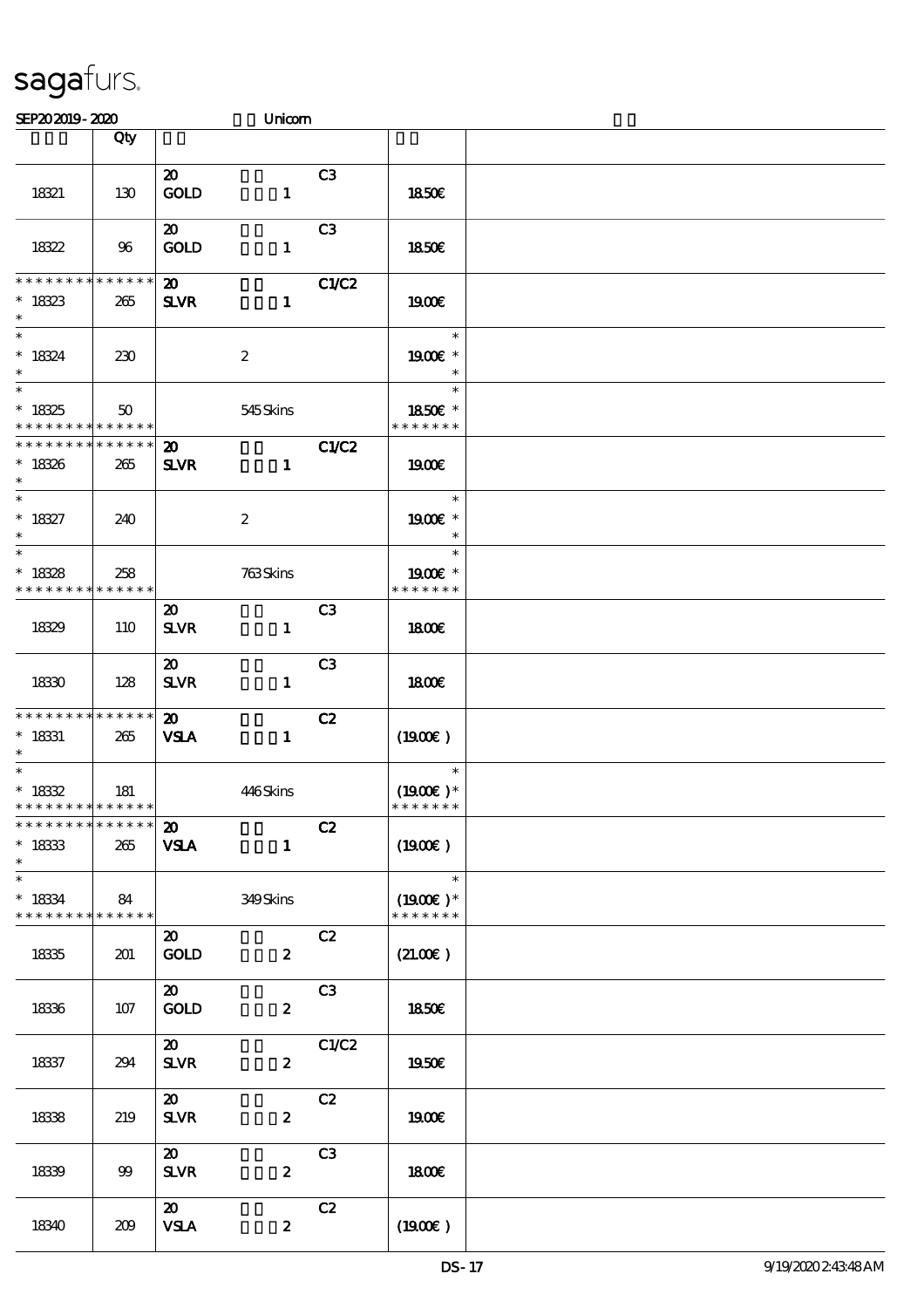| SEP202019-2020                                      |                    |                                             | Unicom           |       |                                                  |  |
|-----------------------------------------------------|--------------------|---------------------------------------------|------------------|-------|--------------------------------------------------|--|
|                                                     | Qty                |                                             |                  |       |                                                  |  |
| 18341                                               | 263                | $\boldsymbol{\mathfrak{D}}$<br><b>VSLA</b>  | $\boldsymbol{z}$ | C2    | (1900)                                           |  |
|                                                     |                    |                                             | <b>Sandy Bay</b> |       |                                                  |  |
| * * * * * * * *                                     | * * * * * *        | $\boldsymbol{\mathbf{z}}$                   |                  | C1    |                                                  |  |
| $* 18343$<br>$\ast$                                 | $265\,$            | <b>GOLD</b>                                 | $\boldsymbol{z}$ |       | 2300E                                            |  |
| $\overline{\ast}$<br>$* 18344$<br>$\ast$            | 235                |                                             | $\boldsymbol{2}$ |       | $\ast$<br>2250€ *<br>$\ast$                      |  |
| $\overline{\ast}$<br>$*18345$<br>$\ast$             | 240                |                                             | $\,3$            |       | $\ast$<br>2250€ *<br>$\ast$                      |  |
| $\ast$<br>$* 18346$<br>* * * * * * * *              | 174<br>* * * * * * |                                             | 914Skins         |       | $\ast$<br>22.50€ *<br>* * * * * * *              |  |
| * * * * * * *<br>$* 18347$<br>$\ast$                | * * * * * *<br>245 | $\boldsymbol{\mathfrak{D}}$<br><b>GOLD</b>  | $\boldsymbol{z}$ | C2    | $(2250\varepsilon)$                              |  |
| $\overline{\phantom{0}}$<br>$* 18348$<br>$\ast$     | 220                |                                             | $\boldsymbol{2}$ |       | $\ast$<br>$(2250\epsilon)*$<br>$\ast$            |  |
| $\ast$<br>$*18349$<br>* * * * * * * *               | 126<br>* * * * * * |                                             | 591 Skins        |       | $\ast$<br>$(2250\varepsilon)^*$<br>* * * * * * * |  |
| 18350                                               | 163                | $\boldsymbol{\mathfrak{D}}$<br>$S\!L\!V\!R$ | $\boldsymbol{z}$ | C1/C2 | (220E)                                           |  |
| * * * * * * * * * * * * * *<br>$^*$ 18351<br>$\ast$ | 245                | $\boldsymbol{\mathbf{z}}$<br><b>VSLA</b>    | $\boldsymbol{z}$ | C1/C2 | $(2000\varepsilon)$                              |  |
| $\ast$<br>$* 18352$<br>$\ast$                       | 180                |                                             | $\boldsymbol{2}$ |       | $\ast$<br>$(2000\varepsilon)*$<br>$\ast$         |  |
| $\ast$<br>$* 18353$<br>* * * * * * * * * * * * * *  | 44                 |                                             | 469Skins         |       | $\ast$<br>$(2000\varepsilon)*$<br>* * * * * * *  |  |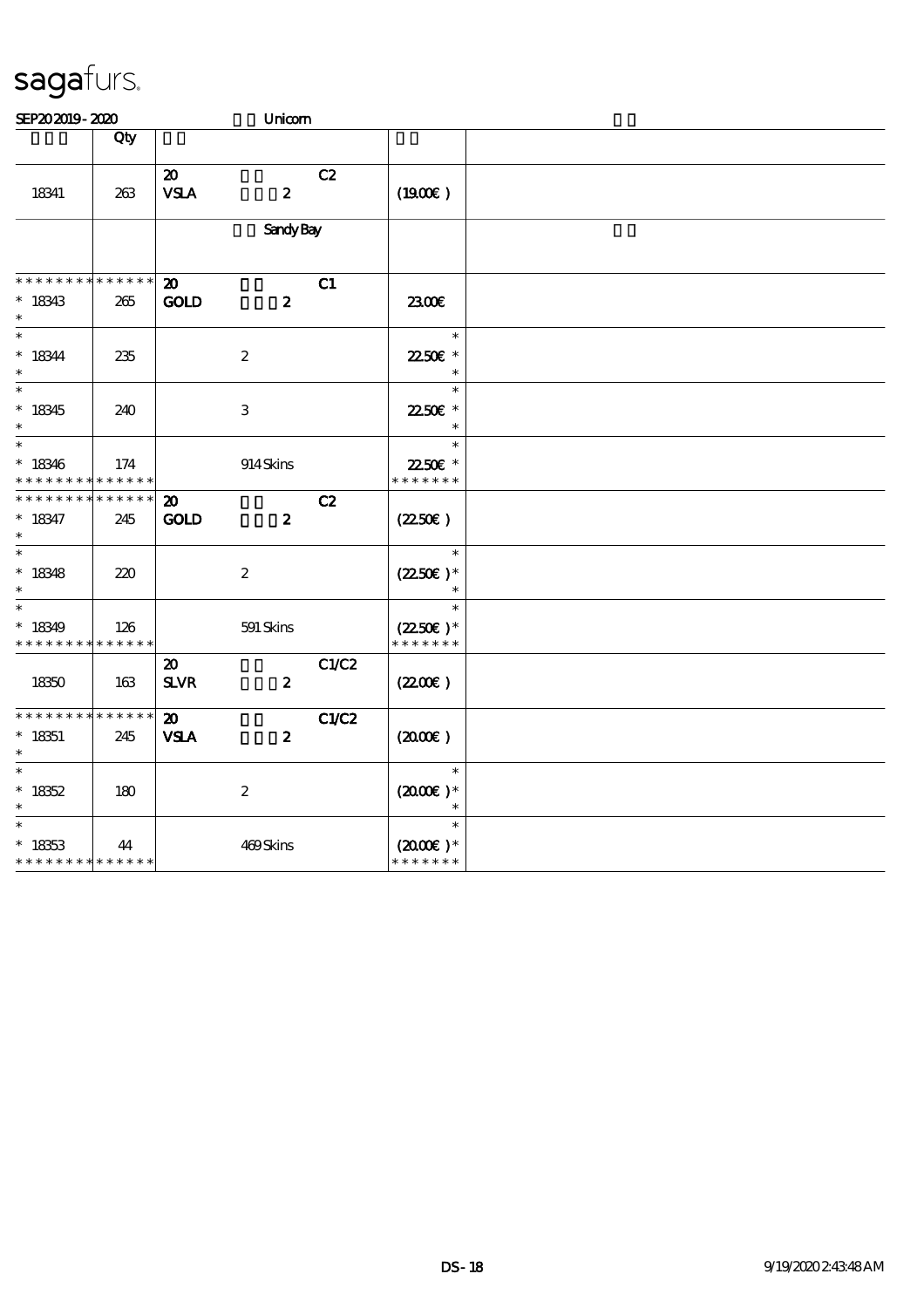| SEP202019-2020                                     |     |                             | <b>Sundryowners</b> |    |                                    |  |
|----------------------------------------------------|-----|-----------------------------|---------------------|----|------------------------------------|--|
|                                                    | Qty |                             |                     |    |                                    |  |
| 18361                                              | 116 | $\mathbf 0$<br><b>SLVR</b>  |                     | C2 | (17.50E)                           |  |
| 18362                                              | 10B | 200<br><b>BRNZ</b>          |                     | C2 | (1600E)                            |  |
| 18363                                              | 241 | $\mathbf 0$<br><b>GOLD</b>  | $\mathbf{1}$        | C2 | 17.50€                             |  |
| * * * * * * * * * * * * * *<br>$* 18364$<br>$\ast$ | 265 | $\mathbf{o}$<br><b>SLVR</b> | 1                   | C2 | 17.00E                             |  |
| $\ast$<br>$* 18365$<br>* * * * * * * * * * * * * * | 100 |                             | 365Skins            |    | $\ast$<br>1650€ *<br>* * * * * * * |  |
| 18366                                              | 223 | $\mathbf 0$<br><b>VSLA</b>  | 1                   | C2 | <b>1500€</b>                       |  |
| 18367                                              | 142 | $\mathbf 0$<br><b>VSLA</b>  | $\boldsymbol{z}$    | C2 | 1450E                              |  |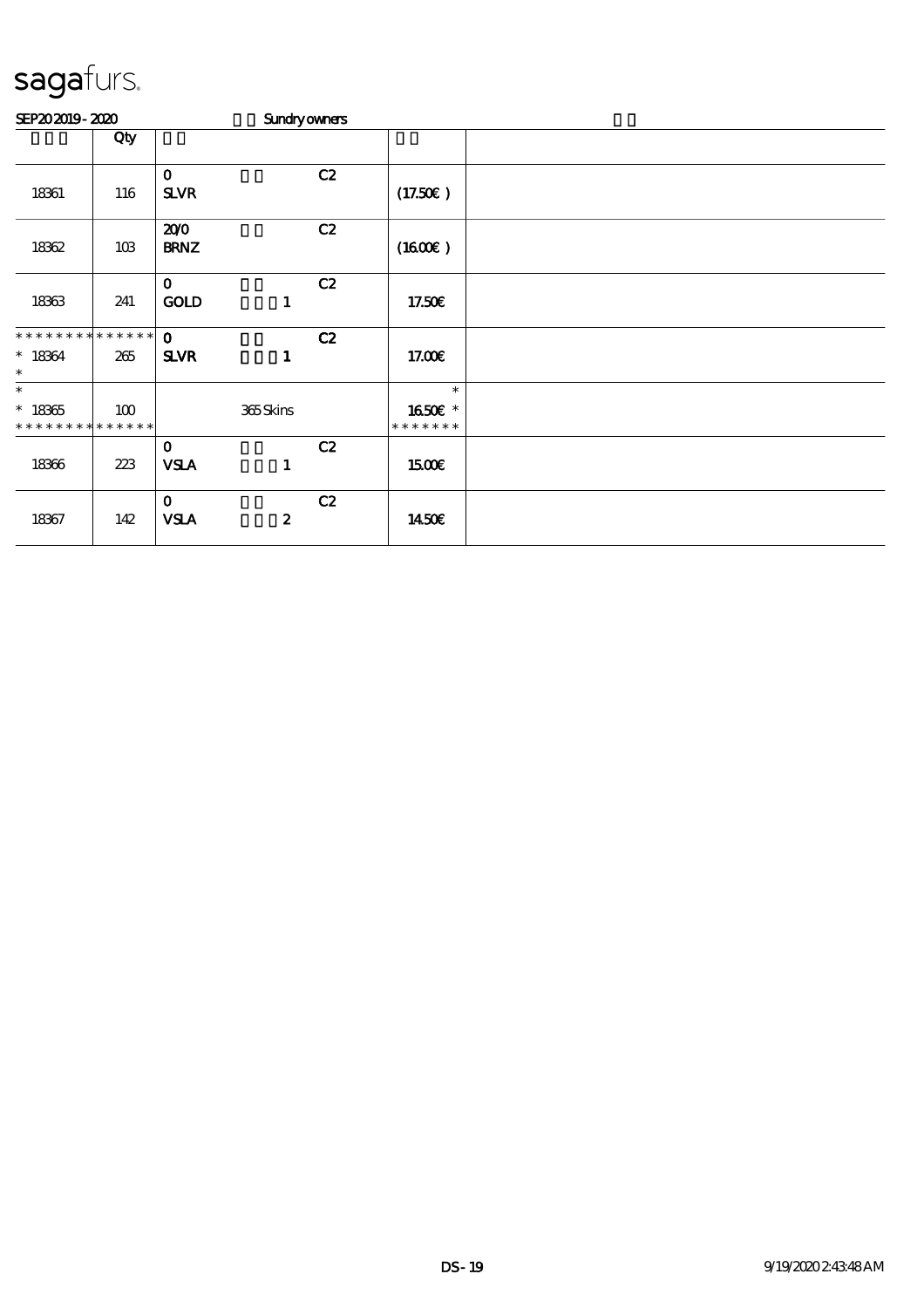| SEP202019-2020 |     | <b>Sundryowners</b> |    |       |  |  |  |  |
|----------------|-----|---------------------|----|-------|--|--|--|--|
|                | Qty |                     |    |       |  |  |  |  |
| 18381          | 85  | <b>SLVR</b>         | C2 | 1100E |  |  |  |  |
| 18382          | 87  | <b>VSLA</b>         | C2 | 9500  |  |  |  |  |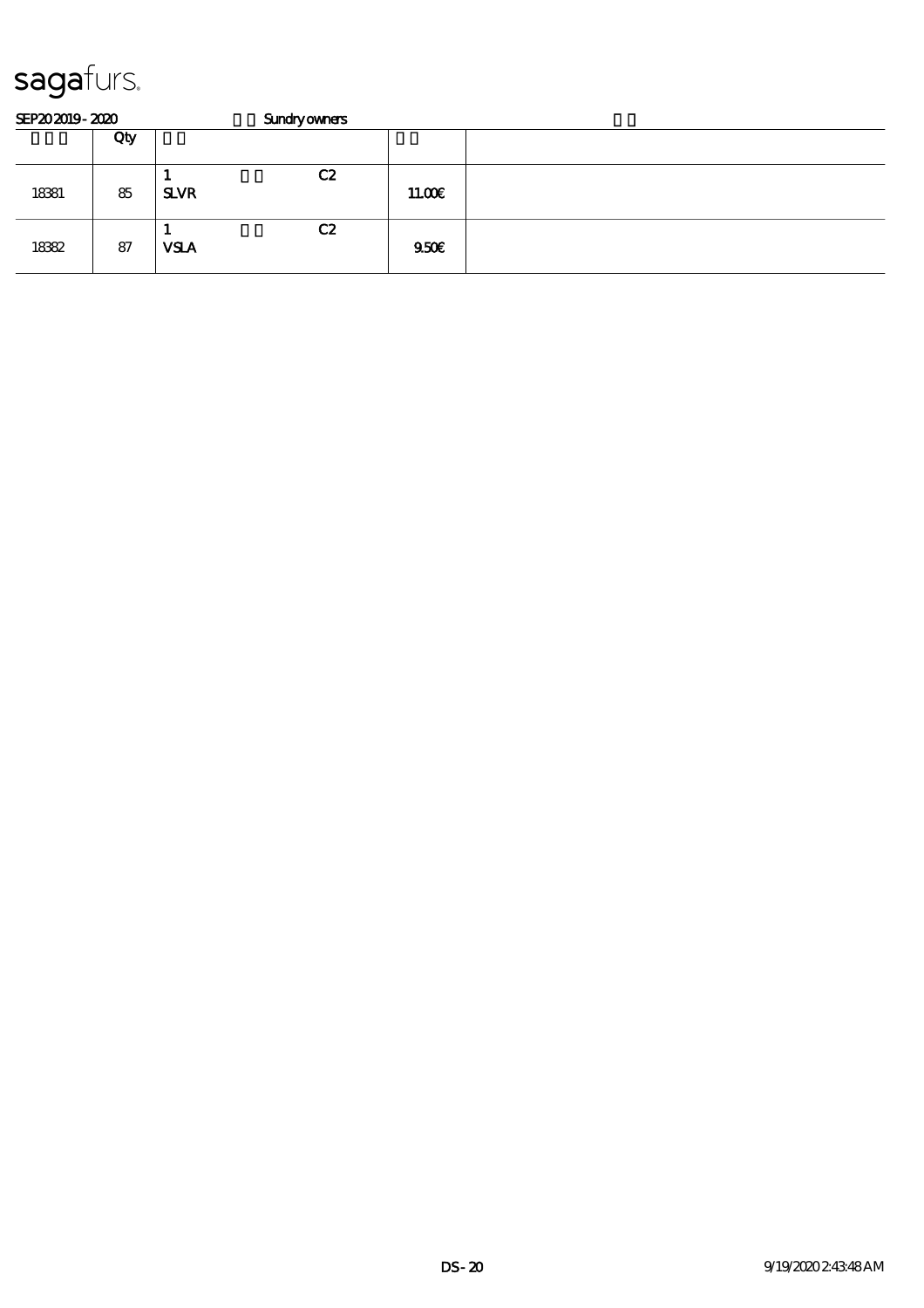| SEP202019-2020                                                |                                      |                                                                  | <b>Sundryowners</b> |                                |                                              |  |
|---------------------------------------------------------------|--------------------------------------|------------------------------------------------------------------|---------------------|--------------------------------|----------------------------------------------|--|
|                                                               | Qty                                  |                                                                  |                     |                                |                                              |  |
| 18401                                                         | 148                                  | $\boldsymbol{\omega}$<br>LG/G                                    | $\boldsymbol{2}$    | C2                             | 1600€                                        |  |
| * * * * * * * *<br>$*18402$<br>$\ast$                         | * * * * * *<br>$205\,$               | $\boldsymbol{\mathfrak{D}}$<br>LG                                | $\boldsymbol{z}$    | C2                             | 1450€                                        |  |
| $\overline{\phantom{0}}$<br>$* 18403$<br>* * * * * * * *      | $\boldsymbol{\omega}$<br>* * * * * * |                                                                  | 265Skins            |                                | $\ast$<br>1450€ *<br>* * * * * * *           |  |
| 18404                                                         | 162                                  | $\boldsymbol{\mathfrak{D}}$<br>$\mathbf{LG}\mathbf{G}$           | $\boldsymbol{z}$    | C2                             | (1300)                                       |  |
| 18405                                                         | $123$                                | $\mathbf{O}$<br>LG/G                                             | $\pmb{2}$           | C2                             | (1200E)                                      |  |
| 18406                                                         | $97$                                 | $\boldsymbol{\mathfrak{D}}$<br>$\mathbf{LG}\mathbf{\mathcal{S}}$ | $\boldsymbol{2}$    | C2                             | 1250E                                        |  |
| 18407                                                         | 87                                   | 200<br>$\mathbf{L}\mathbf{C} \mathbf{S}$                         | $\boldsymbol{z}$    | C2                             | (1200E)                                      |  |
| 18408                                                         | 88                                   | 200<br>$\mathtt{LG}\mathcal{S}$                                  | ${\bf 3}$           | C2                             | $(1000\varepsilon)$                          |  |
| 18409                                                         | 168                                  | 200<br>LG/S                                                      | $\boldsymbol{4}$    | C2                             | 400€                                         |  |
| 18410                                                         | 10B                                  | $\mathbf{1}$<br>$_{\rm LGS}$                                     | $\boldsymbol{z}$    | C2                             | 650E                                         |  |
| 18411                                                         | 108                                  | $\boldsymbol{z}$<br>$\mathtt{LG}\mathcal{S}$                     | $\boldsymbol{2}$    | C2                             | 350E                                         |  |
| 18412                                                         | 114                                  | $1/2$<br>$\mathtt{LCS}$                                          | $\boldsymbol{4}$    | C2                             | 200E                                         |  |
| 18413                                                         | 185                                  | 200<br>L G/B                                                     | $\bf{6}$            | C2                             | (200)                                        |  |
| 18414                                                         | 62                                   | 50<br>LG/G                                                       | $\mathbf{1}$        | C2<br>$\overline{\mathbf{1}}$  | 1900E                                        |  |
| * * * * * * * *<br>$*18415$<br>$\ast$                         | $******$<br>205                      | $\boldsymbol{\omega}$<br>$TC$                                    |                     | C2<br>$1 \quad 1$              | 1850E                                        |  |
| $\ast$<br>$*18416$<br>$\ast$                                  | 180                                  |                                                                  | $\boldsymbol{2}$    |                                | $\overline{\mathbf{r}}$<br>1850€ *<br>$\ast$ |  |
| $\overline{\phantom{0}}$<br>$* 18417$<br>$\ast$               | 180                                  |                                                                  | 3                   |                                | $\ast$<br>1850E *<br>$\ast$                  |  |
| $\overline{\ast}$<br>$* 18418$<br>* * * * * * * * * * * * * * | 144                                  |                                                                  | <b>709Skins</b>     |                                | $\ast$<br>1850€ *<br>* * * * * * *           |  |
| 18419                                                         | 89                                   | $\boldsymbol{\omega}$<br>LG/G                                    | $\boldsymbol{z}$    | C2<br>$\overline{\phantom{a}}$ | 1950€                                        |  |
| 18420                                                         | 192                                  | <b>40</b><br>LG/G                                                | $\mathbf{1}$        | C2<br>$\overline{\mathbf{2}}$  | 1600E                                        |  |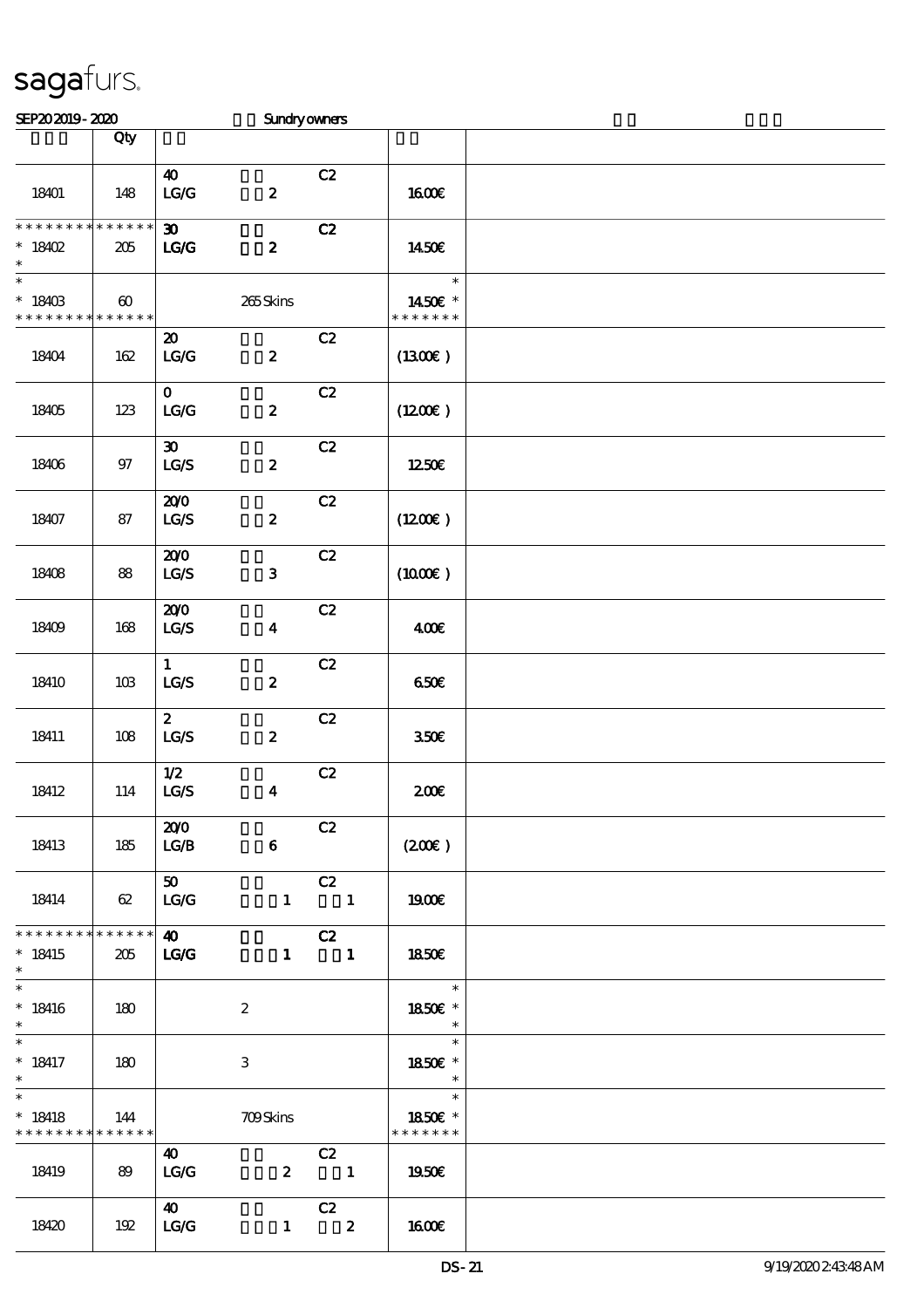| SEP202019-2020              |             |                             | <b>Sundryowners</b>       |                                                        |               |  |
|-----------------------------|-------------|-----------------------------|---------------------------|--------------------------------------------------------|---------------|--|
|                             | Qty         |                             |                           |                                                        |               |  |
|                             |             |                             |                           |                                                        |               |  |
|                             |             | $\boldsymbol{\omega}$       |                           | C1/C2                                                  |               |  |
| 18421                       | 153         | LG/G                        | $\boldsymbol{z}$          | $\boldsymbol{z}$                                       | 1800E         |  |
|                             |             |                             |                           |                                                        |               |  |
|                             |             |                             |                           |                                                        |               |  |
|                             |             | 40                          |                           | C2                                                     |               |  |
| 18422                       | 125         | LG/G                        | $\mathbf{1}$              | $\overline{\phantom{a}}$ 3                             | 1200E         |  |
|                             |             |                             |                           |                                                        |               |  |
| * * * * * * * *             | * * * * * * | $\boldsymbol{\mathfrak{D}}$ |                           | C2                                                     |               |  |
| $*18423$                    | 205         | LG                          | $\mathbf{1}$              | $\blacksquare$                                         | 17.50E        |  |
| $\ast$                      |             |                             |                           |                                                        |               |  |
| $\ast$                      |             |                             |                           |                                                        | $\ast$        |  |
| $* 18424$                   | 180         |                             | $\boldsymbol{2}$          |                                                        | 17.50€ *      |  |
| $\ast$                      |             |                             |                           |                                                        | $\ast$        |  |
| $\overline{\phantom{0}}$    |             |                             |                           |                                                        | $\ast$        |  |
| $*18425$                    | 180         |                             | $\ensuremath{\mathbf{3}}$ |                                                        | 17.50€ *      |  |
| $\ast$                      |             |                             |                           |                                                        | $\ast$        |  |
| $\overline{\ast}$           |             |                             |                           |                                                        | $\ast$        |  |
|                             |             |                             |                           |                                                        |               |  |
| $* 18426$                   | 180         |                             | $\bf{4}$                  |                                                        | 17.50€ *      |  |
| $\ast$                      |             |                             |                           |                                                        | $\ast$        |  |
| $\ast$                      |             |                             |                           |                                                        | $\ast$        |  |
| $* 18427$                   | 154         |                             | 899Skins                  |                                                        | 17.50€ *      |  |
| * * * * * * * *             | * * * * * * |                             |                           |                                                        | * * * * * * * |  |
|                             |             | $\boldsymbol{\mathfrak{D}}$ |                           | C1/C2                                                  |               |  |
| 18428                       | 140         | LG/G                        | $\boldsymbol{z}$          | $\blacksquare$                                         | 1850E         |  |
|                             |             |                             |                           |                                                        |               |  |
|                             |             | $\boldsymbol{\mathfrak{D}}$ |                           | C2                                                     |               |  |
|                             |             |                             |                           |                                                        |               |  |
| 18429                       | 175         | LG/G                        | $\boldsymbol{z}$          | $\overline{\phantom{a}}$                               | 1850E         |  |
|                             |             |                             |                           |                                                        |               |  |
| * * * * * * * *             | $******$    | $\boldsymbol{\mathfrak{D}}$ |                           | C2                                                     |               |  |
| $*18430$                    | 205         | LG                          | $\mathbf{1}$              | $\overline{\mathbf{z}}$                                | 1500E         |  |
| $\ast$                      |             |                             |                           |                                                        |               |  |
| $\overline{\phantom{0}}$    |             |                             |                           |                                                        | $\ast$        |  |
| $* 18431$                   | 31          |                             | 236Skins                  |                                                        | 1500€ *       |  |
| * * * * * * * * * * * * * * |             |                             |                           |                                                        | * * * * * * * |  |
|                             |             | $\boldsymbol{\mathfrak{D}}$ |                           | C1/C2                                                  |               |  |
| 18432                       | 152         | LG/G                        | $\pmb{2}$                 | $\pmb{2}$                                              | 1550€         |  |
|                             |             |                             |                           |                                                        |               |  |
|                             |             | $\infty$                    |                           | C2                                                     |               |  |
|                             | 127         |                             |                           | $1 \qquad 3$                                           |               |  |
| 18433                       |             | LG/G                        |                           |                                                        | 11.00E        |  |
|                             |             |                             |                           |                                                        |               |  |
|                             |             | $\boldsymbol{\mathsf{20}}$  |                           | C2                                                     |               |  |
| 18434                       | 175         | LG/G                        |                           | $1 \qquad \qquad 1$                                    | 1500E         |  |
|                             |             |                             |                           |                                                        |               |  |
|                             |             | $\boldsymbol{\mathfrak{D}}$ |                           | $\overline{c}$                                         |               |  |
| 18435                       | 75          | $\mid$ LG/G                 |                           | $2 \qquad \qquad 1$                                    | 1500E         |  |
|                             |             |                             |                           |                                                        |               |  |
|                             |             | $\boldsymbol{\mathfrak{D}}$ |                           | C1/C2                                                  |               |  |
| 18436                       | 177         | LG/G                        |                           | $2\qquad 2$                                            | 1250E         |  |
|                             |             |                             |                           |                                                        |               |  |
|                             |             | $\mathbf{O}$                |                           |                                                        |               |  |
|                             |             |                             |                           | $\overline{C}$                                         |               |  |
| 18437                       | 195         | LG/G                        |                           | $1 \qquad \qquad 1$                                    | 1200          |  |
|                             |             |                             |                           |                                                        |               |  |
|                             |             | 200                         |                           | $\begin{array}{c c}\n\hline\nC2 \\ 1 & 2\n\end{array}$ |               |  |
| 18438                       | 150         | LG/G                        |                           |                                                        | 1100E         |  |
|                             |             |                             |                           |                                                        |               |  |
|                             |             | 200                         |                           | $\overline{c}z$                                        |               |  |
| 18439                       | 92          | LG/G                        |                           | $1 \qquad 3$                                           | 500€          |  |
|                             |             |                             |                           |                                                        |               |  |
|                             |             | <b>40</b>                   |                           | C2                                                     |               |  |
| 18440                       | 152         | LG/S                        |                           | $1 \t 2$                                               | 1650E         |  |
|                             |             |                             |                           |                                                        |               |  |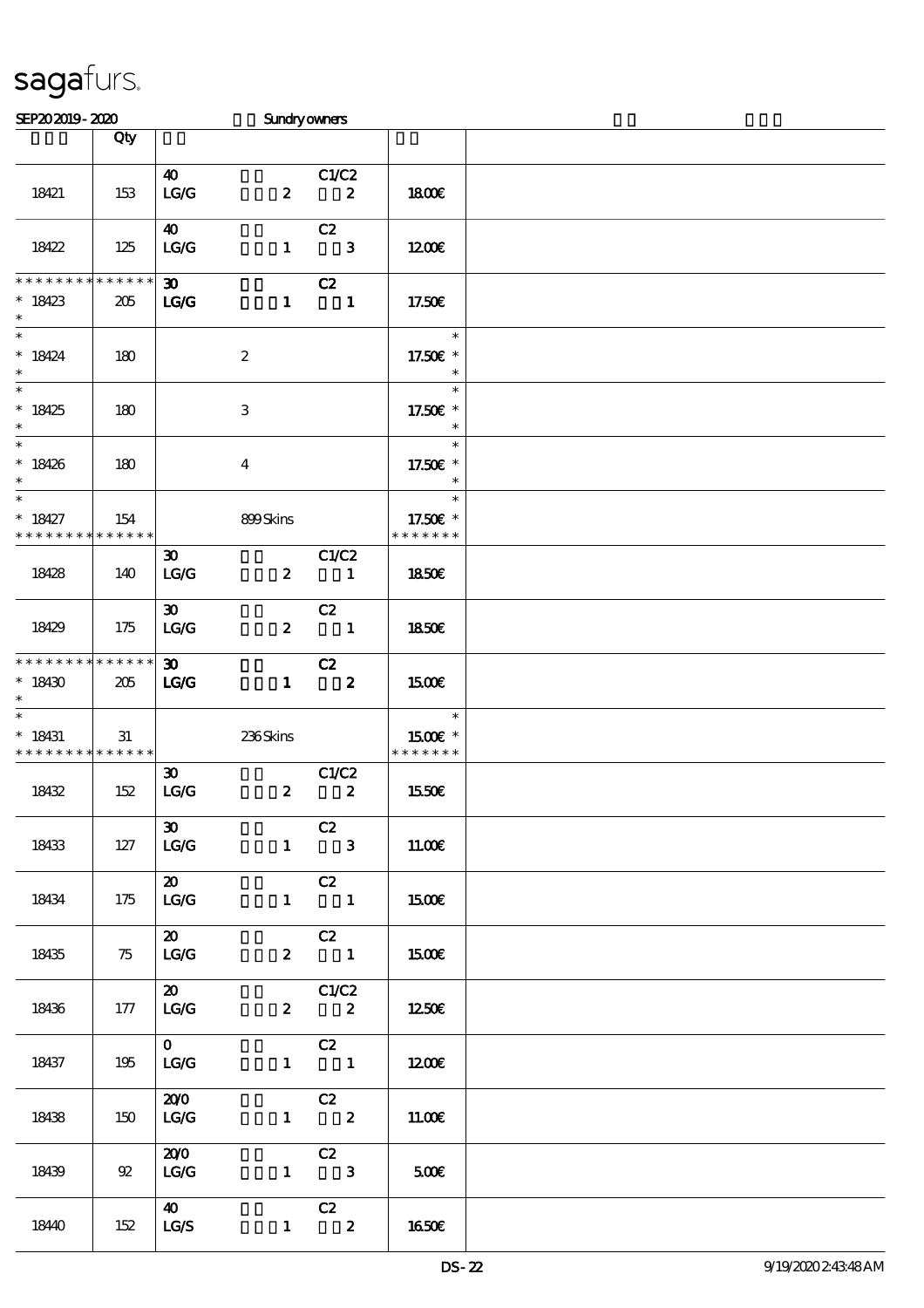| SEP202019-2020                           |     |                             | <b>Sundryowners</b> |                  |                         |  |
|------------------------------------------|-----|-----------------------------|---------------------|------------------|-------------------------|--|
|                                          | Qty |                             |                     |                  |                         |  |
|                                          |     | $\boldsymbol{\mathfrak{D}}$ |                     | C2               |                         |  |
| 18441                                    | 219 | LG/S                        | $\mathbf{1}$        | $\boldsymbol{z}$ | 1400E                   |  |
|                                          |     | $\boldsymbol{\mathfrak{D}}$ |                     | C1/C2            |                         |  |
| 18442                                    | 191 | LG/S                        | $\boldsymbol{z}$    | $\mathbf{3}$     | 11.00E                  |  |
| * * * * * * * * * * * * * *              |     | 4030                        |                     | C2               |                         |  |
| $* 1843$<br>$\ast$                       | 205 | LGS                         | $\mathbf{1}$        | $\boldsymbol{4}$ | 850E                    |  |
| $\ast$                                   |     |                             |                     |                  | $\ast$                  |  |
| $* 18444$<br>* * * * * * * * * * * * * * | 46  |                             | 251 Skins           |                  | 800€ *<br>* * * * * * * |  |
|                                          |     | $\boldsymbol{\mathfrak{D}}$ |                     | C1/C2            |                         |  |
| 18445                                    | 160 | LG/S                        | $\boldsymbol{z}$    | 3                | 7.50E                   |  |
|                                          |     | $\boldsymbol{\mathfrak{D}}$ |                     | C1/C2            |                         |  |
| 18446                                    | 67  | LG/S                        | $\boldsymbol{z}$    | $\boldsymbol{4}$ | 450E                    |  |
|                                          |     | 200                         |                     | C2               |                         |  |
| 18447                                    | 106 | LCS                         | $\mathbf{1}$        | $\boldsymbol{z}$ | 900E                    |  |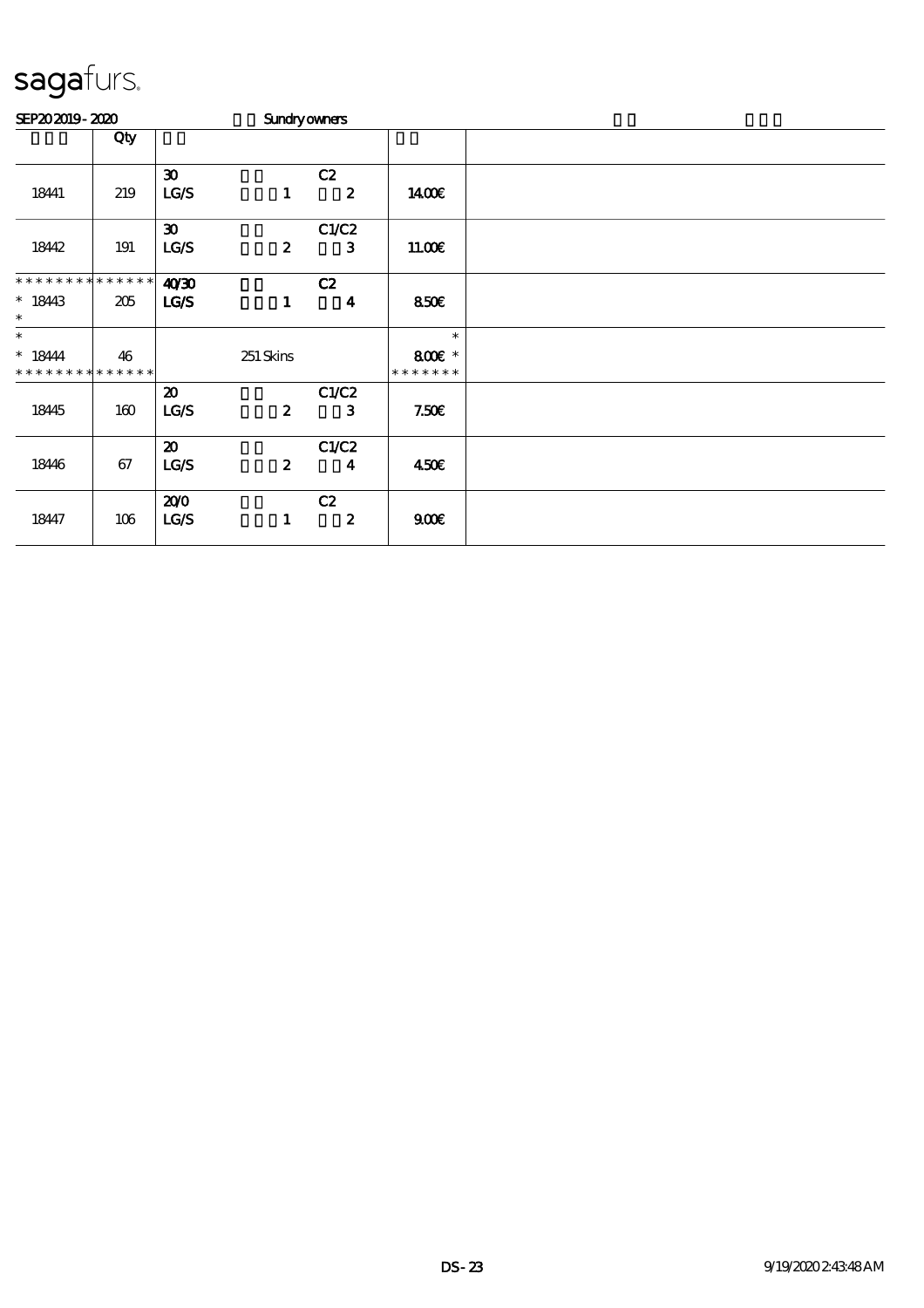| SEP202019-2020                                                       |                    |                                            | Sundryowners     |           |                                                                     |  |
|----------------------------------------------------------------------|--------------------|--------------------------------------------|------------------|-----------|---------------------------------------------------------------------|--|
|                                                                      | Qty                |                                            |                  |           |                                                                     |  |
| 18461                                                                | 161                | $\boldsymbol{\mathfrak{D}}$<br>BRC         |                  | C2        | 1400E                                                               |  |
| 18462                                                                | $\boldsymbol{\pi}$ | $\boldsymbol{\mathfrak{D}}$<br><b>BR/G</b> | WB1              | C2        | 1200                                                                |  |
| 18463                                                                | 223                | $\boldsymbol{\mathfrak{D}}$<br><b>BR/G</b> |                  | C2        | 1000€                                                               |  |
| 18464                                                                | 111                | $\boldsymbol{\mathbf{z}}$<br><b>BR/G</b>   | WB1              | C2        | 800E                                                                |  |
| 18465                                                                | 80                 | $\mathbf{O}$<br><b>BR/G</b>                |                  | C2        | 7.00E                                                               |  |
| 18466                                                                | 67                 | $\mathbf{O}$<br><b>BR/G</b>                | WB1              | C2        | 650E                                                                |  |
| 18467                                                                | $5\!5$             | 3020<br><b>BR/S</b>                        |                  | C2        | <b>1050€</b>                                                        |  |
| 18468                                                                | 123                | $\boldsymbol{\omega}$<br><b>BR/G</b>       | $\boldsymbol{z}$ | C1/C2     | 2300E                                                               |  |
| * * * * * * * * * * * * * *<br>$*18469$<br>$\ast$                    | 185                | 40/30<br><b>BR/G</b>                       | $\mathbf{1}$     | C2        | 2300E                                                               |  |
| $\overline{\ast}$<br>$* 18470$<br>$\ast$                             | 160                |                                            | $\boldsymbol{2}$ |           | $\ast$<br>22.50€ *<br>$\ast$                                        |  |
| $\ast$<br>$* 18471$<br>$\ast$                                        | 160                |                                            | $\,3$            |           | $\ast$<br>2300€ *<br>$\ast$                                         |  |
| $\overline{\phantom{0}}$<br>$* 18472$<br>* * * * * * * * * * * * * * | 145                |                                            | 650Skins         |           | $\ast$<br>22.50€ *<br>* * * * * * *                                 |  |
| * * * * * * * * * * * * * * *<br>$* 18473$<br>$\ast$                 | 185                | 40'30<br><b>BR/G</b>                       | $\mathbf{1}$     | C2<br>WB1 | 2000                                                                |  |
| $\ast$<br>$* 18474$<br>* * * * * * * * * * * * * *                   | $\vert$ 166        |                                            | 351 Skins        |           | $\overline{\phantom{a}}$<br>$2000$ $\varepsilon$ *<br>* * * * * * * |  |
| * * * * * * * * <mark>* * * * * * *</mark><br>$* 18475$<br>$\ast$    | 205                | $30-1$<br><b>BR/G</b>                      | $\boldsymbol{z}$ | C1/C2     | 2050                                                                |  |
| $\overline{\ast}$<br>$* 18476$<br>$\ast$                             | $\vert$ 180        |                                            | $\boldsymbol{2}$ |           | $\overline{\phantom{a}}$<br>2050E *<br>$\rightarrow$                |  |
| $\ast$<br>$* 18477$<br>* * * * * * * * * * * * * *                   | 131                |                                            | 516Skins         |           | $\overline{\phantom{a}}$<br>2050E *<br>* * * * * * *                |  |
| $\frac{1}{1}$ <b>4030</b><br>$* 18478$<br>$*$ $*$                    | 185                | <b>BR/G</b>                                | $\boldsymbol{z}$ | C2        | 2050                                                                |  |
| $\ast$<br>$* 18479$<br>* * * * * * * * <mark>* * * * * * *</mark>    | 103                |                                            | 288Skins         |           | $\overline{\mathbf{r}}$<br>2050E *<br>* * * * * * *                 |  |
| 18480                                                                | 193                | 40 <sup>2</sup><br><b>BR/G</b>             | $\mathbf{z}$     | C2<br>WB1 | 1800                                                                |  |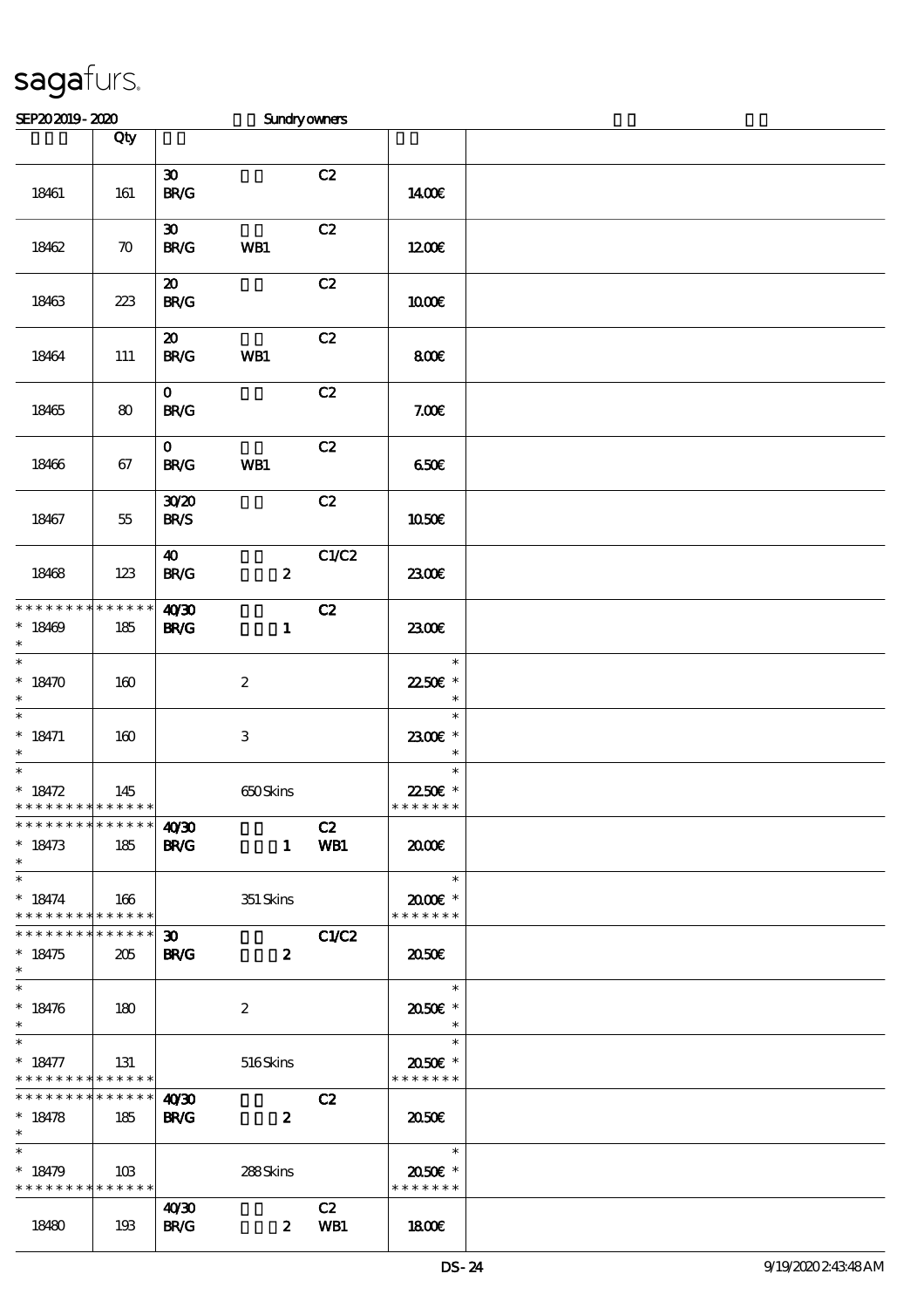| SEP202019-2020                                                       |     |                                            | <b>Sundryowners</b> |                     |                                     |  |
|----------------------------------------------------------------------|-----|--------------------------------------------|---------------------|---------------------|-------------------------------------|--|
|                                                                      | Qty |                                            |                     |                     |                                     |  |
| * * * * * * * * * * * * * *<br>$* 18481$<br>$\ast$                   | 185 | 30 <sub>o</sub><br><b>BR/G</b>             | $\boldsymbol{z}$    | <b>C1/C2</b><br>WB1 | 17.00E                              |  |
| $\ast$<br>$* 18482$<br>* * * * * * * * <mark>* * * * * * *</mark>    | 59  |                                            | 244Skins            |                     | $\ast$<br>1650E *<br>* * * * * * *  |  |
| * * * * * * * * * * * * * *<br>$* 18483$<br>$\ast$                   | 245 | $\boldsymbol{\mathfrak{D}}$<br><b>BR/G</b> | $\mathbf{1}$        | C2                  | 1800E                               |  |
| $\ast$<br>$* 18484$<br>$\ast$                                        | 220 |                                            | $\boldsymbol{2}$    |                     | $\ast$<br>1800€ *<br>$\ast$         |  |
| $\overline{\phantom{1}}$<br>$* 18485$<br>* * * * * * * * * * * * * * | 244 |                                            | 709Skins            |                     | $\ast$<br>1800€ *<br>* * * * * * *  |  |
| * * * * * * * * * * * * * *<br>$*18486$<br>$\ast$                    | 245 | $\boldsymbol{\mathfrak{D}}$<br><b>BR/G</b> | $\mathbf{1}$        | C2<br>WB1           | 17.50E                              |  |
| $\ast$<br>$* 18487$<br>$\ast$                                        | 220 |                                            | $\boldsymbol{2}$    |                     | $\ast$<br>17.00€ *<br>$\ast$        |  |
| $\ast$<br>$* 18488$<br>$\ast$                                        | 220 |                                            | 3                   |                     | $\ast$<br>17.00 £*<br>$\ast$        |  |
| $\ast$<br>$*18489$<br>* * * * * * * * * * * * * *                    | 202 |                                            | 887Skins            |                     | $\ast$<br>17.00€ *<br>* * * * * * * |  |
| * * * * * * * * * * * * * *<br>$*18490$<br>$\ast$                    | 245 | $\boldsymbol{\mathfrak{D}}$<br><b>BR/G</b> | $\boldsymbol{z}$    | <b>C1/C2</b>        | <b>1850€</b>                        |  |
| $\ast$<br>$* 18491$<br>* * * * * * * * * * * * * *                   | 72  |                                            | 317Skins            |                     | $\ast$<br>1800E *<br>* * * * * * *  |  |
| * * * * * * * * * * * * * * *<br>$* 18492$<br>$*$                    | 245 | $\boldsymbol{\mathfrak{D}}$<br><b>BR/G</b> | $\boldsymbol{z}$    | C2                  | 1800E                               |  |
| $\ast$<br>$*18493$<br>* * * * * * * * <mark>* * * * * *</mark>       | 231 |                                            | 476Skins            |                     | $\ast$<br>1800€ *<br>* * * * * * *  |  |
| 18494                                                                | 151 | $\boldsymbol{\mathfrak{D}}$<br><b>BR/G</b> | $\mathbf{2}$        | C1/C2<br>WB1        | 17.OOE                              |  |
| * * * * * * * * * * * * * * *<br>$*18495$<br>$\ast$                  | 245 | $\boldsymbol{\mathfrak{D}}$<br><b>BR/G</b> | $\mathbf{z}$        | C2<br>WB1           | 17.00E                              |  |
| $\ast$<br>$*18496$<br>$\ast$                                         | 220 |                                            | $\boldsymbol{2}$    |                     | $\ast$<br>1650€ *<br>$\ast$         |  |
| $*18497$<br>* * * * * * * * * * * * * *                              | 54  |                                            | 519Skins            |                     | $\ast$<br>1600€ *<br>* * * * * * *  |  |
| 18498                                                                | 201 | $\mathbf{O}$<br><b>BR/G</b>                | $\mathbf{1}$        | C2                  | 1350€                               |  |
| 18499                                                                | 240 | $\mathbf{O}$<br><b>BR/G</b>                | $\mathbf{1}$        | C2<br>WB1           | 1300                                |  |
| 18500                                                                | 160 | $\mathbf{O}$<br><b>BR/G</b>                | $\boldsymbol{z}$    | C2                  | 1200                                |  |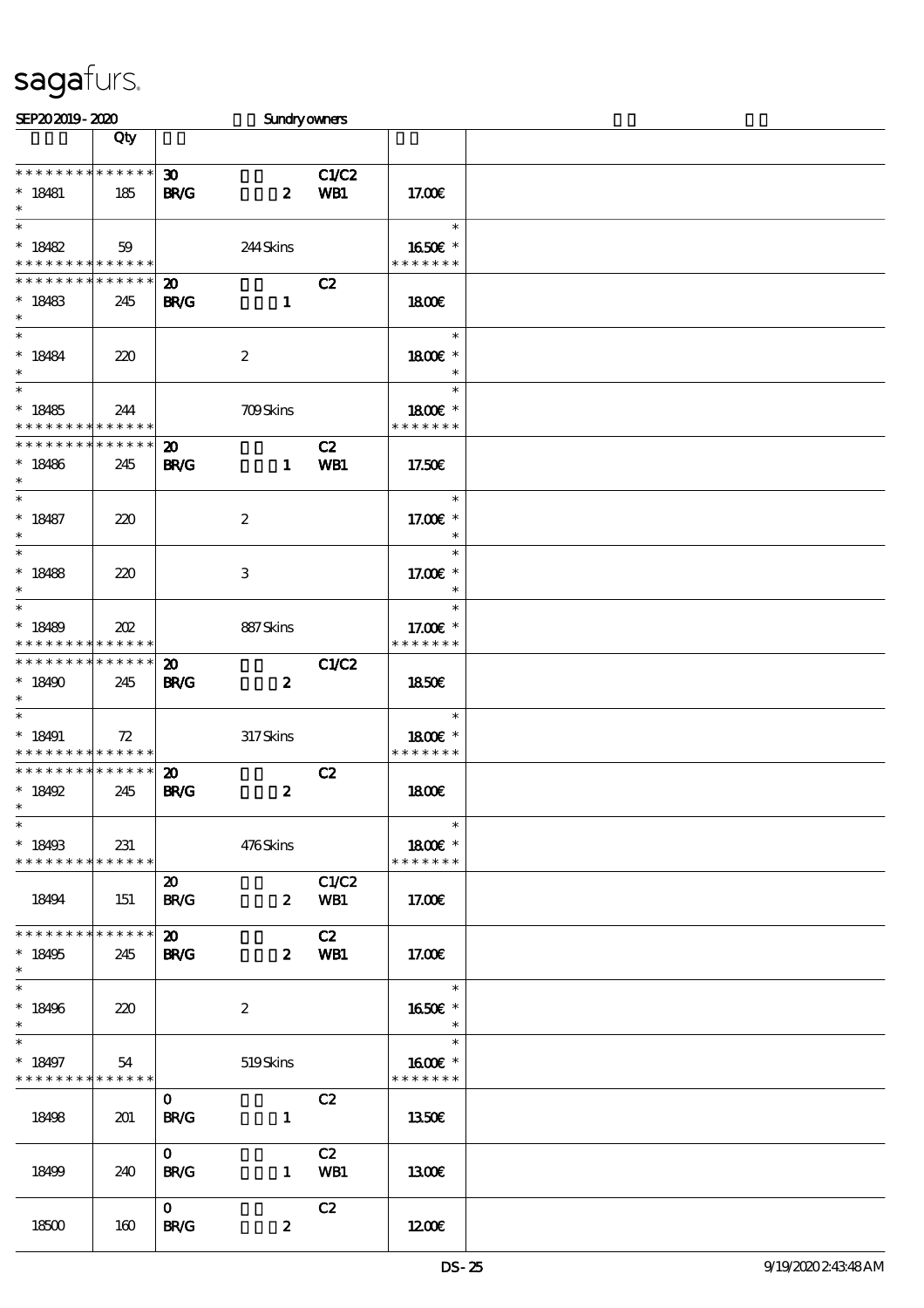| SEP202019-2020 |                  |                                                    | Sundryowners        |              |              |  |
|----------------|------------------|----------------------------------------------------|---------------------|--------------|--------------|--|
|                | Qty              |                                                    |                     |              |              |  |
| $18501$        | $127$            | $\mathbf{O}$<br>BRC                                | $\boldsymbol{z}$    | C1/C2<br>WB1 | 11.00E       |  |
| 18502          | 192              | $\mathbf{O}$<br>$\mathbf{B}\mathbf{R}/\mathbf{G}$  | $\boldsymbol{z}$    | C2<br>WB1    | <b>100€</b>  |  |
| 18503          | $130$            | 1/2<br><b>BR/G</b>                                 | $\mathbf{1}$        | C2           | 500€         |  |
| 18504          | $190\,$          | $\boldsymbol{\mathfrak{D}}$<br><b>BR/S</b>         | $\mathbf{1}$        | C1/C2        | 1400E        |  |
| 18505          | ${\mathfrak{A}}$ | $\boldsymbol{\mathfrak{D}}$<br><b>BR/S</b>         | $\mathbf{1}$        | C1/C2<br>WB1 | 1000E        |  |
| 18506          | $172$            | 40'30<br><b>BR/S</b>                               | $\mathbf{1}$        | C2           | 1450E        |  |
| 18507          | 135              | $\boldsymbol{\mathfrak{D}}$<br><b>BR/S</b>         | $\mathbf{1}$        | C1/C2        | 11.50E       |  |
| 18508          | 88               | $\boldsymbol{\mathfrak{D}}$<br><b>BR/S</b>         | $\mathbf{1}$        | C2           | 1000E        |  |
| 18509          | 79               | $\mathbf{1}$<br><b>BR/S</b>                        | $\mathbf{1}$        | C1/C2<br>WB1 | 650E         |  |
| 18510          | $62\,$           | $\mathbf{o}$<br><b>BR/S</b>                        | $\mathbf{1}$        | C2           | 7.50E        |  |
| 18511          | 54               | $\boldsymbol{\mathfrak{D}}$<br><b>BR/V</b>         | $\mathbf{1}$        | C1/C2<br>WB1 | 11.00E       |  |
| 18512          | 120              | $\boldsymbol{\mathfrak{D}}$<br>$\text{BR}\text{V}$ | $\boldsymbol{z}$    | C1/C2        | 1500€        |  |
| 18513          | $99\,$           | $\boldsymbol{\mathfrak{D}}$<br><b>BR/V</b>         | $\boldsymbol{z}$    | C1/C2<br>WB1 | <b>1300€</b> |  |
| 18514          | 97               | $\boldsymbol{\mathfrak{D}}$<br><b>BR/V</b>         | $\mathbf{1}$        | C1/C2<br>WB1 | 1350E        |  |
| 18515          | 127              | $\boldsymbol{\omega}$<br><b>BR/V</b>               | $\boldsymbol{z}$    | C1/C2<br>WB1 | 1350€        |  |
|                |                  |                                                    | <b>Sundryowners</b> |              |              |  |
| 18517          | 71               | 200<br>BLG                                         | <b>WB2</b>          | C2           | 7.006        |  |
| 18518          | 153              | 40'30<br>BLG                                       | $\boldsymbol{2}$    | C2           | 1250E        |  |
| 18519          | 124              | 200<br>BLG                                         | $\pmb{2}$           | C2           | 7.50E        |  |
| 18520          | 123              | $\mathbf{O}$<br><b>BL/G</b>                        | $\boldsymbol{z}$    | C2           | 600          |  |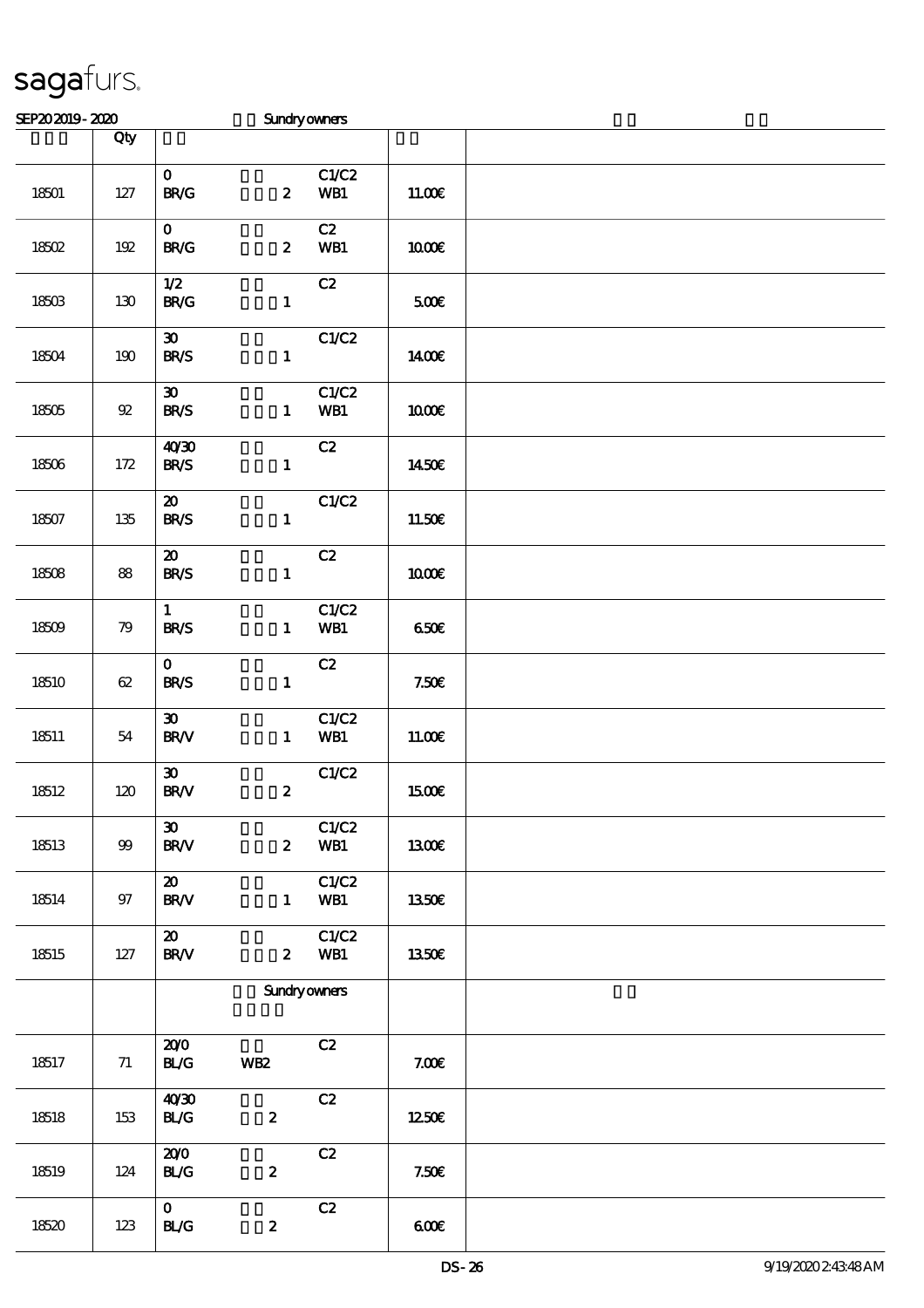| SEP202019-2020                                      |                        |                                           | <b>Sundryowners</b>           |                               |                                                      |  |
|-----------------------------------------------------|------------------------|-------------------------------------------|-------------------------------|-------------------------------|------------------------------------------------------|--|
|                                                     | Qty                    |                                           |                               |                               |                                                      |  |
| 18521                                               | 244                    | 1/2<br>BLG                                | $\boldsymbol{2}$              | C2                            | 450€                                                 |  |
| * * * * * * * *<br>$*18522$<br>$\ast$               | * * * * * *<br>205     | 40'30<br>BLS                              | ${\bf 5}$                     | C2                            | 450€                                                 |  |
| $\overline{\ast}$<br>$*18523$<br>* * * * * * * *    | 109<br>* * * * * *     |                                           | 314Skins                      |                               | $\ast$<br>450€ *<br>* * * * * * *                    |  |
| 18524                                               | 84                     | 3020<br><b>BL/S</b>                       | $\pmb{2}$                     | C2                            | 950E                                                 |  |
| 18525                                               | 155                    | 3020<br><b>BL/S</b>                       | ${\bf 3}$                     | C2                            | 7.00E                                                |  |
| 18526                                               | 165                    | $\boldsymbol{\mathfrak{D}}$<br><b>BLS</b> | ${\bf 5}$                     | C2                            | 300E                                                 |  |
| 18527                                               | 225                    | $\mathbf{O}$<br><b>BL/S</b>               | ${\bf 3}$                     | C2                            | 400E                                                 |  |
| 18528                                               | 116                    | $\mathbf 0$<br><b>BL/S</b>                | ${\bf 5}$                     | C2                            | (200E)                                               |  |
| 18529                                               | $\boldsymbol{\omega}$  | 1/2<br><b>BL/S</b>                        | $\boldsymbol{4}$              | C2                            | 200E                                                 |  |
| 18530                                               | 134                    | 40'30<br>BLG                              | $\mathbf{1}$                  | C2<br><b>WB2</b>              | 1550€                                                |  |
| * * * * * * * *<br>$* 18531$<br>$\ast$              | * * * * * *<br>225     | $\boldsymbol{\mathbf{z}}$<br>BLG          | $\mathbf{1}$                  | C2<br><b>WB2</b>              | 1050E                                                |  |
| $\ast$<br>$* 18532$<br>* * * * * * * * * * * * * *  | 192                    |                                           | 417Skins                      |                               | $\ast$<br>1050E *<br>* * * * * * *                   |  |
| 18533                                               | 155                    | $\mathbf{O}$<br><b>BL/G</b>               |                               | C2<br>1 WB2                   | 800                                                  |  |
| 18534                                               | 147                    | <b>40</b><br>BLG                          |                               | C2<br>$1 \t2$                 | <b>1500€</b>                                         |  |
| * * * * * * * * * * * * * * *<br>$*18535$<br>$\ast$ | 205                    | $\infty$<br><b>EL/G</b>                   |                               | C2<br>$1 \t2$                 | 1300E                                                |  |
| $\ast$<br>$*18536$<br>* * * * * * * * * * * * * * * | $\vert$ 146            |                                           | 351 Skins                     |                               | $\overline{\phantom{a}}$<br>1250E *<br>* * * * * * * |  |
| 18537                                               | $\vert$ 188            | 40'30<br>BLG                              | $\overline{2}$ $\overline{2}$ | C2                            | 1550€                                                |  |
| ************** 4030<br>$*18538$<br>$\ast$           | 205                    | <b>BL/G</b>                               |                               | C2<br>$1 \qquad 3$            | 11.00E                                               |  |
| $\ast$<br>$*18539$<br>* * * * * * * * * * * * * * * | 43                     |                                           | 248Skins                      |                               | 1050€ *<br>* * * * * * *                             |  |
| * * * * * * * *<br>$*18540$<br>$\ast$               | $* * * * * * *$<br>245 | $\boldsymbol{\mathsf{20}}$<br><b>BL/G</b> | $\mathbf{1}$                  | C2<br>$\overline{\mathbf{z}}$ | 1000                                                 |  |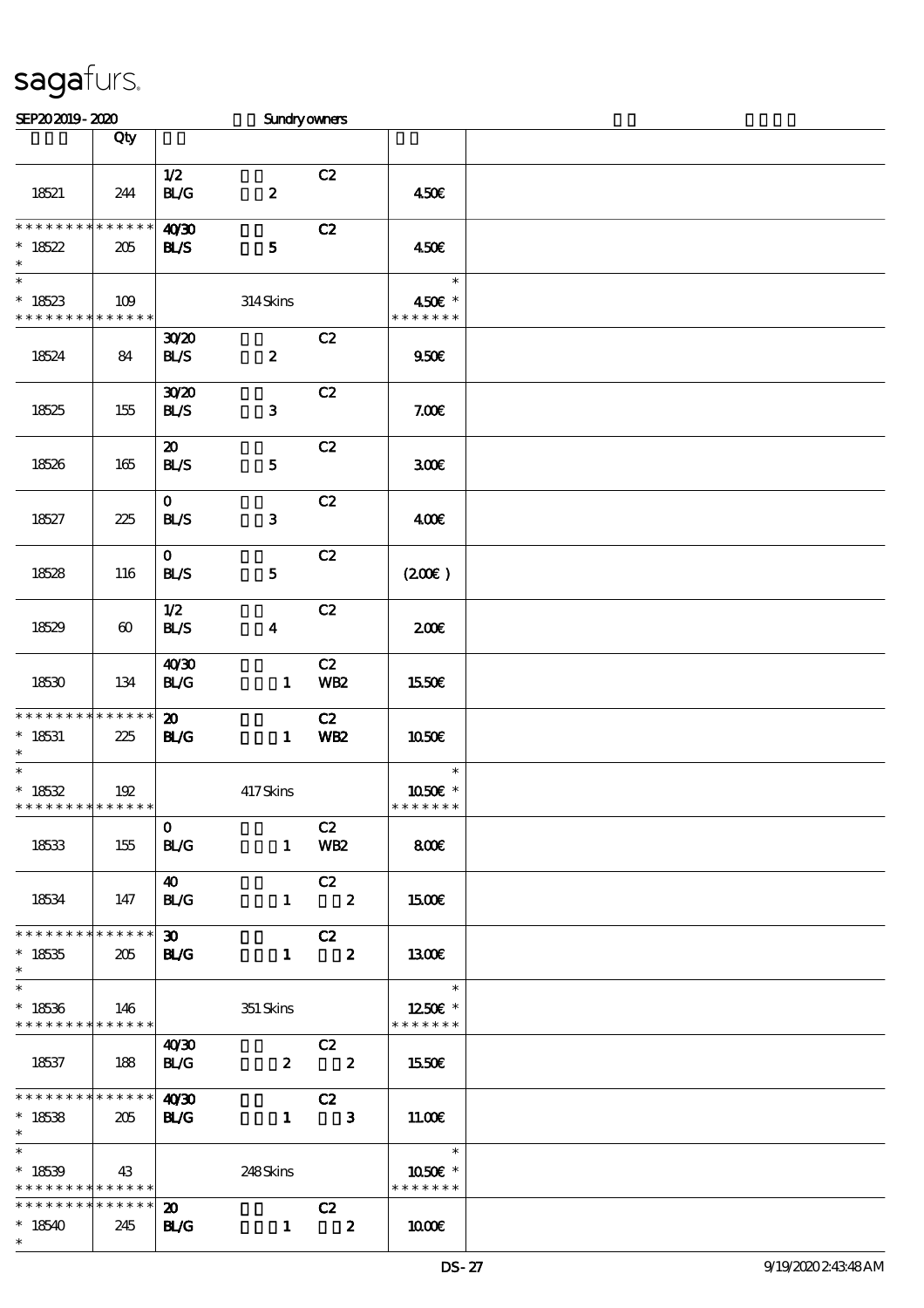| SEP202019-2020              |     |                                    | Sundryowners     |                               |                   |  |
|-----------------------------|-----|------------------------------------|------------------|-------------------------------|-------------------|--|
|                             | Qty |                                    |                  |                               |                   |  |
| $\ast$<br>$^*$ 18541        | 220 | $\boldsymbol{\mathfrak{D}}$<br>BLG | $\mathbf{1}$     | C2<br>$\overline{\mathbf{2}}$ | $\ast$<br>1000 *  |  |
| $\ast$                      |     |                                    |                  |                               | $\ast$            |  |
| $\ast$<br>$*18542$          | 46  |                                    | 511 Skins        |                               | $\ast$<br>1000€ * |  |
| * * * * * * * * * * * * * * |     |                                    |                  |                               | * * * * * * *     |  |
|                             |     | $\boldsymbol{\mathfrak{D}}$        |                  | C2                            |                   |  |
| 18543                       | 255 | <b>BL/G</b>                        | $\boldsymbol{z}$ | $\overline{\mathbf{2}}$       | 11.00E            |  |
|                             |     | $\boldsymbol{\mathfrak{D}}$        |                  | C2                            |                   |  |
| 18544                       | 218 | BLG                                | $\mathbf{1}$     | $\overline{\phantom{a}}$ 3    | 600               |  |
|                             |     | $\mathbf{o}$                       |                  | C2                            |                   |  |
| 18545                       | 268 | BLG                                | $\mathbf{1}$     | $\overline{\mathbf{2}}$       | 7.50E             |  |
|                             |     | $\mathbf{O}$                       |                  | C2                            |                   |  |
| 18546                       | 114 | <b>BL/G</b>                        | $\boldsymbol{z}$ | $\overline{\phantom{a}}$ 2    | 800               |  |
|                             |     | 40'30                              |                  | C2                            |                   |  |
| 18547                       | 82  | BLS                                | $\mathbf{1}$     | $\overline{\phantom{a}}$ 2    | 1300€             |  |
|                             |     | $\boldsymbol{\mathfrak{D}}$        |                  | C2                            |                   |  |
| 18548                       | 259 | BLS                                | $\mathbf{1}$     | $\overline{\mathbf{4}}$       | 500€              |  |
|                             |     | 40'30                              |                  | C2                            |                   |  |
| 18549                       | 140 | BLG                                | $\mathbf{1}$     | SHE <sub>2</sub>              | 1250€             |  |
| * * * * * * * * * * * * * * |     | $\boldsymbol{\mathfrak{D}}$        |                  | C2                            |                   |  |
| $*1850$<br>$\ast$           | 245 | BLG                                | $\mathbf{1}$     | SHE <sub>2</sub>              | 950E              |  |
| $\ast$                      |     |                                    |                  |                               | $\ast$            |  |
| $* 18551$                   | 83  |                                    | 328Skins         |                               | 950€ *            |  |
| * * * * * * * * * * * * * * |     |                                    |                  |                               | * * * * * * *     |  |
| 1852                        | 116 | $\mathbf{O}$<br>BLG                | $\mathbf{1}$     | C2<br>SHE <sub>2</sub>        | 600               |  |
|                             |     |                                    |                  |                               |                   |  |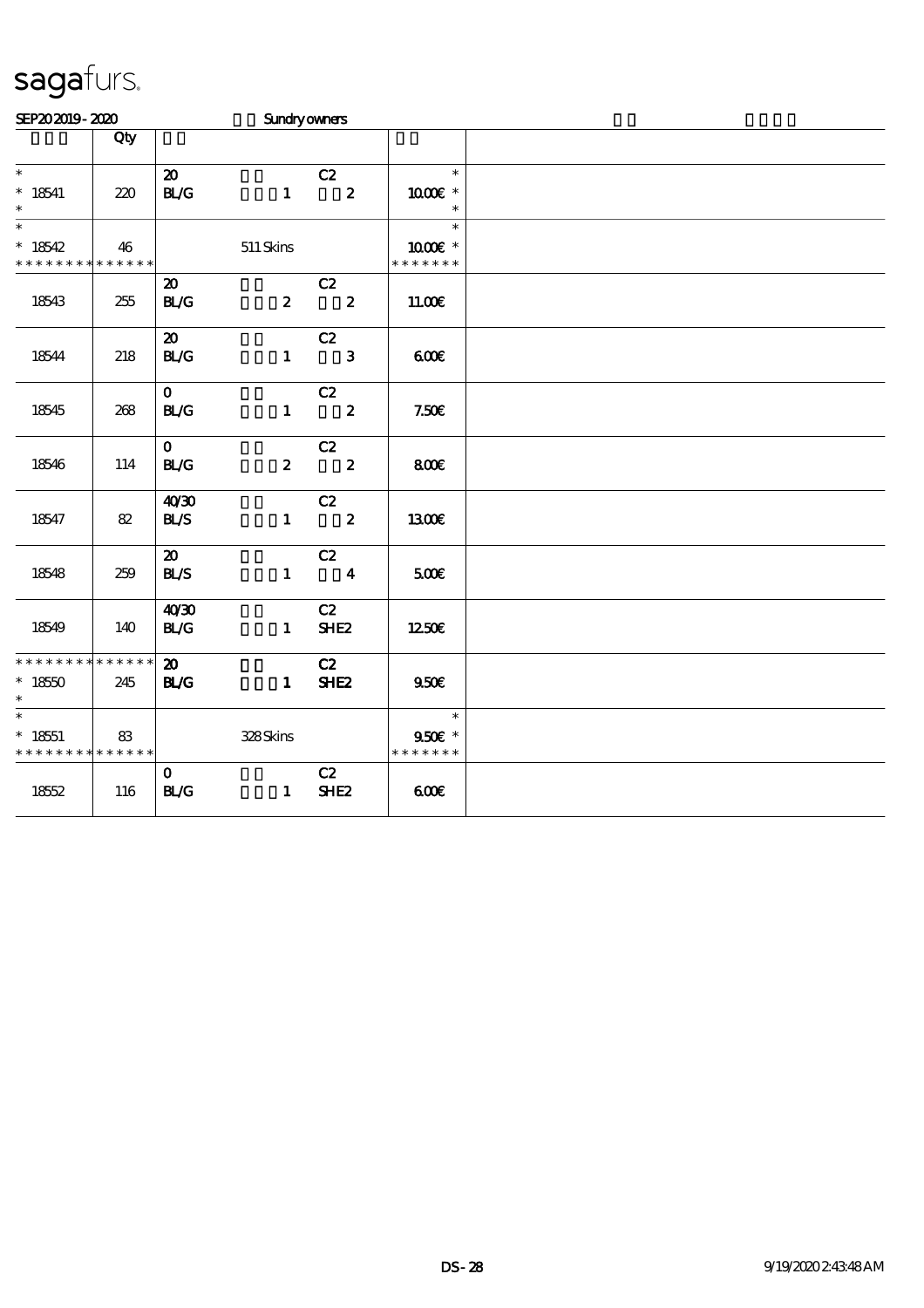| SEP202019-2020 |     |                   | Unicom |       |       | Female |
|----------------|-----|-------------------|--------|-------|-------|--------|
|                | Qty |                   |        |       |       |        |
| 28001          | 142 | 20<br><b>GOLD</b> |        | C1/C2 | 1850E |        |
| 28002          | 161 | 20<br><b>SLVR</b> |        | C1/C2 | 1800E |        |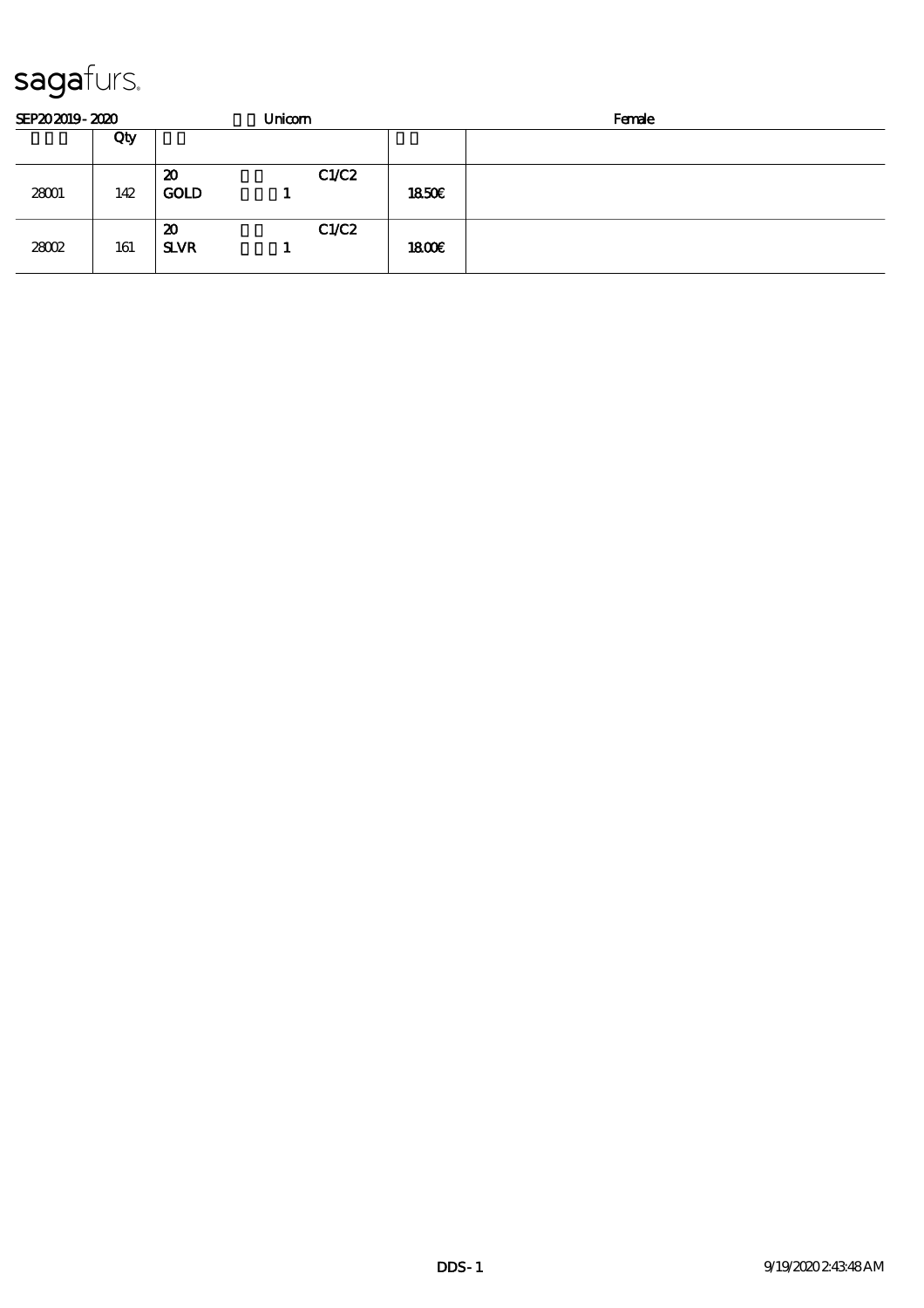| SEP202019-2020                                                        |                    |                                 | <b>Baldwin-Jander</b>   |                |                                    | Female |
|-----------------------------------------------------------------------|--------------------|---------------------------------|-------------------------|----------------|------------------------------------|--------|
|                                                                       | Qty                |                                 |                         |                |                                    |        |
| * * * * * * * * * * * * * * *<br>$* 28021$<br>$\ast$                  | 199                | $\mathbf{o}$<br><b>GOLD</b>     | $\mathbf{1}$            | C1             | 1550€                              |        |
| $\overline{\ast}$<br>* $28022$<br>* * * * * * * * * * * * * *         | 25                 |                                 | 224Skins                |                | $\ast$<br>1500€ *<br>* * * * * * * |        |
| 28023                                                                 | 84                 | $\mathbf{0}$<br>GOLD            | $\mathbf{1}$            | C2             | 1200                               |        |
| 28024                                                                 | 156                | $\mathbf{O}$<br><b>SLVR</b>     | $\mathbf{1}$            | C1/C2          | 1500€                              |        |
| 28025                                                                 | 88                 | $\mathbf{0}$<br><b>VSLA</b>     | $\mathbf{1}$            | C1/C2          | 1350E                              |        |
|                                                                       |                    |                                 | Unicom                  |                |                                    | Female |
| 28027                                                                 | 129                | $\mathbf{O}$<br>GOLD            | $\mathbf{1}$            | C1             | 1650E                              |        |
| 28028                                                                 | 287                | $\mathbf{o}$<br>$S\!L\!V\!R$    | $\mathbf{1}$            | C1             | 1600E                              |        |
| * * * * * * * *<br>$*28029$<br>$\ast$                                 | * * * * * *<br>445 | $\mathbf{0}$<br><b>SLVR</b>     | $\mathbf{1}$            | C1/C2          | 1650E                              |        |
| $\overline{\phantom{0}}$<br>$^\ast$ 28030<br>$\ast$                   | 420                |                                 | $\boldsymbol{2}$        |                | $\ast$<br>1650€ *<br>$\ast$        |        |
| $\overline{\ast}$<br>$^*$ 28031<br>$\ast$<br>$\overline{\phantom{0}}$ | 420                |                                 | $\,3$                   |                | $\ast$<br>1650E *<br>$\ast$        |        |
| $^\ast$ 28032<br>$\ast$<br>$\overline{\ast}$                          | 420                |                                 | $\overline{\mathbf{4}}$ |                | $\ast$<br>1650E *<br>$\ast$        |        |
| $^*$ 28033<br>$\ast$                                                  | 420                |                                 | $\mathbf 5$             |                | $\ast$<br>1650€ *<br>$\ast$        |        |
| $\ast$<br>$* 28034$<br>* * * * * * * *                                | 268<br>* * * * * * |                                 | 2393Skins               |                | $\ast$<br>1650E *<br>* * * * * * * |        |
| 28035                                                                 | 446                | $\mathbf{o}$<br><b>SLVR</b>     | $\mathbf{1}$            | C2             | <b>1500€</b>                       |        |
| 28036                                                                 | 161                | $\mathbf{O}$<br>$S\!L\!V\!R$    | $\mathbf{1}$            | C <sub>3</sub> | 1400€                              |        |
| 28037                                                                 | $333$              | 200<br>GOLD                     | $\boldsymbol{z}$        | C1/C2          | 17.00E                             |        |
| 2808                                                                  | 309                | 200<br>${\bf S\!L}\!{\bf V\!R}$ | $\boldsymbol{z}$        | C1/C2          | 17.00E                             |        |
|                                                                       |                    |                                 | <b>Sandy Bay</b>        |                |                                    | Female |
| * * * * * * * * <mark>* * * * * * *</mark><br>$*28040$<br>$\ast$      | 425                | $\mathbf{o}$<br><b>GOLD</b>     | $\boldsymbol{z}$        | C1             | 17.50€                             |        |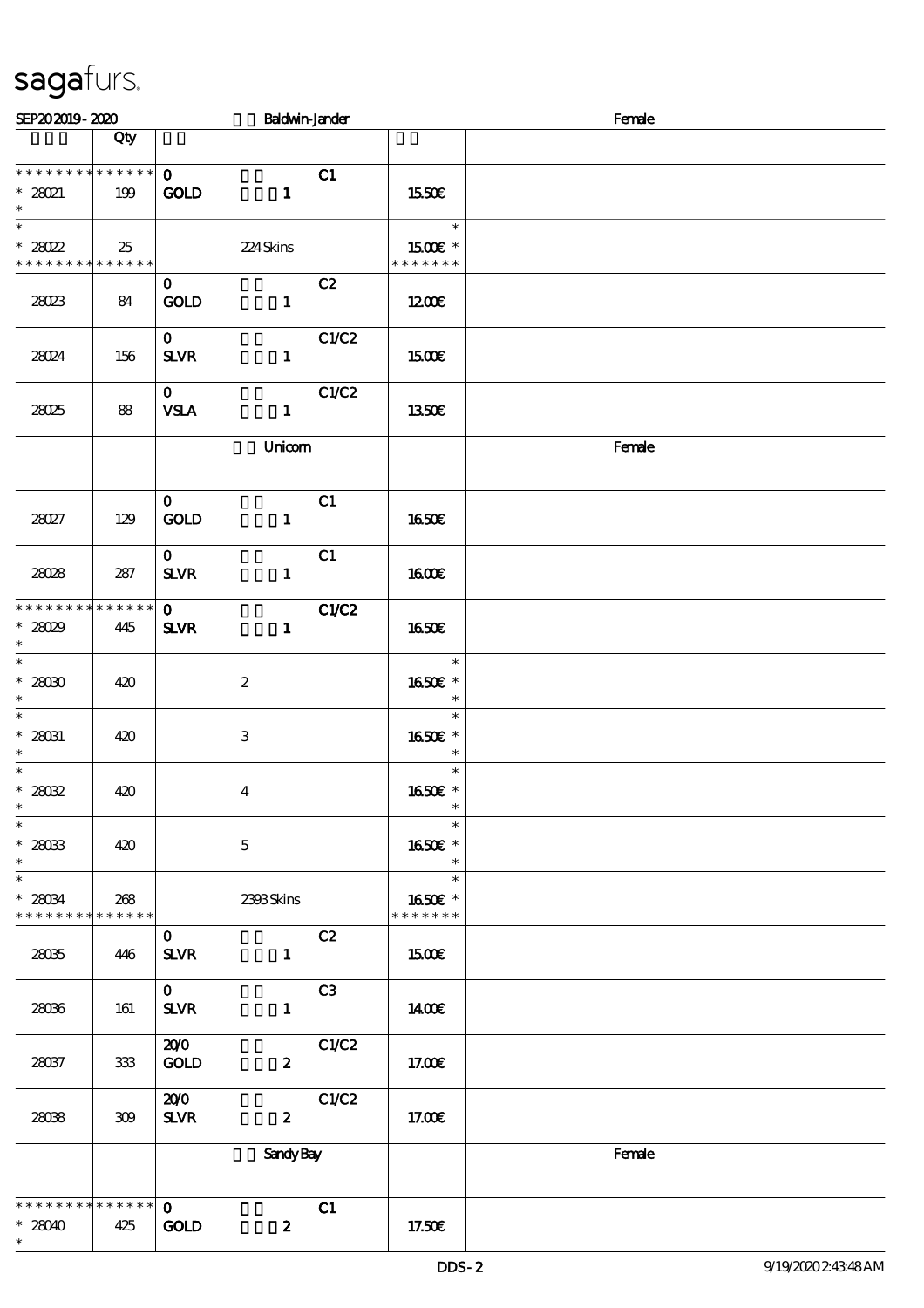| SEP202019-2020                           |     |              | <b>Sandy Bay</b> |       |                           | Female |
|------------------------------------------|-----|--------------|------------------|-------|---------------------------|--------|
|                                          | Qty |              |                  |       |                           |        |
| $\ast$                                   |     | $\mathbf 0$  |                  | C1    | $\ast$                    |        |
| $* 28041$<br>$\ast$                      | 400 | <b>GOLD</b>  | $\boldsymbol{z}$ |       | 17.50€ *<br>$\ast$        |        |
| $\ast$                                   |     |              |                  |       | $\ast$                    |        |
| $*28042$<br>$\ast$                       | 400 |              | 3                |       | 17.50€ *<br>$\ast$        |        |
| $\ast$                                   |     |              |                  |       | $\ast$                    |        |
| $*28043$<br>* * * * * * * * * * * * * *  | 249 |              | 1474Skins        |       | 17.50€ *<br>* * * * * * * |        |
|                                          |     | $\mathbf{o}$ |                  | C2    |                           |        |
| 28044                                    | 228 | <b>GOLD</b>  | $\boldsymbol{z}$ |       | 17.00E                    |        |
| * * * * * * * * * * * * * *              |     | $\Omega$     |                  | C1/C2 |                           |        |
| $*28045$<br>$\ast$                       | 290 | <b>SLVR</b>  | $\boldsymbol{z}$ |       | 17.00E                    |        |
| $\ast$                                   |     |              |                  |       | $\ast$                    |        |
| $* 28046$<br>* * * * * * * * * * * * * * | 168 |              | 458Skins         |       | 17.00 £*<br>* * * * * * * |        |
| **************                           |     | $\mathbf 0$  |                  | C1/C2 |                           |        |
| $* 28047$<br>$\ast$                      | 377 | <b>VSLA</b>  | $\boldsymbol{z}$ |       | <b>1650€</b>              |        |
| $\ast$                                   |     |              |                  |       | $\ast$                    |        |
| $* 28048$<br>* * * * * * * * * * * * * * | 168 |              | 545Skins         |       | 1650E *<br>* * * * * * *  |        |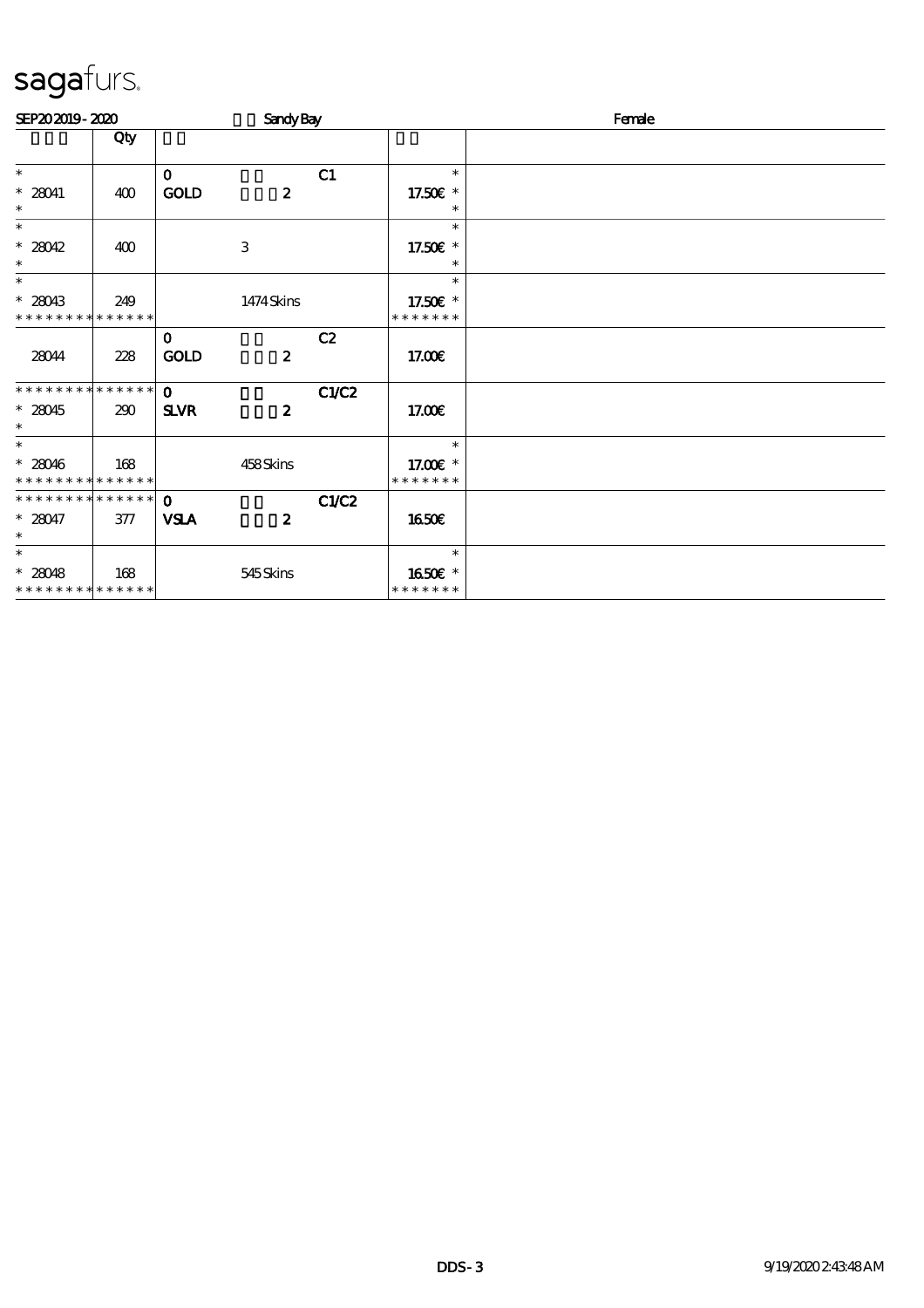| SEP202019-2020                                                       |                    |                              | Unicom                |       |                                                      | Female |
|----------------------------------------------------------------------|--------------------|------------------------------|-----------------------|-------|------------------------------------------------------|--------|
|                                                                      | Qty                |                              |                       |       |                                                      |        |
| 28061                                                                | 138                | $\mathbf{1}$<br><b>GOLD</b>  |                       | C3    | 11.50E                                               |        |
|                                                                      |                    |                              | <b>Baldwin-Jander</b> |       |                                                      | Female |
| * * * * * * * * * * * * * * *<br>$* 28063$<br>$\ast$                 | 465                | $\mathbf{1}$<br><b>GOLD</b>  | $\mathbf{1}$          | C1    | 1300E                                                |        |
| $\ast$<br>$* 28064$<br>$\ast$                                        | 440                |                              | $\boldsymbol{2}$      |       | $\ast$<br>1300E *<br>$\ast$                          |        |
| $\overline{\phantom{0}}$<br>$^\ast$ 28065<br>$\ast$                  | 108                |                              | $\,3$                 |       | $\ast$<br>1300€ *<br>$\ast$                          |        |
| $\overline{\phantom{0}}$<br>$* 28066$<br>* * * * * * * * * * * * * * | 72                 |                              | 1085Skins             |       | $\ast$<br>1250E *<br>* * * * * * *                   |        |
| 28067                                                                | 326                | $\mathbf{1}$<br><b>GOLD</b>  | $\mathbf{1}$          | C2    | <b>1300€</b>                                         |        |
| 28068                                                                | 346                | $\mathbf{1}$<br>$S\!L\!V\!R$ | $\mathbf{1}$          | C1/C2 | 1200E                                                |        |
| 28009                                                                | 296                | $\mathbf{1}$<br><b>VSLA</b>  | $\mathbf{1}$          | C1/C2 | 1200E                                                |        |
|                                                                      |                    |                              | Unicom                |       |                                                      | Female |
| 28071                                                                | 118                | $\mathbf{1}$<br><b>GOLD</b>  | $\mathbf{1}$          | C1    | 1350€                                                |        |
| * * * * * * * * * * * * * *<br>$* 28072$<br>$\ast$                   | 440                | $\mathbf{1}$<br><b>GOLD</b>  | $\mathbf{1}$          | C1/C2 | 1400E                                                |        |
| $\overline{\phantom{a}}$<br>$* 28073$<br>$\ast$                      | 440                |                              | $\boldsymbol{2}$      |       | $\ast$<br>1400€ *<br>$\ast$                          |        |
| $\overline{\phantom{0}}$<br>$* 28074$<br>$\ast$                      | 440                |                              | 3                     |       | $\ast$<br>1400€ *<br>$\ast$                          |        |
| $\overline{\ast}$<br>$* 28075$<br>******** <mark>******</mark>       | 268                |                              | 1588Skins             |       | $\ast$<br>1350E *<br>* * * * * * *                   |        |
| * * * * * * * *<br>$* 28076$<br>$\ast$                               | * * * * * *<br>465 | $\mathbf{1}$<br><b>GOLD</b>  | $\mathbf{1}$          | C2    | (1350E)                                              |        |
| $\ast$<br>$*28077$<br>* * * * * * * * * * * * * * *                  | 169                |                              | 634 Skins             |       | $\ast$<br>$(1350E)*$<br>* * * * * * *                |        |
| 28078                                                                | 270                | $\mathbf{1}$<br><b>GOLD</b>  | $\mathbf{1}$          | C3    | 1250E                                                |        |
| * * * * * * * *<br>$* 28079$<br>$\ast$                               | * * * * * *<br>465 | $\mathbf{1}$<br><b>GOLD</b>  | $\mathbf{1}$          | C3    | 1300                                                 |        |
| $\ast$<br>$*28080$<br>* * * * * * * * * * * * * *                    | 156                |                              | 621 Skins             |       | $\overline{a}$<br>$\ast$<br>1250E *<br>* * * * * * * |        |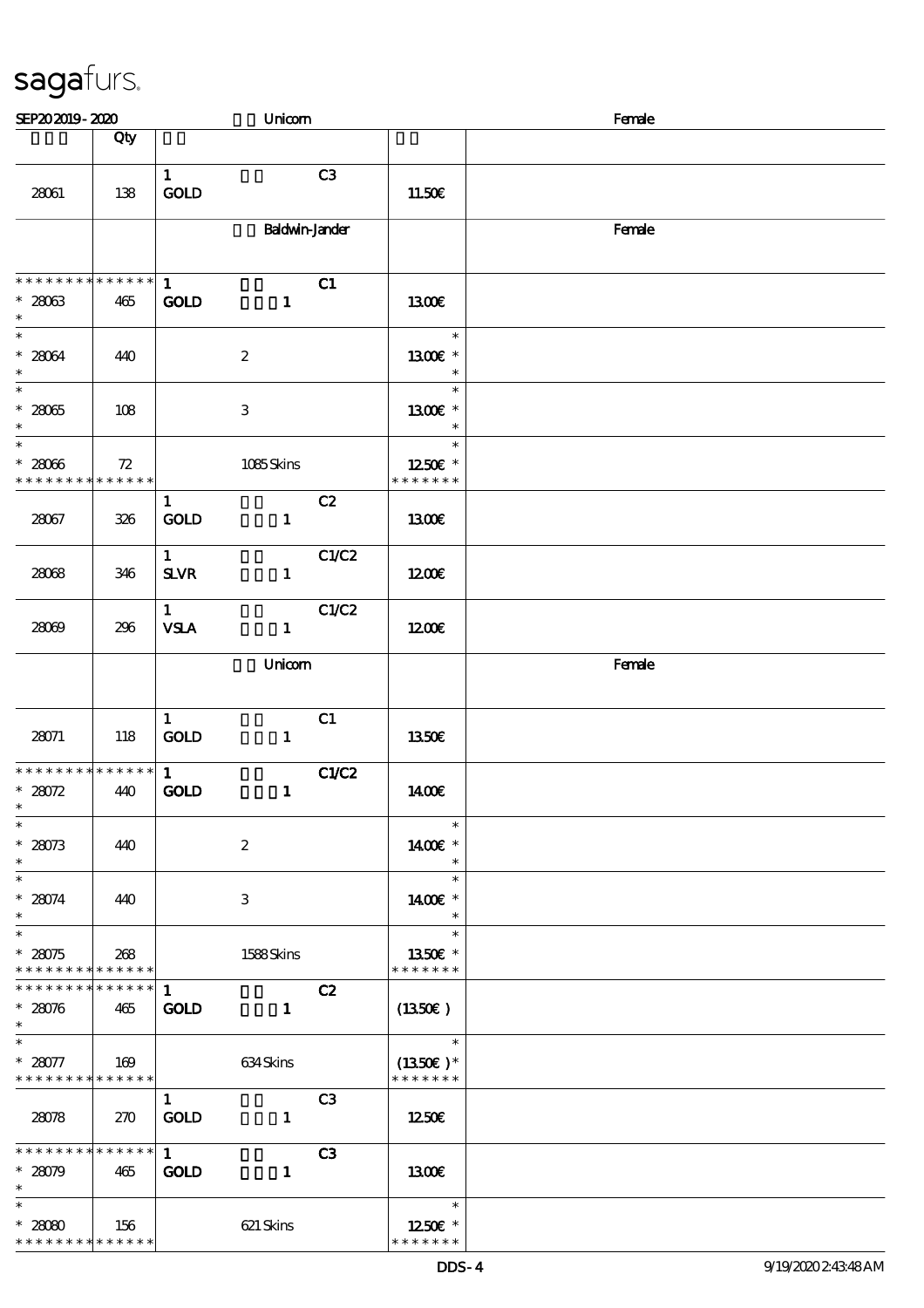| SEP202019-2020                                               |                    |                              | Unicom           |                |                                    | Female |
|--------------------------------------------------------------|--------------------|------------------------------|------------------|----------------|------------------------------------|--------|
|                                                              | Qty                |                              |                  |                |                                    |        |
| 28081                                                        | 299                | $\mathbf{1}$<br><b>SLVR</b>  | $\mathbf{1}$     | C1             | 1250E                              |        |
| * * * * * * * *<br>$* 28082$<br>$\ast$                       | * * * * * *<br>485 | $1 \quad$<br><b>SLVR</b>     | $\mathbf{1}$     | C1/C2          | <b>1350€</b>                       |        |
| $\overline{\phantom{0}}$<br>$* 28083$<br>$\ast$              | 460                |                              | $\boldsymbol{2}$ |                | $\ast$<br>1300E *<br>$\ast$        |        |
| $\ast$<br>$* 28084$<br>$\ast$                                | 460                |                              | $\,3$            |                | $\ast$<br>1300E *<br>$\ast$        |        |
| $\overline{\phantom{0}}$<br>$* 28085$<br>$\ast$              | 460                |                              | $\boldsymbol{4}$ |                | $\ast$<br>1300€ *<br>$\ast$        |        |
| $\overline{\ast}$<br>$*28086$<br>$\ast$<br>$\overline{\ast}$ | 460                |                              | $\mathbf 5$      |                | $\ast$<br>1300E *<br>$\ast$        |        |
| $* 28087$<br>$\ast$<br>$\overline{\phantom{a}^*}$            | 460                |                              | 6                |                | $\ast$<br>1300€ *<br>$\ast$        |        |
| $* 28088$<br>$\ast$<br>$\overline{\phantom{0}}$              | 460                |                              | $\tau$           |                | $\ast$<br>1300€ *<br>$\ast$        |        |
| $* 28089$<br>* * * * * * * *                                 | 139<br>* * * * * * |                              | 3384Skins        |                | $\ast$<br>1300E *<br>* * * * * * * |        |
| 28000                                                        | 483                | $\mathbf{1}$<br>$S\!L\!V\!R$ | $\mathbf{1}$     | C2             | 1250E                              |        |
| 28091<br>* * * * * * * * * * * * * * *                       | 378                | $\mathbf{1}$<br><b>GOLD</b>  | $\boldsymbol{z}$ | C1/C2          | 1400€                              |        |
| $*28092$<br>$\ast$<br>$\overline{\phantom{a}^*}$             | 465                | $\mathbf{1}$<br><b>GOLD</b>  | $\boldsymbol{z}$ | C1/C2          | 1400E                              |        |
| $* 28003$<br>* * * * * * * * * * * * * *                     | 141                |                              | 606Skins         |                | $\ast$<br>1400€ *<br>* * * * * * * |        |
| 28094                                                        | 169                | $\mathbf{1}$<br><b>GOLD</b>  | $\boldsymbol{z}$ | C <sub>3</sub> | 1350E                              |        |
| 28095                                                        | 209                | $\mathbf{1}$<br>GOLD         | $\boldsymbol{z}$ | C <sub>3</sub> | 1350E                              |        |
| 28096                                                        | 260                | $\mathbf{1}$<br><b>SLVR</b>  | $\boldsymbol{z}$ | C1/C2          | 1350€                              |        |
| * * * * * * * * * * * * * *<br>$* 28097$<br>$\ast$           | 485                | $\mathbf{1}$<br><b>SLVR</b>  | $\boldsymbol{z}$ | C1/C2          | 1350E                              |        |
| $\ast$<br>$* 28098$<br>* * * * * * * * * * * * * *           | 196                |                              | 681 Skins        |                | $\ast$<br>1350€ *<br>* * * * * * * |        |
|                                                              |                    |                              | <b>Sandy Bay</b> |                |                                    | Female |
| * * * * * * * * * * * * * *<br>$*28100$<br>$\ast$            | 465                | $\mathbf{1}$<br>GOD          | $\boldsymbol{z}$ | C1             | 1450E                              |        |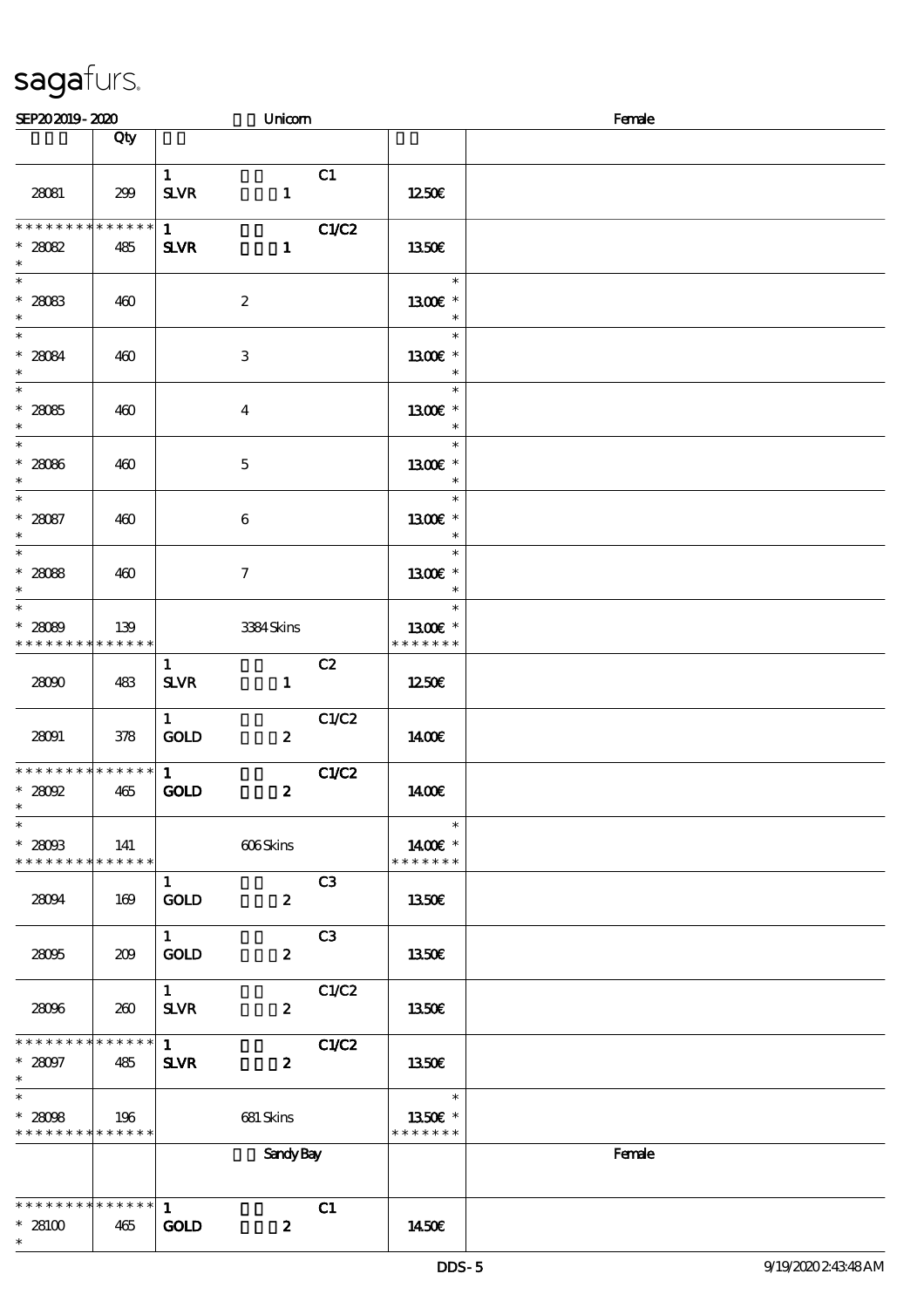| SEP202019-2020                                                             |                    | <b>Sandy Bay</b>                                |              |                                    | Female |  |  |
|----------------------------------------------------------------------------|--------------------|-------------------------------------------------|--------------|------------------------------------|--------|--|--|
|                                                                            | Qty                |                                                 |              |                                    |        |  |  |
| $\overline{\ast}$<br>$* 28101$<br>$\ast$                                   | 440                | $\mathbf{1}$<br>GOLD<br>$\boldsymbol{z}$        | C1           | $\ast$<br>1450€ *<br>$\ast$        |        |  |  |
| $\ast$<br>$*28102$<br>$\ast$                                               | 440                | $\,3$                                           |              | $\ast$<br>1450€ *<br>$\ast$        |        |  |  |
| $\overline{\phantom{a}}$<br>$*28103$<br>$\ast$                             | 440                | $\boldsymbol{4}$                                |              | $\ast$<br>1450E *<br>$\ast$        |        |  |  |
| $\ast$<br>* 28104<br>$\ast$                                                | 440                | $\mathbf 5$                                     |              | $\ast$<br>1450€ *<br>$\ast$        |        |  |  |
| $\overline{\ast}$<br>$* 28105$<br>$\ast$                                   | 440                | $\bf 6$                                         |              | $\ast$<br>1450€ *<br>$\ast$        |        |  |  |
| $\ast$<br>$^\ast$ 28106<br>$\ast$                                          | 440                | $\boldsymbol{7}$                                |              | $\ast$<br>1450€ *<br>$\ast$        |        |  |  |
| $\overline{\ast}$<br>$* 28107$<br>$\ast$                                   | 440                | $\bf8$                                          |              | $\ast$<br>1450€ *                  |        |  |  |
| $_{\ast}^{-}$<br>* 28108<br>$\ast$                                         | 440                | $\boldsymbol{9}$                                |              | $\ast$<br>1450€ *<br>$\ast$        |        |  |  |
| $\overline{\phantom{0}}$<br>* 28109<br>$\ast$                              | 420                | $10\,$                                          |              | $\ast$<br>1450€ *<br>$\ast$        |        |  |  |
| $\overline{\phantom{0}}$<br>$* 28110$<br>* * * * * * * *                   | 95<br>$******$     | 4500Skins                                       |              | $\ast$<br>1450€ *<br>* * * * * * * |        |  |  |
| * * * * * * * * * * * * * *<br>$* 28111$<br>$\ast$                         | 465                | $\mathbf{1}$<br><b>GOLD</b><br>$\boldsymbol{z}$ | C2           | 1450€                              |        |  |  |
| $\overline{\ast}$<br>$* 28112$<br>* * * * * * * * <mark>* * * * * *</mark> | 369                | 834Skins                                        |              | $\ast$<br>1400€ *<br>* * * * * * * |        |  |  |
| * * * * * * * * * * * * * *<br>$* 28113$<br>$\ast$                         | 465                | 1<br><b>SLVR</b><br>$\boldsymbol{z}$            | <b>C1/C2</b> | <b>140€</b>                        |        |  |  |
| $\overline{\phantom{0}}$<br>$* 28114$<br>$\ast$                            | 151                | $\boldsymbol{2}$                                |              | $\ast$<br>1400€ *<br>$\ast$        |        |  |  |
| $\overline{\phantom{a}^*}$<br>$* 28115$<br>* * * * * * * *                 | 339<br>* * * * * * | 955Skins                                        |              | $\ast$<br>1400€ *<br>* * * * * * * |        |  |  |
| * * * * * * * *<br>$* 28116$<br>$\ast$                                     | ******<br>465      | $\mathbf{1}$<br><b>VSLA</b><br>$\boldsymbol{z}$ | C1/C2        | <b>1350€</b>                       |        |  |  |
| $\ast$<br>$* 28117$<br>$\ast$                                              | 409                | $\boldsymbol{2}$                                |              | $\ast$<br>1350E *<br>$\ast$        |        |  |  |
| $\ast$<br>$* 28118$<br>* * * * * * * * * * * * * *                         | 441                | 1315Skins                                       |              | $\ast$<br>1350E *<br>* * * * * * * |        |  |  |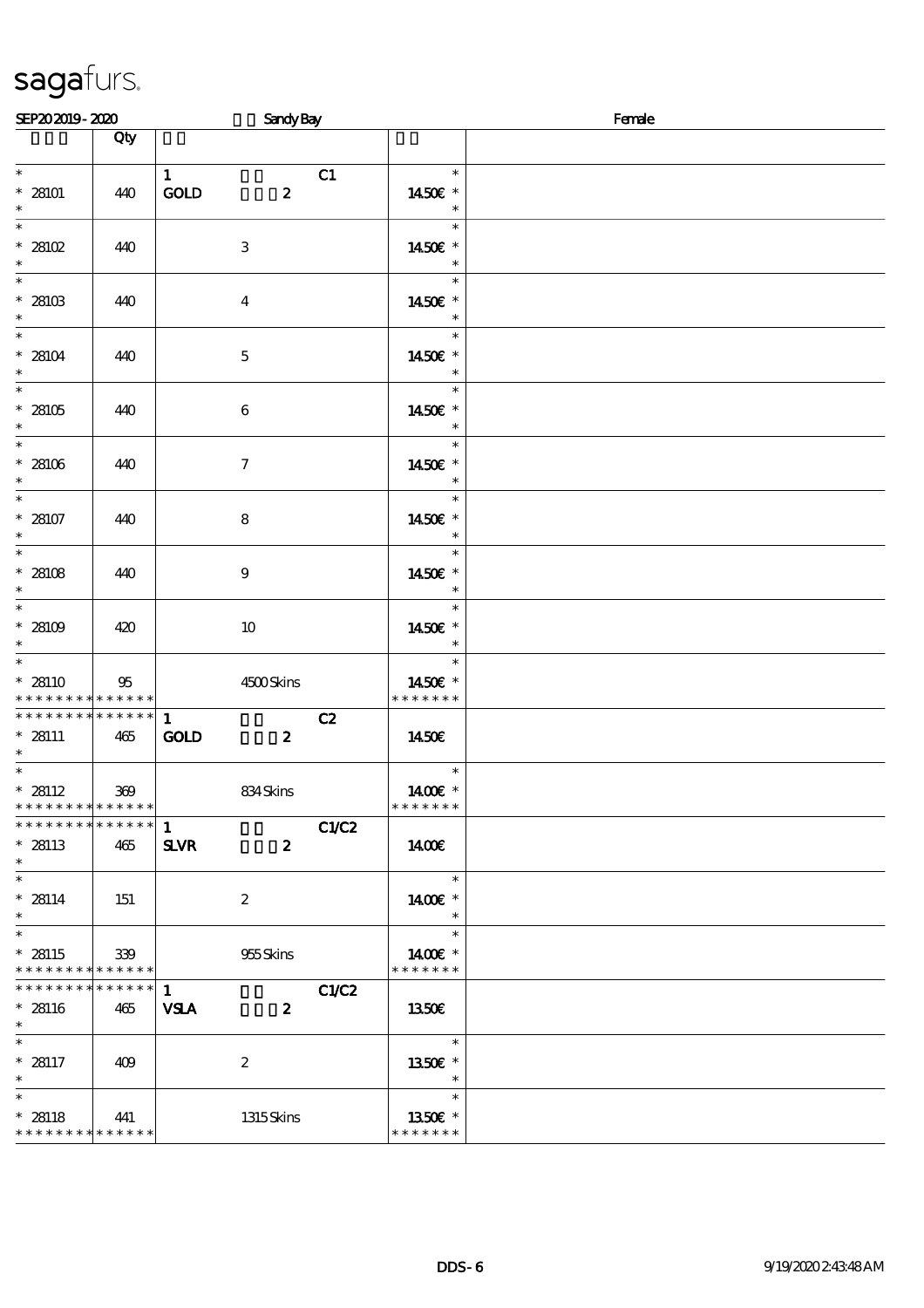| SEP202019-2020                                                    |         |                                    | <b>Baldwin-Jander</b> |       |                                       | Female |  |  |
|-------------------------------------------------------------------|---------|------------------------------------|-----------------------|-------|---------------------------------------|--------|--|--|
|                                                                   | Qty     |                                    |                       |       |                                       |        |  |  |
| * * * * * * * * * * * * * *<br>$* 28121$<br>$\ast$                | 380     | $\mathbf{2}$<br><b>GOLD</b>        | $\mathbf{1}$          | C1    | 11.00E                                |        |  |  |
| $\ast$<br>$* 28122$<br>* * * * * * * * * * * * * *                | 254     |                                    | 634Skins              |       | $\ast$<br>$11.00E$ *<br>* * * * * * * |        |  |  |
| 28123                                                             | 179     | $\mathbf{2}$<br>GOLD               | $\mathbf{1}$          | C2    | 950E                                  |        |  |  |
| 28124                                                             | 127     | $\mathbf{2}$<br><b>SLVR</b>        | $\mathbf{1}$          | C1/C2 | 900E                                  |        |  |  |
| 28125                                                             | 187     | $\mathbf{2}$<br><b>VSLA</b>        | $\mathbf{1}$          | C1/C2 | 950E                                  |        |  |  |
|                                                                   |         |                                    | Unicom                |       |                                       | Female |  |  |
| 28127                                                             | 269     | $\boldsymbol{z}$<br>GOLD           | $\mathbf{1}$          | C1/C2 | 11.50E                                |        |  |  |
| 28128                                                             | 414     | $\boldsymbol{z}$<br><b>GOLD</b>    | $\mathbf{1}$          | C1/C2 | 1200E                                 |        |  |  |
| 28129                                                             | 89      | $\mathbf{2}$<br><b>GOLD</b>        | $\mathbf{1}$          | C3    | (1050)                                |        |  |  |
| 28130                                                             | 166     | $\mathbf{z}$<br>GOLD               | $\mathbf{1}$          | C3    | (1050)                                |        |  |  |
| * * * * * * * * * * * * * *<br>$*$ 28131<br>$\ast$                | 485     | 2 <sup>1</sup><br><b>SLVR</b>      | $\mathbf{1}$          | C1/C2 | 1050E                                 |        |  |  |
| $\ast$<br>$* 28132$<br>* * * * * * * * <mark>* * * * * * *</mark> | 63      |                                    | 548Skins              |       | $\ast$<br>1000 *<br>* * * * * * *     |        |  |  |
| 28133                                                             | 232     | $\boldsymbol{z}$<br>$S\!L\!V\!R$   | $\mathbf{1}$          | C2    | <b>1050€</b>                          |        |  |  |
| 28134                                                             | 133     | $\boldsymbol{z}$<br>$S\!L\!V\!R$   | $\mathbf{1}$          | C3    | 1000E                                 |        |  |  |
| 28135                                                             | 316     | $\boldsymbol{z}$<br><b>VSLA</b>    | $\mathbf{1}$          | C2    | 950E                                  |        |  |  |
| 28137                                                             | $272\,$ | $\boldsymbol{z}$<br>GOLD           | $\boldsymbol{z}$      | C1/C2 | 11.50€                                |        |  |  |
| 28138                                                             | $99$    | $\mathbf{z}$<br>$\mathop{\rm GOD}$ | $\boldsymbol{2}$      | C3    | 1000E                                 |        |  |  |
|                                                                   |         |                                    | <b>Sandy Bay</b>      |       |                                       | Female |  |  |
| * * * * * * * * * * * * * *<br>$* 28140$<br>$\ast$                | 465     | $\mathbf{z}$<br><b>GOLD</b>        | $\boldsymbol{z}$      | C1    | 11.00€                                |        |  |  |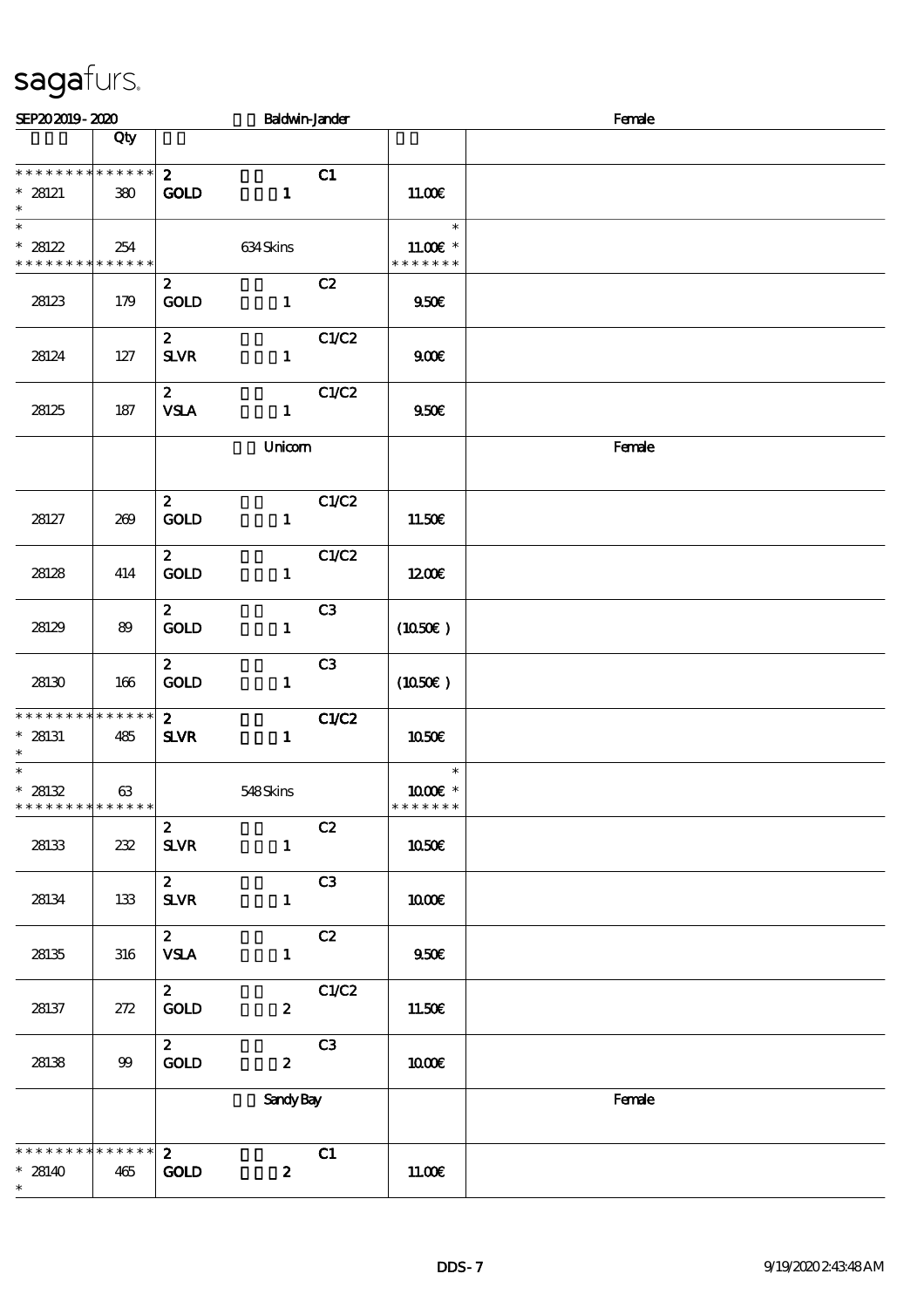| SEP202019-2020                                                       |                    |                                            | <b>Sandy Bay</b>    |                                     |                                                  | Female |  |  |
|----------------------------------------------------------------------|--------------------|--------------------------------------------|---------------------|-------------------------------------|--------------------------------------------------|--------|--|--|
|                                                                      | Qty                |                                            |                     |                                     |                                                  |        |  |  |
| $\ast$<br>$* 28141$<br>$\ast$                                        | 440                | $\mathbf{2}$<br>GOLD                       | $\boldsymbol{z}$    | C1                                  | $\ast$<br>$11.00E$ *<br>$\ast$                   |        |  |  |
| $\overline{\phantom{0}}$<br>$* 28142$<br>$\ast$                      | 399                |                                            | $\,3$               |                                     | $\ast$<br>$11.00E$ *<br>$\ast$                   |        |  |  |
| $\overline{\ast}$<br>$* 28143$<br>$\ast$                             | 440                |                                            | $\bf{4}$            |                                     | $\ast$<br>$11.00E$ *<br>$\ast$                   |        |  |  |
| $\overline{\phantom{0}}$<br>$* 28144$<br>* * * * * * * * * * * * * * | 423                |                                            | 2167Skins           |                                     | $\ast$<br>11.00 $\varepsilon$ *<br>* * * * * * * |        |  |  |
| 28145                                                                | 369                | $\mathbf{z}$<br><b>GOLD</b>                | $\boldsymbol{z}$    | C2                                  | 11.00E                                           |        |  |  |
| 28146                                                                | 334                | $\mathbf{2}$<br>${\bf S\!L}\!{\bf V\!R}$   | $\boldsymbol{z}$    | C1/C2                               | 1050€                                            |        |  |  |
| * * * * * * * *<br>$* 28147$<br>$\ast$                               | * * * * * *<br>465 | $\mathbf{2}$<br><b>VSLA</b>                | $\boldsymbol{z}$    | C1/C2                               | <b>1050€</b>                                     |        |  |  |
| $\overline{\phantom{0}}$<br>$* 28148$<br>* * * * * * * * * * * * * * | 169                |                                            | 634Skins            |                                     | $\ast$<br>1050E *<br>* * * * * * *               |        |  |  |
|                                                                      |                    |                                            | <b>Sundryowners</b> |                                     |                                                  | Female |  |  |
| 28150                                                                | 264                | $\mathbf{1}$<br>LCS                        | $\mathbf{1}$        | C1/C2<br>$\sim$ 1                   | 1200E                                            |        |  |  |
| 28151                                                                | 219                | $\mathbf{1}$<br>LG/S                       | $\mathbf{1}$        | C1/C2<br>$\overline{\mathbf{2}}$    | 900E                                             |        |  |  |
| 28152                                                                | 222                | $\mathbf{1}$<br>LG/S                       | $\mathbf{1}$        | C1/C2<br>$\overline{\phantom{a}}$ 3 | 600                                              |        |  |  |
| 28153                                                                | 181                | $\mathbf{z}$<br>LG/S                       | $\mathbf{I}$        | C1/C2<br>$\blacksquare$             | 900E                                             |        |  |  |
| 28154                                                                | 147                | $\mathbf{z}$<br>LG/S                       | $\mathbf{1}$        | C1/C2<br>$\mathbf{3}$               | 550€                                             |        |  |  |
| 28155                                                                | 94                 | 3 <sup>1</sup><br>LG/S                     | $\mathbf{1}$        | C1/C2<br>$\boldsymbol{z}$           | 600                                              |        |  |  |
| 28156                                                                | 105                | 3 <sup>1</sup><br>$\mathtt{LG}\mathcal{S}$ | $\mathbf{1}$        | C1/C2<br>$\mathbf{3}$               | 350€                                             |        |  |  |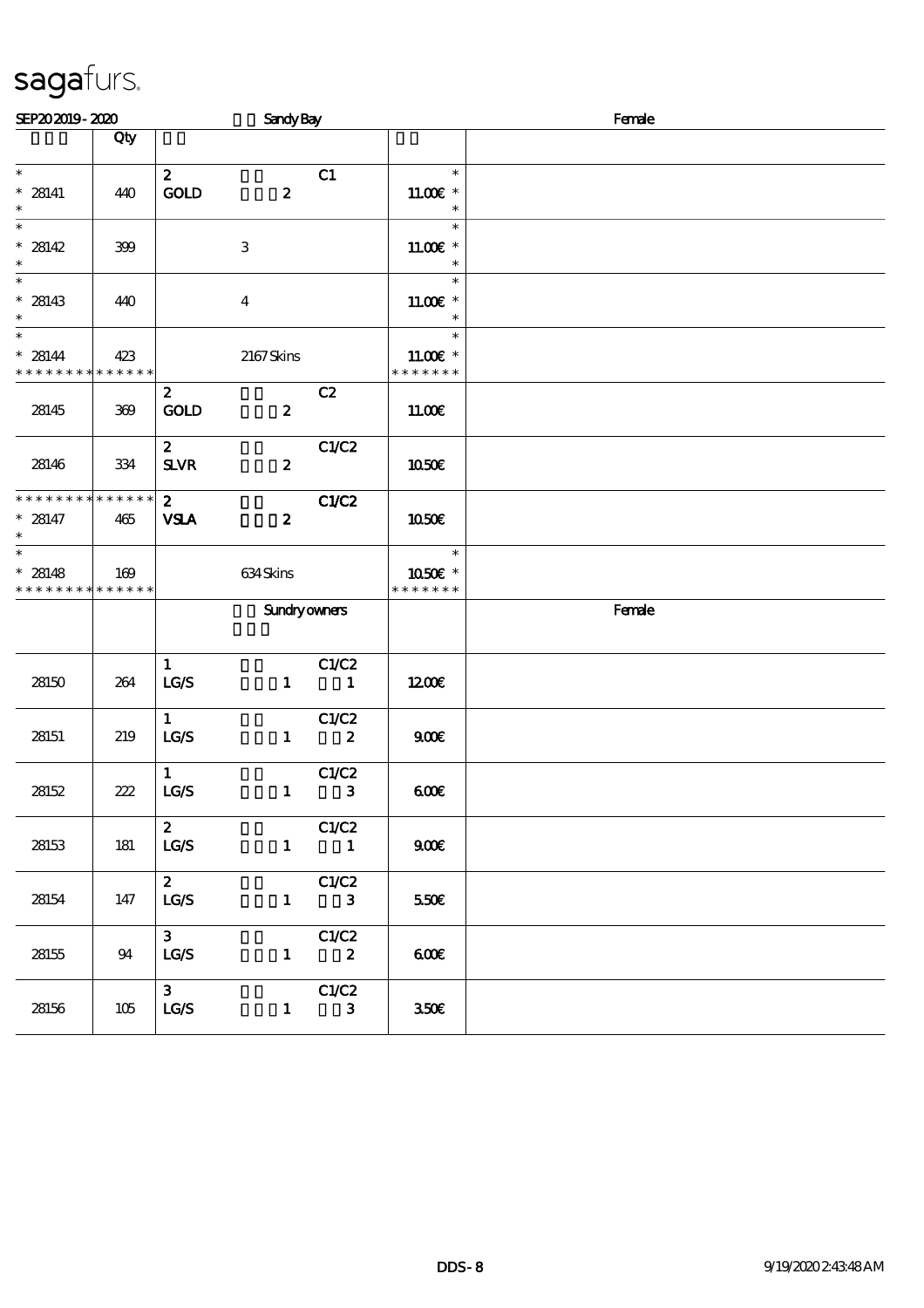| SEP202019-2020 |     | <b>Sundryowners</b>   |                        |       |  |
|----------------|-----|-----------------------|------------------------|-------|--|
|                | Qty |                       |                        |       |  |
| 32621          | 214 | 200<br>$S/\mathbf{I}$ | C2                     | 600   |  |
| 32622          | 168 | 200                   | C2<br>$\boldsymbol{z}$ | 450€  |  |
| 32623          | 91  | 200                   | C2<br>$\boldsymbol{4}$ | (200) |  |
| 32624          | 94  | 200                   | C2<br>5                | (200) |  |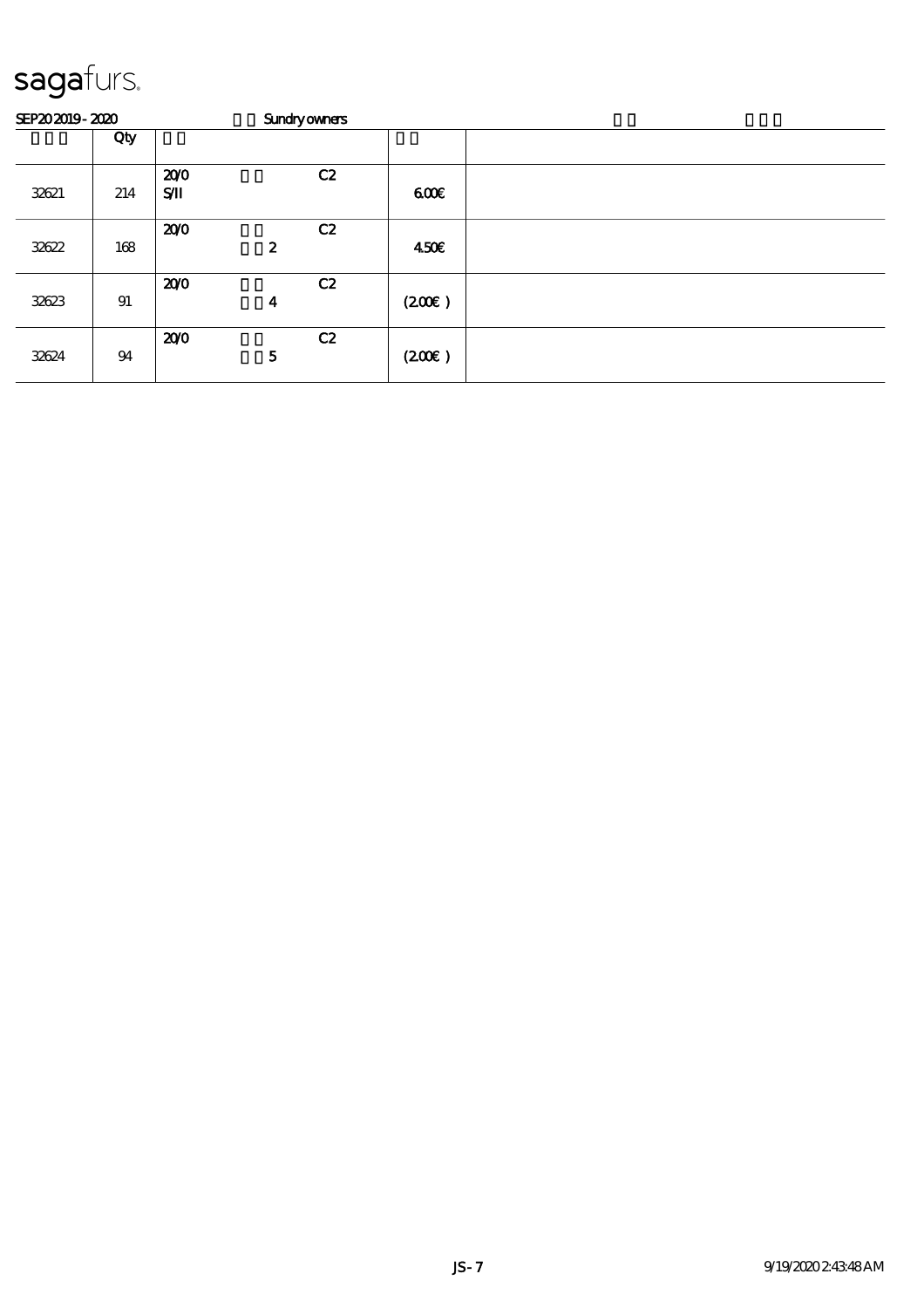

|        | Qty<br>Cert% |         |    |        |  |
|--------|--------------|---------|----|--------|--|
| 375001 | 224<br>(37%) | 50<br>п | C2 | (2400) |  |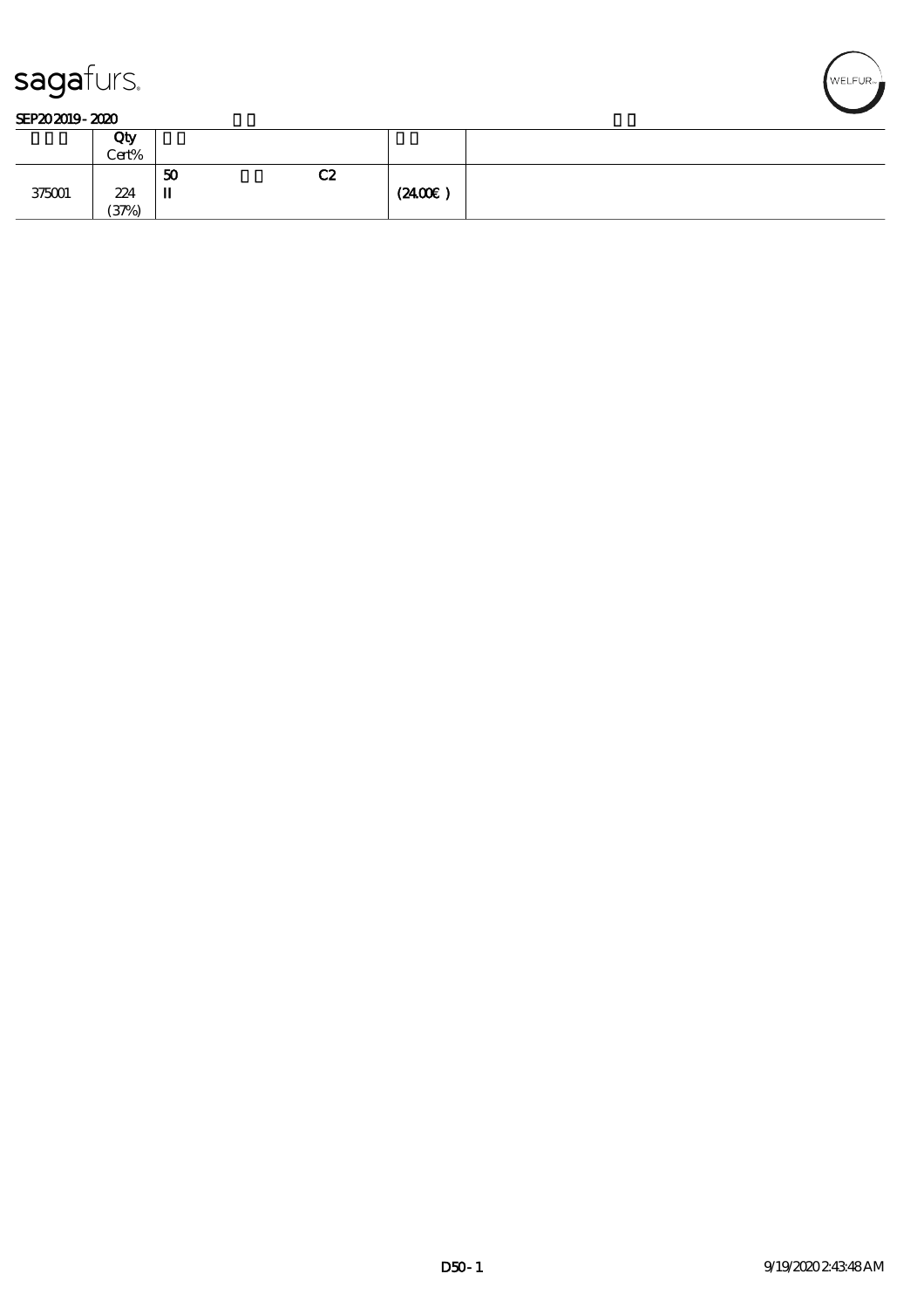|                 | Qty<br>Cert%      |                       |                  |                |                      |  |
|-----------------|-------------------|-----------------------|------------------|----------------|----------------------|--|
| * * * * * * * * | * * * * * *       |                       |                  |                |                      |  |
|                 |                   | $\boldsymbol{\omega}$ |                  | C1             |                      |  |
| * 375041        | 225               | ${\bf s}$             |                  |                | 2350E                |  |
| $\ast$          | $(O\%)$           |                       |                  |                |                      |  |
| $\ast$          | 121               |                       |                  |                | $\ast$               |  |
| * 375042        | (100%)            |                       | 346Skins         |                | 2300€ *              |  |
| * * * * * * * * | * * * * * *       |                       |                  |                | * * * * * * *        |  |
| * * * * * * * * | * * * * * *       | $\boldsymbol{\omega}$ |                  | C2             |                      |  |
| * 375043        | 225               | ${\bf s}$             |                  |                | 2300€                |  |
| $\ast$          | $(0\%)$           |                       |                  |                |                      |  |
| $\ast$          |                   |                       |                  |                | $\ast$               |  |
| * 375044        | 200               |                       | $\boldsymbol{2}$ |                | 22.50€ *             |  |
| $\ast$          | (O <sub>0</sub> ) |                       |                  |                | $\ast$               |  |
| $\ast$          |                   |                       |                  |                | $\ast$               |  |
| * 375045        |                   |                       |                  |                |                      |  |
| $\ast$          | 208               |                       | 3                |                | 22.50€ *<br>$\ast$   |  |
| $\ast$          | (100%)            |                       |                  |                | $\ast$               |  |
|                 | 140               |                       |                  |                |                      |  |
| $* 375046$      | $(0\%)$           |                       | 773Skins         |                | $(2250\varepsilon)*$ |  |
| * * * * * * * * | * * * * * *       |                       |                  |                | * * * * * * *        |  |
|                 |                   | $\boldsymbol{\omega}$ |                  | C <sub>4</sub> |                      |  |
| 375047          | 107               | ${\bf s}$             |                  |                | 21.006               |  |
|                 | (42%)             |                       |                  |                |                      |  |
|                 |                   | $\boldsymbol{\omega}$ |                  | C2             |                      |  |
| 375048          | $93\,$            | $\mathbf{B}$          | WB1              |                | 1900€                |  |
|                 | (23%)             |                       |                  |                |                      |  |
| * * * * * * * * | * * * * * *       | $\boldsymbol{\omega}$ |                  | C1/C2          |                      |  |
| * 375049        | 173               | П                     |                  |                | 1850E                |  |
| $\ast$          | $(0\%)$           |                       |                  |                |                      |  |
| $\ast$          | 172               |                       |                  |                | $\ast$               |  |
| $* 375050$      | (100%)            |                       | 345Skins         |                | 1850€ *              |  |
| * * * * * * * * | * * * * * *       |                       |                  |                | * * * * * * *        |  |
|                 |                   |                       |                  |                |                      |  |
|                 |                   | 40                    |                  | C <sub>3</sub> |                      |  |
| 375051          | 95                | П                     |                  |                | 17.00E               |  |
|                 | (52%)             |                       |                  |                |                      |  |
| * * * * * * * * | * * * * * *       | $\boldsymbol{\omega}$ |                  | C3             |                      |  |
| $*375052$       | 205               | <b>SAGA</b>           |                  |                | 2400E                |  |
| $\ast$          | (20%)             |                       |                  |                |                      |  |
| $\ast$          |                   |                       |                  |                | $\ast$               |  |
| $* 375053$      | 180               |                       | $\boldsymbol{2}$ |                | 2400€ *              |  |
| $\ast$          | $(0\%)$           |                       |                  |                | $\ast$               |  |
| $\ast$          | 85                |                       |                  |                | $\ast$               |  |
| * 375054        | $(O\%)$           |                       | 470Skins         |                | 2350E *              |  |
| * * * * * * * * | * * * * * *       |                       |                  |                | * * * * * * *        |  |
|                 |                   | $\boldsymbol{\omega}$ |                  | C <sub>4</sub> |                      |  |
| 375055          | 218               | <b>SAGA</b>           |                  |                | <b>22006</b>         |  |
|                 | (20%)             |                       |                  |                |                      |  |
|                 |                   | $\boldsymbol{\omega}$ |                  | C2             |                      |  |
|                 |                   |                       |                  |                |                      |  |
| 375056          | 161               | IA                    | WB1              |                | 2050E                |  |
|                 | (30%)             |                       |                  |                |                      |  |
|                 |                   | $\boldsymbol{\omega}$ |                  | C2             |                      |  |
| 375057          | 223               | IA                    | WB <sub>2</sub>  |                | 1800E                |  |
|                 | (23%)             |                       |                  |                |                      |  |
|                 |                   | $\boldsymbol{\omega}$ |                  | C2             |                      |  |
| 375058          | 167               | IA                    |                  |                | æœ                   |  |
|                 | (23%)             |                       |                  |                |                      |  |

WELFUR-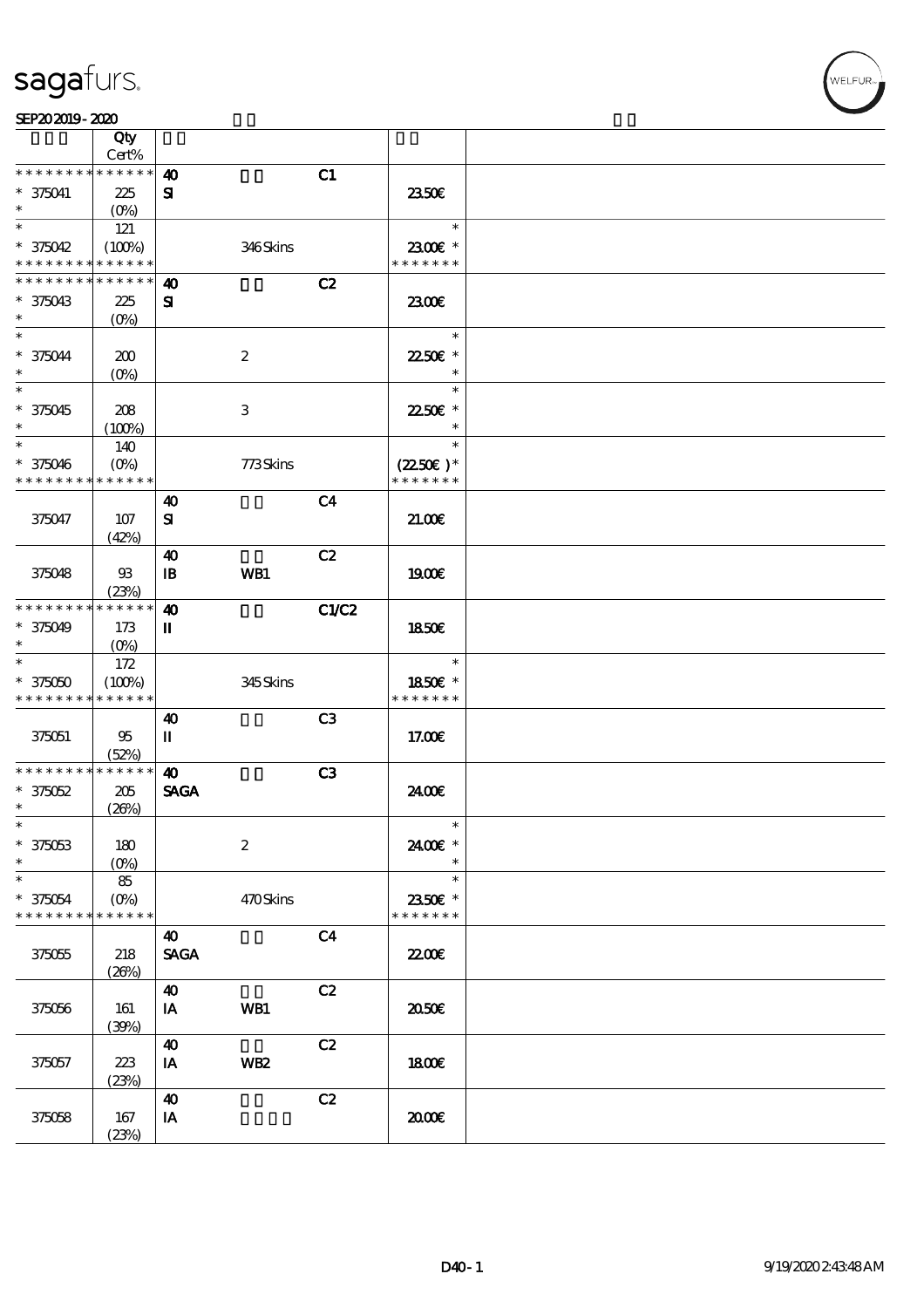

|                                                                    | Qty<br>Cert%                                       |                                               |                                       |  |
|--------------------------------------------------------------------|----------------------------------------------------|-----------------------------------------------|---------------------------------------|--|
| * * * * * * * *                                                    | * * * * * *                                        | C1<br>$\boldsymbol{\mathfrak{D}}$             |                                       |  |
| $* 375081$<br>$\ast$                                               | 245<br>$(0\%)$                                     | ${\bf s}$                                     | 2250E                                 |  |
| $\ast$<br>$* 375082$<br>$\ast$                                     | 220<br>$(0\%)$                                     | $\boldsymbol{2}$                              | $\ast$<br>22.00E *<br>$\ast$          |  |
| $\ast$<br>$* 375083$<br>$\ast$                                     | 220<br>(100%)                                      | $\,3\,$                                       | $\ast$<br>22.00E *<br>$\ast$          |  |
| $\ast$<br>$* 375084$<br>$\ast$                                     | 220<br>(100%)                                      | $\boldsymbol{4}$                              | $\ast$<br>22.00E *<br>$\ast$          |  |
| $\overline{\phantom{0}}$<br>$* 375085$<br>$\ast$                   | 220<br>(100%)                                      | $\mathbf 5$                                   | $\ast$<br>2250E *<br>$\ast$           |  |
| $\overline{\phantom{0}}$<br>$* 375086$<br>$\ast$                   | 76<br>(100%)                                       | $\boldsymbol{6}$                              | $\ast$<br>22.00E *<br>$\ast$          |  |
| $\ast$<br>$* 375087$<br>* * * * * * * *                            | $92\,$<br>$(O\!\!\!\!\!\!\!/\,\!o)$<br>* * * * * * | 1293Skins                                     | $\ast$<br>22.00€ *<br>* * * * * * *   |  |
| * * * * * * * * * * * * * *                                        |                                                    | $\boldsymbol{\mathfrak{D}}$<br>C2             |                                       |  |
| $* 375088$<br>$\ast$                                               | 220<br>(O <sub>0</sub> )                           | ${\bf s}$                                     | <b>2200</b> €                         |  |
| $\ast$<br>$* 375089$<br>$\ast$                                     | 220<br>$(0\%)$                                     | $\boldsymbol{2}$                              | $\ast$<br>22.00€ *<br>$\ast$          |  |
| $\ast$<br>$* 375000$<br>$\ast$                                     | 220<br>$(O\%)$                                     | $\,3$                                         | $\ast$<br>22.00€ *<br>$\ast$          |  |
| $\ast$<br>$* 375091$<br>$\ast$                                     | 220<br>$(0\%)$                                     | $\bf{4}$                                      | $\ast$<br>$21.50E$ *<br>$\ast$        |  |
| $\ast$<br>$*$ 375092<br>$\ast$                                     | 220<br>(100%)                                      | $\mathbf 5$                                   | $\ast$<br>$21.50E$ *<br>$\ast$        |  |
| $\ast$<br>$* 375003$<br>$\ast$                                     | 220<br>(100%)                                      | 6                                             | $\ast$<br>$21.50E$ *<br>$\ast$        |  |
| $\ast$<br>$* 375094$<br>$\ast$                                     | 220<br>(100%)                                      | $\boldsymbol{\tau}$                           | $\ast$<br>$21.50E$ *<br>$\ast$        |  |
| $\ast$<br>$* 375095$<br>$\ast$                                     | 220<br>(100%)                                      | 8                                             | $\ast$<br>22.00 £*<br>$\ast$          |  |
| $\ast$<br>$* 375096$<br>$\ast$                                     | 154<br>(100%)                                      | 9                                             | $\ast$<br>$21.50E$ *<br>$\ast$        |  |
| $\ast$<br>$* 375097$<br>* * * * * * * * <mark>* * * * * *</mark> * | $\boldsymbol{\pi}$<br>$(0\%)$                      | 1984 Skins                                    | $\ast$<br>$21.50E$ *<br>* * * * * * * |  |
| * * * * * * * *                                                    | * * * * * *                                        | C <sub>3</sub><br>$\boldsymbol{\mathfrak{D}}$ |                                       |  |
| $* 375098$<br>$*$ and $*$                                          | 245<br>$(O\%)$                                     | $\mathbf{S}$                                  | ææ                                    |  |
| $\ast$                                                             |                                                    |                                               | $\ast$                                |  |
| $* 375009$<br>$\ast$                                               | 220<br>$(0\%)$                                     | $\boldsymbol{2}$                              | 2050E *<br>$\ast$                     |  |
| $\ast$                                                             |                                                    |                                               | $\ast$                                |  |
| $*375100$<br>$\ast$                                                | 200<br>(90%)                                       | 3                                             | 2050E *<br>$\ast$                     |  |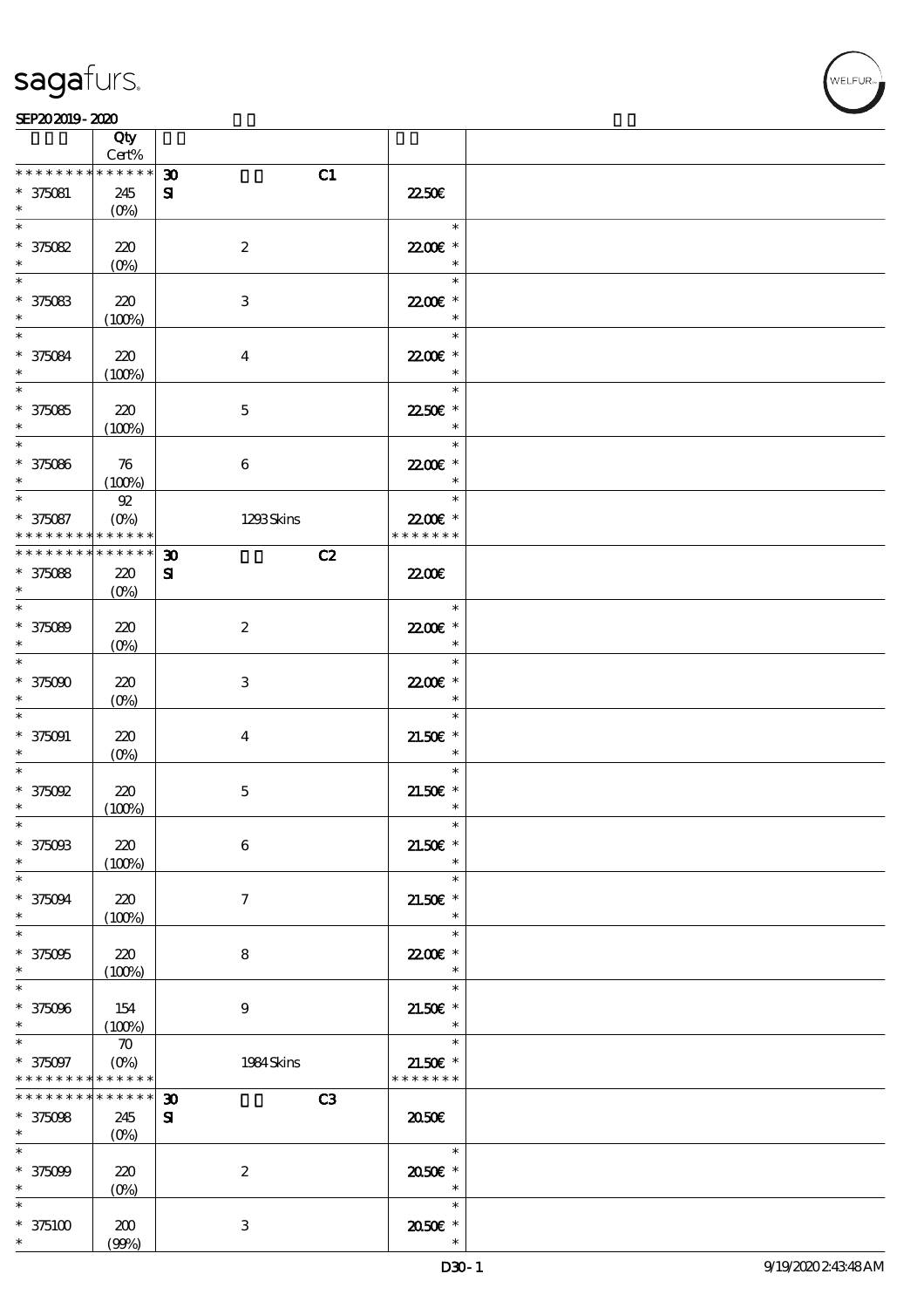|                                                        | Qty                      |                                             |                         |                |                          |  |
|--------------------------------------------------------|--------------------------|---------------------------------------------|-------------------------|----------------|--------------------------|--|
| $\ast$                                                 | Cert%                    |                                             |                         | C3             | $\ast$                   |  |
| $* 375101$                                             | $51\,$                   | $\boldsymbol{\mathfrak{D}}$<br>${\bf s}$    |                         |                | $2000$ $*$               |  |
| $\ast$                                                 | (100%)                   |                                             |                         |                | $\ast$                   |  |
| $\ast$                                                 | 85                       |                                             |                         |                | $\ast$                   |  |
| $*$ 375102                                             | (1%)                     |                                             | 801 Skins               |                | 2000E*                   |  |
| * * * * * * * *                                        | * * * * * *              |                                             |                         |                | * * * * * * *            |  |
|                                                        |                          | $\boldsymbol{\mathfrak{D}}$                 |                         | C <sub>4</sub> |                          |  |
| 375103                                                 | 268                      | ${\bf s}$                                   |                         |                | (1900E)                  |  |
|                                                        | (35%)                    |                                             |                         |                |                          |  |
| 375104                                                 | 102                      | $\boldsymbol{\mathfrak{D}}$<br>${\bf s}$    | <b>INAP</b>             | C3             | 17.00E                   |  |
|                                                        | (63%)                    |                                             |                         |                |                          |  |
|                                                        |                          | $\boldsymbol{\mathfrak{D}}$                 |                         | C2             |                          |  |
| 375105                                                 | 165                      | $\mathbf{B}$                                | WB1                     |                | (1900E)                  |  |
|                                                        | (50%)                    |                                             |                         |                |                          |  |
|                                                        |                          | $\boldsymbol{\mathfrak{D}}$                 |                         | C2             |                          |  |
| 375106                                                 | 118                      | $\mathbf{B}$                                | WB <sub>2</sub>         |                | $(1650\epsilon)$         |  |
|                                                        | (34%)                    |                                             |                         | C2             |                          |  |
| 375107                                                 | 126                      | $\boldsymbol{\mathfrak{D}}$<br>$\mathbf{B}$ | <b>WB2</b>              | <b>LNAP</b>    | $(1400\varepsilon)$      |  |
|                                                        | (69%)                    |                                             |                         |                |                          |  |
|                                                        |                          | $\boldsymbol{\mathfrak{D}}$                 |                         | C2             |                          |  |
| 375108                                                 | 79                       | $\mathbf{B}$                                |                         |                | (1950E)                  |  |
|                                                        | (36%)                    |                                             |                         |                |                          |  |
| * * * * * * * *                                        | * * * * * *              | $\boldsymbol{\mathfrak{D}}$                 |                         | C1             |                          |  |
| $* 375109$                                             | 139                      | П                                           |                         |                | 1400E                    |  |
| $\ast$<br>$\ast$                                       | (O <sub>0</sub> )<br>134 |                                             |                         |                | $\ast$                   |  |
| $* 375110$                                             | (100%)                   |                                             | 273Skins                |                | 1400€ *                  |  |
| * * * * * * * *                                        | * * * * * *              |                                             |                         |                | * * * * * * *            |  |
| * * * * * * * * <mark>* * * * * *</mark>               |                          | $\boldsymbol{\mathfrak{D}}$                 |                         | C2             |                          |  |
| $* 375111$                                             | 233                      | П                                           |                         |                | 1300E                    |  |
| *                                                      | $(O\!/\!o)$              |                                             |                         |                |                          |  |
| $\ast$                                                 | 192                      |                                             |                         |                | $\ast$                   |  |
| $* 375112$<br>* * * * * * * * <mark>* * * * * *</mark> | (100%)                   |                                             | 425Skins                |                | 1250E *<br>* * * * * * * |  |
|                                                        |                          | $\boldsymbol{\mathfrak{D}}$                 |                         | C3             |                          |  |
| 375113                                                 | 168                      | $\mathbf I$                                 |                         |                | 1350€                    |  |
|                                                        | (51%)                    |                                             |                         |                |                          |  |
| * * * * * * * *                                        | ******                   | $\boldsymbol{\mathfrak{D}}$                 |                         | C1             |                          |  |
| $* 375114$                                             | 200                      | <b>SAGA</b>                                 |                         |                | 2400E                    |  |
| $\ast$<br>$\ast$                                       | (100%)                   |                                             |                         |                | $\ast$                   |  |
| $* 375115$                                             | 200                      |                                             |                         |                |                          |  |
| * * * * * * * *                                        | (100%)<br>* * * * * *    |                                             | 400Skins                |                | 2350E *<br>* * * * * * * |  |
| * * * * * * * *                                        | * * * * * *              | 30 <sub>1</sub>                             |                         | C2             |                          |  |
| $* 375116$                                             | 200                      | <b>SAGA</b>                                 |                         |                | 2300E                    |  |
| $\ast$                                                 | $(O\%)$                  |                                             |                         |                |                          |  |
| $\ast$                                                 |                          |                                             |                         |                | $\ast$                   |  |
| $* 375117$                                             | 200                      |                                             | $\boldsymbol{2}$        |                | 2300€ *                  |  |
| $\ast$<br>$\ast$                                       | $(0\%)$                  |                                             |                         |                | $\ast$<br>$\ast$         |  |
| $* 375118$                                             | 200                      |                                             | 3                       |                | 2300E *                  |  |
| $\ast$                                                 | (100%)                   |                                             |                         |                | $\ast$                   |  |
| $\ast$                                                 |                          |                                             |                         |                | $\ast$                   |  |
| $* 375119$                                             | 200                      |                                             | $\overline{\mathbf{4}}$ |                | 2300E *                  |  |
| $\ast$                                                 | (100%)                   |                                             |                         |                | $\ast$                   |  |
| $\ast$                                                 |                          |                                             |                         |                | $\ast$                   |  |
| $*375120$                                              | 206                      |                                             | $\mathbf 5$             |                | 2300E *                  |  |
| $\ast$                                                 | (100%)                   |                                             |                         |                | $\ast$                   |  |

WELFUR-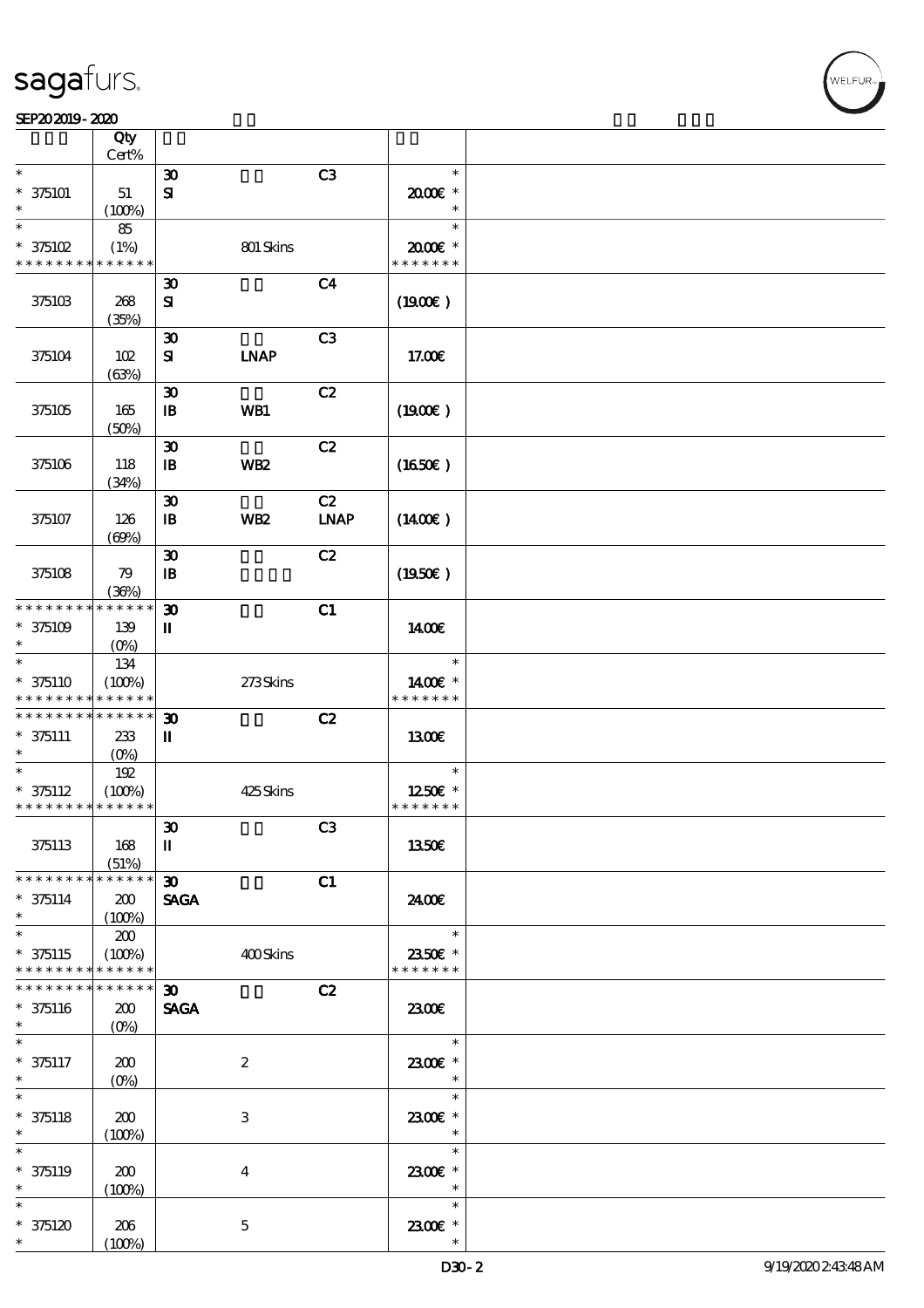## VELFUR

|                                                        | Qty                                               |                             |                  |                |                          |  |
|--------------------------------------------------------|---------------------------------------------------|-----------------------------|------------------|----------------|--------------------------|--|
| $\ast$                                                 | Cert%                                             |                             |                  |                | $\ast$                   |  |
|                                                        | $59\,$                                            | $\boldsymbol{\mathfrak{D}}$ |                  | C2             | 2300€ *                  |  |
| $* 375121$<br>* * * * * * * * * * * * * *              | $(O\!\!\!\!\!\!\!\backslash \!\!\!\!\!\backslash$ | <b>SAGA</b>                 |                  |                | * * * * * * *            |  |
| * * * * * * * * <mark>* * * * * *</mark>               |                                                   | 30 <sub>1</sub>             |                  | C <sub>3</sub> |                          |  |
| $* 375122$                                             | 225                                               | <b>SAGA</b>                 |                  |                | 22.00 <del>€</del>       |  |
| $\ast$                                                 | (O <sub>0</sub> )                                 |                             |                  |                |                          |  |
| $\ast$                                                 |                                                   |                             |                  |                | $\ast$                   |  |
| $* 375123$                                             | 200                                               |                             | $\boldsymbol{2}$ |                | 22.00E *                 |  |
| $\ast$                                                 | $(0\%)$                                           |                             |                  |                | $\ast$                   |  |
| $\ast$                                                 |                                                   |                             |                  |                | $\ast$                   |  |
| $* 375124$                                             | 200                                               |                             | 3                |                | 2200E *                  |  |
| $\ast$                                                 | $(0\%)$                                           |                             |                  |                | $\ast$                   |  |
| $\overline{\ast}$                                      |                                                   |                             |                  |                | $\ast$                   |  |
| $* 375125$                                             | 200                                               |                             | $\bf{4}$         |                | $21.50E$ *               |  |
| $\ast$                                                 | $(O\%)$                                           |                             |                  |                | $\ast$                   |  |
| $\ast$                                                 |                                                   |                             |                  |                | $\ast$                   |  |
| $* 375126$                                             | 220                                               |                             | $\mathbf 5$      |                | $21.50E$ *               |  |
| $\ast$                                                 | (100%)                                            |                             |                  |                | $\ast$                   |  |
| $\ast$                                                 | 31                                                |                             |                  |                | $\ast$                   |  |
| $* 375127$                                             | $(O\%)$                                           |                             | 1076Skins        |                | $21.50E$ *               |  |
| * * * * * * * *                                        | * * * * * *                                       |                             |                  |                | * * * * * * *            |  |
|                                                        |                                                   | $\boldsymbol{\mathfrak{D}}$ |                  | C <sub>4</sub> |                          |  |
| 375128                                                 | 137                                               | <b>SAGA</b>                 |                  |                | 2000                     |  |
| * * * * * * * * * * * * * *                            | (66%)                                             | $\boldsymbol{\mathfrak{D}}$ |                  | C2             |                          |  |
| $* 375129$                                             | 225                                               | IA                          | WB1              |                | 1850E                    |  |
| $\ast$                                                 | (57%)                                             |                             |                  |                |                          |  |
| $\ast$                                                 | 205                                               |                             |                  |                | $\ast$                   |  |
| $* 375130$                                             | (14%)                                             |                             | 430Skins         |                | 1850€ *                  |  |
| * * * * * * * * * * * * * *                            |                                                   |                             |                  |                | * * * * * * *            |  |
| * * * * * * * * * * * * * *                            |                                                   | $\boldsymbol{\mathfrak{D}}$ |                  | C2             |                          |  |
| $* 375131$                                             | 225                                               | IA                          | WB <sub>2</sub>  |                | 17.00E                   |  |
| $*$                                                    | (45%)                                             |                             |                  |                |                          |  |
| $\ast$                                                 |                                                   |                             |                  |                | $\ast$                   |  |
| $* 375132$                                             | 200                                               |                             | $\boldsymbol{2}$ |                | 17.00 £*                 |  |
| $\ast$                                                 | (9%)                                              |                             |                  |                | $\ast$                   |  |
| $*$                                                    | 48                                                |                             |                  |                | $\ast$                   |  |
| $* 375133$                                             | (2%)<br>* * * * * *                               |                             | 473Skins         |                | 1650€ *<br>* * * * * * * |  |
| * * * * * * * *                                        |                                                   |                             |                  | C2             |                          |  |
|                                                        |                                                   | $\boldsymbol{\mathfrak{D}}$ |                  |                |                          |  |
| 375134                                                 | 138                                               | IA                          | WB1              | <b>LNAP</b>    | 1500E                    |  |
|                                                        | (64%)                                             | $\boldsymbol{\mathfrak{D}}$ |                  | C2             |                          |  |
| 375135                                                 | 225                                               | IA                          |                  |                | æœ                       |  |
|                                                        | (53%)                                             |                             |                  |                |                          |  |
|                                                        |                                                   | $\boldsymbol{\mathfrak{D}}$ |                  | C1             |                          |  |
| 375136                                                 | 180                                               | <b>SROY</b>                 |                  |                | 25.50E                   |  |
|                                                        | (67%)                                             |                             |                  |                |                          |  |
| * * * * * * * *                                        | * * * * * *                                       | $\boldsymbol{\mathfrak{D}}$ |                  | C1/C2          |                          |  |
| $* 375137$                                             | 195                                               | <b>SROY</b>                 |                  |                | 2500€                    |  |
| $*$                                                    | $(O_0)$                                           |                             |                  |                |                          |  |
| $\overline{\ast}$                                      |                                                   |                             |                  |                | $\ast$                   |  |
| $* 375138$                                             | 182                                               |                             | $\boldsymbol{2}$ |                | 2450€ *                  |  |
| $\ast$<br>$\ast$                                       | (100%)                                            |                             |                  |                | $\ast$<br>$\ast$         |  |
|                                                        | 48                                                |                             |                  |                |                          |  |
| $* 375139$<br>* * * * * * * * <mark>* * * * * *</mark> |                                                   |                             | 425Skins         |                | 2450E *<br>* * * * * * * |  |
| * * * * * * * *                                        | * * * * * *                                       | $\boldsymbol{\mathfrak{D}}$ |                  | C2             |                          |  |
| $* 375140$                                             | 205                                               | <b>SROY</b>                 |                  |                | 2450E                    |  |
| $\ast$                                                 | (O <sub>0</sub> )                                 |                             |                  |                |                          |  |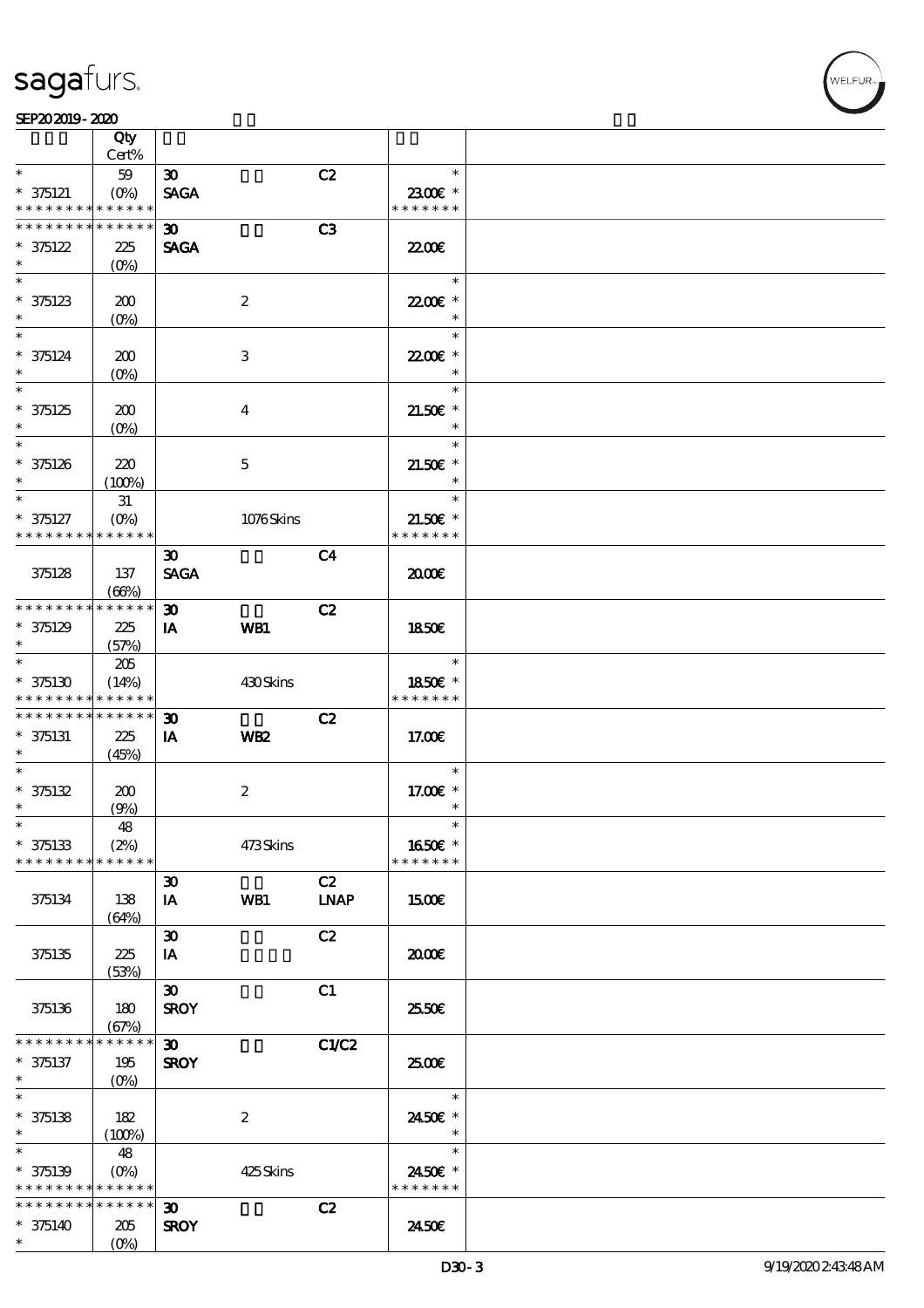

|                | Qty     |                             |                |               |  |
|----------------|---------|-----------------------------|----------------|---------------|--|
|                | Cert%   |                             |                |               |  |
| $\ast$         |         | $\boldsymbol{\mathfrak{D}}$ | C2             | $\ast$        |  |
| $* 375141$     | 180     | <b>SROY</b>                 |                | 2450€ *       |  |
| $\ast$         | (100%)  |                             |                | $\ast$        |  |
| $\ast$         |         |                             |                | $\ast$        |  |
| $* 375142$     | 139     | 3                           |                | 2450€ *       |  |
| $\ast$         | (100%)  |                             |                | $\ast$        |  |
| $\ast$         | 51      |                             |                | $\ast$        |  |
| $* 375143$     | (3%)    | 575Skins                    |                | 2450€ *       |  |
| ************** |         |                             |                | * * * * * * * |  |
|                |         | $\boldsymbol{\mathfrak{D}}$ | C <sub>3</sub> |               |  |
| 375144         | 143     | <b>SROY</b>                 |                | 2350E         |  |
|                | $(0\%)$ |                             |                |               |  |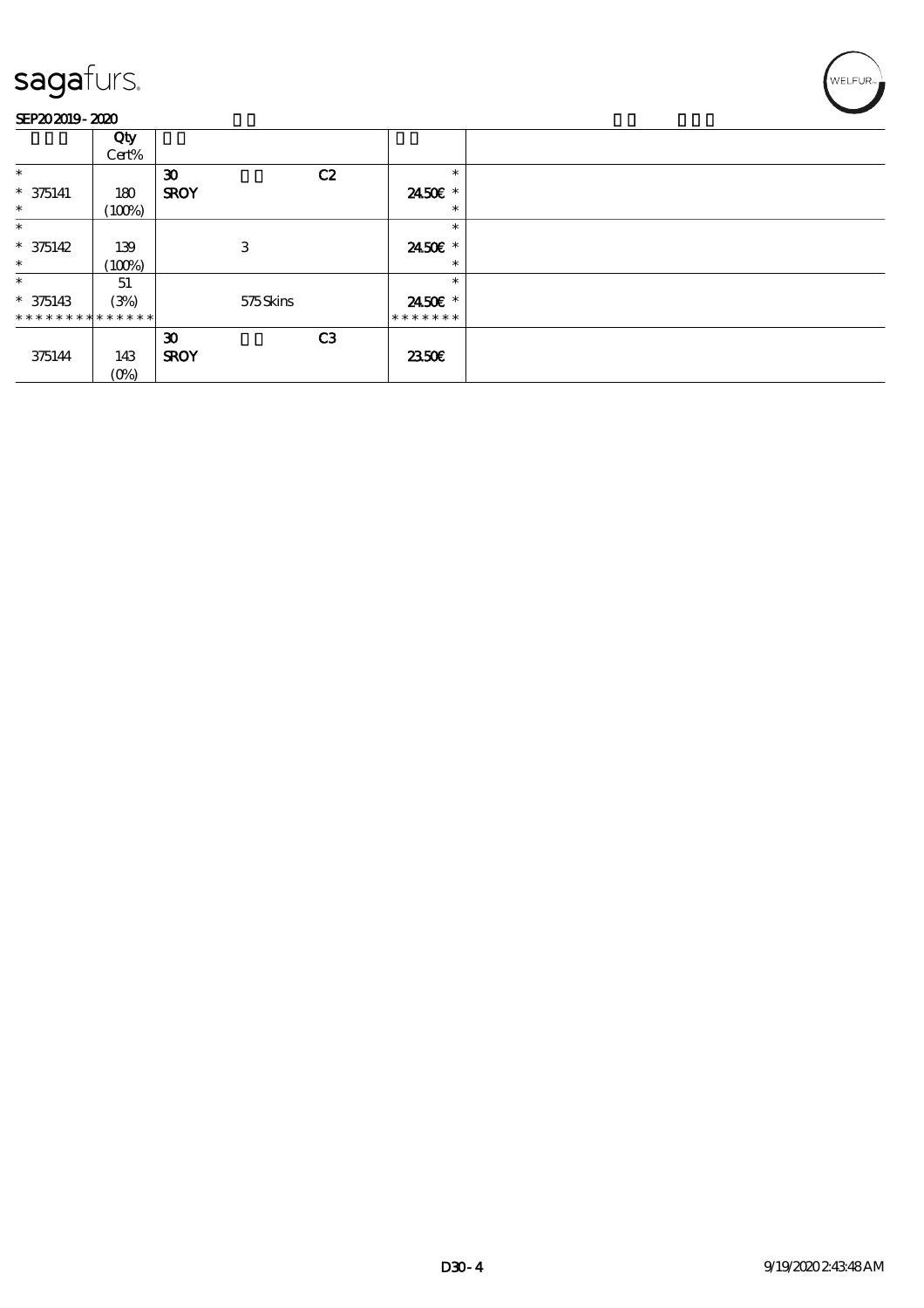### SEP202019-2020

|                               | Qty<br>Cert%               |                                   |                                |  |
|-------------------------------|----------------------------|-----------------------------------|--------------------------------|--|
| * * * * * * *                 | * * * * * *                | C1<br>$\boldsymbol{\mathfrak{D}}$ |                                |  |
| $* 375181$                    | 285<br>(O <sub>0</sub> )   | $\mathbf{S}$                      | (200E)                         |  |
| $\ast$                        |                            |                                   | $\ast$                         |  |
| $* 375182$<br>$\ast$          | 260<br>$(0\%)$             | $\boldsymbol{2}$                  | $(2000\varepsilon)*$<br>$\ast$ |  |
| $\overline{\ast}$             |                            |                                   | $\ast$                         |  |
| $* 375183$<br>$\ast$          | 260<br>$(0\%)$             | $\ensuremath{\mathbf{3}}$         | $(2000\varepsilon)*$           |  |
| $\ast$<br>$* 375184$          | $200$                      | $\boldsymbol{4}$                  | $\ast$<br>$(2000)$ *           |  |
| $\ast$                        | (100%)                     |                                   |                                |  |
| $\ast$                        |                            |                                   | $\ast$                         |  |
| $* 375185$<br>$\ast$          | 260<br>(100%)              | $\mathbf 5$                       | $(2000\varepsilon)*$<br>$\ast$ |  |
| $\ast$                        |                            |                                   | $\ast$                         |  |
| $* 375186$<br>$\ast$          | 162<br>(100%)              | $\boldsymbol{6}$                  | $(2000\varepsilon)*$<br>$\ast$ |  |
| $\ast$                        | 239                        |                                   | $\ast$                         |  |
| $* 375187$<br>* * * * * * * * | $(O\!/\!o)$<br>* * * * * * | 1726Skins                         | $(2000)$ *<br>* * * * * * *    |  |
| * * * * * * * *               | $* * * * * * *$            | C2<br>$\boldsymbol{\mathbf{z}}$   |                                |  |
| $* 375188$                    | 285                        | ${\bf s}$                         | $(1950\epsilon)$               |  |
| $\ast$                        |                            |                                   |                                |  |
| $\ast$                        | $(O\%)$                    |                                   |                                |  |
|                               |                            |                                   | $\ast$                         |  |
| $* 375189$                    | 260                        | $\boldsymbol{2}$                  | $(1950\text{E})*$              |  |
| $\ast$                        | (O <sub>0</sub> )          |                                   | $\ast$                         |  |
| $\ast$                        |                            |                                   |                                |  |
| $*375190$                     | $200$                      | $\ensuremath{\mathsf{3}}$         | $(1950E)*$                     |  |
| $\ast$                        | $(0\%)$                    |                                   |                                |  |
| $\ast$                        |                            |                                   | $\ast$                         |  |
| $* 375191$                    | 260                        | $\boldsymbol{4}$                  | $(1950E)*$                     |  |
| $\ast$                        | $(O\%)$                    |                                   | $\ast$                         |  |
| $\ast$                        |                            |                                   | $\ast$                         |  |
| $* 375192$                    | 260                        | $\mathbf 5$                       | $(1950E)*$                     |  |
| $\ast$                        | $(0\%)$                    |                                   | $\ast$                         |  |
| $\ast$                        |                            |                                   | $\ast$                         |  |
| $* 375193$                    | $200$                      | $\bf 6$                           | $(1950)$ *                     |  |
| $\ast$                        | $(0\%)$                    |                                   |                                |  |
| $\ast$                        |                            |                                   | $\ast$                         |  |
| $* 375194$                    | 260                        | $\tau$                            | $(1950E)*$                     |  |
| $\ast$                        | (100%)                     |                                   | $\ast$                         |  |
| $\ast$                        |                            |                                   | $\ast$                         |  |
| * 375195                      | 260                        | 8                                 | $(1950E)*$                     |  |
| $\ast$                        |                            |                                   | $\ast$                         |  |
| $\ast$                        | (100%)                     |                                   | $\ast$                         |  |
|                               |                            |                                   |                                |  |
| * 375196                      | 260                        | 9                                 | $(1950E)*$                     |  |
| $\ast$                        | (100%)                     |                                   |                                |  |
| $\ast$                        |                            |                                   | $\ast$                         |  |
| $* 375197$                    | 58                         | 10                                | $(1950E)*$                     |  |
| $\ast$                        | (100%)                     |                                   | $\ast$                         |  |
| $\ast$                        | 166                        |                                   | $\ast$                         |  |
| * 375198                      | $(O\!/\!o)$                | 2589Skins                         | $(1950)$ *                     |  |
| * * * * * * * *               | * * * * * *                |                                   | * * * * * * *                  |  |
| * * * * * * *                 | * * * * * *                | C3<br>$\boldsymbol{\mathbf{z}}$   |                                |  |
| * 375199                      | ${\bf 285}$                | ${\bf s}$                         | (1850)                         |  |
| $\ast$                        | (O <sub>0</sub> )          |                                   |                                |  |
| $\ast$                        |                            |                                   | $\ast$                         |  |
| $* 375200$                    | 279                        | $\boldsymbol{2}$                  | $(1850)$ *                     |  |
| $\ast$                        | (100%)                     |                                   |                                |  |

VELFUR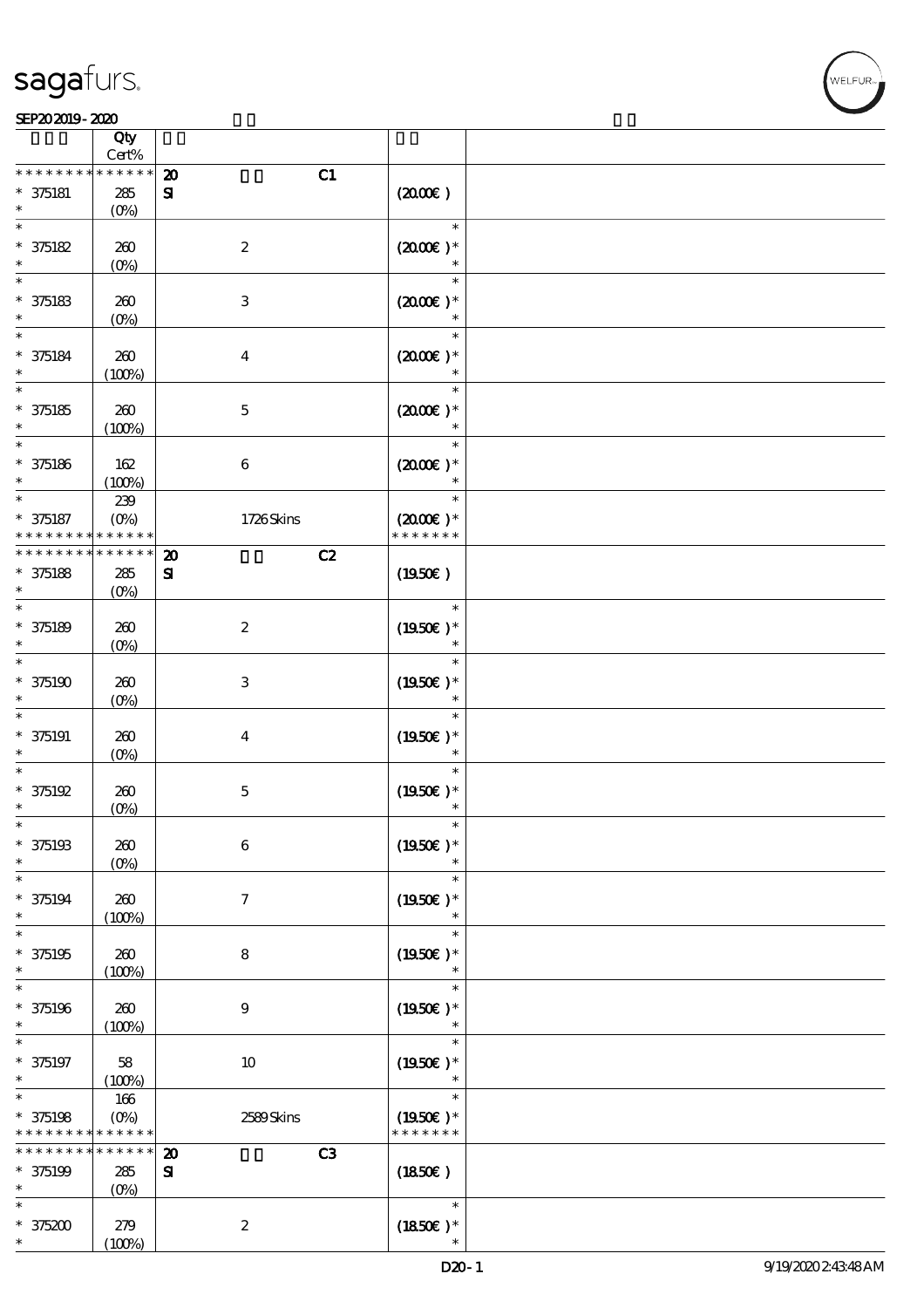### $SEP202019 - 2020$

|                               | Qty<br>Cert%           |                                            |                  |                   |                          |  |
|-------------------------------|------------------------|--------------------------------------------|------------------|-------------------|--------------------------|--|
| $\ast$                        | 230                    | $\boldsymbol{\mathbf{z}}$                  |                  | C3                | $\ast$                   |  |
| $* 375201$                    | $(O\%)$                | ${\bf s}$                                  |                  |                   | $(1850)$ *               |  |
| * * * * * * * *               | * * * * * *            |                                            |                  |                   | * * * * * * *            |  |
|                               |                        | $\boldsymbol{\boldsymbol{\lambda}}$        |                  | C <sub>4</sub>    |                          |  |
| 375202                        | 188                    | ${\bf s}$                                  |                  |                   | (1600)                   |  |
|                               | (30%)                  |                                            |                  |                   |                          |  |
| * * * * * * * *               | * * * * * *            | $\boldsymbol{\mathbf{z}}$                  |                  | C1/C2             |                          |  |
| $* 37520B$                    | 285                    | ${\bf s}$                                  | <b>INAP</b>      |                   | 1450E                    |  |
| $\ast$                        | $(O\%)$                |                                            |                  |                   |                          |  |
| $\overline{\ast}$             |                        |                                            |                  |                   | $\ast$                   |  |
| $* 375204$                    | 260                    |                                            | $\boldsymbol{2}$ |                   | 1450€ *                  |  |
| $\ast$                        | $(O\%)$                |                                            |                  |                   | $\ast$                   |  |
| $\overline{\phantom{0}}$      |                        |                                            |                  |                   | $\ast$                   |  |
| $* 375205$                    | 260                    |                                            | 3                |                   | 1450€ *                  |  |
| $\ast$                        | (100%)                 |                                            |                  |                   | $\ast$                   |  |
| $*$                           |                        |                                            |                  |                   | $\ast$                   |  |
| $* 375206$                    | 260                    |                                            | $\bf{4}$         |                   | 1450€ *                  |  |
| $\ast$                        | (100%)                 |                                            |                  |                   | $\ast$                   |  |
| $\ast$                        |                        |                                            |                  |                   | $\ast$                   |  |
| $* 375207$                    | 260                    |                                            | $\mathbf{5}$     |                   | 1500E *                  |  |
| $\ast$                        | (100%)                 |                                            |                  |                   | $\ast$                   |  |
| $\ast$                        |                        |                                            |                  |                   | $\ast$                   |  |
| $* 375208$                    | 260                    |                                            | 6                |                   | 1450€ *                  |  |
| $\ast$                        | (100%)                 |                                            |                  |                   | $\ast$                   |  |
| $\overline{\ast}$             |                        |                                            |                  |                   | $\ast$                   |  |
| $* 375209$                    | 287                    |                                            | $\tau$           |                   | 1450€ *                  |  |
| $\ast$                        | (100%)                 |                                            |                  |                   | $\ast$                   |  |
| $\ast$                        | 131                    |                                            |                  |                   | $\ast$                   |  |
| $* 375210$<br>* * * * * * * * | $(O\%)$<br>* * * * * * |                                            | 2008Skins        |                   | 1450€ *<br>* * * * * * * |  |
|                               |                        |                                            |                  |                   |                          |  |
|                               |                        |                                            |                  |                   |                          |  |
| * * * * * * * *               | * * * * * *            | $\boldsymbol{\mathbf{z}}$                  |                  | C3                |                          |  |
| $* 375211$                    | 180                    | ${\bf s}$                                  | <b>INAP</b>      |                   | $(1400\varepsilon)$      |  |
| $\ast$<br>$\ast$              | $(O\!/\!o)$            |                                            |                  |                   | $\ast$                   |  |
|                               |                        |                                            |                  |                   |                          |  |
| $* 375212$<br>$\ast$          | 260                    |                                            | $\boldsymbol{2}$ |                   | $(1400E)*$<br>$\ast$     |  |
| $\ast$                        | (100%)<br>180          |                                            |                  |                   | $\ast$                   |  |
| $* 375213$                    | (100%)                 |                                            | 620Skins         |                   | $(1400E)^*$              |  |
| * * * * * * * *               | * * * * * *            |                                            |                  |                   | * * * * * * *            |  |
| * * * * * * * *               | * * * * * *            | $\boldsymbol{\mathbf{z}}$                  |                  | C2                |                          |  |
| $* 375214$                    | 265                    | $\mathbf{B}$                               | WB1              |                   | (1600)                   |  |
| $\ast$                        | (56%)                  |                                            |                  |                   |                          |  |
| $\ast$                        | 88                     |                                            |                  |                   | $\ast$                   |  |
| $* 375215$                    | (56%)                  |                                            | 353Skins         |                   | $(1600E)*$               |  |
| * * * * * * * *               | * * * * * *            |                                            |                  |                   | * * * * * * *            |  |
|                               |                        | $\boldsymbol{\mathfrak{D}}$                |                  | C2                |                          |  |
| 375216                        | 181                    | $\mathbf{B}$                               | WB <sub>2</sub>  |                   | (1400E)                  |  |
|                               | (29%)                  |                                            |                  |                   |                          |  |
|                               |                        | $\boldsymbol{\mathbf{z}}$                  |                  | C2                |                          |  |
| 375217                        | 156                    | $\, {\bf I} \! {\bf B} \,$                 | WB1              | <b>LNAP</b>       | $(1300\varepsilon)$      |  |
|                               | (77%)                  |                                            |                  |                   |                          |  |
| 375218                        | 139                    | $\boldsymbol{\mathsf{20}}$<br>$\mathbf{B}$ | WB <sub>2</sub>  | C2<br><b>LNAP</b> | (11.00)                  |  |
|                               | (80%)                  |                                            |                  |                   |                          |  |
|                               |                        | $\boldsymbol{\mathfrak{D}}$                |                  | C1                |                          |  |
| 375219                        | $93$                   | П                                          |                  |                   | (1300E)                  |  |
|                               | (32%)                  |                                            |                  |                   |                          |  |
| * * * * * *                   | * * * * *              | $\boldsymbol{\mathsf{20}}$                 |                  | C2                |                          |  |
| $* 375220$<br>$\ast$          | 230<br>$(O\%)$         | П                                          |                  |                   | 1200E                    |  |

WELFUR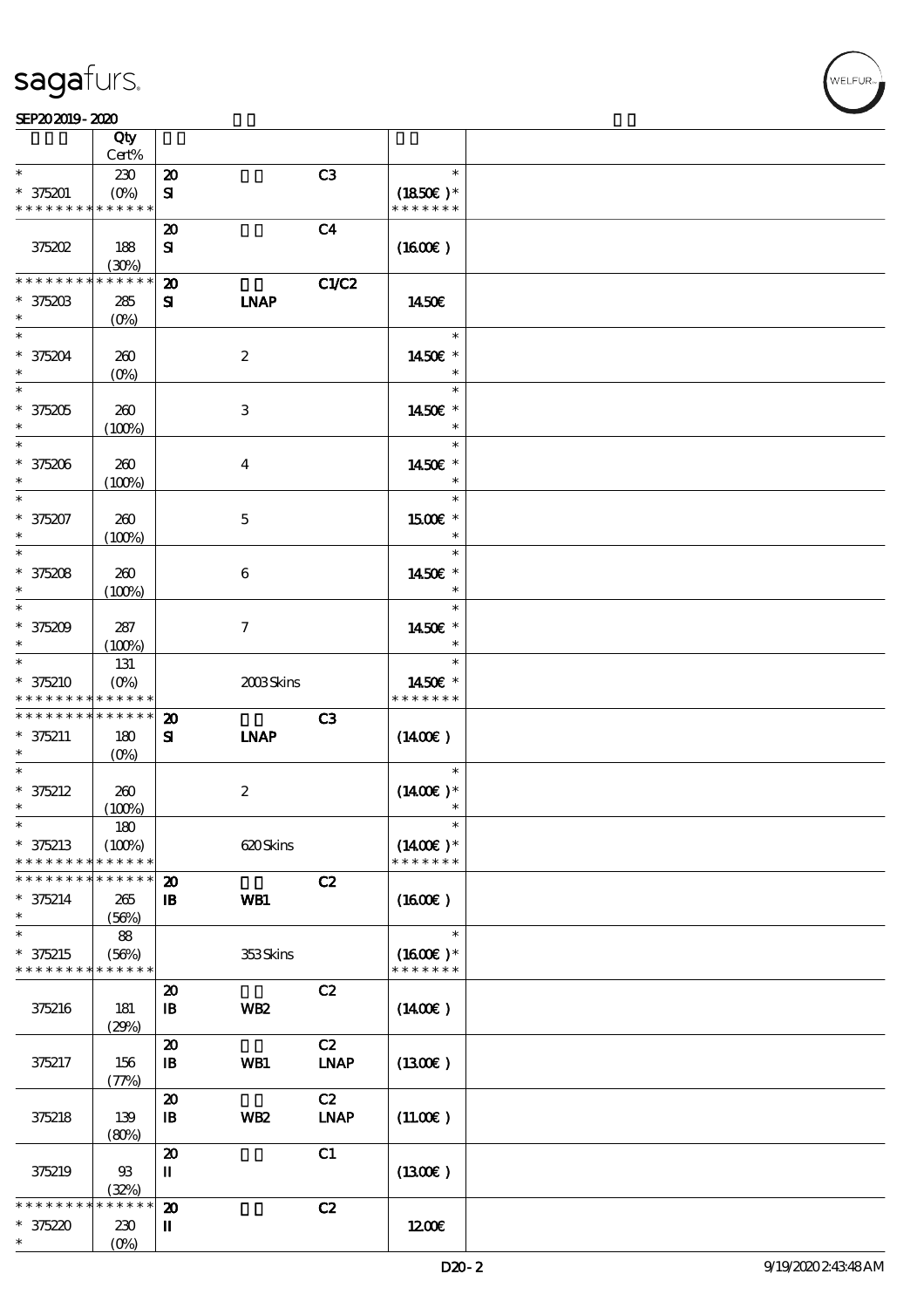$\top$ 



|                                                                    | Qty                              |                                                  |                                                 |  |
|--------------------------------------------------------------------|----------------------------------|--------------------------------------------------|-------------------------------------------------|--|
| $\ast$                                                             | Cert%<br>126                     | C2                                               | $\ast$                                          |  |
| $* 375221$<br>* * * * * * * *                                      | (100%)<br>* * * * * *            | $\boldsymbol{\mathsf{20}}$<br>$\mathbf{I}$       | 11.50 $\varepsilon$ *<br>* * * * * * *          |  |
|                                                                    |                                  | C <sub>3</sub><br>$\boldsymbol{\mathbf{z}}$      |                                                 |  |
| 375222                                                             | 192<br>(33%)                     | П                                                | 11.00E                                          |  |
| * * * * * * * *                                                    | * * * * * *                      | C1<br>$\boldsymbol{\mathbf{z}}$                  |                                                 |  |
| $* 375223$<br>$\ast$                                               | 240<br>$(O\%)$                   | <b>SAGA</b>                                      | (220E)                                          |  |
| $\ast$<br>$* 375224$<br>$\ast$                                     | 240<br>$(O\!/\!\!\delta)$        | $\boldsymbol{2}$                                 | $\ast$<br>$(2200)$ *                            |  |
| $\overline{\ast}$<br>$* 375225$<br>$\ast$                          | 240<br>$(0\%)$                   | $\,3\,$                                          | $\ast$<br>$(220E)^*$<br>$\ast$                  |  |
| $\ast$<br>$* 375226$<br>$\ast$                                     | 240<br>(100%)                    | $\bf{4}$                                         | $\ast$<br>$(2200\varepsilon)*$<br>$\ast$        |  |
| $\ast$<br>$* 375227$<br>$\ast$                                     | 240<br>(100%)                    | $\mathbf 5$                                      | $\ast$<br>$(2200\varepsilon)*$<br>$\ast$        |  |
| $\ast$<br>$* 375228$<br>$\ast$                                     | 240<br>(100%)                    | $\boldsymbol{6}$                                 | $\ast$<br>$(220E)^*$<br>$\ast$                  |  |
| $\ast$<br>$* 375229$<br>$\ast$                                     | 240<br>(90%)                     | $\tau$                                           | $\ast$<br>22.00 £*<br>$\ast$                    |  |
| $\ast$<br>$* 375230$                                               | 187<br>(100%)                    | 8                                                | $\ast$<br>22.00E *<br>$\ast$                    |  |
| $\ast$<br>$* 375231$<br>* * * * * * * * <mark>* * * * * *</mark> * | 156<br>$(O\!/\!o)$               | 2023Skins                                        | $\ast$<br>$(2200\varepsilon)*$<br>* * * * * * * |  |
| * * * * * * * *<br>$* 375232$<br>$\ast$                            | $* * * * * * *$<br>265<br>(100%) | C2<br>$\boldsymbol{\mathfrak{D}}$<br><b>SAGA</b> | 21.00E                                          |  |
| $\ast$<br>$* 375233$                                               | 240<br>(100%)                    | $\boldsymbol{2}$                                 | $\ast$<br>2050€ *                               |  |
| $\ast$<br>$* 375234$<br>$\ast$                                     | 240<br>(100%)                    | 3                                                | $\ast$<br>$2050$ $\epsilon$ *<br>$\ast$         |  |
| $\ast$<br>$* 375235$<br>$\ast$                                     | 240<br>(100%)                    | $\boldsymbol{4}$                                 | $\ast$<br>2050E *<br>$\ast$                     |  |
| $\ast$<br>$* 375236$<br>$\ast$                                     | 240<br>(100%)                    | $\mathbf{5}$                                     | $\ast$<br>2050E *<br>$\ast$                     |  |
| $* 375237$<br>$\ast$                                               | 240<br>(100%)                    | $\bf 6$                                          | $\ast$<br>$(21.00)$ *<br>$\ast$                 |  |
| $\ast$<br>$* 375238$<br>$\ast$                                     | 240<br>(100%)                    | $\boldsymbol{7}$                                 | $\ast$<br>$(21.00)$ *<br>$\ast$                 |  |
| $\ast$<br>$* 375239$<br>$\ast$                                     | 240<br>(100%)                    | $\bf 8$                                          | $\ast$<br>$(21.00)$ *<br>$\ast$                 |  |
| $* 375240$<br>$\ast$                                               | 240<br>(100%)                    | $\bf{9}$                                         | $\ast$<br>$(21.00\epsilon)*$                    |  |

 $\overline{\mathbf{r}}$ 

WELFUR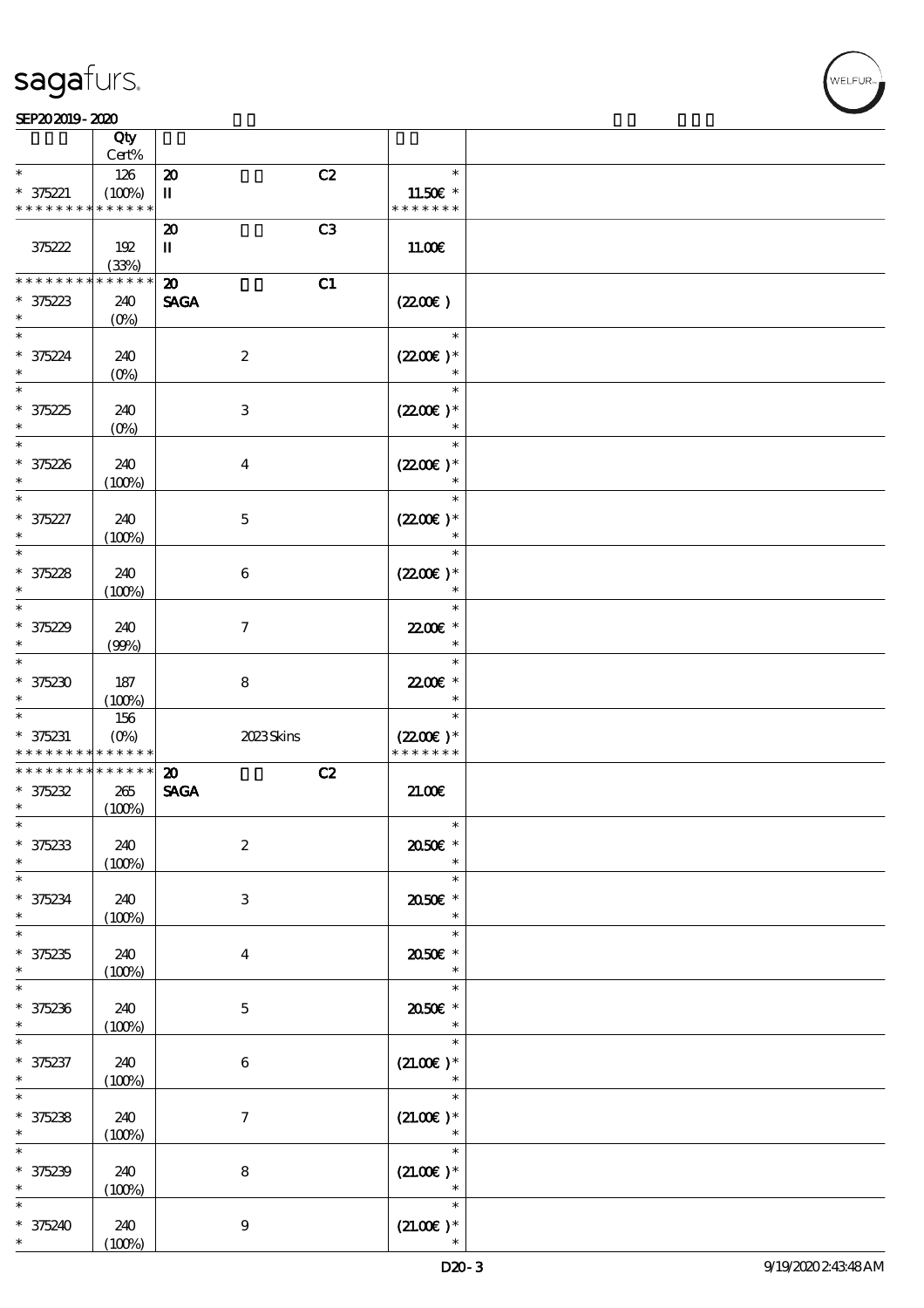|                                    | Qty<br>$Cert\%$       |                                           |                  |                |                              |  |
|------------------------------------|-----------------------|-------------------------------------------|------------------|----------------|------------------------------|--|
| $\ast$                             |                       |                                           |                  |                |                              |  |
| $* 375241$                         | 240                   | $\boldsymbol{\mathsf{20}}$<br><b>SAGA</b> |                  | C2             | $\ast$<br>$(21.00)$ *        |  |
| $\ast$                             | (100%)                |                                           |                  |                | $\ast$                       |  |
| $\ast$<br>$* 375242$               | 240                   |                                           | $11\,$           |                | $\ast$<br>$(21.00)$ *        |  |
| $\ast$                             | (100%)                |                                           |                  |                | $\ast$                       |  |
| $\ast$                             |                       |                                           |                  |                | $\ast$                       |  |
| $* 375243$                         | 240                   |                                           | $12\,$           |                | $(21.00)$ *                  |  |
| $\ast$                             | (100%)                |                                           |                  |                | $\ast$                       |  |
| $\ast$                             | 140                   |                                           |                  |                | $\ast$                       |  |
| $* 375244$                         | (100%)<br>* * * * * * |                                           | 3045Skins        |                | $(21.00)$ *<br>* * * * * * * |  |
| * * * *<br>* * * * * * *           | * * * * * *           |                                           |                  |                |                              |  |
|                                    |                       | $\boldsymbol{\mathfrak{D}}$               |                  | C3             |                              |  |
| $* 375245$<br>$\ast$               | 265                   | <b>SAGA</b>                               |                  |                | (1950)                       |  |
| $\ast$                             | $(0\%)$               |                                           |                  |                | $\ast$                       |  |
|                                    | 240                   |                                           | $\boldsymbol{2}$ |                | $(1950E)*$                   |  |
| $* 375246$<br>$\ast$               | $(0\%)$               |                                           |                  |                |                              |  |
| $\overline{\ast}$                  |                       |                                           |                  |                | $\ast$                       |  |
| $* 375247$                         | 240                   |                                           | $\,3\,$          |                | $(1950)$ *                   |  |
| $\ast$                             | $(0\%)$               |                                           |                  |                | $\ast$                       |  |
| $\ast$                             |                       |                                           |                  |                | $\ast$                       |  |
| $* 375248$                         | 240                   |                                           | $\bf{4}$         |                | $(1950E)*$                   |  |
| $\ast$                             | $(0\%)$               |                                           |                  |                | $\ast$                       |  |
| $\ast$                             |                       |                                           |                  |                | $\ast$                       |  |
| $* 375249$                         | 240                   |                                           | $\mathbf 5$      |                | $(1950)$ *                   |  |
| $\ast$                             | $(0\%)$               |                                           |                  |                | $\ast$                       |  |
| $\ast$                             |                       |                                           |                  |                | $\ast$                       |  |
| $* 375250$                         | 240                   |                                           | 6                |                | $(1950)$ *                   |  |
| $\ast$                             | (90%)                 |                                           |                  |                | $\ast$                       |  |
| $\ast$                             |                       |                                           |                  |                | $\ast$                       |  |
| $* 375251$                         | 240                   |                                           | $\tau$           |                | $(1950\epsilon)^*$           |  |
| $\ast$<br>$\ast$                   | (90%)                 |                                           |                  |                |                              |  |
|                                    |                       |                                           |                  |                |                              |  |
| $* 375252$<br>$\ast$               | 183                   |                                           | $\bf 8$          |                | $(1950)$ *                   |  |
| $\ast$                             | (90%)<br>132          |                                           |                  |                |                              |  |
| $* 375253$                         | $(O\%)$               |                                           | 2020 Skins       |                | $(1950E)*$                   |  |
| * * * * * * * *                    | * * * * * *           |                                           |                  |                | * * * * * * *                |  |
|                                    |                       | $\boldsymbol{\mathfrak{D}}$               |                  | C <sub>4</sub> |                              |  |
| 375254                             | 244                   | <b>SAGA</b>                               |                  |                | (1800)                       |  |
|                                    | (47%)                 |                                           |                  |                |                              |  |
| * * * * * * * *                    | * * * * * *           | $\boldsymbol{\mathfrak{D}}$               |                  | C1/C2          |                              |  |
| $* 375255$                         | 240                   | <b>SAGA</b>                               | <b>LNAP</b>      |                | <b>1650€</b>                 |  |
| $*$                                | (100%)                |                                           |                  |                |                              |  |
| $\overline{\phantom{0}}$           |                       |                                           |                  |                | $\ast$                       |  |
| $* 375256$                         | 240                   |                                           | $\boldsymbol{z}$ |                | 1650€ *                      |  |
| $\ast$<br>$\overline{\phantom{0}}$ | (100%)                |                                           |                  |                | $\ast$<br>$\ast$             |  |
|                                    |                       |                                           |                  |                |                              |  |
| $* 375257$<br>$\ast$               | 240                   |                                           | 3                |                | 1650E *<br>$\ast$            |  |
| $\ast$                             | (100%)                |                                           |                  |                | $\ast$                       |  |
| $* 375258$                         | 240                   |                                           | $\bf{4}$         |                | 1650E *                      |  |
| $\ast$                             | (100%)                |                                           |                  |                | $\ast$                       |  |
| $\overline{\phantom{0}}$           |                       |                                           |                  |                | $\ast$                       |  |
| $* 375259$                         | 240                   |                                           | $\mathbf{5}$     |                | 1650E *                      |  |
| $\ast$                             | (100%)                |                                           |                  |                | $\ast$                       |  |
| $\ast$                             |                       |                                           |                  |                | $\ast$                       |  |
| $* 375200$                         | 192                   |                                           | $\,6\,$          |                | 1650E *                      |  |
| $\ast$                             | (100%)                |                                           |                  |                | $\ast$                       |  |

**NELFUR**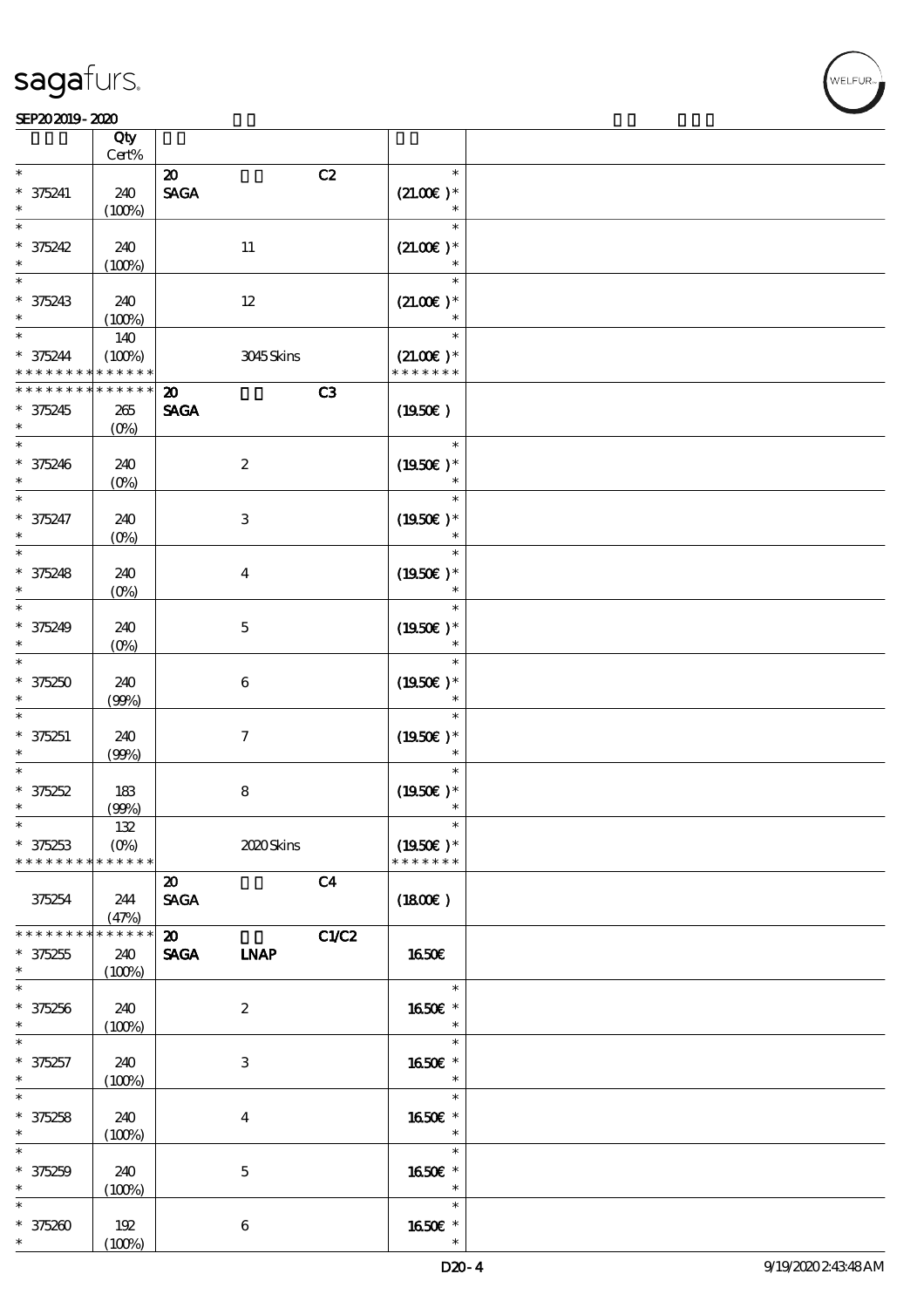### SEP202019-2020

|                                                        | Qty               |                             |                  |                |                          |  |
|--------------------------------------------------------|-------------------|-----------------------------|------------------|----------------|--------------------------|--|
|                                                        | Cert%             |                             |                  |                |                          |  |
| $\ast$                                                 | 224               | $\boldsymbol{\mathfrak{D}}$ |                  | C1/C2          | $\ast$                   |  |
| $* 375261$<br>* * * * * * * * <mark>* * * * * *</mark> | $(O\%)$           | <b>SAGA</b>                 | <b>INAP</b>      |                | 1650€ *<br>* * * * * * * |  |
| * * * * * * * *                                        | $******$          | 20                          |                  | C <sub>3</sub> |                          |  |
| $* 375262$                                             | 281               | <b>SAGA</b>                 | <b>INAP</b>      |                | (1500)                   |  |
| $\ast$                                                 | (O <sub>0</sub> ) |                             |                  |                |                          |  |
| $\ast$                                                 |                   |                             |                  |                | $\ast$                   |  |
| $* 375263$                                             | 240               |                             | $\boldsymbol{2}$ |                | $(1500E)*$               |  |
| $\ast$                                                 | (100%)            |                             |                  |                |                          |  |
| $\ast$                                                 | 200               |                             |                  |                | $\ast$                   |  |
| $* 375264$                                             | (100%)            |                             | 721 Skins        |                | $(1500E)*$               |  |
| * * * * * * * * * * * * * *                            |                   |                             |                  |                | * * * * * * *            |  |
| * * * * * * * * * * * * * *                            |                   | $\boldsymbol{\mathbf{z}}$   |                  | C2             |                          |  |
| $* 375265$                                             | 265               | IA                          | WB1              |                | (1600)                   |  |
| $\ast$                                                 | (53%)             |                             |                  |                |                          |  |
| $\ast$                                                 | 74                |                             |                  |                | $\ast$                   |  |
| $* 375266$                                             | (41%)             |                             | 339Skins         |                | $(1600E)*$               |  |
| * * * * * * * * * * * * * *<br>* * * * * * * *         | * * * * * *       |                             |                  |                | * * * * * * *            |  |
|                                                        |                   | $\boldsymbol{\mathfrak{D}}$ |                  | C2             |                          |  |
| $* 375267$<br>$\ast$                                   | 265<br>(25%)      | IA                          | <b>WB2</b>       |                | (1500)                   |  |
| $\ast$                                                 | 128               |                             |                  |                | $\ast$                   |  |
| $* 375268$                                             | (9%)              |                             | 393Skins         |                | $(1500E)*$               |  |
| * * * * * * * * * * * * * *                            |                   |                             |                  |                | * * * * * * *            |  |
|                                                        |                   | $\boldsymbol{\mathbf{z}}$   |                  | C2             |                          |  |
| 375269                                                 | 163               | IA                          | WB1              | <b>LNAP</b>    | $(1400\varepsilon)$      |  |
|                                                        | (64%)             |                             |                  |                |                          |  |
|                                                        |                   | $\boldsymbol{\mathfrak{D}}$ |                  | C2             |                          |  |
| 375270                                                 | 112               | IA                          | WB <sub>2</sub>  | <b>LNAP</b>    | (1250E)                  |  |
|                                                        | (78%)             |                             |                  |                |                          |  |
| * * * * * * * *                                        | * * * * * *       | $\boldsymbol{\mathbf{z}}$   |                  | C2             |                          |  |
| $* 375271$                                             | 265               | IA                          |                  |                | (1850)                   |  |
| $\ast$                                                 | (18%)             |                             |                  |                |                          |  |
| $\ast$                                                 |                   |                             |                  |                | $\ast$                   |  |
| $* 375272$<br>$\ast$                                   | 240               |                             | $\boldsymbol{2}$ |                | $(1850)$ *<br>$\ast$     |  |
| $\ast$                                                 | (8%)              |                             |                  |                | $\ast$                   |  |
| $* 375273$                                             | 240               |                             | $\,3$            |                | $(1850)$ *               |  |
| $\ast$                                                 | (40%)             |                             |                  |                |                          |  |
| $\ast$                                                 | 220               |                             |                  |                | $\ast$                   |  |
| * 375274                                               | (30%)             |                             | 965Skins         |                | $(1850)$ *               |  |
| * * * * * * * *                                        | * * * * * *       |                             |                  |                | * * * * * * *            |  |
|                                                        | * * * * * *       | $\boldsymbol{\mathbf{z}}$   |                  | C1             |                          |  |
| $* 375275$                                             | 112               | <b>SROY</b>                 |                  |                | (2300)                   |  |
| $\ast$                                                 | $(0\%)$           |                             |                  |                |                          |  |
| $\ast$                                                 | 158               |                             |                  |                | $\ast$                   |  |
| $* 375276$                                             | (100%)            |                             | 270Skins         |                | $(2300)$ *               |  |
| * * * * * * * * <mark>* * * * * *</mark>               |                   |                             |                  |                | * * * * * * *            |  |
| * * * * * * *                                          | * * * * * *       | $\boldsymbol{\mathbf{z}}$   |                  | C2             |                          |  |
| $* 375277$<br>$\ast$                                   | 245               | <b>SROY</b>                 |                  |                | (2250)                   |  |
| $\ast$                                                 | $(O\%)$           |                             |                  |                | $\ast$                   |  |
|                                                        |                   |                             |                  |                |                          |  |
| $* 375278$<br>$\ast$                                   | 220<br>$(0\%)$    |                             | $\boldsymbol{2}$ |                | $(2250)$ *<br>$\ast$     |  |
| $\ast$                                                 |                   |                             |                  |                | $\ast$                   |  |
| $\ast$<br>375279                                       | 200               |                             | $\,3$            |                | $(2250\varepsilon)*$     |  |
| $\ast$                                                 | $(0\%)$           |                             |                  |                |                          |  |
| $\ast$                                                 |                   |                             |                  |                | $\ast$                   |  |
| $* 375280$                                             | 220               |                             | $\boldsymbol{4}$ |                | $(2250\varepsilon)*$     |  |
| $\ast$                                                 | (100%)            |                             |                  |                |                          |  |

ELFUR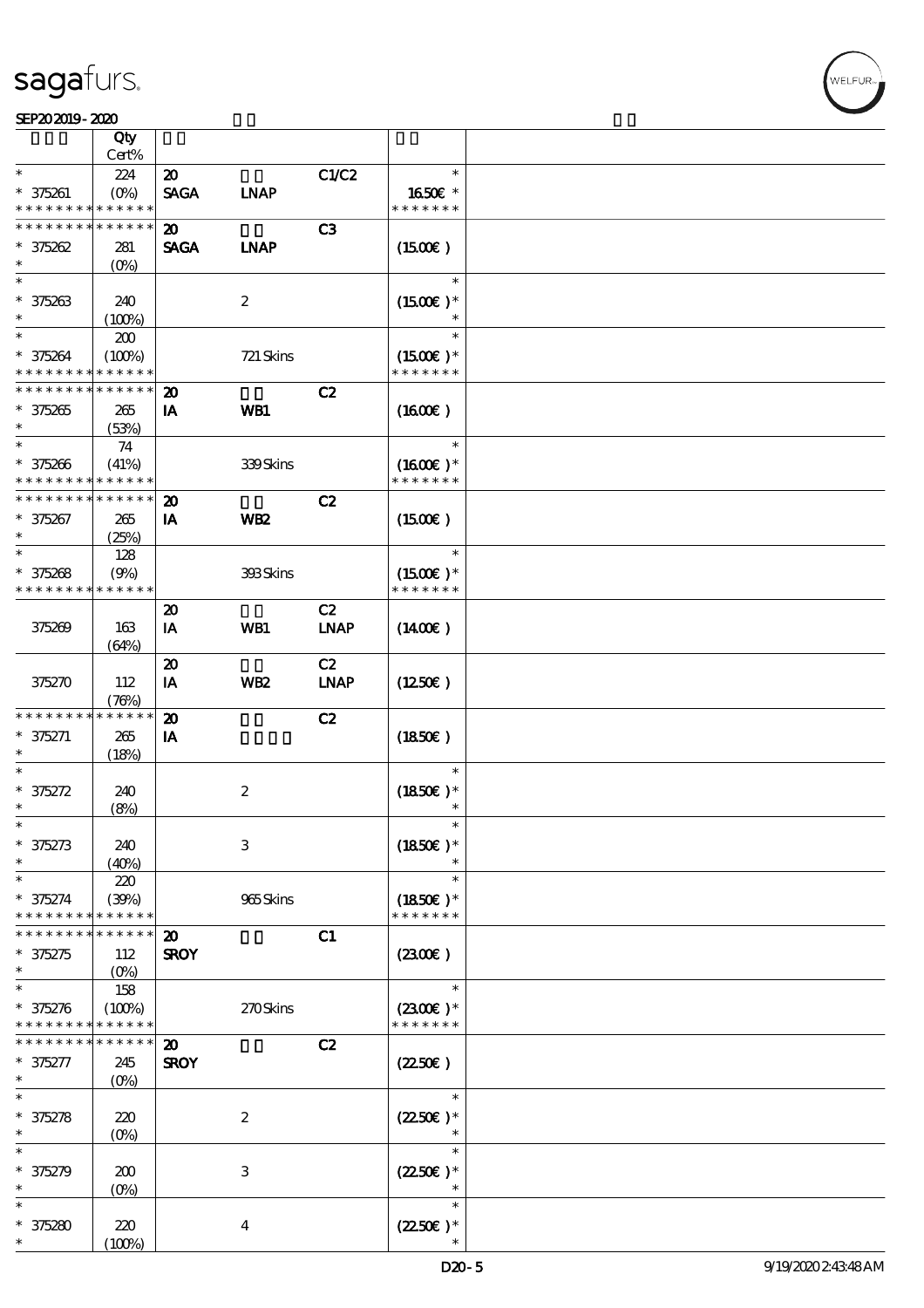

|                             | Qty         |                             |                       |  |
|-----------------------------|-------------|-----------------------------|-----------------------|--|
|                             | Cert%       |                             |                       |  |
| $\ast$                      |             | $\boldsymbol{\mathfrak{D}}$ | C2<br>$\ast$          |  |
| $* 375281$                  | 220         | <b>SROY</b>                 | $(2250\varepsilon)^*$ |  |
| $\ast$                      | (100%)      |                             | ∗                     |  |
| $\ast$                      |             |                             | $\ast$                |  |
| $* 375282$                  | 102         | 6                           | $(2250\varepsilon)^*$ |  |
| $\ast$                      | (100%)      |                             | $\ast$                |  |
| $\ast$                      | 56          |                             | $\ast$                |  |
| $* 375283$                  | $(O\%)$     | 1263Skins                   | $(2250\varepsilon)*$  |  |
|                             | * * * * * * |                             | * * * * * * *         |  |
| * * * * * * * * * * * * * * |             | $\boldsymbol{\mathfrak{D}}$ | C <sub>3</sub>        |  |
| $* 375284$                  | 245         | <b>SROY</b>                 | (2050)                |  |
| $\ast$                      | $(0\%)$     |                             |                       |  |
| $\ast$                      | 140         |                             | $\ast$                |  |
| $* 375285$                  | (0%)        | 385Skins                    | $(2050)$ *            |  |
| * * * * * * * * * * * * * * |             |                             | * * * * * * *         |  |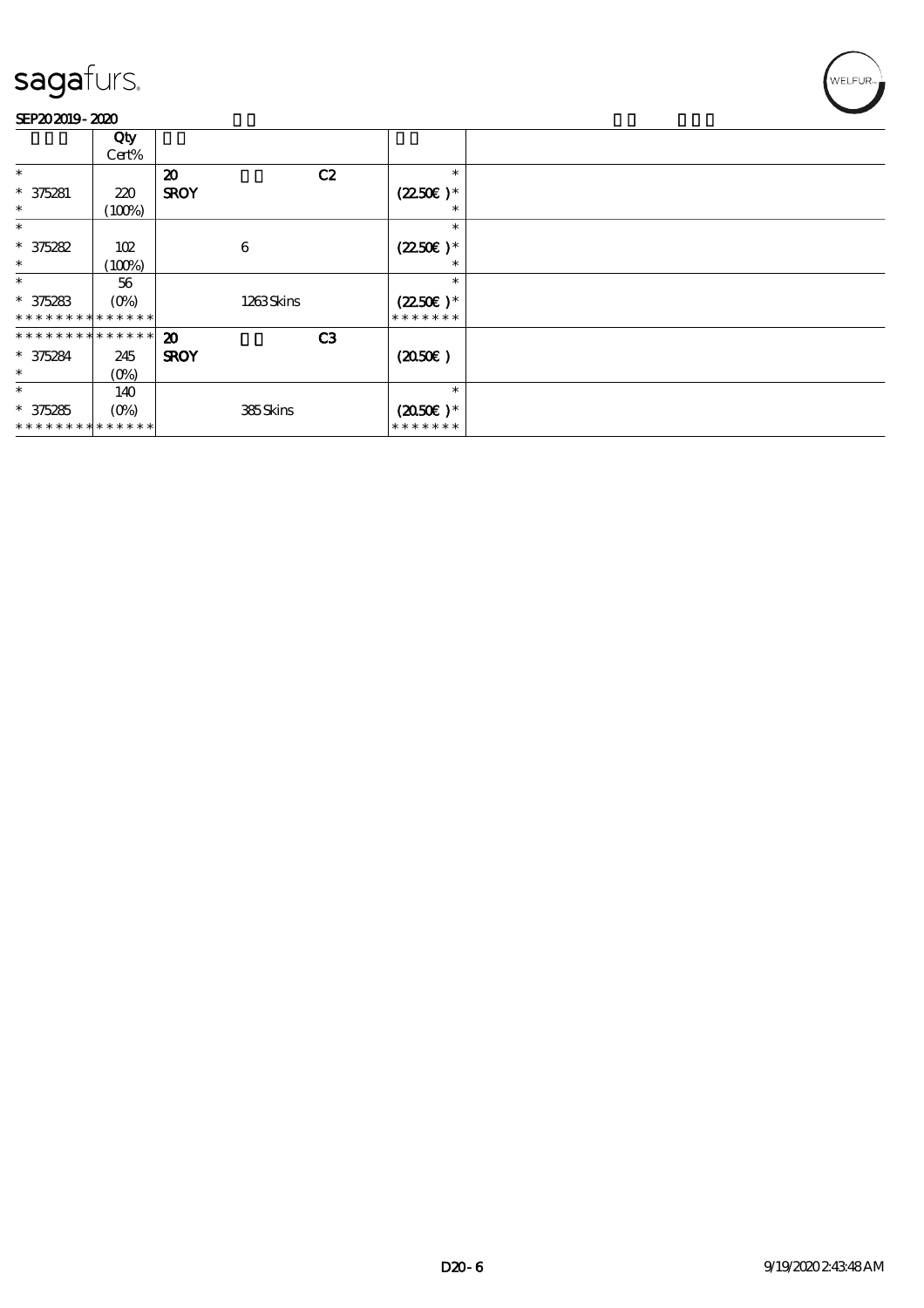|                               | Qty<br>Cert%          |                            |                  |                |               |  |
|-------------------------------|-----------------------|----------------------------|------------------|----------------|---------------|--|
| * * * * * * *                 | * * * * * *           | $\mathbf{o}$               |                  | C1             |               |  |
| $* 375321$                    | 106                   | ${\bf s}$                  |                  |                | (17.50)       |  |
|                               |                       |                            |                  |                |               |  |
|                               | $(O\%)$               |                            |                  |                |               |  |
| $\ast$                        |                       |                            |                  |                | $\ast$        |  |
| $* 375322$                    | 280                   |                            | $\boldsymbol{2}$ |                | $(17.50)$ *   |  |
| $\ast$                        | (80%)                 |                            |                  |                | $\ast$        |  |
| $\ast$                        | ${\bf 38}$            |                            |                  |                | $\ast$        |  |
| $* 375323$                    | (78%)                 |                            | 424 Skins        |                | $(17.50)$ *   |  |
| * * * * * * * *               | * * * * * *           |                            |                  |                | * * * * * * * |  |
| * * * * * * *                 | * * * * * *           | $\mathbf{o}$               |                  | C1/C2          |               |  |
| $* 375324$                    | 305                   | ${\bf s}$                  |                  |                | (17.00)       |  |
| $\ast$                        | $(O\%)$               |                            |                  |                |               |  |
| $\ast$                        |                       |                            |                  |                | $\ast$        |  |
|                               |                       |                            |                  |                |               |  |
| $*35325$                      | 280                   |                            | $\boldsymbol{2}$ |                | $(17.00)$ *   |  |
| $\ast$<br>$\ast$              | (100%)                |                            |                  |                | $\ast$        |  |
|                               |                       |                            |                  |                | $\ast$        |  |
| * 375326                      | 57                    |                            | 3                |                | $(17.00)$ *   |  |
| $\ast$                        | (100%)                |                            |                  |                | $\ast$        |  |
| $\ast$                        | 262                   |                            |                  |                | $\ast$        |  |
| * 375327                      | $(O\!/\!o)$           |                            | 904Skins         |                | $(17.00)$ *   |  |
| * * * * * * * *               | * * * * * *           |                            |                  |                | * * * * * * * |  |
| * * * * * * * *               | * * * * * *           | $\mathbf 0$                |                  | C2             |               |  |
| $* 375328$                    | 305                   | ${\bf s}$                  |                  |                | (17.00)       |  |
| $\ast$                        | (1%)                  |                            |                  |                |               |  |
| $\ast$                        |                       |                            |                  |                | $\ast$        |  |
| $* 375329$                    | 61                    |                            | $\boldsymbol{z}$ |                | $(17.00)$ *   |  |
| *                             |                       |                            |                  |                | $\ast$        |  |
| $\ast$                        | $(0\%)$               |                            |                  |                | $\ast$        |  |
|                               |                       |                            |                  |                |               |  |
| $* 375330$                    | 280                   |                            | 3                |                | $(17.00)$ *   |  |
| $\ast$                        | (98%)                 |                            |                  |                |               |  |
| $\ast$                        | 221                   |                            |                  |                | $\ast$        |  |
| $* 375331$                    | (96%)                 |                            | 867Skins         |                | $(17.00)$ *   |  |
| * * * * * * * *               | * * * * * *           |                            |                  |                | * * * * * * * |  |
|                               |                       | $\mathbf{o}$               |                  | C <sub>3</sub> |               |  |
| 375332                        | 114                   | $\mathbf{S}$               |                  |                | (1500E)       |  |
|                               | (12%)                 |                            |                  |                |               |  |
|                               |                       | $\mathbf 0$                |                  | C <sub>4</sub> |               |  |
| 375333                        | 143                   | ${\bf s}$                  |                  |                | (1400E)       |  |
|                               | (37%)                 |                            |                  |                |               |  |
| * * * * * * * *               | * * * * * *           | $\mathbf 0$                |                  | C1/C2          |               |  |
| $* 375334$                    | 231                   | ${\bf s}$                  | <b>INAP</b>      |                | $1200$ $E$    |  |
| $\ast$                        | $(0\%)$               |                            |                  |                |               |  |
| $\overline{\ast}$             |                       |                            |                  |                | $\ast$        |  |
| $* 375335$                    | 280                   |                            | $\boldsymbol{2}$ |                | $1200E$ *     |  |
| $\ast$                        | (100%)                |                            |                  |                | $\ast$        |  |
| $\ast$                        | 82                    |                            |                  |                | $\ast$        |  |
|                               |                       |                            |                  |                | $1200E$ *     |  |
| $* 375336$<br>* * * * * * * * | (100%)<br>* * * * * * |                            | 593Skins         |                | * * * * * * * |  |
|                               |                       |                            |                  |                |               |  |
|                               |                       | $\mathbf 0$                |                  | C <sub>3</sub> |               |  |
| 375337                        | 153                   | ${\bf s}$                  | <b>LNAP</b>      |                | 11.00E        |  |
|                               | (71%)                 |                            |                  |                |               |  |
|                               |                       | $\mathbf 0$                |                  | C2             |               |  |
| 375338                        | 115                   | $\mathbf{B}$               | WB1              |                | (1350)        |  |
|                               | (24%)                 |                            |                  |                |               |  |
|                               |                       | $\mathbf{O}$               |                  | C2             |               |  |
| 375339                        | 125                   | $\, {\bf I} \! {\bf B} \,$ | WB <sub>2</sub>  |                | (11.50E)      |  |
|                               | (9%)                  |                            |                  |                |               |  |
|                               |                       | $\mathbf{o}$               |                  | C2             |               |  |
| 375340                        | 148                   | $\mathbf{I}$               | WB <sub>2</sub>  | <b>LNAP</b>    | (850)         |  |
|                               | (47%)                 |                            |                  |                |               |  |

**NELFUR**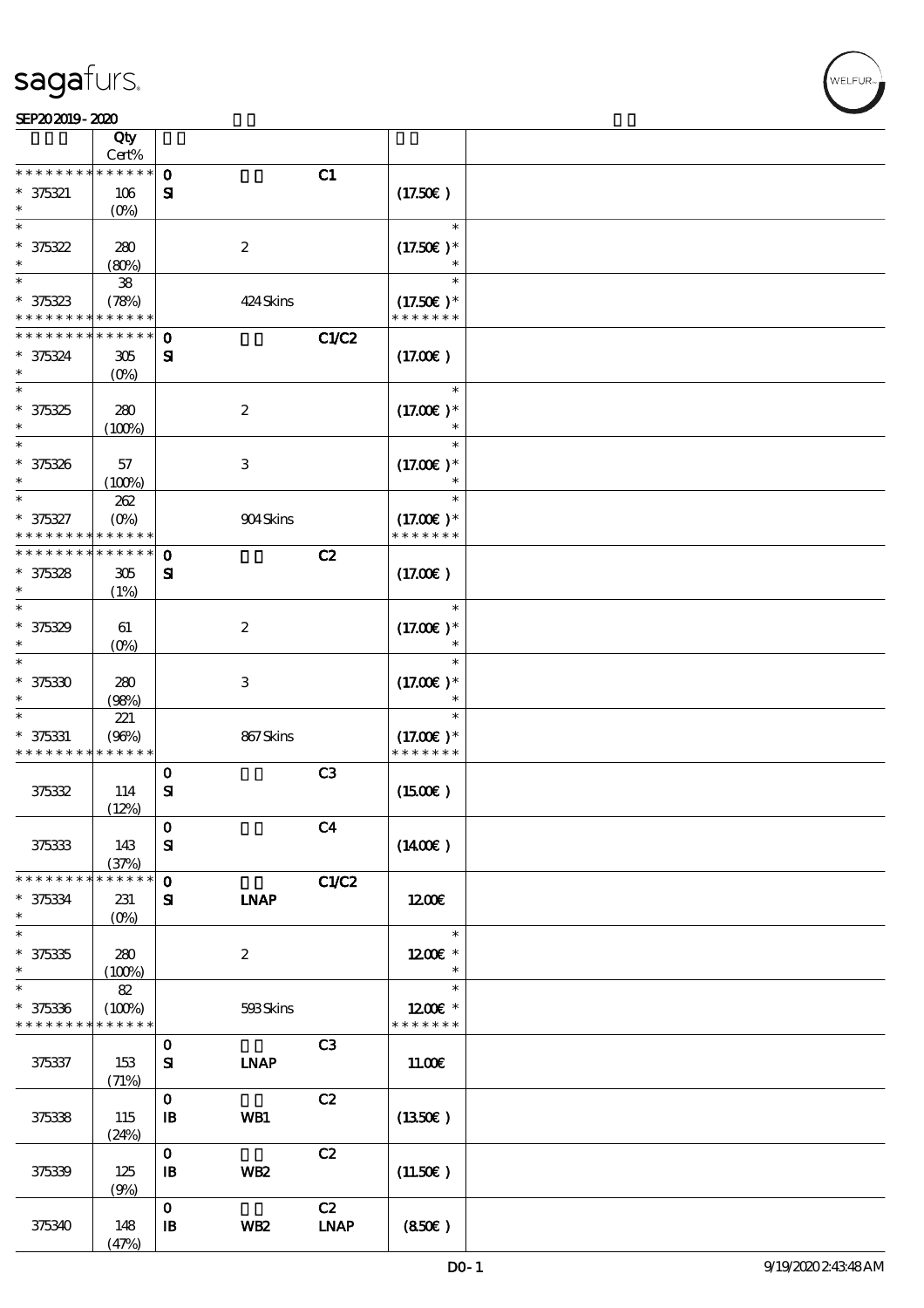|                                           | Qty<br>Cert%                  |                                   |                             |  |
|-------------------------------------------|-------------------------------|-----------------------------------|-----------------------------|--|
|                                           |                               |                                   |                             |  |
| 375341                                    | 240<br>(25%)                  | C2<br>$\mathbf 0$<br>$\mathbf{B}$ | $(1400\varepsilon)$         |  |
| * * * * * * * *                           | $******$                      | $\mathbf 0$                       |                             |  |
|                                           |                               | <b>C1/C2</b>                      |                             |  |
| $* 375342$<br>$\ast$                      | 180<br>$(0\%)$                | $\mathbf{I}$                      | 950E                        |  |
| $\ast$                                    | 99                            |                                   | $\overline{\phantom{a}}$    |  |
| $* 375343$<br>* * * * * * * * * * * * * * | (100%)                        | 279Skins                          | $950$ £ *<br>* * * * * * *  |  |
|                                           |                               |                                   |                             |  |
| 375344                                    | 139<br>(38%)                  | C3<br>$\mathbf 0$<br>$\mathbf I$  | 900                         |  |
| ___<br>* * * * * * * *                    | $******$                      | $\mathbf 0$<br>C1                 |                             |  |
| $* 375345$                                | 285                           | <b>SAGA</b>                       | 1900E                       |  |
| $*$                                       | $(0\%)$                       |                                   |                             |  |
| $\ast$<br>$* 375346$                      | 260                           | $\boldsymbol{2}$                  | $\ast$<br>1850E *           |  |
| $\ast$                                    | $(O\!/\!o)$                   |                                   | $\ast$                      |  |
| $* 375347$<br>$\ast$                      | 260                           | 3                                 | $\ast$<br>1850€ *<br>$\ast$ |  |
|                                           | $(O\%)$                       |                                   |                             |  |
| $\overline{\ast}$<br>$* 375348$<br>$\ast$ | 260                           | $\bf{4}$                          | $\ast$<br>1850E *<br>$\ast$ |  |
| $\ast$                                    | $(0\%)$                       |                                   | $\ast$                      |  |
| * 375349<br>$\ast$                        | 260<br>$(O\!/\!o)$            | $\mathbf 5$                       | 1850E *<br>$\ast$           |  |
| $\ast$                                    |                               |                                   | $\ast$                      |  |
| $* 375350$<br>$\ast$                      | 260<br>$(0\%)$                | $\boldsymbol{6}$                  | 1850€ *<br>$\ast$           |  |
| $\ast$<br>$* 375351$                      | 260                           | $\tau$                            | $\ast$<br>1850E *           |  |
| $\ast$                                    | $(0\%)$                       |                                   | $\ast$                      |  |
| $\ast$<br>$* 375352$                      | 260                           | 8                                 | $\ast$<br>1850E *           |  |
| $\ast$                                    | $(0\%)$                       |                                   | $\ast$                      |  |
| $\ast$<br>$* 375353$<br>$\ast$            | 260<br>$(0\%)$                | $\boldsymbol{9}$                  | 1850€ *<br>$\ast$           |  |
|                                           |                               |                                   | $\ast$                      |  |
| $* 375354$<br>$*$                         | 260<br>$(O\!/\!o)$            | $10\,$                            | 1850E *<br>$\ast$           |  |
| $\overline{\ast}$                         |                               |                                   | $\ast$                      |  |
| $* 375355$<br>$\ast$                      | 260<br>(100%)                 | 11                                | 1850E *<br>$\ast$           |  |
| $\overline{\ast}$                         |                               |                                   | $\ast$                      |  |
| $* 375356$<br>$*$ and $*$                 | 260<br>(100%)                 | 12                                | 1850€ *<br>$\ast$           |  |
| $\overline{\phantom{0}}$                  |                               |                                   | $\ast$                      |  |
| $* 375357$<br>$*$                         | 260<br>(100%)                 | 13                                | 1850E *<br>$\ast$           |  |
| $\overline{\ast}$                         |                               |                                   | $\ast$                      |  |
| $* 375358$<br>$*$                         | 63<br>(100%)                  | 14                                | 1850E *<br>$\ast$           |  |
| $\ast$                                    |                               |                                   | $\ast$                      |  |
| $* 375359$<br>* * * * * * * *             | 169<br>$(O\%)$<br>* * * * * * | 3637Skins                         | 1800€ *<br>* * * * * * *    |  |
|                                           |                               |                                   |                             |  |
| * * * * * * * *                           | $* * * * * * *$               | C1/C2<br>$\mathbf{o}$             |                             |  |
| $* 375360$                                | 285                           | <b>SAGA</b>                       | 1850E                       |  |
| $\ast$                                    | $(O\% )$                      |                                   |                             |  |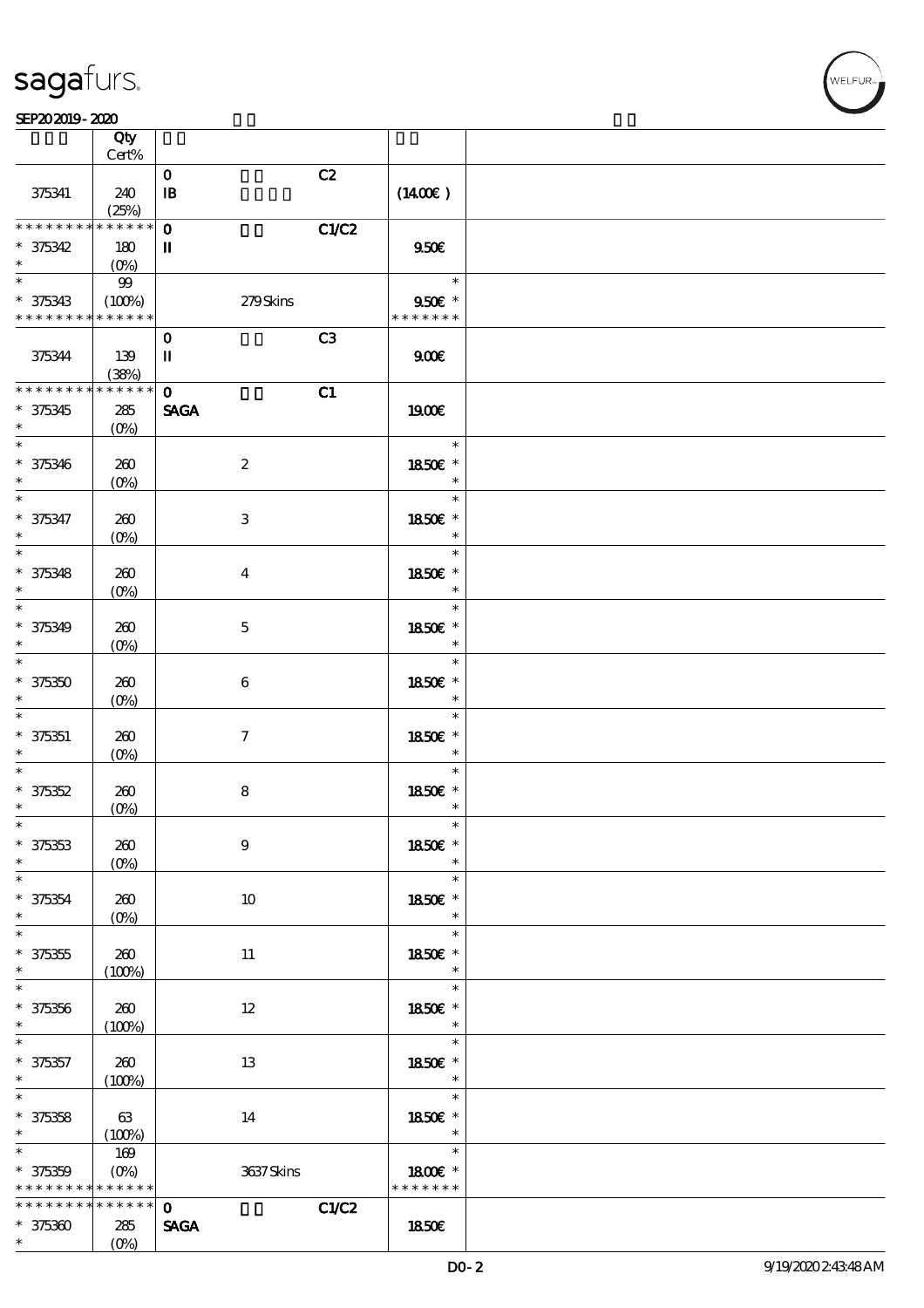## **NELFUR**

|                                               | Qty                           |                             |                         |                   |                                       |  |
|-----------------------------------------------|-------------------------------|-----------------------------|-------------------------|-------------------|---------------------------------------|--|
| $\ast$                                        | Cert%<br>95                   | $\mathbf{O}$                |                         | C1/C2             | $\ast$                                |  |
| $* 375361$<br>* * * * * * * *                 | $(O\% )$<br>* * * * * *       | <b>SAGA</b>                 |                         |                   | 1850E *<br>* * * * * * *              |  |
| * * * * * * * *                               | * * * * * *                   | $\mathbf{O}$                |                         | C2                |                                       |  |
| $* 375362$                                    | 285                           | <b>SAGA</b>                 |                         |                   | (1800)                                |  |
| $\ast$                                        | $(0\%)$                       |                             |                         |                   |                                       |  |
| $\ast$<br>$* 375363$<br>$\ast$                | 260<br>$(0\%)$                |                             | $\boldsymbol{2}$        |                   | $\ast$<br>$(1800E)*$                  |  |
| $\ast$<br>$* 375364$                          | 260<br>$(0\%)$                |                             | 3                       |                   | $\ast$<br>$(1800)$ *                  |  |
| $\overline{\ast}$<br>$^\ast$ 375365<br>$\ast$ | 260<br>$(O\%)$                |                             | $\overline{\mathbf{4}}$ |                   | $\ast$<br>$(1800E)*$<br>$\ast$        |  |
| $\ast$<br>$* 375366$<br>$\ast$                | 55<br>$(O\%)$                 |                             | $\mathbf 5$             |                   | $\ast$<br>$(1800E)*$<br>$\ast$        |  |
| $\ast$<br>$* 375367$<br>* * * * * * * *       | 187<br>(100%)<br>* * * * * *  |                             | 1307Skins               |                   | $\ast$<br>$(1800)$ *<br>* * * * * * * |  |
|                                               |                               | $\mathbf 0$                 |                         | C3                |                                       |  |
| 375368                                        | 225<br>(21%)                  | <b>SAGA</b>                 |                         |                   | $(1650\epsilon)$                      |  |
| 375369                                        | 188<br>(20%)                  | $\mathbf{O}$<br><b>SAGA</b> |                         | C <sub>4</sub>    | (1500E)                               |  |
| * * * * * * * *<br>$* 375370$                 | * * * * * *<br>285<br>$(O\%)$ | $\mathbf 0$<br><b>SAGA</b>  | <b>INAP</b>             | <b>C1/C2</b>      | <b>1350€</b>                          |  |
| $* 375371$<br>$\ast$                          | 260<br>(100%)                 |                             | $\boldsymbol{2}$        |                   | $\ast$<br>1350E *<br>$\ast$           |  |
| $\ast$<br>$* 375372$<br>$\ast$                | 245<br>(100%)                 |                             | $\,3$                   |                   | $\ast$<br>1300€ *<br>$\ast$           |  |
| $\ast$<br>$* 375373$<br>* * * * * * * *       | 158<br>$(O\%)$<br>* * * * * * |                             | 948Skins                |                   | $\ast$<br>1300€ *<br>* * * * * * *    |  |
| 375374                                        | 133<br>$(0\%)$                | $\mathbf{o}$<br><b>SAGA</b> | <b>INAP</b>             | C3                | (1300)                                |  |
| 375375                                        | 232<br>(60%)                  | $\mathbf{o}$<br>IA          | WB1                     | C2                | $(1500\varepsilon)$                   |  |
| 375376                                        | 283<br>(20%)                  | $\mathbf{o}$<br>IA          | WB <sub>2</sub>         | C2                | (1400E)                               |  |
| 375377                                        | 153<br>(30%)                  | $\mathbf 0$<br>IA           | WB1                     | C2<br><b>LNAP</b> | (1200E)                               |  |
| * * * * * * *                                 | * * * * * *                   | $\mathbf{o}$                |                         | C2                |                                       |  |
| $* 375378$<br>$\ast$                          | 285<br>(54%)                  | IA                          |                         |                   | (1550E)                               |  |
| $\ast$                                        | 258                           |                             |                         |                   | $\ast$                                |  |
| $* 375379$                                    | (19%)                         |                             | 543Skins                |                   | $(1550E)*$                            |  |
| * * * * * * * *                               | * * * * * *                   |                             |                         |                   | * * * * * * *                         |  |
| * * * * * * * *                               | * * * * * *                   | $\mathbf 0$                 |                         | C1                |                                       |  |
| $* 375380$<br>$\ast$                          | 265<br>(1%)                   | <b>SROY</b>                 |                         |                   | (2050)                                |  |
|                                               |                               |                             |                         |                   |                                       |  |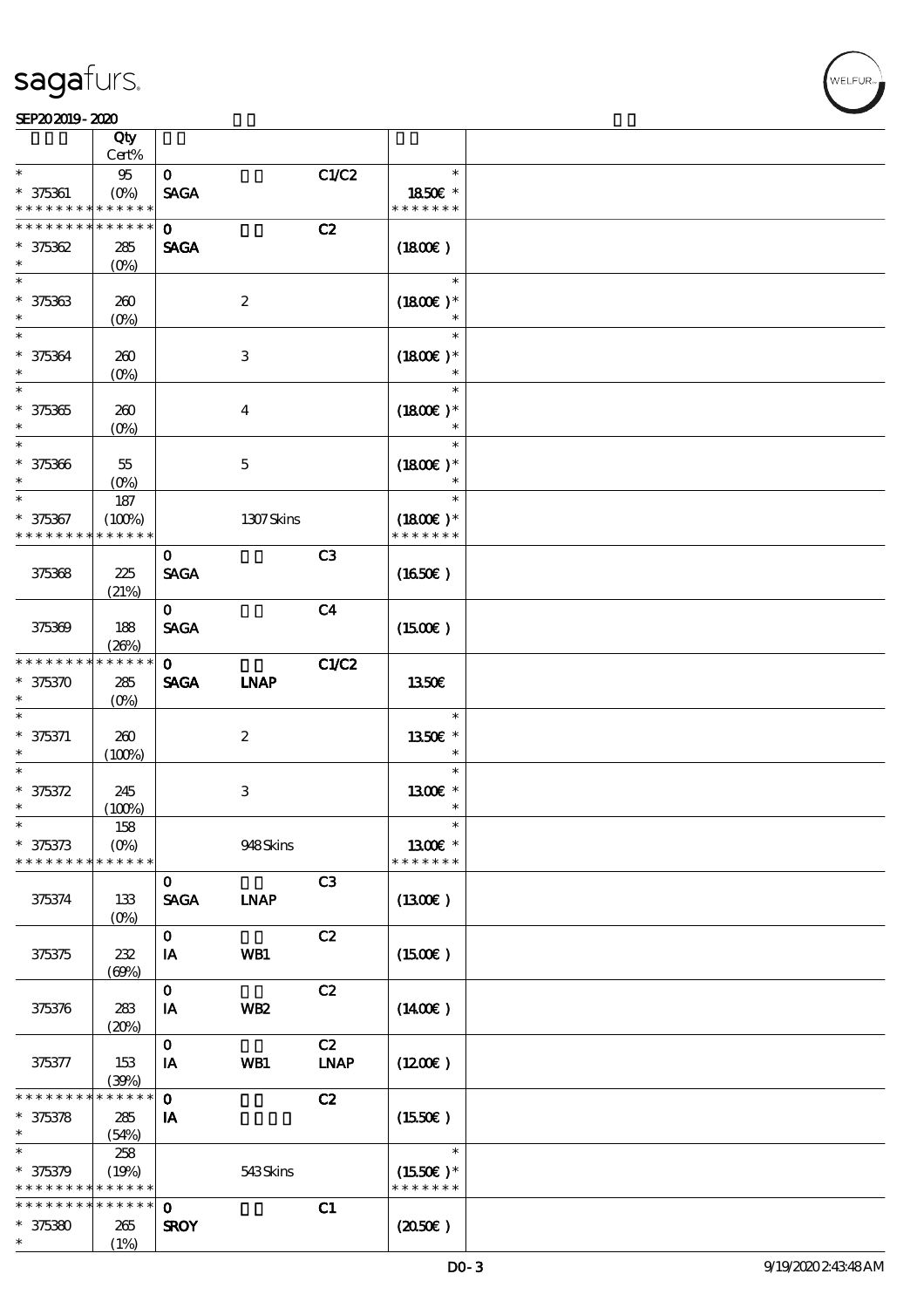# WELFUR<sub>T</sub>

|                             | Qty     |             |                           |                |                   |  |
|-----------------------------|---------|-------------|---------------------------|----------------|-------------------|--|
|                             | Cert%   |             |                           |                |                   |  |
| $\ast$                      |         | $\mathbf 0$ |                           | C1             | $\ast$            |  |
| $* 375381$                  | 240     | <b>SROY</b> |                           |                | $(2050)$ *        |  |
| $\ast$                      | (1%)    |             |                           |                |                   |  |
| $\ast$                      |         |             |                           |                | $\ast$            |  |
| $* 375382$                  | 240     |             | $\ensuremath{\mathbf{3}}$ |                | $(2050\epsilon)*$ |  |
| $\ast$                      | (100%)  |             |                           |                | $\ast$            |  |
| $\ast$                      |         |             |                           |                | $\ast$            |  |
| $* 375383$                  | 199     |             | $\boldsymbol{4}$          |                | $(2050\epsilon)*$ |  |
| $\ast$                      | (100%)  |             |                           |                |                   |  |
| $\ast$                      | 54      |             |                           |                | $\ast$            |  |
| $* 375384$                  | (5%)    |             | 998Skins                  |                | $(2050)$ *        |  |
| * * * * * * * * * * * * * * |         |             |                           |                | * * * * * * *     |  |
|                             |         | $\bf{0}$    |                           | C1/C2          |                   |  |
| 375385                      | 115     | <b>SROY</b> |                           |                | (200E)            |  |
|                             | (33%)   |             |                           |                |                   |  |
| * * * * * * * * * * * * * * |         | $\Omega$    |                           | C2             |                   |  |
| $* 375386$                  | 273     | <b>SROY</b> |                           |                | (1900E)           |  |
| $\ast$                      | $(O\%)$ |             |                           |                |                   |  |
| $\ast$                      | 127     |             |                           |                | $\ast$            |  |
| $* 375387$                  | (100%)  |             | 400Skins                  |                | $(1900E)*$        |  |
| * * * * * * * * * * * * * * |         |             |                           |                | * * * * * * *     |  |
|                             |         | $\bf{0}$    |                           | C <sub>3</sub> |                   |  |
| 375388                      | 190     | <b>SROY</b> |                           |                | (1800)            |  |
|                             | (18%)   |             |                           |                |                   |  |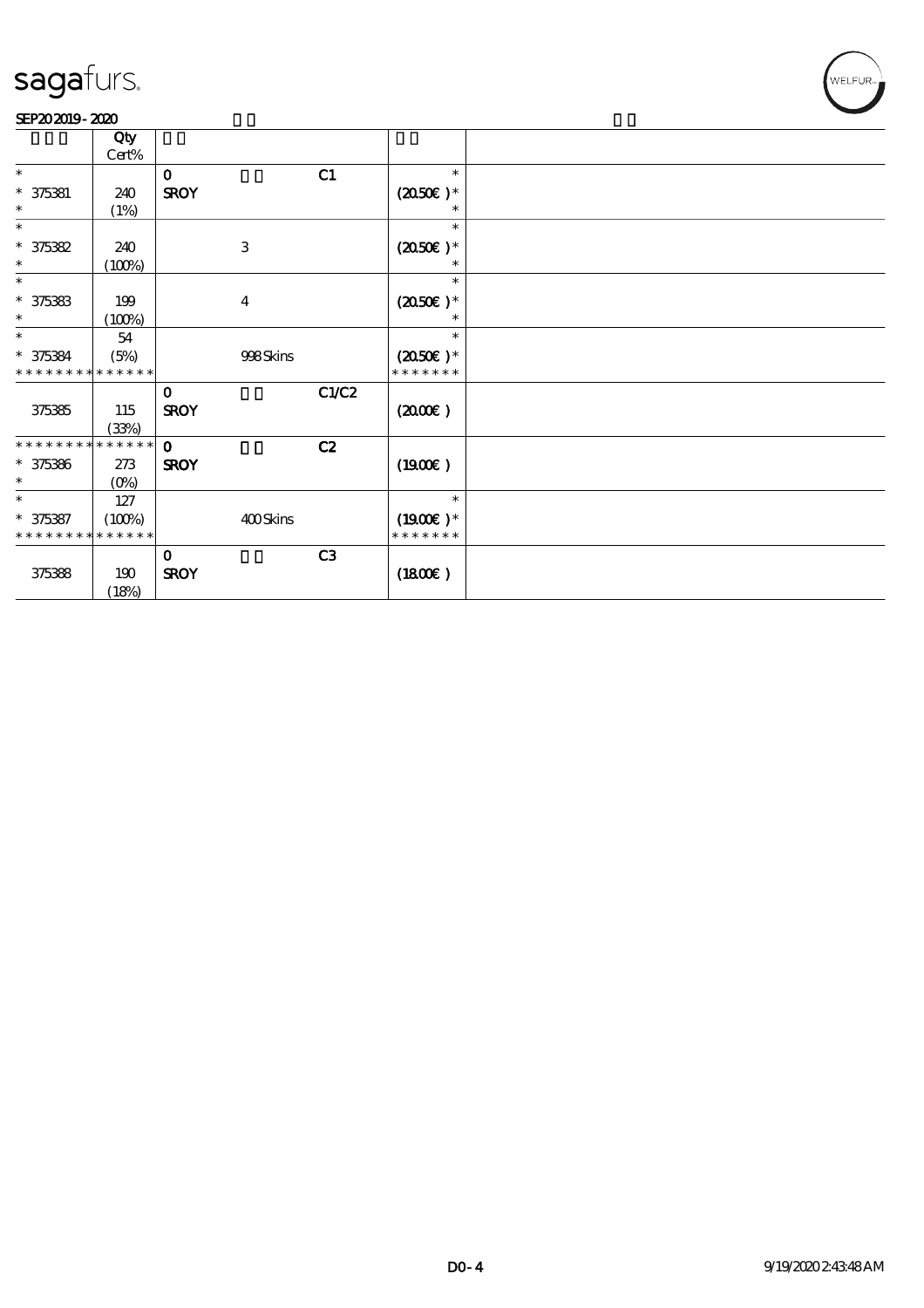

|        | Qty<br>Cert% |                                      |   |       |      |  |
|--------|--------------|--------------------------------------|---|-------|------|--|
| 375421 | 181<br>(17%) | $\boldsymbol{\omega}$<br><b>SROY</b> | ∼ | C1/C2 | 3200 |  |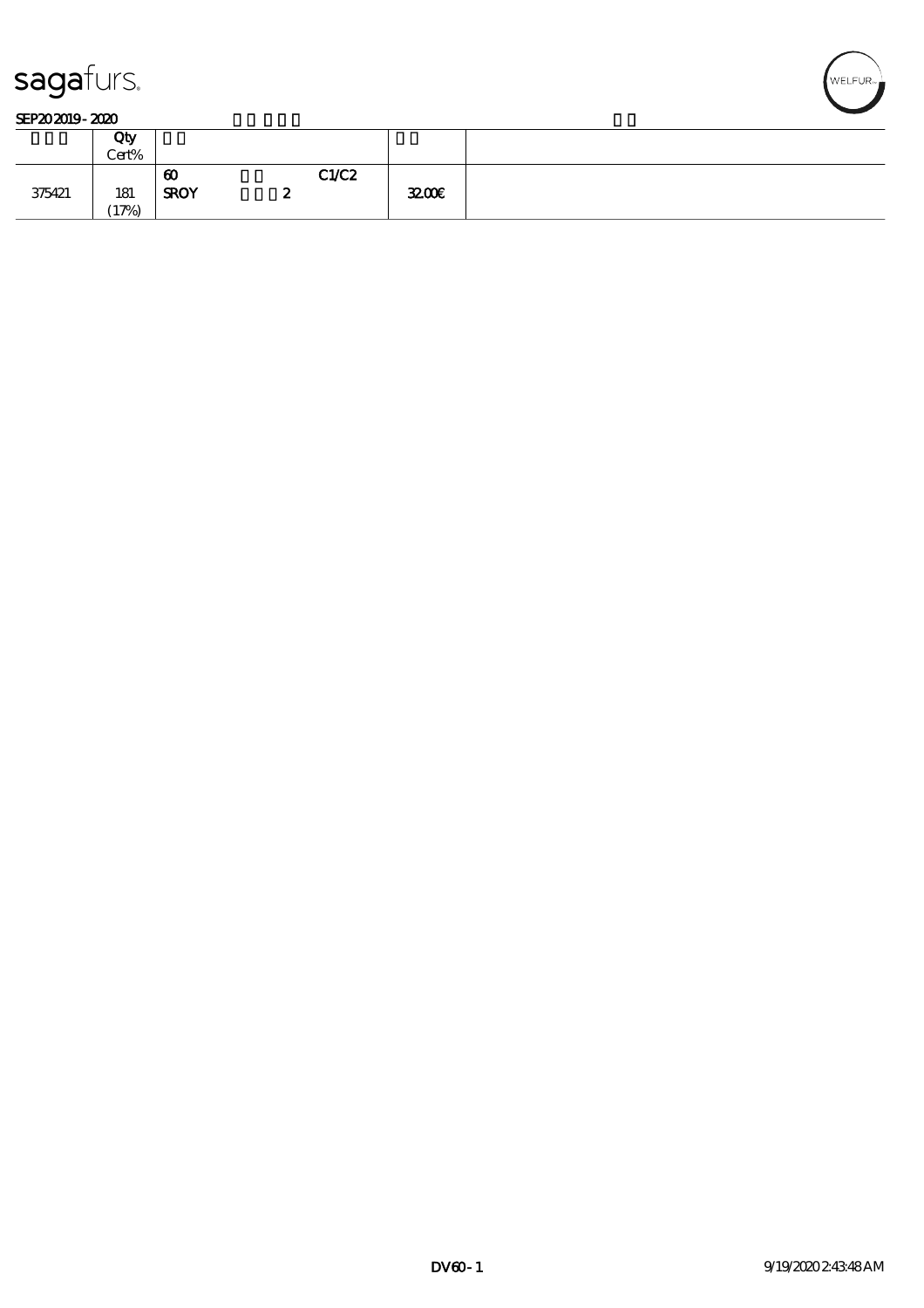

|                                          | Qty                   |                             |                  |                 |                    |  |
|------------------------------------------|-----------------------|-----------------------------|------------------|-----------------|--------------------|--|
| * * * * * * * *                          | Cert%<br>$******$     | 50                          |                  | C1              |                    |  |
| $* 375461$                               | 205                   | ${\bf s}$                   | $\mathbf{1}$     |                 | 2800€              |  |
| $\ast$                                   | (27%)                 |                             |                  |                 |                    |  |
| $\ast$                                   | 50                    |                             |                  |                 | $\ast$             |  |
| $* 375462$                               | $(O\%)$               |                             | 255Skins         |                 | 27.50€ *           |  |
| * * * * * * * * <mark>* * * * * *</mark> |                       |                             |                  |                 | * * * * * * *      |  |
| * * * * * * * *                          | * * * * * *           | $\boldsymbol{\mathfrak{D}}$ |                  | C2              |                    |  |
| $* 375463$                               | 205                   | ${\bf s}$                   | $\mathbf{1}$     |                 | 27.00E             |  |
| $\ast$                                   | (32%)                 |                             |                  |                 |                    |  |
| $\ast$                                   |                       |                             |                  |                 | $\ast$             |  |
| $* 375464$                               | 180                   |                             | $\boldsymbol{2}$ |                 | 2650€ *            |  |
| $\ast$                                   | $(O\%)$               |                             |                  |                 | $\ast$             |  |
| $\overline{\ast}$                        | $\boldsymbol{\omega}$ |                             |                  |                 | $\ast$             |  |
| $* 375465$                               |                       |                             | 445Skins         |                 | 2650€ *            |  |
| * * * * * * * * * * * * * *              |                       |                             |                  |                 | * * * * * * *      |  |
|                                          |                       | 50                          |                  | C <sub>3</sub>  |                    |  |
| 375466                                   | 194                   | ${\bf s}$                   | $\mathbf{1}$     |                 | 2450E              |  |
|                                          | (12%)                 |                             |                  |                 |                    |  |
| * * * * * * * *                          | * * * * * *           | 50                          |                  | C1              |                    |  |
| $* 375467$                               | 205                   | ${\bf s}$                   | $\boldsymbol{z}$ |                 | 2800€              |  |
| $\ast$                                   | (34%)                 |                             |                  |                 |                    |  |
| $\ast$                                   |                       |                             |                  |                 | $\ast$             |  |
| $* 375468$                               | 180                   |                             | $\boldsymbol{z}$ |                 | 27.50€ *           |  |
| $\ast$                                   |                       |                             |                  |                 | $\ast$             |  |
| $\ast$                                   | 53                    |                             |                  |                 | $\ast$             |  |
| $* 375469$                               | $(O\% )$              |                             | 438Skins         |                 | 27.50€ *           |  |
| * * * * * * * * <mark>* * * * * *</mark> |                       |                             |                  |                 | * * * * * * *      |  |
| * * * * * * * *                          | $* * * * * * *$       | 50                          |                  | C2              |                    |  |
| * 375470                                 | 205                   | ${\bf s}$                   | $\boldsymbol{z}$ |                 | 27.50E             |  |
| $\ast$                                   | $(O\%)$               |                             |                  |                 |                    |  |
| $\ast$                                   |                       |                             |                  |                 | $\ast$             |  |
| $* 375471$                               | 180                   |                             | $\boldsymbol{z}$ |                 | 27.00 £*           |  |
| $\ast$<br>$\ast$                         | $(O\%)$               |                             |                  |                 | $\ast$<br>$\ast$   |  |
|                                          |                       |                             |                  |                 |                    |  |
| $* 375472$<br>$\ast$                     | 42                    |                             | $\,3$            |                 | 27.00 £*<br>$\ast$ |  |
| $\ast$                                   | $(O\%)$<br>$93\,$     |                             |                  |                 | $\ast$             |  |
| $* 375473$                               | (100%)                |                             | $520$ Skins      |                 | 27.00€ *           |  |
| * * * * * * * *                          | * * * * * *           |                             |                  |                 | * * * * * * *      |  |
|                                          |                       | 50                          |                  | C <sub>3</sub>  |                    |  |
| 375474                                   | 154                   | ${\bf s}$                   | $\boldsymbol{z}$ |                 | 2400€              |  |
|                                          | (20%)                 |                             |                  |                 |                    |  |
|                                          |                       | 50                          |                  | C2              |                    |  |
| 375475                                   | 135                   | $\mathbf{B}$                | $\mathbf{1}$     | WB1             | 2200               |  |
|                                          | (14%)                 |                             |                  |                 |                    |  |
|                                          |                       | 50                          |                  | C2              |                    |  |
| 375476                                   | 83                    | $\mathbf{B}$                | $\mathbf{1}$     | WB <sub>2</sub> | 2000€              |  |
|                                          | (9%)                  |                             |                  |                 |                    |  |
|                                          |                       | 50                          |                  | C2              |                    |  |
| 375477                                   | 158                   | $\mathbf{B}$                | $\mathbf{1}$     |                 | (220E)             |  |
|                                          | (18%)                 |                             |                  |                 |                    |  |
| * * * * * *                              | * * * * * *           | 50                          |                  | C1              |                    |  |
| $* 375478$                               | 185                   | <b>SAGA</b>                 | $\mathbf{1}$     |                 | 2950€              |  |
| $\ast$                                   | $(O\%)$               |                             |                  |                 |                    |  |
| $\ast$                                   |                       |                             |                  |                 | $\ast$             |  |
| $* 375479$                               | 143                   |                             | $\boldsymbol{2}$ |                 | 2950€ *            |  |
| $\ast$                                   | $(O\!/\!o)$           |                             |                  |                 | $\ast$             |  |
| $\ast$                                   | 84                    |                             |                  |                 | $\ast$             |  |
| $* 375480$                               | (100%)                |                             | 412Skins         |                 | 2950€ *            |  |
| * * * * * * * *                          | * * * * * *           |                             |                  |                 | * * * * * * *      |  |

WELFUR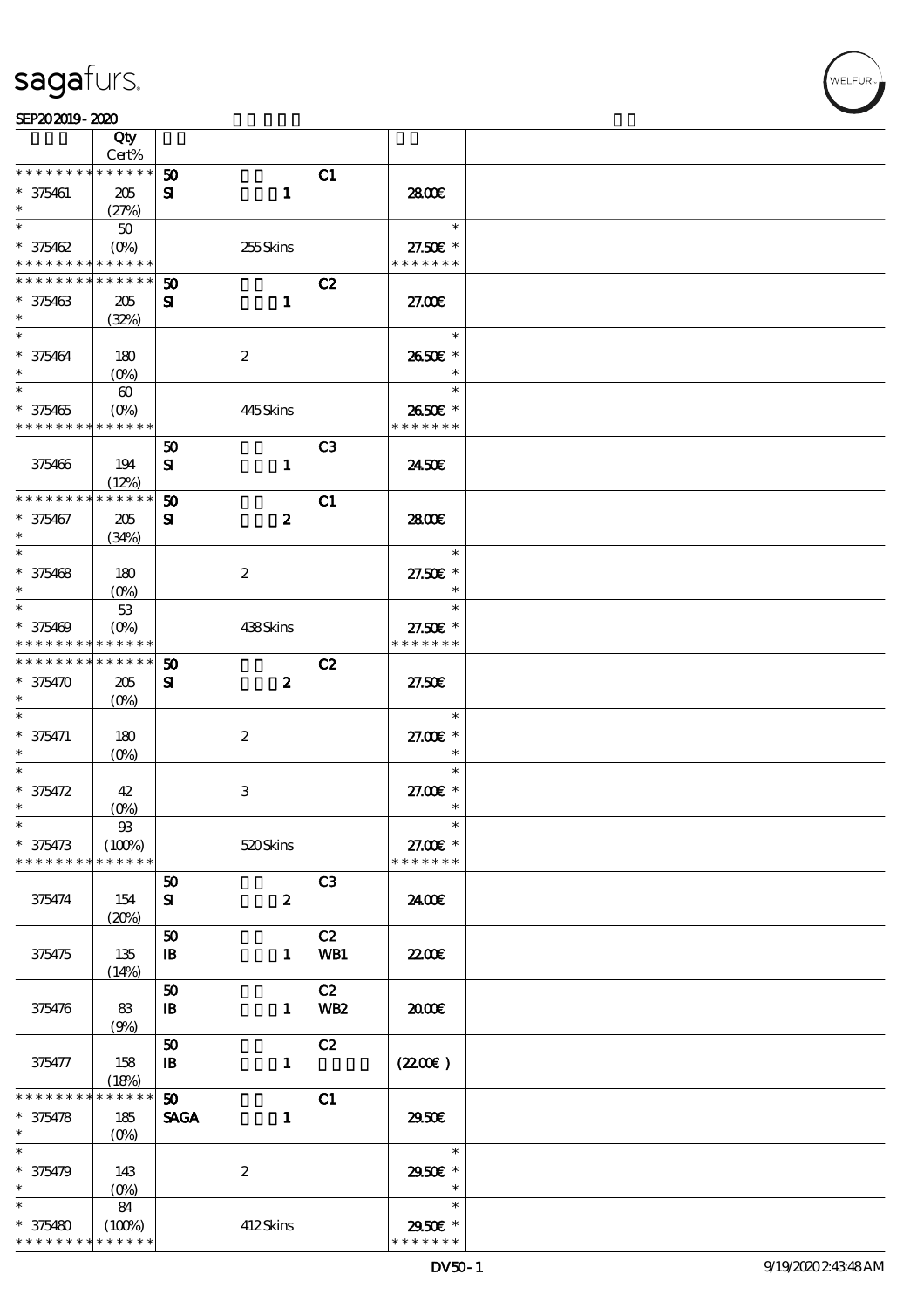

|                             | Qty              |             |                           |                 |               |  |
|-----------------------------|------------------|-------------|---------------------------|-----------------|---------------|--|
|                             | $\mbox{Cert}\%$  |             |                           |                 |               |  |
| * * * * * * * *             | * * * * * *      | 50          |                           | C2              |               |  |
| $* 375481$                  | 185              | <b>SAGA</b> | $\mathbf{1}$              |                 | 2900€         |  |
| $\ast$                      | $(0\%)$          |             |                           |                 |               |  |
| $\ast$                      |                  |             |                           |                 | $\ast$        |  |
| $* 375482$                  | 160              |             | $\boldsymbol{2}$          |                 | 2850E *       |  |
| $\ast$                      | $(0\%)$          |             |                           |                 |               |  |
| $\ast$                      |                  |             |                           |                 | $\ast$        |  |
| $* 375483$                  | 160              |             | $\ensuremath{\mathbf{3}}$ |                 | 2850E *       |  |
| $\ast$                      | $(0\%)$          |             |                           |                 | $\ast$        |  |
| $\ast$                      |                  |             |                           |                 | $\ast$        |  |
| $* 375484$                  | 112              |             | $\bf{4}$                  |                 | 2850E *       |  |
| $\ast$                      | $(O\!/\!\delta)$ |             |                           |                 | $\ast$        |  |
| $\ast$                      | 132              |             |                           |                 | $\ast$        |  |
| $* 375485$                  | (100%)           |             | 749Skins                  |                 | 2850E *       |  |
| * * * * * * * * * * * * * * |                  |             |                           |                 | * * * * * * * |  |
|                             |                  | 50          |                           | C2              |               |  |
| 375486                      | 131              | IA          | $\mathbf{1}$              | <b>WB2</b>      | 2250E         |  |
|                             | (9%)             |             |                           |                 |               |  |
|                             |                  | 50          |                           | C2              |               |  |
| 375487                      | 169              | IA          | $\boldsymbol{z}$          | WB <sub>2</sub> | <b>2350€</b>  |  |
|                             | (21%)            |             |                           |                 |               |  |
| * * * * * * * * * * * * * * |                  | 50          |                           | C2              |               |  |
| $* 375488$                  | 175              | IA          | $\mathbf{1}$              |                 | 2400€         |  |
| $\ast$                      | (16%)            |             |                           |                 |               |  |
| $\ast$                      | $52\,$           |             |                           |                 | $\ast$        |  |
| $* 375489$                  | (21%)            |             | 227Skins                  |                 | 2350€ *       |  |
| * * * * * * * * * * * * * * |                  |             |                           |                 | * * * * * * * |  |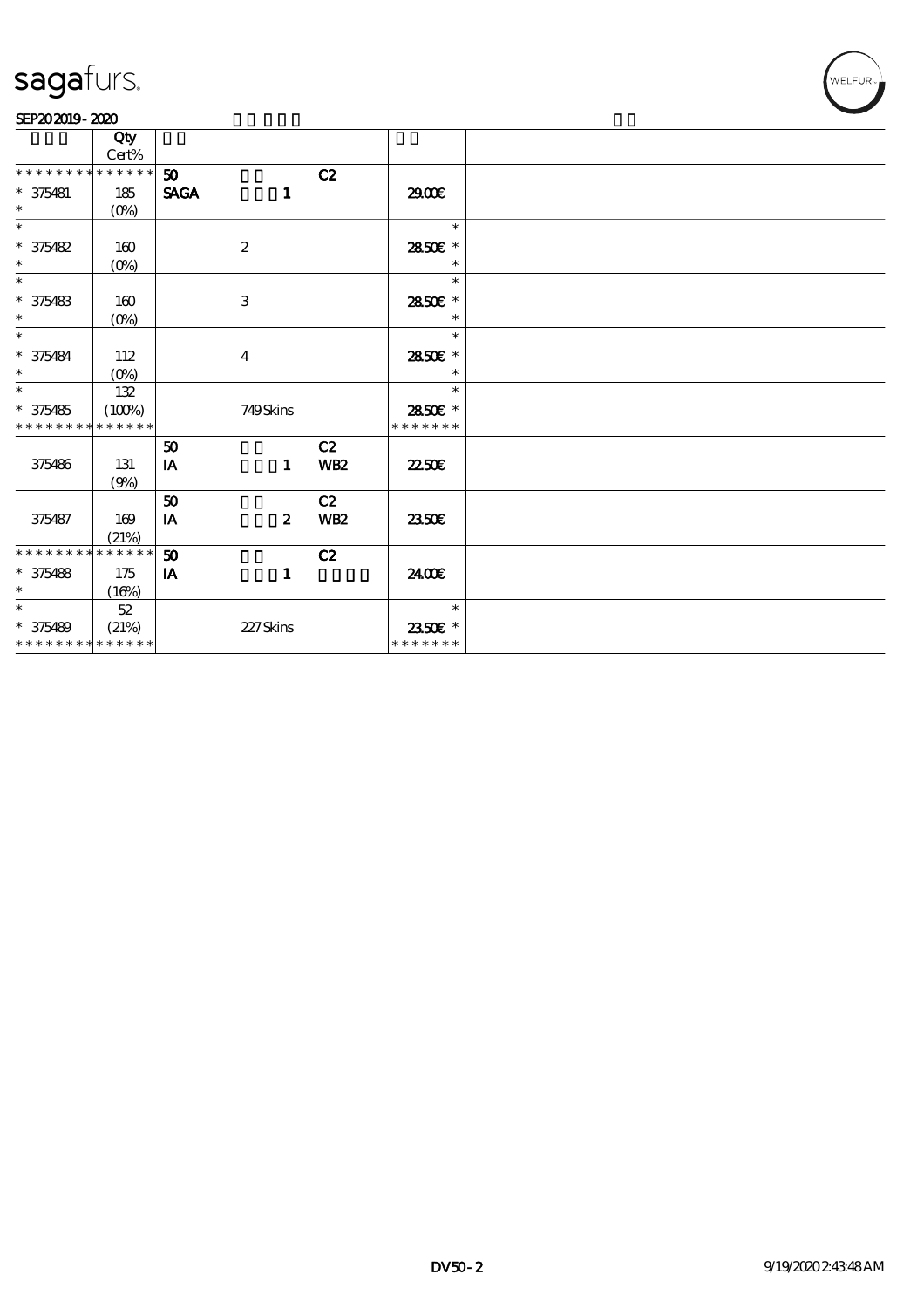|                                          | Qty<br>Cert%     |                       |                  |                 |                  |  |
|------------------------------------------|------------------|-----------------------|------------------|-----------------|------------------|--|
| * * * * * * * *                          | * * * * * *      |                       |                  |                 |                  |  |
|                                          |                  | $\boldsymbol{\omega}$ |                  | C1              |                  |  |
| $* 375521$                               | 193              | ${\bf s}$             | $\mathbf{1}$     |                 | 2450E            |  |
| $\ast$                                   | $(O\%)$          |                       |                  |                 |                  |  |
| $\ast$                                   | 175              |                       |                  |                 | $\ast$           |  |
| $* 375522$                               | (100%)           |                       | 368Skins         |                 | 2450€ *          |  |
| * * * * * * * * <mark>* * * * * *</mark> |                  |                       |                  |                 | * * * * * * *    |  |
| * * * * * * * *                          | * * * * * *      | $\boldsymbol{\omega}$ |                  | C2              |                  |  |
|                                          |                  | ${\bf s}$             | $\mathbf{1}$     |                 |                  |  |
| $* 375623$<br>$\ast$                     | 225              |                       |                  |                 | $(2450\epsilon)$ |  |
|                                          | $(0\%)$          |                       |                  |                 |                  |  |
| $\overline{\ast}$                        |                  |                       |                  |                 | $\ast$           |  |
| $* 375624$                               | 196              |                       | $\boldsymbol{2}$ |                 | 2400€ *          |  |
| $\ast$                                   | $(O\%)$          |                       |                  |                 | $\ast$           |  |
| $\overline{\phantom{0}}$                 | 208              |                       |                  |                 | $\ast$           |  |
| $* 375525$                               | (100%)           |                       | 629Skins         |                 | 2400€ *          |  |
| * * * * * * * *                          | * * * * * *      |                       |                  |                 | * * * * * * *    |  |
|                                          |                  | 40                    |                  | C <sub>3</sub>  |                  |  |
| 375526                                   |                  |                       |                  |                 |                  |  |
|                                          | 201              | ${\bf s}$             | $\mathbf{1}$     |                 | (220E)           |  |
|                                          | (18%)            |                       |                  |                 |                  |  |
| * * * * * * * *                          | * * * * * *      | $\boldsymbol{\omega}$ |                  | C <sub>4</sub>  |                  |  |
| $* 375627$                               | 205              | ${\bf s}$             | $\mathbf{1}$     |                 | (21.00)          |  |
| $\ast$                                   | (43%)            |                       |                  |                 |                  |  |
| $\ast$                                   | 200              |                       |                  |                 | $\ast$           |  |
| $* 375528$                               | (32%)            |                       | 405Skins         |                 | $(21.00)$ *      |  |
| * * * * * * * *                          | * * * * * *      |                       |                  |                 | * * * * * * *    |  |
| * * * * * * * *                          | * * * * * *      | $\boldsymbol{\omega}$ |                  | C1              |                  |  |
| $* 375529$                               | 238              | ${\bf s}$             | $\boldsymbol{z}$ |                 | 2500€            |  |
| $\ast$                                   |                  |                       |                  |                 |                  |  |
| $\ast$                                   | $(O\% )$         |                       |                  |                 | $\ast$           |  |
|                                          | $93$             |                       |                  |                 |                  |  |
| $* 375530$                               | (100%)           |                       | 331 Skins        |                 | 2450€ *          |  |
| * * * * * * * *                          | * * * * * *      |                       |                  |                 | * * * * * * *    |  |
| * * * * * * * *                          | * * * * * *      | 40                    |                  | C2              |                  |  |
| $* 375531$                               | 226              | ${\bf s}$             | $\boldsymbol{z}$ |                 | 2450E            |  |
| $\ast$                                   | $(O\%)$          |                       |                  |                 |                  |  |
| $\ast$                                   |                  |                       |                  |                 | $\ast$           |  |
| $* 375532$                               | 180              |                       | $\boldsymbol{2}$ |                 | 2450€ *          |  |
| $\ast$                                   | (100%)           |                       |                  |                 | $\ast$           |  |
| $\ast$                                   |                  |                       |                  |                 | $\ast$           |  |
| $* 375533$                               | 40               |                       | $\,3$            |                 | 2450€ *          |  |
|                                          |                  |                       |                  |                 |                  |  |
| $\ast$                                   | (100%)           |                       |                  |                 |                  |  |
| $\ast$                                   | 110              |                       |                  |                 | $\ast$           |  |
| $* 375634$                               | $(O\!/\!\delta)$ |                       | 556Skins         |                 | 2450€ *          |  |
| * * * * * * * *                          | * * * * * *      |                       |                  |                 | * * * * * * *    |  |
|                                          |                  | $\boldsymbol{\omega}$ |                  | C3              |                  |  |
| 375535                                   | 128              | ${\bf s}$             | $\boldsymbol{2}$ |                 | <b>22006</b>     |  |
|                                          | (34%)            |                       |                  |                 |                  |  |
|                                          |                  | $\boldsymbol{\omega}$ |                  | C2              |                  |  |
| 375536                                   | 115              | $\mathbf{B}$          | $\mathbf{1}$     | WB1             | 1900E            |  |
|                                          |                  |                       |                  |                 |                  |  |
|                                          | (9%)             |                       |                  |                 |                  |  |
|                                          |                  | $\boldsymbol{\omega}$ |                  | C2              |                  |  |
| 375537                                   | 104              | $\mathbf{B}$          | $\mathbf{1}$     | WB <sub>2</sub> | 1800E            |  |
|                                          | (10%)            |                       |                  |                 |                  |  |
|                                          |                  | $\boldsymbol{\omega}$ |                  | C2              |                  |  |
| 375538                                   | 178              | $\mathbf{B}$          | $\mathbf{1}$     |                 | 1800             |  |
|                                          | (35%)            |                       |                  |                 |                  |  |
| $***$ * * *                              | * * * * * *      | $\boldsymbol{\omega}$ |                  | C1              |                  |  |
| $* 375539$                               | $205\,$          | <b>SAGA</b>           | $\mathbf{1}$     |                 | 2650E            |  |
| $\ast$                                   | $(0\%)$          |                       |                  |                 |                  |  |
| $\ast$                                   |                  |                       |                  |                 | $\ast$           |  |
| $* 375540$                               | 180              |                       | $\boldsymbol{z}$ |                 | 2600E *          |  |
| $\ast$                                   | $(O\%)$          |                       |                  |                 |                  |  |
|                                          |                  |                       |                  |                 |                  |  |

**VELFUR**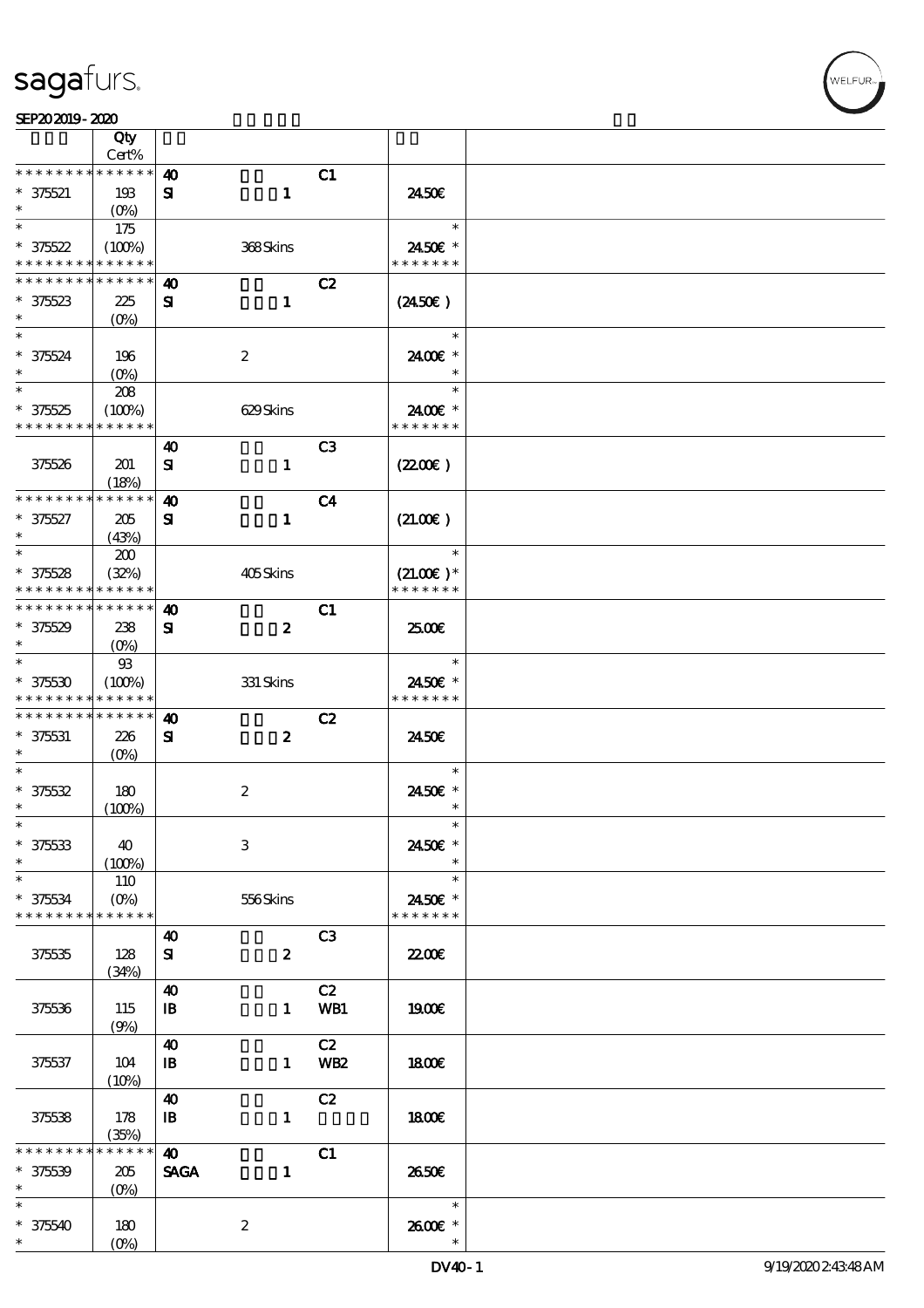### SEP202019-2020

|                                                  | Qty<br>$Cert\%$                      |                                                          |                                    |  |
|--------------------------------------------------|--------------------------------------|----------------------------------------------------------|------------------------------------|--|
| $\ast$<br>$* 375541$<br>$\ast$                   | 160<br>$(0\%)$                       | $\boldsymbol{\omega}$<br><b>SAGA</b><br>$\mathbf{1}$     | C1<br>$\ast$<br>2600E *<br>$\ast$  |  |
| $\ast$<br>$* 375542$                             | 180<br>(100%)                        | $\boldsymbol{4}$                                         | $\ast$<br>2600€ *<br>$\ast$        |  |
| $\overline{\ }$<br>$* 375543$                    | 207<br>(100%)                        | $\mathbf 5$                                              | $\ast$<br>2600€ *<br>$\ast$        |  |
| $*$<br>$* 375544$<br>* * * * * * * * * * * * * * | $\boldsymbol{\omega}$<br>$(O\!/\!o)$ | 992Skins                                                 | $\ast$<br>2600E *<br>* * * * * * * |  |
| * * * * * * * *<br>$* 375545$<br>$\ast$          | ******<br>$205\,$<br>$(O\%)$         | $\boldsymbol{\omega}$<br><b>SAGA</b><br>$\mathbf{1}$     | C2<br>2600€                        |  |
| $* 375546$<br>$\ast$                             | 180<br>$(0\%)$                       | $\boldsymbol{2}$                                         | $\ast$<br>2550€ *<br>$\ast$        |  |
| $\overline{\ast}$<br>$* 375547$<br>$\ast$        | 180<br>$(0\%)$                       | $\ensuremath{\mathbf{3}}$                                | $\ast$<br>25.50€ *<br>$\ast$       |  |
| $\overline{\ast}$<br>$* 375548$<br>$\ast$        | 180<br>$(0\%)$                       | $\boldsymbol{4}$                                         | $\ast$<br>2550€ *<br>$\ast$        |  |
| $\overline{\phantom{0}}$<br>$* 375549$<br>$\ast$ | 180<br>$(0\%)$                       | $\mathbf{5}$                                             | $\ast$<br>2550€ *<br>$\ast$        |  |
| $\ast$<br>$* 37550$<br>$\ast$                    | 180<br>$(0\%)$                       | $\bf 6$                                                  | $\ast$<br>2550€ *<br>$\ast$        |  |
| $\ast$<br>$* 375551$<br>$\ast$                   | 226<br>$(O\%)$                       | $\boldsymbol{7}$                                         | $\ast$<br>2550€ *<br>$\ast$        |  |
| $\ast$<br>$* 37552$<br>$\ast$                    | 180<br>(100%)                        | $\bf 8$                                                  | $\ast$<br>2550€ *<br>$\ast$        |  |
| $\ast$<br>$* 37553$<br>$\ast$                    | 180<br>(100%)                        | $9$                                                      | $\ast$<br>2550€ *                  |  |
| $\ast$<br>$* 375554$<br>* * * * * * * *          | 116<br>(100%)<br>* * * * * *         | 1807Skins                                                | $\ast$<br>2550€ *<br>* * * * * * * |  |
| * * * * * * *<br>$* 375555$<br>$\ast$            | * * * * * *<br>205<br>$(O\%)$        | $\boldsymbol{\omega}$<br><b>SAGA</b><br>$\boldsymbol{z}$ | C1<br>2600E                        |  |
| $\ast$<br>$* 37556$<br>$\ast$                    | $180\,$<br>$(0\%)$                   | $\boldsymbol{2}$                                         | $\ast$<br>2600€ *<br>$\ast$        |  |
| $\ast$<br>$* 375557$<br>$\ast$                   | 180<br>$(O\!/\!o)$                   | $\ensuremath{\mathbf{3}}$                                | $\ast$<br>2550€ *<br>$\ast$        |  |
| $\ast$<br>$* 37558$<br>$\ast$                    | 180<br>$(O\!/\!o)$                   | $\boldsymbol{4}$                                         | $\ast$<br>2550€ *<br>$\ast$        |  |
| $\ast$<br>$* 37550$<br>$\ast$                    | 180<br>$(0\%)$                       | $\bf 5$                                                  | $\ast$<br>2550€ *<br>$\ast$        |  |
| $\ast$<br>$* 37560$<br>$\ast$                    | 180<br>(100%)                        | $\boldsymbol{6}$                                         | $\ast$<br>25.50€ *                 |  |

ELFUR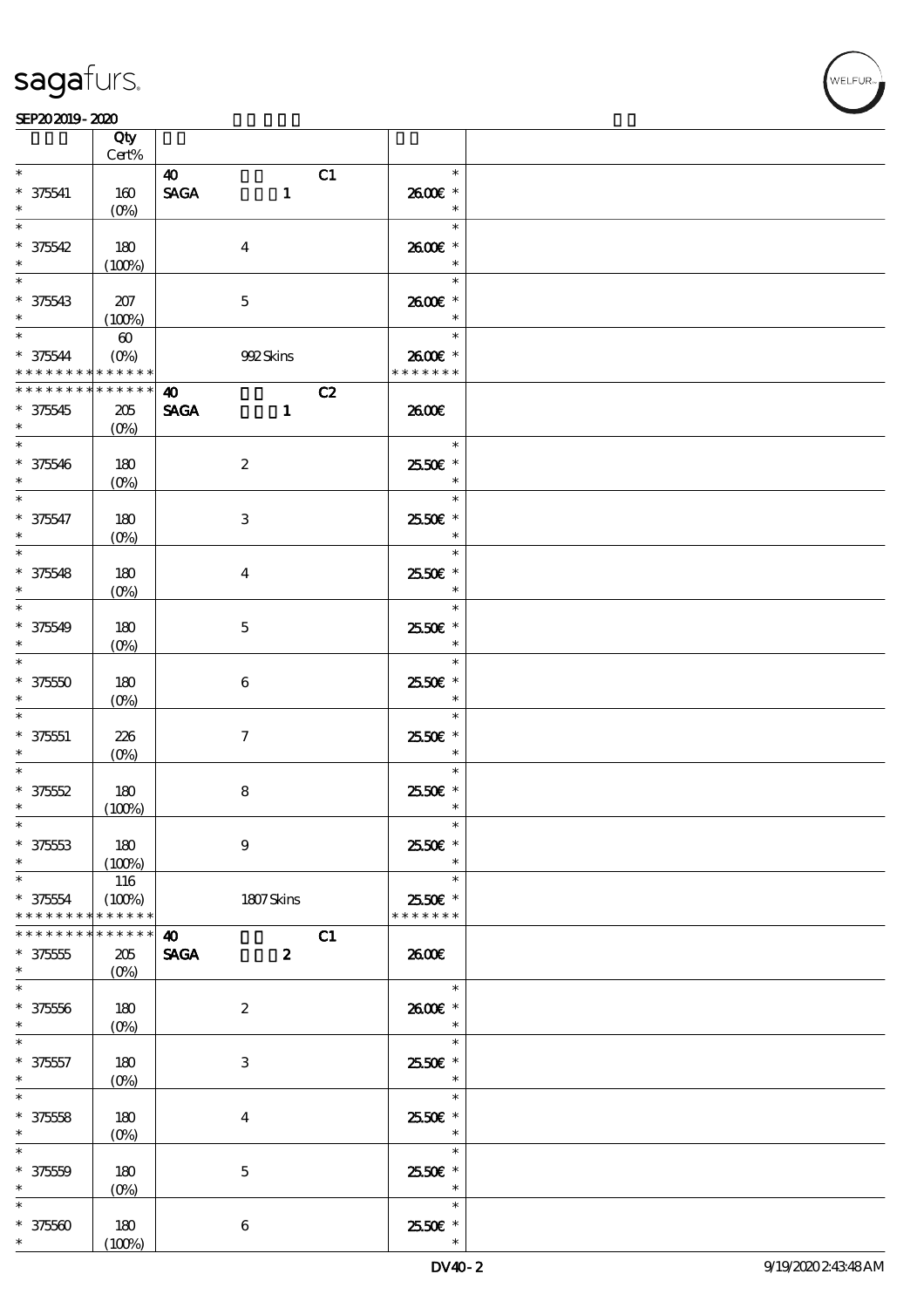# VELFUR

|                                |                 | Qty<br>Cert%                                          |                       |                         |                |                          |  |
|--------------------------------|-----------------|-------------------------------------------------------|-----------------------|-------------------------|----------------|--------------------------|--|
| $\ast$                         |                 |                                                       | $\boldsymbol{\omega}$ |                         | C1             | $\ast$                   |  |
| $* 375601$<br>$\ast$           |                 | 180<br>(100%)                                         | <b>SAGA</b>           | $\boldsymbol{z}$        |                | 2550€ *<br>$\ast$        |  |
| $\ast$                         |                 |                                                       |                       |                         |                | $\ast$                   |  |
| $* 37562$<br>$\ast$            |                 | $101$<br>(100%)                                       |                       | 8                       |                | 2550€ *<br>$\ast$        |  |
| $\ast$                         |                 | 58                                                    |                       |                         |                | $\ast$                   |  |
| $* 37563$                      |                 | $(O\%)$<br>* * * * * * * * <mark>* * * * * * *</mark> |                       | 1444 Skins              |                | 2550€ *<br>* * * * * * * |  |
|                                | * * * * * * * * | * * * * * *                                           | $\boldsymbol{\omega}$ |                         | C2             |                          |  |
| $* 37564$<br>$\ast$            |                 | 205<br>$(O\%)$                                        | <b>SAGA</b>           | $\boldsymbol{z}$        |                | 2600€                    |  |
| $\overline{\phantom{0}}$       |                 |                                                       |                       |                         |                | $\ast$                   |  |
| $* 375665$<br>$\ast$           |                 | 180<br>$(O\%)$                                        |                       | $\boldsymbol{2}$        |                | 2600E *<br>$\ast$        |  |
| $\overline{\ast}$              |                 |                                                       |                       |                         |                | $\ast$                   |  |
| $* 37566$<br>$\ast$            |                 | 180<br>$(O\%)$                                        |                       | $\,3$                   |                | 2600E *<br>$\ast$        |  |
| $\ast$                         |                 |                                                       |                       |                         |                | $\ast$                   |  |
| $* 375667$<br>$\ast$           |                 | 180<br>$(O\!/\!o)$                                    |                       | $\overline{\mathbf{4}}$ |                | 2550€ *<br>$\ast$        |  |
| $\overline{\ast}$              |                 |                                                       |                       |                         |                | $\ast$                   |  |
| $* 37568$<br>$\ast$            |                 | 180<br>$(0\%)$                                        |                       | $\mathbf 5$             |                | 2550€ *<br>$\ast$        |  |
| $\ast$                         |                 |                                                       |                       |                         |                | $\ast$                   |  |
| $* 37560$<br>$\ast$            |                 | 180<br>$(O\%)$                                        |                       | $\boldsymbol{6}$        |                | 2550€ *<br>$\ast$        |  |
| $\ast$                         |                 |                                                       |                       |                         |                | $\ast$                   |  |
| $* 375570$                     |                 | 180<br>(100%)                                         |                       | $\boldsymbol{\tau}$     |                | 2550€ *<br>$\ast$        |  |
|                                |                 |                                                       |                       |                         |                | $\ast$                   |  |
| $* 375571$<br>$\ast$           |                 | 180<br>(100%)                                         |                       | $\bf 8$                 |                | 2550€ *<br>$\ast$        |  |
| $\ast$                         |                 |                                                       |                       |                         |                | $\ast$                   |  |
| $* 375572$                     |                 | 180                                                   |                       | $\boldsymbol{9}$        |                | 2550€ *                  |  |
| $\ast$                         |                 | (100%)                                                |                       |                         |                | $\ast$                   |  |
| $\ast$<br>$* 375573$<br>$\ast$ |                 | 188                                                   |                       | 10                      |                | $\ast$<br>25.50€ *       |  |
| $\ast$                         |                 | (100%)                                                |                       |                         |                | $\ast$<br>$\ast$         |  |
| $* 375574$                     | * * * * * * * * | 118<br>$(O\%)$<br>* * * * * *                         |                       | 1951 Skins              |                | 2550€ *<br>* * * * * * * |  |
| * * * * * * *                  |                 | * * * * * *                                           | $\boldsymbol{\omega}$ |                         | C3             |                          |  |
| $* 375575$<br>$\ast$           |                 | 205<br>$(O\!/\!\!\delta)$                             | <b>SAGA</b>           | $\boldsymbol{z}$        |                | 25.50E                   |  |
| $\ast$                         |                 |                                                       |                       |                         |                | $\ast$                   |  |
| $* 375576$<br>$\ast$           |                 | 161<br>$(0\%)$                                        |                       | $\boldsymbol{2}$        |                | 2550€ *<br>$\ast$        |  |
| $\ast$                         |                 | 127                                                   |                       |                         |                | $\ast$                   |  |
| $* 375577$                     | * * * * * * * * | (100%)<br>* * * * * *                                 |                       | 493Skins                |                | 2550€ *<br>* * * * * * * |  |
|                                |                 | * * * * * * * * * * * * * *                           | $\boldsymbol{\omega}$ |                         | C <sub>4</sub> |                          |  |
| $* 375578$<br>$\ast$           |                 | 205<br>(44%)                                          | <b>SAGA</b>           | $\boldsymbol{z}$        |                | 2450E                    |  |
| $\ast$                         |                 | 158                                                   |                       |                         |                | $\ast$                   |  |
| $* 375579$                     |                 | (52%)<br>* * * * * * * * * * * * * *                  |                       | 363Skins                |                | 2400€ *<br>* * * * * * * |  |
|                                | * * * * * * * * | * * * * * *                                           | $\boldsymbol{\omega}$ |                         | C2             |                          |  |
| $* 375580$<br>$\ast$           |                 | 194<br>(14%)                                          | IA                    | $\mathbf{1}$            | <b>WB2</b>     | 21.00                    |  |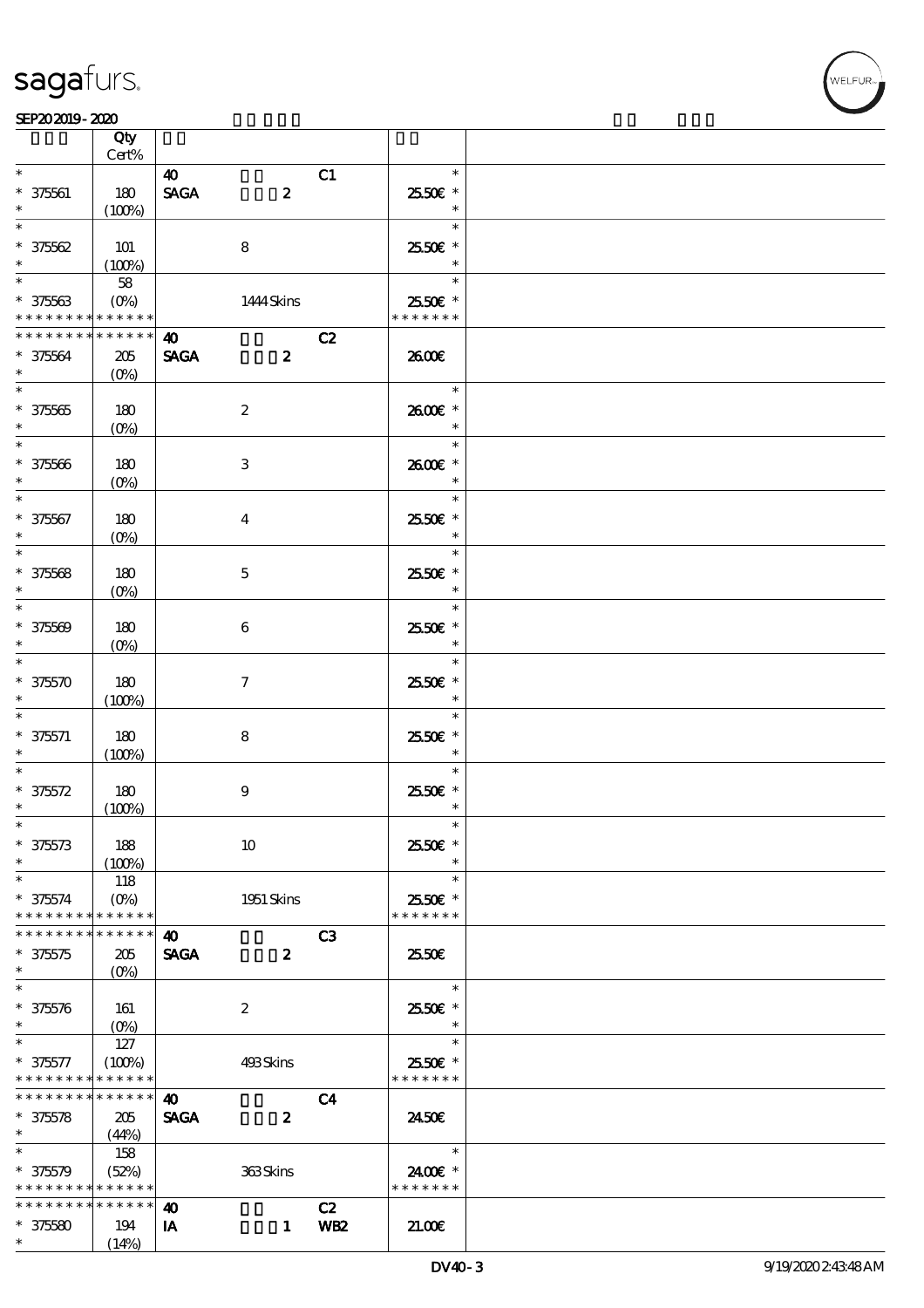# WELFUR

|                          | Qty                         |                       |                  |            |               |  |
|--------------------------|-----------------------------|-----------------------|------------------|------------|---------------|--|
|                          | Cert%                       |                       |                  |            |               |  |
| $\ast$                   | 48                          | 40                    |                  | C2         | $\ast$        |  |
| $* 375581$               | (20%)                       | IA                    | $\mathbf{1}$     | <b>WB2</b> | 2050E *       |  |
| * * * * * * * *          | * * * * * *                 |                       |                  |            | * * * * * * * |  |
| * * * * * * * *          | * * * * * *                 | $\boldsymbol{\omega}$ |                  | C1         |               |  |
| $* 375582$               | 205                         | <b>SROY</b>           | $\mathbf{1}$     |            | 2800€         |  |
| $\ast$                   | $(O\%)$                     |                       |                  |            |               |  |
| $\ast$                   |                             |                       |                  |            | $\ast$        |  |
| $* 375583$               | 131                         |                       | $\boldsymbol{2}$ |            | 27.50€ *      |  |
| $\ast$                   | (100%)                      |                       |                  |            | $\ast$        |  |
| $\ast$                   | 96                          |                       |                  |            | $\ast$        |  |
| $* 375584$               | $(O\% )$                    |                       | 432Skins         |            | 27.50£ *      |  |
| * * * * * * * *          | * * * * * *                 |                       |                  |            | * * * * * * * |  |
| * * * * * * * *          | * * * * * *                 | 40                    |                  | C2         |               |  |
| $* 375585$               | 228                         | <b>SROY</b>           | $\mathbf{1}$     |            | 27.50E        |  |
| $\ast$                   | $(O\%)$                     |                       |                  |            |               |  |
| $\overline{\phantom{1}}$ | 163                         |                       |                  |            | $\ast$        |  |
| $* 375586$               | (100%)                      |                       | 391 Skins        |            | 27.00 £*      |  |
| * * * * * * * *          | * * * * * *                 |                       |                  |            | * * * * * * * |  |
|                          |                             | 40                    |                  | C1         |               |  |
| 375587                   | 67                          | <b>SROY</b>           | $\boldsymbol{z}$ |            | (27.50)       |  |
|                          | $(O\%)$                     |                       |                  |            |               |  |
| * * * * * * * *          | * * * * * *                 | $\boldsymbol{\omega}$ |                  | C2         |               |  |
| $* 375588$               | 185                         | <b>SROY</b>           | $\boldsymbol{z}$ |            | 27.00E        |  |
| $\ast$                   | $(O\%)$                     |                       |                  |            |               |  |
| $\ast$                   |                             |                       |                  |            | $\ast$        |  |
| $* 375589$               | 180                         |                       | $\boldsymbol{2}$ |            | 2650€ *       |  |
| $\ast$                   | (100%)                      |                       |                  |            |               |  |
| $\overline{\phantom{0}}$ |                             |                       |                  |            | $\ast$        |  |
| $* 375500$               | 76                          |                       | 3                |            | 2650€ *       |  |
| $\ast$                   | (100%)                      |                       |                  |            | $\ast$        |  |
| $\ast$                   | 49                          |                       |                  |            | $\ast$        |  |
| $* 375591$               | $(O\%)$                     |                       | 490Skins         |            | 2650E *       |  |
| * * * * * * * *          | * * * * * *                 |                       |                  |            | * * * * * * * |  |
| * * * * * * * *          | * * * * * *                 | $\boldsymbol{\omega}$ |                  | C1/C2      |               |  |
| $* 375592$               | 173                         | <b>LUMI</b>           | $\mathbf{1}$     |            | (2900)        |  |
| $\ast$                   | $(O\%)$                     |                       |                  |            |               |  |
| $\ast$                   | 119                         |                       |                  |            | $\ast$        |  |
| $* 375598$               | (100%)                      |                       | 292Skins         |            | $(2900)$ *    |  |
|                          | * * * * * * * * * * * * * * |                       |                  |            | * * * * * * * |  |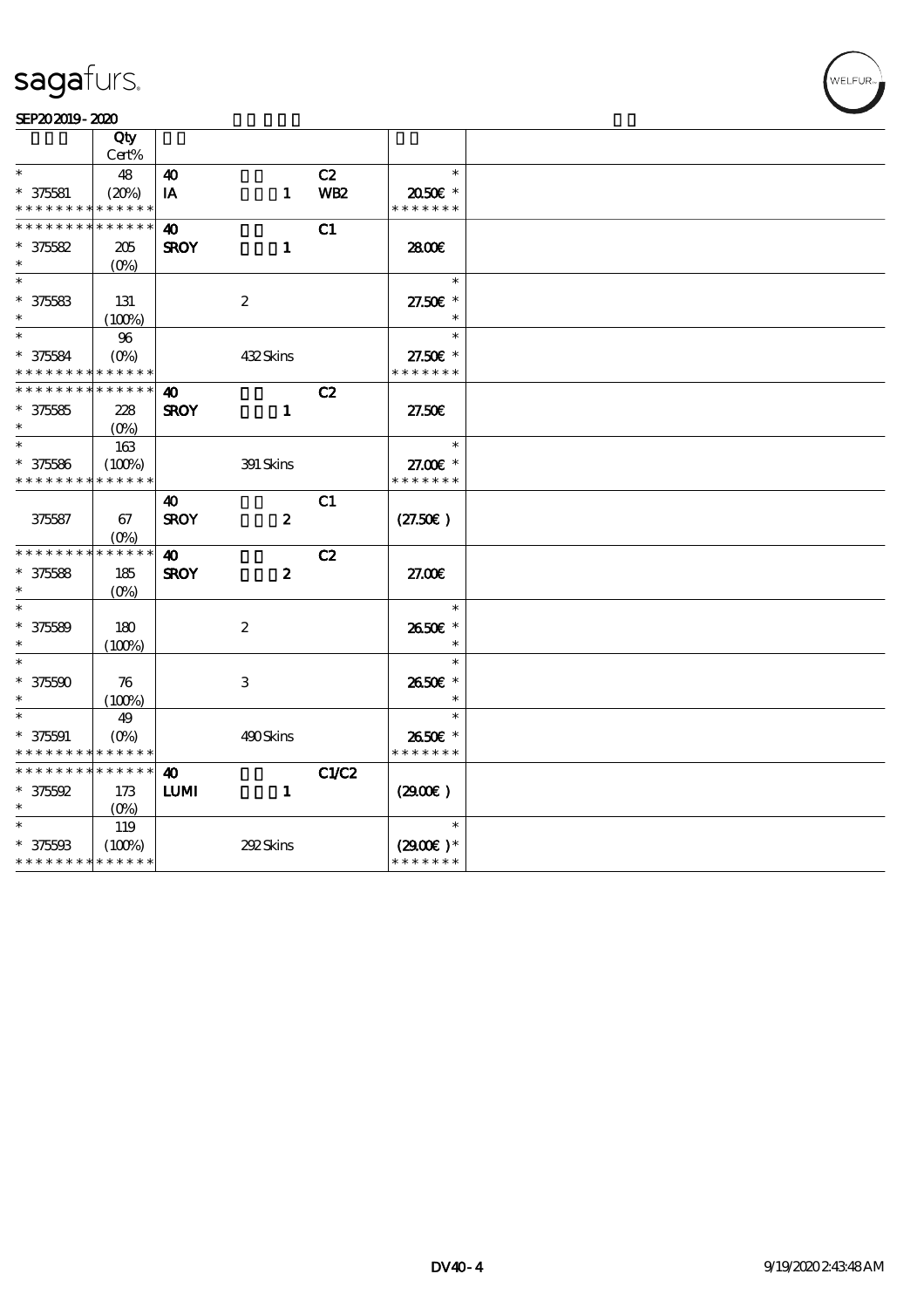VELFUR

|                               | Qty                  |                             |                  |                |                          |  |
|-------------------------------|----------------------|-----------------------------|------------------|----------------|--------------------------|--|
| * * * * * * * *               | Cert%<br>* * * * * * |                             |                  |                |                          |  |
|                               |                      | 30 <sub>o</sub>             |                  | C1             | 2350E                    |  |
| $* 375621$<br>$\ast$          | 245<br>$(O\!/\!o)$   | ${\bf s}$                   | $\mathbf{1}$     |                |                          |  |
| $\ast$                        |                      |                             |                  |                | $\ast$                   |  |
| $* 375622$                    | 76                   |                             | $\boldsymbol{2}$ |                | 2300€ *                  |  |
| $\ast$                        | $(O\%)$              |                             |                  |                | $\ast$                   |  |
| $\ast$                        | 206                  |                             |                  |                | $\ast$                   |  |
| $* 375623$                    | (100%)               |                             | 527Skins         |                | 2300€ *                  |  |
| * * * * * * * *               | * * * * * *          |                             |                  |                | * * * * * * *            |  |
| * * * * * * * *               | * * * * * *          | $\boldsymbol{\mathfrak{D}}$ |                  | C2             |                          |  |
| * 375624                      | 245                  | ${\bf s}$                   | $\mathbf{1}$     |                | <b>2250€</b>             |  |
| $\ast$<br>$\overline{\ast}$   | $(O_0)$              |                             |                  |                | $\ast$                   |  |
|                               |                      |                             |                  |                |                          |  |
| $* 375625$<br>$\ast$          | 220<br>$(O\%)$       |                             | $\boldsymbol{2}$ |                | 22.00€ *<br>$\ast$       |  |
| $\ast$                        |                      |                             |                  |                | $\ast$                   |  |
| $* 375626$                    | 234                  |                             | $\,3$            |                | 22.00€ *                 |  |
| $\ast$                        | $(O\%)$              |                             |                  |                | $\ast$                   |  |
| $\ast$                        |                      |                             |                  |                | $\ast$                   |  |
| $* 375627$                    | 220                  |                             | $\boldsymbol{4}$ |                | 2200E *                  |  |
| $\ast$                        | (100%)               |                             |                  |                | $\ast$                   |  |
| $\ast$                        | 190                  |                             |                  |                | $\ast$                   |  |
| $* 375628$                    | (100%)               |                             | 1109Skins        |                | 22.00€ *                 |  |
| * * * * * * * *               | * * * * * *          |                             |                  |                | * * * * * * *            |  |
| * * * * * * * *               | * * * * * *          | 30                          |                  | C <sub>3</sub> |                          |  |
| $* 375629$                    | 245                  | $\mathbf{S}$                | $\mathbf{1}$     |                | 21.00                    |  |
| $\ast$<br>$\ast$              | $(O\%)$              |                             |                  |                |                          |  |
|                               |                      |                             |                  |                | $\ast$                   |  |
| $* 375630$<br>$\ast$          | 176                  |                             | $\boldsymbol{2}$ |                | 2050E *<br>$\ast$        |  |
| $\ast$                        | $(O\%)$<br>132       |                             |                  |                | $\ast$                   |  |
| $* 375631$                    | (100%)               |                             | 553Skins         |                | 2050€ *                  |  |
| * * * * * * * *               | * * * * * *          |                             |                  |                | * * * * * * *            |  |
| * * * * * * * *               | * * * * * *          | $\boldsymbol{\mathfrak{D}}$ |                  | C <sub>4</sub> |                          |  |
| $* 375632$                    | 245                  | ${\bf s}$                   | $\mathbf{1}$     |                | 1950E                    |  |
| $\ast$                        | (37%)                |                             |                  |                |                          |  |
| $\ast$                        |                      |                             |                  |                | $\ast$                   |  |
| $* 375633$                    | 220                  |                             | $\boldsymbol{2}$ |                | 1900€ *                  |  |
| $\ast$                        | (49%)                |                             |                  |                | $\ast$                   |  |
| $\ast$                        | 125                  |                             |                  |                | $\ast$                   |  |
| $* 375634$<br>* * * * * * * * | (55%)<br>* * * * * * |                             | 590Skins         |                | 1900€ *<br>* * * * * * * |  |
| * * * * * * *                 | * * * * * *          | $\boldsymbol{\mathfrak{D}}$ |                  | C1             |                          |  |
| $* 375635$                    | 227                  | $\mathbf{S}$                | $\boldsymbol{z}$ |                | 2350E                    |  |
| $\ast$                        | $(O\%)$              |                             |                  |                |                          |  |
| $\ast$                        |                      |                             |                  |                | $\ast$                   |  |
| $* 375636$                    | 200                  |                             | $\boldsymbol{2}$ |                | 2300€ *                  |  |
| $\ast$                        | (100%)               |                             |                  |                | $\ast$                   |  |
| $\ast$                        | 53                   |                             |                  |                | $\ast$                   |  |
| $* 375637$                    | (100%)               |                             | 480Skins         |                | 2300€ *                  |  |
| * * * * * * * *               | * * * * * *          |                             |                  |                | * * * * * * *            |  |
| * * * * * * * *               | * * * * * *          | $\boldsymbol{\mathfrak{D}}$ |                  | <b>C1/C2</b>   |                          |  |
| $* 375638$<br>$\ast$          | 245                  | ${\bf s}$                   | $\boldsymbol{z}$ |                | 2300E                    |  |
| $\ast$                        | (2%)                 |                             |                  |                | $\ast$                   |  |
| $* 375639$                    | 220                  |                             | $\boldsymbol{2}$ |                | 2250E *                  |  |
| $\ast$                        | (100%)               |                             |                  |                | $\ast$                   |  |
| $\ast$                        |                      |                             |                  |                | $\ast$                   |  |
| $* 375640$                    | 74                   |                             | $\,3$            |                | 22.50€ *                 |  |
| $\ast$                        | (100%)               |                             |                  |                | $\ast$                   |  |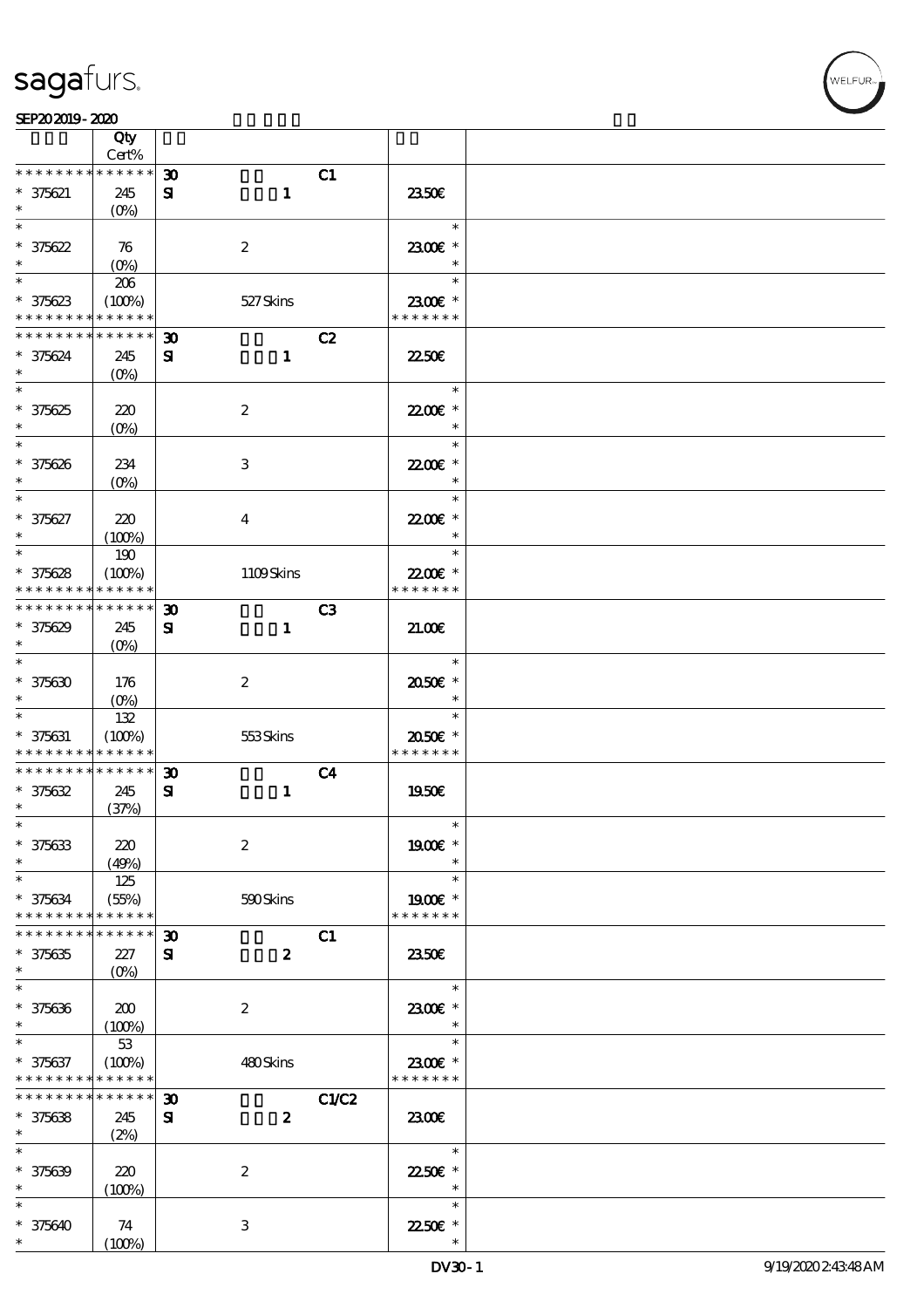### $SEP202019 - 2020$

|                                                        | Qty<br>Cert%               |                             |                  |                |                                                   |  |
|--------------------------------------------------------|----------------------------|-----------------------------|------------------|----------------|---------------------------------------------------|--|
| $\ast$                                                 |                            |                             |                  |                | $\ast$                                            |  |
|                                                        | ${\bf 36}$                 | $\boldsymbol{\mathfrak{D}}$ |                  | C1/C2          |                                                   |  |
| $* 375641$<br>* * * * * * * * <mark>* * * * * *</mark> | (5%)                       | ${\bf s}$                   | $\pmb{2}$        |                | 22.50E *<br>* * * * * * *                         |  |
| * * * * * * * *                                        | $\ast\ast\ast\ast\ast\ast$ |                             |                  |                |                                                   |  |
|                                                        |                            | $\boldsymbol{\mathfrak{D}}$ |                  | C2             |                                                   |  |
| $* 375642$<br>$\ast$                                   | 245                        | ${\bf s}$                   | $\boldsymbol{z}$ |                | 21.50E                                            |  |
|                                                        | $(0\%)$                    |                             |                  |                |                                                   |  |
|                                                        |                            |                             |                  |                | $\ast$                                            |  |
| * 375643                                               | 220                        |                             | $\boldsymbol{2}$ |                | $21.50E$ *                                        |  |
| $\ast$<br>$*$                                          | (100%)                     |                             |                  |                | $\ast$                                            |  |
|                                                        |                            |                             |                  |                | $\ast$                                            |  |
| $* 375644$                                             | 152                        |                             | 3                |                | $21.50E$ *                                        |  |
| $\ast$                                                 | (100%)                     |                             |                  |                | $\ast$                                            |  |
| $\overline{\ast}$                                      | 211                        |                             |                  |                | $\ast$                                            |  |
| $* 375645$                                             | $(0\%)$                    |                             | 828Skins         |                | $21.50E$ *                                        |  |
| * * * * * * * *                                        | * * * * * *                |                             |                  |                | * * * * * * *                                     |  |
|                                                        |                            | $\boldsymbol{\mathfrak{D}}$ |                  | C <sub>3</sub> |                                                   |  |
| 375646                                                 | 201                        | ${\bf s}$                   | $\boldsymbol{z}$ |                | 1950E                                             |  |
|                                                        | (57%)                      |                             |                  |                |                                                   |  |
|                                                        |                            | $\boldsymbol{\mathfrak{D}}$ |                  | C2             |                                                   |  |
| 375647                                                 | 275                        | $\mathbf{B}$                | $\mathbf{1}$     | WB1            | (1900)                                            |  |
|                                                        | (60%)                      |                             |                  |                |                                                   |  |
|                                                        |                            | $\boldsymbol{\mathfrak{D}}$ |                  | C2             |                                                   |  |
| 375648                                                 | 148                        | $\mathbf{B}$                | $\mathbf{1}$     | <b>WB2</b>     | 1650E                                             |  |
|                                                        | (40%)                      |                             |                  |                |                                                   |  |
|                                                        |                            | $\boldsymbol{\mathfrak{D}}$ |                  | C2             |                                                   |  |
| 375649                                                 | 102                        | $\mathbf{B}$                | $\mathbf{1}$     |                | 1850E                                             |  |
|                                                        | (49%)                      |                             |                  |                |                                                   |  |
| * * * * * * * *                                        | * * * * * *                | $\boldsymbol{\mathfrak{D}}$ |                  | C1             |                                                   |  |
| $* 375650$                                             | 226                        | <b>SAGA</b>                 | $\mathbf{1}$     |                | 2450E                                             |  |
| $\ast$                                                 | $(O\%)$                    |                             |                  |                |                                                   |  |
| $\ast$                                                 |                            |                             |                  |                | $\ast$                                            |  |
| $* 375651$                                             | 200                        |                             | $\boldsymbol{2}$ |                | 2450€ *                                           |  |
| $\ast$                                                 | $(O\%)$                    |                             |                  |                | $\ast$                                            |  |
| $\ast$                                                 |                            |                             |                  |                | $\ast$                                            |  |
| $* 375652$                                             | 200                        |                             | $\,3\,$          |                | 2450E *                                           |  |
| $\ast$                                                 | $(O\%)$                    |                             |                  |                | $\ast$                                            |  |
| $*$                                                    |                            |                             |                  |                | $\ast$                                            |  |
| $* 375653$                                             | 200                        |                             | $\boldsymbol{4}$ |                | 2450€ *                                           |  |
| $\ast$                                                 | (1%)                       |                             |                  |                | $\ast$                                            |  |
| $\ast$                                                 |                            |                             |                  |                | $\ast$                                            |  |
| $* 375654$                                             | 200                        |                             | $\mathbf{5}$     |                | 2450E *                                           |  |
| $\ast$                                                 | $(0\%)$                    |                             |                  |                | $\ast$                                            |  |
| $\overline{\ast}$                                      |                            |                             |                  |                | $\ast$                                            |  |
| $* 375655$                                             | 200                        |                             | 6                |                | 2450E *                                           |  |
| $\ast$                                                 | $(0\%)$                    |                             |                  |                | $*$                                               |  |
| $\ast$                                                 |                            |                             |                  |                | $\ast$                                            |  |
| $* 375656$                                             |                            |                             |                  |                | 2450€ *                                           |  |
| $\ast$                                                 | 200                        |                             | $\tau$           |                | $\ast$                                            |  |
| $\ast$                                                 | (100%)                     |                             |                  |                | $\ast$                                            |  |
|                                                        |                            |                             |                  |                |                                                   |  |
| $* 375657$<br>$\ast$                                   | 200                        |                             | $\bf8$           |                | 2450€ *<br>$\overline{\phantom{a}}$               |  |
| $\overline{\ast}$                                      | (100%)                     |                             |                  |                | $\ast$                                            |  |
|                                                        |                            |                             |                  |                |                                                   |  |
| $* 375658$<br>$\ast$                                   | 200                        |                             | $\boldsymbol{9}$ |                | 2450E *                                           |  |
|                                                        | (100%)                     |                             |                  |                | $\overline{\phantom{a}}$ $\overline{\phantom{a}}$ |  |
| $\ast$                                                 |                            |                             |                  |                | $\ast$                                            |  |
| $* 375659$                                             | 200                        |                             | 10               |                | 2450€ *                                           |  |
| $\ast$                                                 | (100%)                     |                             |                  |                | $\ast$                                            |  |
| $\ast$                                                 |                            |                             |                  |                | $\ast$                                            |  |
| $* 375600$                                             | 200                        |                             | 11               |                | 2450 €*                                           |  |
| $*$                                                    | (100%)                     |                             |                  |                | $\ast$                                            |  |

WELFUR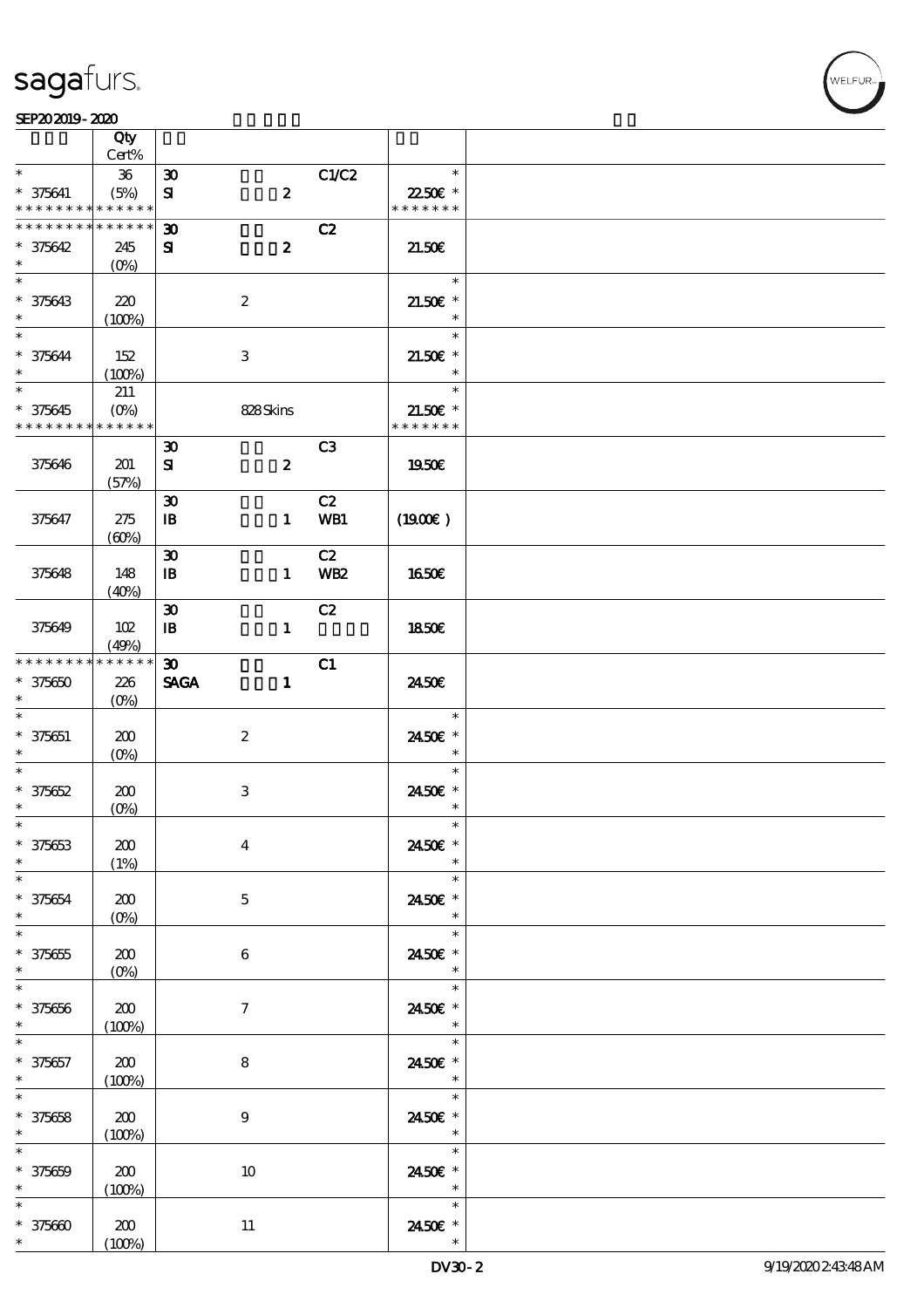## **VELFUR**

|                                                                  | Qty<br>Cert%                          |                                                                  |                                       |  |
|------------------------------------------------------------------|---------------------------------------|------------------------------------------------------------------|---------------------------------------|--|
| $\ast$<br>$* 375661$<br>$\ast$                                   | 200                                   | $\boldsymbol{\mathfrak{D}}$<br><b>SAGA</b><br>$\mathbf{1}$       | C1<br>$\ast$<br>2450€ *<br>$\ast$     |  |
| $\ast$<br>$* 375662$                                             | (100%)<br>200                         | 13                                                               | $\ast$<br>2450€ *                     |  |
| $\ast$<br>$\ast$<br>$* 375663$<br>$\ast$                         | (100%)<br>222                         | 14                                                               | $\ast$<br>$\ast$<br>2450€ *<br>$\ast$ |  |
| $\ast$<br>$* 375664$<br>* * * * * * * * <mark>* * * * * *</mark> | (100%)<br>167<br>$(O\%)$              | 3015Skins                                                        | $\ast$<br>2450€ *<br>* * * * * * *    |  |
| * * * * * * * *<br>$* 375665$                                    | * * * * * *<br>200                    | C2<br>$\boldsymbol{\mathfrak{D}}$<br><b>SAGA</b><br>$\mathbf{1}$ | 2350E                                 |  |
| $\ast$<br>$\overline{\ast}$<br>$* 375666$                        | $(0\%)$<br>200                        | $\boldsymbol{2}$                                                 | $\ast$<br>2350E *                     |  |
| $\ast$<br>$\ast$<br>$* 375667$                                   | $(O\!/\!o)$<br>200                    | $\ensuremath{\mathsf{3}}$                                        | $\ast$<br>$\ast$<br>2350E *           |  |
| $\ast$<br>$\overline{\ast}$<br>$* 375668$                        | (1%)<br>200                           | $\bf{4}$                                                         | $\ast$<br>$\ast$<br>2350E *           |  |
| $\ast$<br>$\ast$<br>$* 375609$                                   | (2%)<br>200                           | $\mathbf 5$                                                      | $\ast$<br>$\ast$<br>2350E *           |  |
| $\ast$<br>$\ast$<br>$* 375670$                                   | $(0\%)$<br>200                        | $\boldsymbol{6}$                                                 | $\ast$<br>$\ast$<br>2350€ *           |  |
| $\ast$<br>$* 375671$                                             | $(O\%)$<br>200                        | $\tau$                                                           | $\ast$<br>$\ast$<br>2350E *           |  |
| $\ast$<br>$\ast$<br>$* 375672$                                   | (1%)<br>200                           | $\bf 8$                                                          | $\ast$<br>$\ast$<br>2350€ *           |  |
| $\ast$<br>$\ast$<br>$* 375673$                                   | $(0\%)$<br>200                        | $\boldsymbol{9}$                                                 | $\ast$<br>$\ast$<br>2350€ *           |  |
| $\ast$<br>$\ast$<br>$* 375674$                                   | $(0\%)$<br>200                        | 10                                                               | $\ast$<br>$\ast$<br>2350E *           |  |
| $\ast$<br>$\ast$<br>$* 375675$                                   | $(O\%)$<br>200                        |                                                                  | $\ast$<br>$\ast$<br>2350€ *           |  |
| $\ast$<br>$\ast$                                                 | $(O\%)$                               | 11                                                               | $\ast$<br>$\ast$                      |  |
| $* 375676$<br>$\ast$<br>$\ast$                                   | 200<br>$(0\%)$<br>20B                 | $12\,$                                                           | 2350E *<br>$\ast$<br>$\ast$           |  |
| $* 375677$<br>* * * * * * * *<br>* * * * * * *                   | $(O\%)$<br>* * * * * *<br>* * * * * * | 2603Skins<br>$\boldsymbol{\mathfrak{D}}$                         | 2350E *<br>* * * * * * *<br>C3        |  |
| $* 375678$<br>$\ast$<br>$\ast$                                   | 200<br>(100%)                         | <b>SAGA</b><br>$\mathbf{1}$                                      | 2300E<br>$\ast$                       |  |
| $* 375679$<br>$\ast$<br>$\ast$                                   | 200<br>(100%)                         | $\boldsymbol{2}$                                                 | 2300€ *<br>$\ast$<br>$\ast$           |  |
| $* 375680$<br>$\ast$                                             | 101<br>(100%)                         | 3                                                                | 2300E *                               |  |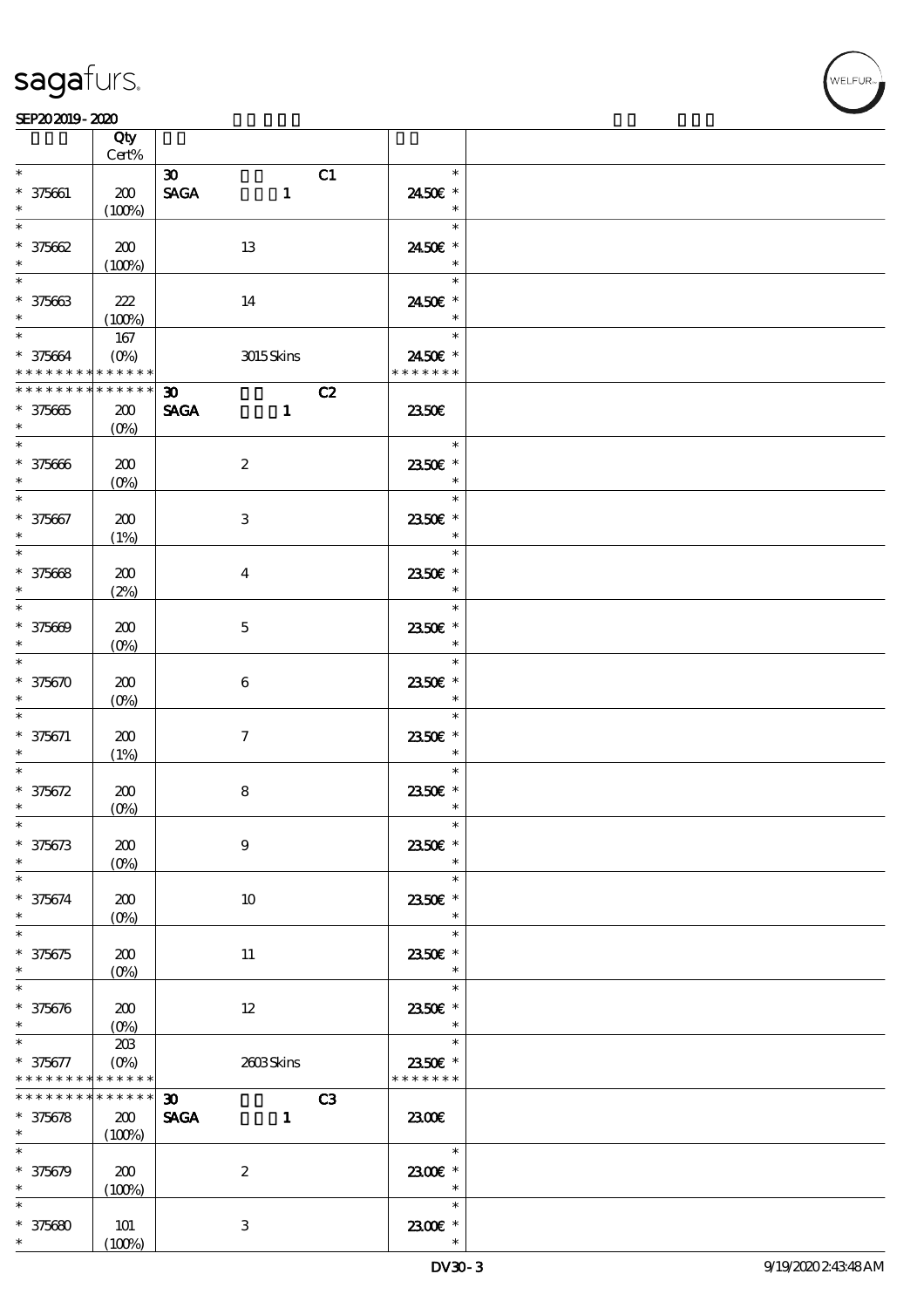$\top$ 

### $SEP202019 - 2020$

|                                                      | Qty<br>Cert%    |                             |                  |                          |  |
|------------------------------------------------------|-----------------|-----------------------------|------------------|--------------------------|--|
| $\ast$                                               |                 |                             |                  | $\ast$                   |  |
|                                                      | 147             | $\infty$                    | C <sub>3</sub>   |                          |  |
| $* 375681$                                           | $(O\%)$         | <b>SAGA</b>                 | $\mathbf{1}$     | 2300€ *                  |  |
| * * * * * * * *                                      | * * * * * *     |                             |                  | * * * * * * *            |  |
| * * * * * * * *                                      | $* * * * * * *$ | $\boldsymbol{\mathfrak{D}}$ | C <sub>4</sub>   |                          |  |
| $* 375682$                                           | 225             | <b>SAGA</b>                 | $\mathbf{1}$     | 2200                     |  |
| $\ast$                                               | (65%)           |                             |                  |                          |  |
|                                                      |                 |                             |                  | $\ast$                   |  |
| $* 375683$                                           | 200             | $\boldsymbol{2}$            |                  | 22.00€ *                 |  |
| $\ast$                                               | (50%)           |                             |                  | $\ast$                   |  |
| $*$                                                  | 68              |                             |                  | $\ast$                   |  |
|                                                      |                 |                             |                  | 22.00E *                 |  |
| * 375684<br>* * * * * * * * <mark>* * * * * *</mark> | (39%)           | 493Skins                    |                  | * * * * * * *            |  |
| * * * * * * * * * * * * * * *                        |                 |                             |                  |                          |  |
|                                                      |                 | $\boldsymbol{\mathfrak{D}}$ | C1               |                          |  |
| $* 375685$                                           | 204             | <b>SAGA</b>                 | $\boldsymbol{z}$ | 2400€                    |  |
| $\ast$                                               | $(O\%)$         |                             |                  |                          |  |
| $\overline{\phantom{0}}$                             |                 |                             |                  | $\ast$                   |  |
| $* 375686$                                           | 200             | $\boldsymbol{2}$            |                  | 2400€ *                  |  |
| $\ast$                                               | (100%)          |                             |                  | $\ast$                   |  |
| $\ast$                                               | $63\,$          |                             |                  | $\ast$                   |  |
| * 375687                                             | (100%)          | 467Skins                    |                  | 2350€ *                  |  |
| * * * * * * * *                                      | * * * * * *     |                             |                  | * * * * * * *            |  |
| * * * * * * * * <mark>* * * * * *</mark>             |                 | $\boldsymbol{\mathfrak{D}}$ | C2               |                          |  |
| $* 375688$                                           | 225             | <b>SAGA</b>                 | $\boldsymbol{z}$ | 2350E                    |  |
| $\ast$                                               | (2%)            |                             |                  |                          |  |
| $\overline{\ast}$                                    |                 |                             |                  | $\ast$                   |  |
|                                                      |                 |                             |                  |                          |  |
| * 375689                                             | 200             | $\boldsymbol{2}$            |                  | 2350E *                  |  |
| $\ast$                                               | (1%)            |                             |                  | $\ast$                   |  |
| $\overline{\ast}$                                    |                 |                             |                  | $\ast$                   |  |
| $* 375600$                                           | 200             | 3                           |                  | 2350E *                  |  |
| $\ast$                                               | $(O\%)$         |                             |                  | $\ast$                   |  |
| $\ast$                                               |                 |                             |                  | $\ast$                   |  |
| $* 375091$                                           | 200             | $\overline{4}$              |                  | 2350E *                  |  |
| $\ast$                                               | (100%)          |                             |                  | $\ast$                   |  |
| $\ast$                                               |                 |                             |                  | $\ast$                   |  |
| $* 375692$                                           | 200             | $\mathbf 5$                 |                  | 2350€ *                  |  |
| $\ast$                                               | (100%)          |                             |                  | $\ast$                   |  |
| $\ast$                                               |                 |                             |                  | $\ast$                   |  |
| $* 37560B$                                           | 200             | 6                           |                  | 2350€ *                  |  |
| $\ast$                                               |                 |                             |                  |                          |  |
| $\ast$                                               | (100%)          |                             |                  | $\ast$                   |  |
|                                                      |                 |                             |                  |                          |  |
| $* 375694$                                           | 200             | 7                           |                  | 2350E *                  |  |
| $\ast$                                               | (100%)          |                             |                  | $\ast$                   |  |
| $\overline{\ast}$                                    |                 |                             |                  | $\ast$                   |  |
| $* 375695$                                           | 200             | 8                           |                  | 2350€ *                  |  |
| $\ast$                                               | (100%)          |                             |                  | $\ast$                   |  |
| $\ast$                                               |                 |                             |                  | $\ast$                   |  |
| * 375696                                             | 200             | 9                           |                  | 2350E *                  |  |
| $\ast$                                               | (100%)          |                             |                  | $\ast$                   |  |
| $\ast$                                               |                 |                             |                  | $\ast$                   |  |
| * 375697                                             | 200             | 10                          |                  | 2350E *                  |  |
| $\ast$                                               | (100%)          |                             |                  | $\ast$                   |  |
| $\ast$                                               |                 |                             |                  | $\ast$                   |  |
| $* 375698$                                           | 58              | 11                          |                  | 2350E *                  |  |
| $\ast$                                               | (100%)          |                             |                  | $\ast$                   |  |
| $\ast$                                               | 206             |                             |                  | $\ast$                   |  |
|                                                      |                 |                             |                  |                          |  |
| $* 375609$                                           | $(0\%)$         | 2289Skins                   |                  | 2350€ *<br>* * * * * * * |  |
| * * * * * * * *                                      | * * * * * *     |                             |                  |                          |  |
| * * * * * * * *                                      | * * * * * *     | 30 <sub>o</sub>             | C3               |                          |  |
| $*375700$                                            | 225             | <b>SAGA</b>                 | $\boldsymbol{z}$ | 2300E                    |  |
| $\ast$                                               | $(O\%)$         |                             |                  |                          |  |

 $\overline{\mathbf{r}}$ 

WELFUR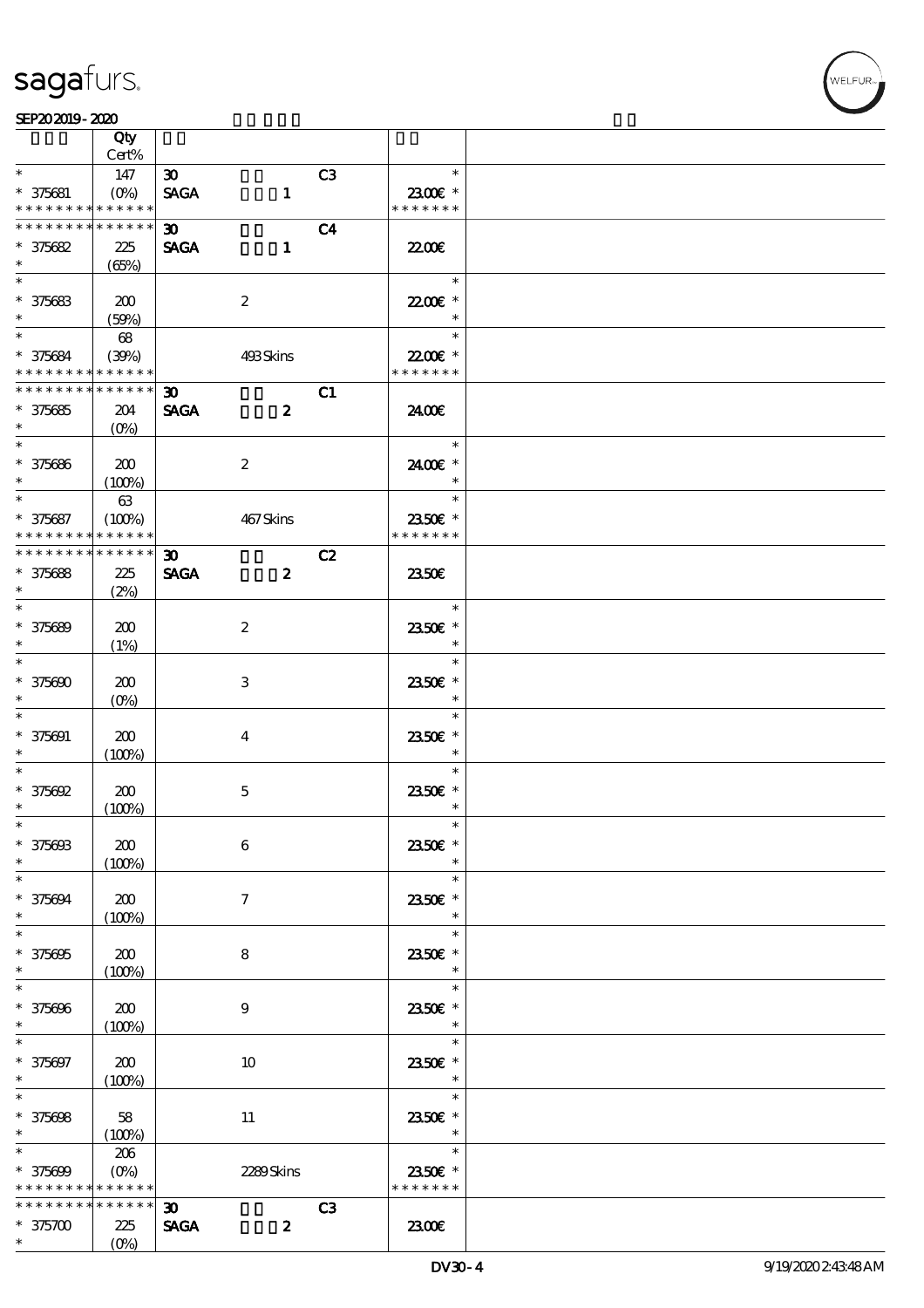### SEP202019-2020

|                             | Qty             |                             |                  |                 |               |  |
|-----------------------------|-----------------|-----------------------------|------------------|-----------------|---------------|--|
|                             | Cert%           |                             |                  |                 |               |  |
| $\ast$                      |                 | $\boldsymbol{\mathfrak{D}}$ |                  | C3              | $\ast$        |  |
| $* 375701$                  | 226             | <b>SAGA</b>                 | $\boldsymbol{z}$ |                 | 2300E *       |  |
| $\ast$                      | $(O\%)$         |                             |                  |                 | $\ast$        |  |
| $\ast$                      |                 |                             |                  |                 | $\ast$        |  |
| $*375702$                   | 200             |                             | $\,3\,$          |                 | 2300€ *       |  |
| $\ast$                      | (100%)          |                             |                  |                 | $\ast$        |  |
| $\ast$                      |                 |                             |                  |                 | $\ast$        |  |
| $* 37570B$                  | 200             |                             | $\boldsymbol{4}$ |                 | 2300€ *       |  |
| $\ast$                      |                 |                             |                  |                 | $\ast$        |  |
| $\ast$                      | (100%)          |                             |                  |                 | $\ast$        |  |
|                             | 105             |                             |                  |                 |               |  |
| $* 375704$                  | (100%)          |                             | 956Skins         |                 | 2300€ *       |  |
| * * * * * * * * * * * * * * |                 |                             |                  |                 | * * * * * * * |  |
|                             |                 | $\boldsymbol{\mathfrak{D}}$ |                  | C <sub>4</sub>  |               |  |
| 375705                      | 209             | <b>SAGA</b>                 | $\boldsymbol{z}$ |                 | 2300          |  |
|                             | (77%)           |                             |                  |                 |               |  |
| * * * * * * * *             | * * * * * *     | $\boldsymbol{\mathfrak{D}}$ |                  | C2              |               |  |
| $* 375706$                  | 225             | <b>SAGA</b>                 | $\boldsymbol{z}$ | <b>OPEN</b>     | 21.50E        |  |
| $\ast$                      | (66%)           |                             |                  |                 |               |  |
| $\overline{\ast}$           |                 |                             |                  |                 | $\ast$        |  |
|                             |                 |                             |                  |                 |               |  |
| $* 375707$                  | 200             |                             | $\boldsymbol{2}$ |                 | $21.00E$ *    |  |
| $\ast$                      | (68%)           |                             |                  |                 | $\ast$        |  |
|                             | 73              |                             |                  |                 | $\ast$        |  |
| $* 375708$                  | (60%)           |                             | 498Skins         |                 | $21.00E$ *    |  |
| * * * * * * * * * * * * * * |                 |                             |                  |                 | * * * * * * * |  |
| * * * * * * * * *           | $* * * * * * *$ | $\boldsymbol{\mathfrak{D}}$ |                  | C2              |               |  |
| $* 375709$                  | 225             | IA                          | $\boldsymbol{z}$ | WB1             | 21.50E        |  |
| $\ast$                      | (43%)           |                             |                  |                 |               |  |
| $\ast$                      |                 |                             |                  |                 | $\ast$        |  |
|                             | $50\,$          |                             |                  |                 |               |  |
| $* 375710$                  | (28%)           |                             | 275Skins         |                 | $21.00E$ *    |  |
| * * * * * * * * * * * * * * |                 |                             |                  |                 | * * * * * * * |  |
| * * * * * * * * * * * * * * |                 | $\boldsymbol{\mathfrak{D}}$ |                  | C2              |               |  |
| $* 375711$                  | 225             | IA                          | $\blacksquare$   | <b>WB2</b>      | 1900E         |  |
| $\ast$                      | (11%)           |                             |                  |                 |               |  |
|                             | 112             |                             |                  |                 | $\ast$        |  |
| $* 375712$                  | (11%)           |                             | 337Skins         |                 | 1900E *       |  |
| * * * * * * * * * * * * * * |                 |                             |                  |                 | * * * * * * * |  |
|                             |                 |                             |                  | C2              |               |  |
|                             |                 | $\boldsymbol{\mathfrak{D}}$ |                  | WB <sub>2</sub> | <b>1900€</b>  |  |
| 375713                      | 166             | IA                          | $\boldsymbol{z}$ |                 |               |  |
|                             | (34%)           |                             |                  |                 |               |  |
| * * * * * * * *             | * * * * * *     | $\boldsymbol{\mathfrak{D}}$ |                  | C2              |               |  |
| $* 375714$                  | 205             | <b>SROY</b>                 | $\mathbf{1}$     |                 | 2500€         |  |
| $\ast$                      | $(O\%)$         |                             |                  |                 |               |  |
| $\overline{\phantom{0}}$    |                 |                             |                  |                 | $\ast$        |  |
| $* 375715$                  | 180             |                             | $\boldsymbol{2}$ |                 | 2450E *       |  |
| $\ast$                      | (100%)          |                             |                  |                 | $\ast$        |  |
| $\overline{\ast}$           |                 |                             |                  |                 | $\ast$        |  |
| $* 375716$                  | 180             |                             | $\,3$            |                 | 2450€ *       |  |
| $\ast$                      | (100%)          |                             |                  |                 | $\ast$        |  |
| $\ast$                      |                 |                             |                  |                 | $\ast$        |  |
|                             |                 |                             |                  |                 |               |  |
| $* 375717$                  | 180             |                             | $\boldsymbol{4}$ |                 | 2450€ *       |  |
| $\ast$                      | (100%)          |                             |                  |                 | $\ast$        |  |
| $\ast$                      |                 |                             |                  |                 | $\ast$        |  |
| $* 375718$                  | 180             |                             | $\mathbf 5$      |                 | 2450E *       |  |
| $\ast$                      | (100%)          |                             |                  |                 | $\ast$        |  |
| $\ast$                      |                 |                             |                  |                 | $\ast$        |  |
| $* 375719$                  | 180             |                             | $\bf 6$          |                 | 2450€ *       |  |
| $\ast$                      | (100%)          |                             |                  |                 | $\ast$        |  |
| $\ast$                      |                 |                             |                  |                 | $\ast$        |  |
|                             |                 |                             |                  |                 |               |  |
| $* 375720$                  | 180             |                             | $\boldsymbol{7}$ |                 | 2450€ *       |  |
| $\ast$                      | (100%)          |                             |                  |                 |               |  |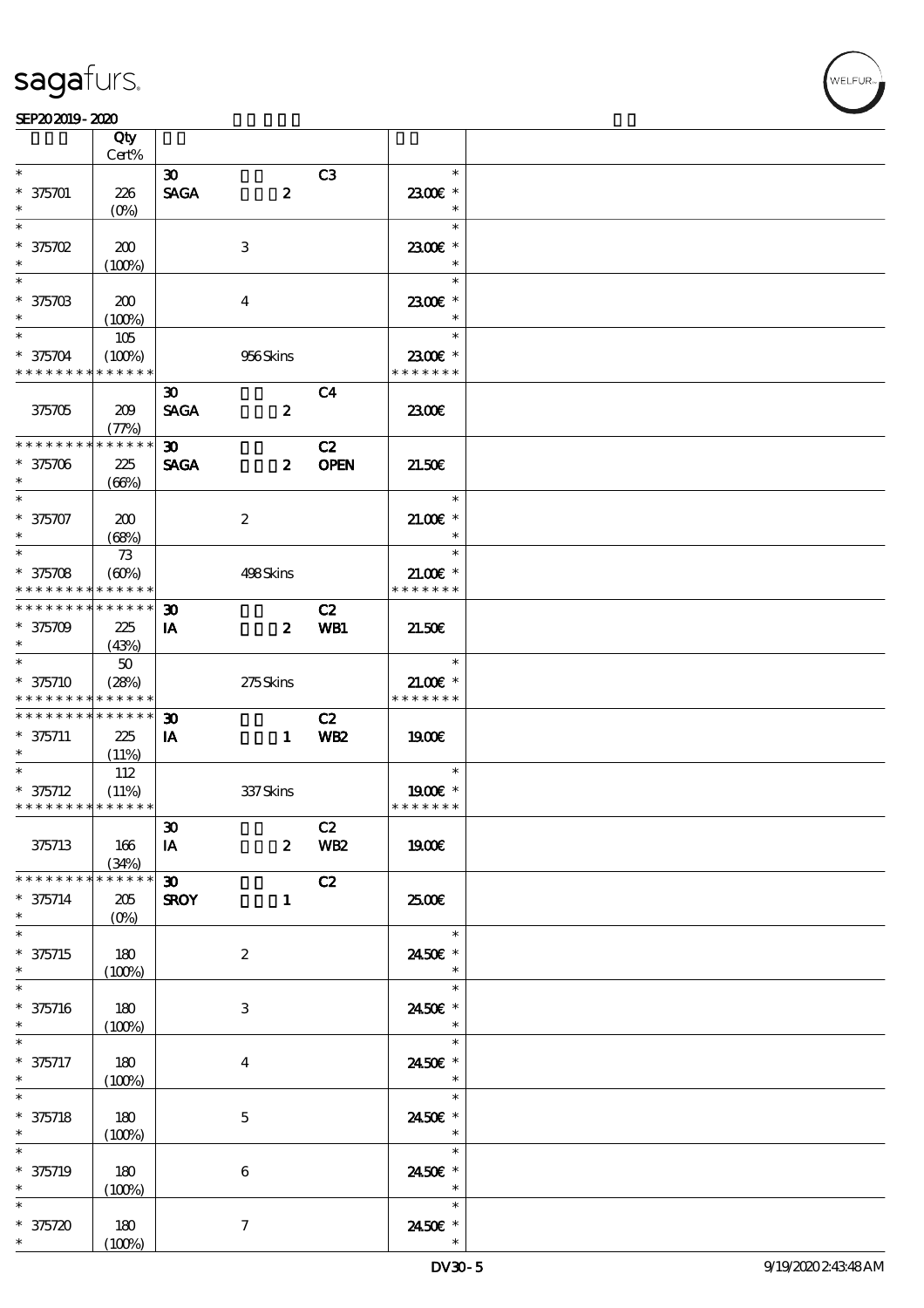**VELFUR** 

|                                            | Qty<br>$Cert\%$                 |                                   |               |  |
|--------------------------------------------|---------------------------------|-----------------------------------|---------------|--|
| $\ast$                                     |                                 | C2<br>$\boldsymbol{\mathfrak{D}}$ | $\ast$        |  |
|                                            |                                 |                                   |               |  |
| $* 375721$                                 | 180                             | <b>SROY</b><br>$\mathbf{1}$       | 2450€ *       |  |
| $\ast$                                     | (100%)                          |                                   | $\ast$        |  |
| $\ast$                                     |                                 |                                   | $\ast$        |  |
| $* 375722$                                 | 180                             | $\boldsymbol{9}$                  | 2450€ *       |  |
| $\ast$                                     | (100%)                          |                                   | $\ast$        |  |
| $\ast$                                     |                                 |                                   | $\ast$        |  |
|                                            |                                 |                                   |               |  |
| $* 375723$                                 | 180                             | 10                                | 2450€ *       |  |
|                                            | (100%)                          |                                   | $\ast$        |  |
| $\overline{\ast}$                          |                                 |                                   | $\ast$        |  |
| $* 375724$                                 | 180                             | $11\,$                            | 2450€ *       |  |
| $\ast$                                     | (100%)                          |                                   | $\ast$        |  |
| $\overline{\ast}$                          | $10B$                           |                                   | $\ast$        |  |
|                                            |                                 |                                   |               |  |
| $* 375725$                                 | (100%)                          | 2108Skins                         | 2500€ *       |  |
| * * * * * * * *                            | * * * * * *                     |                                   | * * * * * * * |  |
| * * * * * * * *                            | $******$                        | C3<br>$\boldsymbol{\mathfrak{D}}$ |               |  |
| $* 375726$                                 | 205                             | <b>SROY</b><br>$\mathbf{1}$       | 2300E         |  |
| $\ast$                                     | $(0\%)$                         |                                   |               |  |
| $\ast$                                     |                                 |                                   | $\ast$        |  |
| $* 375727$                                 | 180                             | $\boldsymbol{2}$                  | 2350€ *       |  |
|                                            |                                 |                                   |               |  |
| $\ast$<br>$\overline{\ast}$                | $(0\%)$                         |                                   | $\ast$        |  |
|                                            |                                 |                                   | $\ast$        |  |
| $* 375728$                                 | 180                             | $\ensuremath{\mathbf{3}}$         | 2400€ *       |  |
| $\ast$                                     | $(0\%)$                         |                                   | $\ast$        |  |
| $\ast$                                     |                                 |                                   | $\ast$        |  |
| $* 375729$                                 | 180                             | $\boldsymbol{4}$                  | 2400€ *       |  |
| $\ast$                                     |                                 |                                   | $\ast$        |  |
|                                            | $(0\%)$                         |                                   |               |  |
| $\ast$                                     |                                 |                                   | $\ast$        |  |
| $* 375730$                                 | 180                             | $\mathbf 5$                       | 2400€ *       |  |
| $\ast$                                     | (100%)                          |                                   | $\ast$        |  |
| $\ast$                                     |                                 |                                   | $\ast$        |  |
| $* 375731$                                 | 180                             | $\bf 6$                           | 2350E *       |  |
| $\ast$                                     |                                 |                                   | $\ast$        |  |
| $\ast$                                     | (100%)                          |                                   | $\ast$        |  |
|                                            |                                 |                                   |               |  |
| $* 375732$                                 | 158                             | $\boldsymbol{7}$                  | 2350E *       |  |
| $\ast$                                     | (100%)                          |                                   | $\ast$        |  |
| $\ast$                                     | 178                             |                                   | $\ast$        |  |
| $* 375733$                                 | $(O\% )$                        | 1441 Skins                        | 2350E *       |  |
| * * * * * * * *                            | * * * * * *                     |                                   | * * * * * * * |  |
| * * * * * * * *                            | * * * * * *                     | C1<br>30 <sub>o</sub>             |               |  |
|                                            |                                 |                                   |               |  |
| $* 375734$                                 | 188                             | <b>SROY</b><br>$\boldsymbol{z}$   | 2500€         |  |
| $\ast$                                     | (1%)                            |                                   |               |  |
| $\overline{\ast}$                          |                                 |                                   | $\ast$        |  |
| $* 375735$                                 | 180                             | $\boldsymbol{2}$                  | 2450€ *       |  |
| $\ast$                                     | (100%)                          |                                   | $\ast$        |  |
| $\overline{\ast}$                          | 165                             |                                   | $\ast$        |  |
|                                            |                                 |                                   |               |  |
| $* 375736$                                 | (100%)                          | 533Skins                          | 2450€ *       |  |
| * * * * * * * * <mark>* * * * * * *</mark> |                                 |                                   | * * * * * * * |  |
| * * * * * * * *                            | $* * * * * * *$                 | C2<br>30 <sub>o</sub>             |               |  |
| $* 375737$                                 | 205                             | <b>SROY</b><br>$\boldsymbol{z}$   | 2450E         |  |
| $*$                                        | (1%)                            |                                   |               |  |
| $\overline{\ast}$                          |                                 |                                   | $\ast$        |  |
| $* 375738$                                 | 180                             | $\boldsymbol{2}$                  | 2400 £*       |  |
| $\ast$                                     |                                 |                                   | $\ast$        |  |
|                                            | $(0\%)$                         |                                   |               |  |
| $\ast$                                     |                                 |                                   | $\ast$        |  |
| $* 375739$                                 | 180                             | $\ensuremath{\mathbf{3}}$         | 2400€ *       |  |
| $\ast$                                     | $(O\!\!\!\!\!\!\backslash\rho)$ |                                   | $\ast$        |  |
| $\ast$                                     |                                 |                                   | $\ast$        |  |
| $* 375740$                                 | 180                             | $\boldsymbol{4}$                  | 2400 £*       |  |
| $\ast$                                     | (98%)                           |                                   | $\ast$        |  |
|                                            |                                 |                                   |               |  |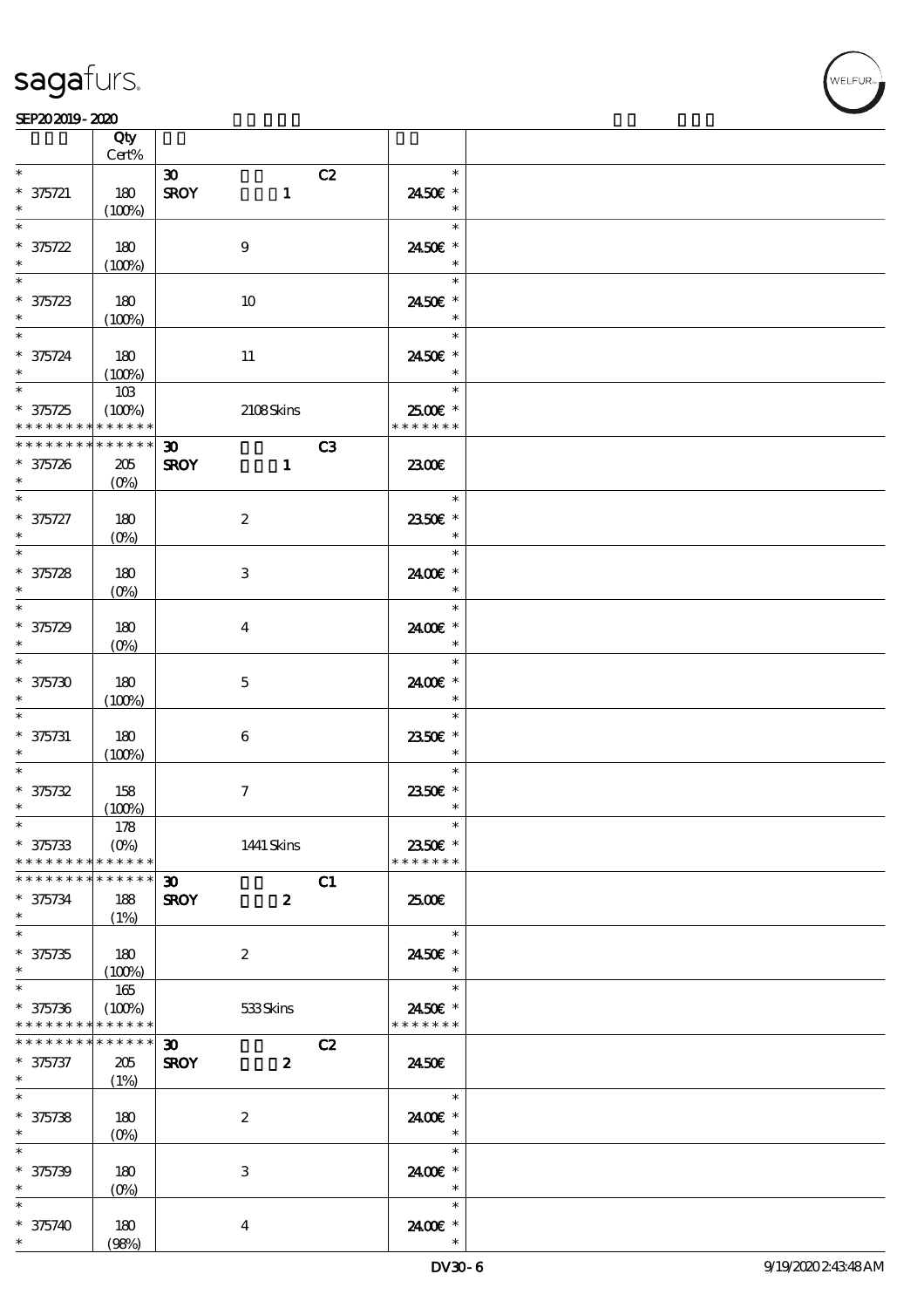

|                             | Qty                             |                                  |                  |                |                                    |  |
|-----------------------------|---------------------------------|----------------------------------|------------------|----------------|------------------------------------|--|
|                             | Cert%                           |                                  |                  |                |                                    |  |
| $\ast$                      |                                 | $\boldsymbol{\mathfrak{D}}$      |                  | C2             | $\ast$                             |  |
| $* 375741$<br>$\ast$        | 180<br>(100%)                   | <b>SROY</b>                      | $\boldsymbol{z}$ |                | 2400€ *<br>$\ast$                  |  |
| $\ast$                      |                                 |                                  |                  |                | $\ast$                             |  |
| $* 375742$                  | 180                             |                                  | $\boldsymbol{6}$ |                | 2400€ *                            |  |
| $\ast$                      | (100%)                          |                                  |                  |                | $\ast$                             |  |
| $\ast$                      |                                 |                                  |                  |                | $\ast$                             |  |
| $* 375743$                  | 124                             |                                  | $\tau$           |                | 2400€ *                            |  |
| $\ast$                      | (100%)                          |                                  |                  |                | $\ast$                             |  |
| $\ast$                      | 191                             |                                  |                  |                | $\ast$                             |  |
| $* 375744$                  | $(O\!\!\!\!\!\!\backslash\rho)$ |                                  | 1420Skins        |                | 2400€ *                            |  |
| * * * * * * * * * * * * * * |                                 |                                  |                  |                | * * * * * * *                      |  |
| * * * * * * * * * * * * * * |                                 | $\boldsymbol{\mathfrak{D}}$      |                  | C <sub>4</sub> |                                    |  |
| $* 375745$                  | 205                             | <b>SROY</b>                      | $\boldsymbol{z}$ |                | 2350E                              |  |
| $\ast$                      | (64%)                           |                                  |                  |                |                                    |  |
| $*$                         | 54                              |                                  |                  |                | $\overline{\phantom{a}}$<br>$\ast$ |  |
| $* 375746$                  | (55%)                           |                                  | 259Skins         |                | 2300€ *                            |  |
| * * * * * * * * * * * * * * |                                 |                                  |                  |                | * * * * * * *                      |  |
|                             |                                 | $\boldsymbol{\mathfrak{D}}$      |                  | C1             |                                    |  |
| 375747                      | 167                             | ${\bf LUM}$                      | $\mathbf{1}$     |                | 2600E                              |  |
|                             | (58%)                           |                                  |                  |                |                                    |  |
| * * * * * * * * * * * * * * |                                 | $\boldsymbol{\mathfrak{D}}$      |                  | C1/C2          |                                    |  |
| $* 375748$<br>$\ast$        | 145                             | <b>LUMI</b>                      | $\mathbf{1}$     |                | 2600E                              |  |
| $\ast$                      | $(O\!/\!\!\delta)$              |                                  |                  |                | $\ast$                             |  |
|                             |                                 |                                  |                  |                |                                    |  |
| $* 375749$<br>$\ast$        | 180                             |                                  | $\boldsymbol{2}$ |                | 2600€ *<br>$\ast$                  |  |
| $\ast$                      | $(100\%)$<br>80                 |                                  |                  |                | $\ast$                             |  |
| $* 375750$                  | (100%)                          |                                  | 405Skins         |                | 2600€ *                            |  |
| * * * * * * * * * * * * * * |                                 |                                  |                  |                | * * * * * * *                      |  |
| * * * * * * * * * * * * * * |                                 | $\boldsymbol{\mathfrak{D}}$      |                  | C2             |                                    |  |
| $* 375751$                  | 230                             | LUM                              | $\mathbf{1}$     |                | 25.50€                             |  |
| $*$                         | $(O\%)$                         |                                  |                  |                |                                    |  |
| $\ast$                      |                                 |                                  |                  |                | $\ast$                             |  |
| $* 375752$                  | 180                             |                                  | $\boldsymbol{2}$ |                | 2550€ *                            |  |
| $\ast$                      | (100%)                          |                                  |                  |                | $\ast$                             |  |
| $*$                         |                                 |                                  |                  |                | $\ast$                             |  |
| $* 375753$                  | 180                             |                                  | $\,3$            |                | 25.50€ *                           |  |
| $\ast$                      | (100%)                          |                                  |                  |                |                                    |  |
| $\ast$                      | 73                              |                                  |                  |                | $\ast$                             |  |
| $* 375754$                  | (100%)                          |                                  | 663Skins         |                | 2550€ *                            |  |
| * * * * * * * *             | * * * * * *                     |                                  |                  |                | * * * * * * *                      |  |
|                             |                                 | $\boldsymbol{\mathfrak{D}}$      |                  | C <sub>3</sub> |                                    |  |
| 375755                      | 147                             | <b>LUMI</b>                      | $\mathbf{1}$     |                | 2400E                              |  |
|                             | (44%)                           | $\boldsymbol{\mathfrak{D}}$      |                  | C1             |                                    |  |
|                             | 165                             | <b>LUMI</b>                      | $\boldsymbol{z}$ |                | 2600E                              |  |
| 375756                      | (60%)                           |                                  |                  |                |                                    |  |
| * * * * * * *               | * * * * * *                     | $\boldsymbol{\mathfrak{D}}$      |                  | C1/C2          |                                    |  |
| $* 375757$                  | 205                             | <b>LUMI</b>                      | $\boldsymbol{z}$ |                | 2600E                              |  |
| $\ast$                      | (100%)                          |                                  |                  |                |                                    |  |
| $\overline{\ast}$           | 186                             |                                  |                  |                | $\ast$                             |  |
| $* 375758$                  | (100%)                          |                                  | 391 Skins        |                | 2600€ *                            |  |
| * * * * * * * *             | * * * * * *                     |                                  |                  |                | * * * * * * *                      |  |
| * * * * * * * *             | * * * * * *                     | $\boldsymbol{\mathfrak{D}}$      |                  | C2             |                                    |  |
| $* 375759$                  | 181                             | $\mathbf{L}\mathbf{U}\mathbf{M}$ | $\boldsymbol{z}$ |                | 2500€                              |  |
| $\ast$                      | (1%)                            |                                  |                  |                |                                    |  |
| $\ast$                      |                                 |                                  |                  |                | $\ast$                             |  |
| $* 375700$                  | 180                             |                                  | $\boldsymbol{2}$ |                | $2500$ $*$                         |  |
| $\ast$                      | (100%)                          |                                  |                  |                |                                    |  |

WELFUR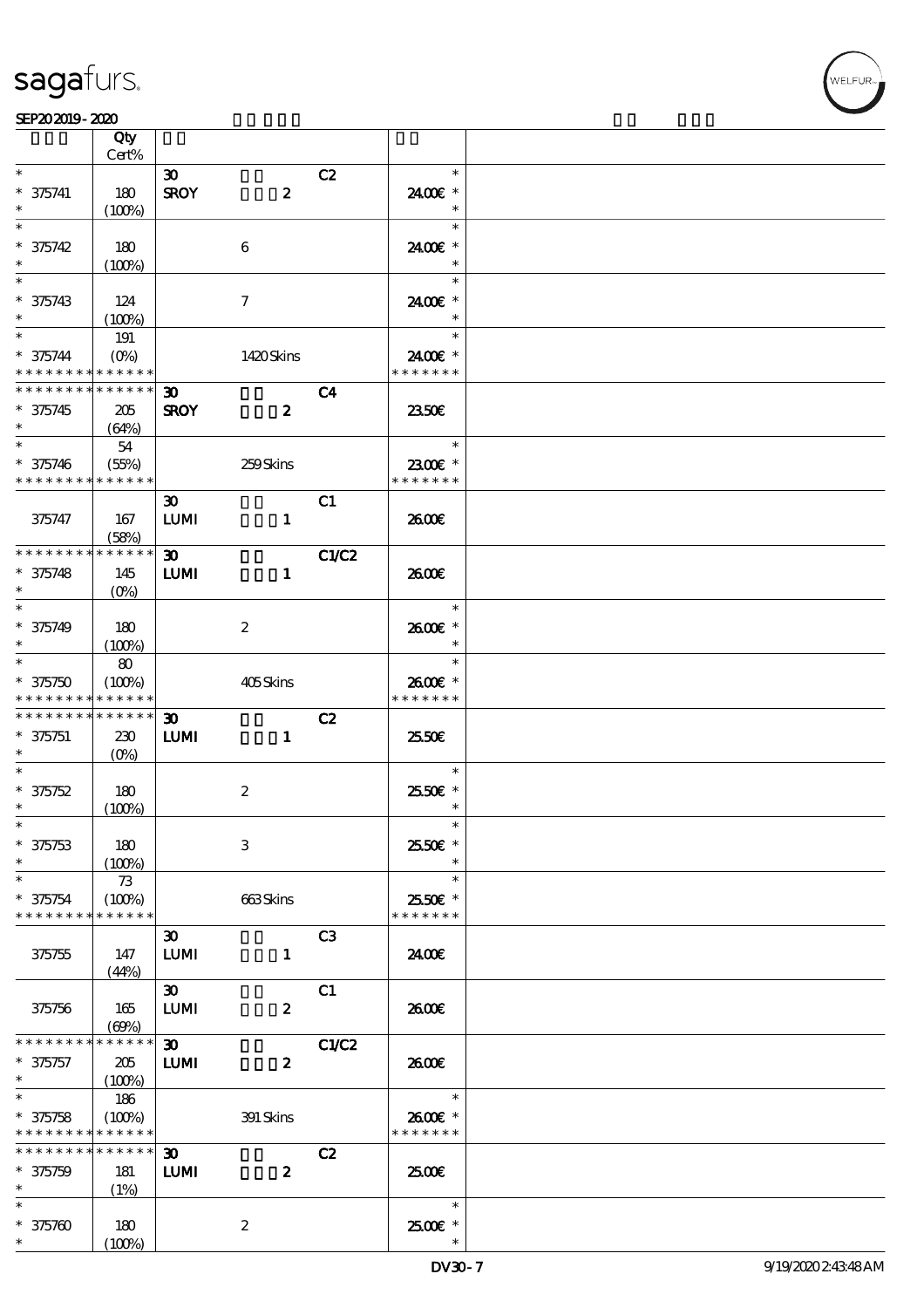

|                 | Qty         |                             |                  |                |                     |  |
|-----------------|-------------|-----------------------------|------------------|----------------|---------------------|--|
|                 | Cert%       |                             |                  |                |                     |  |
| $\ast$          |             | $\boldsymbol{\mathfrak{D}}$ |                  | C2             | $\ast$              |  |
| $* 375761$      | 180         | <b>LUMI</b>                 | $\boldsymbol{z}$ |                | 2500€ *             |  |
| $\ast$          | (100%)      |                             |                  |                | ∗                   |  |
| $\ast$          |             |                             |                  |                | $\ast$              |  |
| $* 375762$      | 180         |                             | $\overline{4}$   |                | 2500€ *             |  |
| $\ast$          | (100%)      |                             |                  |                | $\ast$              |  |
| $\ast$          |             |                             |                  |                | $\ast$              |  |
| $* 375763$      | 180         |                             | $\mathbf 5$      |                | $2500$ $\epsilon$ * |  |
| $\ast$          | (100%)      |                             |                  |                | $\ast$              |  |
| $\ast$          | 42          |                             |                  |                | $\ast$              |  |
| $* 375764$      | (100%)      |                             | 943Skins         |                | 2500€ *             |  |
| * * * * * * * * | * * * * * * |                             |                  |                | * * * * * * *       |  |
|                 |             | $\boldsymbol{\mathfrak{D}}$ |                  | C <sub>3</sub> |                     |  |
| 375765          | 171         | <b>LUMI</b>                 | $\boldsymbol{z}$ |                | 2400€               |  |
|                 | (65%)       |                             |                  |                |                     |  |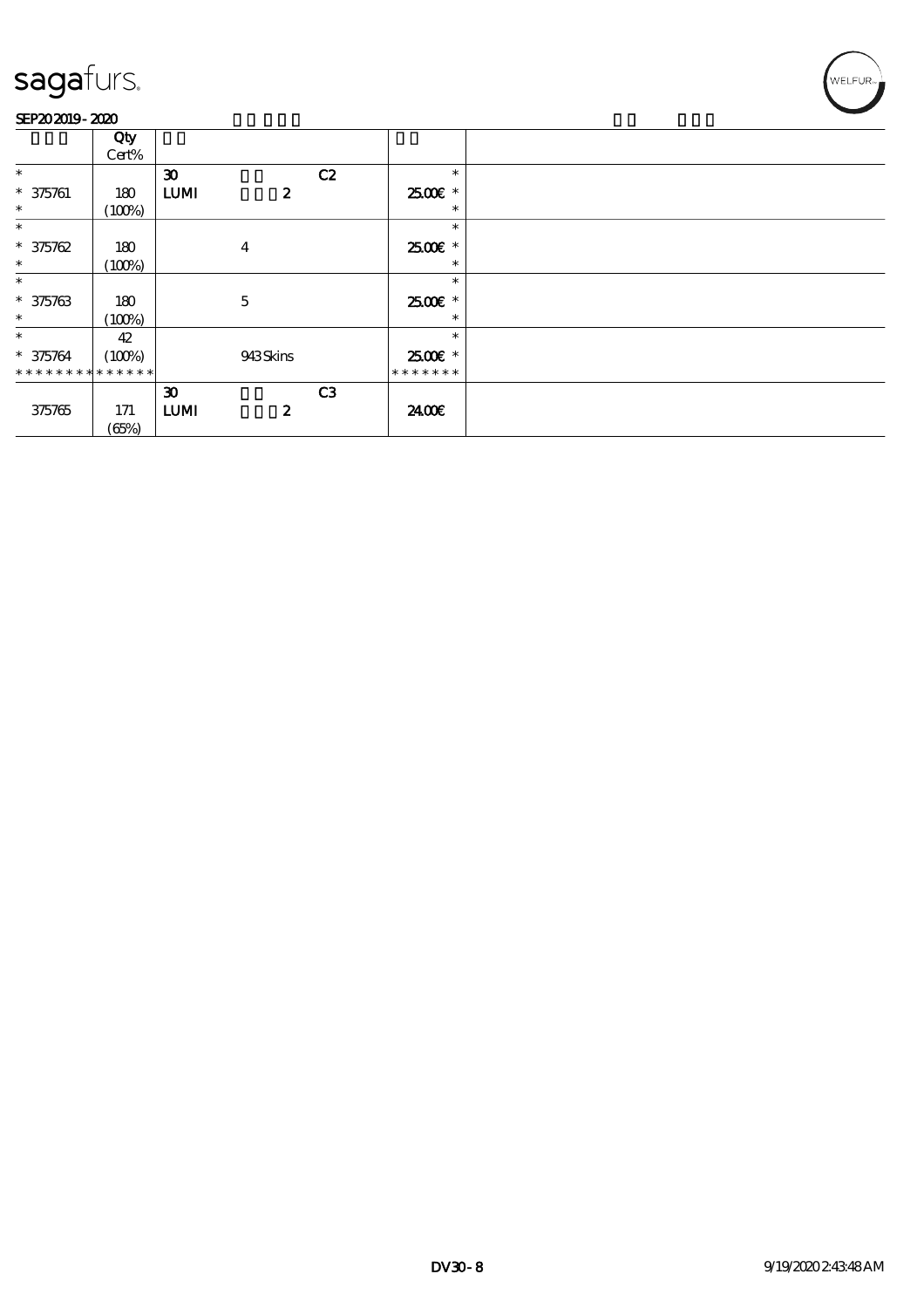### SEP202019-2020

|                                            | Qty<br>Cert%       |                             |                           |                |                       |  |
|--------------------------------------------|--------------------|-----------------------------|---------------------------|----------------|-----------------------|--|
| * * * * * * *                              | * * * * *          | $\boldsymbol{\mathfrak{D}}$ |                           | C1             |                       |  |
| $* 375801$                                 | $285\,$            | ${\bf s}$                   | $\mathbf{1}$              |                | (1950)                |  |
|                                            | (O <sub>0</sub> )  |                             |                           |                |                       |  |
| $\ast$<br>* 375802                         | 260                |                             | $\boldsymbol{2}$          |                | $\ast$<br>$(1950E)^*$ |  |
| $\ast$                                     |                    |                             |                           |                | $\ast$                |  |
| $\overline{\ast}$                          | $(0\%)$            |                             |                           |                |                       |  |
|                                            |                    |                             |                           |                | $\ast$                |  |
| $* 37580B$                                 | 260                |                             | $\ensuremath{\mathbf{3}}$ |                | $(1950)$ *            |  |
| $\ast$                                     | (100%)             |                             |                           |                |                       |  |
| $\ast$                                     |                    |                             |                           |                | $\ast$                |  |
|                                            |                    |                             |                           |                |                       |  |
| $* 375804$                                 | 10B                |                             | $\boldsymbol{4}$          |                | $(1950E)^*$           |  |
| $\ast$                                     | (100%)             |                             |                           |                |                       |  |
| $\ast$                                     | ${\bf 76}$         |                             |                           |                | $\ast$                |  |
| $* 375805$                                 | (1%)               |                             | 984Skins                  |                | $(1950E)*$            |  |
| * * * * * * * *                            | * * * * * *        |                             |                           |                | * * * * * * *         |  |
| * * * * * * * *                            | * * * * * *        | $\boldsymbol{\mathbf{z}}$   |                           | C2             |                       |  |
|                                            |                    |                             |                           |                |                       |  |
| $* 375806$                                 | 285                | ${\bf s}$                   | $\mathbf{1}$              |                | (1900E)               |  |
| $\ast$                                     | (1%)               |                             |                           |                |                       |  |
| $\ast$                                     |                    |                             |                           |                | $\ast$                |  |
| $* 375807$                                 | 260                |                             | $\boldsymbol{2}$          |                | $(1850)$ *            |  |
| $\ast$                                     | $(O\!/\!\!\delta)$ |                             |                           |                | $\ast$                |  |
| $\ast$                                     |                    |                             |                           |                | $\ast$                |  |
|                                            |                    |                             |                           |                |                       |  |
| $* 375808$                                 | 260                |                             | $\ensuremath{\mathsf{3}}$ |                | $(21.00)$ *           |  |
| $\ast$                                     | (O <sub>0</sub> )  |                             |                           |                | $\ast$                |  |
| $\ast$                                     |                    |                             |                           |                | $\ast$                |  |
| $* 375809$                                 | 260                |                             | $\overline{\mathbf{4}}$   |                | $(21.00)$ *           |  |
| $\ast$                                     |                    |                             |                           |                | $\ast$                |  |
| $\ast$                                     | (100%)             |                             |                           |                |                       |  |
|                                            |                    |                             |                           |                | $\ast$                |  |
| * 375810                                   | $200$              |                             | $\mathbf 5$               |                | $(21.00)$ *           |  |
| *                                          | (100%)             |                             |                           |                |                       |  |
| $\ast$                                     |                    |                             |                           |                | $\ast$                |  |
| $* 375811$                                 | 184                |                             | $\,6\,$                   |                | $(21.00)$ *           |  |
| $\ast$                                     |                    |                             |                           |                | $\ast$                |  |
| $\overline{\ast}$                          | (100%)             |                             |                           |                | $\ast$                |  |
|                                            | 266                |                             |                           |                |                       |  |
| $* 375812$                                 | $(O\%)$            |                             | 1775Skins                 |                | $(21.00)$ *           |  |
| * * * * * * * * <mark>* * * * * * *</mark> |                    |                             |                           |                | * * * * * * *         |  |
| * * * * * * * * <mark>* * * * * * *</mark> |                    | $\boldsymbol{\mathbf{z}}$   |                           | C <sub>3</sub> |                       |  |
| $* 375813$                                 | 285                | ${\bf s}$                   | $\mathbf{1}$              |                | 17.00E                |  |
| $\ast$                                     | (28%)              |                             |                           |                |                       |  |
| $\ast$                                     | 123                |                             |                           |                | $\ast$                |  |
|                                            |                    |                             |                           |                |                       |  |
| $* 375814$                                 | $(0\%)$            |                             | 408Skins                  |                | 1650€ *               |  |
| * * * * * * * *                            | ******             |                             |                           |                | * * * * * * *         |  |
|                                            |                    | $\boldsymbol{\mathsf{20}}$  |                           | C1             |                       |  |
| 375815                                     | 107                | ${\bf s}$                   | $\boldsymbol{z}$          |                | 1950E                 |  |
|                                            | (28%)              |                             |                           |                |                       |  |
| * * * * * * * *                            | * * * * * *        | $\boldsymbol{\mathbf{z}}$   |                           | C2             |                       |  |
|                                            |                    |                             |                           |                |                       |  |
| * 375816                                   | ${\bf 285}$        | ${\bf s}$                   | $\boldsymbol{2}$          |                | 1900E                 |  |
| $\ast$                                     | $(O\%)$            |                             |                           |                |                       |  |
| $\ast$                                     |                    |                             |                           |                | $\ast$                |  |
| $* 375817$                                 | $93$               |                             | $\boldsymbol{z}$          |                | 1900E *               |  |
| $\ast$                                     |                    |                             |                           |                | $\ast$                |  |
| $\overline{\ast}$                          | 124                |                             |                           |                | $\ast$                |  |
|                                            |                    |                             |                           |                |                       |  |
| $* 375818$                                 | (100%)             |                             | 502Skins                  |                | 1900E *               |  |
| * * * * * * * *                            | * * * * * *        |                             |                           |                | * * * * * * *         |  |
|                                            |                    | $\boldsymbol{\mathbf{z}}$   |                           | C2             |                       |  |
| 375819                                     | 258                | $\, {\bf I} \! {\bf B} \,$  | $\mathbf{1}$              | WB1            | (1650E)               |  |
|                                            | (60%)              |                             |                           |                |                       |  |
|                                            |                    | $\boldsymbol{\mathbf{z}}$   |                           | C2             |                       |  |
|                                            |                    |                             |                           |                |                       |  |
| 375820                                     | 158                | $\mathbf{B}$                | $\mathbf{1}$              | <b>WB2</b>     | 1350E                 |  |
|                                            | (38%)              |                             |                           |                |                       |  |

ELFUR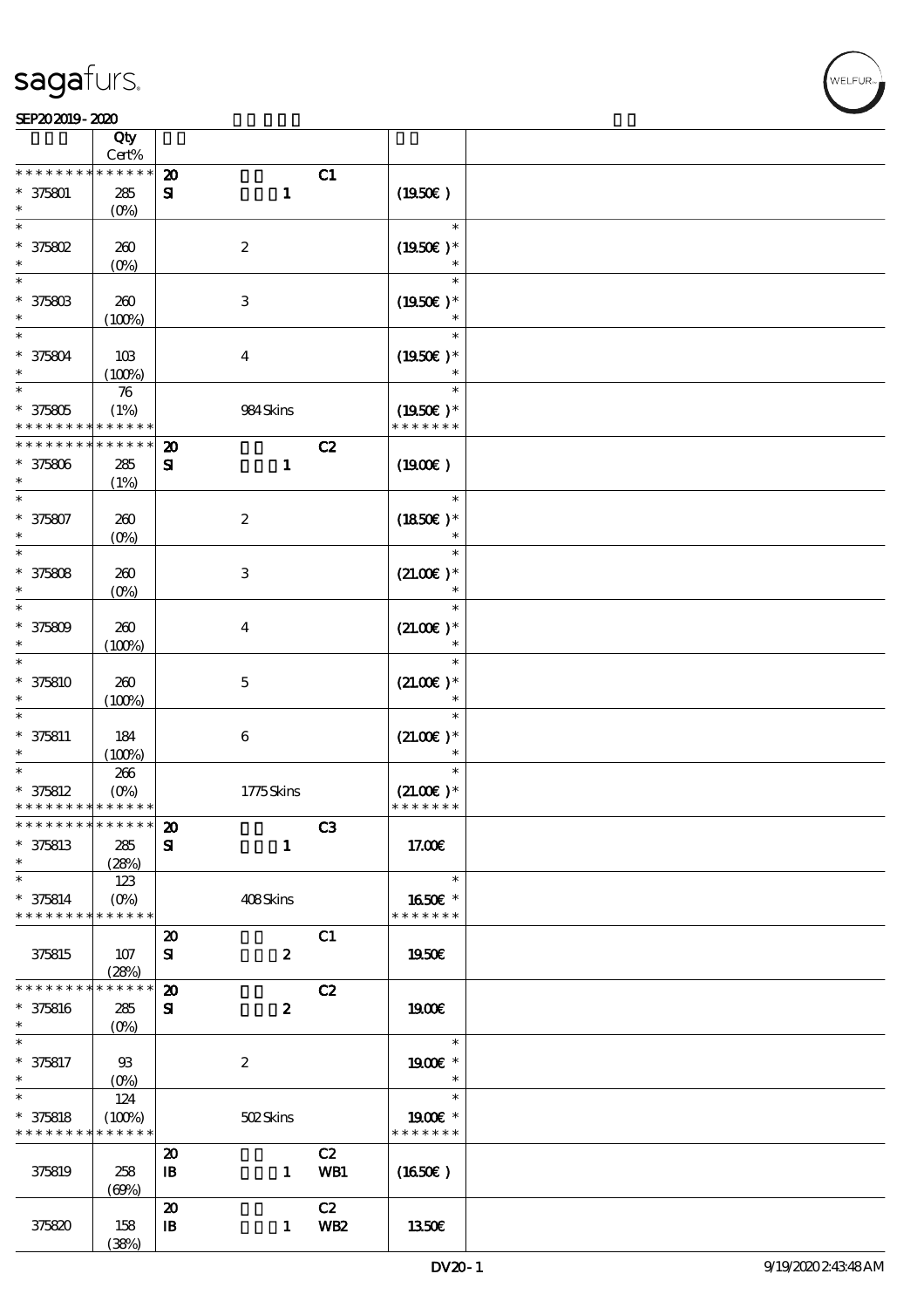|                                            | Qty<br>Cert%                    |                                 |                          |  |
|--------------------------------------------|---------------------------------|---------------------------------|--------------------------|--|
|                                            |                                 |                                 |                          |  |
|                                            |                                 | C2<br>$\boldsymbol{\mathbf{z}}$ |                          |  |
| 375821                                     | 291                             | $\mathbf{1}$<br>$\mathbf{B}$    | 1600E                    |  |
|                                            | (25%)                           |                                 |                          |  |
|                                            |                                 |                                 |                          |  |
| * * * * * * * *                            | * * * * * *                     | $\boldsymbol{\mathbf{z}}$<br>C1 |                          |  |
| $* 375822$                                 | 265                             | <b>SAGA</b><br>$\mathbf{1}$     | 21.50E                   |  |
| $\ast$                                     |                                 |                                 |                          |  |
|                                            | (2%)                            |                                 |                          |  |
| $\ast$                                     |                                 |                                 | $\overline{\phantom{a}}$ |  |
| $* 375823$                                 | 240                             | $\boldsymbol{2}$                | $21.00E$ *               |  |
|                                            |                                 |                                 |                          |  |
| $\ast$                                     | $(0\%)$                         |                                 | $\overline{\phantom{a}}$ |  |
| $*$                                        |                                 |                                 | $\ast$                   |  |
|                                            |                                 |                                 |                          |  |
| * 375824                                   | 240                             | $\,3\,$                         | $21.00E$ *               |  |
|                                            | $(O\!\!\!\!\!\!\backslash\rho)$ |                                 | $\ast$                   |  |
|                                            |                                 |                                 | $\ast$                   |  |
|                                            |                                 |                                 |                          |  |
|                                            | 230                             | $\boldsymbol{4}$                | $21.00E$ *               |  |
| $* 375825$                                 | $(0\%)$                         |                                 | $\ast$                   |  |
|                                            |                                 |                                 | Tarihin San<br>$\ast$    |  |
|                                            |                                 |                                 |                          |  |
| $* 375826$                                 | 240                             | $\mathbf 5$                     | $21.00E$ *               |  |
| $\star$                                    | (100%)                          |                                 | $\ast$                   |  |
| $*$                                        |                                 |                                 | $\ast$                   |  |
|                                            |                                 |                                 |                          |  |
| * 375827                                   | 240                             | $\boldsymbol{6}$                | $21.00E$ *               |  |
|                                            | (100%)                          |                                 | $\overline{\phantom{a}}$ |  |
|                                            |                                 |                                 | $\ast$                   |  |
|                                            |                                 |                                 |                          |  |
| $* 375828$                                 | 240                             | $\boldsymbol{7}$                | 21.00€ *                 |  |
| $\ast$                                     | (100%)                          |                                 | $\overline{\phantom{a}}$ |  |
|                                            |                                 |                                 | $\ast$                   |  |
|                                            |                                 |                                 |                          |  |
| $* 375829$                                 | 240                             | 8                               | $21.005*$                |  |
| $*$ and $*$                                | (100%)                          |                                 | $\ast$                   |  |
| $\overline{\phantom{0}}$                   |                                 |                                 | $\ast$                   |  |
|                                            |                                 |                                 |                          |  |
| $* 37580$                                  | 220                             | $\boldsymbol{9}$                | $21.00E$ *               |  |
| $*$                                        | (100%)                          |                                 | $\ast$                   |  |
| $\overline{\phantom{0}}$                   |                                 |                                 | $\ast$                   |  |
|                                            |                                 |                                 |                          |  |
| $* 375831$                                 | 59                              | 10                              | $21.00E$ *               |  |
| $\ast$                                     |                                 |                                 | $\ast$                   |  |
|                                            | (100%)                          |                                 |                          |  |
| $*$                                        |                                 |                                 | $\ast$                   |  |
|                                            | $5\!2$                          |                                 |                          |  |
| $* 375832$                                 | (3%)                            | 2266Skins                       | $21.005*$                |  |
| * * * * * * * * <mark>* * * * * * *</mark> |                                 |                                 | * * * * * * *            |  |
| * * * * * * * * * * * * * * <mark>*</mark> |                                 |                                 |                          |  |
|                                            |                                 | C2<br>ZU.                       |                          |  |
| $* 375833$                                 | 265                             | <b>SAGA</b><br>$\mathbf{1}$     | 21.50E                   |  |
| $\ast$                                     | $(0\%)$                         |                                 |                          |  |
| $\overline{\phantom{0}}$                   |                                 |                                 | $\ast$                   |  |
|                                            |                                 |                                 |                          |  |
| $* 375834$                                 | 240                             | $\boldsymbol{2}$                | $21.005*$                |  |
| $\ast$                                     | $(0\%)$                         |                                 | $\overline{\phantom{a}}$ |  |
| $\overline{\ast}$                          |                                 |                                 | $\ast$                   |  |
|                                            |                                 |                                 |                          |  |
| $* 375835$                                 | 240                             | 3                               | $21.005*$                |  |
| $\ast$                                     | $(O\!/\!\delta)$                |                                 | $\ast$                   |  |
| $\overline{\ast}$                          |                                 |                                 | $\ast$                   |  |
|                                            |                                 |                                 |                          |  |
| $* 375836$                                 | 240                             | $\bf{4}$                        | 21.00€ *                 |  |
| $\ast$                                     | (1%)                            |                                 | $\overline{\mathbf{r}}$  |  |
| $\overline{\phantom{0}}$                   |                                 |                                 | $\ast$                   |  |
|                                            |                                 |                                 |                          |  |
| $* 375837$                                 | 240                             | $\mathbf{5}$                    | $21.005*$                |  |
| $\ast$                                     | (2%)                            |                                 | $\overline{\phantom{a}}$ |  |
|                                            |                                 |                                 | $\ast$                   |  |
|                                            |                                 |                                 |                          |  |
| $* 375838$<br>$*$                          | 240                             | $\boldsymbol{6}$                | $21.005*$<br>$\ast$      |  |
|                                            | (3%)                            |                                 |                          |  |
| $\ast$                                     |                                 |                                 | $\ast$                   |  |
| $* 375839$                                 | 240                             | $\tau$                          | $21.00E$ *               |  |
| $*$                                        |                                 |                                 | $\ast$                   |  |
|                                            | (2%)                            |                                 |                          |  |
| $\ast$                                     |                                 |                                 | $\ast$                   |  |
| $* 375840$                                 | 240                             | $\bf 8$                         | $21.00E$ *               |  |
|                                            | (2%)                            |                                 |                          |  |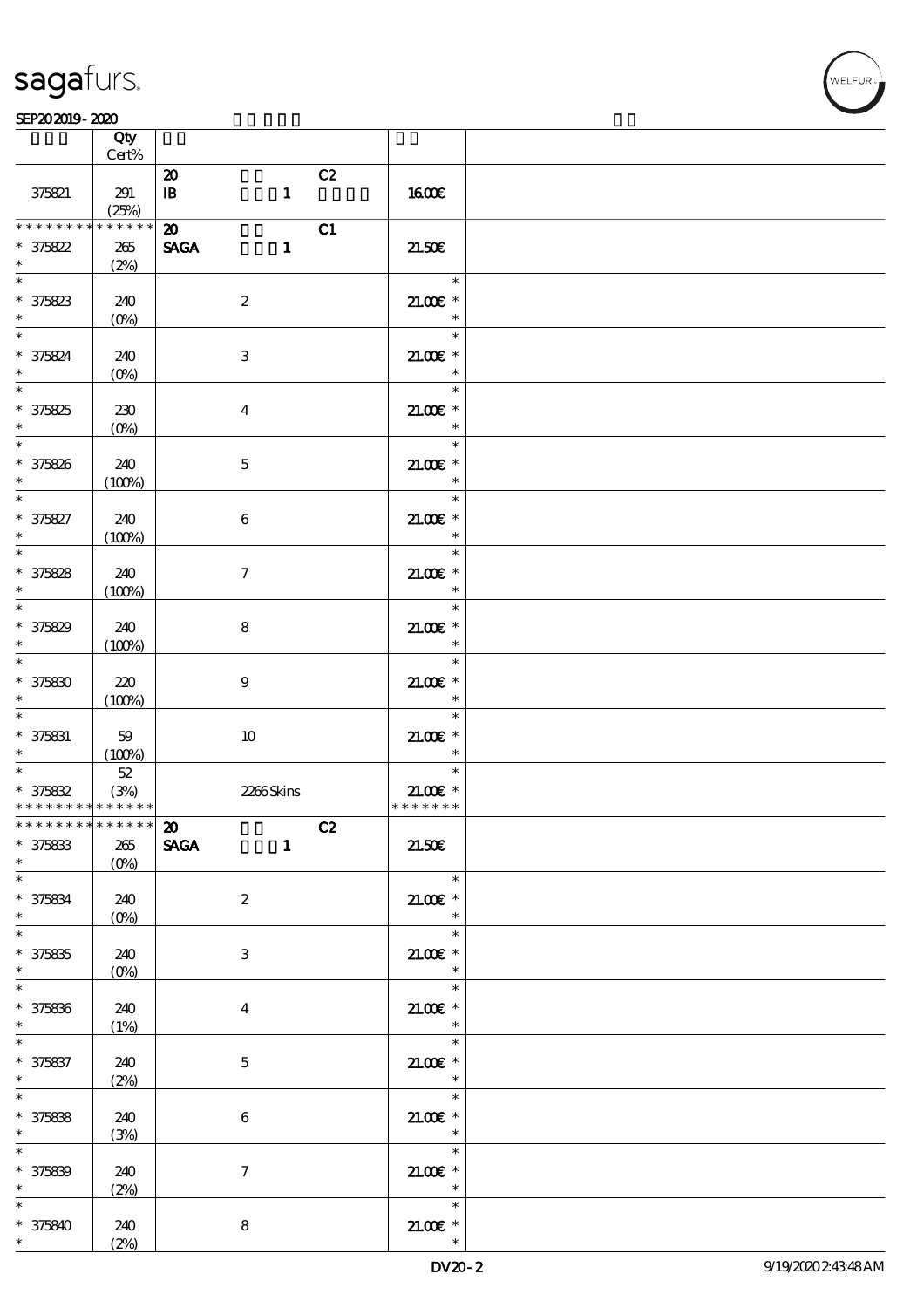VELEUR

|                             | Qty<br>Cert%               |                             |                         |    |                     |  |
|-----------------------------|----------------------------|-----------------------------|-------------------------|----|---------------------|--|
| $\ast$                      |                            |                             |                         |    | $\ast$              |  |
|                             |                            | $\boldsymbol{\mathfrak{D}}$ |                         | C2 |                     |  |
| $* 375841$                  | 240                        | <b>SAGA</b>                 | $\mathbf{1}$            |    | $21.00$ $*$         |  |
| $\ast$                      | (O <sub>0</sub> )          |                             |                         |    | $\ast$              |  |
| $\ast$                      |                            |                             |                         |    | $\ast$              |  |
| $* 375842$                  | 240                        |                             | 10                      |    | $21.00E$ *          |  |
| $\ast$                      | $(O\%)$                    |                             |                         |    | $\ast$              |  |
| $\ast$                      | 165                        |                             |                         |    | $\ast$              |  |
| $* 375843$                  |                            |                             |                         |    | $21.005*$           |  |
| * * * * * * * * * * * * * * | $(O\%)$                    |                             | 2590Skins               |    | * * * * * * *       |  |
|                             |                            |                             |                         |    |                     |  |
| * * * * * * * *             | * * * * * *                | $\boldsymbol{\mathfrak{D}}$ |                         | C3 |                     |  |
| $* 375844$                  | 265                        | <b>SAGA</b>                 | $\mathbf{1}$            |    | 1950€               |  |
| $\ast$                      | $(O\%)$                    |                             |                         |    |                     |  |
| $\overline{\phantom{0}}$    |                            |                             |                         |    | $\ast$              |  |
| $* 375845$                  | 240                        |                             | $\boldsymbol{2}$        |    | 1950E *             |  |
| $\ast$                      | $(O\%)$                    |                             |                         |    | $\ast$              |  |
| $\overline{\ast}$           |                            |                             |                         |    | $\ast$              |  |
|                             |                            |                             |                         |    |                     |  |
| $* 375846$                  | 240                        |                             | 3                       |    | 1950E *             |  |
| $\ast$                      | $(O\%)$                    |                             |                         |    | $\ast$              |  |
| $\ast$                      |                            |                             |                         |    | $\ast$              |  |
| $* 375847$                  | 240                        |                             | $\overline{\mathbf{4}}$ |    | 1950E *             |  |
| $\ast$                      | (100%)                     |                             |                         |    | $\ast$              |  |
| $\overline{\ast}$           |                            |                             |                         |    | $\ast$              |  |
| $* 375848$                  | 82                         |                             | $\mathbf 5$             |    | 1950€ *             |  |
| $\ast$                      | (100%)                     |                             |                         |    | $\ast$              |  |
| $\ast$                      |                            |                             |                         |    | $\ast$              |  |
|                             | 196                        |                             |                         |    |                     |  |
| * 375849                    | $(O\%)$                    |                             | 1263Skins               |    | 1950E *             |  |
| * * * * * * * * * * * * * * |                            |                             |                         |    | * * * * * * *       |  |
| * * * * * * * *             | $\ast\ast\ast\ast\ast\ast$ | $\boldsymbol{\mathfrak{D}}$ |                         | C1 |                     |  |
| $* 375850$                  | 171                        | <b>SAGA</b>                 | $\boldsymbol{z}$        |    | 21.00               |  |
| $\ast$                      | (5%)                       |                             |                         |    |                     |  |
| $\ast$                      |                            |                             |                         |    | $\ast$              |  |
| $* 375851$                  | 240                        |                             | $\boldsymbol{2}$        |    | 2050E *             |  |
| $\ast$                      |                            |                             |                         |    | $\ast$              |  |
| $\ast$                      | (100%)                     |                             |                         |    | $\ast$              |  |
|                             | 105                        |                             |                         |    |                     |  |
| $* 375852$                  | (100%)                     |                             | 516Skins                |    | 2050E *             |  |
| * * * * * * * * * * * * * * |                            |                             |                         |    | * * * * * * *       |  |
| ************** 20           |                            |                             |                         | C2 |                     |  |
| $* 375853$                  | $265\,$                    | <b>SAGA</b>                 | $\boldsymbol{z}$        |    | 21.006              |  |
| $\ast$                      | (10%)                      |                             |                         |    |                     |  |
| $\ast$                      |                            |                             |                         |    | $\ast$              |  |
| $* 375854$                  | 240                        |                             | $\boldsymbol{2}$        |    | 2050E *             |  |
| $\ast$                      | (100%)                     |                             |                         |    | $\ast$              |  |
| $\ast$                      |                            |                             |                         |    | $\ast$              |  |
|                             |                            |                             |                         |    |                     |  |
| $* 375855$<br>$\ast$        | 240                        |                             | 3                       |    | 2050E *             |  |
|                             | (100%)                     |                             |                         |    | $\ast$              |  |
| $\ast$                      |                            |                             |                         |    | $\ast$              |  |
| $* 375856$                  | 240                        |                             | $\boldsymbol{4}$        |    | 2050E *             |  |
| $\ast$                      | (100%)                     |                             |                         |    | $\ast$              |  |
|                             |                            |                             |                         |    | $\ast$              |  |
| $* 375857$                  | 240                        |                             | $\mathbf 5$             |    | $2050$ $\epsilon$ * |  |
| $\ast$                      | (100%)                     |                             |                         |    | $\ast$              |  |
| $\ast$                      |                            |                             |                         |    | $\ast$              |  |
|                             |                            |                             |                         |    |                     |  |
| $* 375858$<br>$\ast$        | 240                        |                             | $\bf 6$                 |    | 2050E *<br>$\ast$   |  |
|                             | (100%)                     |                             |                         |    |                     |  |
| $\ast$                      |                            |                             |                         |    | $\ast$              |  |
| $* 375859$                  | 220                        |                             | $\boldsymbol{7}$        |    | 2050E *             |  |
| $\ast$                      | (100%)                     |                             |                         |    | $\ast$              |  |
|                             |                            |                             |                         |    | $\ast$              |  |
| $* 375800$                  | $52\,$                     |                             | 8                       |    | $\,$ 2050 $\!$ $^*$ |  |
| $\ast$                      | (100%)                     |                             |                         |    |                     |  |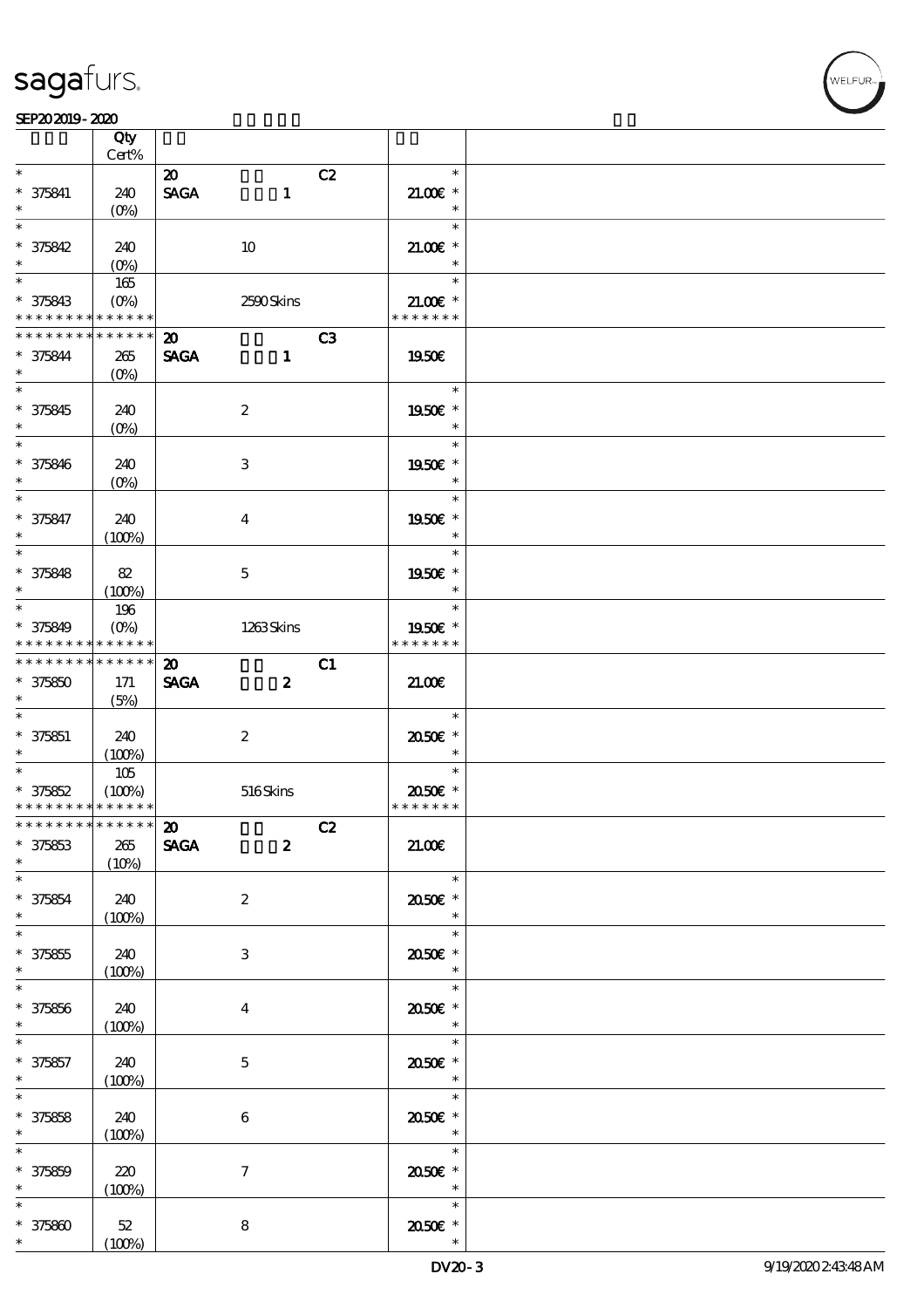### SEP202019-2020

|                             | Qty                        |                                     |                  |                 |               |  |
|-----------------------------|----------------------------|-------------------------------------|------------------|-----------------|---------------|--|
|                             | $Cert\%$                   |                                     |                  |                 |               |  |
| $\ast$                      | 177                        | $\boldsymbol{\mathfrak{D}}$         |                  | C2              | $\ast$        |  |
| $* 375861$                  | (1%)                       | <b>SAGA</b>                         | $\boldsymbol{z}$ |                 | 2050E *       |  |
| * * * * * * * *             | * * * * * *                |                                     |                  |                 | * * * * * * * |  |
| * * * * * * * *             | $\ast\ast\ast\ast\ast\ast$ | $\boldsymbol{\mathfrak{D}}$         |                  | C <sub>3</sub>  |               |  |
|                             |                            |                                     |                  |                 |               |  |
| $* 375862$                  | 156                        | <b>SAGA</b>                         | $\boldsymbol{2}$ |                 | 2000          |  |
| $\ast$                      | (1%)                       |                                     |                  |                 |               |  |
| $\ast$                      |                            |                                     |                  |                 | $\ast$        |  |
| $* 375863$                  | 240                        |                                     | $\boldsymbol{2}$ |                 | 2000E*        |  |
| $\ast$                      | (100%)                     |                                     |                  |                 | $\ast$        |  |
|                             | 136                        |                                     |                  |                 | $\ast$        |  |
| * 375864                    | (100%)                     |                                     | 532Skins         |                 | 2000E*        |  |
| * * * * * * * *             | * * * * * *                |                                     |                  |                 | * * * * * * * |  |
|                             |                            |                                     |                  |                 |               |  |
|                             |                            | $\boldsymbol{\mathfrak{D}}$         |                  | C <sub>4</sub>  |               |  |
| 375865                      | 179                        | <b>SAGA</b>                         | $\boldsymbol{z}$ |                 | <b>1850€</b>  |  |
|                             | (62%)                      |                                     |                  |                 |               |  |
| * * * * * * * *             | * * * * * *                | $\boldsymbol{\mathfrak{D}}$         |                  | C2              |               |  |
| $* 375866$                  | 265                        | <b>SAGA</b>                         | $\boldsymbol{z}$ | <b>OPEN</b>     | 17.00E        |  |
| $\ast$                      | (84%)                      |                                     |                  |                 |               |  |
| $*$                         | 71                         |                                     |                  |                 | $\ast$        |  |
| $* 375867$                  | (78%)                      |                                     | 336Skins         |                 | 1650E *       |  |
| * * * * * * * *             | * * * * * *                |                                     |                  |                 | * * * * * * * |  |
|                             |                            |                                     |                  |                 |               |  |
| * * * * * * * *             | * * * * * *                | $\boldsymbol{\mathbf{z}}$           |                  | C2              |               |  |
| $* 375868$                  | 265                        | IA                                  | $\mathbf{1}$     | WB1             | <b>1850€</b>  |  |
| $\ast$                      | (71%)                      |                                     |                  |                 |               |  |
| $\ast$                      |                            |                                     |                  |                 | $\ast$        |  |
| $* 375809$                  | 240                        |                                     | $\boldsymbol{2}$ |                 | 1850€ *       |  |
| $\ast$                      | (72%)                      |                                     |                  |                 | $\ast$        |  |
| $\overline{\ast}$           |                            |                                     |                  |                 | $\ast$        |  |
|                             |                            |                                     |                  |                 |               |  |
| $* 375870$                  | 240                        |                                     | $\,3$            |                 | 1850E *       |  |
| $\ast$                      | (90%)                      |                                     |                  |                 | $\ast$        |  |
|                             |                            |                                     |                  |                 | $\ast$        |  |
| $* 375871$                  | 240                        |                                     | $\bf{4}$         |                 | 1850€ *       |  |
| $\ast$                      | (61%)                      |                                     |                  |                 | $\ast$        |  |
| $\ast$                      | 254                        |                                     |                  |                 | $\ast$        |  |
| $* 375872$                  | (21%)                      |                                     | 1239Skins        |                 | 1850E *       |  |
| * * * * * * * * * * * * * * |                            |                                     |                  |                 | * * * * * * * |  |
| ************** 20           |                            |                                     |                  |                 |               |  |
|                             |                            |                                     |                  | C2              |               |  |
| $* 375873$                  | 265                        | IA                                  | $\boldsymbol{z}$ | WB1             | <b>1850€</b>  |  |
| $\ast$                      | (83%)                      |                                     |                  |                 |               |  |
| $\ast$                      |                            |                                     |                  |                 | $\ast$        |  |
| $* 375874$                  | 240                        |                                     | $\boldsymbol{z}$ |                 | 1800€ *       |  |
| $\ast$                      | (77%)                      |                                     |                  |                 | $\ast$        |  |
| $\ast$                      | 184                        |                                     |                  |                 | $\ast$        |  |
| $* 375875$                  | (64%)                      |                                     | 689Skins         |                 | 1800E *       |  |
| * * * * * * * *             | * * * * * *                |                                     |                  |                 | * * * * * * * |  |
|                             |                            |                                     |                  | C2              |               |  |
|                             |                            | $\boldsymbol{\boldsymbol{\lambda}}$ |                  |                 |               |  |
| 375876                      | 181                        | IA                                  | $\mathbf{1}$     | <b>WB2</b>      | <b>160€</b>   |  |
|                             | (24%)                      |                                     |                  |                 |               |  |
|                             |                            | $\boldsymbol{\mathsf{20}}$          |                  | C2              |               |  |
| 375877                      | 243                        | IA                                  | $\boldsymbol{z}$ | WB <sub>2</sub> | 1650E         |  |
|                             | (54%)                      |                                     |                  |                 |               |  |
| * * * * * * *               | * * * * * *                | $\boldsymbol{\mathfrak{D}}$         |                  | C2              |               |  |
| $* 375878$                  | 265                        | IA                                  | $\mathbf{1}$     |                 | 1650€         |  |
| $*$                         | (48%)                      |                                     |                  |                 |               |  |
|                             |                            |                                     |                  |                 | $\ast$        |  |
|                             |                            |                                     |                  |                 |               |  |
| $* 375879$                  | 240                        |                                     | $\boldsymbol{z}$ |                 | 1650€ *       |  |
| $\ast$                      | (38%)                      |                                     |                  |                 | $\ast$        |  |
| $\overline{\ast}$           | $95\,$                     |                                     |                  |                 | $\ast$        |  |
| $* 37580$                   | (21%)                      |                                     | 600Skins         |                 | 1650E *       |  |
| * * * * * * * *             | * * * * * *                |                                     |                  |                 | * * * * * * * |  |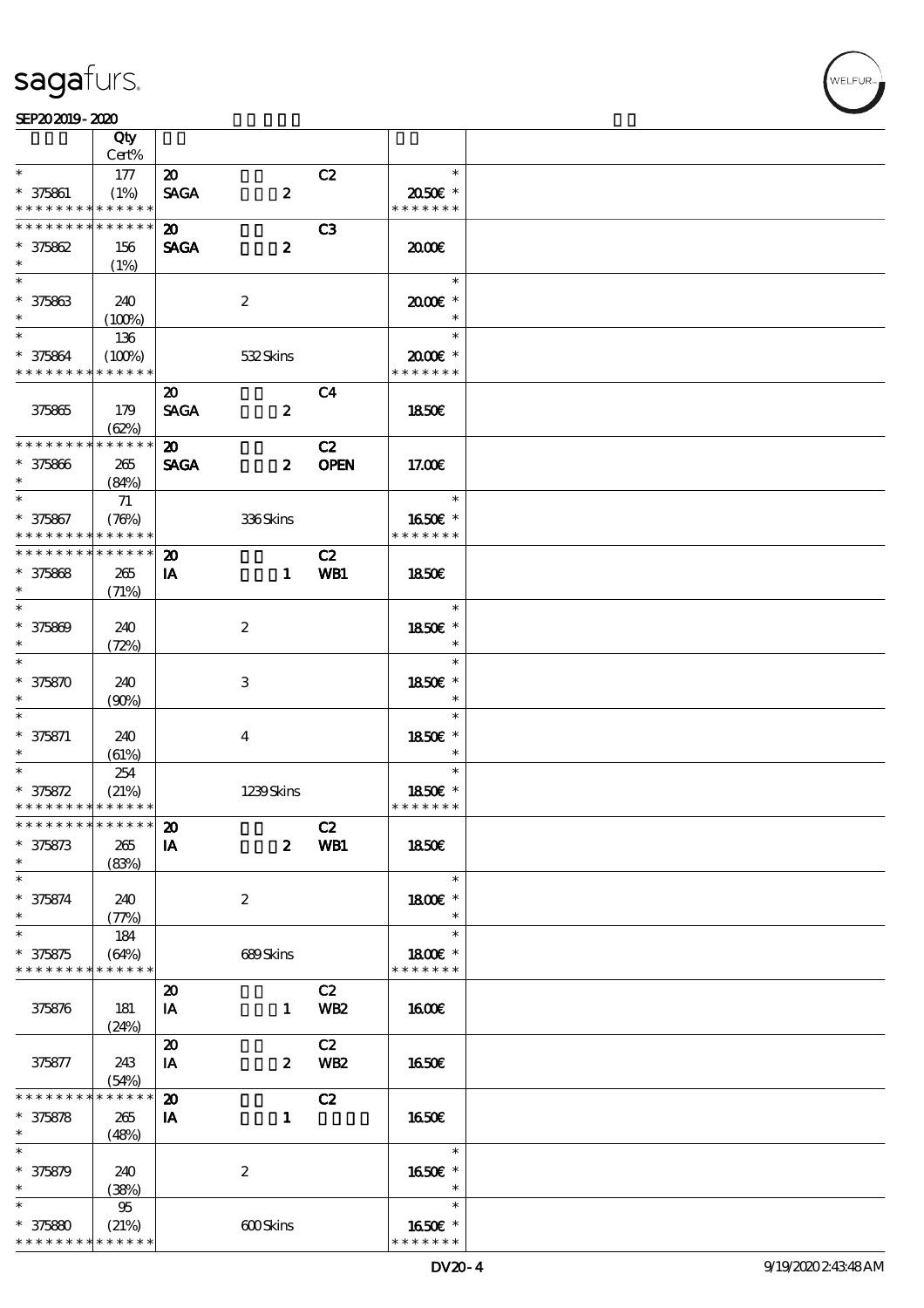#### SEP202019-2020

|                                                                                     | Qty                 |                                                            |    |                                                           |  |
|-------------------------------------------------------------------------------------|---------------------|------------------------------------------------------------|----|-----------------------------------------------------------|--|
|                                                                                     | Cert%               |                                                            |    |                                                           |  |
| 375881                                                                              | 206<br>(55%)        | $\boldsymbol{\mathfrak{D}}$<br>$\boldsymbol{z}$<br>IA      | C2 | 1850E                                                     |  |
| * * * * * * * *<br>$* 375882$<br>$\ast$                                             | * * * * * *<br>245  | $\boldsymbol{\mathfrak{D}}$<br>$\mathbf{1}$<br><b>SROY</b> | C1 | 21.50E                                                    |  |
| $\ast$<br>$* 375883$                                                                | (1%)<br>220         | $\boldsymbol{2}$                                           |    | $\overline{\phantom{a}}$<br>$21.00E$ *                    |  |
| $\ast$<br>$\ast$<br>$* 375884$                                                      | (1%)<br>200         | $\ensuremath{\mathbf{3}}$                                  |    | $\overline{\phantom{a}}$<br>e e E<br>$\ast$<br>$21.50E$ * |  |
| $\ast$<br>$\overline{\ast}$<br>$* 375865$                                           | (7%)<br>220         | $\boldsymbol{4}$                                           |    | $\ast$<br>$\ast$<br>$21.00E$ *                            |  |
| $\ast$<br>$* 375886$                                                                | (100%)<br>220       | $\mathbf 5$                                                |    | $\ast$<br>$\ast$<br>$21.50E$ *                            |  |
| $\ast$                                                                              | (100%)<br>220       | $\boldsymbol{6}$                                           |    | $\ast$<br>$\ast$<br>$21.00E$ *                            |  |
| * 375887<br>$* 375888$                                                              | (100%)<br>220       | $\boldsymbol{7}$                                           |    | $\ast$<br>$\ast$<br>$21.00E$ *                            |  |
| $\ast$<br>$\ast$                                                                    | (100%)              |                                                            |    | $\overline{\phantom{a}}$<br>$\ast$                        |  |
| $* 375889$<br>$*$ and $*$<br>$*$                                                    | 178<br>(100%)<br>57 | 8                                                          |    | $21.00E$ *<br>$\ast$<br>$\ast$                            |  |
| $* 375800$                                                                          | (7%)                | 1780Skins                                                  |    | $21.00E$ *<br>* * * * * * *                               |  |
|                                                                                     | $******$            |                                                            |    |                                                           |  |
| * * * * * * * *<br>* * * * * * * * <mark>* * * * * *</mark><br>$* 375891$<br>$\ast$ | 245                 | $\boldsymbol{\mathfrak{D}}$<br><b>SROY</b><br>$\mathbf{1}$ | C2 | 21.50                                                     |  |
|                                                                                     | 220<br>$(0\%)$      | $\boldsymbol{2}$                                           |    | $\ast$<br>$21.005*$<br>$\ast$                             |  |
| $* 375892$<br>$\ast$<br>$\ast$<br>$* 37580B$<br>$*$                                 | 220<br>$(0\%)$      | $\ensuremath{\mathbf{3}}$                                  |    | $21.00E$ *<br>$\ast$                                      |  |
| $* 375894$<br>$\ast$                                                                | 220<br>(2%)         | $\boldsymbol{4}$                                           |    | $\ast$<br>$21.005*$<br>$\ast$                             |  |
| $\overline{\ast}$<br>$* 375895$<br>$\ast$                                           | 220<br>(2%)         | $\bf 5$                                                    |    | $\ast$<br>$21.00$ $*$<br>$\ast$                           |  |
| $\overline{\ast}$<br>$* 375806$<br>$\ast$                                           | 200<br>(1%)         | 6                                                          |    | $\ast$<br>$21.50E$ *<br>$\overline{\phantom{a}}$          |  |
| $* 375897$<br>$\ast$                                                                | 220<br>(100%)       | $\tau$                                                     |    | $\ast$<br>$21.005*$<br>$\overline{\phantom{a}}$           |  |
| $*$<br>$* 375808$<br>$\ast$                                                         | 220<br>(100%)       | 8                                                          |    | $\ast$<br>$21.005*$<br>$\ast$                             |  |
| $\ast$<br>$* 375800$<br>$*$                                                         | 220<br>(100%)       | $\boldsymbol{9}$                                           |    | $\ast$<br>$21.00E$ *<br>$\overline{\phantom{a}}$          |  |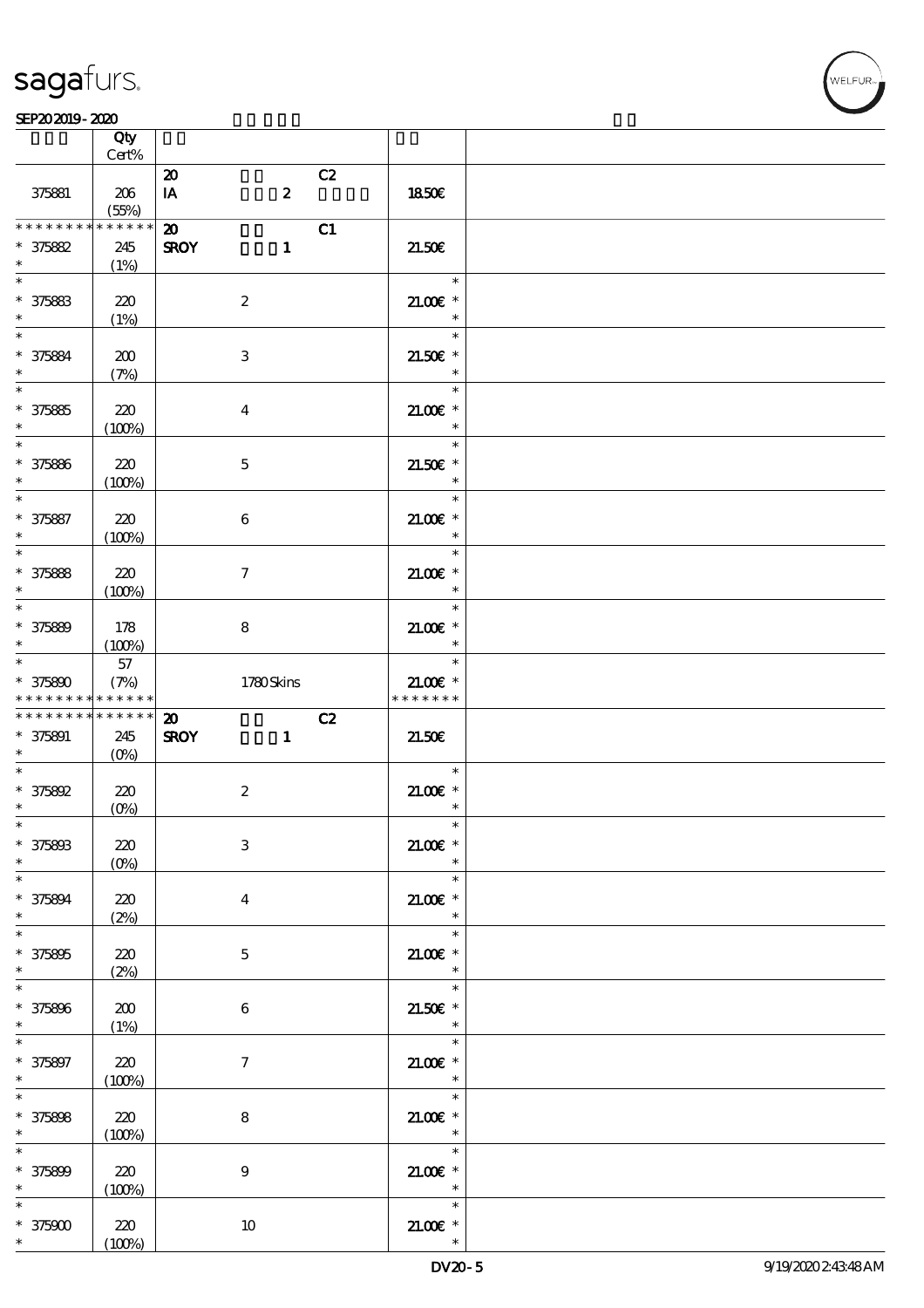

#### SEP202019-2020

|                                            | Qty<br>Cert%      |                             |                  |    |                      |  |
|--------------------------------------------|-------------------|-----------------------------|------------------|----|----------------------|--|
| $\ast$                                     |                   |                             |                  |    | $\ast$               |  |
|                                            |                   | $\boldsymbol{\mathfrak{D}}$ |                  | C2 |                      |  |
| $* 375001$                                 | 220               | <b>SROY</b>                 | $\mathbf{1}$     |    | $21.50E$ *           |  |
| $\ast$                                     | (100%)            |                             |                  |    | $\ast$               |  |
| $\ast$                                     |                   |                             |                  |    | $\ast$               |  |
| $*$ 375902                                 | 220               | $12 \,$                     |                  |    | $21.00E$ *           |  |
| $\ast$                                     | (100%)            |                             |                  |    | $\ast$               |  |
| $\overline{\phantom{0}}$                   |                   |                             |                  |    | $\ast$               |  |
|                                            |                   |                             |                  |    |                      |  |
| $* 37590B$                                 | 220               | 13                          |                  |    | $21.005*$            |  |
| $\ast$                                     | (100%)            |                             |                  |    | $\ast$               |  |
| $\ast$                                     |                   |                             |                  |    | $\ast$               |  |
| $* 375004$                                 | 220               | 14                          |                  |    | $21.005*$            |  |
| $\ast$                                     | (100%)            |                             |                  |    | $\ast$               |  |
| $\overline{\phantom{0}}$                   |                   |                             |                  |    | $\ast$               |  |
| $* 375905$                                 | 220               |                             |                  |    | $21.00E$ *           |  |
|                                            |                   | 15                          |                  |    |                      |  |
| $\ast$                                     | (100%)            |                             |                  |    | $\ast$               |  |
| $\overline{\phantom{0}}$                   |                   |                             |                  |    | $\ast$               |  |
| $* 375906$                                 | 166               | 16                          |                  |    | $21.005*$            |  |
| $\ast$                                     | (100%)            |                             |                  |    | $\ast$               |  |
| $\ast$                                     | 58                |                             |                  |    | $\ast$               |  |
| $* 375907$                                 | (3%)              |                             | 3529Skins        |    | $21.00$ $\epsilon$ * |  |
| * * * * * * * *                            | * * * * * *       |                             |                  |    | * * * * * * *        |  |
| * * * * * * * *                            | * * * * * *       |                             |                  |    |                      |  |
|                                            |                   | $\boldsymbol{\mathfrak{D}}$ |                  | C3 |                      |  |
| $* 375908$                                 | 245               | <b>SROY</b>                 | $\mathbf{1}$     |    | 2050E                |  |
| $\ast$                                     | (O <sub>0</sub> ) |                             |                  |    |                      |  |
| $\overline{\phantom{0}}$                   |                   |                             |                  |    | $\ast$               |  |
| $* 375909$                                 | 220               | $\boldsymbol{2}$            |                  |    | 2050E *              |  |
| $\ast$                                     | $(0\%)$           |                             |                  |    | $\ast$               |  |
| $\ast$                                     |                   |                             |                  |    | $\ast$               |  |
| $* 375910$                                 | 220               | $\,3$                       |                  |    |                      |  |
| $\ast$                                     |                   |                             |                  |    | 2050E *              |  |
|                                            | (100%)            |                             |                  |    | $\ast$               |  |
| $\overline{\phantom{a}^*}$                 |                   |                             |                  |    | $\ast$               |  |
| $* 375911$                                 | 81                | $\bf{4}$                    |                  |    | 2050E *              |  |
| $\ast$                                     | (100%)            |                             |                  |    | $\ast$               |  |
|                                            | 178               |                             |                  |    | $\ast$               |  |
| $* 375912$                                 | $(O\% )$          |                             | 944 Skins        |    | 2050E *              |  |
| * * * * * * * * <mark>* * * * * * *</mark> |                   |                             |                  |    | * * * * * * *        |  |
| ************** 20                          |                   |                             |                  |    |                      |  |
|                                            |                   |                             | C4               |    |                      |  |
| $* 375913$                                 | 245               | <b>SROY</b>                 | $\mathbf{1}$     |    | 1800E                |  |
| $\ast$                                     | (51%)             |                             |                  |    |                      |  |
| $\ast$                                     | 71                |                             |                  |    | $\ast$               |  |
| $* 375914$                                 | (53%)             |                             | 316Skins         |    | 1800E *              |  |
| * * * * * * * *                            | * * * * * *       |                             |                  |    | * * * * * * *        |  |
| * * * * * * *                              | * * * * * *       | $\boldsymbol{\mathfrak{D}}$ |                  | C1 |                      |  |
| $* 375915$                                 | 209               | <b>SROY</b>                 | $\boldsymbol{z}$ |    | <b>22006</b>         |  |
| $\ast$                                     |                   |                             |                  |    |                      |  |
|                                            | (1%)              |                             |                  |    |                      |  |
| $\ast$                                     |                   |                             |                  |    | $\ast$               |  |
| $* 375916$                                 | 220               | $\boldsymbol{2}$            |                  |    | $21.50E$ *           |  |
| $\ast$                                     | (100%)            |                             |                  |    | $\ast$               |  |
| $\ast$                                     | 144               |                             |                  |    | $\ast$               |  |
| $* 375917$                                 | (100%)            |                             | 573Skins         |    | $21.50E$ *           |  |
| * * * * * * * * <mark>* * * * * *</mark> * |                   |                             |                  |    | * * * * * * *        |  |
| * * * * * * * * * * * * * *                |                   | $\boldsymbol{\mathfrak{D}}$ |                  | C2 |                      |  |
|                                            |                   |                             |                  |    |                      |  |
| $* 375918$<br>$*$ $*$                      | 245               | <b>SROY</b>                 | $\boldsymbol{z}$ |    | 21.00                |  |
|                                            | $(O\%)$           |                             |                  |    |                      |  |
| $\ast$                                     |                   |                             |                  |    | $\ast$               |  |
| * 375919                                   | 220               | $\boldsymbol{2}$            |                  |    | $21.00E$ *           |  |
| $\ast$                                     | $(0\%)$           |                             |                  |    | $\ast$               |  |
| $\ast$                                     |                   |                             |                  |    | $\ast$               |  |
| $* 375920$                                 | 220               | $\,3$                       |                  |    | $21.005*$            |  |
| $\ast$                                     | (100%)            |                             |                  |    | $\ast$               |  |
|                                            |                   |                             |                  |    |                      |  |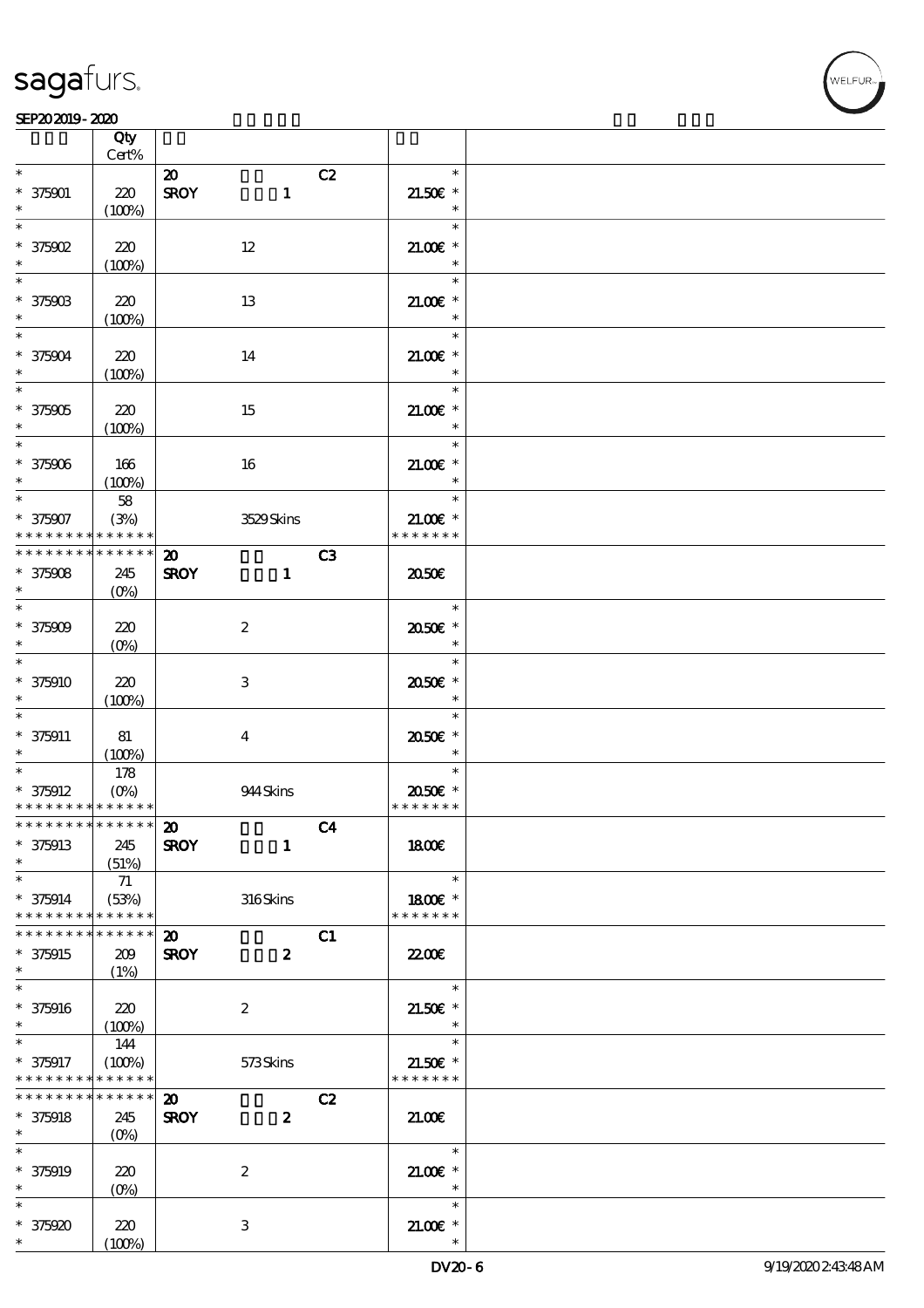#### SEP202019-2020

|                               | Qty                   |                             |                  |                |                             |  |
|-------------------------------|-----------------------|-----------------------------|------------------|----------------|-----------------------------|--|
|                               | Cert%                 |                             |                  |                |                             |  |
| $\ast$                        | 220                   | $\boldsymbol{\mathsf{20}}$  |                  | C2             | $\ast$                      |  |
| $* 375921$                    | (98%)                 | <b>SROY</b>                 | $\pmb{2}$        |                | $21.00$ $\epsilon$ *        |  |
| * * * * * * * *               | * * * * * *           |                             |                  |                | * * * * * * *               |  |
| * * * * * * * *               | * * * * * *           | $\boldsymbol{\mathfrak{D}}$ |                  | C <sub>3</sub> |                             |  |
| $* 375922$                    | 212                   | <b>SROY</b>                 | $\boldsymbol{z}$ |                | 21.00                       |  |
| $\ast$                        | $(0\%)$               |                             |                  |                |                             |  |
| $\overline{\ast}$             |                       |                             |                  |                | $\ast$                      |  |
| $* 375923$                    | 220                   |                             | $\boldsymbol{2}$ |                | 2050E *                     |  |
| $\ast$                        | (100%)                |                             |                  |                | $\ast$                      |  |
| $\ast$                        | 48                    |                             |                  |                | $\ast$                      |  |
| * 375924                      | (100%)                |                             | 480Skins         |                | 2050E *                     |  |
| * * * * * * * *               | * * * * * *           |                             |                  |                | * * * * * * *               |  |
|                               |                       | $\boldsymbol{\mathfrak{D}}$ |                  | C <sub>4</sub> |                             |  |
| 375925                        | 270                   | <b>SROY</b>                 | $\boldsymbol{z}$ |                | 1950E                       |  |
|                               | (71%)                 |                             |                  |                |                             |  |
|                               |                       | $\boldsymbol{\mathfrak{D}}$ |                  | C1             |                             |  |
| 375926                        | 121                   | LUM                         | $\mathbf{1}$     |                | 21.50E                      |  |
|                               | (65%)                 |                             |                  |                |                             |  |
|                               |                       | $\boldsymbol{\mathfrak{D}}$ |                  | C1/C2          |                             |  |
| 375927                        | 226                   | $\textbf{LUM}$              | $\mathbf{1}$     |                | 21.006                      |  |
|                               | (100%)                |                             |                  |                |                             |  |
| * * * * * * * *               | * * * * * *           | $\boldsymbol{\mathfrak{D}}$ |                  | C2             |                             |  |
| $* 375928$                    | 165                   | <b>LUMI</b>                 | $\mathbf{1}$     |                | 21.00E                      |  |
| $\ast$                        | (1%)                  |                             |                  |                |                             |  |
| $\overline{\ast}$             |                       |                             |                  |                | $\ast$                      |  |
| $* 375929$                    | 220                   |                             | $\boldsymbol{z}$ |                | $21.005*$                   |  |
| $\ast$                        | (100%)                |                             |                  |                | $\ast$                      |  |
| $\ast$                        |                       |                             |                  |                | $\ast$                      |  |
| $* 375000$                    | 200                   |                             | 3                |                | $21.00$ $\epsilon$ *        |  |
| $\ast$                        | (100%)                |                             |                  |                | $\ast$                      |  |
| $\ast$                        | $55\,$                |                             |                  |                | $\ast$                      |  |
| $* 375031$                    | (100%)                |                             | 640Skins         |                | $21.005*$                   |  |
| * * * * * * * *               | * * * * * *           |                             |                  |                | * * * * * * *               |  |
|                               |                       | $\boldsymbol{\mathfrak{D}}$ |                  | C1/C2          |                             |  |
| 375032                        | 245                   | LUM                         | $\boldsymbol{z}$ |                | <b>22006</b>                |  |
|                               |                       |                             |                  |                |                             |  |
| * * * * * * * * * * * * * * * | (100%)                | $\boldsymbol{\omega}$       |                  | C2             |                             |  |
| $* 375933$                    | 245                   |                             |                  |                | 21.506                      |  |
| $\ast$                        |                       | LUM                         | $\boldsymbol{2}$ |                |                             |  |
| $\ast$                        | (81%)                 |                             |                  |                | $\ast$                      |  |
|                               |                       |                             |                  |                |                             |  |
| $* 375034$<br>$\ast$          | 220                   |                             | $\boldsymbol{2}$ |                | $21.50E$ *<br>$\ast$        |  |
| $\ast$                        | (100%)                |                             |                  |                | $\ast$                      |  |
|                               | $150\,$               |                             |                  |                |                             |  |
| $* 375935$<br>* * * * * * * * | (100%)<br>* * * * * * |                             | $615$ Skins      |                | $21.50E$ *<br>* * * * * * * |  |
|                               |                       |                             |                  |                |                             |  |

**VELFUR**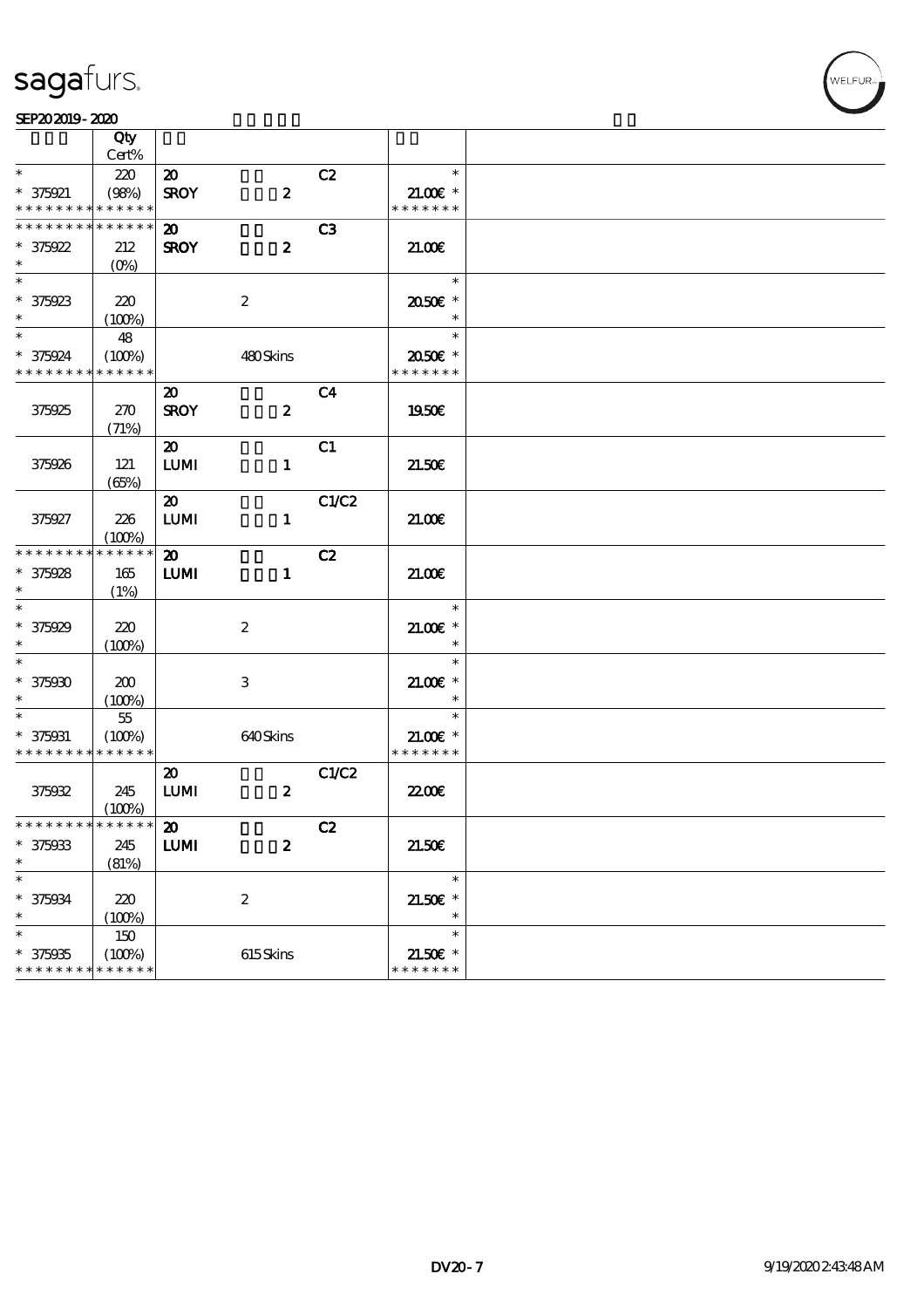

|                                                    | Qty                        |                          |                         |                |                                                  |  |
|----------------------------------------------------|----------------------------|--------------------------|-------------------------|----------------|--------------------------------------------------|--|
| * * * * * * * *                                    | Cert%<br>* * * * * *       | $\mathbf 0$              |                         | C1             |                                                  |  |
| $* 375061$<br>$\ast$                               | 305<br>(15%)               | ${\bf s}$                | $\mathbf{1}$            |                | <b>1600€</b>                                     |  |
| $\ast$                                             | 65                         |                          |                         |                | $\ast$                                           |  |
| $* 375962$<br>* * * * * * * *                      | (24%)<br>* * * * * *       |                          | 370Skins                |                | 1600€ *<br>* * * * * * *                         |  |
| * * * * * * *                                      | * * * * * *                | $\mathbf{o}$             |                         | C2             |                                                  |  |
| $* 375963$<br>$\ast$                               | 305<br>(30%)               | ${\bf s}$                | $\mathbf{1}$            |                | <b>1500€</b>                                     |  |
| $\ast$<br>$* 375964$<br>$\ast$                     | 280<br>$(O_0)$             |                          | $\boldsymbol{2}$        |                | $\ast$<br>1500€ *<br>$\ast$                      |  |
| $\overline{\ast}$<br>$* 375965$<br>* * * * * * * * | 172<br>(4%)<br>* * * * * * |                          | 757 Skins               |                | $\ast$<br>1500 £*<br>* * * * * * *               |  |
|                                                    |                            |                          |                         |                |                                                  |  |
| 375966                                             | 321<br>(14%)               | $\mathbf 0$<br>${\bf s}$ | $\mathbf{1}$            | C <sub>3</sub> | 1300E                                            |  |
|                                                    |                            | $\mathbf 0$              |                         | C <sub>4</sub> |                                                  |  |
| 375967                                             | 217<br>(29%)               | ${\bf s}$                | $\mathbf{1}$            |                | 11.50E                                           |  |
| * * * * * * * *                                    | * * * * * *                | $\mathbf{o}$             |                         | C1/C2          |                                                  |  |
| $* 375068$<br>$\ast$                               | 245<br>(3%)                | Я                        | $\boldsymbol{z}$        |                | 1600E                                            |  |
| $\ast$                                             | $107$                      |                          |                         |                | $\ast$                                           |  |
| $* 375909$<br>* * * * * * * *                      | (100%)<br>* * * * * *      |                          | 352Skins                |                | 1600E *<br>* * * * * * *                         |  |
| 375970                                             | 144<br>(25%)               | $\mathbf 0$<br>${\bf s}$ | $\boldsymbol{z}$        | C <sub>3</sub> | 1550€                                            |  |
| * * * * * * * *                                    | * * * * * *                | $\mathbf{O}$             |                         | C1             |                                                  |  |
| $* 375971$<br>$\ast$                               | 285<br>(1%)                | <b>SAGA</b>              | $\mathbf{1}$            |                | 1850E                                            |  |
| $\ast$<br>$* 375972$<br>$\ast$                     | 260<br>(3%)                |                          | $\boldsymbol{2}$        |                | $\ast$<br>1850E *<br>$\ast$                      |  |
| $*$<br>$* 375973$<br>$\ast$                        | 260<br>(100%)              |                          | $\,3$                   |                | $\ast$<br>1850€ *<br>$\ast$                      |  |
| $\ast$<br>$* 375974$<br>$\ast$                     | 57<br>(100%)               |                          | $\overline{\mathbf{4}}$ |                | $\ast$<br>1850E *<br>$\ast$                      |  |
| $\ast$<br>$* 375975$<br>* * * * * * * *            | 105<br>(5%)<br>* * * * * * |                          | 967Skins                |                | $\ast$<br>1850€ *<br>* * * * * * *               |  |
| * * * * * * *                                      | * * * * * *                | $\mathbf 0$              |                         | C2             |                                                  |  |
| $* 375976$<br>$\ast$                               | 285<br>(3%)                | <b>SAGA</b>              | $\mathbf{1}$            |                | <b>1850€</b>                                     |  |
| $* 375977$<br>$\ast$                               | 260<br>(2%)                |                          | $\boldsymbol{2}$        |                | $\ast$<br>1800 £*<br>$\rightarrow$ $\rightarrow$ |  |
| $\ast$<br>$* 375978$<br>$\ast$                     | 260<br>(2%)                |                          | 3                       |                | $\ast$<br>1800 £*<br>$\ast$                      |  |
| $\ast$<br>$* 375979$<br>$\ast$                     | 260<br>(4%)                |                          | $\boldsymbol{4}$        |                | $\ast$<br>1800 £*<br>$\ast$                      |  |
| $\ast$<br>$* 375980$<br>$\ast$                     | 260<br>$(O\%)$             |                          | $\mathbf 5$             |                | $\ast$<br>1800 £*<br>$\ast$                      |  |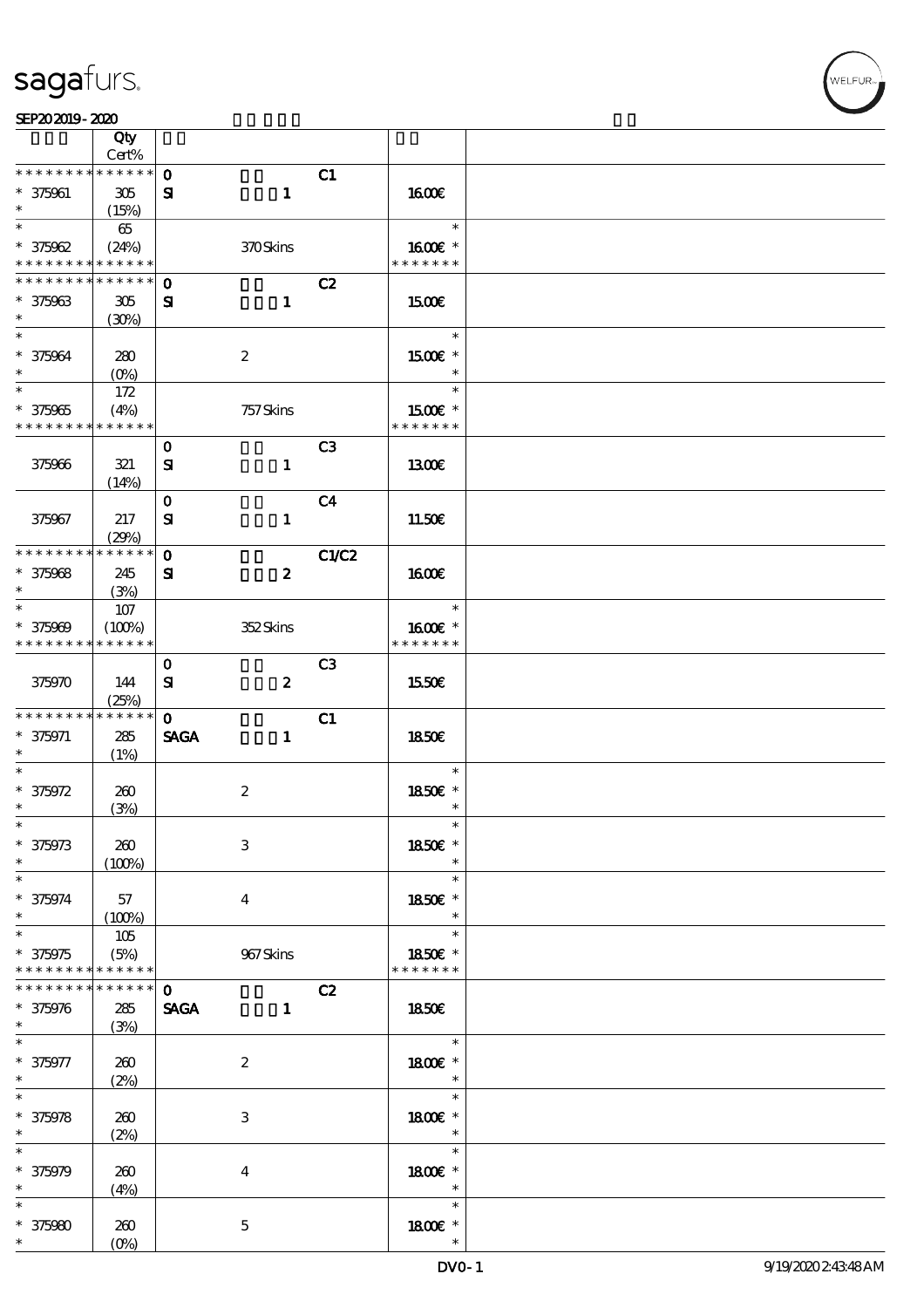#### $SEP202019 - 2020$

|                             | Qty           |              |                  |                 |                   |  |
|-----------------------------|---------------|--------------|------------------|-----------------|-------------------|--|
| $\ast$                      | Cert%         |              |                  |                 | $\ast$            |  |
|                             |               | $\mathbf{O}$ |                  | C2              |                   |  |
| $* 375081$<br>$\ast$        | 260           | <b>SAGA</b>  | $\mathbf{1}$     |                 | 1800E *<br>$\ast$ |  |
| $\ast$                      | (100%)        |              |                  |                 | $\ast$            |  |
| $* 375082$                  | 260           |              | $\tau$           |                 | 1800€ *           |  |
| $\ast$                      | (100%)        |              |                  |                 | $\ast$            |  |
|                             |               |              |                  |                 | $\ast$            |  |
| $* 375983$                  | 190           |              | 8                |                 | 1800E *           |  |
| $\ast$                      | (100%)        |              |                  |                 | $\ast$            |  |
| $*$                         | 226           |              |                  |                 | $\ast$            |  |
| * 375984                    | (2%)          |              | 2261 Skins       |                 | 1800E *           |  |
| * * * * * * * * * * * * * * |               |              |                  |                 | * * * * * * *     |  |
|                             |               | $\mathbf{O}$ |                  | C1              |                   |  |
| 375985                      | 189           | <b>SAGA</b>  | $\boldsymbol{z}$ |                 | 1800              |  |
|                             | (76%)         |              |                  |                 |                   |  |
| * * * * * * * *             | * * * * * *   | $\mathbf{O}$ |                  | <b>C1/C2</b>    |                   |  |
| $* 375086$                  | 200           | <b>SAGA</b>  | $\boldsymbol{z}$ |                 | 1850E             |  |
| $\ast$                      | (18%)         |              |                  |                 |                   |  |
| $\ast$                      |               |              |                  |                 | $\ast$            |  |
| $* 375987$                  | 260           |              | $\boldsymbol{2}$ |                 | 1850€ *           |  |
| $\ast$                      | (100%)        |              |                  |                 | $\ast$            |  |
| $\ast$                      | 89            |              |                  |                 | $\ast$            |  |
| $* 375988$                  | (100%)        |              | 549Skins         |                 | 1850E *           |  |
| * * * * * * * *             | * * * * * *   |              |                  |                 | * * * * * * *     |  |
|                             |               | $\mathbf{O}$ |                  | C <sub>3</sub>  |                   |  |
| 375989                      | 196           | <b>SAGA</b>  | $\boldsymbol{z}$ |                 | 17.50E            |  |
|                             | (67%)         |              |                  |                 |                   |  |
|                             |               | $\mathbf{O}$ |                  | C2              |                   |  |
| 375990                      | 49            | <b>SAGA</b>  | $\boldsymbol{z}$ | <b>OPEN</b>     | 1400              |  |
|                             | (71%)         |              |                  |                 |                   |  |
| * * * * * * * *             | * * * * * *   | $\mathbf{O}$ |                  | C2              |                   |  |
| $* 375001$                  | 285           | IA           | $\mathbf{1}$     | WB1             | 1650E             |  |
| $\ast$                      | (55%)         |              |                  |                 |                   |  |
| $*$                         | 68            |              |                  |                 | $\ast$            |  |
| $*$ 375992                  | (11%)         |              | 353Skins         |                 | 1600E *           |  |
| * * * * * * * * * * * * * * |               |              |                  |                 | * * * * * * *     |  |
|                             |               | $\mathbf 0$  |                  | C2              |                   |  |
| 375993                      | 148           | IA           | $\boldsymbol{z}$ | WB1             | 1450E             |  |
|                             | (68%)         |              |                  |                 |                   |  |
| * * * * * * * *             | * * * * * *   | $\mathbf{o}$ |                  | C2              |                   |  |
| * 375004                    | 285           | IA           | $\mathbf{1}$     | WB <sub>2</sub> | 1400E             |  |
| $\ast$                      | (20%)         |              |                  |                 |                   |  |
| $\overline{\ast}$           | 43            |              |                  |                 | $\ast$            |  |
| $* 375005$                  | (58%)         |              | 328Skins         |                 | 1350E *           |  |
| * * * * * * * *             | * * * * * *   |              |                  |                 | * * * * * * *     |  |
|                             |               | $\bf{0}$     |                  | C2              |                   |  |
| 375996                      | 111           | IA           | $\boldsymbol{z}$ | WB <sub>2</sub> | 1350€             |  |
|                             | (44%)         |              |                  |                 |                   |  |
| * * * * * * * *             | $* * * * * *$ | $\mathbf 0$  |                  | C2              |                   |  |
| * 375997                    | 285           | IA           | $\mathbf{1}$     |                 | 1650E             |  |
| $*$                         | (30%)         |              |                  |                 |                   |  |
| $\overline{\ast}$           |               |              |                  |                 | $\ast$            |  |
| $* 375998$                  | 260           |              | $\boldsymbol{2}$ |                 | 1650€ *           |  |
| $\ast$                      | (39%)         |              |                  |                 | $\ast$            |  |
| $\ast$                      |               |              |                  |                 | $\ast$            |  |
| $* 375999$                  | 260           |              | 3                |                 | 1650E *           |  |
| $\ast$                      | (22%)         |              |                  |                 | $\ast$            |  |
| $\ast$                      | 119           |              |                  |                 | $\ast$            |  |
| $*37000$                    | (15%)         |              | 924 Skins        |                 | 1650E *           |  |
| * * * * * * * *             | * * * * * *   |              |                  |                 | * * * * * * *     |  |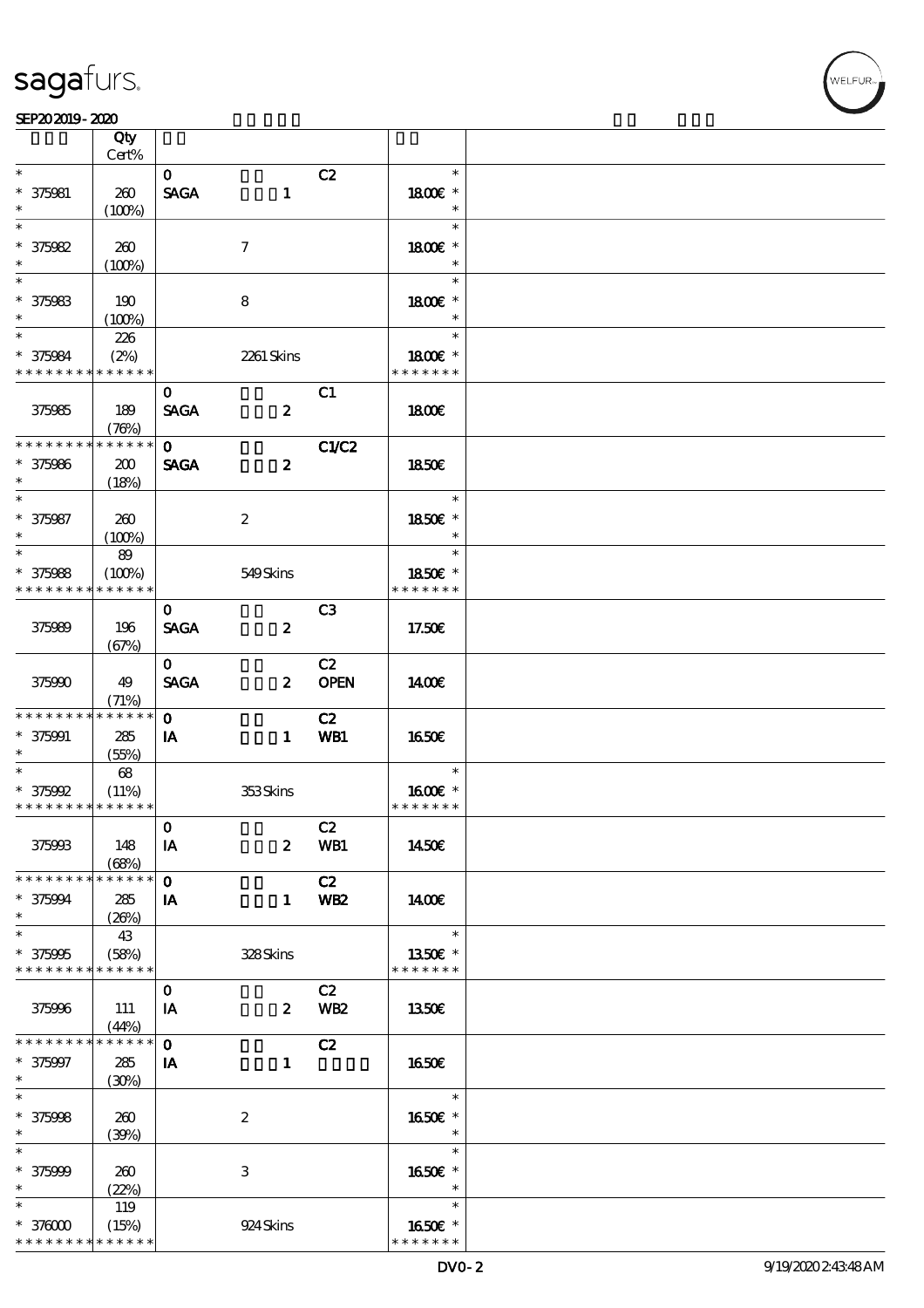#### SEP202019-2020

|                                           | Qty<br>Cert%          |              |                           |              |                          |  |
|-------------------------------------------|-----------------------|--------------|---------------------------|--------------|--------------------------|--|
| * * * * * * * *                           | * * * * * *           | $\mathbf{o}$ |                           |              |                          |  |
| $* 370001$                                |                       |              | $\boldsymbol{z}$          | C2           |                          |  |
| $\ast$                                    | 285<br>(43%)          | IA           |                           |              | 1550€                    |  |
| $\ast$                                    | $\boldsymbol{\omega}$ |              |                           |              | $\ast$                   |  |
| $*$ 376002                                |                       |              |                           |              | 1500E *                  |  |
| * * * * * * * *                           | (30%)<br>* * * * * *  |              | 354Skins                  |              | * * * * * * *            |  |
| * * * * * * *                             | * * * * * *           |              |                           |              |                          |  |
|                                           |                       | $\mathbf 0$  |                           | C1           |                          |  |
| $* 3700B$<br>$\ast$                       | 10B                   | <b>SROY</b>  | $\mathbf{1}$              |              | 1900E                    |  |
| $\ast$                                    | $(O\%)$               |              |                           |              | $\ast$                   |  |
|                                           | 102                   |              |                           |              |                          |  |
| $* 376004$<br>* * * * * * * * * * * * * * | (100%)                |              | 205Skins                  |              | 1900E *<br>* * * * * * * |  |
|                                           |                       |              |                           |              |                          |  |
| * * * * * * * *                           | * * * * * *           | $\mathbf{O}$ |                           | C1/C2        |                          |  |
| $*370005$                                 | 287                   | <b>SROY</b>  | $\mathbf{1}$              |              | 1900E                    |  |
| $\ast$                                    | (2%)                  |              |                           |              |                          |  |
| $\ast$                                    |                       |              |                           |              | $\ast$                   |  |
| $* 370006$                                | 240                   |              | $\boldsymbol{z}$          |              | 1850E *                  |  |
| $\ast$                                    | (100%)                |              |                           |              | $\ast$                   |  |
| $\ast$                                    |                       |              |                           |              | $\ast$                   |  |
| $* 376007$                                | 81                    |              | $\ensuremath{\mathbf{3}}$ |              | 1850€ *                  |  |
| $\ast$                                    | (98%)                 |              |                           |              | $\ast$                   |  |
| $\ast$                                    | 43                    |              |                           |              | $\ast$                   |  |
| $*37008$                                  | $(O\%)$               |              | 651 Skins                 |              | 1850E *                  |  |
| * * * * * * * *                           | * * * * * *           |              |                           |              | * * * * * * *            |  |
| * * * * * * * *                           | * * * * * *           | $\mathbf 0$  |                           | C2           |                          |  |
| $*370009$                                 | 265                   | <b>SROY</b>  | $\mathbf{1}$              |              | 1900E                    |  |
| $\ast$                                    | $(\Theta)$            |              |                           |              |                          |  |
| $\ast$                                    |                       |              |                           |              | $\ast$                   |  |
| $* 370010$                                | 240                   |              | $\boldsymbol{2}$          |              | 1850€ *                  |  |
| $\ast$                                    | (100%)                |              |                           |              |                          |  |
| $\ast$                                    |                       |              |                           |              | $\ast$                   |  |
| $* 370011$                                | 198                   |              | 3                         |              | 1850E *                  |  |
| $\ast$                                    | (100%)                |              |                           |              | $\ast$                   |  |
| $\ast$                                    | 128                   |              |                           |              | $\ast$                   |  |
| $* 370012$                                | (1%)                  |              | 831 Skins                 |              | 1850E *                  |  |
| * * * * * * * * * * * * * *               |                       |              |                           |              | * * * * * * *            |  |
| *************** 0                         |                       |              |                           | C3           |                          |  |
| $* 370013$                                | 230                   | <b>SROY</b>  | $\mathbf{1}$              |              | <b>1850€</b>             |  |
| $\ast$                                    | (2%)                  |              |                           |              |                          |  |
| $\ast$                                    | 139                   |              |                           |              | $\ast$                   |  |
| $* 376014$                                | (100%)                |              | 369Skins                  |              | 1800€ *                  |  |
| * * * * * * * *                           | * * * * * *           |              |                           |              | * * * * * * *            |  |
|                                           |                       | $\mathbf{O}$ |                           | C1           |                          |  |
| 376015                                    | 194                   | <b>SROY</b>  | $\boldsymbol{z}$          |              | 1900E                    |  |
|                                           | (87%)                 |              |                           |              |                          |  |
| * * * * * * * *                           | * * * * * *           | $\mathbf 0$  |                           | <b>C1/C2</b> |                          |  |
| * 376016                                  | 96                    | <b>SROY</b>  | $\boldsymbol{z}$          |              | <b>1950€</b>             |  |
| $*$                                       | (23%)                 |              |                           |              |                          |  |
| $\overline{\phantom{0}}$                  | 248                   |              |                           |              | $\ast$                   |  |
| $* 370017$                                | (100%)                |              | 344Skins                  |              | 1950€ *                  |  |
| * * * * * * * *                           | * * * * * *           |              |                           |              | * * * * * * *            |  |
| * * * * * * * *                           | $* * * * * * *$       | $\mathbf 0$  |                           | C2           |                          |  |
| $* 370018$                                | 152                   | <b>SROY</b>  | $\boldsymbol{z}$          |              | 1900                     |  |
| $\ast$                                    | (17%)                 |              |                           |              |                          |  |
| $\ast$                                    |                       |              |                           |              | $\ast$                   |  |
| $* 370019$                                | 240                   |              | $\boldsymbol{2}$          |              | 1900E *                  |  |
| $\ast$                                    | (100%)                |              |                           |              | $\ast$                   |  |
| $\ast$                                    |                       |              |                           |              | $\ast$                   |  |
| $*37000$                                  | 240                   |              | 3                         |              | 1900 £*                  |  |
| $\ast$                                    | (100%)                |              |                           |              | $\ast$                   |  |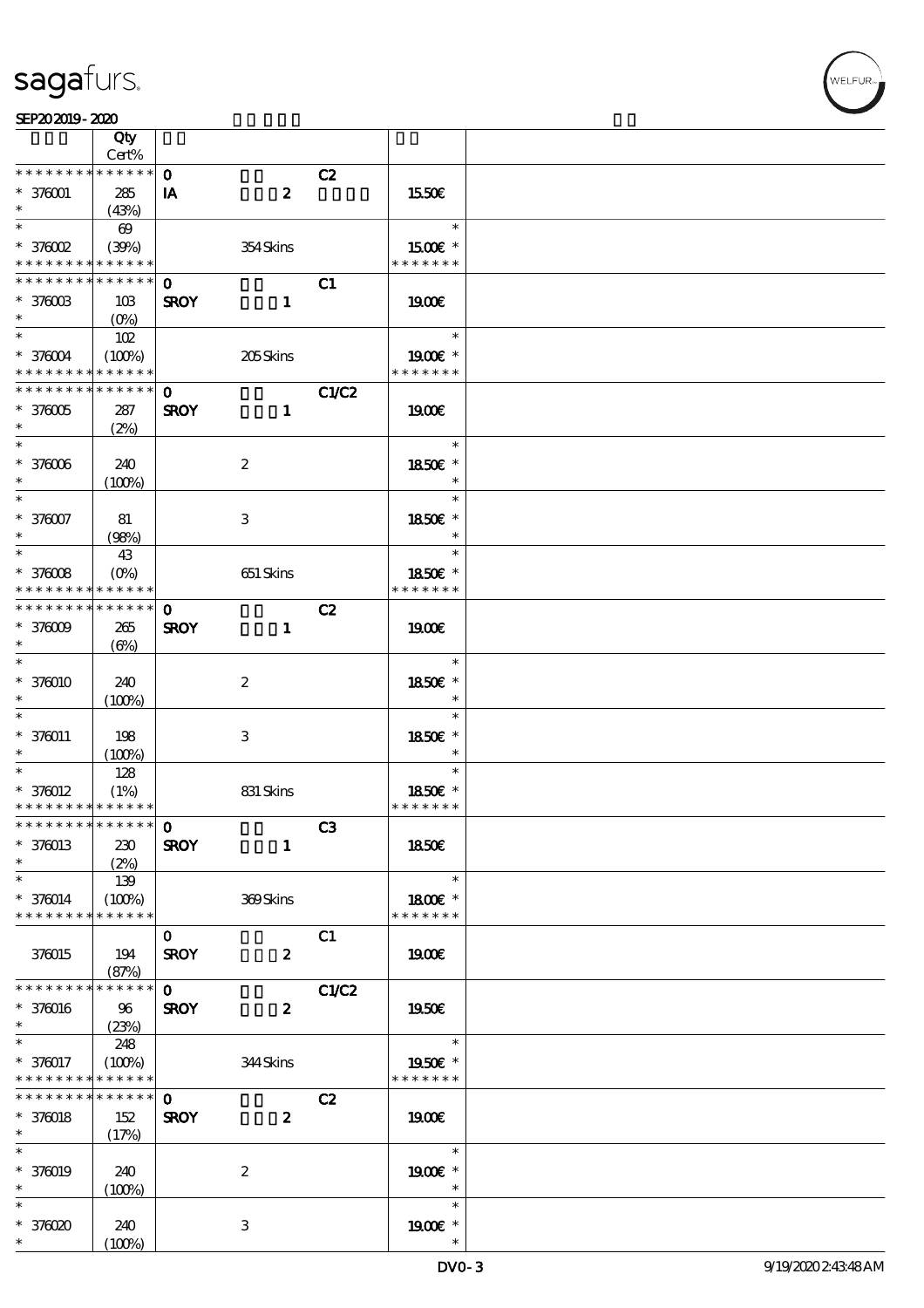

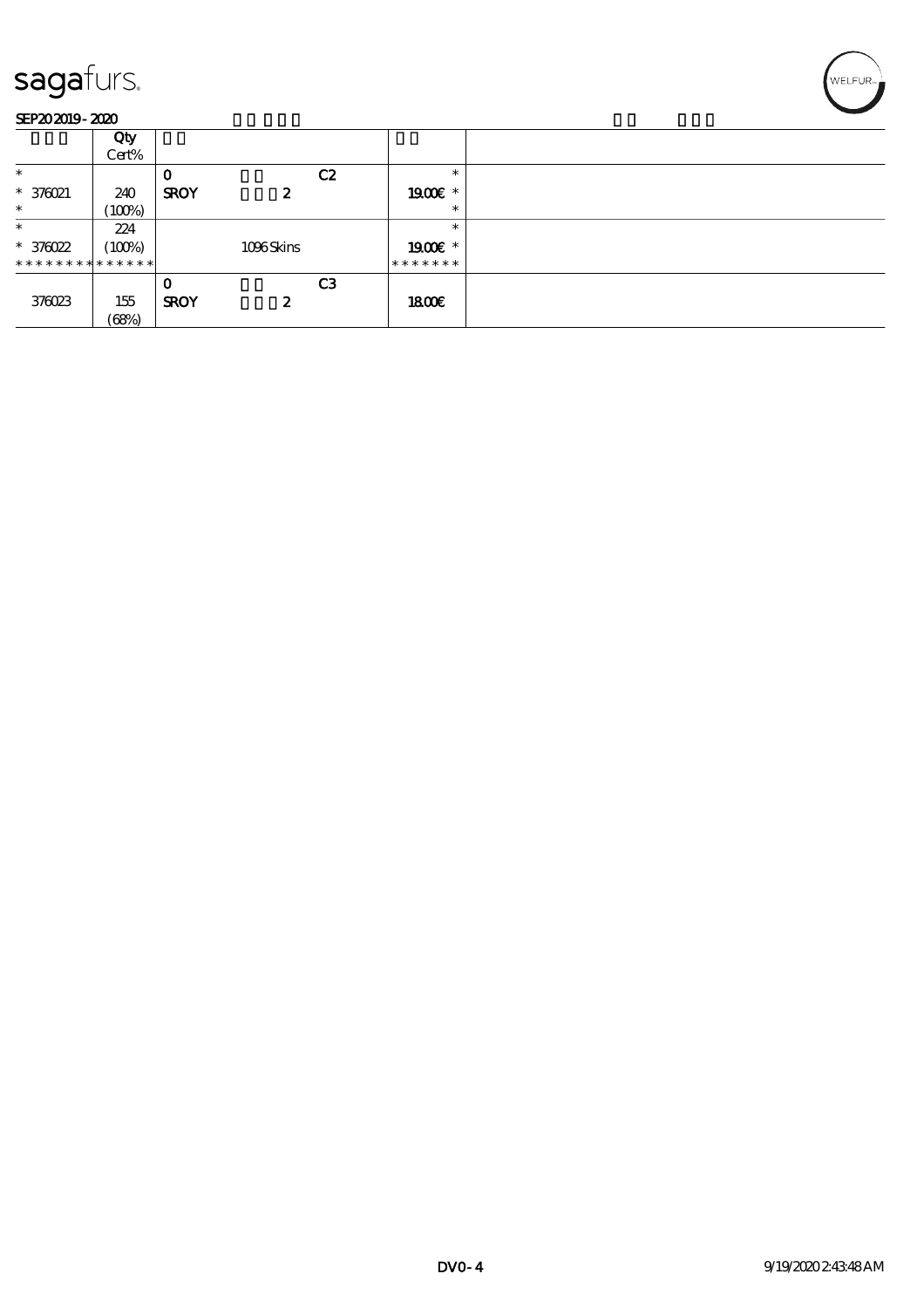|                                                                           | Qty                  |                             |                  |                               |                |                                 |  |
|---------------------------------------------------------------------------|----------------------|-----------------------------|------------------|-------------------------------|----------------|---------------------------------|--|
| * * * * * * * *                                                           | Cert%<br>* * * * * * |                             |                  |                               |                |                                 |  |
| $* 370061$                                                                |                      | 50                          |                  | C2<br>$\overline{\mathbf{z}}$ |                |                                 |  |
| $\ast$                                                                    | 205<br>(19%)         | (S)                         | $\mathbf{1}$     |                               |                | 2000                            |  |
| $\ast$                                                                    | 72                   |                             |                  |                               |                | $\ast$                          |  |
| $*37002$                                                                  | (22%)                |                             | $277$ Skins      |                               |                | 1950E *                         |  |
| * * * * * * * * * * * * * *                                               |                      |                             |                  |                               |                | * * * * * * *                   |  |
| ______<br>* * * * * * *                                                   | * * * * * *          | $\boldsymbol{\mathfrak{D}}$ |                  | C2                            |                |                                 |  |
| $* 37003$                                                                 | 185                  | $\boldsymbol{\mathcal{S}}$  | $\mathbf{1}$     |                               | $\mathbf{2}$   | 2000                            |  |
| $\ast$                                                                    | (20%)                |                             |                  |                               |                |                                 |  |
| $\ast$                                                                    | 83                   |                             |                  |                               |                | $\overline{\phantom{a}}$        |  |
| $* 376064$                                                                | (9%)                 |                             | 268Skins         |                               |                | $2000$ $\varepsilon$ *          |  |
| * * * * * * * * <mark>* * * * * * *</mark><br>* * * * * * * * * * * * * * |                      |                             |                  |                               |                | * * * * * * *                   |  |
|                                                                           |                      | 50                          |                  | C2                            |                |                                 |  |
| $*37005$                                                                  | 185<br>(21%)         | $\boldsymbol{S}$            | $\boldsymbol{z}$ | $\overline{\mathbf{2}}$       |                | <b>2200E</b>                    |  |
| $*$                                                                       | 92                   |                             |                  |                               |                | $\overline{\phantom{a}}$        |  |
| $* 37006$                                                                 | (23%)                |                             | 277Skins         |                               |                | $21.50E$ *                      |  |
| * * * * * * * *                                                           | * * * * * *          |                             |                  |                               |                | * * * * * * *                   |  |
| * * * * * * * *                                                           | * * * * * *          | $\boldsymbol{\omega}$       |                  | C2                            |                |                                 |  |
| * 376067                                                                  | 185                  | $\boldsymbol{\mathsf{(S)}}$ | $\mathbf{1}$     | $\overline{\phantom{a}}$      |                | 21.00                           |  |
| $\ast$                                                                    | (31%)                |                             |                  |                               |                |                                 |  |
|                                                                           |                      |                             |                  |                               |                | $\ast$                          |  |
| $* 37008$                                                                 | 160                  |                             | $\boldsymbol{2}$ |                               |                | $21.00E$ *                      |  |
| $\ast$                                                                    | (18%)                |                             |                  |                               |                | $\ast$                          |  |
| $\ast$                                                                    |                      |                             |                  |                               |                | $\ast$                          |  |
| $* 37000$                                                                 | 160                  |                             | 3                |                               |                | $21.00$ $*$                     |  |
| $\ast$<br>$\ast$                                                          | (20%)                |                             |                  |                               |                | $\ast$<br>$\ast$                |  |
| $*370070$                                                                 | 160                  |                             |                  |                               |                | $21.00$ $*$                     |  |
| $\ast$                                                                    | (43%)                |                             | 4                |                               |                | $\ast$                          |  |
| $\ast$                                                                    |                      |                             |                  |                               |                | $\ast$                          |  |
| $* 370071$                                                                | 160                  |                             | $\overline{5}$   |                               |                | $21.005*$                       |  |
|                                                                           | (25%)                |                             |                  |                               |                | $\ast$                          |  |
| $\ast$                                                                    | 111                  |                             |                  |                               |                | $\ast$                          |  |
| $* 376072$                                                                | (20%)                |                             | 936Skins         |                               |                | $21.00E$ *                      |  |
| * * * * * * * * <mark>* * * * * * *</mark>                                |                      |                             |                  |                               |                | * * * * * * *                   |  |
| * * * * * * * * <mark>* * * * * * *</mark>                                |                      | 40                          |                  | C2                            |                |                                 |  |
| $*370073$                                                                 | 205                  | $\boldsymbol{\mathcal{S}}$  | $\boldsymbol{z}$ |                               | $\blacksquare$ | 2250E                           |  |
| $\ast$<br>$\ast$                                                          | (44%)                |                             |                  |                               |                | $\ast$                          |  |
| * 376074                                                                  |                      |                             |                  |                               |                | 22.00€ *                        |  |
| $\ast$                                                                    | 180<br>(52%)         |                             | $\boldsymbol{2}$ |                               |                | $\ast$                          |  |
| $\ast$                                                                    |                      |                             |                  |                               |                | $\ast$                          |  |
| $*370075$                                                                 | 180                  |                             | 3                |                               |                | 22.00 £*                        |  |
| $\ast$                                                                    | (45%)                |                             |                  |                               |                | $\ast$                          |  |
| $\ast$                                                                    | 77                   |                             |                  |                               |                | $\ast$                          |  |
| * 376076                                                                  | (38%)                |                             | 642Skins         |                               |                | 22.00 £*                        |  |
| * * * * * * * *                                                           | * * * * * *          |                             |                  |                               |                | * * * * * * *                   |  |
| * * * * * * * *                                                           | * * * * * *          | $\boldsymbol{\omega}$       |                  | C2                            |                |                                 |  |
| * 376077                                                                  | 225                  | (S)                         | $\mathbf{1}$     | $\overline{\phantom{a}}$ 2    |                | 17.50E                          |  |
| $\ast$                                                                    | (29%)                |                             |                  |                               |                |                                 |  |
| $\ast$                                                                    |                      |                             |                  |                               |                | $\ast$                          |  |
| * 370078<br>$\ast$                                                        | 200                  |                             | $\boldsymbol{2}$ |                               |                | 17.00 $\varepsilon$ *<br>$\ast$ |  |
| $\ast$                                                                    | (29%)<br>118         |                             |                  |                               |                | $\ast$                          |  |
| * 376079                                                                  | (25%)                |                             | 543Skins         |                               |                | 17.00€ *                        |  |
| * * * * * * * *                                                           | * * * * * *          |                             |                  |                               |                | * * * * * * *                   |  |
| * * * * * * * *                                                           | * * * * * *          | $\boldsymbol{\omega}$       |                  | C2                            |                |                                 |  |
| $*37000$                                                                  | 205                  | $\boldsymbol{\mathcal{S}}$  | $\mathbf{1}$     | $\overline{\mathbf{z}}$       |                | 1800E                           |  |
| $\ast$                                                                    | (20%)                |                             |                  |                               |                |                                 |  |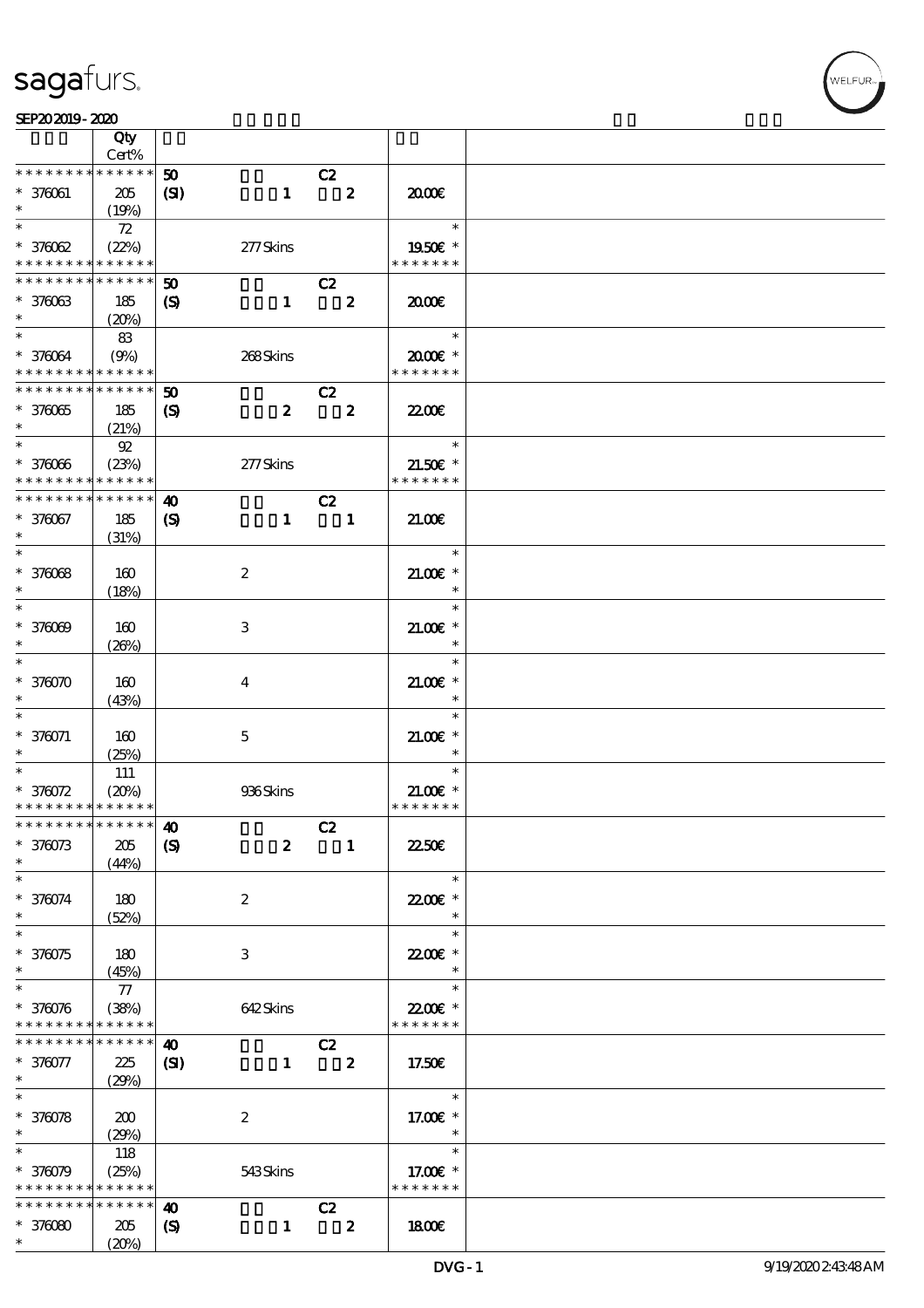#### $SEP202019 - 2020$  $\frac{\text{SEP202019-2020}}{\text{Cov}}$

|                                            | Qty<br>Cert%    |                             |                               |                            |                         |                |  |
|--------------------------------------------|-----------------|-----------------------------|-------------------------------|----------------------------|-------------------------|----------------|--|
| $\ast$                                     |                 |                             |                               |                            |                         | $\ast$         |  |
|                                            | 211             | 40                          |                               | C2                         |                         |                |  |
| $* 376081$                                 | (31%)           | $\boldsymbol{\mathrm{(S)}}$ | $\mathbf{1}$                  | $\overline{\mathbf{2}}$    |                         | 17.50€ *       |  |
| * * * * * * * *                            | * * * * * *     |                             |                               |                            |                         | * * * * * * *  |  |
| * * * * * * * *                            | * * * * * *     | 40                          |                               | C2                         |                         |                |  |
| $*376082$                                  | 205             | $\boldsymbol{S}$            | $\boldsymbol{z}$              |                            | $\overline{\mathbf{2}}$ | 1950E          |  |
| $\ast$                                     | (44%)           |                             |                               |                            |                         |                |  |
| $\overline{\phantom{0}}$                   | 78              |                             |                               |                            |                         | $\ast$         |  |
| $* 376083$                                 | (44%)           |                             | 283Skins                      |                            |                         | $1900E$ *      |  |
| * * * * * * * * <mark>* * * * * *</mark>   |                 |                             |                               |                            |                         | * * * * * * *  |  |
| * * * * * * * *                            | $* * * * * * *$ | 5040                        |                               | C2                         |                         |                |  |
| * 376084                                   | 205             |                             | $\mathbf{1}$                  | $\overline{\phantom{a}}$ 3 |                         | <b>1600€</b>   |  |
| $\ast$                                     |                 | $\boldsymbol{\mathrm{(S)}}$ |                               |                            |                         |                |  |
| $*$                                        | (32%)           |                             |                               |                            |                         | an T<br>$\ast$ |  |
|                                            | 178             |                             |                               |                            |                         |                |  |
| $* 37005$                                  | (50%)           |                             | <b>383Skins</b>               |                            |                         | 1600E *        |  |
| * * * * * * * * <mark>* * * * * * *</mark> |                 |                             |                               |                            |                         | * * * * * * *  |  |
| * * * * * * * *                            | $* * * * * * *$ | 30 <sub>o</sub>             |                               | C2                         |                         |                |  |
| $* 370066$                                 | 245             | $\mathbf{C}$                | $\mathbf{1}$                  | $\overline{\phantom{a}}$   |                         | 17.50€         |  |
| $\ast$                                     | (34%)           |                             |                               |                            |                         |                |  |
| $\ast$                                     |                 |                             |                               |                            |                         | $\ast$         |  |
| * 376087                                   | 220             |                             | $\boldsymbol{2}$              |                            |                         | 17.50€ *       |  |
| $\ast$                                     |                 |                             |                               |                            |                         | $\ast$         |  |
|                                            | (23%)           |                             |                               |                            |                         | $\ast$         |  |
|                                            |                 |                             |                               |                            |                         |                |  |
| * 370088                                   | 220             |                             | 3                             |                            |                         | 17.50€ *       |  |
| $\ast$                                     | (20%)           |                             |                               |                            |                         | $\ast$         |  |
| $\overline{\phantom{0}}$                   | 222             |                             |                               |                            |                         | $\ast$         |  |
| * 376089                                   | (25%)           |                             | $907\mathrm{S} \mathrm{kins}$ |                            |                         | 17.50€ *       |  |
| * * * * * * * * <mark>* * * * * * *</mark> |                 |                             |                               |                            |                         | * * * * * * *  |  |
| * * * * * * * * <mark>*</mark>             | $* * * * * * *$ | $\boldsymbol{\mathfrak{D}}$ |                               | C2                         |                         |                |  |
| $*37000$                                   | 225             | $\boldsymbol{\mathrm{(S)}}$ | $\mathbf{1}$                  | $\overline{\phantom{a}}$   |                         | <b>1850€</b>   |  |
| $\ast$                                     | (36%)           |                             |                               |                            |                         |                |  |
| $\ast$                                     |                 |                             |                               |                            |                         | $\ast$         |  |
|                                            |                 |                             |                               |                            |                         |                |  |
| $* 370001$                                 | 200             |                             | $\boldsymbol{2}$              |                            |                         | 1850E *        |  |
| $\ast$                                     | (53%)           |                             |                               |                            |                         | $\ast$         |  |
| $\ast$                                     |                 |                             |                               |                            |                         | $\ast$         |  |
| $*$ 376092                                 | 200             |                             | 3                             |                            |                         | 1850E *        |  |
| $\ast$                                     | (40%)           |                             |                               |                            |                         | $\ast$         |  |
| $\ast$                                     |                 |                             |                               |                            |                         | $\ast$         |  |
| $*376003$                                  | 200             |                             | $\boldsymbol{4}$              |                            |                         | 1850€ *        |  |
| $\ast$                                     | (45%)           |                             |                               |                            |                         |                |  |
| $\ast$                                     |                 |                             |                               |                            |                         | $\ast$         |  |
|                                            |                 |                             |                               |                            |                         |                |  |
| * 376094                                   | 200             |                             | $\mathbf 5$                   |                            |                         | 1850E *        |  |
| $\ast$<br>$\overline{\ast}$                | (43%)           |                             |                               |                            |                         | $\ast$         |  |
|                                            |                 |                             |                               |                            |                         | $\ast$         |  |
| $*37005$                                   | 200             |                             | 6                             |                            |                         | 1850E *        |  |
| $\ast$                                     | (37%)           |                             |                               |                            |                         | $\ast$         |  |
| $\ast$                                     |                 |                             |                               |                            |                         | $\ast$         |  |
| * 376096                                   | 200             |                             | $\tau$                        |                            |                         | 1850€ *        |  |
| $\ast$                                     | (31%)           |                             |                               |                            |                         | $\ast$         |  |
| $\ast$                                     |                 |                             |                               |                            |                         | $\ast$         |  |
|                                            |                 |                             |                               |                            |                         |                |  |
| * 376097                                   | 200             |                             | 8                             |                            |                         | 1850E *        |  |
| $\ast$<br>$\ast$                           | (18%)           |                             |                               |                            |                         | $\ast$         |  |
|                                            |                 |                             |                               |                            |                         | $\ast$         |  |
| * 376098                                   | 200             |                             | $\boldsymbol{9}$              |                            |                         | 1850E *        |  |
| $\ast$                                     | (30%)           |                             |                               |                            |                         | $\ast$         |  |
| $\ast$                                     |                 |                             |                               |                            |                         | $\ast$         |  |
| $*37009$                                   | 109             |                             | 10                            |                            |                         | 1850E *        |  |
|                                            | (11%)           |                             |                               |                            |                         | $\ast$         |  |
| $\ast$                                     | 53              |                             |                               |                            |                         | $\ast$         |  |
| $*376100$                                  | $(0\%)$         |                             | 1987 Skins                    |                            |                         | 1850E *        |  |
| * * * * * * * *                            | * * * * * *     |                             |                               |                            |                         | * * * * * * *  |  |
|                                            |                 |                             |                               |                            |                         |                |  |

,<br>WELFUR: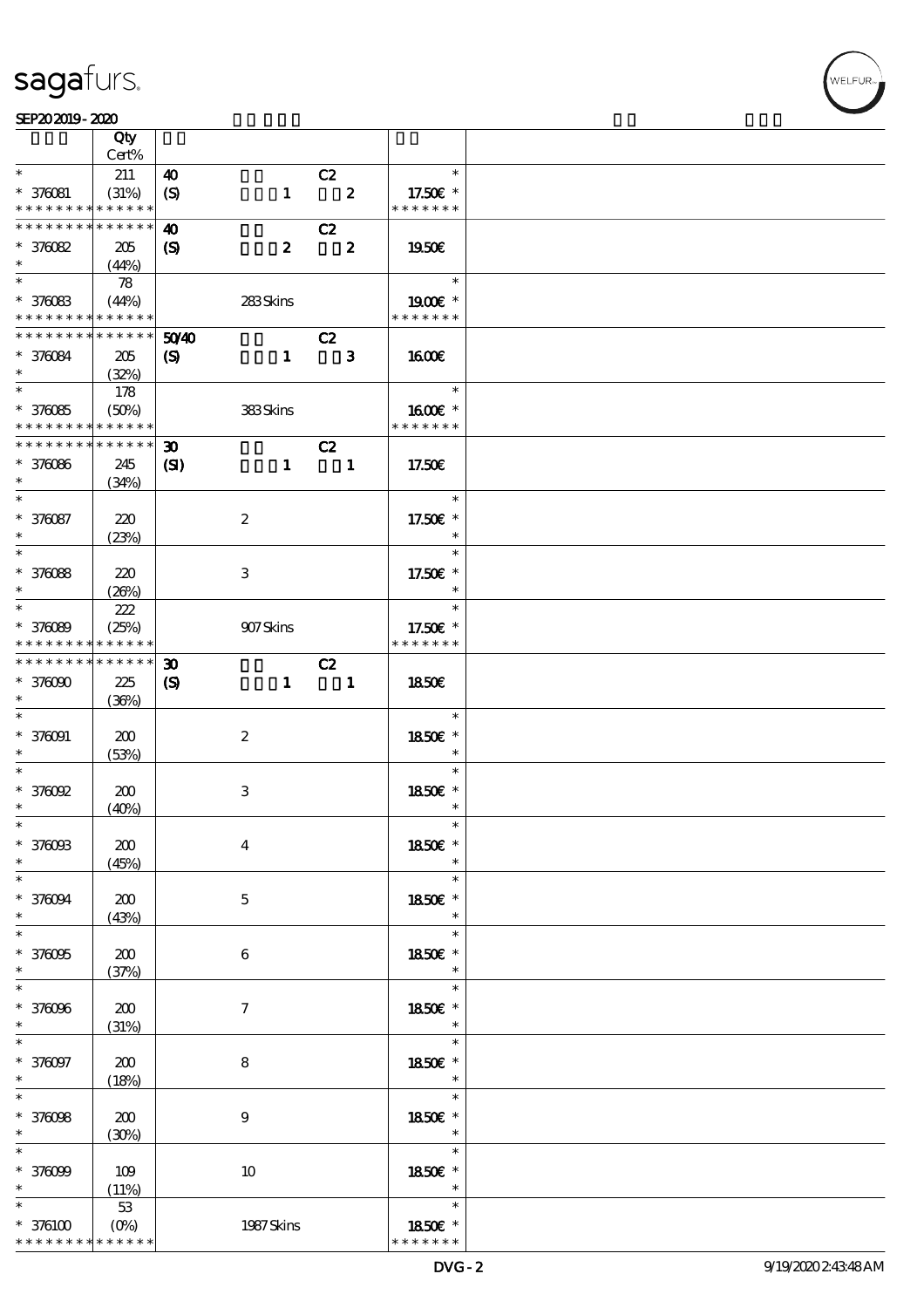#### SEP202019-2020

|                                                    | Qty<br>Cert%                       |                                                            |                  |                               |                         |                                           |  |
|----------------------------------------------------|------------------------------------|------------------------------------------------------------|------------------|-------------------------------|-------------------------|-------------------------------------------|--|
| * * * * * * * *                                    | * * * * * *                        | $\boldsymbol{\mathfrak{D}}$                                |                  | C2                            |                         |                                           |  |
| $* 376101$                                         | 225<br>(53%)                       | $\boldsymbol{\mathrm{(S)}}$                                | $\boldsymbol{z}$ | $\blacksquare$                |                         | 2050€                                     |  |
| $\ast$<br>$*$ 376102                               | 200<br>(51%)                       |                                                            | $\boldsymbol{2}$ |                               |                         | $\ast$<br>2000E*<br>$\ast$                |  |
| $*$ 376103<br>$\ast$                               | 200                                |                                                            | 3                |                               |                         | $\ast$<br>2000E*                          |  |
| $\overline{\mathbf{r}}$<br>$* 376104$              | (60%)<br>200                       |                                                            | $\overline{4}$   |                               |                         | $\ast$<br>$\ast$<br>2000E*                |  |
| $\ast$<br>$\overline{\ast}$<br>$*376105$           | (66%)<br>200                       |                                                            | $\mathbf{5}$     |                               |                         | $\ast$<br>$\ast$<br>$2000$ $*$            |  |
| $\ast$<br>$*$<br>$* 376106$                        | (72%)<br>200                       |                                                            | $\boldsymbol{6}$ |                               |                         | $\ast$<br>$\ast$<br>2000E*                |  |
| $\ast$<br>$\overline{\ast}$                        | (52%)                              |                                                            |                  |                               |                         | $\ast$<br>$\ast$                          |  |
| $* 376107$<br>$\ast$<br>$\overline{\ast}$          | 202<br>(57%)<br>29                 |                                                            | $\tau$           |                               |                         | $2000$ $*$<br>$\ast$<br>$\ast$            |  |
| $*$ 376108<br>* * * * * * * *<br>* * * * * * * *   | $(O\%)$<br>* * * * * *<br>$******$ | $\boldsymbol{\mathfrak{D}}$                                | 1456Skins        | C2                            |                         | $2000$ $*$<br>* * * * * * *               |  |
| $*376109$<br>$\ast$<br>$\overline{\ast}$           | 245<br>(47%)                       | $\mathbf{C}$                                               | $\mathbf{1}$     | $\overline{\mathbf{z}}$       |                         | 1600E                                     |  |
| $* 376110$<br>$\ast$                               | 220<br>(25%)                       |                                                            | $\boldsymbol{z}$ |                               |                         | $\ast$<br>1600€ *<br>$\ast$               |  |
| $\ast$<br>$* 376111$<br>* * * * * * * *            | 151<br>(25%)<br>* * * * * *        |                                                            | 616Skins         |                               |                         | $\ast$<br>1600€ *<br>* * * * * * *        |  |
| * * * * * * * *<br>$* 376112$<br>$\ast$            | $******$<br>226<br>(48%)           | $\boldsymbol{\mathfrak{D}}$<br>$\boldsymbol{\mathrm{(S)}}$ | $\mathbf{1}$     | C2<br>$\overline{\mathbf{2}}$ |                         | 1650E                                     |  |
| $\ast$<br>$* 376113$<br>$\ast$                     | 200<br>(40%)                       |                                                            | $\boldsymbol{2}$ |                               |                         | $\ast$<br>1650€ *<br>$\ast$               |  |
| $\ast$<br>$* 376114$<br>$\ast$                     | 200<br>(38%)                       |                                                            | 3                |                               |                         | $\ast$<br>1650E *<br>$\ast$               |  |
| $\overline{\ast}$<br>$* 376115$<br>* * * * * * * * | 201<br>(29%)<br>* * * * * *        |                                                            | 827Skins         |                               |                         | $\ast$<br>1650E *<br>* * * * * * *        |  |
| * * * * * * * *<br>$* 376116$<br>$\ast$            | * * * * * *<br>$225\,$<br>(50%)    | $\boldsymbol{\mathfrak{D}}$<br>$\boldsymbol{\mathcal{S}}$  | $\boldsymbol{z}$ | C2                            | $\overline{\mathbf{2}}$ | 17.50€                                    |  |
| $\ast$<br>$* 376117$<br>$\ast$                     | 200<br>(52%)                       |                                                            | $\boldsymbol{z}$ |                               |                         | $\ast$<br>17.00 £*<br>$\ast$              |  |
| $\ast$<br>$* 376118$<br>$\ast$                     | 200<br>(50%)                       |                                                            | 3                |                               |                         | $\ast$<br>17.00 $\varepsilon$ *<br>$\ast$ |  |
| $\ast$<br>* 376119<br>* * * * * * * *              | 191<br>(73%)<br>* * * * * *        |                                                            | 816Skins         |                               |                         | $\ast$<br>17.00€ *<br>* * * * * * *       |  |
| * * * * * * * *<br>* 376120<br>$\ast$              | * * * * * *<br>225<br>(42%)        | $\boldsymbol{\mathfrak{D}}$<br>$\boldsymbol{\mathcal{S}}$  | $\mathbf{1}$     | C2                            | $\mathbf{3}$            | 11.00E                                    |  |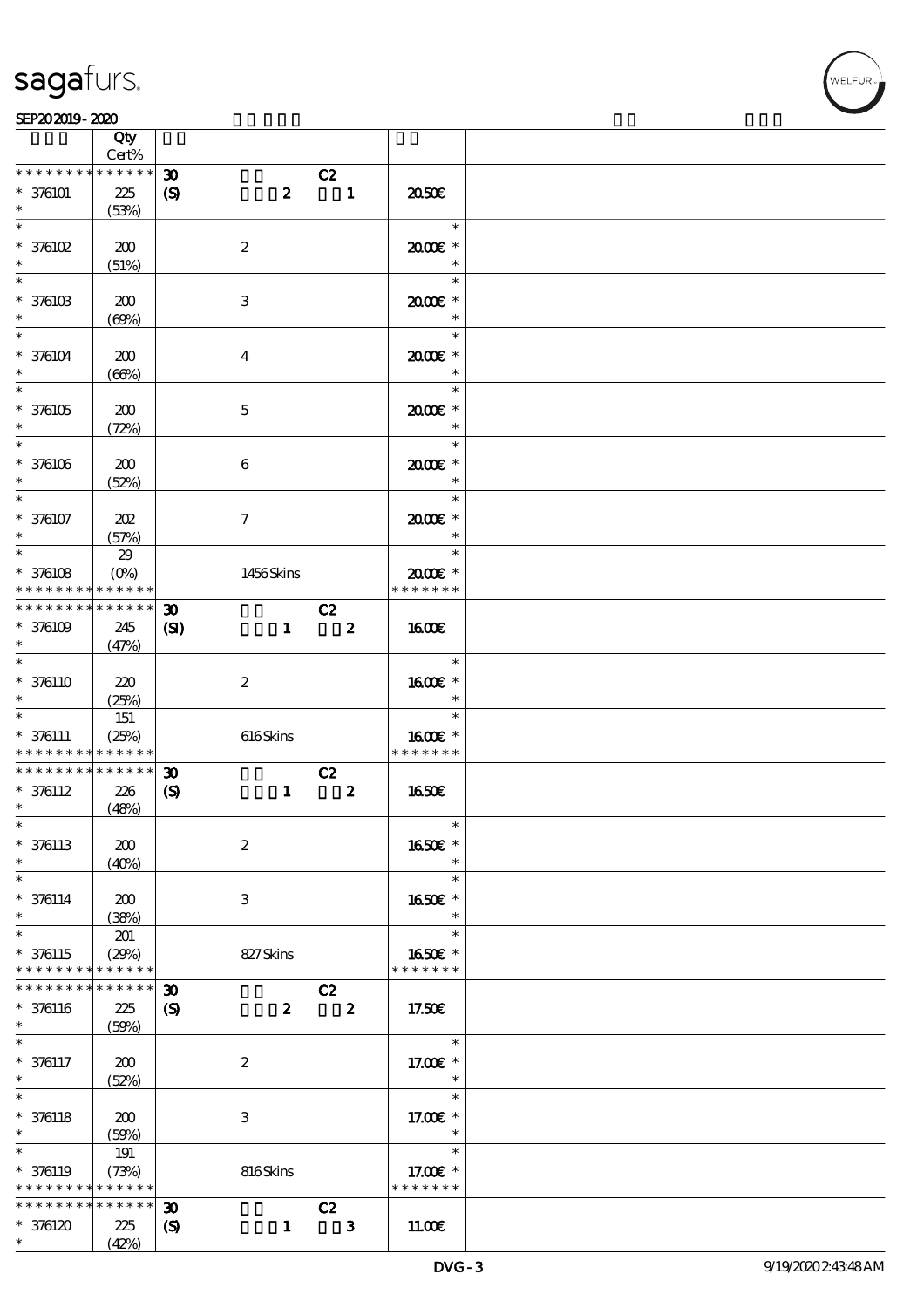$\overline{\mathsf{T}}$ 

#### $SEP202019 - 2020$

| Qty                            |                                                                                                                                                                                                                                                                      |                                                                                                                                                                                                                                                                                              |                                                                                                                                                                                             |                                                 |                                                                                                                                                                                |                                                                                                                                                                                                                      |
|--------------------------------|----------------------------------------------------------------------------------------------------------------------------------------------------------------------------------------------------------------------------------------------------------------------|----------------------------------------------------------------------------------------------------------------------------------------------------------------------------------------------------------------------------------------------------------------------------------------------|---------------------------------------------------------------------------------------------------------------------------------------------------------------------------------------------|-------------------------------------------------|--------------------------------------------------------------------------------------------------------------------------------------------------------------------------------|----------------------------------------------------------------------------------------------------------------------------------------------------------------------------------------------------------------------|
|                                |                                                                                                                                                                                                                                                                      |                                                                                                                                                                                                                                                                                              |                                                                                                                                                                                             |                                                 |                                                                                                                                                                                |                                                                                                                                                                                                                      |
|                                |                                                                                                                                                                                                                                                                      |                                                                                                                                                                                                                                                                                              |                                                                                                                                                                                             |                                                 |                                                                                                                                                                                |                                                                                                                                                                                                                      |
|                                |                                                                                                                                                                                                                                                                      |                                                                                                                                                                                                                                                                                              |                                                                                                                                                                                             |                                                 |                                                                                                                                                                                |                                                                                                                                                                                                                      |
|                                |                                                                                                                                                                                                                                                                      |                                                                                                                                                                                                                                                                                              |                                                                                                                                                                                             |                                                 |                                                                                                                                                                                |                                                                                                                                                                                                                      |
|                                |                                                                                                                                                                                                                                                                      |                                                                                                                                                                                                                                                                                              |                                                                                                                                                                                             |                                                 |                                                                                                                                                                                |                                                                                                                                                                                                                      |
|                                |                                                                                                                                                                                                                                                                      |                                                                                                                                                                                                                                                                                              |                                                                                                                                                                                             |                                                 |                                                                                                                                                                                |                                                                                                                                                                                                                      |
|                                |                                                                                                                                                                                                                                                                      |                                                                                                                                                                                                                                                                                              |                                                                                                                                                                                             |                                                 |                                                                                                                                                                                |                                                                                                                                                                                                                      |
|                                |                                                                                                                                                                                                                                                                      |                                                                                                                                                                                                                                                                                              |                                                                                                                                                                                             |                                                 |                                                                                                                                                                                |                                                                                                                                                                                                                      |
|                                |                                                                                                                                                                                                                                                                      |                                                                                                                                                                                                                                                                                              |                                                                                                                                                                                             |                                                 |                                                                                                                                                                                |                                                                                                                                                                                                                      |
|                                |                                                                                                                                                                                                                                                                      |                                                                                                                                                                                                                                                                                              |                                                                                                                                                                                             |                                                 | $\ast$                                                                                                                                                                         |                                                                                                                                                                                                                      |
|                                |                                                                                                                                                                                                                                                                      |                                                                                                                                                                                                                                                                                              |                                                                                                                                                                                             |                                                 |                                                                                                                                                                                |                                                                                                                                                                                                                      |
|                                |                                                                                                                                                                                                                                                                      |                                                                                                                                                                                                                                                                                              |                                                                                                                                                                                             |                                                 | $\ast$                                                                                                                                                                         |                                                                                                                                                                                                                      |
|                                |                                                                                                                                                                                                                                                                      |                                                                                                                                                                                                                                                                                              |                                                                                                                                                                                             |                                                 | $\ast$                                                                                                                                                                         |                                                                                                                                                                                                                      |
|                                |                                                                                                                                                                                                                                                                      |                                                                                                                                                                                                                                                                                              |                                                                                                                                                                                             |                                                 |                                                                                                                                                                                |                                                                                                                                                                                                                      |
|                                |                                                                                                                                                                                                                                                                      |                                                                                                                                                                                                                                                                                              |                                                                                                                                                                                             |                                                 | $\ast$                                                                                                                                                                         |                                                                                                                                                                                                                      |
|                                |                                                                                                                                                                                                                                                                      |                                                                                                                                                                                                                                                                                              |                                                                                                                                                                                             |                                                 | $\ast$                                                                                                                                                                         |                                                                                                                                                                                                                      |
| (17%)                          |                                                                                                                                                                                                                                                                      |                                                                                                                                                                                                                                                                                              |                                                                                                                                                                                             |                                                 | 1350E *                                                                                                                                                                        |                                                                                                                                                                                                                      |
| * * * * * * * *                |                                                                                                                                                                                                                                                                      |                                                                                                                                                                                                                                                                                              |                                                                                                                                                                                             |                                                 | * * * * * * *                                                                                                                                                                  |                                                                                                                                                                                                                      |
| * * * * * * * *                | $\boldsymbol{\mathfrak{D}}$                                                                                                                                                                                                                                          |                                                                                                                                                                                                                                                                                              |                                                                                                                                                                                             |                                                 |                                                                                                                                                                                |                                                                                                                                                                                                                      |
| 265                            | $\boldsymbol{\mathrm{(S)}}$                                                                                                                                                                                                                                          | $\mathbf{1}$                                                                                                                                                                                                                                                                                 |                                                                                                                                                                                             |                                                 | <b>1600€</b>                                                                                                                                                                   |                                                                                                                                                                                                                      |
| (33%)                          |                                                                                                                                                                                                                                                                      |                                                                                                                                                                                                                                                                                              |                                                                                                                                                                                             |                                                 |                                                                                                                                                                                |                                                                                                                                                                                                                      |
|                                |                                                                                                                                                                                                                                                                      |                                                                                                                                                                                                                                                                                              |                                                                                                                                                                                             |                                                 | $\ast$                                                                                                                                                                         |                                                                                                                                                                                                                      |
| 240                            |                                                                                                                                                                                                                                                                      |                                                                                                                                                                                                                                                                                              |                                                                                                                                                                                             |                                                 |                                                                                                                                                                                |                                                                                                                                                                                                                      |
|                                |                                                                                                                                                                                                                                                                      |                                                                                                                                                                                                                                                                                              |                                                                                                                                                                                             |                                                 | $\ast$                                                                                                                                                                         |                                                                                                                                                                                                                      |
|                                |                                                                                                                                                                                                                                                                      |                                                                                                                                                                                                                                                                                              |                                                                                                                                                                                             |                                                 |                                                                                                                                                                                |                                                                                                                                                                                                                      |
|                                |                                                                                                                                                                                                                                                                      |                                                                                                                                                                                                                                                                                              |                                                                                                                                                                                             |                                                 |                                                                                                                                                                                |                                                                                                                                                                                                                      |
|                                |                                                                                                                                                                                                                                                                      |                                                                                                                                                                                                                                                                                              |                                                                                                                                                                                             |                                                 |                                                                                                                                                                                |                                                                                                                                                                                                                      |
|                                |                                                                                                                                                                                                                                                                      |                                                                                                                                                                                                                                                                                              |                                                                                                                                                                                             |                                                 |                                                                                                                                                                                |                                                                                                                                                                                                                      |
|                                |                                                                                                                                                                                                                                                                      |                                                                                                                                                                                                                                                                                              |                                                                                                                                                                                             |                                                 |                                                                                                                                                                                |                                                                                                                                                                                                                      |
|                                |                                                                                                                                                                                                                                                                      |                                                                                                                                                                                                                                                                                              |                                                                                                                                                                                             |                                                 |                                                                                                                                                                                |                                                                                                                                                                                                                      |
|                                |                                                                                                                                                                                                                                                                      |                                                                                                                                                                                                                                                                                              |                                                                                                                                                                                             |                                                 |                                                                                                                                                                                |                                                                                                                                                                                                                      |
|                                |                                                                                                                                                                                                                                                                      |                                                                                                                                                                                                                                                                                              |                                                                                                                                                                                             |                                                 |                                                                                                                                                                                |                                                                                                                                                                                                                      |
|                                |                                                                                                                                                                                                                                                                      |                                                                                                                                                                                                                                                                                              |                                                                                                                                                                                             |                                                 |                                                                                                                                                                                |                                                                                                                                                                                                                      |
|                                |                                                                                                                                                                                                                                                                      |                                                                                                                                                                                                                                                                                              |                                                                                                                                                                                             |                                                 |                                                                                                                                                                                |                                                                                                                                                                                                                      |
|                                |                                                                                                                                                                                                                                                                      |                                                                                                                                                                                                                                                                                              |                                                                                                                                                                                             |                                                 | $\ast$                                                                                                                                                                         |                                                                                                                                                                                                                      |
|                                |                                                                                                                                                                                                                                                                      |                                                                                                                                                                                                                                                                                              |                                                                                                                                                                                             |                                                 | $\ast$                                                                                                                                                                         |                                                                                                                                                                                                                      |
|                                |                                                                                                                                                                                                                                                                      |                                                                                                                                                                                                                                                                                              |                                                                                                                                                                                             |                                                 |                                                                                                                                                                                |                                                                                                                                                                                                                      |
|                                |                                                                                                                                                                                                                                                                      |                                                                                                                                                                                                                                                                                              |                                                                                                                                                                                             |                                                 | $\ast$                                                                                                                                                                         |                                                                                                                                                                                                                      |
|                                |                                                                                                                                                                                                                                                                      |                                                                                                                                                                                                                                                                                              |                                                                                                                                                                                             |                                                 | $\ast$                                                                                                                                                                         |                                                                                                                                                                                                                      |
|                                |                                                                                                                                                                                                                                                                      |                                                                                                                                                                                                                                                                                              |                                                                                                                                                                                             |                                                 |                                                                                                                                                                                |                                                                                                                                                                                                                      |
| (52%)                          |                                                                                                                                                                                                                                                                      |                                                                                                                                                                                                                                                                                              |                                                                                                                                                                                             |                                                 | $\ast$                                                                                                                                                                         |                                                                                                                                                                                                                      |
| 79                             |                                                                                                                                                                                                                                                                      |                                                                                                                                                                                                                                                                                              |                                                                                                                                                                                             |                                                 | $\ast$                                                                                                                                                                         |                                                                                                                                                                                                                      |
| (54%)                          |                                                                                                                                                                                                                                                                      | 1304Skins                                                                                                                                                                                                                                                                                    |                                                                                                                                                                                             |                                                 | 17.50€ *                                                                                                                                                                       |                                                                                                                                                                                                                      |
| * * * * * * * *<br>* * * * * * |                                                                                                                                                                                                                                                                      |                                                                                                                                                                                                                                                                                              |                                                                                                                                                                                             |                                                 | * * * * * * *                                                                                                                                                                  |                                                                                                                                                                                                                      |
| * * * * * *<br>* * * * * * * * | $\boldsymbol{\mathbf{z}}$                                                                                                                                                                                                                                            |                                                                                                                                                                                                                                                                                              |                                                                                                                                                                                             |                                                 |                                                                                                                                                                                |                                                                                                                                                                                                                      |
|                                |                                                                                                                                                                                                                                                                      |                                                                                                                                                                                                                                                                                              |                                                                                                                                                                                             |                                                 | 1300                                                                                                                                                                           |                                                                                                                                                                                                                      |
|                                |                                                                                                                                                                                                                                                                      |                                                                                                                                                                                                                                                                                              |                                                                                                                                                                                             |                                                 |                                                                                                                                                                                |                                                                                                                                                                                                                      |
| (27%)                          |                                                                                                                                                                                                                                                                      |                                                                                                                                                                                                                                                                                              |                                                                                                                                                                                             |                                                 |                                                                                                                                                                                |                                                                                                                                                                                                                      |
| 112                            |                                                                                                                                                                                                                                                                      |                                                                                                                                                                                                                                                                                              |                                                                                                                                                                                             |                                                 | $\ast$                                                                                                                                                                         |                                                                                                                                                                                                                      |
| (27%)                          |                                                                                                                                                                                                                                                                      | 397 Skins                                                                                                                                                                                                                                                                                    |                                                                                                                                                                                             |                                                 | 1300E *                                                                                                                                                                        |                                                                                                                                                                                                                      |
| * * * * * *<br>* * * * * * * * |                                                                                                                                                                                                                                                                      |                                                                                                                                                                                                                                                                                              |                                                                                                                                                                                             |                                                 | * * * * * * *                                                                                                                                                                  |                                                                                                                                                                                                                      |
| * * * * * *<br>* * * * * * * * | $\boldsymbol{\mathfrak{D}}$                                                                                                                                                                                                                                          |                                                                                                                                                                                                                                                                                              | C2                                                                                                                                                                                          |                                                 |                                                                                                                                                                                |                                                                                                                                                                                                                      |
| 265                            | $\boldsymbol{\mathrm{(S)}}$                                                                                                                                                                                                                                          | $\mathbf{1}$                                                                                                                                                                                                                                                                                 |                                                                                                                                                                                             | $\boldsymbol{z}$                                | 1400E                                                                                                                                                                          |                                                                                                                                                                                                                      |
| (31%)                          |                                                                                                                                                                                                                                                                      |                                                                                                                                                                                                                                                                                              |                                                                                                                                                                                             |                                                 | $\ast$                                                                                                                                                                         |                                                                                                                                                                                                                      |
|                                |                                                                                                                                                                                                                                                                      |                                                                                                                                                                                                                                                                                              |                                                                                                                                                                                             |                                                 |                                                                                                                                                                                |                                                                                                                                                                                                                      |
| 240                            |                                                                                                                                                                                                                                                                      | $\boldsymbol{2}$                                                                                                                                                                                                                                                                             |                                                                                                                                                                                             |                                                 | 1400€ *<br>$\ast$                                                                                                                                                              |                                                                                                                                                                                                                      |
| (42%)                          |                                                                                                                                                                                                                                                                      |                                                                                                                                                                                                                                                                                              |                                                                                                                                                                                             |                                                 | $\ast$                                                                                                                                                                         |                                                                                                                                                                                                                      |
| 280<br>(37%)                   |                                                                                                                                                                                                                                                                      | 785Skins                                                                                                                                                                                                                                                                                     |                                                                                                                                                                                             |                                                 | 1400€ *                                                                                                                                                                        |                                                                                                                                                                                                                      |
|                                | Cert%<br>141<br>(45%)<br>* * * * * * * *<br>* * * * * *<br>167<br>(60%)<br>285<br>(32%)<br>260<br>(17%)<br>260<br>(20%)<br>180<br>(42%)<br>249<br>(19%)<br>* * * * * * * *<br>* * * * * * * *<br>265<br>(42%)<br>240<br>(46%)<br>240<br>(47%)<br>240<br>(47%)<br>240 | $\boldsymbol{\mathfrak{D}}$<br>$\boldsymbol{\mathrm{(S)}}$<br>$\boldsymbol{\mathfrak{D}}$<br>$\boldsymbol{S}$<br>* * * * * *<br>$\boldsymbol{\mathbf{z}}$<br>$\mathbf{Z}$<br>* * * * * *<br>* * * * * *<br>* * * * * *<br>$* * * * * * *$<br>$\boldsymbol{\mathfrak{D}}$<br>$\boldsymbol{S}$ | $\mathbf{1}$<br>$\boldsymbol{z}$<br>$\mathbf{1}$<br>$\boldsymbol{2}$<br>3<br>985Skins<br>$\boldsymbol{z}$<br>754Skins<br>$\boldsymbol{z}$<br>$\boldsymbol{z}$<br>3<br>$\boldsymbol{4}$<br>5 | C2<br>C2<br>$\mathbf{S}$<br>285<br>$\mathbf{1}$ | C2<br>$\overline{\phantom{a}}$ 3<br>$\overline{\phantom{a}}$ 3<br>C2<br>$\overline{\phantom{a}}$<br>$\overline{\phantom{a}}$<br>C2<br>$\blacksquare$<br>C2<br>$\boldsymbol{z}$ | $\ast$<br>$11.00E$ *<br>* * * * * * *<br>1000E<br>1400E<br>1350€ *<br>1350E *<br>1600E *<br>$\ast$<br>1600E *<br>* * * * * * *<br>1800E<br>$\ast$<br>17.50€ *<br>$\ast$<br>$\ast$<br>1800 £*<br>17.50€ *<br>17.50€ * |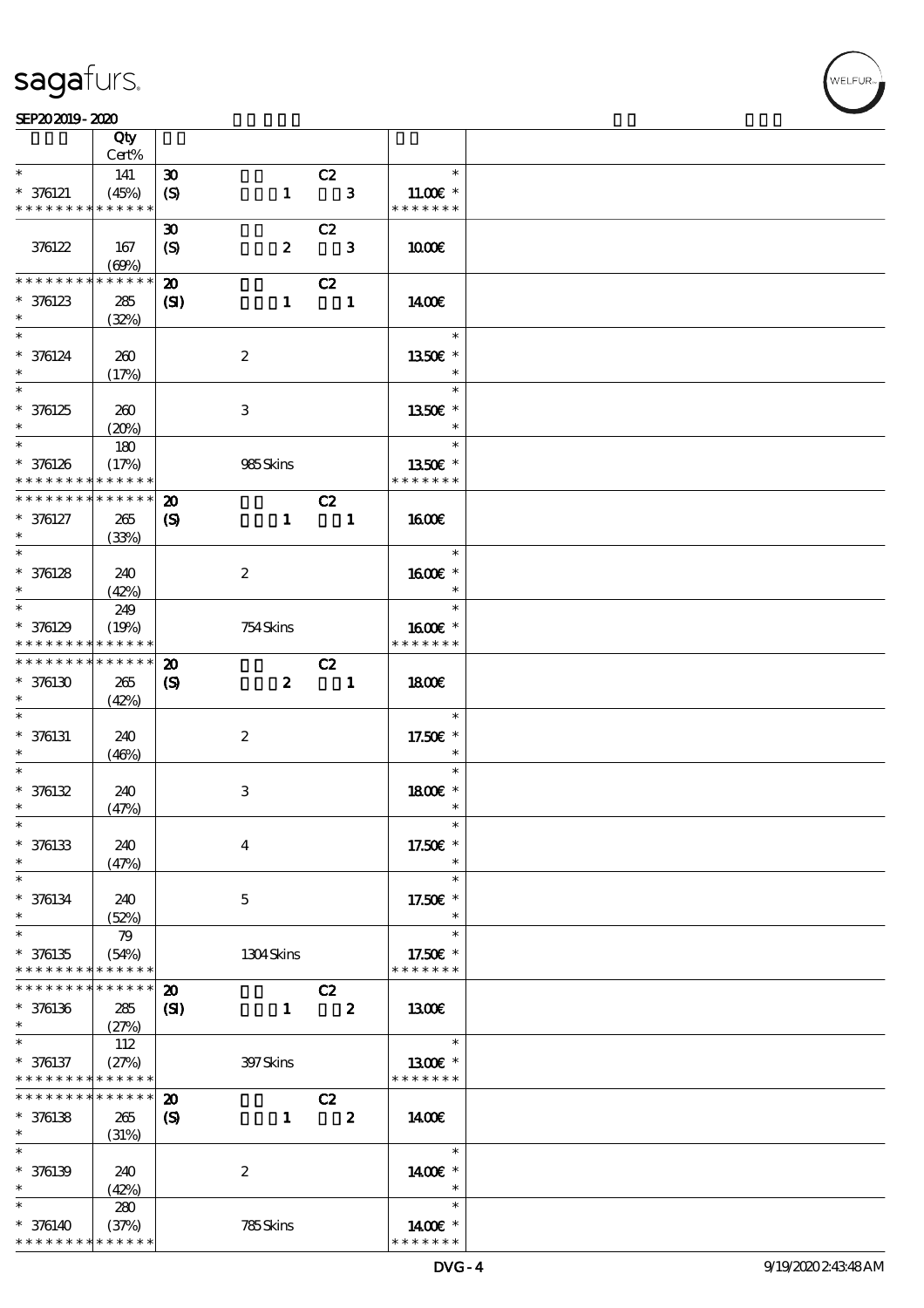#### SEP202019-2020

|                                          | Qty<br>Cert%         |                             |                           |                            |                  |                          |
|------------------------------------------|----------------------|-----------------------------|---------------------------|----------------------------|------------------|--------------------------|
| * * * * * * * *                          | $******$             | $\boldsymbol{\mathfrak{D}}$ |                           | C2                         |                  |                          |
| $* 376141$                               | 265                  | $\boldsymbol{\mathrm{(S)}}$ | $\boldsymbol{z}$          |                            | $\mathbf{2}$     | <b>1500€</b>             |
| $\ast$                                   | (54%)                |                             |                           |                            |                  |                          |
| $\overline{\ast}$                        |                      |                             |                           |                            |                  | $\ast$                   |
|                                          |                      |                             |                           |                            |                  |                          |
| $* 376142$                               | 240                  |                             | $\boldsymbol{2}$          |                            |                  | 1450€ *                  |
| $\ast$                                   | (71%)                |                             |                           |                            |                  | $\ast$                   |
|                                          |                      |                             |                           |                            |                  | $\ast$                   |
| $* 376143$                               | 240                  |                             | 3                         |                            |                  | 1450E *                  |
| $\ast$                                   | (53%)                |                             |                           |                            |                  | $\ast$                   |
| $*$                                      |                      |                             |                           |                            |                  | $\ast$                   |
| $* 376144$                               | 240                  |                             | $\overline{4}$            |                            |                  | 1450€ *                  |
| $\ast$                                   | (47%)                |                             |                           |                            |                  | $\ast$                   |
| $\overline{\ast}$                        | 200                  |                             |                           |                            |                  | $\ast$                   |
| $* 376145$                               | (54%)                |                             | 1185Skins                 |                            |                  | 1450€ *                  |
| * * * * * * * * <mark>*</mark>           | * * * * * *          |                             |                           |                            |                  | * * * * * * *            |
| * * * * * * * *                          | $* * * * * * *$      | $\boldsymbol{\mathfrak{D}}$ |                           |                            |                  |                          |
|                                          |                      |                             |                           | C2                         |                  |                          |
| $* 376146$                               | 265                  | $\boldsymbol{\mathrm{(S)}}$ | $\mathbf{1}$              |                            | $\mathbf{3}$     | 900                      |
| $\ast$                                   | (46%)                |                             |                           |                            |                  |                          |
| $\ast$                                   | 174                  |                             |                           |                            |                  | $\ast$                   |
| $* 376147$                               | (63%)                |                             | 439Skins                  |                            |                  | 850€ *                   |
| * * * * * * * *                          | * * * * * *          |                             |                           |                            |                  | * * * * * * *            |
| * * * * * * * * * * * * * * *            |                      | $\mathbf{O}$                |                           | C2                         |                  |                          |
| $* 376148$                               | 305                  | $\mathbf{C}$                | $\mathbf{1}$              | $\blacksquare$             |                  | 1250E                    |
| $\ast$                                   | (19%)                |                             |                           |                            |                  |                          |
|                                          |                      |                             |                           |                            |                  | $\ast$                   |
|                                          | 202                  |                             |                           |                            |                  |                          |
| $* 376149$                               | (17%)                |                             | 507Skins                  |                            |                  | $1200E$ *                |
| * * * * * * * * <mark>* * * * * *</mark> |                      |                             |                           |                            |                  | * * * * * * *            |
| * * * * * * * * * * * * * * *            |                      | $\mathbf 0$                 |                           | C2                         |                  |                          |
| $* 376150$                               | 285                  | $\boldsymbol{\mathrm{(S)}}$ | $\mathbf{1}$              | $\overline{\phantom{0}}$ 1 |                  | 1400                     |
| $\ast$                                   | (32%)                |                             |                           |                            |                  |                          |
| $\ast$                                   |                      |                             |                           |                            |                  | $\ast$                   |
| $* 376151$                               | 260                  |                             | $\boldsymbol{2}$          |                            |                  | 1400€ *                  |
| $\ast$                                   | (33%)                |                             |                           |                            |                  | $\ast$                   |
| $\ast$                                   |                      |                             |                           |                            |                  | $\ast$                   |
|                                          |                      |                             |                           |                            |                  |                          |
| $* 376152$                               | 260                  |                             | $\ensuremath{\mathbf{3}}$ |                            |                  | $1400E$ *                |
| $\ast$                                   | (29%)                |                             |                           |                            |                  | $\ast$                   |
| $\ast$                                   | <b>101</b>           |                             |                           |                            |                  | $\ast$                   |
| $* 376153$                               | (28%)                |                             | $906\mbox{Skirs}$         |                            |                  | 1350€ *                  |
| * * * * * * * *                          | * * * * * *          |                             |                           |                            |                  | * * * * * * *            |
| * * * * * * * *                          | ******               | $\mathbf 0$                 |                           | C2                         |                  |                          |
| $* 376154$                               | 285                  | $\mathbf{S}$                | $\boldsymbol{z}$          |                            | $\blacksquare$   | 1450€                    |
| $\ast$                                   | (53%)                |                             |                           |                            |                  |                          |
| $\overline{\ast}$                        | 132                  |                             |                           |                            |                  | $\ast$                   |
| $* 376155$                               |                      |                             |                           |                            |                  |                          |
| * * * * * * * *                          | (30%)<br>* * * * * * |                             | 417Skins                  |                            |                  | 1450€ *<br>* * * * * * * |
|                                          |                      |                             |                           |                            |                  |                          |
|                                          |                      | $\mathbf{O}$                |                           | C2                         |                  |                          |
| 376156                                   | 178                  | (SI)                        | $\mathbf{1}$              | $\overline{\phantom{a}}$   |                  | 900E                     |
|                                          | (27%)                |                             |                           |                            |                  |                          |
|                                          |                      | $\mathbf{O}$                |                           | C2                         |                  |                          |
| 376157                                   | 276                  | $\boldsymbol{\mathrm{(S)}}$ | $\mathbf{1}$              |                            | $\boldsymbol{z}$ | 950E                     |
|                                          | (34%)                |                             |                           |                            |                  |                          |
|                                          |                      | $\mathbf{O}$                |                           | C2                         |                  |                          |
| 376158                                   | 166                  |                             | $\pmb{2}$                 |                            | $\mathbf{2}$     | 1000E                    |
|                                          |                      | (S)                         |                           |                            |                  |                          |
|                                          | (43%)                |                             |                           |                            |                  |                          |
|                                          |                      | $\mathbf{O}$                |                           | C2                         |                  |                          |
| 376159                                   | 126                  | (SI)                        | $\mathbf{1}$              |                            | $\mathbf{3}$     | 650€                     |
|                                          | (33%)                |                             |                           |                            |                  |                          |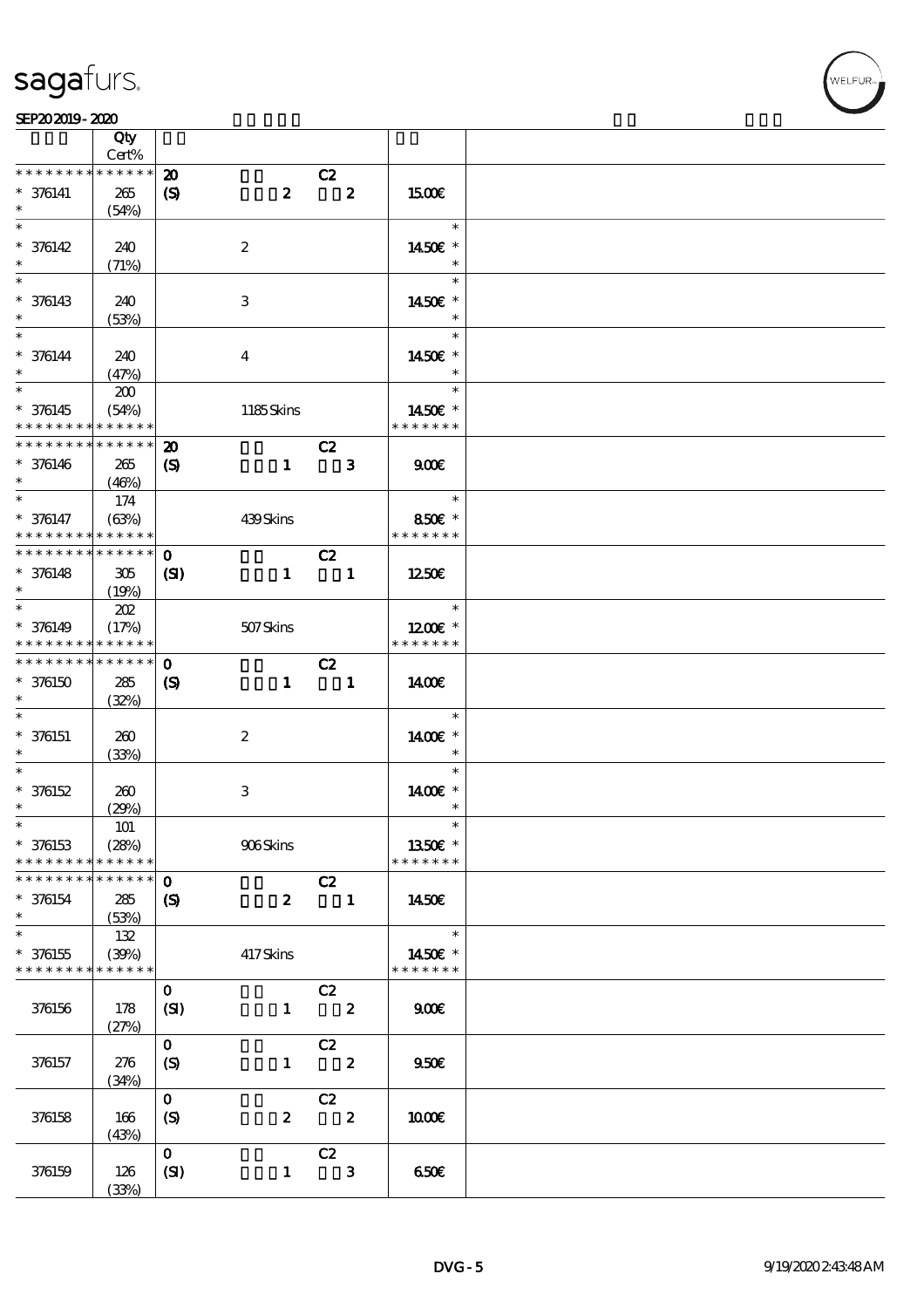#### SEP202019-2020

|                                            | Qty<br>Cert%           |                             |                  |             |               |  |
|--------------------------------------------|------------------------|-----------------------------|------------------|-------------|---------------|--|
|                                            |                        |                             |                  |             |               |  |
|                                            |                        | 50                          |                  | C2          |               |  |
| 376181                                     | 108                    | $\boldsymbol{S}$            | $\pmb{2}$        |             | (220E)        |  |
|                                            | (20%)                  |                             |                  |             |               |  |
|                                            |                        | 50                          |                  | C2          |               |  |
| 376182                                     | 105                    | (SI)                        | $\boldsymbol{4}$ |             | 1000E         |  |
|                                            |                        |                             |                  |             |               |  |
|                                            | (15%)                  |                             |                  |             |               |  |
| * * * * * * * *                            | $\ast\ast\ast\ast\ast$ | $\boldsymbol{\omega}$       |                  | C2          |               |  |
| $* 376183$                                 | 205                    | $\boldsymbol{\mathcal{S}}$  | $\mathbf{1}$     |             | (200E)        |  |
| $\ast$                                     | (41%)                  |                             |                  |             |               |  |
| $\ast$                                     | 219                    |                             |                  |             | $\ast$        |  |
|                                            |                        |                             |                  |             |               |  |
| $* 376184$                                 | (20%)                  |                             | 424 Skins        |             | 1950E *       |  |
| * * * * * * * *                            | * * * * * *            |                             |                  |             | * * * * * * * |  |
|                                            |                        | 40                          |                  | C2          |               |  |
| 376185                                     | 213                    | (SI)                        | $\boldsymbol{z}$ |             | (17.00)       |  |
|                                            | (24%)                  |                             |                  |             |               |  |
|                                            |                        |                             |                  | C2          |               |  |
|                                            |                        | 40                          |                  |             |               |  |
| 376186                                     | 160                    | $\boldsymbol{S}$            | $\pmb{2}$        |             | (200E)        |  |
|                                            | (20%)                  |                             |                  |             |               |  |
|                                            |                        | 5040                        |                  | C2          |               |  |
| 376187                                     | 118                    | $\mathbf{S}$                | $\mathbf{3}$     |             | 1200          |  |
|                                            | (24%)                  |                             |                  |             |               |  |
|                                            |                        |                             |                  |             |               |  |
|                                            |                        | 5040                        |                  | C2          |               |  |
| 376188                                     | 87                     | $\boldsymbol{S}$            | $\mathbf{3}$     |             | 1250€         |  |
|                                            | (29%)                  |                             |                  |             |               |  |
| * * * * * * * *                            | * * * * * *            | $\boldsymbol{\omega}$       |                  | C2          |               |  |
| $* 376189$                                 | 225                    | $\mathbf{C}$                | $\boldsymbol{4}$ |             | 900E          |  |
| $\ast$                                     |                        |                             |                  |             |               |  |
| $\ast$                                     | (38%)                  |                             |                  |             | $\ast$        |  |
|                                            | 71                     |                             |                  |             |               |  |
| $* 376190$                                 | (42%)                  |                             | 296Skins         |             | 850€ *        |  |
| * * * * * * * *                            | * * * * * *            |                             |                  |             | * * * * * * * |  |
|                                            |                        | 5040                        |                  | C2          |               |  |
| 376191                                     | 220                    | (SI)                        | $\mathbf{5}$     |             | 650E          |  |
|                                            | (36%)                  |                             |                  |             |               |  |
|                                            |                        |                             |                  |             |               |  |
|                                            |                        | $\boldsymbol{\mathfrak{D}}$ |                  | C2          |               |  |
| 376192                                     | 260                    | (SI)                        | $\mathbf{1}$     |             | <b>1600€</b>  |  |
|                                            | (30%)                  |                             |                  |             |               |  |
| * * * * * * * * <mark>* * * * * * *</mark> |                        | $\boldsymbol{\mathfrak{D}}$ |                  | C2          |               |  |
| $* 376193$                                 | 225                    | $\boldsymbol{\mathcal{S}}$  | $\mathbf{1}$     |             | (1800)        |  |
| $\ast$                                     |                        |                             |                  |             |               |  |
| $\ast$                                     | (28%)                  |                             |                  |             | $\ast$        |  |
|                                            | 185                    |                             |                  |             |               |  |
| $* 376194$                                 | (28%)                  |                             | 410Skins         |             | $(1800)$ *    |  |
| * * * * * * * *                            | * * * * * *            |                             |                  |             | * * * * * * * |  |
| * * * * * * * *                            | * * * * * *            | $\boldsymbol{\mathfrak{D}}$ |                  | C2          |               |  |
| $* 376195$                                 | 245                    | $\mathbf{S}$                | $\boldsymbol{z}$ |             | 1300E         |  |
| $\ast$                                     |                        |                             |                  |             |               |  |
|                                            | (38%)                  |                             |                  |             | $\ast$        |  |
| $\ast$                                     | 201                    |                             |                  |             |               |  |
| $* 376196$                                 | (22%)                  |                             | 446Skins         |             | 1300€ *       |  |
| * * * * * * * *                            | * * * * * *            |                             |                  |             | * * * * * * * |  |
| * * * * * * * *                            | * * * * * *            | $\boldsymbol{\mathfrak{D}}$ |                  | C2          |               |  |
| * 376197                                   | 225                    | $\boldsymbol{\mathcal{S}}$  | $\boldsymbol{z}$ |             | 1500E         |  |
| $\ast$                                     |                        |                             |                  |             |               |  |
|                                            | (27%)                  |                             |                  |             |               |  |
| $\ast$                                     | 121                    |                             |                  |             | $\ast$        |  |
| $* 376198$                                 | (25%)                  |                             | 346Skins         |             | 1450€ *       |  |
| * * * * * * * *                            | * * * * * *            |                             |                  |             | * * * * * * * |  |
|                                            |                        | $\boldsymbol{\mathfrak{D}}$ |                  | C2          |               |  |
| 376199                                     | 130                    | (SI)                        | $\boldsymbol{z}$ | <b>LNAP</b> | 1200E         |  |
|                                            |                        |                             |                  |             |               |  |
|                                            | (38%)                  |                             |                  |             |               |  |
|                                            |                        | $\boldsymbol{\mathfrak{D}}$ |                  | C2          |               |  |
| 376200                                     | 209                    | (SI)                        | $\mathbf{3}$     |             | 850€          |  |
|                                            | (31%)                  |                             |                  |             |               |  |

**NELFUR**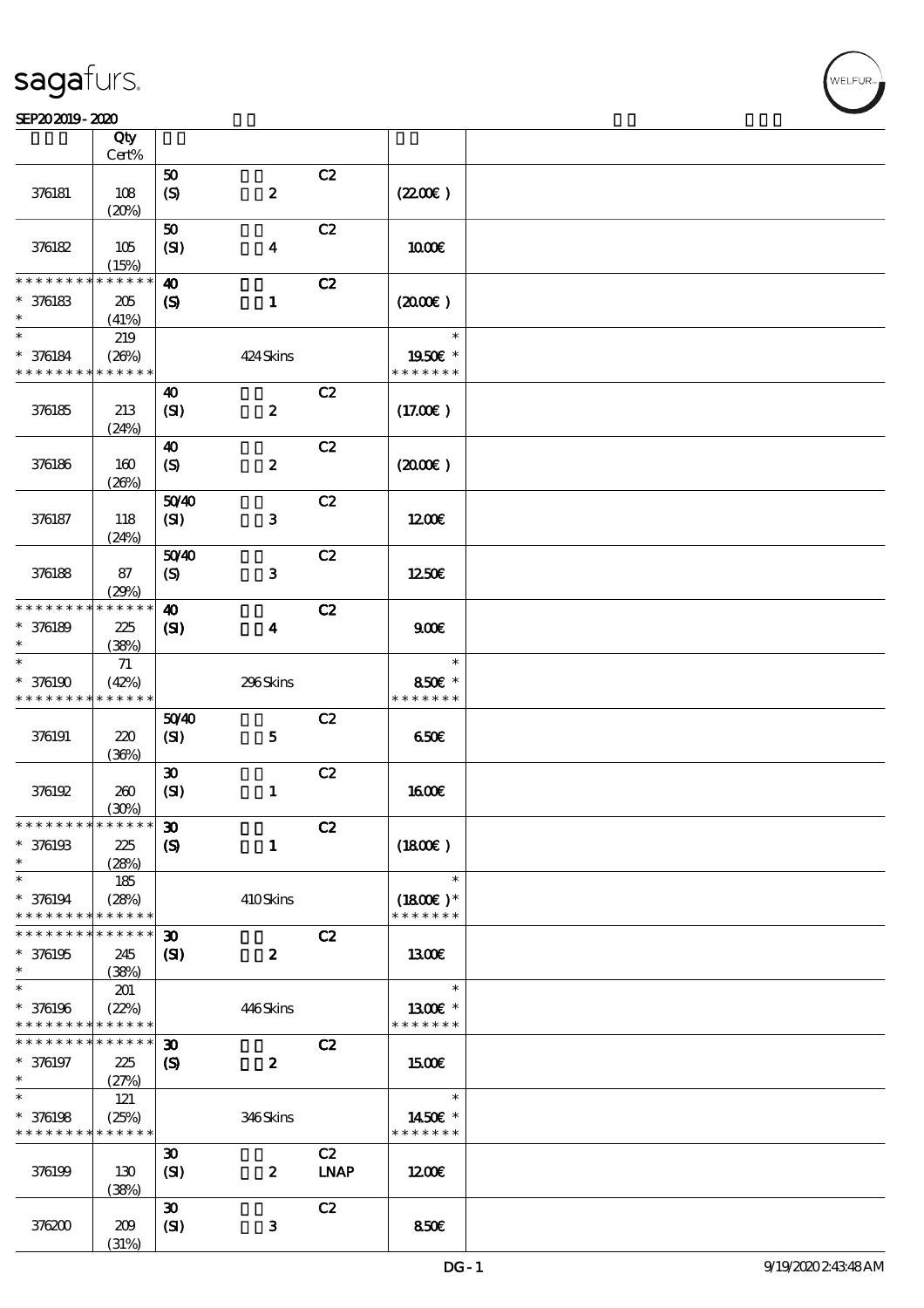#### SEP202019-2020

|                               | Qty                   |                                                            |                  |                                    |                             |  |
|-------------------------------|-----------------------|------------------------------------------------------------|------------------|------------------------------------|-----------------------------|--|
|                               | Cert%                 |                                                            |                  |                                    |                             |  |
| 376201                        | 189<br>(38%)          | $\boldsymbol{\mathfrak{D}}$<br>$\boldsymbol{\mathrm{(S)}}$ | $\mathbf{3}$     | C2                                 | 850E                        |  |
| * * * * * *                   | $* * * * * *$         | $\boldsymbol{\mathfrak{D}}$                                |                  | C2                                 |                             |  |
| $*$ 376202                    | 245                   | $\mathbf{S}$                                               | $\boldsymbol{4}$ |                                    | 800€                        |  |
| $\ast$                        | (49%)                 |                                                            |                  |                                    |                             |  |
| $\ast$                        |                       |                                                            |                  |                                    | $\ast$                      |  |
| * 376203                      | 220                   |                                                            | $\boldsymbol{2}$ |                                    | $7.50E$ *                   |  |
|                               | (55%)                 |                                                            |                  |                                    | $\ast$                      |  |
| $\ast$                        |                       |                                                            |                  |                                    | $\ast$                      |  |
| * 376204                      | 220                   |                                                            | 3                |                                    | $7.50E$ *                   |  |
| $\ast$<br>$\ast$              | (48%)                 |                                                            |                  |                                    | $\ast$                      |  |
|                               | 155                   |                                                            |                  |                                    | $\ast$                      |  |
| $* 376205$<br>* * * * * * * * | (30%)<br>* * * * * *  |                                                            | 840Skins         |                                    | $7.50E$ *<br>* * * * * * *  |  |
| * * * * * * * *               | * * * * * *           | $\boldsymbol{\mathfrak{D}}$                                |                  | C2                                 |                             |  |
| $*376206$                     | 245                   | $\mathbf{C}$                                               | $5\phantom{1}$   |                                    | 500                         |  |
| $\ast$                        | (46%)                 |                                                            |                  |                                    |                             |  |
| $\ast$                        | $\boldsymbol{\omega}$ |                                                            |                  |                                    | $\ast$                      |  |
| * 376207                      | (63%)                 |                                                            | 305Skins         |                                    | 450€ *                      |  |
| * * * * * * * *               | * * * * * *           |                                                            |                  |                                    | * * * * * * *               |  |
|                               |                       | 3020                                                       |                  | C2                                 |                             |  |
| 376208                        | 208                   | (S)                                                        | MLD1             |                                    | 1400€                       |  |
|                               | (48%)                 |                                                            |                  |                                    |                             |  |
| * * * * * * * *               | * * * * * *           | $\boldsymbol{\mathbf{z}}$                                  |                  | C2                                 |                             |  |
| $*376209$                     | 285                   | (S)                                                        | $\mathbf{1}$     |                                    | 1400E                       |  |
| $\ast$                        | (32%)                 |                                                            |                  |                                    |                             |  |
| $\ast$                        |                       |                                                            |                  |                                    | $\ast$                      |  |
| $*376210$<br>$\ast$           | 260                   |                                                            | $\boldsymbol{2}$ |                                    | 1400€ *<br>$\ast$           |  |
| $\ast$                        | (25%)                 |                                                            |                  |                                    | $\ast$                      |  |
| $* 376211$                    | 50<br>(22%)           |                                                            | 595Skins         |                                    | 1350E *                     |  |
| * * * * * * * *               | * * * * * *           |                                                            |                  |                                    | * * * * * * *               |  |
| * * * * * * * *               | * * * * * *           | $\boldsymbol{\mathfrak{D}}$                                |                  | C2                                 |                             |  |
| $* 376212$                    | 265                   | $\boldsymbol{\mathrm{(S)}}$                                | $\mathbf{1}$     |                                    | <b>1500€</b>                |  |
| $\ast$                        | (27%)                 |                                                            |                  |                                    |                             |  |
| $\ast$                        | 245                   |                                                            |                  |                                    |                             |  |
| * 376213                      | (24%)                 |                                                            | 510Skins         |                                    | $1500E$ *                   |  |
| * * * * * * * *               | * * * * * *           |                                                            |                  |                                    | * * * * * * *               |  |
|                               |                       | $\boldsymbol{\mathfrak{D}}$                                |                  | C2                                 |                             |  |
| 376214                        | 225                   | (SI)                                                       | $\mathbf{1}$     | <b>LNAP</b>                        | 1000E                       |  |
|                               | (52%)                 |                                                            |                  |                                    |                             |  |
|                               |                       | $\boldsymbol{\mathbf{z}}$                                  |                  | C2<br><b>LNAP</b>                  |                             |  |
| 376215                        | 138<br>(44%)          | $\boldsymbol{\mathrm{(S)}}$                                | $\mathbf{1}$     |                                    | 11.50E                      |  |
| * * * * * * * *               | * * * * * *           | $\boldsymbol{\mathbf{z}}$                                  |                  | C2                                 |                             |  |
| $* 376216$                    | 285                   | $\mathbf{S}$                                               | $\boldsymbol{2}$ |                                    | 1200E                       |  |
| $\ast$                        | (36%)                 |                                                            |                  |                                    |                             |  |
| $\ast$                        | 159                   |                                                            |                  |                                    | $\ast$                      |  |
| * 376217                      | (15%)                 |                                                            | 444Skins         |                                    | 11.50€ *                    |  |
| * * * * * * * *               | * * * * * *           |                                                            |                  |                                    | * * * * * * *               |  |
| * * * * * * *                 | * * * * * *           | $\boldsymbol{\mathfrak{D}}$                                |                  | C2                                 |                             |  |
| * 376218                      | 265                   | $\boldsymbol{\mathrm{(S)}}$                                | $\boldsymbol{z}$ |                                    | $(1300\epsilon)$            |  |
| $\ast$                        | (34%)                 |                                                            |                  |                                    |                             |  |
| $\ast$                        | 107                   |                                                            |                  |                                    | $\ast$                      |  |
| * 376219<br>* * * * * * * *   | (31%)<br>* * * * * *  |                                                            | 372Skins         |                                    | $(1300E)*$<br>* * * * * * * |  |
|                               |                       |                                                            |                  |                                    |                             |  |
| 376220                        | 113                   | $\boldsymbol{\mathbf{z}}$                                  | $\boldsymbol{z}$ | C2<br>$\ensuremath{\mathbf{INAP}}$ | 1050€                       |  |
|                               | (57%)                 | (SI)                                                       |                  |                                    |                             |  |
|                               |                       |                                                            |                  |                                    |                             |  |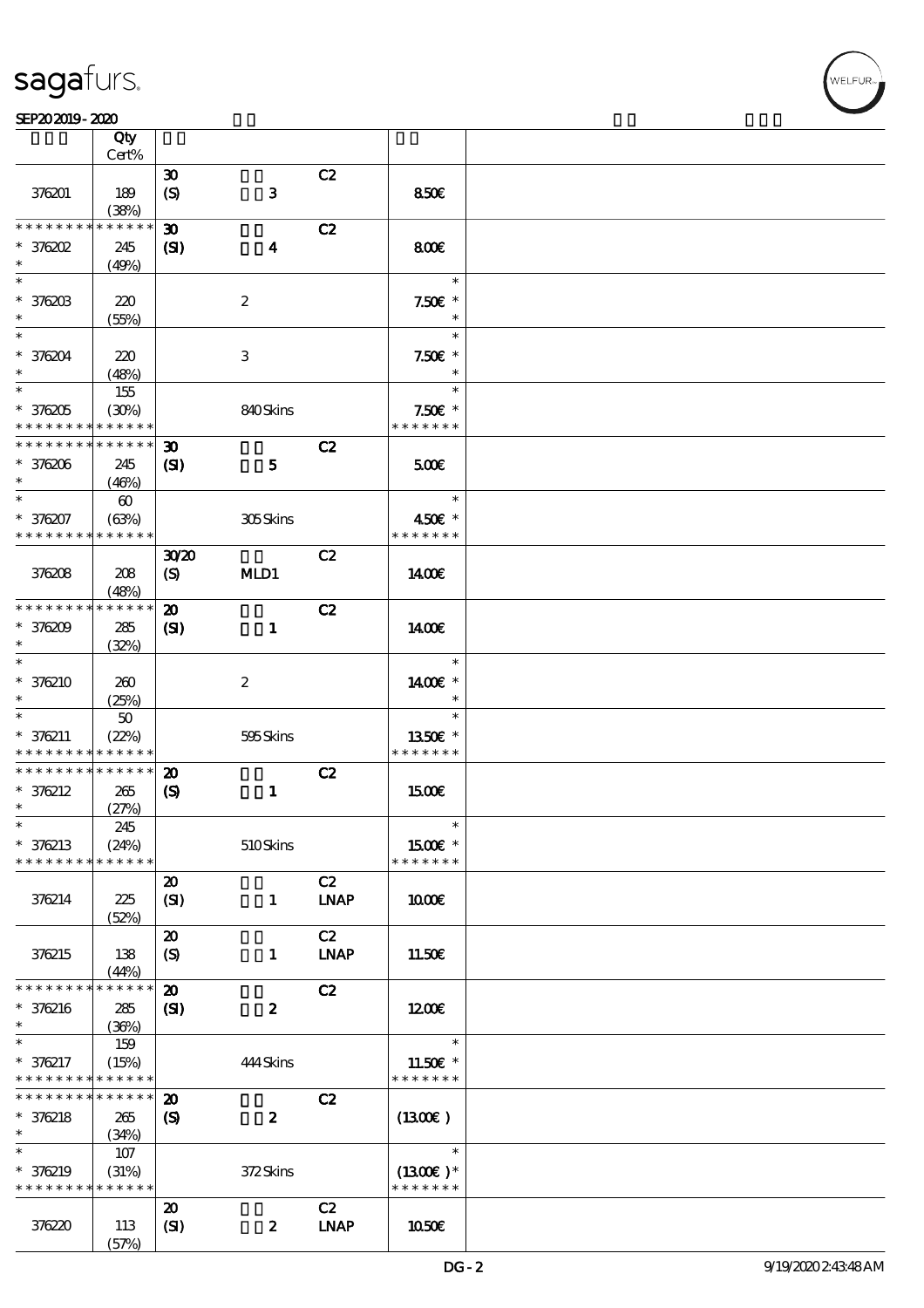$\overline{\mathsf{T}}$ 

#### SEP202019-2020 DECEMBER 2020 DECEMBER 2020 DECEMBER 2020 DECEMBER 2020 DECEMBER 2020 DECEMBER 2020 DECEMBER 20<br>DECEMBER 2020 DECEMBER 2020 DECEMBER 2020 DECEMBER 2020 DECEMBER 2020 DECEMBER 2020 DECEMBER 2020 DECEMBER 202

|                                           | Qty<br>Cert%         |                                     |                  |                   |                            |  |
|-------------------------------------------|----------------------|-------------------------------------|------------------|-------------------|----------------------------|--|
|                                           |                      |                                     |                  |                   |                            |  |
| 376221                                    | 90<br>(32%)          | 3020<br>(SI)                        | $\mathbf{3}$     | C2<br>MD1         | 7.006                      |  |
|                                           |                      |                                     |                  |                   |                            |  |
| 376222                                    | 191<br>(38%)         | $\boldsymbol{\mathfrak{D}}$<br>(SI) | $\mathbf{3}$     | C2                | 600                        |  |
| * * * * * * * *                           | * * * * * *          | $\boldsymbol{\mathbf{z}}$           |                  | C2                |                            |  |
| $* 376223$<br>$\ast$                      | 265<br>(41%)         | $\boldsymbol{\mathcal{S}}$          | $\mathbf{3}$     |                   | 7.00E                      |  |
| $\ast$                                    | 102                  |                                     |                  |                   | $\ast$                     |  |
| $* 376224$<br>* * * * * * * * * * * * * * | (44%)                |                                     | 367Skins         |                   | $7.00E$ *<br>* * * * * * * |  |
| * * * * * * * * * * * * * *               |                      | $\boldsymbol{\mathbf{z}}$           |                  | C2                |                            |  |
| $* 376225$<br>$\ast$                      | 285<br>(53%)         | $\mathbf{S}$                        | $\boldsymbol{4}$ |                   | 550E                       |  |
| $*$                                       |                      |                                     |                  |                   | $\ast$                     |  |
| $* 376226$<br>$\ast$                      | 260<br>(52%)         |                                     | $\boldsymbol{2}$ |                   | 550€ *<br>$\ast$           |  |
| $\ast$                                    | 213                  |                                     |                  |                   | $\ast$                     |  |
| * 376227<br>* * * * * * * *               | (23%)<br>* * * * * * |                                     | 758Skins         |                   | 550€ *<br>* * * * * * *    |  |
|                                           |                      | $\boldsymbol{\mathfrak{D}}$         |                  | C2                |                            |  |
| 376228                                    | 288<br>(30%)         | (SI)                                | $\mathbf{5}$     |                   | 300                        |  |
| * * * * * * * *                           | * * * * * *          | $\mathbf{o}$                        |                  | C2                |                            |  |
| $* 376229$<br>$\ast$                      | 305<br>(16%)         | $\mathbf{S}$                        | $\mathbf{1}$     |                   | 1000E                      |  |
| $\ast$                                    | 264                  |                                     |                  |                   | $\ast$                     |  |
| $* 376230$<br>* * * * * * * * * * * * * * | (19%)                |                                     | 569Skins         |                   | 1000€ *<br>* * * * * * *   |  |
| * * * * * * * *                           | * * * * * *          | $\mathbf 0$                         |                  | C2                |                            |  |
| $* 376231$<br>$\ast$                      | 285<br>(35%)         | $\boldsymbol{\mathcal{S}}$          | $\mathbf{1}$     |                   | 1200                       |  |
| $\ast$                                    |                      |                                     |                  |                   | $\ast$                     |  |
| $* 376232$                                | 260                  |                                     | $\boldsymbol{2}$ |                   | $1200E$ *                  |  |
| $\ast$                                    | (16%)                |                                     |                  |                   | $\ast$                     |  |
| $\ast$                                    | $136\,$              |                                     |                  |                   | $\ast$                     |  |
| $* 376233$<br>* * * * * * * *             | (17%)<br>* * * * * * |                                     | 681 Skins        |                   | 1200€ *<br>* * * * * * *   |  |
|                                           |                      | $\mathbf{o}$                        |                  | C2                |                            |  |
| 376234                                    | 295<br>(76%)         | (SI)                                | $\mathbf{1}$     | <b>LNAP</b>       | 950 <sub>E</sub>           |  |
| 376235                                    | 277<br>(60%)         | $\mathbf{o}$<br>$\boldsymbol{S}$    | $\mathbf{1}$     | C2<br><b>LNAP</b> | <b>1050€</b>               |  |
|                                           |                      | $\mathbf{o}$                        |                  | C2                |                            |  |
| 376236                                    | 129<br>(55%)         | (SI)                                | $\boldsymbol{z}$ |                   | 7.50E                      |  |
|                                           |                      | $\mathbf{o}$                        |                  | C2                |                            |  |
| 376237                                    | 267<br>(33%)         | $\boldsymbol{S}$                    | $\boldsymbol{2}$ |                   | 800€                       |  |
| 376238                                    | 146<br>(38%)         | $\mathbf{o}$<br>(S)                 | $\mathbf{3}$     | C2                | 500E                       |  |
| 376239                                    | 280<br>(40%)         | $\mathbf{o}$<br>(SI)                | $\boldsymbol{4}$ | C2                | 350E                       |  |
| 376240                                    | 157<br>(33%)         | $\mathbf{o}$<br>(SI)                | $\mathbf 5$      | C2                | 250€                       |  |

 $\top$ 

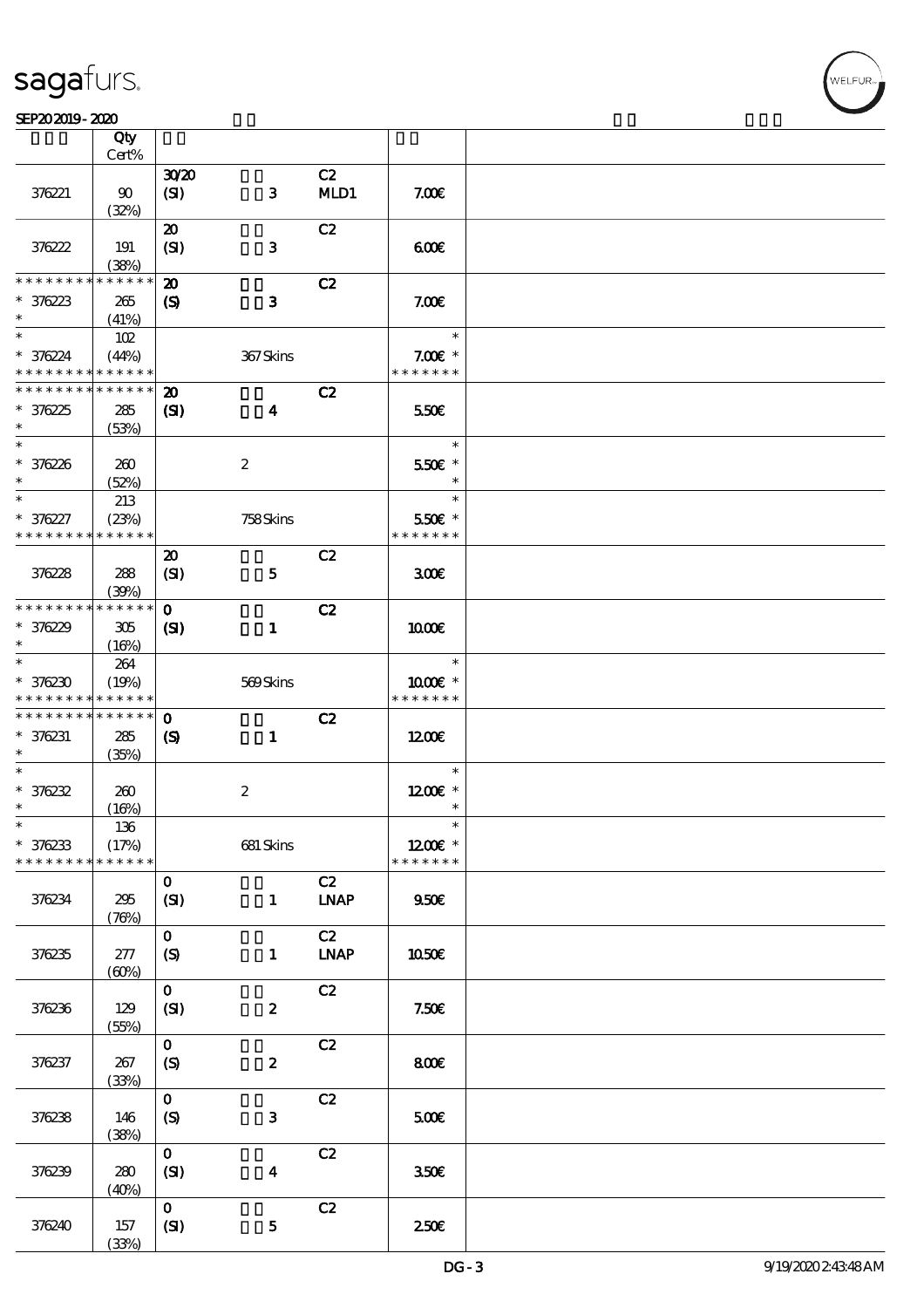#### SEP202019-2020

|        | Qty   |                               |                  |    |        |  |
|--------|-------|-------------------------------|------------------|----|--------|--|
|        | Cert% |                               |                  |    |        |  |
|        |       | 40 <sup>30</sup>              |                  | C2 |        |  |
| 376241 | 62    | Ш                             |                  |    | 1400E  |  |
|        | (25%) |                               |                  |    |        |  |
|        |       | 40'30                         |                  | C2 |        |  |
| 376242 | 56    | $\mathbf{m}$                  | $\boldsymbol{z}$ |    | 11.50E |  |
|        | (19%) |                               |                  |    |        |  |
|        |       | $\boldsymbol{\mathbf{z}}$     |                  | C2 |        |  |
| 376243 | 136   | Ш                             |                  |    | 11.50E |  |
|        | (22%) |                               |                  |    |        |  |
|        |       | $\boldsymbol{\mathbf{z}}$     |                  | C2 |        |  |
| 376244 | 116   | $\mathbf m$                   | $\boldsymbol{z}$ |    | 7.50E  |  |
|        | (20%) |                               |                  |    |        |  |
|        |       | 200                           |                  | C2 |        |  |
| 376245 | 100   | $\mathbf{m}$                  | $\boldsymbol{4}$ |    | 450E   |  |
|        | (17%) |                               |                  |    |        |  |
|        |       | $O$ <sup><math>1</math></sup> |                  | C2 |        |  |
| 376246 | 196   | $\mathbf m$                   |                  |    | 7.50E  |  |
|        | (20%) |                               |                  |    |        |  |
|        |       | O(1)                          |                  | C2 |        |  |
| 376247 | 141   | Ш                             | $\boldsymbol{2}$ |    | 550E   |  |
|        | (19%) |                               |                  |    |        |  |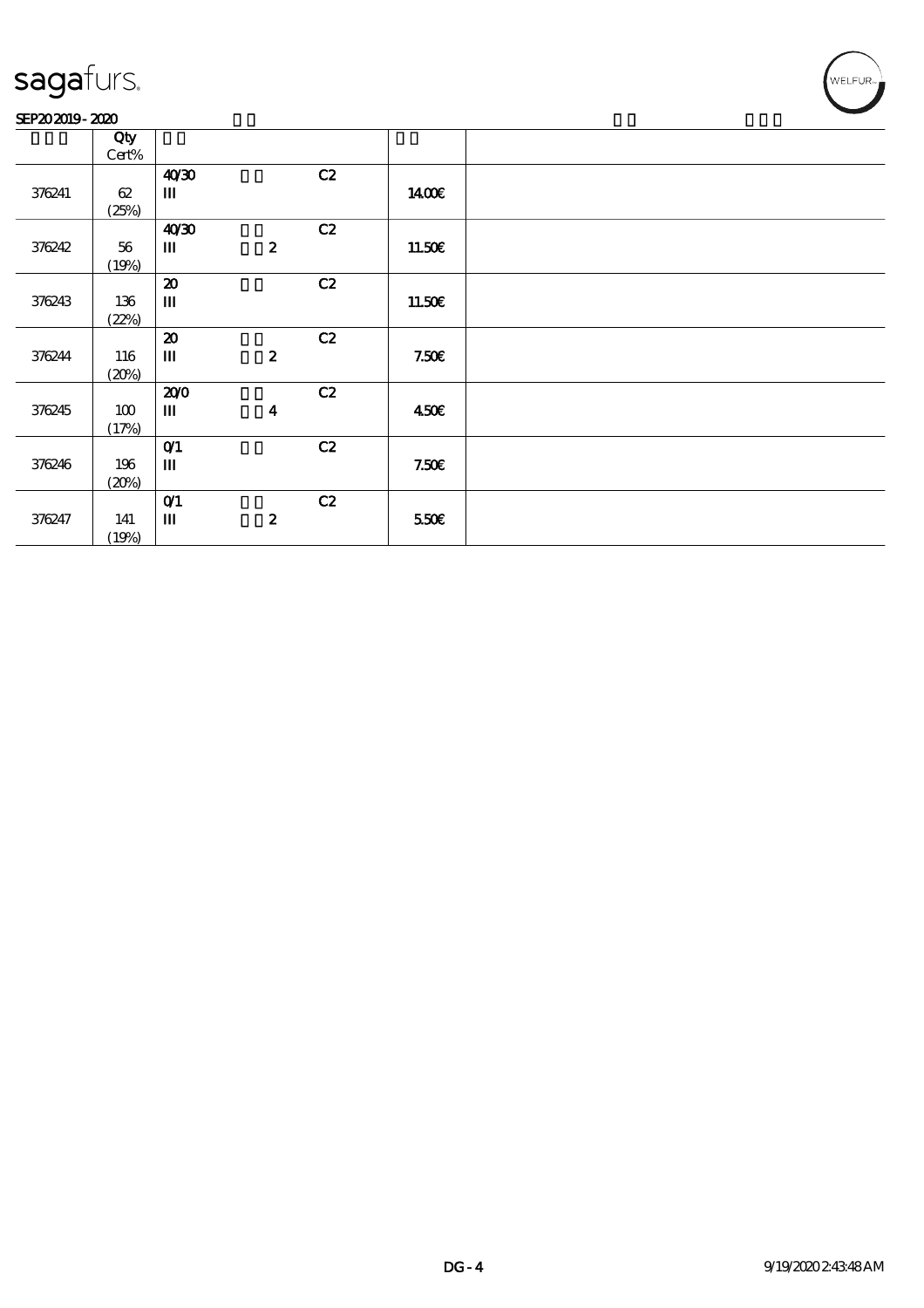#### SEP202019-2020

|                   | Qty<br>Cert%  |                               |                  |       |                       |  |
|-------------------|---------------|-------------------------------|------------------|-------|-----------------------|--|
|                   |               |                               |                  |       |                       |  |
| 376281            | 210<br>(28%)  | $\boldsymbol{\omega}$<br>(SI) |                  | C2    | 1550€                 |  |
| * * * * * * *     | * * * * * *   | $\boldsymbol{\omega}$         |                  | C2    |                       |  |
| $* 376282$        | 205           | $\boldsymbol{\mathrm{(S)}}$   |                  |       | 2000                  |  |
| $\ast$            | (31%)         |                               |                  |       |                       |  |
| $\ast$            | 175           |                               |                  |       | $\ast$                |  |
| $* 376283$        | (33%)         |                               | 380Skins         |       | 1950€ *               |  |
| * * * * * * * *   | * * * * * *   |                               |                  |       | * * * * * * *         |  |
|                   |               | $\boldsymbol{\omega}$         |                  | C2    |                       |  |
| 376284            | 80            | $\boldsymbol{S}$              | <b>WB1</b>       |       | <b>1600€</b>          |  |
|                   | (35%)         |                               |                  |       |                       |  |
| * * * * * * * *   | * * * * * *   | $\boldsymbol{\mathfrak{D}}$   |                  | C1/C2 |                       |  |
| $*376285$         | 225           | (S)                           |                  |       | 1400€                 |  |
| $\ast$            | (20%)         |                               |                  |       |                       |  |
| $\ast$            |               |                               |                  |       | $\ast$                |  |
| * 376286          | 200           |                               | $\boldsymbol{2}$ |       | 1350E *               |  |
| $\ast$            | (18%)         |                               |                  |       | $\ast$                |  |
| $\overline{\ast}$ |               |                               |                  |       | $\ast$                |  |
| * 376287          | 200           |                               | 3                |       | 1350€ *               |  |
| $\ast$            | (20%)         |                               |                  |       | $\ast$                |  |
| $\ast$            | ${\bf 28}$    |                               |                  |       | $\ast$                |  |
| $* 376288$        | (3%)          |                               | 653Skins         |       | 1350E *               |  |
| * * * * * * * *   | * * * * * *   |                               |                  |       | * * * * * * *         |  |
|                   |               | $\boldsymbol{\mathfrak{D}}$   |                  | C3    |                       |  |
| 376289            | 91            | (SI)                          |                  |       | 1250E                 |  |
|                   | (15%)         |                               |                  |       |                       |  |
|                   |               | $\boldsymbol{\mathfrak{D}}$   |                  | C2    |                       |  |
| 376290            | 190           | (SI)                          | <b>INAP</b>      |       | 1200E                 |  |
|                   | (24%)         |                               |                  |       |                       |  |
|                   |               | $\boldsymbol{\mathfrak{D}}$   |                  | C1/C2 |                       |  |
| 376291            | 244           | (SI)                          | WB1              |       | 1200E                 |  |
|                   | (15%)         |                               |                  |       |                       |  |
|                   |               | $\boldsymbol{\mathfrak{D}}$   |                  | C3    |                       |  |
| 376292            | 75            | (SI)                          | WB1              |       | 11.00E                |  |
|                   | (17%)         |                               |                  |       |                       |  |
| ************** 30 |               |                               |                  | C1/C2 |                       |  |
| * 376293          | 205           | $\boldsymbol{S}$              |                  |       | 17.50€                |  |
| $\ast$            | (31%)         |                               |                  |       |                       |  |
| $\ast$            |               |                               |                  |       | $\ast$                |  |
| * 376294          | 180           |                               | $\boldsymbol{2}$ |       | 17.00 £*              |  |
| $\ast$            | (35%)         |                               |                  |       | $\ast$                |  |
| $\ast$            |               |                               |                  |       | $\ast$                |  |
| $*376295$         | 180           |                               | 3                |       | 17.00 $\varepsilon$ * |  |
| $\ast$            | (28%)         |                               |                  |       | $\ast$                |  |
| $\ast$            |               |                               |                  |       | $\ast$                |  |
| * 376296          | 180           |                               | $\bf{4}$         |       | 17.00 £*              |  |
| $\ast$            | (22%)         |                               |                  |       | $\ast$                |  |
| $\overline{\ast}$ |               |                               |                  |       | $\ast$                |  |
| * 376297          | 180           |                               | $\mathbf 5$      |       | 17.00 £*              |  |
| $\ast$            | (33%)         |                               |                  |       | $\ast$                |  |
| $\overline{\ast}$ |               |                               |                  |       | $\ast$                |  |
| $* 376298$        | 180           |                               | $\boldsymbol{6}$ |       | 17.00 $\varepsilon$ * |  |
| $\ast$            | (43%)         |                               |                  |       | $\ast$                |  |
| $\ast$            | $62\,$        |                               |                  |       | $\ast$                |  |
| * 376299          | (50%)         |                               | $1167$ Skins     |       | 1650€ *               |  |
| * * * * * * * *   | * * * * * *   |                               |                  |       | * * * * * * *         |  |
| * * * * * * * *   | * * * * * * * | $\boldsymbol{\mathfrak{D}}$   |                  | C3    |                       |  |
| $*376300$         | $205\,$       | $\boldsymbol{\mathcal{S}}$    |                  |       | <b>1650€</b>          |  |
| $\ast$            | (7%)          |                               |                  |       |                       |  |
|                   |               |                               |                  |       |                       |  |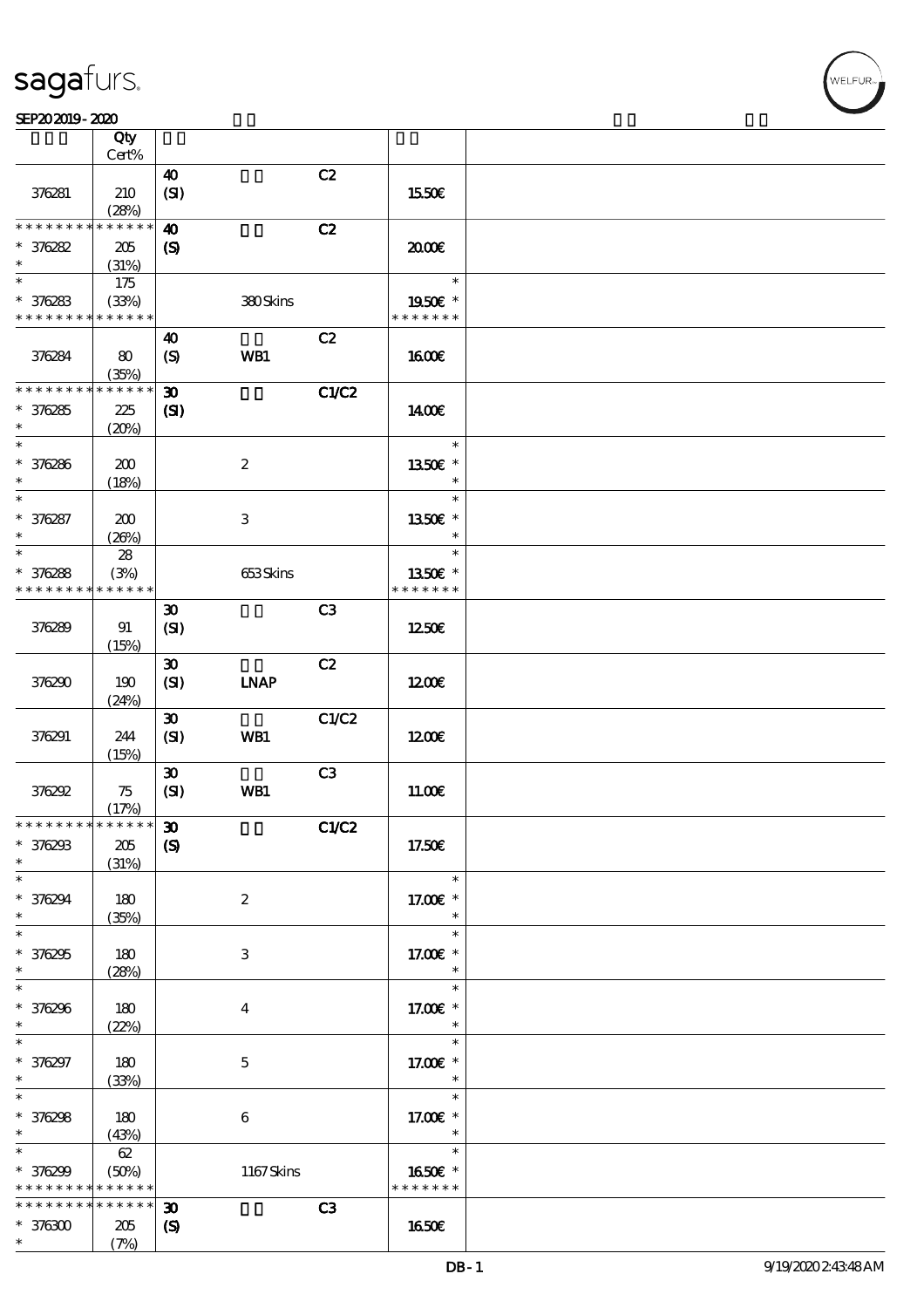|                                                          | Qty                        |                                                            |                  |                |                                        |  |
|----------------------------------------------------------|----------------------------|------------------------------------------------------------|------------------|----------------|----------------------------------------|--|
| $\ast$                                                   | Cert%<br>23                |                                                            |                  | C <sub>3</sub> | $\ast$                                 |  |
| $* 376301$                                               | (13%)                      | $\boldsymbol{\mathfrak{D}}$<br>$\boldsymbol{\mathrm{(S)}}$ |                  |                | 1600€ *                                |  |
| * * * * * * * *                                          | * * * * * *                |                                                            |                  |                | * * * * * * *                          |  |
| * * * * * * * *                                          | * * * * * *                | $\boldsymbol{\mathfrak{D}}$                                |                  | C2             |                                        |  |
| $*$ 376302                                               | 205                        | $\boldsymbol{S}$                                           | <b>LNAP</b>      |                | 1400                                   |  |
| $\ast$                                                   | (32%)                      |                                                            |                  |                |                                        |  |
| $\ast$                                                   | 94                         |                                                            |                  |                | $\ast$                                 |  |
| $* 37630B$<br>* * * * * * * * <mark>* * * * * * *</mark> | (54%)                      |                                                            | 299Skins         |                | 1350€ *<br>* * * * * * *               |  |
| * * * * * * * *                                          | $\ast\ast\ast\ast\ast\ast$ | $\boldsymbol{\mathfrak{D}}$                                |                  | C1/C2          |                                        |  |
| $* 376304$                                               | 205                        | $\boldsymbol{\mathrm{(S)}}$                                | WB1              |                | 1400                                   |  |
| $\ast$                                                   | (36%)                      |                                                            |                  |                |                                        |  |
| $\ast$                                                   | 107                        |                                                            |                  |                | $\ast$                                 |  |
| $* 376305$                                               | (23%)                      |                                                            | 312Skins         |                | 1350€ *                                |  |
| * * * * * * * * * * * * * *                              |                            |                                                            |                  |                | * * * * * * *                          |  |
|                                                          |                            | $\boldsymbol{\mathfrak{D}}$                                |                  | C <sub>3</sub> |                                        |  |
| 376306                                                   | 139<br>(15%)               | $\boldsymbol{S}$                                           | WB1              |                | 1200E                                  |  |
| * * * * * * * *                                          | * * * * * *                | $\boldsymbol{\mathfrak{D}}$                                |                  | C1/C2          |                                        |  |
| $* 376307$                                               | 265                        | $\mathbf{S}$                                               |                  |                | 11.50E                                 |  |
| $\ast$                                                   | $(\Theta)$                 |                                                            |                  |                |                                        |  |
| $\overline{\ast}$                                        |                            |                                                            |                  |                | $\ast$                                 |  |
| $* 376308$                                               | 240                        |                                                            | $\boldsymbol{2}$ |                | $1200E$ *                              |  |
| $\ast$<br>$\ast$                                         | $(\Theta)$                 |                                                            |                  |                | $\ast$<br>$\ast$                       |  |
| $* 376309$                                               | 240                        |                                                            | $\,3$            |                | 11.50€ *                               |  |
| $\ast$                                                   | (5%)                       |                                                            |                  |                | $\ast$                                 |  |
| $\ast$                                                   |                            |                                                            |                  |                | $\ast$                                 |  |
| $* 376310$                                               | 240                        |                                                            | 4                |                | 11.50 $\varepsilon$ *                  |  |
| $\ast$                                                   | (4%)                       |                                                            |                  |                | $\ast$                                 |  |
| $\ast$                                                   |                            |                                                            |                  |                | $\ast$                                 |  |
| $* 376311$<br>$\ast$                                     | 240                        |                                                            | $\mathbf{5}$     |                | 11.50 $\varepsilon$ *<br>$\ast$        |  |
| $\ast$                                                   | (23%)<br>$132$             |                                                            |                  |                | $\ast$                                 |  |
| $* 376312$                                               | (18%)                      |                                                            | 1357Skins        |                | 11.50 $\varepsilon$ *                  |  |
| * * * * * * * * * * * * * *                              |                            |                                                            |                  |                | * * * * * * *                          |  |
|                                                          |                            | 20                                                         |                  | C <sub>3</sub> |                                        |  |
| 376313                                                   | 158                        | (SI)                                                       |                  |                | 11.50€                                 |  |
|                                                          | (10%)                      |                                                            |                  |                |                                        |  |
| * * * * * * * *                                          | * * * * * *                | $\boldsymbol{\mathbf{z}}$                                  |                  | C2             | 1000E                                  |  |
| $* 376314$<br>$\ast$                                     | 265<br>(35%)               | $\mathbf{S}$                                               | <b>INAP</b>      |                |                                        |  |
| $\ast$                                                   |                            |                                                            |                  |                | $\ast$                                 |  |
| $* 376315$                                               | 240                        |                                                            | $\boldsymbol{2}$ |                | 1000€ *                                |  |
| $\ast$                                                   | (22%)                      |                                                            |                  |                | $\ast$                                 |  |
| $\ast$                                                   | 111                        |                                                            |                  |                | $\ast$                                 |  |
| $* 376316$<br>* * * * * * * *                            | (28%)<br>* * * * * *       |                                                            | 616Skins         |                | $1000E$ *<br>* * * * * * *             |  |
| * * * * * * *                                            | * * * * * *                | $\boldsymbol{\mathbf{z}}$                                  |                  | C2             |                                        |  |
| * 376317                                                 | 245                        | $\mathbf{C}$                                               | WB1              |                | 11.00E                                 |  |
| $\ast$                                                   | (8%)                       |                                                            |                  |                |                                        |  |
| $\ast$                                                   |                            |                                                            |                  |                | $\ast$                                 |  |
| $* 376318$                                               | 220                        |                                                            | $\boldsymbol{2}$ |                | $1100E$ *                              |  |
| $\ast$                                                   | (5%)                       |                                                            |                  |                | $\ast$                                 |  |
| $\ast$                                                   | 28                         |                                                            |                  |                | $\ast$                                 |  |
| * 376319<br>* * * * * * * *                              | (10%)<br>* * * * * *       |                                                            | 493Skins         |                | 11.00 $\varepsilon$ *<br>* * * * * * * |  |
| * * * * * * * *                                          | * * * * * *                | $\boldsymbol{\mathbf{z}}$                                  |                  | C2             |                                        |  |
| $*376320$                                                | 245                        | $\mathbf{S}$                                               | WB1              | <b>INAP</b>    | 1000E                                  |  |
| $\ast$                                                   | (16%)                      |                                                            |                  |                |                                        |  |

**VELFUR**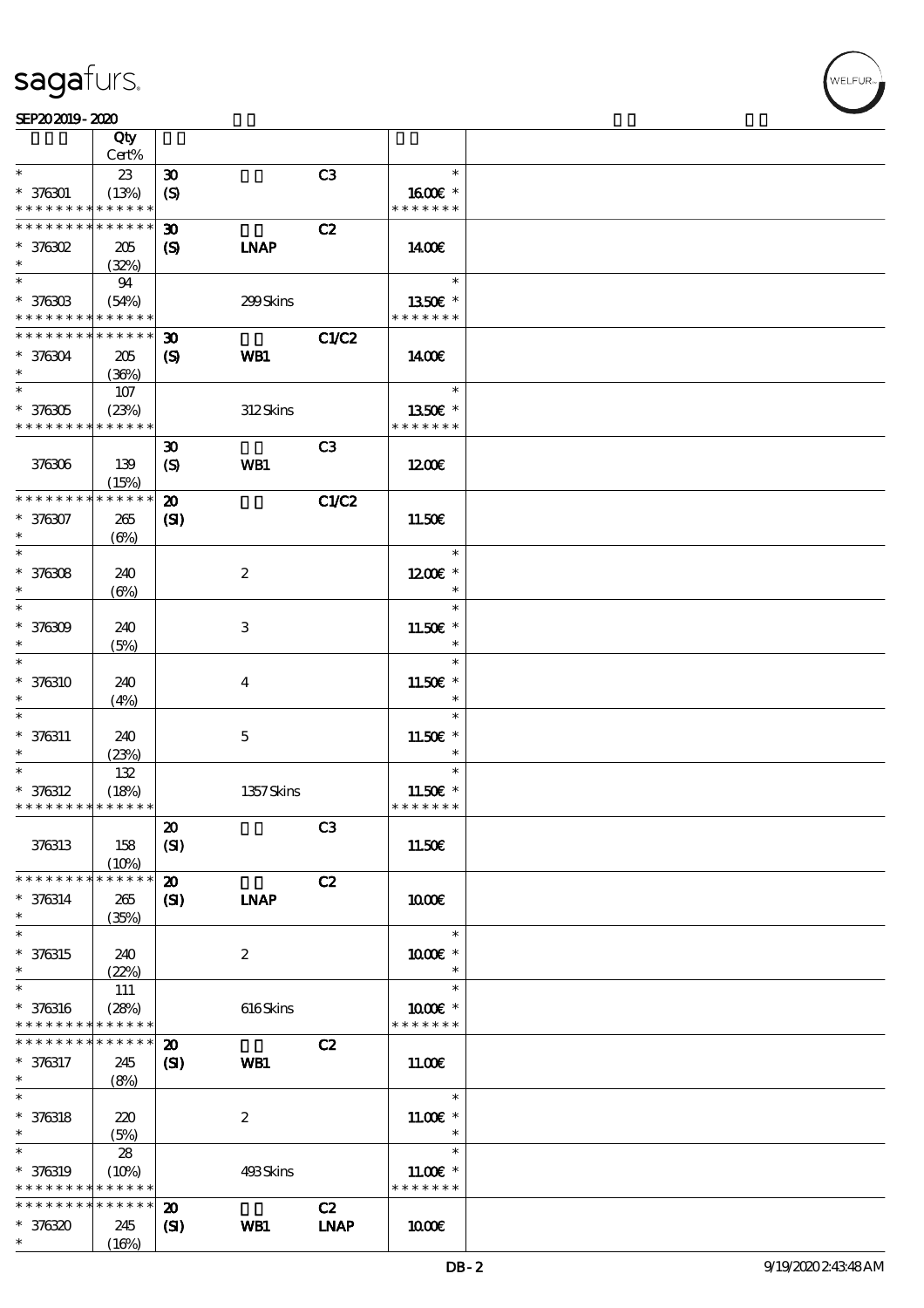

#### SEP202019-2020

|                                                                                        | Qty                        |                                             |                  |                |                         |  |
|----------------------------------------------------------------------------------------|----------------------------|---------------------------------------------|------------------|----------------|-------------------------|--|
| $\ast$                                                                                 | Cert%<br>20B               | $\boldsymbol{\mathbf{z}}$                   |                  | C2             | $\ast$                  |  |
| $* 376321$<br>* * * * * * * * <mark>* * * * * *</mark>                                 | (5%)                       | (SI)                                        | WB1              | <b>LNAP</b>    | 1000 *<br>* * * * * * * |  |
| * * * * * * * * <mark>* * * * * * *</mark>                                             |                            | $\boldsymbol{\mathfrak{D}}$                 |                  | C1/C2          |                         |  |
| $* 376322$                                                                             | 245                        | $\boldsymbol{S}$                            |                  |                | 1500€                   |  |
| $\ast$                                                                                 | (48%)                      |                                             |                  |                |                         |  |
| $\ast$                                                                                 |                            |                                             |                  |                | $\ast$                  |  |
| $* 376323$<br>$\ast$                                                                   | 220                        |                                             | $\boldsymbol{2}$ |                | 1500E *                 |  |
| $\ast$                                                                                 | (45%)                      |                                             |                  |                | $\ast$                  |  |
| $* 376324$                                                                             | 220                        |                                             | 3                |                | 1500€ *                 |  |
| $\ast$                                                                                 | (20%)                      |                                             |                  |                | $\ast$                  |  |
| $\overline{\ast}$                                                                      |                            |                                             |                  |                | $\ast$                  |  |
| $* 376325$                                                                             | 220                        |                                             | $\bf{4}$         |                | 1500€ *                 |  |
| $\ast$                                                                                 | (10%)                      |                                             |                  |                | $\ast$                  |  |
| $\ast$                                                                                 |                            |                                             |                  |                | $\ast$                  |  |
| $* 376326$<br>$\ast$                                                                   | 220<br>$(\Theta)$          |                                             | $\mathbf 5$      |                | 1500€ *<br>$\ast$       |  |
| $\ast$                                                                                 |                            |                                             |                  |                | $\ast$                  |  |
| $* 376327$                                                                             | 220                        |                                             | 6                |                | 1500€ *                 |  |
| $\ast$                                                                                 | (13%)                      |                                             |                  |                | $\ast$                  |  |
| $\ast$                                                                                 | 171                        |                                             |                  |                | $\ast$                  |  |
| $* 376328$                                                                             | (30%)                      |                                             | 1516Skins        |                | 1500€ *                 |  |
| * * * * * * * *<br>* * * * * * * *                                                     | * * * * * *<br>* * * * * * |                                             |                  |                | * * * * * * *           |  |
| $* 376329$                                                                             | 245                        | $\boldsymbol{\mathfrak{D}}$<br>$\mathbf{S}$ |                  | C3             | 1450E                   |  |
| $\ast$                                                                                 | $(\Theta)$                 |                                             |                  |                |                         |  |
| $\ast$                                                                                 | 66                         |                                             |                  |                | $\ast$                  |  |
| $* 376330$                                                                             | (1%)                       |                                             | $311$ Skins      |                | 1400€ *                 |  |
| * * * * * * * * * * * * * *                                                            |                            |                                             |                  |                | * * * * * * *           |  |
| * * * * * * * *                                                                        | $\ast\ast\ast\ast\ast\ast$ | $\boldsymbol{\mathbf{z}}$                   |                  | C2             |                         |  |
| $* 376331$<br>$\ast$                                                                   | 245<br>(40%)               | $\boldsymbol{\mathrm{(S)}}$                 | <b>INAP</b>      |                | 1200E                   |  |
| $\ast$                                                                                 |                            |                                             |                  |                | $\ast$                  |  |
| $* 376332$                                                                             | 220                        |                                             | $\boldsymbol{2}$ |                | $1200E$ *               |  |
| $\ast$                                                                                 | (40%)                      |                                             |                  |                | $\ast$                  |  |
| $\ast$                                                                                 | $107\,$                    |                                             |                  |                | $\ast$                  |  |
| $* 376333$                                                                             | (32%)<br>* * * * * *       |                                             | 572Skins         |                | $1200E$ *               |  |
| * * * * * * * *<br>* * * * * * * *                                                     | * * * * * *                | $\boldsymbol{\mathfrak{D}}$                 |                  | C1/C2          | * * * * * * *           |  |
| $* 376334$                                                                             | 245                        | $\boldsymbol{\mathcal{S}}$                  | WB1              |                | 1400E                   |  |
| $\ast$                                                                                 | (12%)                      |                                             |                  |                |                         |  |
| $\ast$                                                                                 | 55                         |                                             |                  |                | $\ast$                  |  |
| $* 376335$                                                                             | (10%)                      |                                             | 300Skins         |                | 1350€ *                 |  |
| * * * * * * * * * * * * * *                                                            |                            |                                             |                  |                | * * * * * * *           |  |
|                                                                                        |                            | $\boldsymbol{\mathfrak{D}}$                 |                  | C <sub>3</sub> |                         |  |
| 376336                                                                                 | 109<br>(11%)               | $\boldsymbol{S}$                            | WB1              |                | 1250E                   |  |
| * * * * * * * *                                                                        | * * * * * *                | $\boldsymbol{\mathbf{z}}$                   |                  | C2             |                         |  |
| $* 376337$                                                                             | 245                        | $\boldsymbol{\mathcal{S}}$                  | WB1              | <b>LNAP</b>    | 1050E                   |  |
| $\ast$                                                                                 | (22%)                      |                                             |                  |                |                         |  |
| $\ast$                                                                                 | 117                        |                                             |                  |                | $\ast$                  |  |
| $* 376338$                                                                             | (30%)                      |                                             | 362Skins         |                | 1050€ *                 |  |
| * * * * * * * * <mark>* * * * * *</mark><br>* * * * * * * * <mark>* * * * * * *</mark> |                            |                                             |                  |                | * * * * * * *           |  |
| $* 376339$                                                                             | 285                        | $\mathbf{o}$<br>(S)                         |                  | C2             | 1050€                   |  |
| $\ast$                                                                                 | (9%)                       |                                             |                  |                |                         |  |
| $\ast$                                                                                 | 128                        |                                             |                  |                | $\ast$                  |  |
| $* 376340$                                                                             | (7%)                       |                                             | 413Skins         |                | 1050E *                 |  |
| * * * * * * * * <mark>* * * * * *</mark>                                               |                            |                                             |                  |                | * * * * * * *           |  |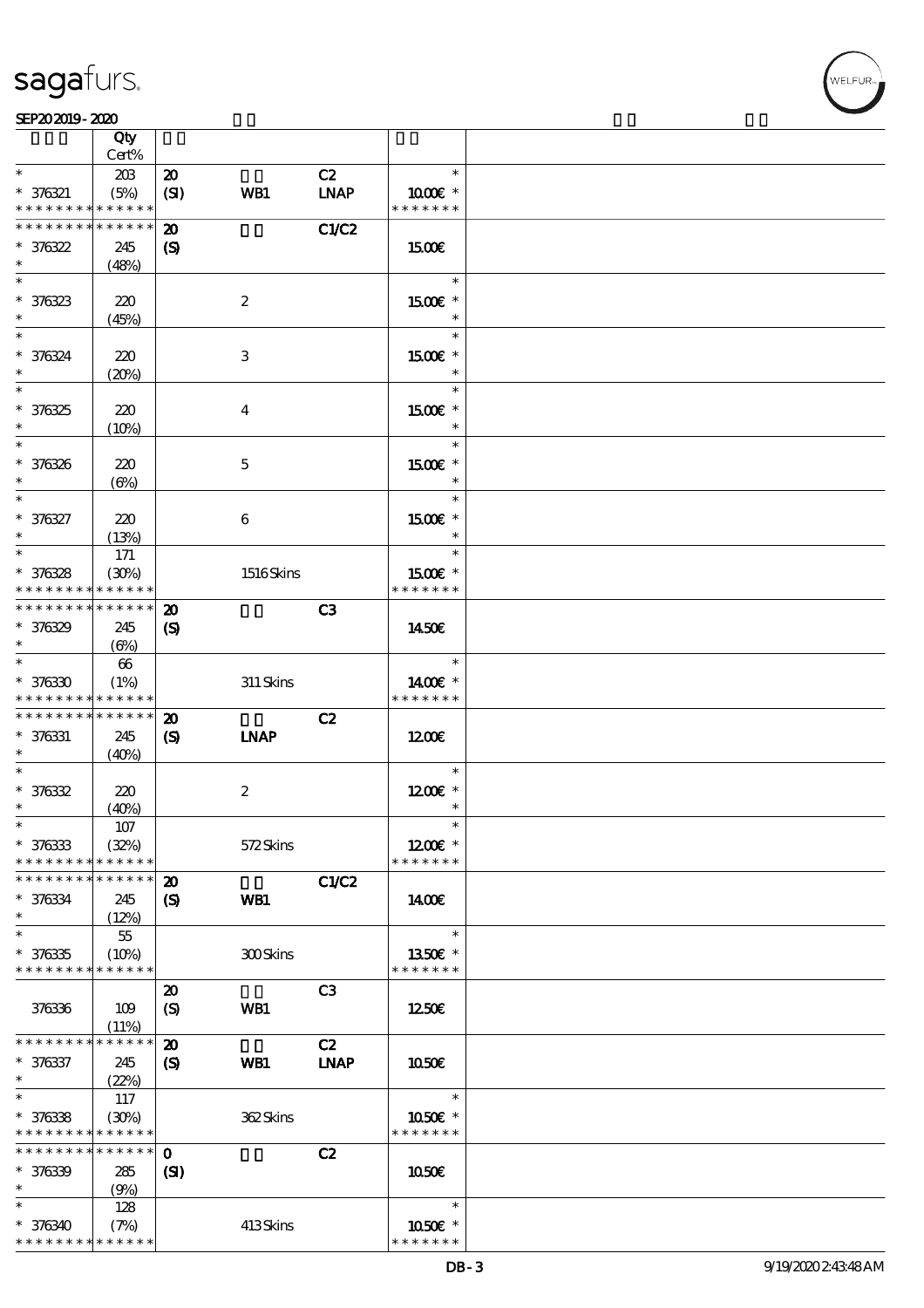#### SEP202019-2020

|                             | Qty         |                            |                  |                |               |  |
|-----------------------------|-------------|----------------------------|------------------|----------------|---------------|--|
|                             | Cert%       |                            |                  |                |               |  |
|                             |             | $\mathbf{O}$               |                  | C2             |               |  |
| 376341                      | 241         | (SI)                       | <b>LNAP</b>      |                | 7.00E         |  |
|                             | (41%)       |                            |                  |                |               |  |
|                             |             | $\mathbf{O}$               |                  | C2             |               |  |
| 376342                      | 224         | (SI)                       | WB1              |                | 7.00E         |  |
|                             | (11%)       |                            |                  |                |               |  |
|                             |             | $\mathbf{O}$               |                  | C2             |               |  |
| 376343                      | 218         | (SI)                       | WB1              | <b>LNAP</b>    | 60E           |  |
|                             | (22%)       |                            |                  |                |               |  |
| * * * * * * * *             | * * * * * * | $\mathbf{o}$               |                  | <b>C1/C2</b>   |               |  |
| $* 376344$                  | 265         | $\boldsymbol{\mathcal{S}}$ |                  |                | 1250€         |  |
| $\ast$                      | (18%)       |                            |                  |                |               |  |
| $\overline{\ast}$           |             |                            |                  |                | $\ast$        |  |
| $* 376345$                  | 240         |                            | $\boldsymbol{2}$ |                | 1250E *       |  |
| $\ast$                      | (14%)       |                            |                  |                | $\ast$        |  |
| $\ast$                      |             |                            |                  |                | $\ast$        |  |
| $* 376346$                  | 240         |                            | $\,3$            |                | 1250E *       |  |
| $\ast$                      | (8%)        |                            |                  |                | $\ast$        |  |
| $\ast$                      | $3\!1$      |                            |                  |                | $\ast$        |  |
| * 376347                    | (16%)       |                            | 776Skins         |                | 1250E *       |  |
| * * * * * * * *             | * * * * * * |                            |                  |                | * * * * * * * |  |
|                             |             |                            |                  |                |               |  |
|                             |             | $\mathbf 0$                |                  | C <sub>3</sub> |               |  |
| 376348                      | 116         | $\boldsymbol{S}$           |                  |                | 1200          |  |
|                             | $(O\%)$     |                            |                  |                |               |  |
| * * * * * * * *             | * * * * * * | $\mathbf 0$                |                  | C2             |               |  |
| $* 376349$                  | 265         | $\boldsymbol{\mathcal{S}}$ | <b>INAP</b>      |                | 1000E         |  |
| $\ast$                      | (57%)       |                            |                  |                |               |  |
| $\ast$                      | 139         |                            |                  |                | $\ast$        |  |
| $* 376350$                  | (56%)       |                            | 404Skins         |                | 950€ *        |  |
| * * * * * * * *             | * * * * * * |                            |                  |                | * * * * * * * |  |
| * * * * * * * *             | * * * * * * | $\mathbf 0$                |                  | C1/C2          |               |  |
| $* 376351$                  | 285         | $\boldsymbol{\mathcal{S}}$ | WB1              |                | 1050E         |  |
| $\ast$                      | (16%)       |                            |                  |                |               |  |
| $\ast$                      | 43          |                            |                  |                | $\ast$        |  |
| $* 376352$                  | (9%)        |                            | 328Skins         |                | 1000E *       |  |
| * * * * * * * * * * * * * * |             |                            |                  |                | * * * * * * * |  |
|                             |             | $\mathbf O$                |                  | C3             |               |  |
| 376353                      | 125         | (S)                        | WB1              |                | <b>100€</b>   |  |
|                             | $(\Theta)$  |                            |                  |                |               |  |
|                             |             | $\mathbf{o}$               |                  | C2             |               |  |
| 376354                      | 223         | (S)                        | WB1              | <b>LNAP</b>    | 7.50E         |  |
|                             | (50%)       |                            |                  |                |               |  |
|                             |             | $\mathbf{1}$               |                  | $\mathbf{C2}$  |               |  |
| 376355                      | 128         | (SI)                       |                  |                | 500E          |  |
|                             | (22%)       |                            |                  |                |               |  |
|                             |             | $\mathbf{1}$               |                  | C2             |               |  |
| 376356                      | 273         | (S)                        |                  |                | 1000E         |  |
|                             | (20%)       |                            |                  |                |               |  |
|                             |             | $\mathbf 1$                |                  | C2             |               |  |
| 376357                      | 221         | $\pmb{\text{(S)}}$         | WB1              |                | 650E          |  |
|                             | (22%)       |                            |                  |                |               |  |
|                             |             |                            |                  |                |               |  |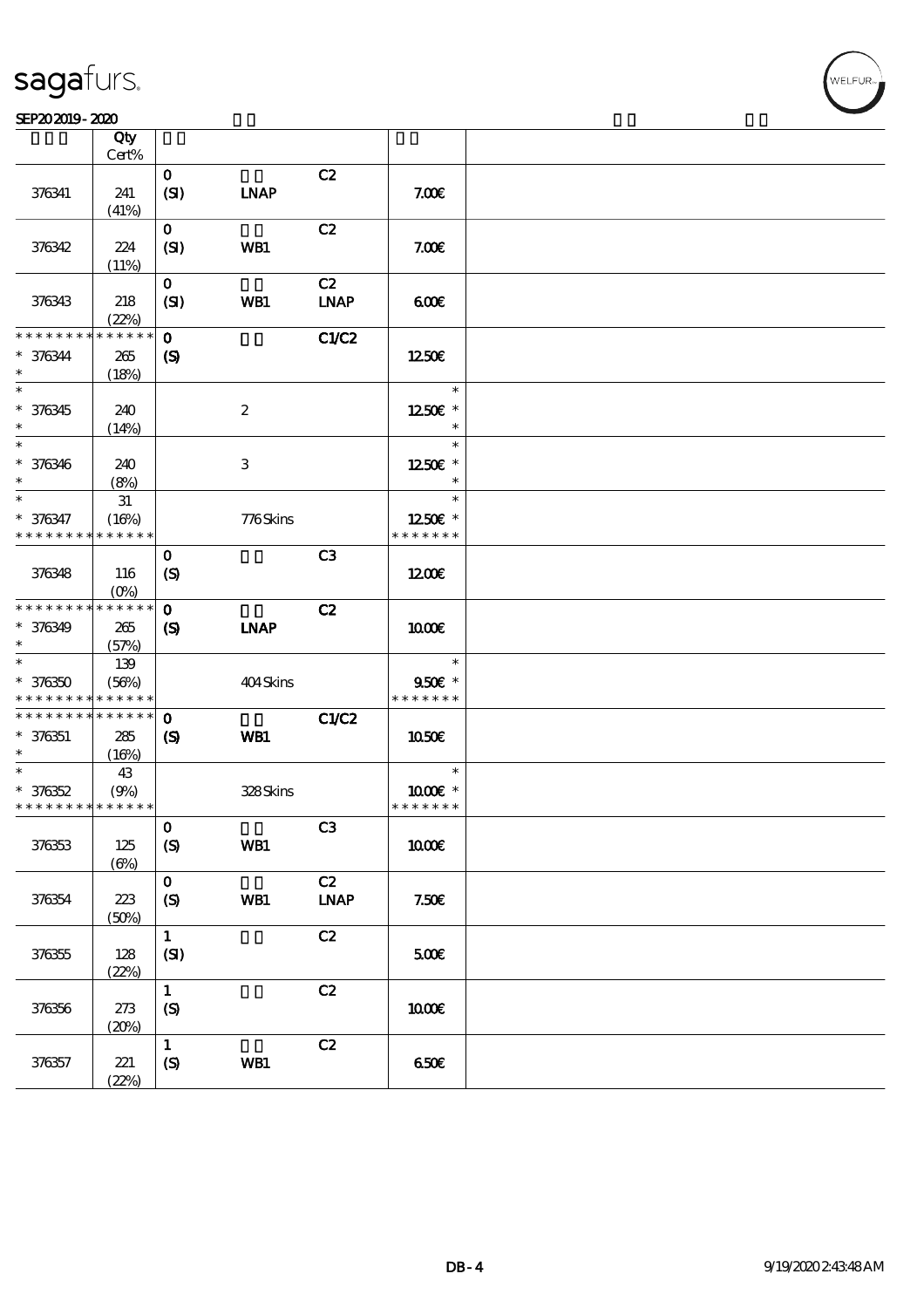#### SEP202019-2020

|                                           | Qty<br>Cert%         |                                                            |                  |    |                            |  |
|-------------------------------------------|----------------------|------------------------------------------------------------|------------------|----|----------------------------|--|
|                                           |                      |                                                            |                  |    |                            |  |
| 376361                                    | $52\,$               | 40<br>$\boldsymbol{S}$                                     | WB <sub>2</sub>  | C2 | 11.50E                     |  |
|                                           | (25%)                |                                                            |                  |    |                            |  |
| 376362                                    | 124                  | $\boldsymbol{\mathfrak{D}}$<br>(SI)                        | WB <sub>2</sub>  | C2 | 800                        |  |
|                                           | (13%)                |                                                            |                  |    |                            |  |
| 376363                                    | 218<br>(28%)         | $\boldsymbol{\mathfrak{D}}$<br>$\boldsymbol{\mathrm{(S)}}$ | WB <sub>2</sub>  | C2 | 850€                       |  |
| * * * * * * * *                           | * * * * * *          | $\boldsymbol{\mathfrak{D}}$                                |                  | C2 |                            |  |
| * 376364<br>$\ast$                        | 265<br>(11%)         | (S)                                                        | WB <sub>2</sub>  |    | 7.00E                      |  |
| $\overline{\ast}$                         |                      |                                                            |                  |    | $\ast$                     |  |
| $* 376365$<br>$\ast$                      | 240<br>(4%)          |                                                            | $\boldsymbol{z}$ |    | $7.00E$ *<br>$\ast$        |  |
| $*$                                       | 121                  |                                                            |                  |    | $\ast$                     |  |
| $* 376366$<br>* * * * * * * *             | (6%)<br>* * * * * *  |                                                            | 626Skins         |    | $7.00E$ *<br>* * * * * * * |  |
| * * * * * * * *                           | * * * * * *          | $\boldsymbol{\mathfrak{D}}$                                |                  | C2 |                            |  |
| $* 376367$<br>$\ast$                      | 245<br>(23%)         | $\boldsymbol{\mathrm{(S)}}$                                | WB <sub>2</sub>  |    | 7.50E                      |  |
| $\ast$                                    | 171                  |                                                            |                  |    | $\ast$                     |  |
|                                           |                      |                                                            |                  |    |                            |  |
| $* 376368$<br>* * * * * * * *             | (20%)<br>* * * * * * |                                                            | 416Skins         |    | $7.50E$ *<br>* * * * * * * |  |
|                                           |                      |                                                            |                  |    |                            |  |
| 376369                                    | 262<br>(15%)         | $\mathbf 0$<br>(SI)                                        | WB <sub>2</sub>  | C2 | 600                        |  |
| * * * * * * * *                           | $* * * * * * *$      | $\mathbf 0$                                                |                  | C2 |                            |  |
| $* 376370$<br>$\ast$                      | 265<br>(32%)         | $\boldsymbol{S}$                                           | WB <sub>2</sub>  |    | 650€                       |  |
| $\ast$                                    | 100                  |                                                            |                  |    | $\ast$                     |  |
| $* 376371$<br>* * * * * * * * * * * * * * | (24%)                |                                                            | 365Skins         |    | 650€ *<br>* * * * * * *    |  |
|                                           |                      | $\mathbf{1}$                                               |                  | C2 |                            |  |
| 376372                                    | 128<br>(41%)         | $\boldsymbol{S}$                                           | WB <sub>2</sub>  |    | 500                        |  |
|                                           |                      | $\boldsymbol{\omega}$                                      |                  | C2 |                            |  |
| 376373                                    | 136<br>(18%)         | (S)                                                        | $\pmb{2}$        |    | 1200E                      |  |
|                                           |                      | $\boldsymbol{\Lambda}$                                     |                  | C2 |                            |  |
| 376374                                    | 71<br>(16%)          | (SI)                                                       | $\boldsymbol{4}$ |    | 550€                       |  |
|                                           |                      | $\boldsymbol{\omega}$                                      |                  | C2 |                            |  |
| 376375                                    | 23<br>(4%)           | (SI)                                                       | ${\bf 5}$        |    | 350E                       |  |
|                                           |                      | $\pmb{\mathfrak{D}}$                                       |                  | C2 |                            |  |
| 376376                                    | 105<br>(19%)         | (SI)                                                       | $\mathbf{1}$     |    | 950E                       |  |
| * * * * * * *                             | $* * * * * *$        | $\boldsymbol{\mathfrak{D}}$                                |                  | C2 |                            |  |
| $* 376377$<br>$\ast$                      | 205<br>(15%)         | $\boldsymbol{\mathcal{S}}$                                 | 1                |    | 1400E                      |  |
| $\overline{\ast}$                         | 39                   |                                                            |                  |    | $\ast$                     |  |
| $* 376378$<br>* * * * * * * *             | (12%)<br>* * * * * * |                                                            | 244Skins         |    | 1350€ *<br>* * * * * * *   |  |
|                                           |                      | $\pmb{\mathfrak{D}}$                                       |                  | C2 |                            |  |
| 376379                                    | 92<br>(14%)          | (SI)                                                       | $\boldsymbol{2}$ |    | 900E                       |  |
|                                           |                      | $\boldsymbol{\mathfrak{D}}$                                |                  | C2 |                            |  |
| 376380                                    | 168<br>(11%)         | $\boldsymbol{S}$                                           | $\pmb{2}$        |    | 1000E                      |  |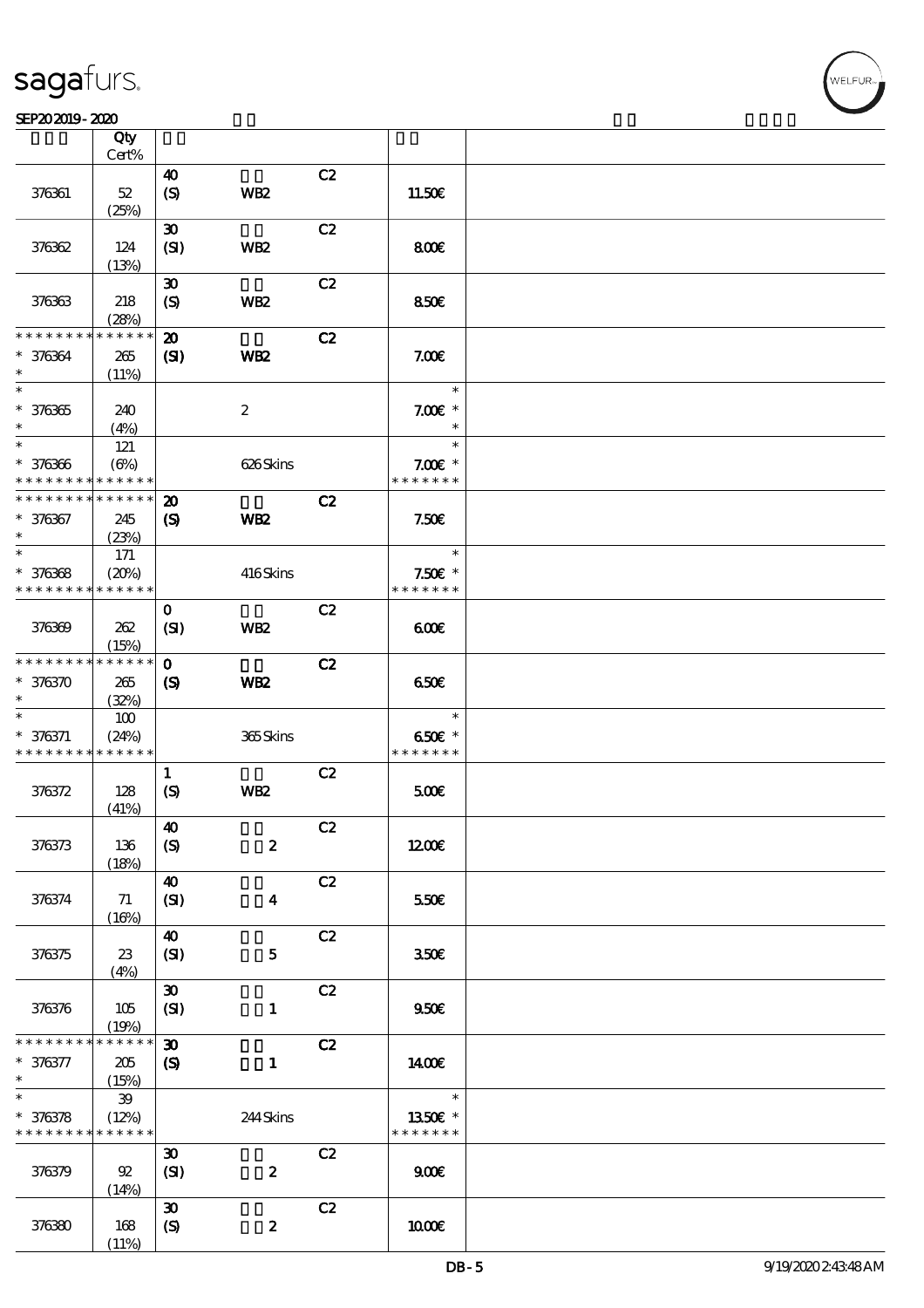#### SEP202019-2020 DECEMBER 2020 DECEMBER 2020 DECEMBER 2020 DECEMBER 2020 DECEMBER 2020 DECEMBER 2020 DECEMBER 20<br>DECEMBER 2020 DECEMBER 2020 DECEMBER 2020 DECEMBER 2020 DECEMBER 2020 DECEMBER 2020 DECEMBER 2020 DECEMBER 202

|                                            | Qty<br>Cert%  |                             |                         |             |                   |  |
|--------------------------------------------|---------------|-----------------------------|-------------------------|-------------|-------------------|--|
|                                            |               |                             |                         |             |                   |  |
|                                            |               | $\boldsymbol{\mathfrak{D}}$ |                         | C2          |                   |  |
| 376381                                     | 144           | (SI)                        | $\bf{3}$                |             | 650E              |  |
|                                            | (11%)         |                             |                         |             |                   |  |
|                                            |               | $\boldsymbol{\mathfrak{D}}$ |                         | C2          |                   |  |
| 376382                                     | 188           | (SI)                        | $\boldsymbol{4}$        |             | 500               |  |
|                                            | (13%)         |                             |                         |             |                   |  |
|                                            |               | $\boldsymbol{\mathfrak{D}}$ |                         | C2          |                   |  |
|                                            |               |                             |                         |             |                   |  |
| 376383                                     | 112           | (SI)                        | $\mathbf{5}$            |             | 350 <sup>2</sup>  |  |
|                                            | (8%)          |                             |                         |             |                   |  |
| * * * * * * * *                            | * * * * * *   | $\boldsymbol{\mathbf{z}}$   |                         | C2          |                   |  |
| * 376384                                   | $265\,$       | $\mathbf{S}$                | $\mathbf{1}$            |             | 11.00E            |  |
| $\ast$                                     | (1%)          |                             |                         |             |                   |  |
| $\ast$                                     |               |                             |                         |             | $\ast$            |  |
|                                            |               |                             |                         |             | $11.00E$ *        |  |
| $* 376385$                                 | 240           |                             | $\boldsymbol{2}$        |             |                   |  |
| $\ast$                                     | (8%)          |                             |                         |             | $\ast$            |  |
| $\ast$                                     | $5\!2$        |                             |                         |             | $\ast$            |  |
| $* 376386$                                 | (3%)          |                             | 557Skins                |             | 1050E *           |  |
| * * * * * * * *                            | * * * * * *   |                             |                         |             | * * * * * * *     |  |
| * * * * * * * *                            | * * * * * *   | $\boldsymbol{\mathfrak{D}}$ |                         | C2          |                   |  |
| $* 376387$                                 | 245           | $\boldsymbol{\mathrm{(S)}}$ | $\mathbf{1}$            |             | 1250€             |  |
| $\ast$                                     |               |                             |                         |             |                   |  |
| $\ast$                                     | (7%)          |                             |                         |             | $\ast$            |  |
|                                            | 243           |                             |                         |             |                   |  |
| $* 376388$                                 | (20%)         |                             | 488Skins                |             | 1200E *           |  |
| * * * * * * * *                            | * * * * * *   |                             |                         |             | * * * * * * *     |  |
|                                            |               | $\boldsymbol{\mathfrak{D}}$ |                         | C2          |                   |  |
| 376389                                     | 215           | (SI)                        | $\boldsymbol{z}$        |             | 7.50 <sub>E</sub> |  |
|                                            | (1%)          |                             |                         |             |                   |  |
|                                            |               |                             |                         |             |                   |  |
|                                            |               | $\boldsymbol{\mathfrak{D}}$ |                         | C2          |                   |  |
| 376390                                     | 169           | $\boldsymbol{\mathrm{(S)}}$ | $\pmb{2}$               |             | 900E              |  |
|                                            | (10%)         |                             |                         |             |                   |  |
|                                            |               | $\boldsymbol{\mathsf{20}}$  |                         | C2          |                   |  |
| 376391                                     | 246           | (SI)                        | $\boldsymbol{z}$        | <b>LNAP</b> | 500€              |  |
|                                            | (14%)         |                             |                         |             |                   |  |
|                                            |               | $\boldsymbol{\mathfrak{D}}$ |                         | C2          |                   |  |
|                                            |               |                             |                         |             |                   |  |
| 376392                                     | 166           | $\boldsymbol{S}$            | $\boldsymbol{z}$        | $INAP$      | 600               |  |
|                                            | (23%)         |                             |                         |             |                   |  |
|                                            |               | $\boldsymbol{\mathsf{20}}$  |                         | C2          |                   |  |
| 376393                                     | 252           | (SI)                        | ${\bf 3}$               |             | 550€              |  |
|                                            | (12%)         |                             |                         |             |                   |  |
| * * * * * * * *                            | * * * * * *   | $\boldsymbol{\mathbf{z}}$   |                         | C2          |                   |  |
| * 376394                                   | 265           | $\mathbf{C}$                | $\overline{\mathbf{4}}$ |             | 450€              |  |
| $\ast$                                     |               |                             |                         |             |                   |  |
| $\ast$                                     | (7%)          |                             |                         |             | $\ast$            |  |
|                                            | 152           |                             |                         |             |                   |  |
| $* 376395$                                 | (11%)         |                             | 417Skins                |             | 450€ *            |  |
| * * * * * * * *                            | * * * * * *   |                             |                         |             | * * * * * * *     |  |
| * * * * * * * *                            | ******        | $\mathbf 0$                 |                         | C2          |                   |  |
| $* 376396$                                 | 285           | (S)                         | $\boldsymbol{z}$        |             | 500€              |  |
| $\ast$                                     | (4%)          |                             |                         |             |                   |  |
| $\ast$                                     | 158           |                             |                         |             | $\ast$            |  |
|                                            |               |                             |                         |             |                   |  |
| * 376397                                   | $(\Theta)$    |                             | 443Skins                |             | $500$ £ *         |  |
| * * * * * * * * <mark>* * * * * * *</mark> |               |                             |                         |             | * * * * * * *     |  |
| * * * * * * * *                            | * * * * * * * | $\mathbf 0$                 |                         | C2          |                   |  |
| $* 376398$                                 | 265           | $\boldsymbol{S}$            | $\boldsymbol{z}$        |             | 7.00E             |  |
| $\ast$                                     | (4%)          |                             |                         |             |                   |  |
| $\ast$                                     | 89            |                             |                         |             | $\ast$            |  |
| $* 376399$                                 | (10%)         |                             | 354Skins                |             | 650€ *            |  |
| * * * * * * * *                            | * * * * * *   |                             |                         |             | * * * * * * *     |  |
|                                            |               |                             |                         |             |                   |  |
|                                            |               | $\mathbf{o}$                |                         | C2          |                   |  |
| 376400                                     | 111           | (SI)                        | $\boldsymbol{z}$        | <b>LNAP</b> | 400               |  |
|                                            | (12%)         |                             |                         |             |                   |  |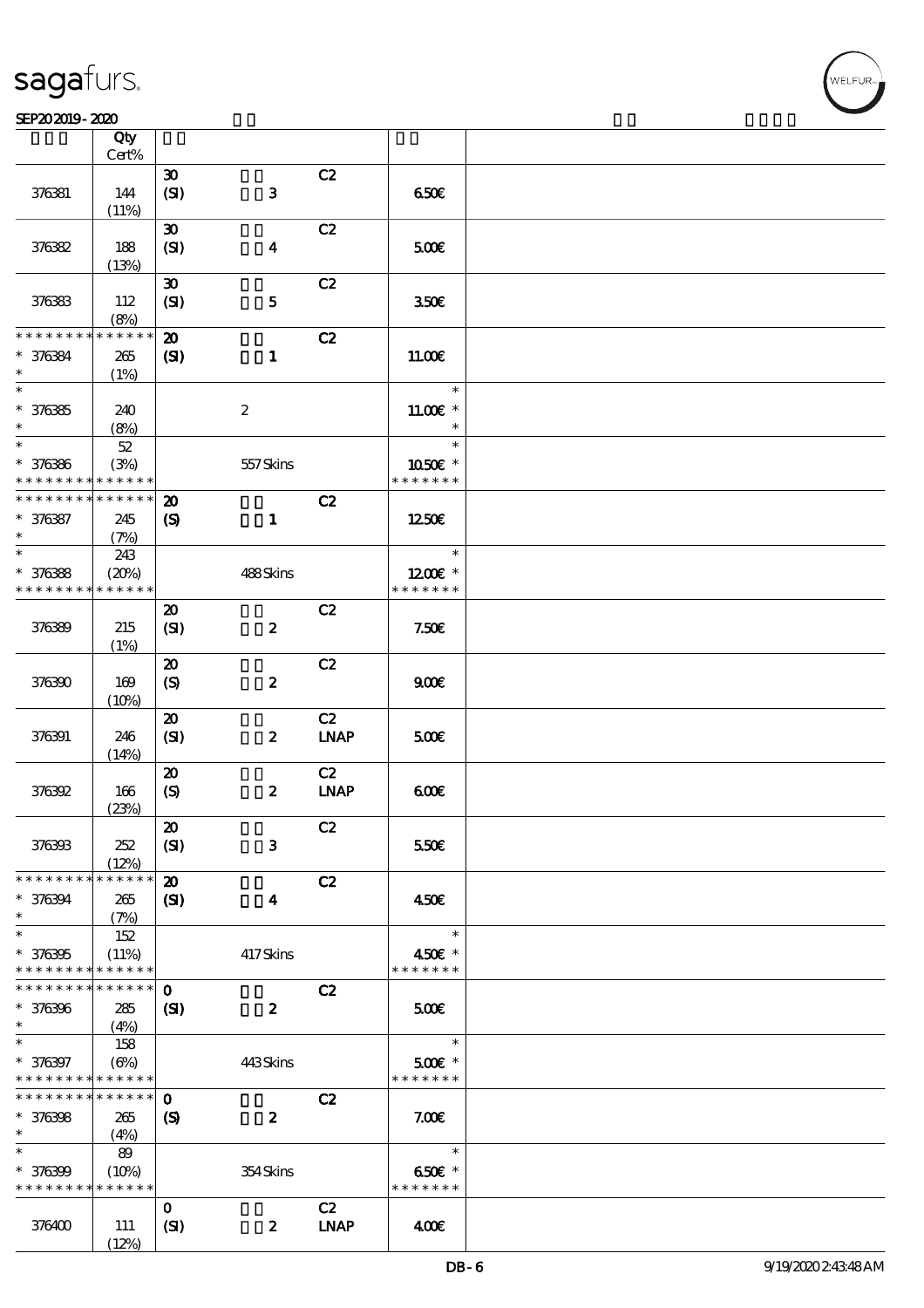#### SEP202019-2020

|                               | Qty<br>$\mbox{Cert}\%$              |                             |                  |              |                          |  |
|-------------------------------|-------------------------------------|-----------------------------|------------------|--------------|--------------------------|--|
|                               |                                     |                             |                  |              |                          |  |
| 376401                        | 147<br>(36%)                        | $\mathbf O$<br>(S)          | $\boldsymbol{z}$ | C2<br>$INAP$ | 450E                     |  |
|                               |                                     |                             |                  |              |                          |  |
| 376402                        | $165$                               | $\mathbf{o}$<br>(S)         | $\mathbf{3}$     | C2           | 500E                     |  |
|                               | (12%)                               |                             |                  |              |                          |  |
| 376403                        | 196<br>(8%)                         | $\mathbf{o}$<br>(SI)        | $\boldsymbol{4}$ | C2           | 300E                     |  |
|                               |                                     |                             |                  |              |                          |  |
| 376404                        | 142<br>(11%)                        | $\mathbf{1}$<br>(SI)        | $\pmb{2}$        | C2           | 400E                     |  |
|                               |                                     |                             |                  | C2           |                          |  |
| 376405                        | 178<br>(8%)                         | $\mathbf{1}$<br>(S)         | $\boldsymbol{z}$ |              | 500E                     |  |
|                               |                                     | $\mathbf{1}$                |                  | C2           |                          |  |
| 376406                        | $\boldsymbol{\mathcal{R}}$<br>(19%) | (SI)                        | $\boldsymbol{4}$ |              | 200E                     |  |
|                               |                                     | O(1)                        |                  | C2           |                          |  |
| 376407                        | 105<br>(5%)                         | (SI)                        | $\overline{5}$   |              | (200)                    |  |
|                               |                                     | $\boldsymbol{z}$            |                  | C2           |                          |  |
| 376408                        | $125$<br>(12%)                      | $\pmb{\text{(S)}}$          | $\boldsymbol{z}$ |              | 500E                     |  |
|                               |                                     | $1/2$                       |                  | C2           |                          |  |
| 376409                        | 196<br>(10%)                        | (SI)                        | 3                |              | 300E                     |  |
|                               |                                     | $\mathbf{3}$                |                  | C2           |                          |  |
| 376410                        | 112<br>$(\Theta)$                   | (SI)                        | $\mathbf{3}$     |              | $250$ £                  |  |
|                               |                                     | $\boldsymbol{\omega}$       |                  | C2           |                          |  |
| 376411                        | 54<br>(16%)                         | (S)                         | SHE <sub>2</sub> |              | 1250€                    |  |
|                               |                                     | $\boldsymbol{\omega}$       |                  | C2           |                          |  |
| 376412                        | 24<br>(4%)                          | (SI)                        | SHE4             |              | 400€                     |  |
|                               |                                     | $\pmb{\mathfrak{D}}$        |                  | C2           |                          |  |
| 376413                        | 134<br>(2%)                         | (SI)                        | SHE1             |              | 1250€                    |  |
| * * * * * * * *               | * * * * * *                         | $\boldsymbol{\mathfrak{D}}$ |                  | C2           |                          |  |
| $* 376414$<br>$\ast$          | $205\,$<br>(12%)                    | $\boldsymbol{\mathrm{(S)}}$ | SHE1             |              | 1450€                    |  |
| $\ast$                        | $8\!2$                              |                             |                  |              | $\ast$                   |  |
| $* 376415$<br>* * * * * * * * | (13%)<br>* * * * * *                |                             | 287Skins         |              | 1450€ *<br>* * * * * * * |  |
|                               |                                     | $\boldsymbol{\mathfrak{D}}$ |                  | C2           |                          |  |
| 376416                        | 117<br>$(O\%)$                      | (SI)                        | SHE3             |              | 650E                     |  |
|                               |                                     | $\boldsymbol{\mathfrak{D}}$ |                  | C2           |                          |  |
| 376417                        | 209<br>(2%)                         | (SI)                        | SHE1             |              | 950E                     |  |
| * * * * * * * *               | * * * * * *                         | $\boldsymbol{\mathfrak{D}}$ |                  | C2           |                          |  |
| $* 376418$                    | 245                                 | $\boldsymbol{\mathrm{(S)}}$ | SHE1             |              | 1350E                    |  |
| $\ast$                        | (2%)                                |                             |                  |              |                          |  |
| $\ast$                        |                                     |                             |                  |              | $\ast$                   |  |
|                               |                                     |                             |                  |              |                          |  |
| * 376419                      | 220                                 |                             | $\boldsymbol{2}$ |              | 1350E *                  |  |
| $\ast$                        | (1%)                                |                             |                  |              | $\ast$                   |  |
| $\ast$                        |                                     |                             |                  |              | $\ast$                   |  |
| $*376420$                     | 220                                 |                             | $\,3$            |              | 1350E *                  |  |
| $\ast$                        | (15%)                               |                             |                  |              | $\ast$                   |  |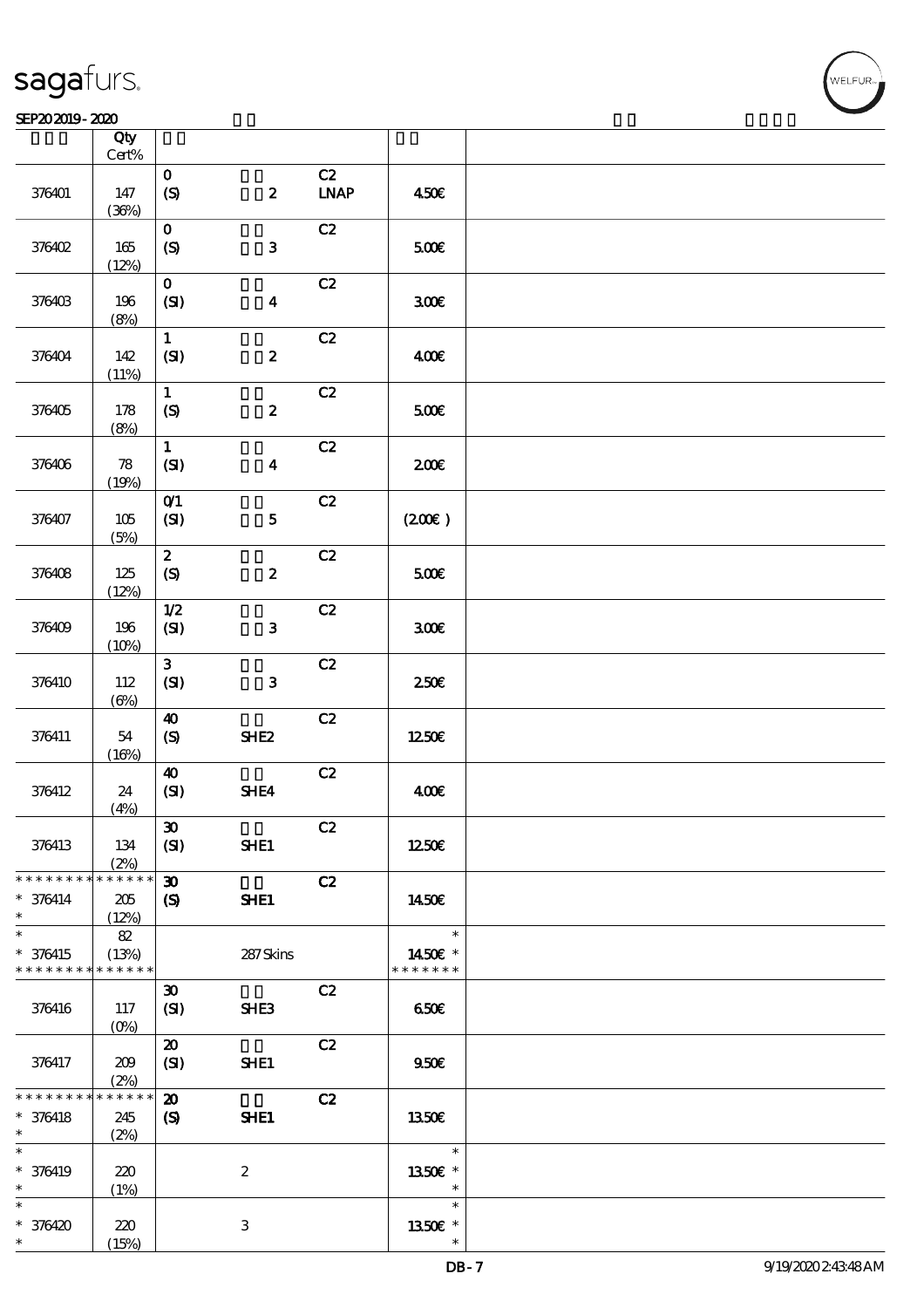#### SEP202019-2020

|                                          | Qty         |                                    |                  |             |                       |  |
|------------------------------------------|-------------|------------------------------------|------------------|-------------|-----------------------|--|
|                                          | Cert%       |                                    |                  |             |                       |  |
| $\ast$                                   | 136         | $\boldsymbol{\mathbf{z}}$          |                  | C2          | $\ast$                |  |
| $* 376421$                               | (19%)       | (S)                                | SHE1             |             | 1300E *               |  |
| * * * * * * * *                          | * * * * * * |                                    |                  |             | * * * * * * *         |  |
| * * * * * * * *                          | * * * * * * | $\boldsymbol{\mathfrak{D}}$        |                  | C2          |                       |  |
| $* 376422$                               | 245         | (S)                                | SHE <sub>2</sub> | <b>LNAP</b> | 500                   |  |
| $\ast$                                   | (17%)       |                                    |                  |             |                       |  |
| $*$                                      | 95          |                                    |                  |             | $\ast$                |  |
| $* 376423$                               | (11%)       |                                    | 340Skins         |             | 450€ *                |  |
| * * * * * * * *                          | * * * * * * |                                    |                  |             | * * * * * * *         |  |
| * * * * * * * *                          |             |                                    |                  |             |                       |  |
|                                          | * * * * * * | $\boldsymbol{\mathfrak{D}}$        |                  | C2          |                       |  |
| $* 376424$                               | 265         | (S)                                | SHE <sub>3</sub> |             | 500                   |  |
| $\ast$                                   | (2%)        |                                    |                  |             |                       |  |
| $\ast$                                   | 211         |                                    |                  |             | $\ast$                |  |
| $* 376425$                               | (11%)       |                                    | 476Skins         |             | $500E$ *              |  |
| * * * * * * * * <mark>* * * * * *</mark> |             |                                    |                  |             | * * * * * * *         |  |
| * * * * * * * *                          | * * * * * * | $\boldsymbol{\mathbf{z}}$          |                  | C2          |                       |  |
| $* 376426$                               | 245         | $\boldsymbol{\mathcal{S}}$         | SHE <sub>3</sub> |             | 7.005                 |  |
| $\ast$                                   |             |                                    |                  |             |                       |  |
| $\ast$                                   | (2%)        |                                    |                  |             | $\ast$                |  |
|                                          | 200         |                                    |                  |             |                       |  |
| * 376427                                 | (4%)        |                                    | 445Skins         |             | 650€ *                |  |
| * * * * * * * * * * * * * *              |             |                                    |                  |             | * * * * * * *         |  |
|                                          |             | $\boldsymbol{\mathfrak{D}}$        |                  | C2          |                       |  |
| 376428                                   | 254         | (SI)                               | SHE <sub>5</sub> |             | 250E                  |  |
|                                          | $(\Theta)$  |                                    |                  |             |                       |  |
| * * * * * * * *                          | * * * * * * | $\mathbf 0$                        |                  | C2          |                       |  |
| $* 376429$                               | 265         | $\boldsymbol{\mathcal{S}}$         | SHE1             |             | 650                   |  |
| $\ast$                                   |             |                                    |                  |             |                       |  |
| $\ast$                                   | (13%)       |                                    |                  |             | $\ast$                |  |
|                                          | 218         |                                    |                  |             |                       |  |
| $* 376430$                               | (42%)       |                                    | 483Skins         |             | 650€ *                |  |
| * * * * * * * *                          | * * * * * * |                                    |                  |             | * * * * * * *         |  |
| * * * * * * * * * * * * * *              |             | $\mathbf{O}$                       |                  | C2          |                       |  |
| $* 376431$                               | 285         | $\mathbf{C}$                       | SHE3             |             | 300                   |  |
| $\ast$                                   | (7%)        |                                    |                  |             |                       |  |
| $\ast$                                   | 125         |                                    |                  |             | $\ast$                |  |
| $* 376432$                               | (2%)        |                                    | 410Skins         |             | 250€ *                |  |
| * * * * * * * * <mark>* * * * * *</mark> |             |                                    |                  |             | * * * * * * *         |  |
|                                          |             |                                    |                  |             |                       |  |
|                                          |             |                                    |                  | C2          |                       |  |
| $* 376433$                               | 265         | $\boldsymbol{S}$                   | SHE3             |             | 400€                  |  |
| $\ast$                                   | (8%)        |                                    |                  |             |                       |  |
| $\ast$                                   |             |                                    |                  |             | $\ast$                |  |
| $* 376434$                               | 240         |                                    | $\boldsymbol{2}$ |             | $350E$ *              |  |
| $\ast$                                   | (17%)       |                                    |                  |             | $\ast$                |  |
| $*$                                      | $35\,$      |                                    |                  |             | $\ast$                |  |
| $* 376435$                               | (8%)        |                                    | 540Skins         |             | $300$ $\varepsilon$ * |  |
| * * * * * * * *                          | * * * * * * |                                    |                  |             | * * * * * * *         |  |
|                                          |             | $\mathbf{1}$                       |                  | C2          |                       |  |
|                                          |             |                                    |                  |             |                       |  |
| 376436                                   | 238         | (SI)                               | SHE3             |             | 250€                  |  |
|                                          | (30%)       |                                    |                  |             |                       |  |
|                                          |             | $O$ <sup><math>\prime</math></sup> |                  | C2          |                       |  |
| 376437                                   | 75          | (SI)                               | SHE <sub>5</sub> |             | (200)                 |  |
|                                          | (16%)       |                                    |                  |             |                       |  |

,<br>WELFUR: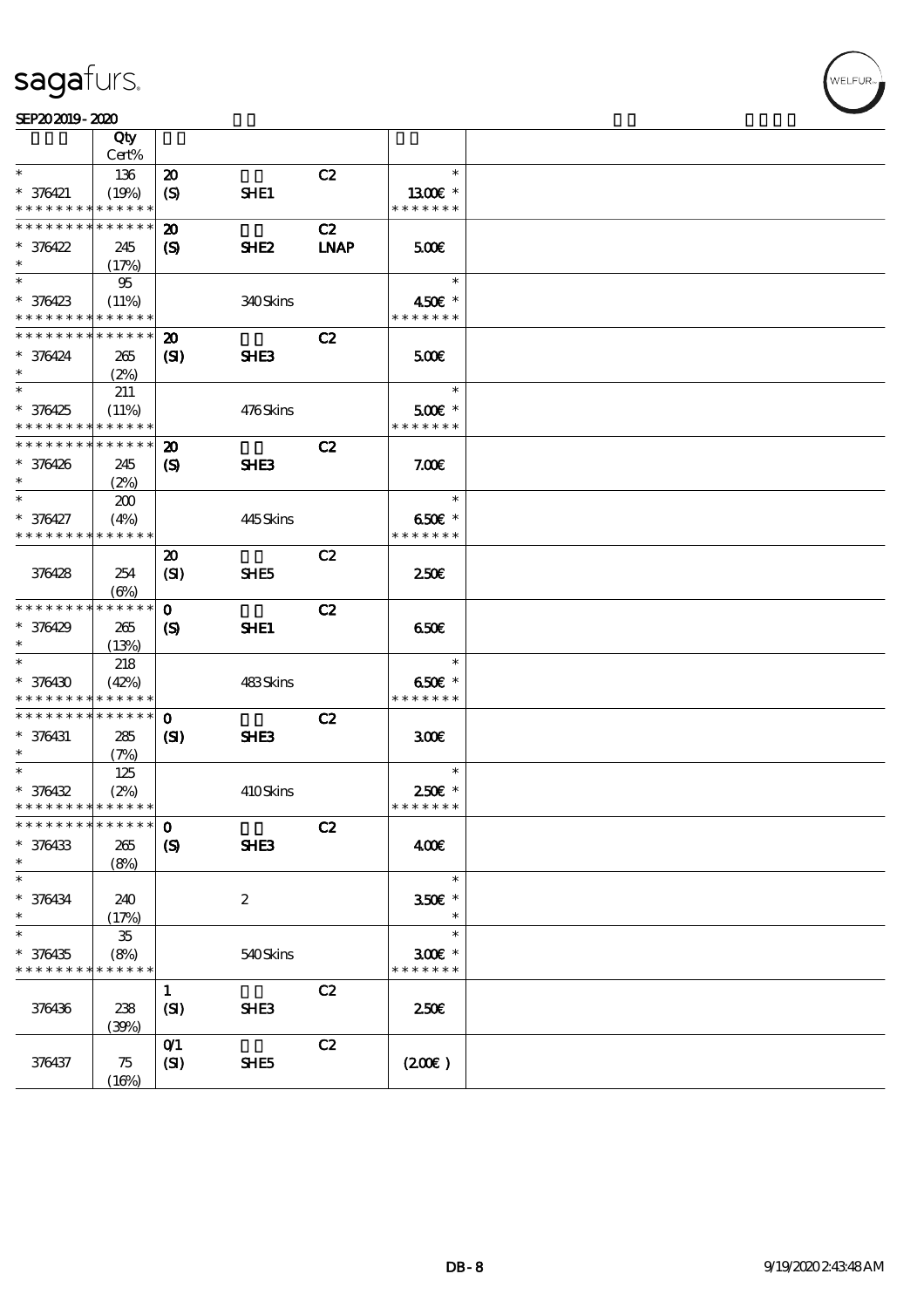#### $SEP202019 - 2020$

|                             | Qty                   |                               |                  |                |                          |  |
|-----------------------------|-----------------------|-------------------------------|------------------|----------------|--------------------------|--|
|                             | Cert%                 | 50                            |                  | C1/C2          |                          |  |
| 376481                      | 134                   | $\boldsymbol{S}$              | $\mathbf{1}$     |                | 2600E                    |  |
|                             | (38%)                 |                               |                  |                |                          |  |
| * * * * * * *               | * * * * *             | $\boldsymbol{\omega}$         |                  | C2             |                          |  |
| $* 376482$                  | 205                   | (S)                           | $\mathbf{1}$     |                | <b>1850€</b>             |  |
| $\ast$                      | (24%)                 |                               |                  |                |                          |  |
| $\ast$                      | ${\bf 38}$            |                               |                  |                | $\ast$                   |  |
| * 376483<br>* * * * * * * * | (20%)                 |                               | 243Skins         |                | 1800E *<br>* * * * * * * |  |
|                             | * * * * * *           |                               |                  |                |                          |  |
| 376484                      | 123                   | $\boldsymbol{\omega}$<br>(SI) | $\mathbf{1}$     | C2<br>WB1      | 1600                     |  |
|                             | (24%)                 |                               |                  |                |                          |  |
| * * * * * * * *             | * * * * * *           | $\boldsymbol{\omega}$         |                  | C1/C2          |                          |  |
| $* 376485$                  | 205                   | $\boldsymbol{S}$              | $\mathbf{1}$     |                | 24.00E                   |  |
| $\ast$                      | (43%)                 |                               |                  |                |                          |  |
| $\ast$                      |                       |                               |                  |                | $\ast$                   |  |
| * 376486<br>$\ast$          | 180                   |                               | $\boldsymbol{2}$ |                | 2350€ *<br>$\ast$        |  |
| $*$                         | (47%)                 |                               |                  |                | $\ast$                   |  |
| * 376487                    | 204<br>(40%)          |                               | 589Skins         |                | 2350€ *                  |  |
| * * * * * * * *             | * * * * * *           |                               |                  |                | * * * * * * *            |  |
| * * * * * * * *             | * * * * * *           | 40                            |                  | C <sub>3</sub> |                          |  |
| * 376488                    | 185                   | $\boldsymbol{\mathcal{S}}$    | $\mathbf{1}$     |                | 2350E                    |  |
| $\ast$                      | (3%)                  |                               |                  |                |                          |  |
| $\ast$                      | $37\,$                |                               |                  |                | $\ast$                   |  |
| * 376489                    | (8%)                  |                               | 222Skins         |                | 2300€ *                  |  |
| * * * * * * * *             | * * * * * *           |                               |                  |                | * * * * * * *            |  |
| 376490                      | 192                   | $\boldsymbol{\omega}$<br>(S)  | $\mathbf{1}$     | C1/C2<br>WB1   | 2050                     |  |
|                             | (62%)                 |                               |                  |                |                          |  |
|                             |                       | $\boldsymbol{\omega}$         |                  | C <sub>3</sub> |                          |  |
| 376491                      | 104                   | $\boldsymbol{S}$              | $\mathbf{1}$     | WB1            | 21.00E                   |  |
|                             | (16%)                 |                               |                  |                |                          |  |
| * * * * * * * *             | * * * * * *           | $\boldsymbol{\omega}$         |                  | <b>C1/C2</b>   |                          |  |
| $*$ 376492<br>$\ast$        | 205                   | $\boldsymbol{\mathcal{S}}$    | $\boldsymbol{z}$ |                | 2400€                    |  |
| $\ast$                      | (64%)<br>133          |                               |                  |                | ∗                        |  |
| * 376498                    | (50%)                 |                               | 338Skins         |                | 2400€ *                  |  |
| * * * * * * * *             | * * * * * *           |                               |                  |                | * * * * * * *            |  |
|                             |                       | 40                            |                  | C <sub>3</sub> |                          |  |
| 376494                      | 91                    | $\boldsymbol{\mathrm{(S)}}$   | $\boldsymbol{z}$ |                | <b>2200E</b>             |  |
|                             | (8%)                  |                               |                  |                |                          |  |
| * * * * * * * *             | * * * * * *           | $\boldsymbol{\mathfrak{D}}$   |                  | <b>C1/C2</b>   |                          |  |
| * 376495<br>$\ast$          | 225<br>(20%)          | $\mathbf{S}$                  | $\mathbf{1}$     |                | <b>1600€</b>             |  |
| $\overline{\ast}$           |                       |                               |                  |                | $\ast$                   |  |
| * 376496                    | 200                   |                               | $\boldsymbol{z}$ |                | 1650€ *                  |  |
| $\ast$                      | (28%)                 |                               |                  |                | $\ast$                   |  |
| $\ast$                      | 66                    |                               |                  |                | $\ast$                   |  |
| * 376497                    | (37%)                 |                               | 491 Skins        |                | 1600E *                  |  |
| * * * * * * * *             | * * * * * *           |                               |                  |                | * * * * * * *            |  |
|                             |                       | $\boldsymbol{\mathfrak{D}}$   |                  | C3             |                          |  |
| 376498                      | $90^{\circ}$<br>(16%) | (SI)                          | $\mathbf{1}$     |                | 1450E                    |  |
|                             |                       | $\pmb{\mathfrak{D}}$          |                  | C2             |                          |  |
| 376499                      | 173                   | (SI)                          | $\boldsymbol{z}$ |                | 17.50€                   |  |
|                             | (60%)                 |                               |                  |                |                          |  |
|                             |                       | $\boldsymbol{\mathfrak{D}}$   |                  | C1/C2          |                          |  |
| 376500                      | 199                   | (SI)                          | $\mathbf{1}$     | WB1            | <b>1500€</b>             |  |
|                             | (38%)                 |                               |                  |                |                          |  |

**NELFUR**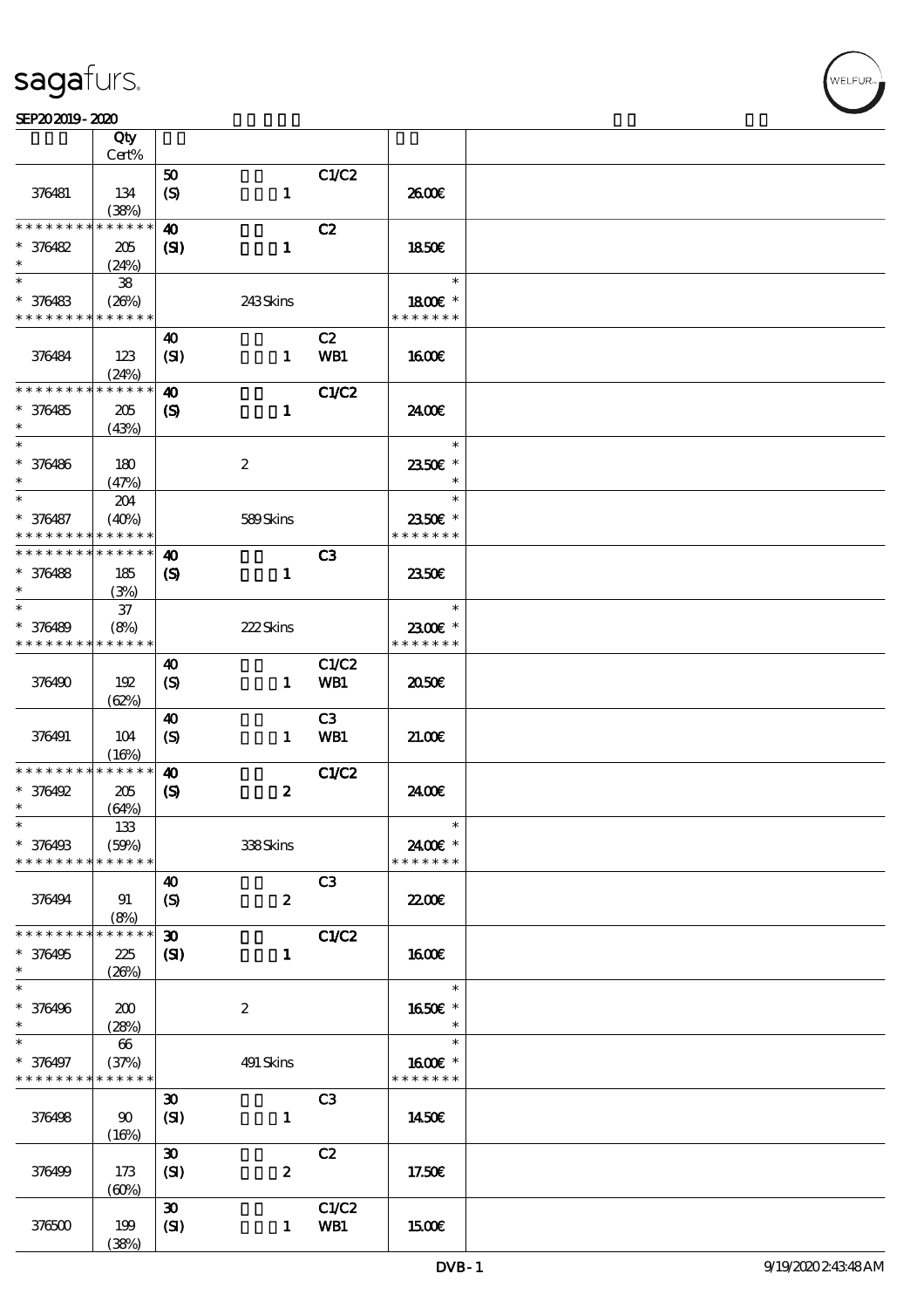

|                                                                    | Qty<br>Cert%                       |                                                            |                                                   |  |
|--------------------------------------------------------------------|------------------------------------|------------------------------------------------------------|---------------------------------------------------|--|
|                                                                    |                                    | C3                                                         |                                                   |  |
| 376501                                                             | 94<br>(20%)                        | $\boldsymbol{\mathfrak{D}}$<br>(SI)<br>WB1<br>$\mathbf{1}$ | 1450E                                             |  |
| * * * * * * * *                                                    | * * * * * *                        | C1/C2<br>$\boldsymbol{\mathfrak{D}}$                       |                                                   |  |
| $*$ 376502<br>$\ast$                                               | 205<br>(60%)                       | $\boldsymbol{S}$<br>$\mathbf{1}$                           | 2300                                              |  |
| $\overline{\ast}$<br>$* 37650B$<br>$\ast$                          | 180<br>(71%)                       | $\boldsymbol{2}$                                           | $\overline{\phantom{a}}$<br>2300€ *<br>$\ast$     |  |
| $\overline{\ast}$<br>$* 376504$<br>$\ast$                          | 180<br>(60%)                       | $\,3$                                                      | $\ast$<br>2300€ *<br>$\ast$                       |  |
| $\overline{\phantom{0}}$<br>$^\ast$ 376505<br>$\ast$               | 180<br>(50%)                       | $\boldsymbol{4}$                                           | $\overline{\ast}$<br>2300€ *<br>$\ast$            |  |
| $\overline{\phantom{0}}$<br>$* 376506$<br>$\ast$                   | 180<br>(85%)                       | $\mathbf 5$                                                | $\ast$<br>2300€ *<br>$\ast$                       |  |
| $\ast$<br>$* 376507$<br>$\ast$                                     | 180<br>(46%)                       | 6                                                          | $\ast$<br>2300€ *<br>$\ast$                       |  |
| $\overline{\phantom{0}}$<br>$* 376508$<br>$\ast$                   | 180<br>(21%)                       | $\tau$                                                     | $\ast$<br>22.50€ *<br>$\ast$                      |  |
| $\overline{\ast}$<br>$* 376509$<br>$\ast$                          | 180<br>(34%)                       | $\bf 8$                                                    | $\ast$<br>2250€ *<br>$\ast$                       |  |
| $\ast$<br>$* 376510$<br>$\ast$                                     | 180<br>(20%)                       | $\boldsymbol{9}$                                           | $\ast$<br>22.50€ *<br>$\ast$                      |  |
| $\ast$<br>$* 376511$<br>$\ast$                                     | 180<br>(32%)                       | $10\,$                                                     | $\ast$<br>22.50€ *<br>$\rightarrow$ $\rightarrow$ |  |
| $\ast$<br>$* 376512$<br>$\ast$                                     | 180<br>(41%)                       | $11\,$                                                     | $\ast$<br>22.50€ *<br>$\ast$                      |  |
| $*$<br>$* 376513$<br>* * * * * * * *                               | ${\bf 58}$<br>(68%)<br>* * * * * * | 2063Skins                                                  | $\ast$<br>22.00€ *<br>* * * * * * *               |  |
| * * * * * * * *                                                    | * * * * * *                        | C3<br>$\boldsymbol{\mathfrak{D}}$                          |                                                   |  |
| $* 376514$<br>$\ast$                                               | 205<br>$(O\%)$                     | $\boldsymbol{\mathcal{S}}$<br>$\mathbf{1}$                 | 2200                                              |  |
| $\ast$<br>$* 376515$<br>$\ast$                                     | 180<br>(3%)                        | $\boldsymbol{2}$                                           | $\ast$<br>22.00 *<br>$\ast$                       |  |
| $\ast$<br>$* 376516$<br>* * * * * * * * <mark>* * * * * *</mark> * | 197<br>(8%)                        | 582Skins                                                   | $\ast$<br>22.00€ *<br>* * * * * * *               |  |
| * * * * * * * *                                                    | * * * * * *                        | C1/C2<br>$\boldsymbol{\mathfrak{D}}$                       |                                                   |  |
| $* 376517$<br>$*$                                                  | $205\,$<br>(77%)                   | $\boldsymbol{\mathcal{S}}$<br>$\boldsymbol{z}$             | 21.50E                                            |  |
| $\overline{\ast}$<br>$* 376518$<br>$\ast$                          | 180<br>(73%)                       | $\boldsymbol{2}$                                           | $\ast$<br>$21.50E$ *<br>$\ast$                    |  |
| $\ast$<br>$* 376519$<br>$\ast$                                     | 180<br>(67%)                       | $\,3$                                                      | $\ast$<br>$21.50E$ *<br>$\ast$                    |  |
| $\ast$<br>$* 376520$<br>$\ast$                                     | 180<br>(43%)                       | $\boldsymbol{4}$                                           | $\ast$<br>$21.50E$ *<br>$\ast$                    |  |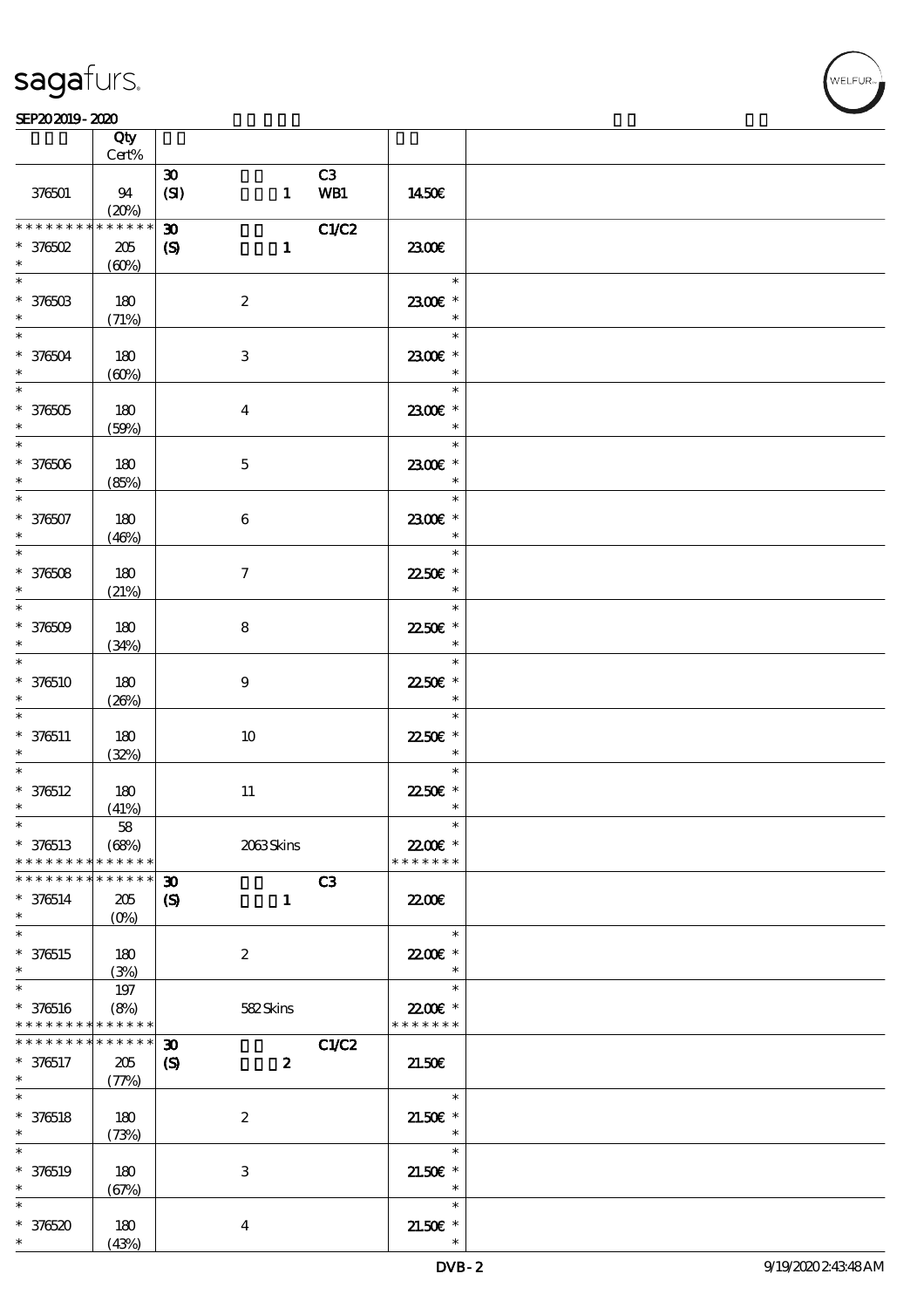$\overline{\mathsf{T}}$ 

#### $SEP202019 - 2020$

|                                                                  | Qty<br>Cert%                |                                                            |                  |                     |                                    |  |
|------------------------------------------------------------------|-----------------------------|------------------------------------------------------------|------------------|---------------------|------------------------------------|--|
| $\ast$                                                           |                             | $\boldsymbol{\mathfrak{D}}$                                |                  | C1/C2               | $\ast$                             |  |
| $* 376521$                                                       | 180<br>(43%)                | $\boldsymbol{\mathrm{(S)}}$                                | $\boldsymbol{z}$ |                     | $21.50E$ *<br>$\ast$               |  |
| $\ast$                                                           |                             |                                                            |                  |                     | $\ast$                             |  |
| $*376522$<br>* * * * * * * *                                     | 199<br>(51%)<br>* * * * * * |                                                            | 1124Skins        |                     | $21.50E$ *<br>* * * * * * *        |  |
|                                                                  |                             |                                                            |                  |                     |                                    |  |
| * * * * * * * *<br>$* 376523$<br>$\ast$                          | * * * * * *<br>205          | $\boldsymbol{\mathfrak{D}}$<br>$\boldsymbol{\mathrm{(S)}}$ | $\boldsymbol{z}$ | C <sub>3</sub>      | 21.00                              |  |
|                                                                  | (5%)                        |                                                            |                  |                     |                                    |  |
| $\ast$<br>* 376524<br>* * * * * * * * <mark>* * * * * * *</mark> | 71<br>(7%)                  |                                                            | 276Skins         |                     | $\ast$<br>2050E *<br>* * * * * * * |  |
| * * * * * * * * <mark>* * * * * *</mark>                         |                             |                                                            |                  |                     |                                    |  |
| $*376525$<br>$\ast$                                              | 205<br>(53%)                | $\boldsymbol{\mathfrak{D}}$<br>$\boldsymbol{\mathcal{S}}$  | $\mathbf{1}$     | <b>C1/C2</b><br>WB1 | 2000                               |  |
| $\ast$                                                           |                             |                                                            |                  |                     | $\ast$                             |  |
| * 376526<br>* * * * * * * *                                      | 125<br>(56%)<br>* * * * * * |                                                            | <b>330Skins</b>  |                     | $2000$ $*$<br>* * * * * * *        |  |
| * * * * * * * *                                                  | * * * * * *                 | $\boldsymbol{\mathfrak{D}}$                                |                  | C3                  |                                    |  |
| $* 376527$<br>$\ast$                                             | 205<br>(10%)                | $\boldsymbol{\mathrm{(S)}}$                                | $\mathbf{1}$     | WB1                 | 1900E                              |  |
| $\ast$                                                           | 46                          |                                                            |                  |                     | $\ast$                             |  |
| $* 376528$<br>* * * * * * * *                                    | (8%)<br>$******$            |                                                            | 251 Skins        |                     | 1850E *<br>* * * * * * *           |  |
| * * * * * * * *                                                  | * * * * * *                 | $\boldsymbol{\mathfrak{D}}$                                |                  | C1/C2               |                                    |  |
| $* 376529$<br>$\ast$                                             | 185<br>(54%)                | $\boldsymbol{\mathrm{(S)}}$                                | $\boldsymbol{z}$ | WB1                 | 2000                               |  |
| $\ast$<br>$*376530$                                              | 44<br>(63%)                 |                                                            | 229Skins         |                     | $\ast$<br>1950€ *                  |  |
| * * * * * * * *                                                  | * * * * * *                 |                                                            |                  |                     | * * * * * * *                      |  |
| 376531                                                           | 124<br>(21%)                | $\boldsymbol{\mathfrak{D}}$<br>$\boldsymbol{\mathrm{(S)}}$ | $\boldsymbol{z}$ | C3<br><b>WB1</b>    | 1800                               |  |
| * * * * * * * *                                                  | * * * * * *                 | $\boldsymbol{\mathfrak{D}}$                                |                  | C1/C2               |                                    |  |
| $* 376532$<br>$\ast$                                             | 265<br>(35%)                | $\mathbf{S}$                                               | $\mathbf{1}$     |                     | 1550€                              |  |
| $\ast$                                                           |                             |                                                            |                  |                     | $\ast$                             |  |
| $* 376533$<br>$\ast$                                             | 240<br>(32%)                |                                                            | $\boldsymbol{2}$ |                     | 1550€ *                            |  |
| $\ast$                                                           | 144                         |                                                            |                  |                     | $\ast$                             |  |
| $* 376534$<br>* * * * * * * *                                    | (20%)<br>* * * * * *        |                                                            | 649Skins         |                     | 1500E *<br>* * * * * * *           |  |
| 376535                                                           | 162<br>(12%)                | $\boldsymbol{\mathbf{z}}$<br>(SI)                          | $\mathbf{1}$     | C3                  | 1400E                              |  |
| * * * * * * * *                                                  | * * * * * *                 | $\boldsymbol{\mathbf{z}}$                                  |                  | C1/C2               |                                    |  |
| $* 376536$<br>$\ast$                                             | 265<br>(22%)                | $\mathbf{C}$                                               | $\mathbf{1}$     | WB1                 | 1450€                              |  |
| $\ast$                                                           | $72\,$                      |                                                            |                  |                     | $\ast$                             |  |
| * 376537<br>* * * * * * * *                                      | (19%)<br>* * * * * *        |                                                            | 337 Skins        |                     | 1400€ *<br>* * * * * * *           |  |
| 376538                                                           | 97<br>(15%)                 | $\boldsymbol{\mathsf{20}}$<br>(SI)                         | $\mathbf{1}$     | C3<br>WB1           | 1350E                              |  |
| * * * * * * *                                                    | $***$ * * *                 | $\boldsymbol{\mathfrak{D}}$                                |                  | C1/C2               |                                    |  |
| $* 376539$<br>$\ast$                                             | 245<br>(53%)                | $\boldsymbol{\mathrm{(S)}}$                                | $\mathbf{1}$     |                     | 1900E                              |  |
| $\ast$                                                           |                             |                                                            |                  |                     | $\ast$                             |  |
| $* 376540$                                                       | 220<br>(40%)                |                                                            | $\boldsymbol{z}$ |                     | 1900E *                            |  |
|                                                                  |                             |                                                            |                  |                     |                                    |  |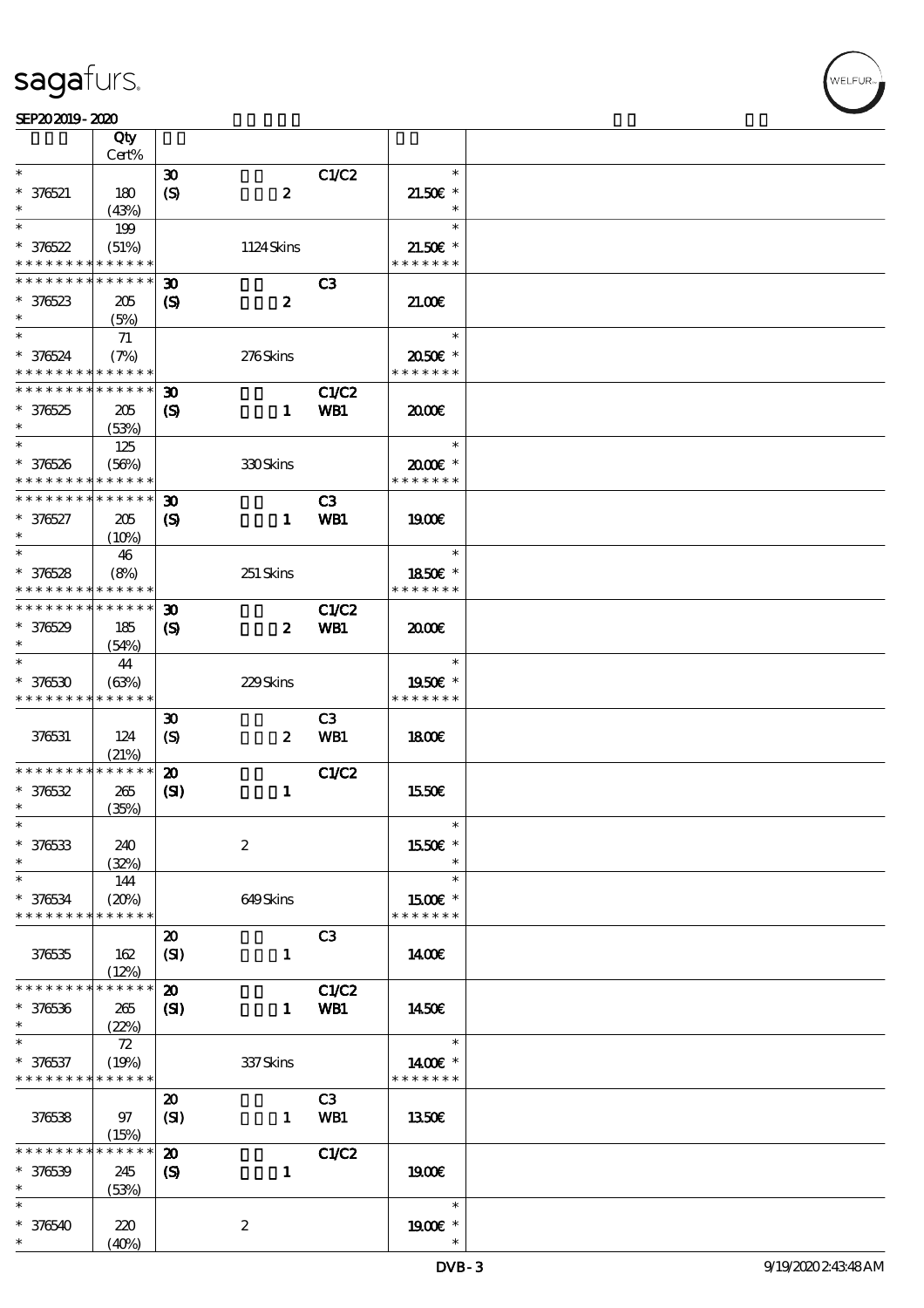#### SEP202019-2020

 $\overline{\mathbf{Q}}$ 

|                                          | Qty<br>Cert%       |                             |                  |       |               |  |
|------------------------------------------|--------------------|-----------------------------|------------------|-------|---------------|--|
| $\ast$                                   |                    |                             |                  |       | $\ast$        |  |
|                                          |                    | $\boldsymbol{\mathbf{z}}$   |                  | C1/C2 |               |  |
| $* 376541$                               | 220                | $\boldsymbol{S}$            | $\mathbf{1}$     |       | 1950E *       |  |
| $\ast$                                   | (35%)              |                             |                  |       | $\ast$        |  |
| $\ast$                                   |                    |                             |                  |       | $\ast$        |  |
| $* 376542$                               | 220                |                             | $\bf{4}$         |       | 1950E *       |  |
| $\ast$                                   | (34%)              |                             |                  |       | $\ast$        |  |
|                                          |                    |                             |                  |       | $\ast$        |  |
| $* 376543$                               | 220                |                             | $\mathbf 5$      |       | 1950E *       |  |
| $\ast$                                   | (43%)              |                             |                  |       | $\ast$        |  |
| $\overline{\mathbf{r}}$                  |                    |                             |                  |       | $\ast$        |  |
|                                          |                    |                             |                  |       |               |  |
| * 376544                                 | 220                |                             | $\boldsymbol{6}$ |       | 1950E *       |  |
| $\ast$                                   | (9%)               |                             |                  |       | $\ast$        |  |
|                                          |                    |                             |                  |       | $\ast$        |  |
| $* 376545$                               | 220                |                             | $\tau$           |       | 1900E *       |  |
| $\ast$                                   | (41%)              |                             |                  |       | $\ast$        |  |
| $*$                                      | 116                |                             |                  |       | $\ast$        |  |
| $* 376546$                               | (46%)              |                             | 1681 Skins       |       | 1900E *       |  |
| * * * * * * * *                          | * * * * * *        |                             |                  |       | * * * * * * * |  |
| * * * * * * * *                          | $* * * * * * *$    | $\boldsymbol{\mathbf{z}}$   |                  | C3    |               |  |
| * 376547                                 | 245                | $\boldsymbol{\mathrm{(S)}}$ | $\mathbf{1}$     |       | 1900E         |  |
| $\ast$                                   | $(O\%)$            |                             |                  |       |               |  |
| $\overline{\ast}$                        |                    |                             |                  |       | $\ast$        |  |
|                                          |                    |                             |                  |       |               |  |
| $* 376548$                               | 220                |                             | $\boldsymbol{2}$ |       | 1900E *       |  |
| $\ast$                                   | (1%)               |                             |                  |       | $\ast$        |  |
|                                          |                    |                             |                  |       | $\ast$        |  |
| $* 376549$                               | 220                |                             | 3                |       | $1900E$ *     |  |
| $\ast$                                   | (3%)               |                             |                  |       | $\ast$        |  |
| $\overline{\phantom{0}}$                 | 197                |                             |                  |       | $\ast$        |  |
| $* 37650$                                | (2%)               |                             | 882Skins         |       | 1900E *       |  |
| * * * * * * * *                          | * * * * * *        |                             |                  |       | * * * * * * * |  |
| * * * * * * * * <mark>*</mark>           | $* * * * * * *$    | $\boldsymbol{\mathbf{z}}$   |                  | C1/C2 |               |  |
| $* 376551$                               | 245                | $\boldsymbol{\mathcal{S}}$  | $\boldsymbol{z}$ |       | <b>1850€</b>  |  |
| $\ast$                                   | (61%)              |                             |                  |       |               |  |
| $\ast$                                   |                    |                             |                  |       | $\ast$        |  |
|                                          |                    |                             |                  |       |               |  |
| $* 37652$                                | 220                |                             | $\boldsymbol{2}$ |       | 1850E *       |  |
| $\ast$                                   | (58%)              |                             |                  |       | $\ast$        |  |
| $\ast$                                   | $\boldsymbol{\pi}$ |                             |                  |       | $\ast$        |  |
| $* 37653$                                | (61%)              |                             | 541 Skins        |       | 1850€ *       |  |
| * * * * * * * *                          | * * * * * *        |                             |                  |       | * * * * * * * |  |
| * * * * * * * *                          | * * * * * *        | $\boldsymbol{\mathbf{z}}$   |                  | C3    |               |  |
| $* 376554$                               | 245                | $\boldsymbol{\mathcal{S}}$  | $\boldsymbol{z}$ |       | 1850E         |  |
| $\ast$                                   | (2%)               |                             |                  |       |               |  |
| $\ast$                                   | 80                 |                             |                  |       | $\ast$        |  |
| $* 376555$                               | (2%)               |                             | 325Skins         |       | 1800E *       |  |
| * * * * * * * *                          | * * * * * *        |                             |                  |       | * * * * * * * |  |
| * * * * * * * *                          | * * * * * *        | $\boldsymbol{\mathbf{z}}$   |                  | C1/C2 |               |  |
|                                          |                    |                             |                  |       |               |  |
| $* 37656$                                | 245                | $\boldsymbol{\mathcal{S}}$  | $\mathbf{1}$     | WB1   | 1800          |  |
| $\ast$                                   | (41%)              |                             |                  |       |               |  |
| $\ast$                                   |                    |                             |                  |       | $\ast$        |  |
| $* 376557$                               | 220                |                             | $\boldsymbol{2}$ |       | 1800 £*       |  |
| $\ast$                                   | (31%)              |                             |                  |       | $\ast$        |  |
| $\ast$                                   | 167                |                             |                  |       | $\ast$        |  |
| $* 37658$                                | (32%)              |                             | 632Skins         |       | 17.50€ *      |  |
| * * * * * * * *                          | * * * * * *        |                             |                  |       | * * * * * * * |  |
| * * * * * * * *                          | * * * * * *        | $\boldsymbol{\mathbf{z}}$   |                  | C3    |               |  |
| $* 37650$                                | 245                | $\boldsymbol{S}$            | $\mathbf{1}$     | WB1   | 17.50E        |  |
| $\ast$                                   | (3%)               |                             |                  |       |               |  |
| $\ast$                                   | 155                |                             |                  |       | $\ast$        |  |
|                                          |                    |                             |                  |       |               |  |
| $* 376560$                               | (3%)               |                             | 400Skins         |       | 17.50€ *      |  |
| * * * * * * * * <mark>* * * * * *</mark> |                    |                             |                  |       | * * * * * * * |  |

.<br>FUR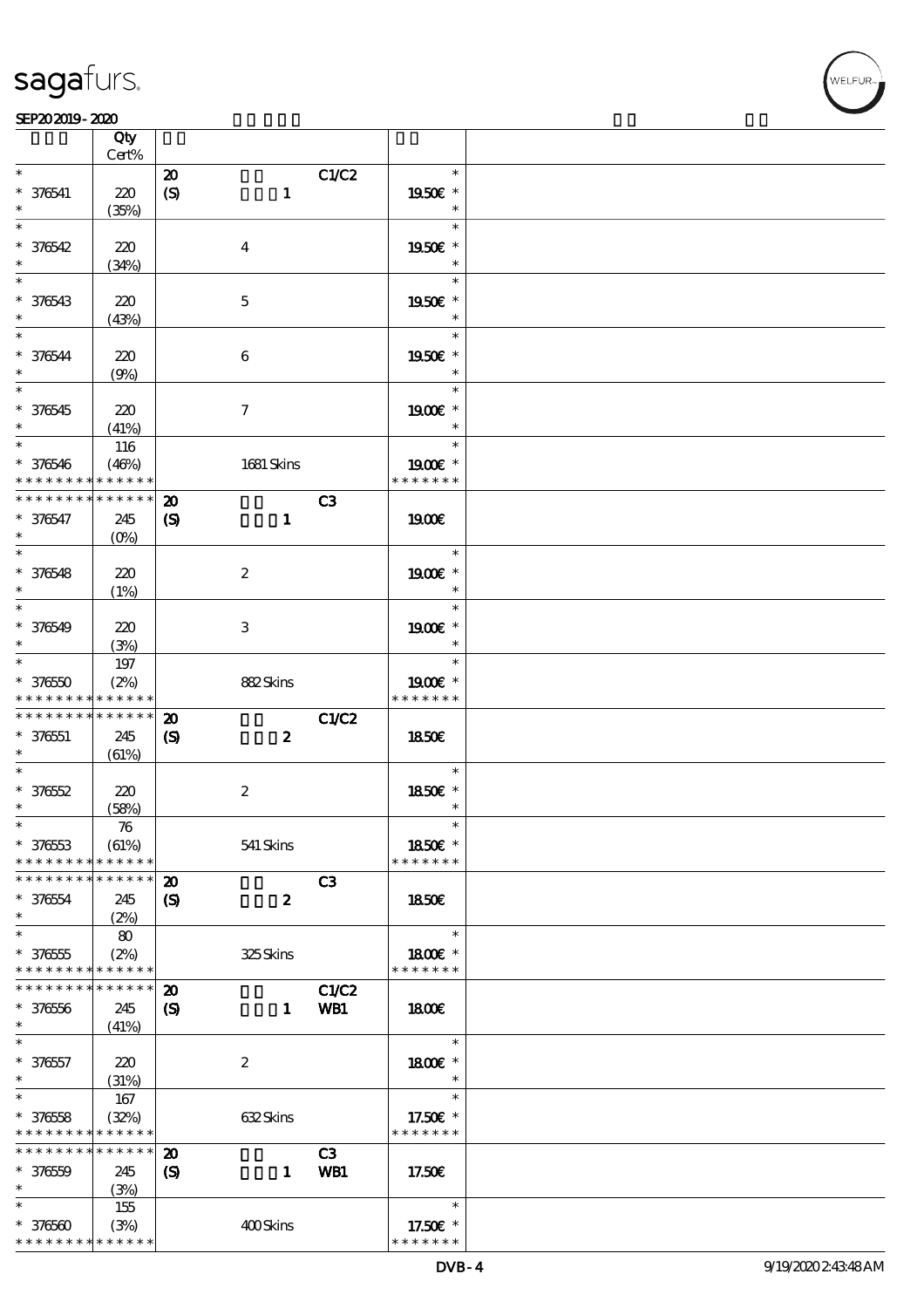#### SEP202019-2020

|                                           | Qty               |                             |                  |                |                          |  |
|-------------------------------------------|-------------------|-----------------------------|------------------|----------------|--------------------------|--|
|                                           | Cert%             |                             |                  |                |                          |  |
|                                           |                   | $\boldsymbol{\mathfrak{D}}$ |                  | C1/C2          |                          |  |
| 376561                                    | 258               | $\boldsymbol{S}$            | $\boldsymbol{z}$ | WB1            | 17.50E                   |  |
|                                           | (54%)             |                             |                  |                |                          |  |
|                                           |                   | $\boldsymbol{\mathsf{20}}$  |                  | C3             |                          |  |
| 376562                                    | 189               | (S)                         | $\boldsymbol{z}$ | WB1            | 17.00E                   |  |
|                                           | (3%)              |                             |                  |                |                          |  |
|                                           |                   | $\mathbf{o}$                |                  | C2             |                          |  |
| 376563                                    | 228               | (SI)                        | $\mathbf{1}$     |                | 1350E                    |  |
|                                           | (20%)             |                             |                  |                |                          |  |
|                                           |                   | $\mathbf{o}$                |                  | C2             |                          |  |
| 376564                                    | 157               | (SI)                        | $\mathbf{1}$     | WB1            | 1000E                    |  |
|                                           | (20%)             |                             |                  |                |                          |  |
| * * * * * * * *                           | * * * * * *       | $\mathbf 0$                 |                  | <b>C1/C2</b>   |                          |  |
| $* 376565$                                | 265               | $\boldsymbol{S}$            | $\mathbf{1}$     |                | 1600E                    |  |
| $\ast$                                    | (23%)             |                             |                  |                |                          |  |
| $\ast$                                    |                   |                             |                  |                | $\ast$                   |  |
| $* 376566$                                | 240               |                             | $\boldsymbol{2}$ |                | 1600€ *                  |  |
| $\ast$                                    | (15%)             |                             |                  |                | $\ast$                   |  |
| $\ast$                                    | ${\bf 36}$        |                             |                  |                | $\ast$                   |  |
| $* 376567$                                | (27%)             |                             | 541 Skins        |                | 1550€ *                  |  |
| * * * * * * * *                           | * * * * * *       |                             |                  |                | * * * * * * *            |  |
| * * * * * * * *                           | * * * * * *       | $\mathbf 0$                 |                  | C <sub>3</sub> |                          |  |
|                                           |                   |                             |                  |                | <b>160€</b>              |  |
| $* 376568$<br>$\ast$                      | 265               | $\boldsymbol{S}$            | $\mathbf{1}$     |                |                          |  |
| $\ast$                                    | (O <sub>0</sub> ) |                             |                  |                | $\ast$                   |  |
|                                           | $52\,$            |                             |                  |                |                          |  |
| $* 376569$<br>* * * * * * * * * * * * * * | (1%)              |                             | $317$ Skins      |                | 1550€ *<br>* * * * * * * |  |
|                                           |                   |                             |                  |                |                          |  |
|                                           |                   | $\mathbf 0$                 |                  | C1/C2          |                          |  |
| 376570                                    | 125               | $\boldsymbol{S}$            | $\pmb{2}$        |                | 1550€                    |  |
|                                           | (40%)             |                             |                  |                |                          |  |
|                                           |                   | $\mathbf{o}$                |                  | C3             |                          |  |
| 376571                                    | 108               | $\boldsymbol{S}$            | $\boldsymbol{2}$ |                | 1550€                    |  |
|                                           | (4%)              |                             |                  |                |                          |  |
| * * * * * * * *                           | * * * * * *       | $\mathbf{o}$                |                  | <b>C1/C2</b>   |                          |  |
| $* 376572$                                | 266               | $\boldsymbol{\mathrm{(S)}}$ | $\mathbf{1}$     | WB1            | 1500                     |  |
| $\ast$                                    | (16%)             |                             |                  |                |                          |  |
| $\ast$                                    | $42\,$            |                             |                  |                | $\ast$                   |  |
| $* 376573$                                | (20%)             |                             | 308Skins         |                | 1450€ *                  |  |
| * * * * * * * *                           | * * * * * *       |                             |                  |                | * * * * * * *            |  |
| * * * * * * *                             | * * * * * *       | $\mathbf 0$                 |                  | C3             |                          |  |
| $* 376574$                                | 265               | $\boldsymbol{\mathcal{S}}$  | $\mathbf{1}$     | WB1            | <b>1500€</b>             |  |
| $\ast$                                    | (3%)              |                             |                  |                |                          |  |
| $\ast$                                    | 77                |                             |                  |                | $\ast$                   |  |
| $* 376575$                                | (1%)              |                             | 342Skins         |                | 1450€ *                  |  |
| * * * * * * * *                           | * * * * * *       |                             |                  |                | * * * * * * *            |  |
|                                           |                   | $\mathbf 0$                 |                  | C1/C2          |                          |  |
| 376576                                    | 129               | $\boldsymbol{S}$            | $\boldsymbol{z}$ | WB1            | 1450€                    |  |
|                                           | (20%)             |                             |                  |                |                          |  |
|                                           |                   | $\mathbf{o}$                |                  | C3             |                          |  |
| 376577                                    | 161               | $\boldsymbol{S}$            | $\boldsymbol{z}$ | WB1            | 1400E                    |  |
|                                           | $(\Theta)$        |                             |                  |                |                          |  |
|                                           |                   |                             |                  |                |                          |  |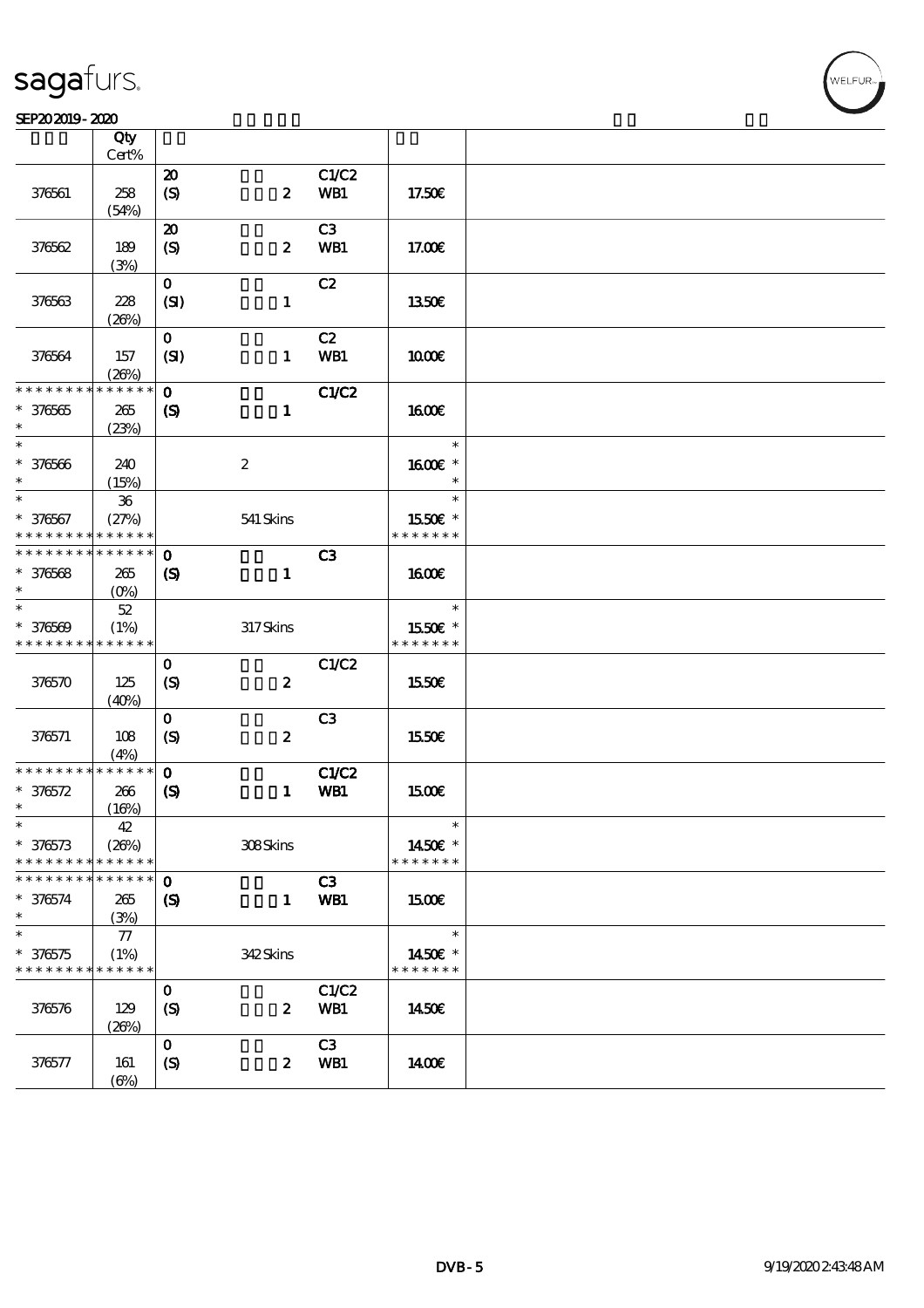#### SEP202019-2020

|                                          | Qty                  |                                           |                  |                            |                           |  |
|------------------------------------------|----------------------|-------------------------------------------|------------------|----------------------------|---------------------------|--|
|                                          | Cert%                |                                           |                  |                            |                           |  |
| 376581                                   | 202<br>(38%)         | $\boldsymbol{\omega}$<br>$\boldsymbol{S}$ | $\mathbf{1}$     | C2<br><b>WB2</b>           | 1550E                     |  |
| * * * * * * * *                          | * * * * * *          | 30                                        |                  | C2                         |                           |  |
| $* 376582$                               | 205                  | $\boldsymbol{S}$                          | $\mathbf{1}$     | <b>WB2</b>                 | 1400                      |  |
| $\ast$                                   | (44%)                |                                           |                  |                            |                           |  |
| $\ast$                                   |                      |                                           |                  |                            | $\ast$                    |  |
| $* 376583$                               | 180                  |                                           | $\boldsymbol{2}$ |                            | 1400€ *                   |  |
| $\ast$                                   | (41%)                |                                           |                  |                            | $\ast$                    |  |
| $\ast$                                   | 138                  |                                           |                  |                            | $\ast$                    |  |
| $* 376584$                               | (54%)                |                                           | 523Skins         |                            | 1350E *                   |  |
| * * * * * * * * <mark>* * * * * *</mark> |                      |                                           |                  |                            | * * * * * * *             |  |
|                                          |                      | $\boldsymbol{\mathfrak{D}}$               |                  | C2                         |                           |  |
| 376585                                   | 141                  | (SI)                                      | $\mathbf{1}$     | WB <sub>2</sub>            | 900                       |  |
| * * * * * * * *                          | (34%)<br>* * * * * * |                                           |                  |                            |                           |  |
|                                          |                      | $\boldsymbol{\mathfrak{D}}$               |                  | C2                         |                           |  |
| $* 376586$<br>$\ast$                     | 245                  | $\boldsymbol{\mathcal{S}}$                | $\mathbf{1}$     | WB <sub>2</sub>            | 11.50E                    |  |
| $*$                                      | (46%)<br>212         |                                           |                  |                            | $\ast$                    |  |
| $* 376587$                               | (4%)                 |                                           | 457Skins         |                            | $1100E$ *                 |  |
| * * * * * * * * * * * * * *              |                      |                                           |                  |                            | * * * * * * *             |  |
|                                          |                      | $\boldsymbol{\mathfrak{D}}$               |                  | C2                         |                           |  |
| 376588                                   | 185                  | $\boldsymbol{S}$                          | $\boldsymbol{z}$ | <b>WB2</b>                 | 1200E                     |  |
|                                          | (30%)                |                                           |                  |                            |                           |  |
| * * * * * * * *                          | * * * * * *          | $\mathbf{o}$                              |                  | C2                         |                           |  |
| $* 376589$                               | 265                  | $\boldsymbol{\mathsf{(S)}}$               | $\mathbf{1}$     | WB <sub>2</sub>            | 7.00E                     |  |
| $\ast$                                   | (21%)                |                                           |                  |                            |                           |  |
| $\ast$                                   | $52\,$               |                                           |                  |                            | $\ast$                    |  |
| $* 376500$                               | (21%)                |                                           | 317Skins         |                            | $7.00E$ *                 |  |
| * * * * * * * *                          | * * * * * *          |                                           |                  |                            | * * * * * * *             |  |
|                                          |                      | 40                                        |                  | C2                         |                           |  |
| 376591                                   | 181                  | $\boldsymbol{S}$                          | $\mathbf{1}$     | $\overline{\phantom{a}}$ 1 | 1950€                     |  |
|                                          | (14%)                |                                           |                  |                            |                           |  |
|                                          |                      | $\boldsymbol{\omega}$                     |                  | C2                         |                           |  |
| 376592                                   | 106                  | $\boldsymbol{S}$                          | $\boldsymbol{z}$ | $\blacksquare$             | 2000€                     |  |
|                                          | (42%)                | $\boldsymbol{\omega}$                     |                  | C2                         |                           |  |
| 376593                                   | 101                  | $\boldsymbol{S}$                          |                  | $1 \t2$                    | 17.00E                    |  |
|                                          | (16%)                |                                           |                  |                            |                           |  |
|                                          |                      | $\boldsymbol{\omega}$                     |                  | C2                         |                           |  |
| 376594                                   | 76                   | $\boldsymbol{S}$                          |                  | $1 \qquad 3$               | 1000E                     |  |
|                                          | (13%)                |                                           |                  |                            |                           |  |
|                                          |                      | $\boldsymbol{\mathfrak{D}}$               |                  | C2                         |                           |  |
| 376595                                   | 142                  | (SI)                                      | $\mathbf{1}$     | $\overline{\phantom{a}}$   | 1650€                     |  |
|                                          | (33%)                |                                           |                  |                            |                           |  |
| * * * * * * * *                          | * * * * * *          | $\boldsymbol{\mathfrak{D}}$               |                  | C2                         |                           |  |
| $* 376596$                               | 205                  | $\boldsymbol{\mathcal{S}}$                | $\mathbf{1}$     | $\blacksquare$             | 17.50€                    |  |
| $\ast$                                   | (23%)                |                                           |                  |                            |                           |  |
| $\ast$                                   | 170                  |                                           |                  |                            | $\ast$                    |  |
| $* 376597$<br>* * * * * * * *            | (20%)<br>* * * * * * |                                           | 375Skins         |                            | 17.50€ *<br>* * * * * * * |  |
|                                          |                      | $\boldsymbol{\mathfrak{D}}$               |                  | C2                         |                           |  |
| 376598                                   | 181                  |                                           |                  | $2 \qquad \qquad 1$        | <b>1800€</b>              |  |
|                                          | (44%)                | $\boldsymbol{S}$                          |                  |                            |                           |  |
|                                          |                      | $\pmb{\mathfrak{D}}$                      |                  | C2                         |                           |  |
| 376599                                   | 89                   | (SI)                                      |                  | $1 \t 2$                   | 1200E                     |  |
|                                          | (20%)                |                                           |                  |                            |                           |  |
| * * * * * * *                            | * * * * * *          | $\boldsymbol{\mathfrak{D}}$               |                  | C2                         |                           |  |
| $*37000$                                 | 205                  | $\boldsymbol{\mathcal{S}}$                | $\mathbf{1}$     | $\overline{\phantom{a}}$ 2 | 1250E                     |  |
| $\ast$                                   | (20%)                |                                           |                  |                            |                           |  |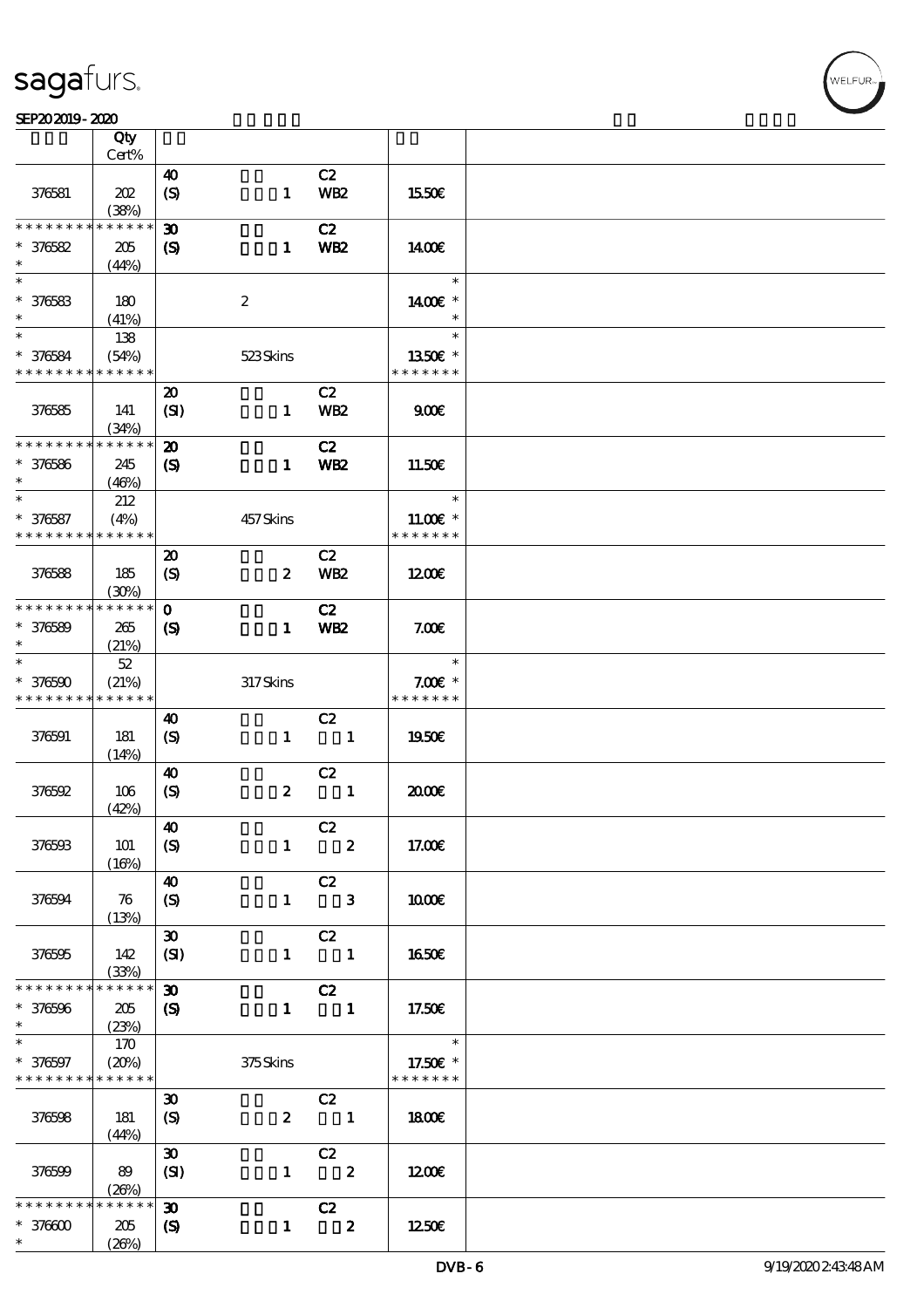$\top$ 

#### SEP202019-2020 DECEMBER 2020 DECEMBER 2020 DECEMBER 2020 DECEMBER 2020 DECEMBER 2020 DECEMBER 2020 DECEMBER 20<br>DECEMBER 2020 DECEMBER 2020 DECEMBER 2020 DECEMBER 2020 DECEMBER 2020 DECEMBER 2020 DECEMBER 2020 DECEMBER 202

|                                            | Qty<br>Cert%          |                             |                  |                            |                         |                            |  |
|--------------------------------------------|-----------------------|-----------------------------|------------------|----------------------------|-------------------------|----------------------------|--|
| $\ast$                                     |                       |                             |                  |                            |                         | $\ast$                     |  |
|                                            | $\boldsymbol{\omega}$ | $\boldsymbol{\mathfrak{D}}$ |                  | C2                         |                         |                            |  |
| $* 376001$<br>* * * * * * * *              | (45%)<br>* * * * * *  | $\boldsymbol{\mathrm{(S)}}$ | $\mathbf{1}$     |                            | $\overline{\mathbf{2}}$ | $1200E$ *<br>* * * * * * * |  |
|                                            |                       |                             |                  |                            |                         |                            |  |
|                                            |                       | $\boldsymbol{\mathfrak{D}}$ |                  | C2                         |                         |                            |  |
| <b>378602</b>                              | 157                   | $\boldsymbol{S}$            | $\mathbf{1}$     |                            | $\mathbf{3}$            | 950E                       |  |
|                                            | (35%)                 |                             |                  |                            |                         |                            |  |
| * * * * * * * *                            | * * * * * *           | $\boldsymbol{\mathbf{z}}$   |                  | C2                         |                         |                            |  |
| $* 37660B$                                 | 245                   | $\boldsymbol{\mathcal{S}}$  | $\mathbf{1}$     | $\overline{\phantom{a}}$   |                         | 1400E                      |  |
| $\ast$                                     | (23%)                 |                             |                  |                            |                         |                            |  |
|                                            | 128                   |                             |                  |                            |                         | $\ast$                     |  |
| $* 376604$                                 | (14%)                 |                             | 373Skins         |                            |                         | 1400€ *                    |  |
| * * * * * * * * <mark>* * * * * * *</mark> |                       |                             |                  |                            |                         | * * * * * * *              |  |
| * * * * * * * *                            | * * * * * *           | $\boldsymbol{\mathfrak{D}}$ |                  | C2                         |                         |                            |  |
| $* 376605$                                 | 265                   | $\mathbf{C}$                | $\mathbf{1}$     | $\overline{\mathbf{2}}$    |                         | 1000                       |  |
| $\ast$                                     | (12%)                 |                             |                  |                            |                         |                            |  |
| $*$                                        | $50\,$                |                             |                  |                            |                         | $\ast$                     |  |
| $* 376006$                                 | (22%)                 |                             | 315Skins         |                            |                         | 950€ *                     |  |
| * * * * * * * *                            | * * * * * *           |                             |                  |                            |                         | * * * * * * *              |  |
| * * * * * * * *                            | * * * * * *           | $\boldsymbol{\mathfrak{D}}$ |                  | C2                         |                         |                            |  |
| $* 376607$                                 | 245                   | $\boldsymbol{\mathrm{(S)}}$ | $\mathbf{1}$     |                            | $\overline{\mathbf{2}}$ | 1050E                      |  |
| $\ast$                                     |                       |                             |                  |                            |                         |                            |  |
| $\ast$                                     | (15%)<br>45           |                             |                  |                            |                         | $\ast$                     |  |
|                                            |                       |                             |                  |                            |                         | 1000 £*                    |  |
| $* 37660B$<br>* * * * * * * *              | (22%)<br>* * * * * *  |                             | 290Skins         |                            |                         | * * * * * * *              |  |
|                                            |                       |                             |                  |                            |                         |                            |  |
|                                            |                       | $\boldsymbol{\mathbf{z}}$   |                  | C2                         |                         |                            |  |
| 376609                                     | 219                   | $\boldsymbol{S}$            | $\boldsymbol{z}$ | $\overline{\mathbf{2}}$    |                         | 1300E                      |  |
|                                            | (18%)                 |                             |                  |                            |                         |                            |  |
|                                            |                       | $\boldsymbol{\mathsf{20}}$  |                  | C2                         |                         |                            |  |
| 376610                                     | 207                   | $\boldsymbol{S}$            | $\mathbf{1}$     |                            | $\mathbf{3}$            | 7.00E                      |  |
|                                            | (20%)                 |                             |                  |                            |                         |                            |  |
|                                            |                       | $\mathbf{o}$                |                  | C2                         |                         |                            |  |
| 376611                                     | 279                   | $\boldsymbol{\mathcal{S}}$  | $\mathbf{1}$     | $\overline{\phantom{a}}$   |                         | 1000E                      |  |
|                                            | (10%)                 |                             |                  |                            |                         |                            |  |
|                                            |                       | $\mathbf{O}$                |                  | C2                         |                         |                            |  |
| 376612                                     | 191                   | $\boldsymbol{S}$            | $\mathbf{1}$     |                            | $\boldsymbol{z}$        | 7.50E                      |  |
|                                            | (10%)                 |                             |                  |                            |                         |                            |  |
|                                            |                       | $\mathbf{O}$                |                  | C2                         |                         |                            |  |
| 376613                                     | 146                   | (S)                         | $\mathbf{1}$     | $\overline{\phantom{a}}$ 3 |                         | 600                        |  |
|                                            | (10%)                 |                             |                  |                            |                         |                            |  |
|                                            |                       | $\boldsymbol{\omega}$       |                  | C2                         |                         |                            |  |
| 376614                                     | 131                   | $\boldsymbol{S}$            | $\mathbf{1}$     | SHE <sub>2</sub>           |                         | 1600€                      |  |
|                                            | (19%)                 |                             |                  |                            |                         |                            |  |
| * * * * * * * *                            | * * * * * *           | $\boldsymbol{\mathfrak{D}}$ |                  | C2                         |                         |                            |  |
| * 376615                                   | 205                   | $\boldsymbol{\mathrm{(S)}}$ | $\mathbf{1}$     | <b>SHE1</b>                |                         | 17.50E                     |  |
| $\ast$                                     | (33%)                 |                             |                  |                            |                         |                            |  |
| $\ast$                                     | 83                    |                             |                  |                            |                         | $\ast$                     |  |
| * 376616                                   |                       |                             | 288Skins         |                            |                         | 17.50€ *                   |  |
| * * * * * * * *                            | (19%)<br>* * * * * *  |                             |                  |                            |                         | * * * * * * *              |  |
|                                            |                       |                             |                  |                            |                         |                            |  |
|                                            |                       | $\boldsymbol{\mathfrak{D}}$ |                  | C2                         |                         |                            |  |
| 376617                                     | 146                   | $\boldsymbol{\mathcal{S}}$  | $\mathbf{1}$     | SHE3                       |                         | 11.00E                     |  |
| * * * * * * * *                            | (13%)<br>* * * * * *  |                             |                  |                            |                         |                            |  |
|                                            |                       | $\boldsymbol{\mathfrak{D}}$ |                  | C2                         |                         |                            |  |
| * 376618                                   | 245                   | $\boldsymbol{S}$            | $\mathbf{1}$     | <b>SHE1</b>                |                         | 1500                       |  |
| $\ast$                                     | (22%)                 |                             |                  |                            |                         |                            |  |
| $\ast$                                     | 223                   |                             |                  |                            |                         | $\ast$                     |  |
| * 376619                                   | (13%)                 |                             | 468Skins         |                            |                         | 1450€ *                    |  |
| * * * * * * * *                            | * * * * * *           |                             |                  |                            |                         | * * * * * * *              |  |
|                                            |                       | $\boldsymbol{\mathfrak{D}}$ |                  | C2                         |                         |                            |  |
| 376620                                     | 209                   | (SI)                        | $\mathbf{1}$     | SHE3                       |                         | 800€                       |  |
|                                            | (16%)                 |                             |                  |                            |                         |                            |  |

 $\overline{\mathbf{r}}$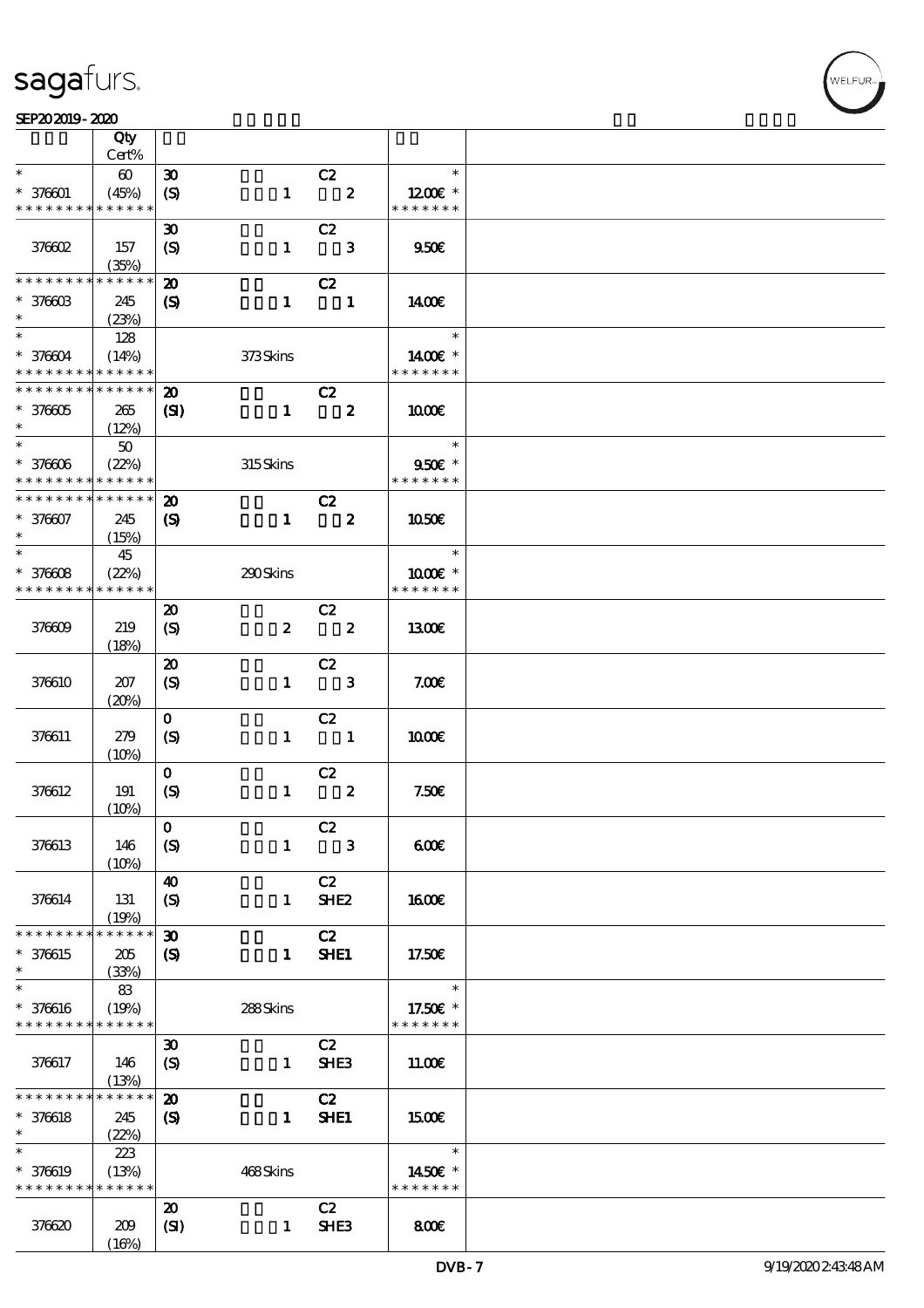

#### SEP202019-2020

|        | Qty<br>Cert% |          |                         |      |  |
|--------|--------------|----------|-------------------------|------|--|
| 376621 | 147<br>(13%) | v<br>(S) | rΩ<br>ua<br><b>SHE1</b> | 800E |  |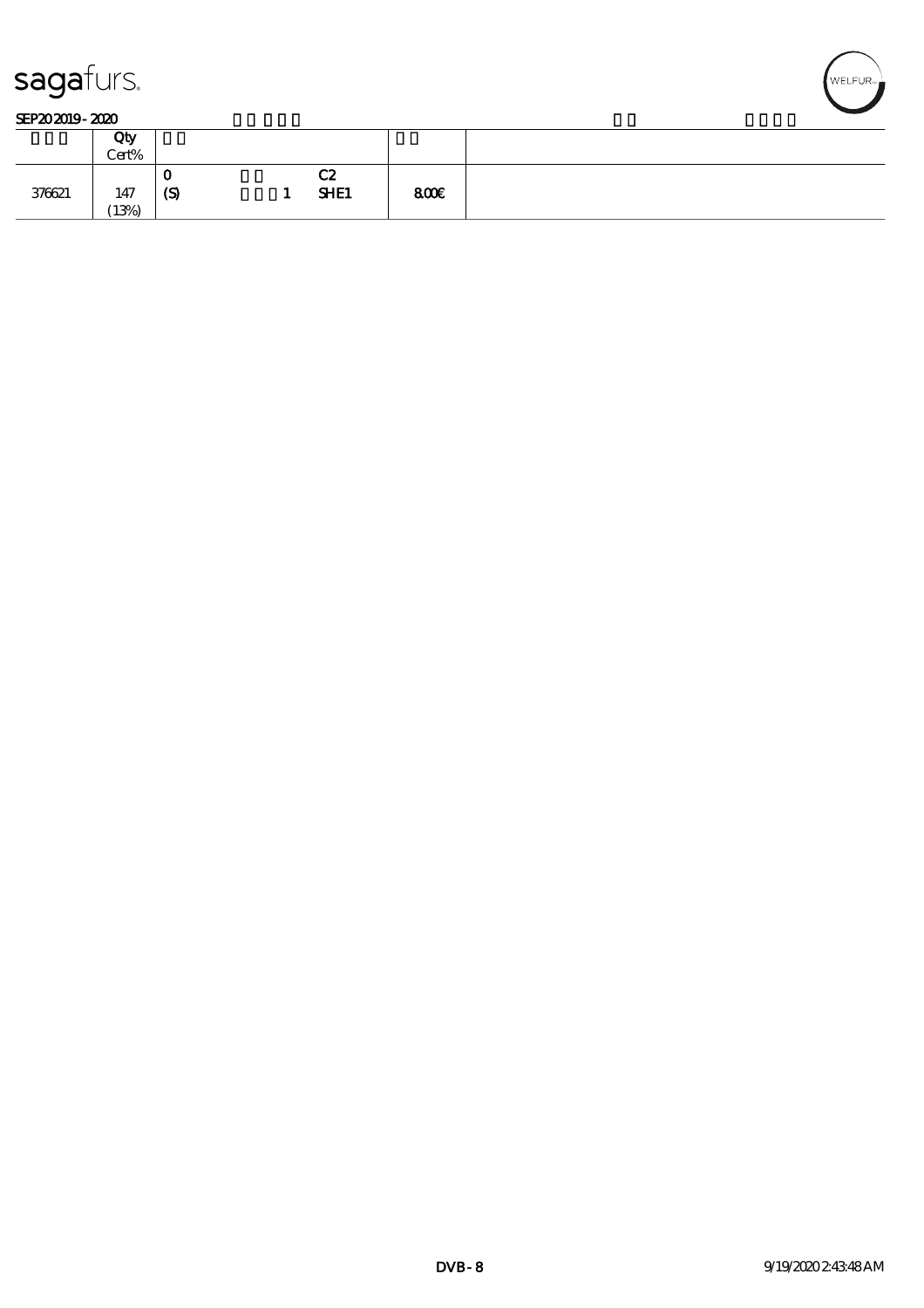| sagafurs.      |       |                             |    |              | WELFUR <sub>™</sub> |
|----------------|-------|-----------------------------|----|--------------|---------------------|
| SEP202019-2020 |       |                             |    |              | Female              |
|                | Qty   |                             |    |              |                     |
|                | Cert% |                             |    |              |                     |
|                |       | $\boldsymbol{\mathfrak{D}}$ | C2 |              |                     |
| 475001         | 271   | ${\bf s}$                   |    | 1550€        |                     |
|                | (25%) |                             |    |              |                     |
|                |       | $\boldsymbol{\mathsf{20}}$  | C2 |              |                     |
| 475002         | 104   | $\mathbf{B}$                |    | 1300E        |                     |
|                | (16%) |                             |    |              |                     |
|                |       | $\boldsymbol{\mathbf{z}}$   | C2 |              |                     |
| 475003         | 165   | IA                          |    | <b>1350€</b> |                     |
|                | (36%) |                             |    |              |                     |

╭  $\overline{\phantom{0}}$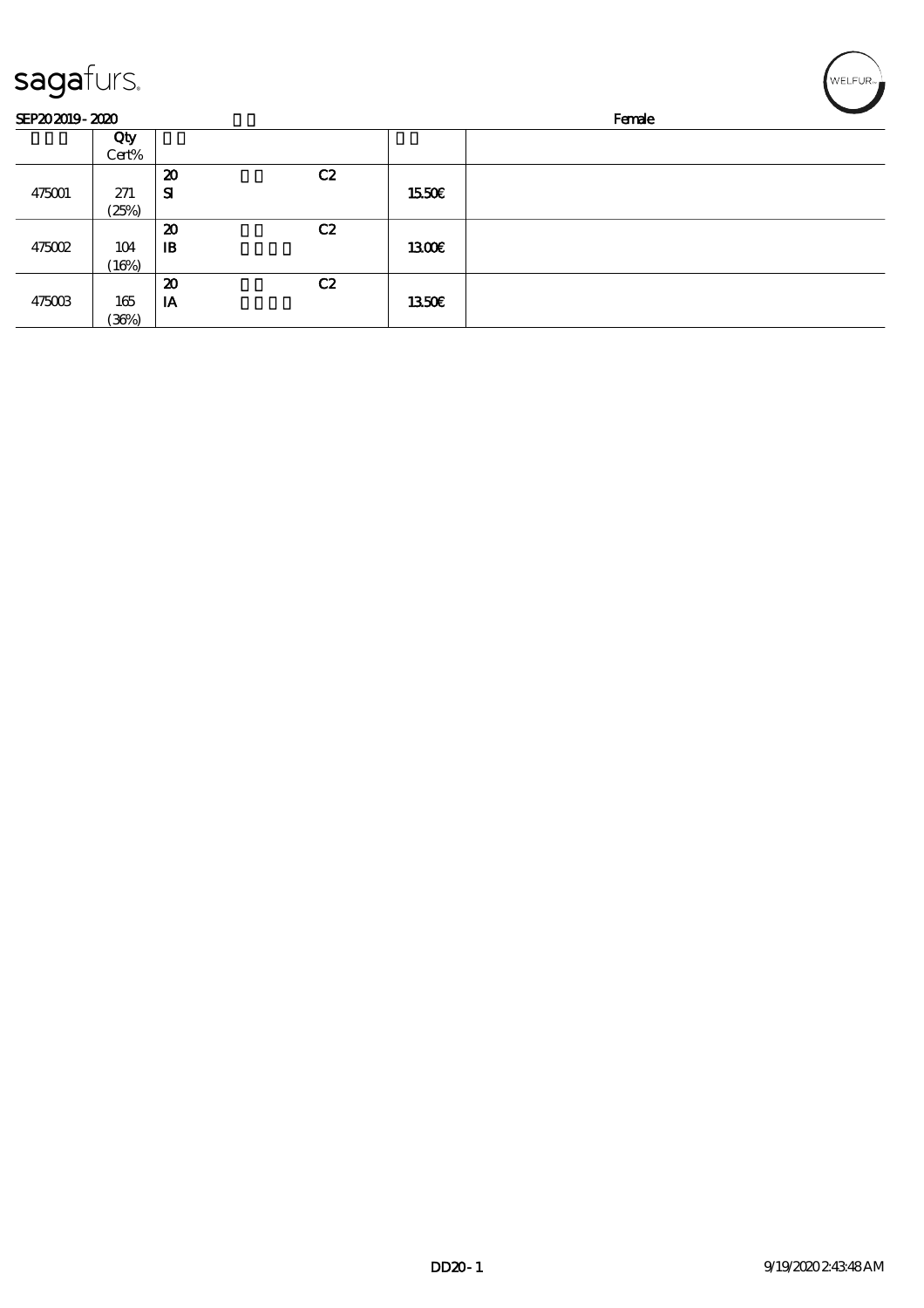| sagafurs. |
|-----------|
|           |

| SEP202019-2020              |                       |                  |       |               | Female |
|-----------------------------|-----------------------|------------------|-------|---------------|--------|
|                             | Qty                   |                  |       |               |        |
|                             | Cert%                 |                  |       |               |        |
| * * * * * * * *             | $******$              | $\mathbf 0$      | C1    |               |        |
| $* 475041$                  | 275                   | ${\bf s}$        |       | 1600E         |        |
| $\ast$                      | $(O\%)$               |                  |       |               |        |
| $\overline{\ast}$           | 238                   |                  |       | $\ast$        |        |
| $* 475042$                  | (100%)                | 513Skins         |       | 1600€ *       |        |
| * * * * * * * *             | * * * * * *           |                  |       | * * * * * * * |        |
| * * * * * * * *             | * * * * * *           | $\mathbf 0$      | C2    |               |        |
| $* 475043$                  | 465                   | ${\bf z}$        |       | 1500E         |        |
| $\ast$                      | $(O\%)$               |                  |       |               |        |
| $\ast$                      |                       |                  |       | $\ast$        |        |
| $* 475044$                  | 308                   | $\boldsymbol{2}$ |       | 1600€ *       |        |
|                             | $(O\!/\!o)$           |                  |       |               |        |
| $\overline{\phantom{1}}$    | 284                   |                  |       | $\ast$        |        |
| $* 475045$                  |                       |                  |       | 1600€ *       |        |
| * * * * * * * *             | (100%)<br>* * * * * * | 1052Skins        |       | * * * * * * * |        |
| * * * * * * * *             | * * * * * *           |                  |       |               |        |
|                             |                       | $\mathbf 0$      | C3    |               |        |
| $* 475046$<br>$\ast$        | 402                   | ${\bf s}$        |       | 1300E         |        |
|                             | $(O\%)$               |                  |       |               |        |
| $\ast$                      | 109                   |                  |       | $\ast$        |        |
| $* 475047$                  | (100%)                | $511$ Skins      |       | 1300€ *       |        |
| * * * * * * * *             | * * * * * *           |                  |       | * * * * * * * |        |
|                             |                       | $\mathbf 0$      | C2    |               |        |
| 475048                      | 138                   | $\mathbf{B}$     |       | 11.50€        |        |
|                             | (60%)                 |                  |       |               |        |
| * * * * * * * *             | * * * * * *           | $\mathbf 0$      | C3    |               |        |
| $* 475049$                  | 445                   | <b>SAGA</b>      |       | 1400E         |        |
| $\ast$                      | $(O\%)$               |                  |       |               |        |
| $\ast$                      |                       |                  |       | $\ast$        |        |
| $* 475050$                  | 420                   | $\boldsymbol{z}$ |       | 1400€ *       |        |
| $\ast$                      | $(0\%)$               |                  |       |               |        |
|                             |                       |                  |       | $\ast$        |        |
| $* 475051$                  | 331                   | 3                |       | 1400€ *       |        |
| $\ast$                      | $(0\%)$               |                  |       |               |        |
| $\ast$                      | 155                   |                  |       | $\ast$        |        |
| $* 475052$                  | (100%)                | 1351 Skins       |       | 1400€ *       |        |
| * * * * * * * * * * * * * * |                       |                  |       | * * * * * * * |        |
| * * * * * * * * * * * * * * |                       | $\mathbf 0$      | C2    |               |        |
| $* 475053$                  | 445                   | IA               |       | 1200E         |        |
| $\ast$                      |                       |                  |       |               |        |
| $\ast$                      | (38%)                 |                  |       | $\ast$        |        |
|                             |                       |                  |       |               |        |
| $* 475054$<br>$\ast$        | 395                   | $\boldsymbol{2}$ |       | $1200E$ *     |        |
| $\ast$                      | (4%)                  |                  |       | $\ast$        |        |
|                             | 151                   |                  |       |               |        |
| $* 475055$                  | $(O\%)$               | 991 Skins        |       | $1200E$ *     |        |
| * * * * * * * * * * * * * * |                       |                  |       | * * * * * * * |        |
| * * * * * * * *             | ******                | $\mathbf{O}$     | C1    |               |        |
| $* 475056$                  | 123                   | <b>SROY</b>      |       | 1550€         |        |
| $\ast$                      | (O <sub>0</sub> )     |                  |       |               |        |
| $\ast$                      | 212                   |                  |       | $\ast$        |        |
| $* 475057$                  | (100%)                | 335Skins         |       | 1550E *       |        |
| * * * * * * * * * * * * * * |                       |                  |       | * * * * * * * |        |
| * * * * * * * * * * * * * * |                       | $\mathbf{o}$     | C1/C2 |               |        |
| $* 475058$                  | 401                   | <b>SROY</b>      |       | 1550€         |        |
| $\ast$                      | $(O\% )$              |                  |       |               |        |
| $\ast$                      |                       |                  |       | $\ast$        |        |
| $* 475059$                  | 298                   | $\boldsymbol{z}$ |       | 1550€ *       |        |
| $\ast$                      | (100%)                |                  |       | $\ast$        |        |
| $\ast$                      | 102                   |                  |       | $\ast$        |        |
| $* 475000$                  |                       | 801 Skins        |       | 1550E *       |        |
| * * * * * * * *             | * * * * * *           |                  |       | * * * * * * * |        |

ELFUR<sub>i</sub>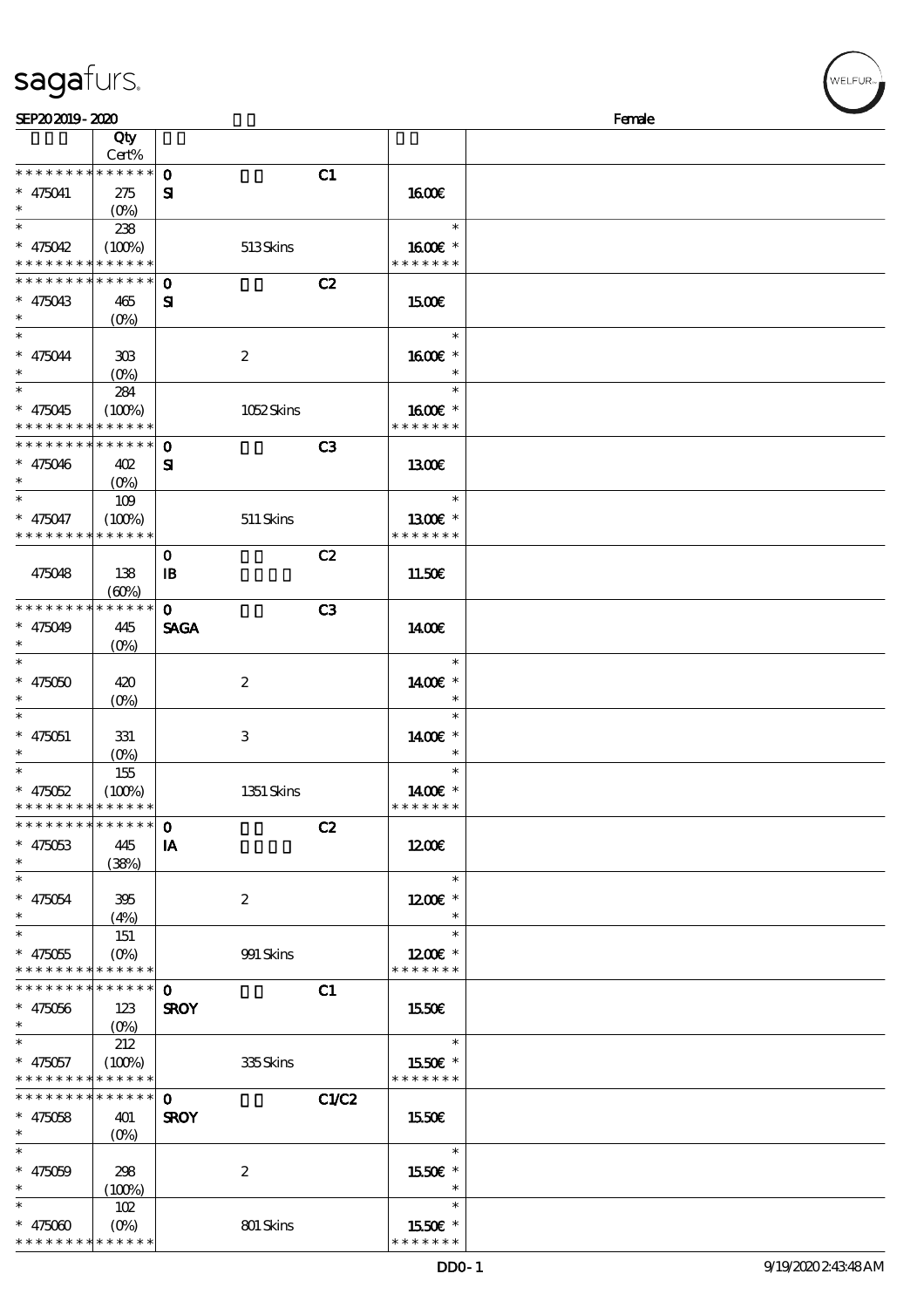| sagafurs.                     |              |             |                  |    |                   | WELFUR <sub>™</sub> |
|-------------------------------|--------------|-------------|------------------|----|-------------------|---------------------|
| SEP202019-2020                |              |             |                  |    |                   | Female              |
|                               | Qty<br>Cert% |             |                  |    |                   |                     |
| * * * * * * * * * * * * * * * |              | $\Omega$    |                  | C2 |                   |                     |
| $* 475061$                    | 425          | <b>SROY</b> |                  |    | <b>1600€</b>      |                     |
| $\ast$                        | $(O\%)$      |             |                  |    |                   |                     |
| $\ast$                        |              |             |                  |    | $\ast$            |                     |
| $* 475062$                    | 234          |             | $\boldsymbol{2}$ |    | 1600€ *           |                     |
| $\ast$                        | $(O\%)$      |             |                  |    | $\ast$            |                     |
| $\ast$                        | 325          |             |                  |    | $\ast$            |                     |
| $* 475063$                    | (100%)       |             | 984Skins         |    | 1600€ *           |                     |
| * * * * * * * * * * * * * *   |              |             |                  |    | * * * * * * *     |                     |
| * * * * * * * * * * * * * * * |              | $\Omega$    |                  | C3 |                   |                     |
| $* 475064$                    | 425          | <b>SROY</b> |                  |    | 15 <sub>00€</sub> |                     |
| $\ast$                        | (8%)         |             |                  |    |                   |                     |
| $\ast$                        | 158          |             |                  |    | $\ast$            |                     |
| $* 475065$                    | $(O\%)$      |             | 583Skins         |    | $1500E$ *         |                     |
| * * * * * * * * * * * * * *   |              |             |                  |    | * * * * * * *     |                     |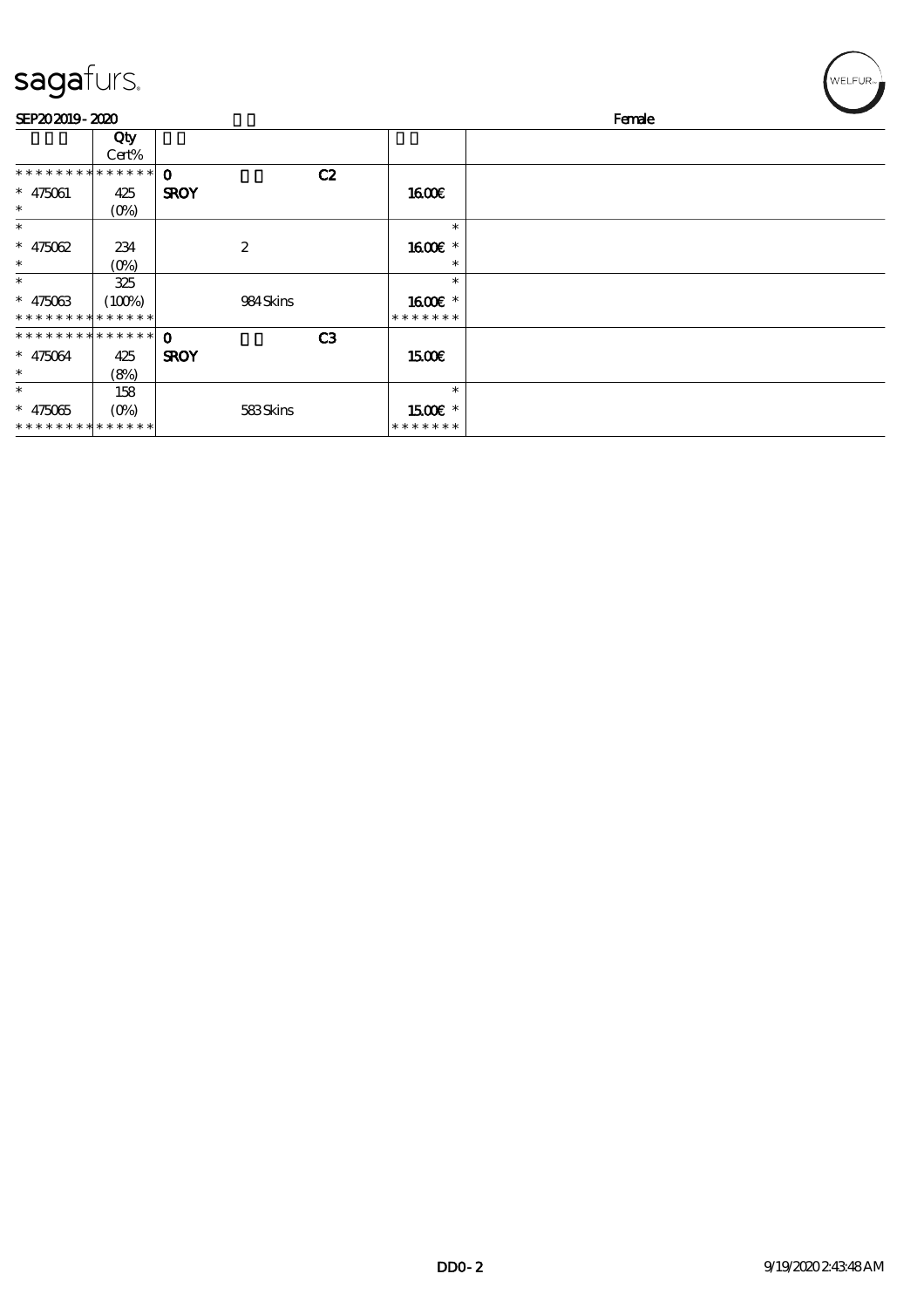| SEP202019-2020              |                                 |                           |             |                        | Female |
|-----------------------------|---------------------------------|---------------------------|-------------|------------------------|--------|
|                             | Qty                             |                           |             |                        |        |
|                             | Cert%                           |                           |             |                        |        |
| * * * * * * * *             | $******$                        | $\mathbf{1}$              | C1          |                        |        |
| $* 475101$                  | 505                             | $\mathbf{S}$              |             | (1250E)                |        |
| $\ast$                      | $(O\%)$                         |                           |             |                        |        |
| $\ast$                      |                                 |                           |             | $\ast$                 |        |
| $* 475102$                  | 480                             | $\boldsymbol{2}$          |             | $(1250E)^*$            |        |
| $\ast$                      | (100%)                          |                           |             |                        |        |
| $\ast$                      |                                 |                           |             | $\ast$                 |        |
| $* 47510B$                  | 178                             | $\ensuremath{\mathbf{3}}$ |             | 1250E *                |        |
| $\ast$                      |                                 |                           |             |                        |        |
| $\ast$                      | (100%)                          |                           |             | $\ast$                 |        |
|                             |                                 |                           |             |                        |        |
| $* 475104$                  | 159                             | $\boldsymbol{4}$          |             | 1250E *                |        |
| $\overline{\ast}$           | $(O\%)$                         |                           |             |                        |        |
|                             | 63                              |                           |             | $\ast$                 |        |
| $* 475105$                  | $(O\%)$                         | 1385Skins                 |             | 1250E *                |        |
| * * * * * * * *             | $******$                        |                           |             | * * * * * * *          |        |
| * * * * * * * *             | * * * * * *                     | $\mathbf{1}$              | C2          |                        |        |
| $* 475106$                  | 465                             | $\mathbf{B}$              |             | 1000E                  |        |
| $\ast$                      | (47%)                           |                           |             |                        |        |
| $\ast$                      | 167                             |                           |             | $\ast$                 |        |
| $* 475107$                  | (17%)                           | 632Skins                  |             | 1000€ *                |        |
| * * * * * * * *             | * * * * * *                     |                           |             | * * * * * * *          |        |
|                             |                                 | $\mathbf{1}$              | C2          |                        |        |
| 475108                      | 225                             | $\mathbf{B}$              | <b>LNAP</b> | 7.00E                  |        |
|                             | (61%)                           |                           |             |                        |        |
| * * * * * * * *             | * * * * * *                     | $\mathbf{1}$              | C1          |                        |        |
| $* 475109$                  | 485                             | <b>SAGA</b>               |             | 1300E                  |        |
| $\ast$                      |                                 |                           |             |                        |        |
| $\ast$                      | $(O\%)$                         |                           |             | $\ast$                 |        |
|                             |                                 |                           |             |                        |        |
| $* 475110$                  | 472                             | $\boldsymbol{z}$          |             | 1250€ *                |        |
| $\ast$                      | (1%)                            |                           |             | $\ast$                 |        |
|                             |                                 |                           |             | $\ast$                 |        |
| $* 475111$                  | 460                             | $\ensuremath{\mathbf{3}}$ |             | 1300E *                |        |
|                             | (100%)                          |                           |             | $\ast$                 |        |
| $\ast$                      |                                 |                           |             | $\ast$                 |        |
| $* 475112$                  | 460                             | $\bf{4}$                  |             | 1300E *                |        |
| $*$                         | (100%)                          |                           |             | $\ast$                 |        |
| $\ast$                      |                                 |                           |             | $\ast$                 |        |
| $* 475113$                  | 460                             | $\mathbf{5}$              |             | 1300€ *                |        |
| $\ast$                      | (100%)                          |                           |             | $\ast$                 |        |
| $\ast$                      |                                 |                           |             | $\ast$                 |        |
| $* 475114$                  | 460                             | 6                         |             | 1300E *                |        |
| $\ast$                      | (100%)                          |                           |             | $\ast$                 |        |
| $\ast$                      |                                 |                           |             | $\ast$                 |        |
| $* 475115$                  | 460                             | $\tau$                    |             | 1250E *                |        |
| $\ast$                      | (100%)                          |                           |             |                        |        |
| $\ast$                      |                                 |                           |             | $\ast$                 |        |
|                             |                                 |                           |             | 1250E *                |        |
| $* 475116$<br>$\ast$        | 460                             | 8                         |             |                        |        |
| $\ast$                      | (100%)                          |                           |             | $\ast$                 |        |
|                             | 165                             |                           |             |                        |        |
| $* 475117$                  | (100%)                          | 3882Skins                 |             | 1250E *                |        |
| * * * * * * * * * * * * * * |                                 |                           |             | * * * * * * *          |        |
| * * * * * * * *             | $* * * * * * *$                 | $\mathbf{1}$              | C2          |                        |        |
| $* 475118$                  | 485                             | <b>SAGA</b>               |             | 1300                   |        |
| $\ast$                      | $(O\!\!\!\!\!\!\backslash\rho)$ |                           |             |                        |        |
| $\ast$                      |                                 |                           |             | $\ast$                 |        |
| $* 475119$                  | 460                             | $\boldsymbol{2}$          |             | 1250E *                |        |
| $\ast$                      | $(O\%)$                         |                           |             | $\ast$                 |        |
| $\ast$                      |                                 |                           |             | $\ast$                 |        |
| $* 475120$                  | 460                             | 3                         |             | $1300$ $\varepsilon$ * |        |
| $\ast$                      | $(O\%)$                         |                           |             | $\ast$                 |        |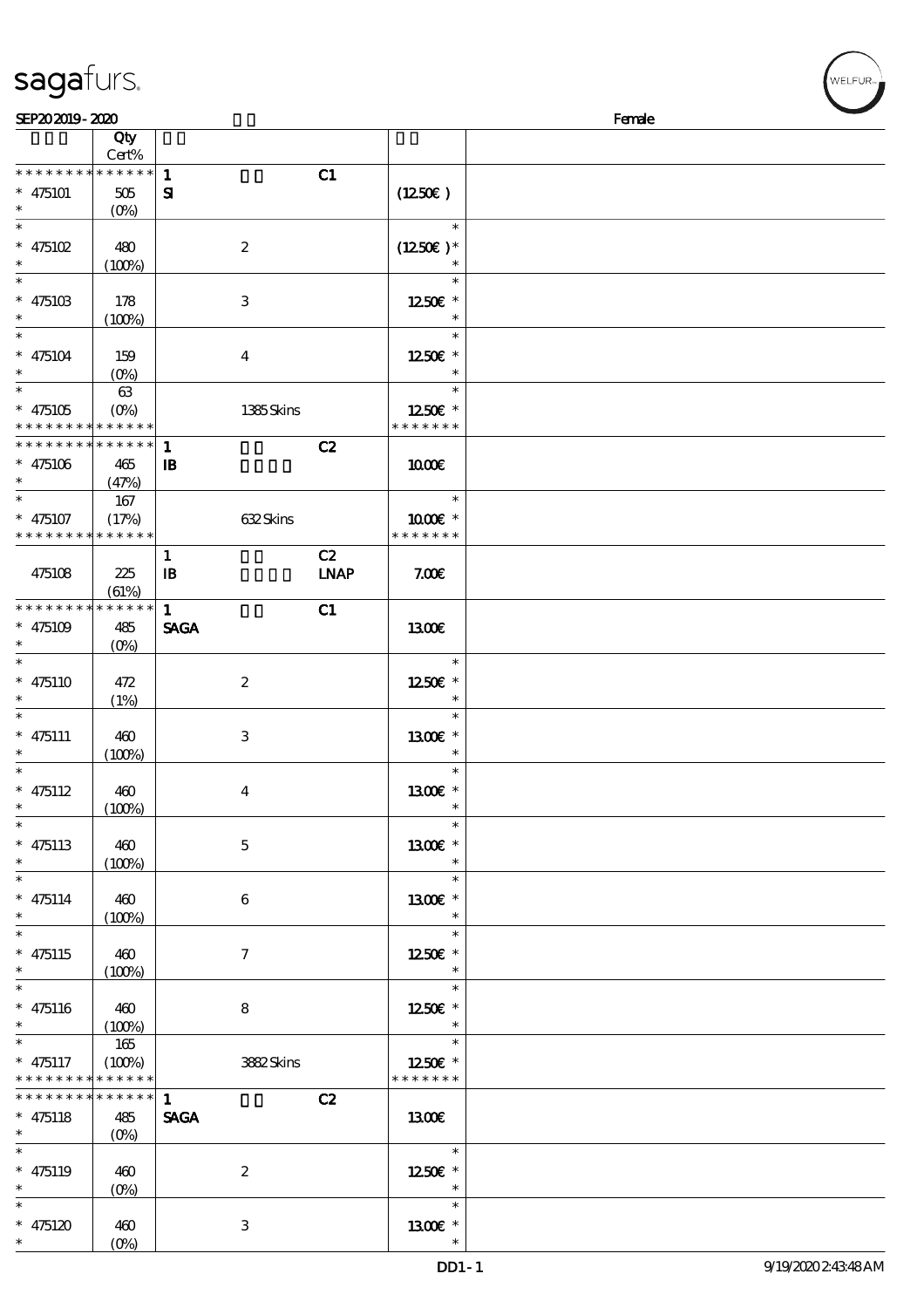| SEP202019-2020           |                                          |                           |                          | Female |
|--------------------------|------------------------------------------|---------------------------|--------------------------|--------|
|                          | Qty                                      |                           |                          |        |
|                          | Cert%                                    |                           |                          |        |
| $\ast$                   |                                          | $\mathbf{1}$              | C2<br>$\ast$             |        |
| $* 475121$               | 460                                      | <b>SAGA</b>               | 1300€ *                  |        |
| $\ast$                   | (1%)                                     |                           |                          |        |
| $\ast$                   |                                          |                           | $\ast$                   |        |
| $* 475122$               | 460                                      | $\mathbf{5}$              | $1300E$ *                |        |
| $\ast$                   | (100%)                                   |                           | $\ast$                   |        |
| $\ast$                   |                                          |                           | $\ast$                   |        |
| $* 475123$               | 460                                      | $\bf 6$                   | 1300E *                  |        |
| $\ast$                   | (100%)                                   |                           | $\ast$                   |        |
| $\ast$                   |                                          |                           | $\ast$                   |        |
| $* 475124$               | 460                                      | $\boldsymbol{7}$          | 1300€ *                  |        |
| $\ast$                   | (100%)                                   |                           | $\ast$                   |        |
| $\ast$                   |                                          |                           | $\ast$                   |        |
| $* 475125$               | 460                                      | 8                         | 1300E *                  |        |
| $\ast$                   | (100%)                                   |                           | $\ast$                   |        |
| $\ast$                   |                                          |                           | $\ast$                   |        |
| $* 475126$               | 460                                      | $\boldsymbol{9}$          | 1300E *                  |        |
| $\ast$                   | (100%)                                   |                           |                          |        |
| $\overline{\ast}$        | 268                                      |                           | $\ast$                   |        |
| $* 475127$               | $(O\% )$                                 | 4433Skins                 | 1300E *                  |        |
|                          | * * * * * * * * <mark>* * * * * *</mark> |                           | * * * * * * *            |        |
| * * * * * * * *          | ******                                   | $\mathbf{1}$              | C2                       |        |
| $* 475128$               | 485                                      | IA                        | 11.00E                   |        |
| $\ast$                   | (42%)                                    |                           |                          |        |
| $\ast$                   |                                          |                           | $\ast$                   |        |
| $* 475129$               | 460                                      | $\boldsymbol{2}$          | $11.00E$ *               |        |
| $\ast$                   | (30%)                                    |                           | $\ast$                   |        |
| $\ast$                   |                                          |                           | $\ast$                   |        |
| $* 475130$               | 460                                      | $\ensuremath{\mathbf{3}}$ | $11.00E$ *               |        |
| $\ast$                   | (19%)                                    |                           | $\ast$                   |        |
| $\ast$                   | 353                                      |                           | $\ast$                   |        |
| $* 475131$               | (19%)                                    | 1758Skins                 | $11.00E$ *               |        |
|                          | * * * * * * * * * * * * * *              |                           | * * * * * * *            |        |
|                          | ******** <mark>******</mark>             | $\mathbf{1}$              | C1                       |        |
| $* 475132$               | 99                                       | <b>SROY</b>               | 1350€                    |        |
| $\ast$                   | (1%)                                     |                           |                          |        |
| $\overline{\phantom{a}}$ |                                          |                           | $\ast$                   |        |
| $* 475133$               | 440                                      | $\boldsymbol{2}$          | 1350€ *                  |        |
| $\ast$                   | (100%)                                   |                           |                          |        |
| $\ast$                   | $98\,$                                   |                           | $\ast$                   |        |
| $* 475134$               | (100%)                                   | 637Skins                  | 1350E *                  |        |
|                          | * * * * * * * * * * * * * *              |                           | * * * * * * *            |        |
|                          | * * * * * * * * * * * * * * *            | $\mathbf{1}$              | C2                       |        |
| $* 475135$               | 465                                      | <b>SROY</b>               | <b>1350€</b>             |        |
| $\ast$                   | $(O\%)$                                  |                           |                          |        |
| $\ast$                   |                                          |                           | $\ast$                   |        |
|                          |                                          |                           | 1350€ *                  |        |
| $* 475136$<br>$\ast$     | 62                                       | $\boldsymbol{2}$          | $\ast$                   |        |
| $\ast$                   | $(O\!/\!\!\delta)$                       |                           | $\ast$                   |        |
| $* 475137$               |                                          |                           | 1350E *                  |        |
| $\ast$                   | 407                                      | 3                         | $\ast$                   |        |
| $\ast$                   | (100%)                                   |                           | $\ast$                   |        |
|                          | 176                                      |                           |                          |        |
| $* 475138$               | $(O\% )$<br>* * * * * * * * * * * * * *  | 1110Skins                 | 1350€ *<br>* * * * * * * |        |
|                          | * * * * * * * * * * * * * * *            |                           |                          |        |
|                          |                                          | $\mathbf{1}$              | C3                       |        |
| $* 475139$               | 423                                      | <b>SROY</b>               | 1300E                    |        |
| $\ast$<br>$\ast$         |                                          |                           |                          |        |
|                          | 103                                      |                           | $\ast$                   |        |
| $* 475140$               | (100%)                                   | 526Skins                  | 1250E *                  |        |
|                          | * * * * * * * * * * * * * *              |                           | * * * * * * *            |        |

WELFUR<sub>T</sub>

# sagafurs.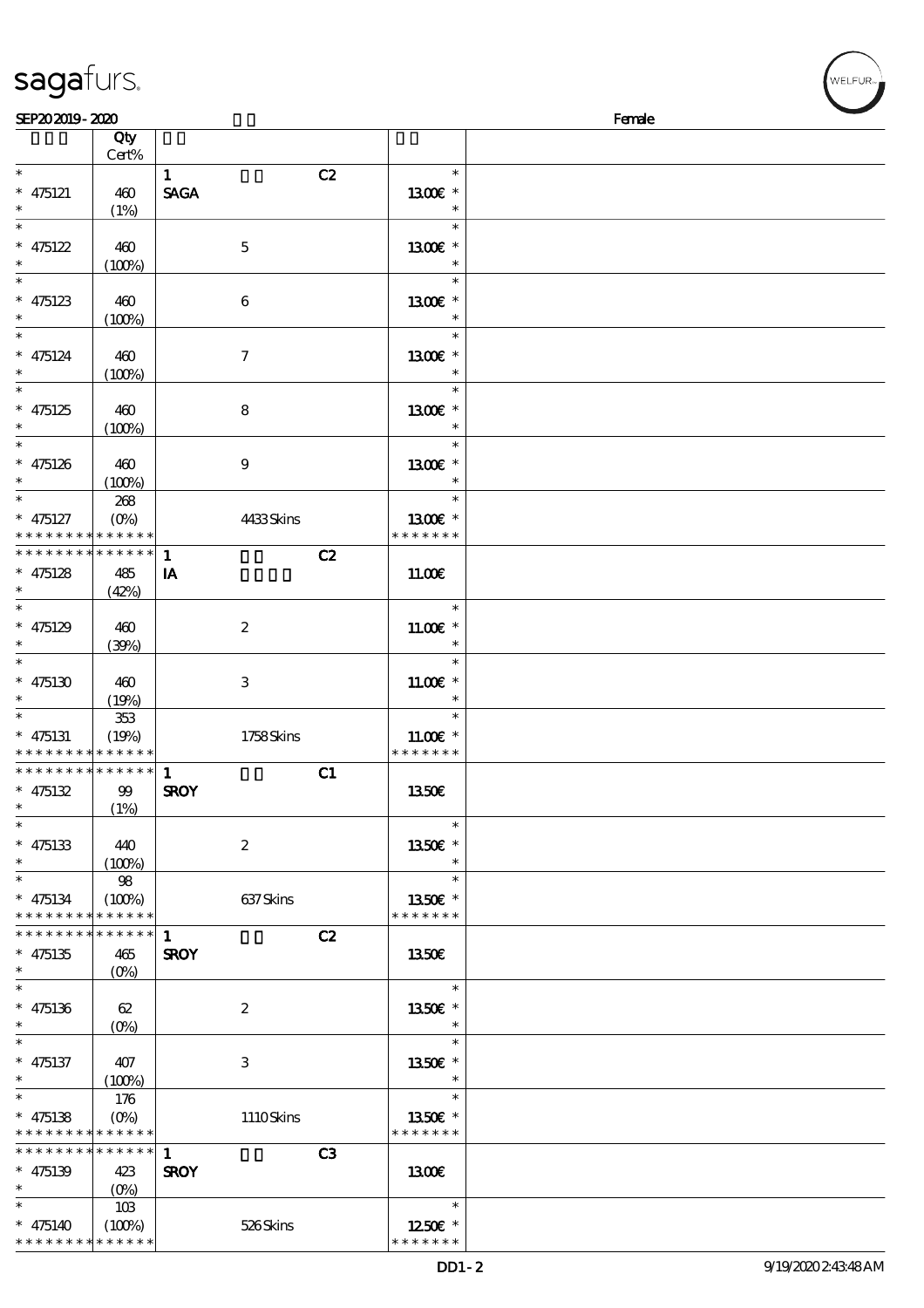| SEP202019-2020                           |             |                         |               | Female |
|------------------------------------------|-------------|-------------------------|---------------|--------|
|                                          | Qty         |                         |               |        |
|                                          | Cert%       |                         |               |        |
| * * * * * * * *                          | * * * * * * | $\boldsymbol{z}$        | C1            |        |
| $* 475181$                               | 343         | $\mathbf{S}$            | 1050€         |        |
| $\ast$                                   | $(0\%)$     |                         |               |        |
| $\overline{\ast}$                        | 294         |                         | $\ast$        |        |
| $* 475182$                               | (100%)      | 637Skins                | 1000€ *       |        |
| * * * * * * * * * * * * * *              |             |                         | * * * * * * * |        |
|                                          |             | $\boldsymbol{z}$        | C3            |        |
| 475183                                   | 517         | ${\bf s}$               | 900E          |        |
|                                          | $(0\%)$     |                         |               |        |
| * * * * * * * *                          | * * * * * * | $\boldsymbol{z}$        | C2            |        |
|                                          |             |                         | 7.50E         |        |
| $* 475184$<br>$\ast$                     | 505         | $\mathbf{B}$            |               |        |
| $\overline{\ast}$                        | (20%)       |                         | $\ast$        |        |
|                                          | 273         |                         |               |        |
| $* 475185$                               | $(\Theta)$  | 778Skins                | $7.50E$ *     |        |
| * * * * * * * * <mark>* * * * * *</mark> |             |                         | * * * * * * * |        |
| * * * * * * * *                          | * * * * * * | $\mathbf{z}$            | C1            |        |
| $* 475186$                               | 485         | <b>SAGA</b>             | (11.50)       |        |
| $\ast$                                   | (1%)        |                         |               |        |
| $\ast$                                   |             |                         | $\ast$        |        |
| $* 475187$                               | 460         | $\boldsymbol{z}$        | $(11.50)$ *   |        |
| $\ast$                                   | (100%)      |                         | $\ast$        |        |
| $\ast$                                   |             |                         | $\ast$        |        |
| $* 475188$                               | 460         | 3                       | $(11.50)$ *   |        |
| $\ast$                                   | (100%)      |                         |               |        |
| $\ast$                                   |             |                         | $\ast$        |        |
| $* 475189$                               | 440         | $\overline{\mathbf{4}}$ | $(11.50)$ *   |        |
| $\ast$                                   |             |                         |               |        |
| $\ast$                                   | (100%)      |                         |               |        |
|                                          |             |                         |               |        |
| $* 475190$<br>$\ast$                     | 87          | $\mathbf 5$             | $(11.50)$ *   |        |
|                                          | (100%)      |                         |               |        |
| $\ast$                                   | 100         |                         | $\ast$        |        |
| $* 475191$                               | $(0\%)$     | 2032Skins               | $(11.50)$ *   |        |
| * * * * * * * * * * * * * *              |             |                         | * * * * * * * |        |
| * * * * * * * * * * * * * * *            |             | $\boldsymbol{2}$        | C2            |        |
| $* 475192$                               | 485         | <b>SAGA</b>             | (1050)        |        |
| $*$                                      | (1%)        |                         |               |        |
| $\ast$                                   |             |                         | $\ast$        |        |
| $* 475193$                               | 460         | $\boldsymbol{2}$        | $(1050)$ *    |        |
| $\ast$                                   | $(0\%)$     |                         |               |        |
| $\ast$                                   |             |                         | $\ast$        |        |
| $* 475194$                               | 460         | 3                       | $(1050)$ *    |        |
| $\ast$                                   | $(0\%)$     |                         |               |        |
| $\ast$                                   |             |                         | $\ast$        |        |
| $* 475195$                               | 460         | $\boldsymbol{4}$        | $(1050)$ *    |        |
| $\ast$                                   | $(0\%)$     |                         |               |        |
| $\ast$                                   |             |                         |               |        |
| $* 475196$                               |             |                         |               |        |
| $\ast$                                   | 460         | $\mathbf{5}$            | $(1050)$ *    |        |
|                                          | $(0\%)$     |                         | $\ast$        |        |
|                                          |             |                         |               |        |
| $* 475197$                               | 460         | 6                       | $(1050)$ *    |        |
| $\ast$                                   | (100%)      |                         |               |        |
|                                          |             |                         | $\ast$        |        |
| $* 475198$                               | 460         | $\tau$                  | $(1050)$ *    |        |
| $\ast$                                   | (100%)      |                         | $\ast$        |        |
| $\ast$                                   |             |                         | $\ast$        |        |
| $* 475199$                               | 460         | ${\bf 8}$               | $(1050)$ *    |        |
| $\ast$                                   | (100%)      |                         |               |        |
|                                          |             |                         | $\ast$        |        |
| $* 475200$                               | 181         | $9^{\circ}$             | $(1050)$ *    |        |
| $\ast$                                   | (100%)      |                         |               |        |

VELFUR-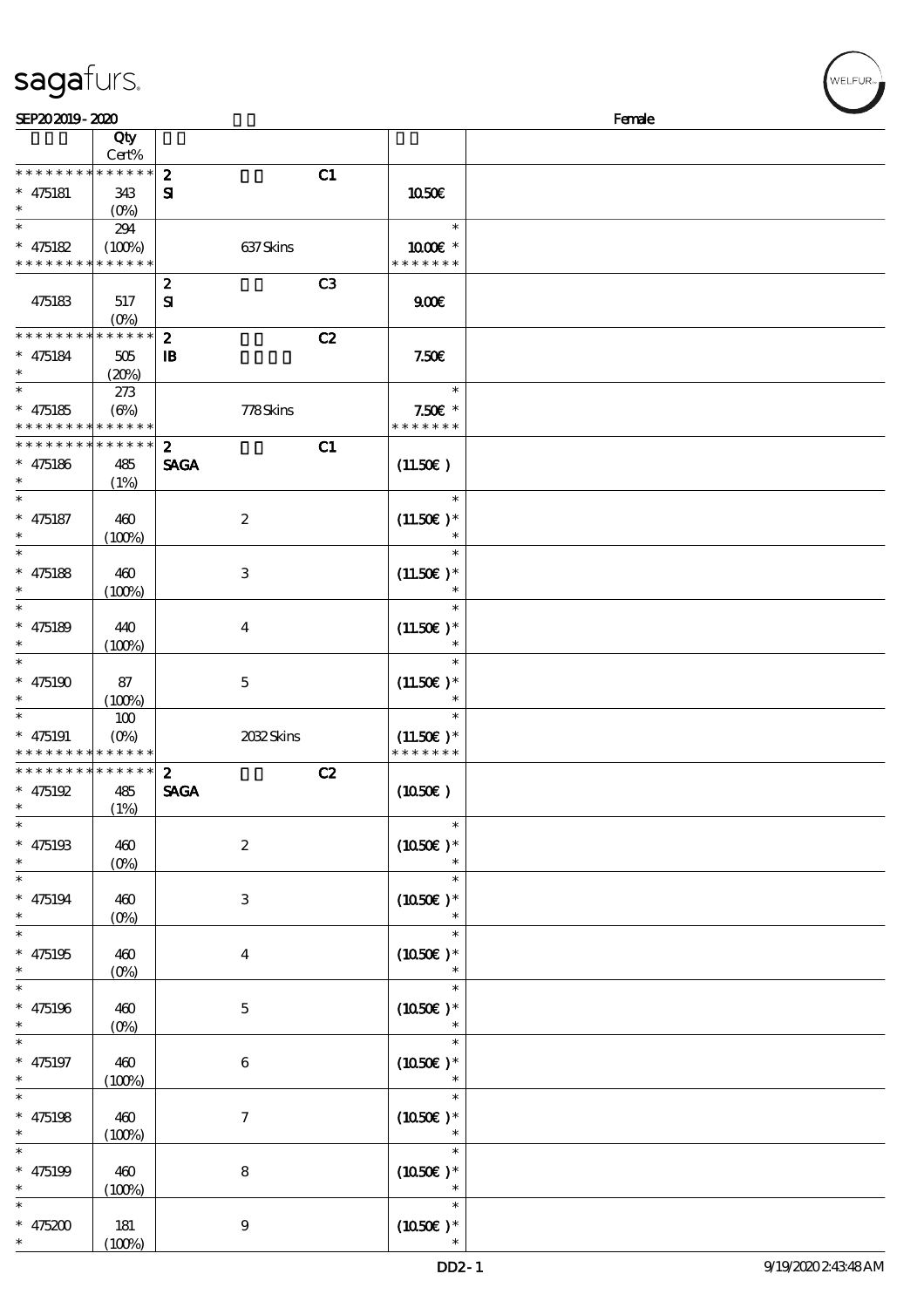| sagafurs. |  |
|-----------|--|
|           |  |

| sagafurs.                                 |              |                                 |          |                |                             |        | WELFUR <sub>™</sub> |
|-------------------------------------------|--------------|---------------------------------|----------|----------------|-----------------------------|--------|---------------------|
| SEP202019-2020                            |              |                                 |          |                |                             | Female |                     |
|                                           | Qty<br>Cert% |                                 |          |                |                             |        |                     |
| $\ast$                                    | 412          | $\boldsymbol{z}$                |          | C2             | $\ast$                      |        |                     |
| $* 475201$<br>* * * * * * * * * * * * * * |              | <b>SAGA</b>                     |          |                | $(1050)$ *<br>* * * * * * * |        |                     |
|                                           |              | $\boldsymbol{z}$                |          | C1             |                             |        |                     |
| 475202                                    | 194<br>(76%) | <b>SROY</b>                     |          |                | (1200E)                     |        |                     |
| * * * * * * * * * * * * * *               |              | $\boldsymbol{z}$                |          | C2             |                             |        |                     |
| $* 47520B$                                | 432          | <b>SROY</b>                     |          |                | 11.50E                      |        |                     |
| $\ast$                                    | $(0\%)$      |                                 |          |                |                             |        |                     |
| $\ast$                                    | 403          |                                 |          |                | $\ast$                      |        |                     |
| $* 475204$                                | (100%)       |                                 | 835Skins |                | $11.00E$ *                  |        |                     |
| * * * * * * * * * * * * * *               |              |                                 |          |                | * * * * * * *               |        |                     |
| 475205                                    | 278<br>(20%) | $\boldsymbol{z}$<br><b>SROY</b> |          | C <sub>3</sub> | 1000E                       |        |                     |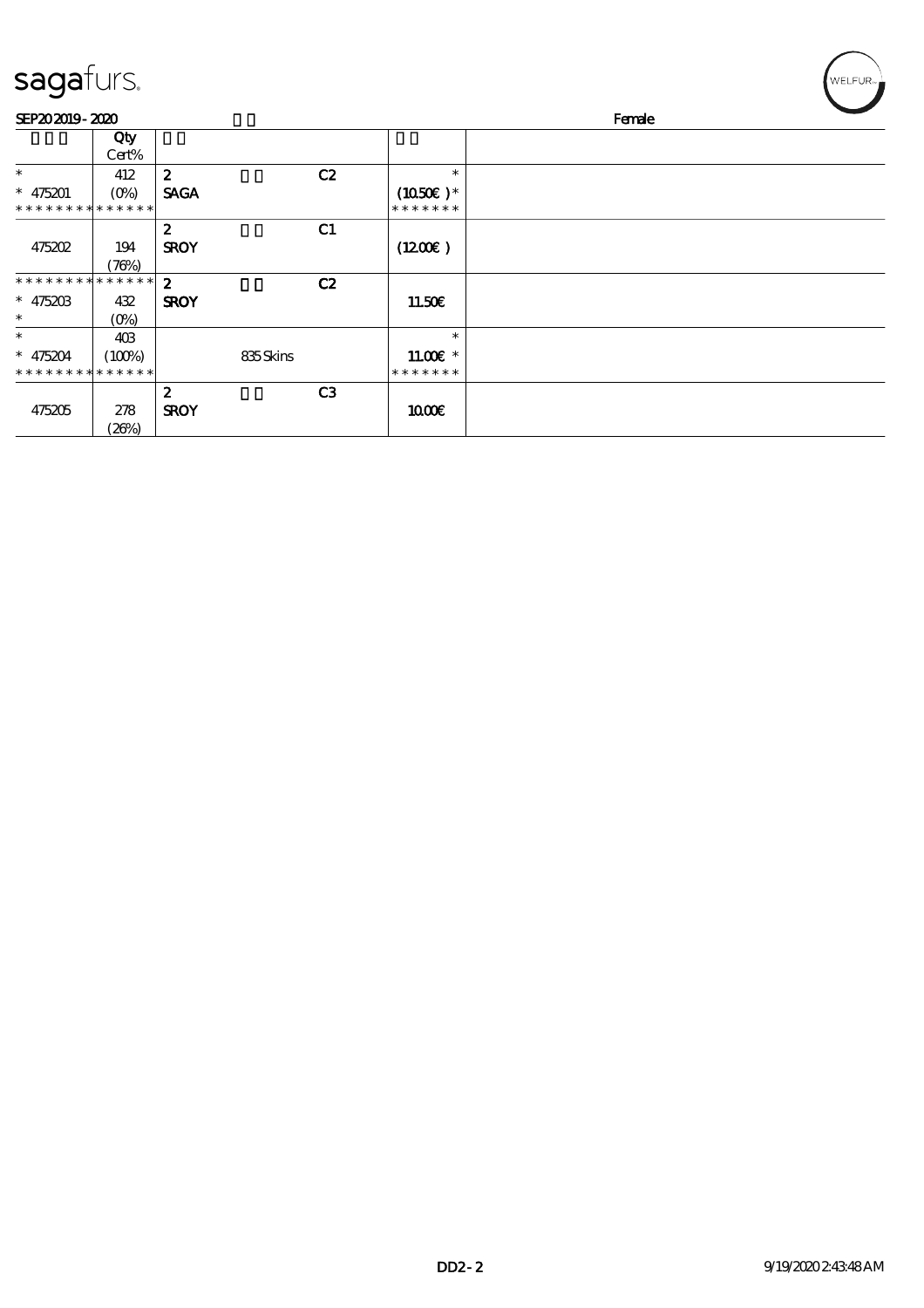| sagafurs.      |                             |              |                |                      | WELFUR <sub>™</sub> |
|----------------|-----------------------------|--------------|----------------|----------------------|---------------------|
| SEP202019-2020 |                             |              |                |                      | Female              |
|                | Qty                         |              |                |                      |                     |
|                | Cert%                       |              |                |                      |                     |
|                |                             | $\mathbf 0$  | C2             |                      |                     |
| 475241         | 465                         | $\mathbf{B}$ |                | 1450€                |                     |
|                | (19%)                       |              |                |                      |                     |
|                |                             | $\mathbf 0$  | C <sub>3</sub> |                      |                     |
| 475242         | 171                         | <b>LUMI</b>  |                | 17.00€               |                     |
|                | (7%)                        |              |                |                      |                     |
|                |                             | $\mathbf 0$  | C <sub>1</sub> |                      |                     |
| 475243         | $\boldsymbol{\mathfrak{D}}$ | <b>LUMI</b>  | <b>TOP</b>     | $(16000\varepsilon)$ |                     |
|                | (100%)                      |              |                |                      |                     |

╭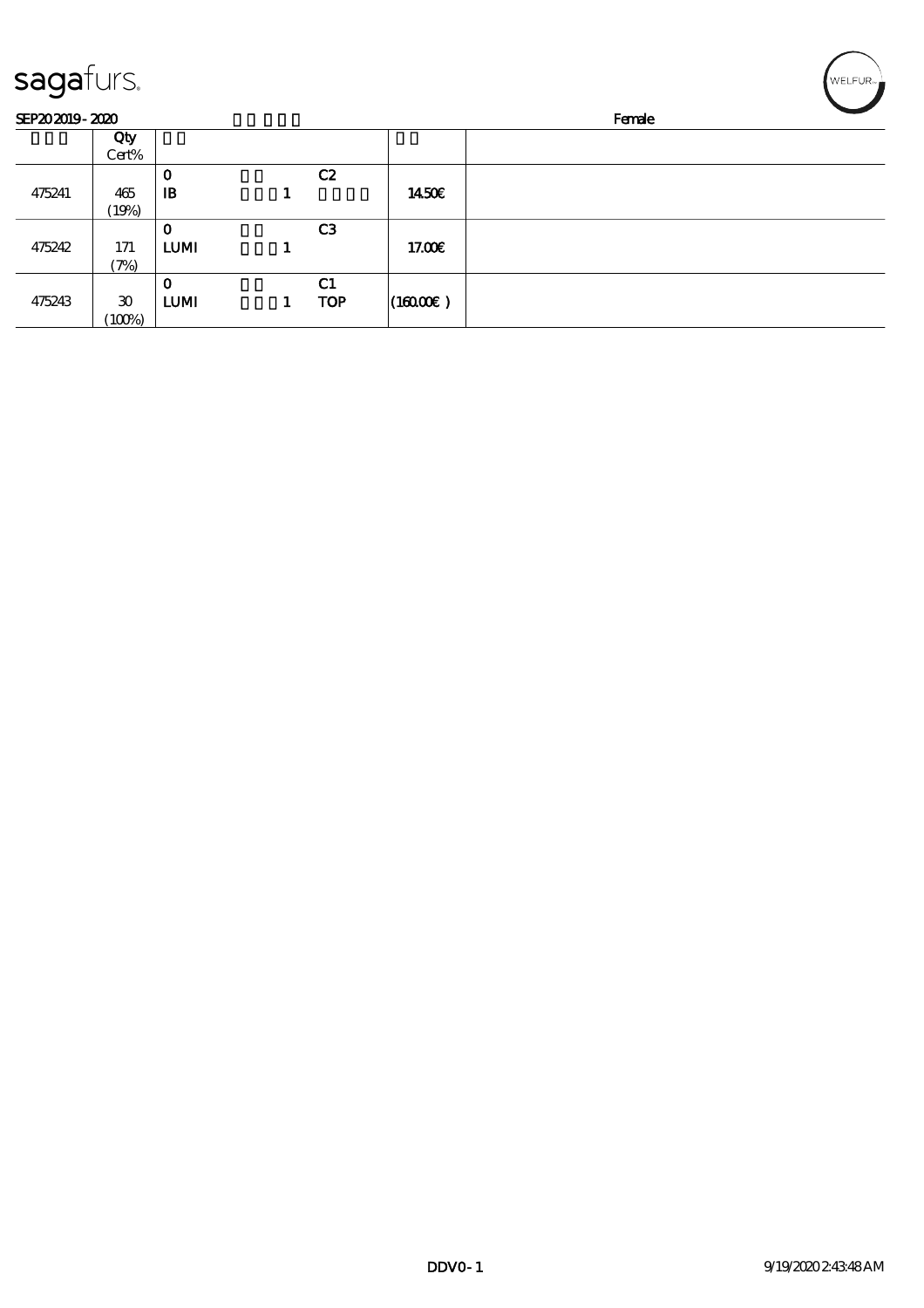| SEP202019-2020           |                                 |                               |                          | Female |
|--------------------------|---------------------------------|-------------------------------|--------------------------|--------|
|                          | Qty                             |                               |                          |        |
|                          | Cert%                           |                               |                          |        |
| * * * * * * * *          | * * * * * *                     | $\mathbf{1}$                  | C1                       |        |
| $* 475281$               | 472                             | $\mathbf{S}$<br>$\mathbf{1}$  | (1300E)                  |        |
| $\ast$                   |                                 |                               |                          |        |
|                          | $(O\%)$                         |                               |                          |        |
| $\ast$                   |                                 |                               | $\ast$                   |        |
| $* 475282$               | 390                             | $\boldsymbol{2}$              | $(1300E)*$               |        |
| $\ast$                   | (100%)                          |                               |                          |        |
| $\ast$                   | 61                              |                               | $\ast$                   |        |
| $* 475283$               | $(O\%)$                         | 923Skins                      | $(1300E)*$               |        |
| * * * * * * * *          | * * * * * *                     |                               | * * * * * * *            |        |
|                          |                                 |                               |                          |        |
| * * * * * * * *          | * * * * * *                     | $\mathbf{1}$                  | <b>C1/C2</b>             |        |
| $* 475284$               | 422                             | $\boldsymbol{z}$<br>${\bf s}$ | 1300E                    |        |
| $\ast$                   | $(O_0)$                         |                               |                          |        |
| $\overline{\ast}$        | 149                             |                               | $\ast$                   |        |
| $* 475285$               | (100%)                          | 571 Skins                     | 1250E *                  |        |
| * * * * * * * *          | * * * * * *                     |                               | * * * * * * *            |        |
| * * * * * * * *          | * * * * * *                     | $\mathbf{1}$                  | C1                       |        |
|                          |                                 |                               |                          |        |
| $* 475286$               | 460                             | <b>SAGA</b><br>$\mathbf{1}$   | 1400E                    |        |
| $\ast$                   | (100%)                          |                               |                          |        |
| $\ast$                   |                                 |                               | $\ast$                   |        |
| $* 475287$               | 460                             | $\boldsymbol{2}$              | 1350€ *                  |        |
| $\ast$                   | (100%)                          |                               | $\ast$                   |        |
| $\overline{\ast}$        |                                 |                               | $\ast$                   |        |
| $* 475288$               | 360                             | 3                             | 1350E *                  |        |
| $\ast$                   |                                 |                               | $\ast$                   |        |
| $\ast$                   | (100%)                          |                               |                          |        |
|                          | 85                              |                               | $\ast$                   |        |
| $* 475289$               | (1%)                            | 1365Skins                     | 1350E *                  |        |
| * * * * * * * *          | * * * * * *                     |                               | * * * * * * *            |        |
| * * * * * * * *          | $* * * * * * *$                 | $\mathbf{1}$                  | C2                       |        |
| $* 475290$               | 485                             | <b>SAGA</b><br>$\mathbf{1}$   | 1400€                    |        |
| $\ast$                   | (100%)                          |                               |                          |        |
| $\ast$                   |                                 |                               | $\ast$                   |        |
| $* 475291$               |                                 |                               | 1350E *                  |        |
|                          | 460                             | $\boldsymbol{2}$              | $\ast$                   |        |
| $\ast$                   | $(O\%)$                         |                               |                          |        |
| $\ast$                   |                                 |                               | $\ast$                   |        |
| $* 475292$               | 460                             | $\ensuremath{\mathbf{3}}$     | 1350E *                  |        |
| $*$                      | (0%)                            |                               | $\ast$                   |        |
| $\ast$                   |                                 |                               | $\ast$                   |        |
| $* 475293$               | 460                             | $\boldsymbol{4}$              | 1350€ *                  |        |
| $\ast$                   | $(0\%)$                         |                               | $\ast$                   |        |
| $\overline{\phantom{0}}$ |                                 |                               | $\ast$                   |        |
|                          |                                 |                               |                          |        |
| $* 475294$               | 460                             | $\mathbf{5}$                  | 1350E *                  |        |
| $\ast$                   | $(0\%)$                         |                               | $\ast$                   |        |
| $\overline{\ast}$        |                                 |                               | $\ast$                   |        |
| $* 475295$               | 460                             | $\boldsymbol{6}$              | 1350E *                  |        |
| $\ast$                   | $(O\!\!\!\!\!\!\backslash\rho)$ |                               | $\ast$                   |        |
| $\ast$                   |                                 |                               | $\ast$                   |        |
| $* 475296$               | 460                             | $\tau$                        | 1350E *                  |        |
| $\ast$                   |                                 |                               | $\ast$                   |        |
|                          | $(0\%)$                         |                               | $\ast$                   |        |
|                          |                                 |                               |                          |        |
| $* 475297$               | 460                             | $\bf 8$                       | 1350E *                  |        |
| $\ast$                   | $(0\%)$                         |                               | $\ast$                   |        |
| $\ast$                   |                                 |                               | $\ast$                   |        |
| $* 475298$               | 460                             | $\boldsymbol{9}$              | 1400€ *                  |        |
| $\ast$                   | $(0\%)$                         |                               | $\overline{\phantom{a}}$ |        |
| $\ast$                   |                                 |                               | $\ast$                   |        |
|                          |                                 |                               |                          |        |
| $* 475299$               | 460                             | 10                            | 1350E *<br>$\ast$        |        |
| $\ast$                   | (100%)                          |                               |                          |        |
| $\ast$                   |                                 |                               | $\ast$                   |        |
| $* 475300$               | 460                             | $11\,$                        | 1350E *                  |        |
| $*$                      | (100%)                          |                               |                          |        |

ELFUR<sub>i</sub>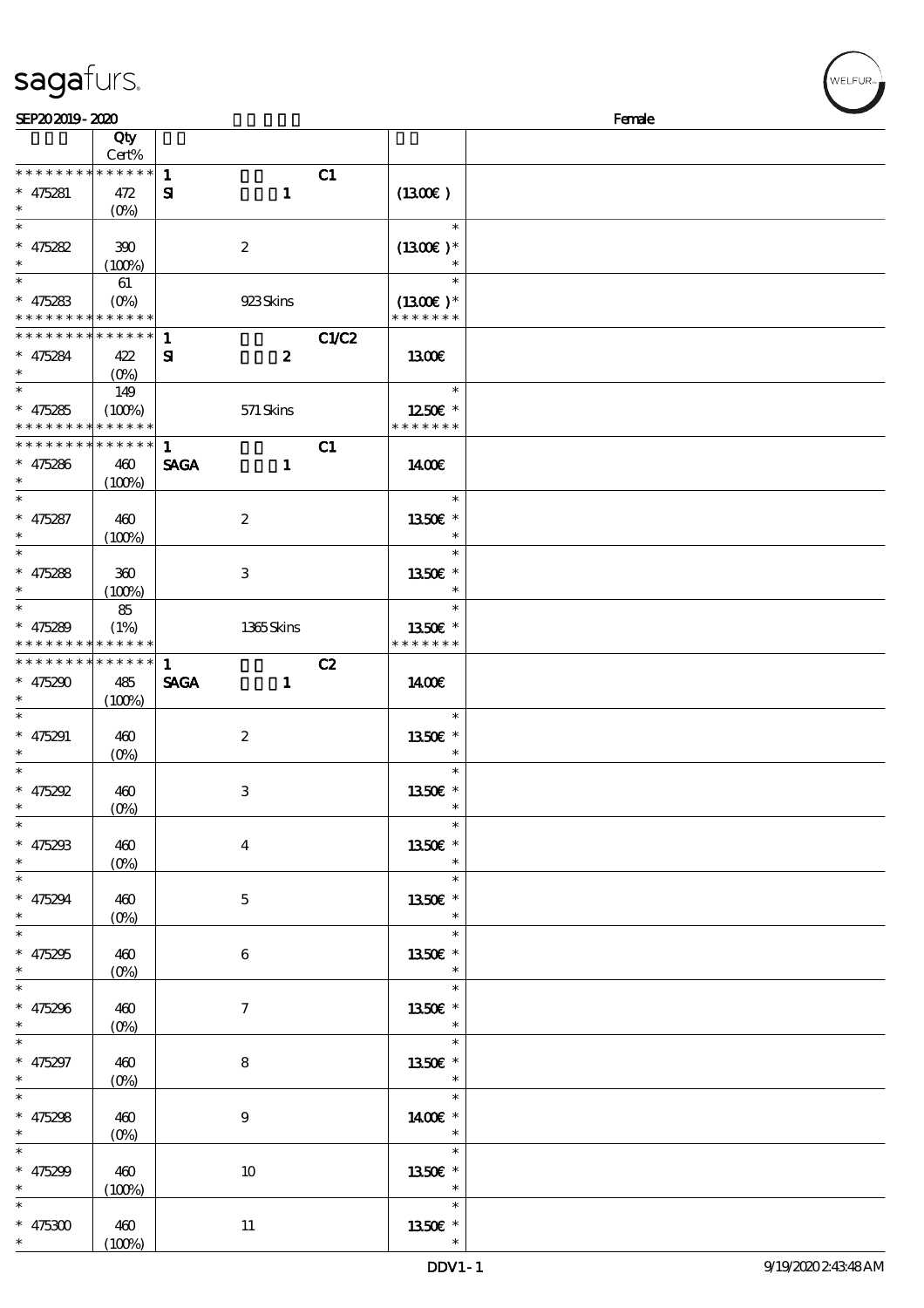| SEP202019-2020                                                           |                              |                                                           |                                       | Female |
|--------------------------------------------------------------------------|------------------------------|-----------------------------------------------------------|---------------------------------------|--------|
|                                                                          | Qty<br>Cert%                 |                                                           |                                       |        |
| $\ast$<br>$* 475301$<br>$\ast$                                           | 460<br>(100%)                | C2<br>1<br>$\operatorname{\mathsf{SAGA}}$<br>$\mathbf{1}$ | $\ast$<br>1400€ *<br>$\ast$           |        |
| $\ast$<br>$* 475302$<br>$\ast$                                           | 460<br>(100%)                | 13                                                        | $\ast$<br>1350 £*<br>$\ast$           |        |
| $\overline{\phantom{0}}$<br>$* 47530B$<br>$\ast$                         | 460<br>(100%)                | 14                                                        | $\ast$<br>1350E *<br>$\ast$           |        |
| $\overline{\ast}$<br>$* 475304$<br>$\ast$                                | 460<br>(100%)                | 15                                                        | $\ast$<br>1400€ *<br>$\ast$           |        |
| $\ast$<br>$* 475305$<br>$\ast$<br>$\overline{\phantom{0}}$               | 460<br>(100%)                | 16                                                        | $\ast$<br>1350E *<br>$\ast$           |        |
| $* 475306$<br>$\ast$<br>$\overline{\phantom{a}^*}$                       | 460<br>(100%)                | 17                                                        | $\ast$<br>1350E *<br>$\ast$           |        |
| $* 475307$<br>$\ast$<br>$\overline{\phantom{0}}$                         | 460<br>(100%)                | $18\,$                                                    | $\ast$<br>1400€ *<br>$\ast$<br>$\ast$ |        |
| $* 475308$<br>$\ast$<br>$\overline{\ast}$                                | 460<br>(100%)                | 19                                                        | 1350E *<br>$\ast$<br>$\ast$           |        |
| $* 475309$<br>$\ast$<br>$\overline{\ast}$                                | 460<br>(100%)                | $\pmb{\mathcal{X}}$                                       | 1350E *<br>$\ast$<br>$\ast$           |        |
| $* 475310$<br>$\ast$<br>$\ast$                                           | 460<br>(100%)                | 21                                                        | 1400€ *<br>$\ast$<br>$\ast$           |        |
| $* 475311$<br>$\ast$<br>$\overline{\phantom{0}}$                         | 460<br>(100%)                | $\boldsymbol{\mathcal{Z}}$                                | 1350E *<br>$\ast$<br>$\ast$           |        |
| $* 475312$<br>$\ast$<br>$\overline{\phantom{0}}$                         | 460<br>(100%)                | $23\,$                                                    | 1350E *<br>$\ast$                     |        |
| $* 475313$<br>$\ast$<br>$\overline{\phantom{0}}$                         | 125<br>(100%)                | 24                                                        | 1350€ *<br>$\ast$<br>$\ast$           |        |
| $* 475314$<br>* * * * * * * * * * * * * *<br>* * * * * * * * * * * * * * | 110<br>$(O\%)$               | 10840Skins                                                | 1350E *<br>* * * * * * *              |        |
| $* 475315$<br>$\ast$<br>$\overline{\ast}$                                | 429<br>$(O\%)$               | $\mathbf{1}$<br>C1<br><b>SAGA</b><br>$\boldsymbol{z}$     | 1400E<br>$\ast$                       |        |
| $* 475316$<br>* * * * * * * *                                            | 405<br>(100%)<br>* * * * * * | 834 Skins                                                 | 1350E *<br>* * * * * * *              |        |
| * * * * * * *                                                            | * * * * * *                  | C2<br>$\mathbf{1}$                                        |                                       |        |
| $* 475317$<br>$\ast$<br>$\ast$                                           | 485<br>$(O\!/\!\!\delta)$    | <b>SAGA</b><br>$\boldsymbol{z}$                           | 1450€<br>$\ast$                       |        |
| $* 475318$<br>$\ast$<br>$\overline{\ast}$                                | 460<br>$(O\%)$               | $\boldsymbol{2}$                                          | 1400€ *<br>$\ast$<br>$\ast$           |        |
| $* 475319$<br>$\ast$<br>$\ast$                                           | 460<br>$(O\%)$               | 3                                                         | 1400€ *<br>$\ast$                     |        |
| $* 475320$<br>$\ast$                                                     | 460<br>(100%)                | $\boldsymbol{4}$                                          | $\ast$<br>1400€ *<br>$\ast$           |        |

√<br>WELFUR<sub>™</sub>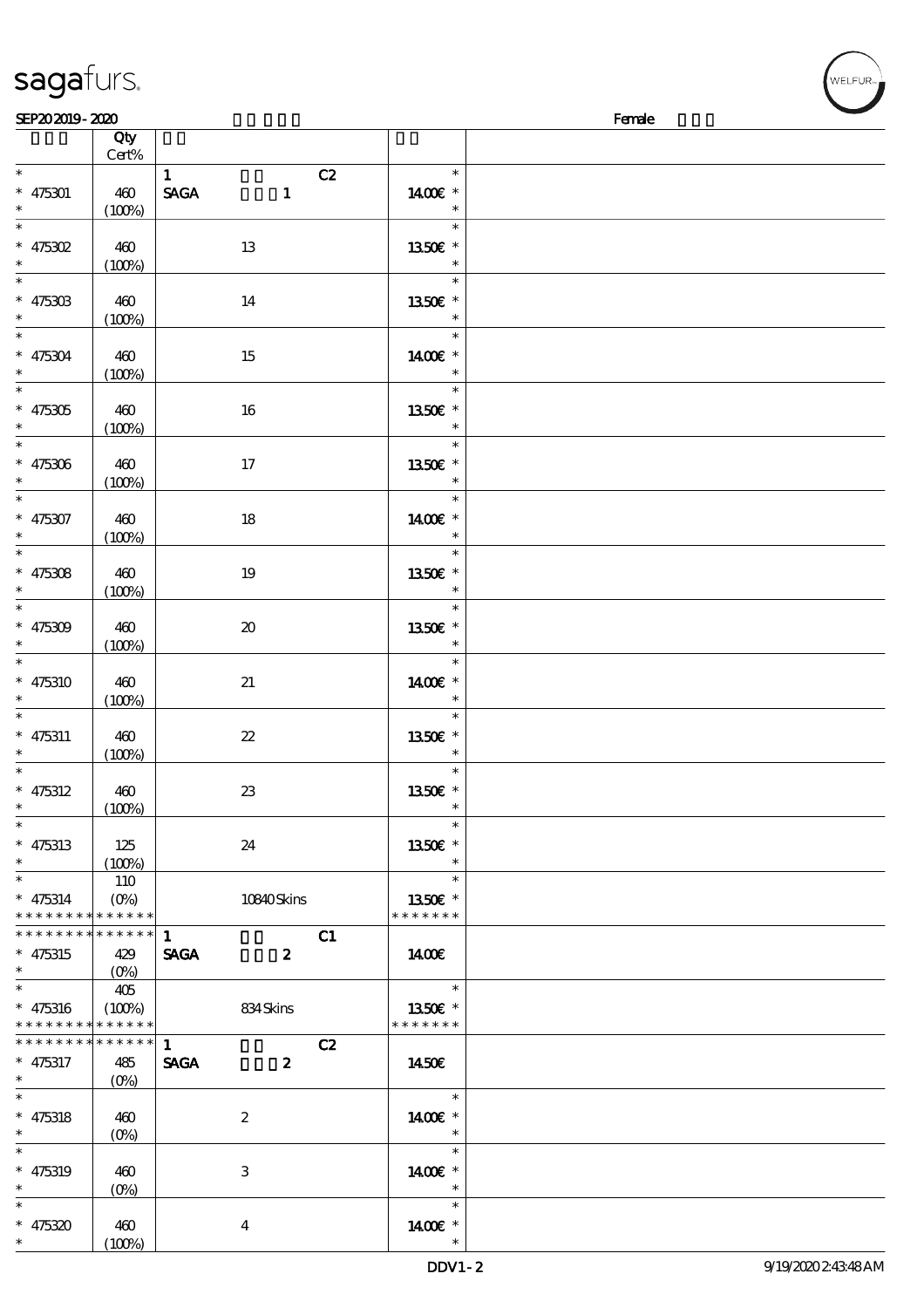| SEP202019-2020              |                                 |                        |                  |                |                     | Female |
|-----------------------------|---------------------------------|------------------------|------------------|----------------|---------------------|--------|
|                             | Qty                             |                        |                  |                |                     |        |
|                             | Cert%                           |                        |                  |                |                     |        |
| $\ast$                      |                                 | $\mathbf{1}$           |                  | C2             | $\ast$              |        |
| $* 475321$                  | 460                             | <b>SAGA</b>            | $\boldsymbol{z}$ |                | 1400€ *             |        |
| $\ast$                      | (100%)                          |                        |                  |                | $\ast$              |        |
| $\ast$                      |                                 |                        |                  |                | $\ast$              |        |
|                             | 348                             |                        |                  |                | 1400€ *             |        |
| * 475322                    |                                 |                        | $\bf 6$          |                | $\ast$              |        |
| $\overline{\phantom{0}}$    | (100%)                          |                        |                  |                |                     |        |
|                             |                                 |                        |                  |                | $\ast$              |        |
| $* 475323$                  | 125                             |                        | $\tau$           |                | 1400 £*             |        |
| $\ast$                      | $(O\%)$                         |                        |                  |                | $\ast$              |        |
| $\overline{\ast}$           | 282                             |                        |                  |                | $\ast$              |        |
| $* 475324$                  | $(O\% )$                        |                        | 3080Skins        |                | 1400€ *             |        |
| * * * * * * * * * * * * * * |                                 |                        |                  |                | * * * * * * *       |        |
|                             |                                 | $\mathbf{1}$           |                  | C2             |                     |        |
| 475325                      | 485                             | IA                     | $\mathbf{1}$     |                | 1200                |        |
|                             | (51%)                           |                        |                  |                |                     |        |
| * * * * * * * *             | * * * * * *                     | $\mathbf{1}$           |                  | C1             |                     |        |
| $* 475326$                  | 425                             | <b>SROY</b>            | $\mathbf{1}$     |                | 1450E               |        |
| $\ast$                      | (1%)                            |                        |                  |                |                     |        |
| $\ast$                      |                                 |                        |                  |                | $\ast$              |        |
|                             |                                 |                        |                  |                |                     |        |
| $* 475327$                  | 440                             |                        | $\boldsymbol{2}$ |                | 1400€ *             |        |
| $\ast$                      | (100%)                          |                        |                  |                | $\ast$              |        |
| $\ast$                      | 79                              |                        |                  |                | $\ast$              |        |
| $* 475328$                  | $(O\!\!\!\!\!\!\backslash\rho)$ |                        | 944 Skins        |                | 1400€ *             |        |
| * * * * * * * *             | * * * * * *                     |                        |                  |                | * * * * * * *       |        |
|                             |                                 | $\mathbf{1}$           |                  | C2             |                     |        |
| 475329                      | 414                             | <b>SROY</b>            | $\mathbf{1}$     |                | $(1400\varepsilon)$ |        |
|                             | (100%)                          |                        |                  |                |                     |        |
| * * * * * * * *             | $* * * * * * *$                 | $\mathbf{1}$           |                  | C <sub>3</sub> |                     |        |
| $* 475330$                  | 465                             | <b>SROY</b>            | $\mathbf{1}$     |                | <b>1300€</b>        |        |
| $\ast$                      | $(O\%)$                         |                        |                  |                |                     |        |
| $\ast$                      |                                 |                        |                  |                | $\ast$              |        |
| $* 475331$                  | 440                             |                        | $\boldsymbol{2}$ |                | 1300E *             |        |
| $\ast$                      |                                 |                        |                  |                | $\ast$              |        |
| $\ast$                      | $(O\%)$                         |                        |                  |                | $\ast$              |        |
|                             |                                 |                        |                  |                |                     |        |
| $* 475332$                  | 440                             |                        | $\,3$            |                | 1300E *             |        |
| $*$ $*$                     | (100%)                          |                        |                  |                | $\ast$              |        |
| $\ast$                      |                                 |                        |                  |                | $\ast$              |        |
| $* 475333$                  | 54                              |                        | $\overline{4}$   |                | 1300€ *             |        |
| $\ast$                      | (100%)                          |                        |                  |                |                     |        |
| $\ast$                      | 306                             |                        |                  |                | $\ast$              |        |
| $* 475334$                  |                                 |                        | 1705Skins        |                | 1300E *             |        |
| * * * * * * * *             | $******$                        |                        |                  |                | * * * * * * *       |        |
|                             |                                 | $\mathbf{1}$           |                  | C1             |                     |        |
| 475335                      | 221                             | <b>SROY</b>            | $\mathbf{2}$     |                | 1450E               |        |
|                             |                                 |                        |                  |                |                     |        |
|                             |                                 | $1 -$                  |                  | C2             |                     |        |
|                             |                                 |                        |                  |                |                     |        |
| 475336                      | 179                             | <b>SROY</b>            | $\mathbf{2}$     |                | 1450€               |        |
|                             |                                 |                        |                  |                |                     |        |
|                             |                                 | $1 \quad \blacksquare$ |                  | C1/C2          |                     |        |
| 475337                      | 216                             | <b>LUMI</b>            | $\mathbf{1}$     |                | $(1500\varepsilon)$ |        |
|                             | (84%)                           |                        |                  |                |                     |        |
|                             |                                 | $\overline{1}$         |                  | C3             |                     |        |
| 475338                      | ${\mathfrak{A}}$                | <b>LUMI</b>            | $\mathbf{1}$     |                | 1350E               |        |
|                             | (33%)                           |                        |                  |                |                     |        |
|                             |                                 | $\overline{1}$         |                  | C1/C2          |                     |        |
| 475339                      | 296                             | <b>LUMI</b>            | $\boldsymbol{2}$ |                | 1450€               |        |
|                             | (77%)                           |                        |                  |                |                     |        |
|                             |                                 | $1 \quad \blacksquare$ |                  | C3             |                     |        |
| 475340                      | 98                              | <b>LUMI</b>            | $\boldsymbol{z}$ |                | 1400E               |        |
|                             |                                 |                        |                  |                |                     |        |
|                             | (41%)                           |                        |                  |                |                     |        |

WELFUR-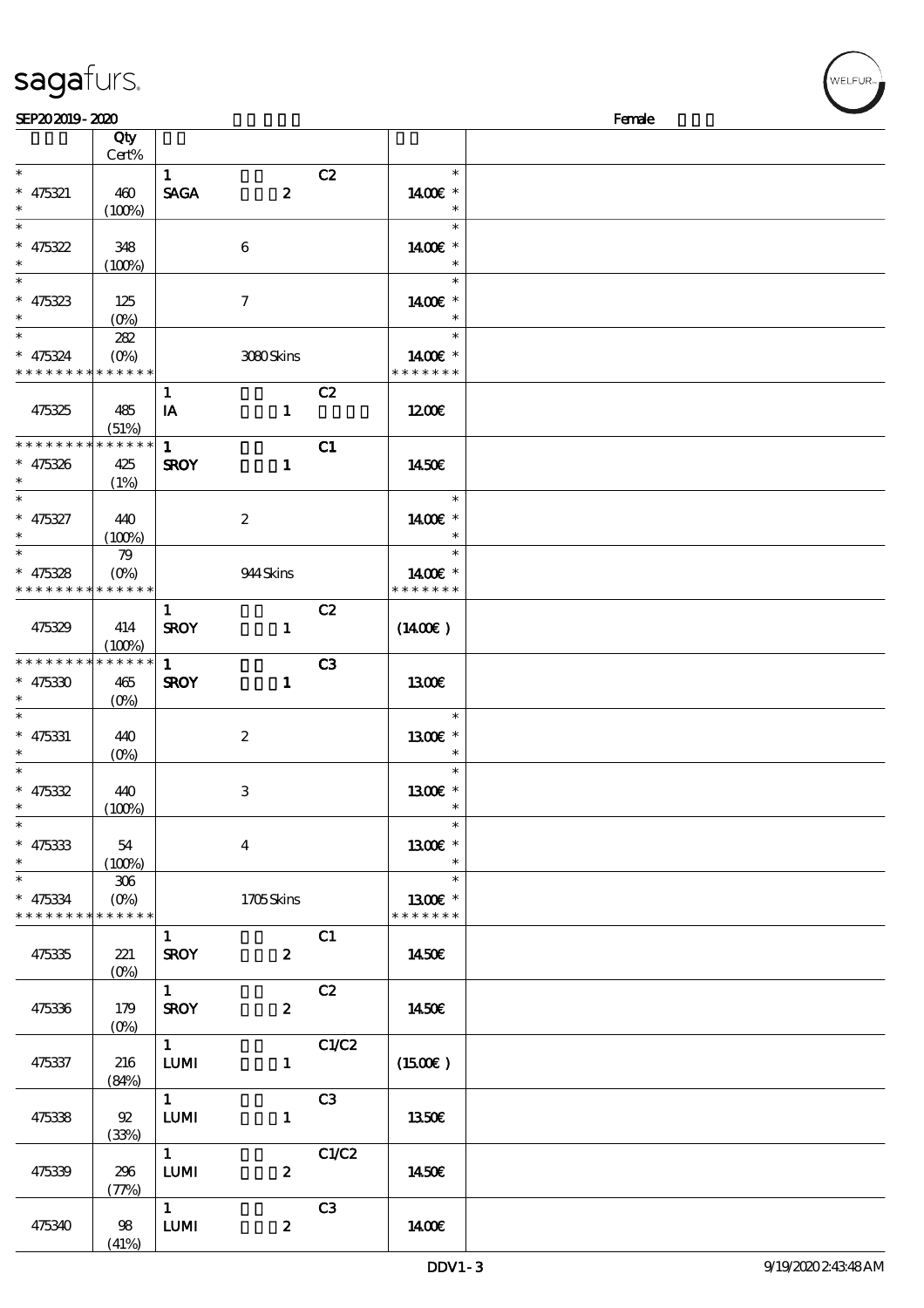| SEP202019-2020                             |                 |                  |                  |       |                                    | Female |
|--------------------------------------------|-----------------|------------------|------------------|-------|------------------------------------|--------|
|                                            | Qty             |                  |                  |       |                                    |        |
|                                            | Cert%           |                  |                  |       |                                    |        |
| * * * * * * * * * * * * * *                |                 | $\boldsymbol{z}$ |                  | C1    |                                    |        |
| $* 475361$                                 | 300             | ${\bf s}$        | $\mathbf{1}$     |       | (1000)                             |        |
| $\ast$                                     |                 |                  |                  |       |                                    |        |
| $\ast$                                     | 233             |                  |                  |       | $\ast$                             |        |
| $* 475362$                                 | (100%)          |                  | 593Skins         |       | $(1000E)^*$                        |        |
| * * * * * * * * * * * * * *                |                 |                  |                  |       | * * * * * * *                      |        |
|                                            |                 | $\boldsymbol{z}$ |                  | C1/C2 |                                    |        |
| 475363                                     | 179             | ${\bf s}$        | $\boldsymbol{z}$ |       | 11.00E                             |        |
|                                            | (38%)           |                  |                  |       |                                    |        |
|                                            |                 | $\boldsymbol{z}$ |                  | C2    |                                    |        |
| 475364                                     | 517             | $\mathbf{B}$     | $\mathbf{1}$     |       | 950E                               |        |
|                                            | (30%)           |                  |                  |       |                                    |        |
| * * * * * * * * * * * * * *                |                 | $\mathbf{z}$     |                  | C1    |                                    |        |
| $* 475365$                                 | 485             | <b>SAGA</b>      | $\mathbf{1}$     |       | 11.00E                             |        |
| $\ast$                                     | (9%)            |                  |                  |       |                                    |        |
| $\overline{\ast}$                          |                 |                  |                  |       | $\ast$                             |        |
| $* 475366$                                 | 213             |                  | $\boldsymbol{2}$ |       | $11.00E*$                          |        |
| $\ast$                                     | (100%)          |                  |                  |       | $\ast$                             |        |
| $\ast$                                     | 159             |                  |                  |       | $\ast$                             |        |
| $* 475367$                                 | (10%)           |                  | 857Skins         |       | 1050€ *                            |        |
| * * * * * * * *                            | * * * * * *     |                  |                  |       | * * * * * * *                      |        |
| * * * * * * * * * * * * * *                |                 | $\mathbf{z}$     |                  | C2    |                                    |        |
| $* 475368$                                 | 485             | <b>SAGA</b>      | $\mathbf{1}$     |       | 1050E                              |        |
| $\ast$                                     | $(O\% )$        |                  |                  |       |                                    |        |
| $\ast$                                     |                 |                  |                  |       | $\ast$                             |        |
| $* 475369$                                 | 460             |                  | $\boldsymbol{2}$ |       | 1050E *                            |        |
| $\ast$                                     | $(0\%)$         |                  |                  |       | $\ast$                             |        |
| $\ast$                                     |                 |                  |                  |       | $\ast$                             |        |
| $* 475370$<br>$\ast$                       | 460             |                  | $\,3$            |       | 1050€ *                            |        |
| $\ast$                                     | $(0\%)$         |                  |                  |       | $\ast$<br>$\ast$                   |        |
|                                            |                 |                  |                  |       |                                    |        |
| $* 475371$<br>$\ast$                       | 460             |                  | $\boldsymbol{4}$ |       | 1050E *<br>$\ast$                  |        |
| $\ast$                                     | $(O\%)$         |                  |                  |       | $\ast$                             |        |
| $* 475372$                                 | 460             |                  |                  |       | 1050€ *                            |        |
| $*$                                        | (0%)            |                  | $\mathbf 5$      |       | $\ast$                             |        |
| $\ast$                                     |                 |                  |                  |       | $\ast$                             |        |
| $* 475373$                                 | 460             |                  | 6                |       | 1050€ *                            |        |
| $\ast$                                     | $(0\%)$         |                  |                  |       | $\ast$                             |        |
| $\ast$                                     |                 |                  |                  |       | $\ast$                             |        |
| $* 475374$                                 | 460             |                  | $\tau$           |       | 1050E *                            |        |
| $\ast$                                     | $(O\%)$         |                  |                  |       | $\ast$                             |        |
| $\ast$                                     |                 |                  |                  |       | $\ast$                             |        |
| $* 475375$                                 | 460             |                  | 8                |       | 1050E *                            |        |
| $\ast$                                     | (98%)           |                  |                  |       | $\ast$                             |        |
| $\ast$                                     |                 |                  |                  |       | $\ast$                             |        |
| $* 475376$                                 | 460             |                  | 9                |       | 1050E *                            |        |
| $\ast$                                     | (100%)          |                  |                  |       | $\ast$                             |        |
| $\ast$                                     |                 |                  |                  |       | $\ast$                             |        |
| $* 475377$                                 | 460             |                  | 10               |       | 1050E *                            |        |
| $*$ $*$                                    | (90%)           |                  |                  |       | $\ast$                             |        |
| $\overline{\phantom{0}}$                   | 460             |                  |                  |       | $\overline{\phantom{a}}$<br>$\ast$ |        |
| $* 475378$                                 | (97%)           |                  | 5085Skins        |       | 1050€ *                            |        |
| * * * * * * * * <mark>* * * * * *</mark> * |                 |                  |                  |       | * * * * * * *                      |        |
| * * * * * * * *                            | $* * * * * * *$ | $2^{\circ}$      |                  | C3    |                                    |        |
| $* 475379$                                 | 485             | <b>SAGA</b>      | $\mathbf{1}$     |       | 1000                               |        |
| $\ast$                                     | $(0\%)$         |                  |                  |       |                                    |        |
| $\ast$                                     |                 |                  |                  |       | $\ast$                             |        |
| $* 475380$                                 | 460             |                  | $\boldsymbol{2}$ |       | 1000 *                             |        |
| $\ast$                                     | $(O\%)$         |                  |                  |       | $\ast$                             |        |

WELFUR-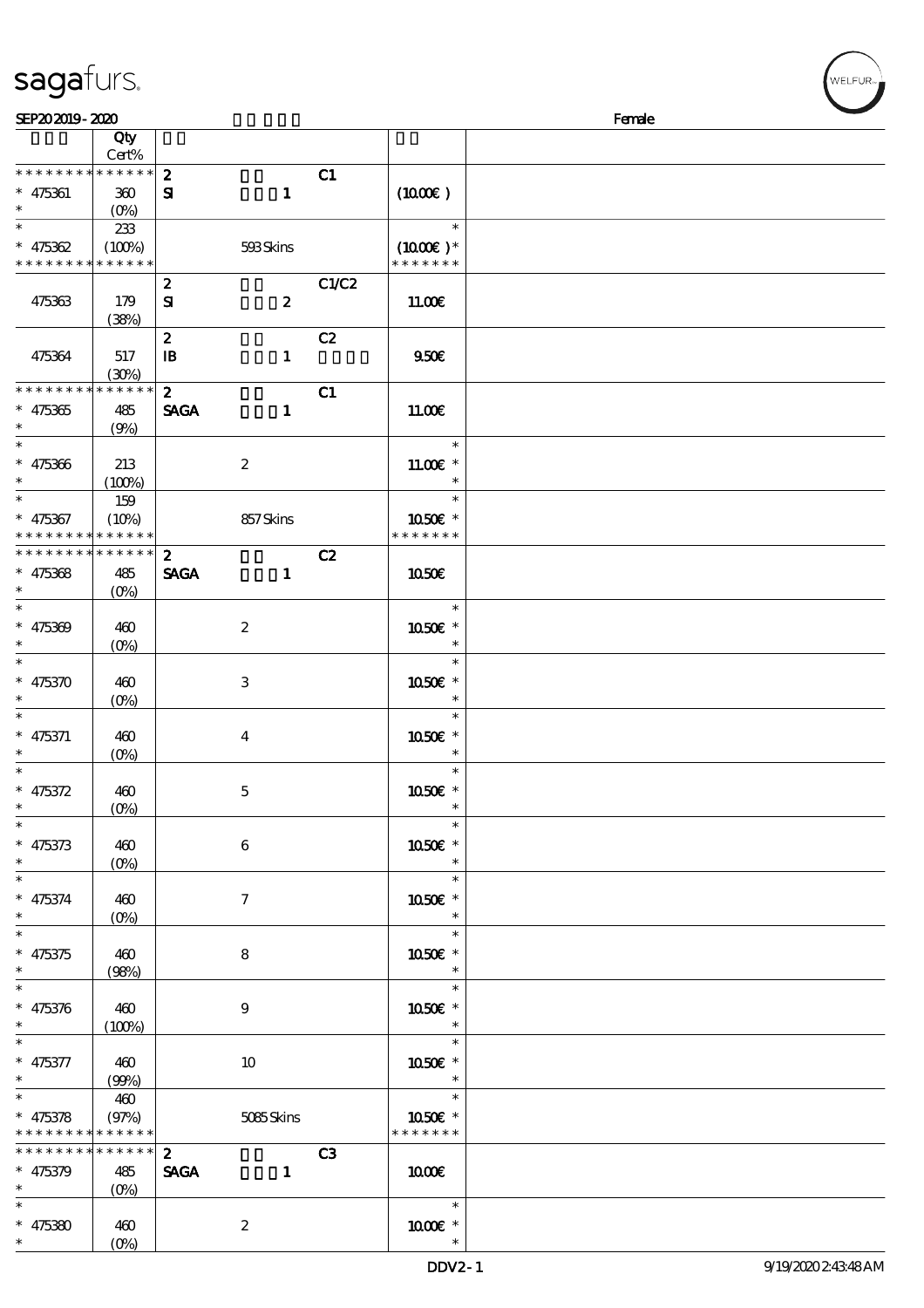| SEP202019-2020                                                                                     |                               |                                                 |                | Female                                       |  |
|----------------------------------------------------------------------------------------------------|-------------------------------|-------------------------------------------------|----------------|----------------------------------------------|--|
|                                                                                                    | Qty<br>Cert%                  |                                                 |                |                                              |  |
| $\ast$<br>$* 475381$<br>$\ast$                                                                     | 460<br>$(O\%)$                | $\mathbf{z}$<br><b>SAGA</b><br>$\mathbf{1}$     | C3             | $\ast$<br>1000E *<br>$\ast$                  |  |
| $\ast$<br>$* 475382$<br>$\ast$                                                                     | 460                           | $\boldsymbol{4}$                                |                | $\ast$<br>$1000E$ *<br>$\ast$                |  |
| $\ast$<br>$* 475383$                                                                               | (100%)<br>92                  | $\mathbf 5$                                     |                | $\ast$<br>1000 *                             |  |
| $\ast$<br>$\ast$<br>$* 475384$                                                                     | (100%)<br>450<br>(1%)         | 2407Skins                                       |                | $\ast$<br>$\ast$<br>1000 *                   |  |
| * * * * * * * * <mark>* * * * * *</mark> *<br>* * * * * * * * * * * * * *<br>$* 475385$            | 164                           | $\mathbf{z}$<br><b>SAGA</b><br>$\boldsymbol{2}$ | C1             | * * * * * * *<br>11.00E                      |  |
| $\ast$<br>$\overline{\ast}$                                                                        | $(O\% )$<br>130               |                                                 |                | $\ast$                                       |  |
| $* 475386$<br>* * * * * * * * <mark>* * * * * *</mark><br>* * * * * * * * <mark>* * * * * *</mark> | (100%)                        | 294Skins<br>$\mathbf{2}$                        | C2             | $11.00E$ *<br>* * * * * * *                  |  |
| $* 475387$<br>$\ast$<br>$\overline{\ast}$                                                          | 465<br>$(O\%)$                | <b>SAGA</b><br>$\boldsymbol{z}$                 |                | 11.00E<br>$\ast$                             |  |
| $* 475388$<br>$\ast$                                                                               | 450<br>(90%)                  | $\boldsymbol{2}$                                |                | $11.00E$ *<br>$\ast$                         |  |
| $*$<br>$* 475389$<br>$\ast$                                                                        | 91<br>(100%)                  | 3                                               |                | $\ast$<br>$11.00E$ *<br>$\ast$               |  |
| $\ast$<br>$* 475390$<br>* * * * * * * *                                                            | 133<br>$(O\%)$<br>* * * * * * | 1139Skins                                       |                | $\ast$<br>$11.00E$ *<br>* * * * * * *        |  |
| * * * * * * * * * * * * * *<br>$* 475391$<br>$\ast$                                                | 250<br>$(O\% )$               | $\mathbf{z}$<br><b>SAGA</b><br>$\boldsymbol{z}$ | C <sub>3</sub> | 1050E                                        |  |
| $* 475392$<br>* * * * * * * * <mark>* * * * * *</mark>                                             | 154<br>(100%)                 | 404Skins                                        |                | $\ast$<br>1050E *<br>* * * * * * *           |  |
| * * * * * * * * * * * * * * *<br>$* 475393$<br>$\ast$                                              | 485<br>(56%)                  | $\boldsymbol{z}$<br>$\mathbf{1}$<br><b>IA</b>   | C2             | 950E                                         |  |
| $\overline{\phantom{0}}$<br>$* 475394$<br>$\ast$                                                   | 460<br>(34%)                  | $\boldsymbol{z}$                                |                | $\ast$<br>$950f$ *<br>$\ast$                 |  |
| $\overline{\ast}$<br>$* 475395$<br>$\ast$                                                          | 460<br>(24%)                  | 3                                               |                | $\ast$<br>$950E$ *<br>$\ast$                 |  |
| $\ast$<br>$* 475396$<br>$\ast$                                                                     | 460<br>(24%)                  | 4                                               |                | $\ast$<br>950€ *<br>$\overline{\phantom{a}}$ |  |
| $\ast$<br>$* 475397$<br>$\ast$                                                                     | 460<br>(23%)                  | 5                                               |                | $\ast$<br>950€ *<br>$\ast$                   |  |
| $\ast$<br>$* 475398$<br>* * * * * * * * * * * * * *                                                | 372<br>(21%)                  | 2697Skins                                       |                | $\ast$<br>950€ *<br>* * * * * * *            |  |
| * * * * * * * *<br>$* 475399$<br>$\ast$                                                            | * * * * * *<br>485<br>(42%)   | $\boldsymbol{z}$<br>IA<br>$\boldsymbol{z}$      | C2             | 1050                                         |  |
| $\ast$<br>$* 475400$                                                                               | 161<br>(49%)                  | 646Skins                                        |                | $\ast$<br>1000 *                             |  |

\* \* \* \* \* \* \*

**NELFUR** 

# sagafurs.

\* \* \* \* \* \* \* \* <mark>\* \* \* \* \* \* \*</mark>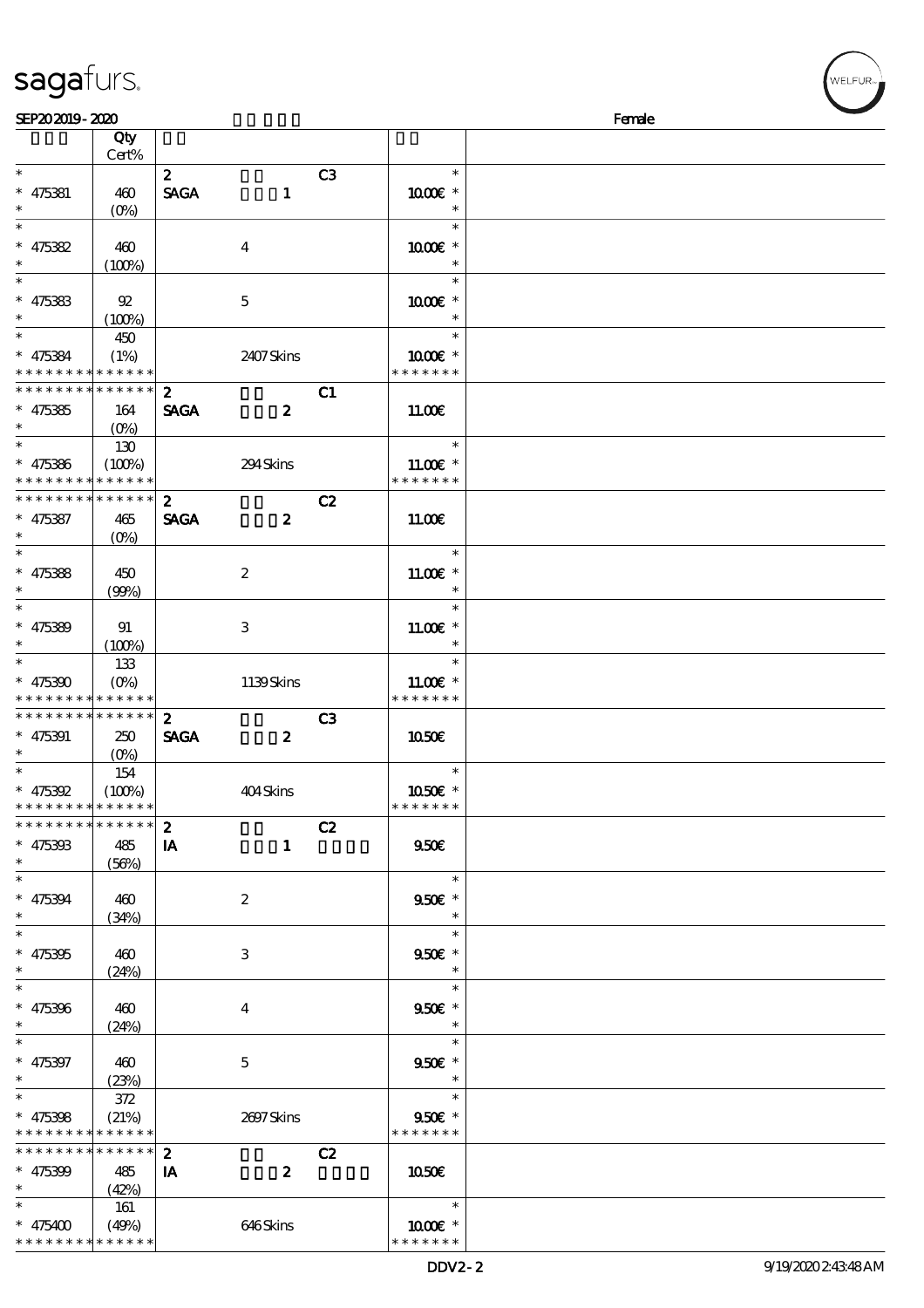|                                            | Qty                        |                  |                  |                |                       |  |
|--------------------------------------------|----------------------------|------------------|------------------|----------------|-----------------------|--|
|                                            | Cert%                      |                  |                  |                |                       |  |
|                                            |                            | $\mathbf{z}$     |                  | C1             |                       |  |
| 475401                                     | 489                        | <b>SROY</b>      | $\mathbf{1}$     |                | (1200E)               |  |
|                                            | (82%)                      |                  |                  |                |                       |  |
| * * * * * * * *                            | * * * * * *                | $\mathbf{2}$     |                  | C2             |                       |  |
| * $475402$                                 | 327                        | <b>SROY</b>      | $\mathbf{1}$     |                | 11.50E                |  |
| $\ast$                                     | $(O\% )$                   |                  |                  |                |                       |  |
|                                            |                            |                  |                  |                | $\ast$                |  |
| $* 47540B$                                 | 440                        |                  | $\boldsymbol{z}$ |                | 11.00 $\varepsilon$ * |  |
| $\ast$                                     |                            |                  |                  |                |                       |  |
| $\overline{\mathbf{r}}$                    | (100%)                     |                  |                  |                | $\ast$                |  |
|                                            | 423                        |                  |                  |                |                       |  |
| * 475404                                   | (90%)                      |                  | 1190Skins        |                | $1100E$ *             |  |
| * * * * * * * *                            | * * * * * *                |                  |                  |                | * * * * * * *         |  |
| * * * * * * * * * * * * * *                |                            | $\boldsymbol{z}$ |                  | C <sub>3</sub> |                       |  |
| $* 475405$                                 | 253                        | <b>SROY</b>      | $\mathbf{1}$     |                | 11.00E                |  |
| $\ast$                                     | $(0\%)$                    |                  |                  |                |                       |  |
|                                            | $306\,$                    |                  |                  |                | $\ast$                |  |
| $* 475406$                                 | (100%)                     |                  | 559Skins         |                | $11.00E$ *            |  |
| * * * * * * * *                            | * * * * * *                |                  |                  |                | * * * * * * *         |  |
|                                            |                            |                  |                  |                |                       |  |
|                                            |                            | $\boldsymbol{z}$ |                  | C1             |                       |  |
| 475407                                     | 283                        | <b>SROY</b>      | $\boldsymbol{z}$ |                | 1200                  |  |
|                                            | (83%)                      |                  |                  |                |                       |  |
| * * * * * * * *                            | * * * * * *                | $\mathbf{z}$     |                  | C1/C2          |                       |  |
| * $475408$                                 | 182                        | <b>SROY</b>      | $\boldsymbol{z}$ |                | 11.50€                |  |
| $\ast$                                     | $(O\% )$                   |                  |                  |                |                       |  |
|                                            |                            |                  |                  |                | $\ast$                |  |
| $* 475409$                                 | 440                        |                  | $\boldsymbol{2}$ |                | 11.50€ *              |  |
| $\ast$                                     | (100%)                     |                  |                  |                | $\ast$                |  |
| $\overline{\ast}$                          |                            |                  |                  |                | $\ast$                |  |
|                                            | 141                        |                  |                  |                |                       |  |
| $* 475410$                                 | (100%)                     |                  | 763Skins         |                | 11.50€ *              |  |
| * * * * * * * * <mark>* * * * * * *</mark> |                            |                  |                  |                | * * * * * * *         |  |
| * * * * * * * *                            | $* * * * * * *$            | $\mathbf{z}$     |                  | C2             |                       |  |
| $* 475411$                                 | 148                        | <b>SROY</b>      | $\boldsymbol{z}$ |                | 11.50€                |  |
| $\ast$                                     | (9%)                       |                  |                  |                |                       |  |
| $\ast$                                     |                            |                  |                  |                | $\ast$                |  |
| $* 475412$                                 | 440                        |                  | $\boldsymbol{z}$ |                | 11.50 $\varepsilon$ * |  |
| $^{\ast}$                                  | (100%)                     |                  |                  |                | $\ast$                |  |
| $\ast$                                     | 231                        |                  |                  |                | $\ast$                |  |
| $* 475413$                                 | (100%)                     |                  | 819Skins         |                | 11.50€ *              |  |
| * * * * * * * *                            | * * * * * *                |                  |                  |                | * * * * * * *         |  |
|                                            |                            |                  |                  |                |                       |  |
| * * * * * * *                              | * * * * * *                | $\boldsymbol{z}$ |                  | C3             |                       |  |
| $* 475414$                                 | 97                         | <b>SROY</b>      | $\boldsymbol{z}$ |                | 11.00E                |  |
| $\ast$                                     | $(0\%)$                    |                  |                  |                |                       |  |
| $\ast$                                     | 280                        |                  |                  |                | $\ast$                |  |
| $* 475415$                                 | (100%)                     |                  | 377Skins         |                | $11.00E$ *            |  |
| * * * * * * * *                            | * * * * * *                |                  |                  |                | * * * * * * *         |  |
|                                            |                            | $\boldsymbol{z}$ |                  | C1/C2          |                       |  |
| 475416                                     | 139                        | <b>LUMI</b>      | $\mathbf{1}$     |                | (1200E)               |  |
|                                            |                            |                  |                  |                |                       |  |
|                                            | $(\mathcal{X}\mathcal{Y})$ |                  |                  |                |                       |  |

# sagafurs.

WELFUR-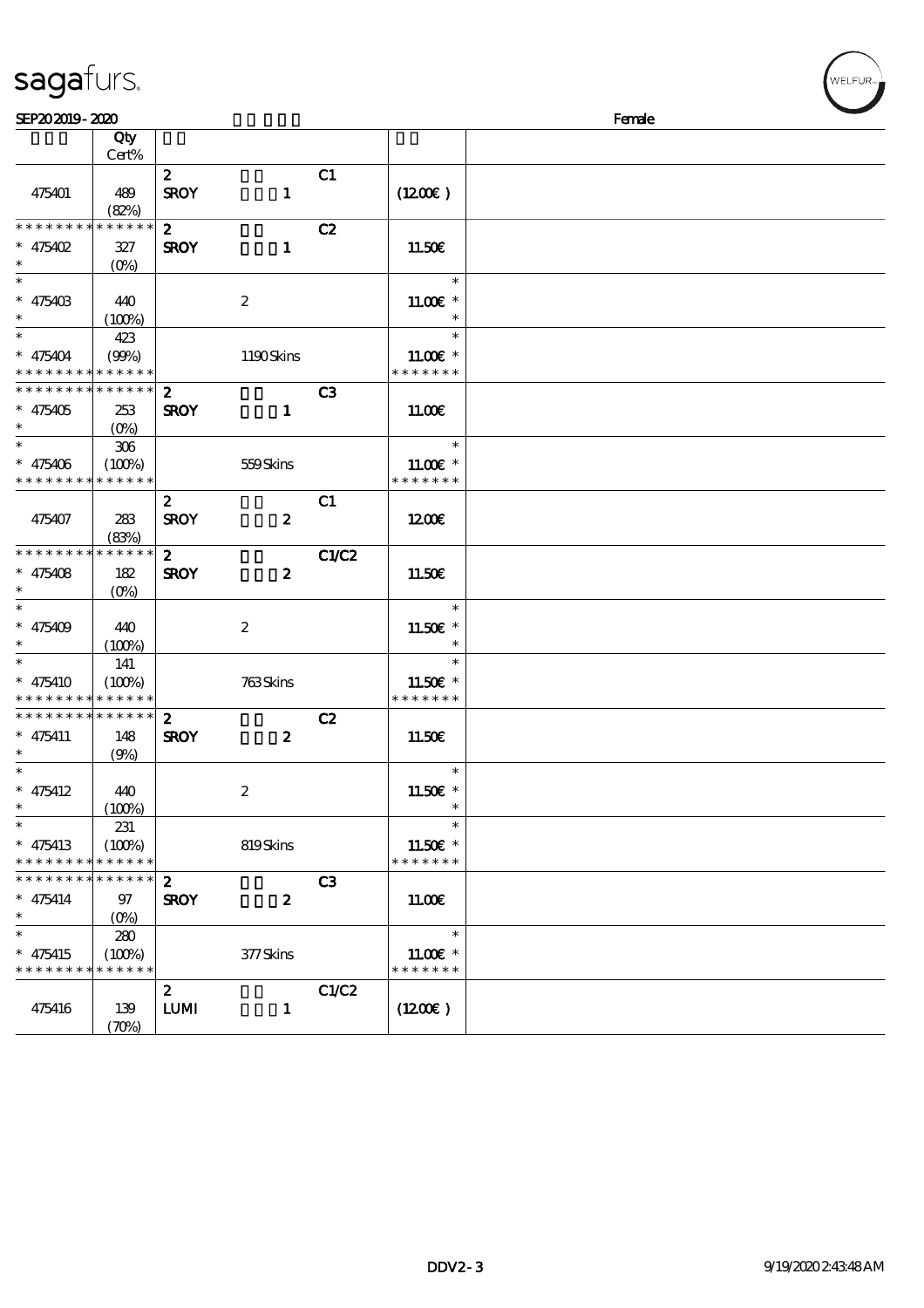| sagaturs.      |        |
|----------------|--------|
| SEP202019-2020 | Female |
| Qty<br>Cert%   |        |

|                                          | Qty                        |                             |                  |                            |               |  |
|------------------------------------------|----------------------------|-----------------------------|------------------|----------------------------|---------------|--|
|                                          | Cert%                      |                             |                  |                            |               |  |
|                                          |                            | $\boldsymbol{\mathsf{20}}$  |                  | C2                         |               |  |
| 475441                                   | 270<br>(10%)               | (SI)                        | $\mathbf{1}$     | $\sim$ 1                   | 1650€         |  |
| * * * * * * * *                          | $******$                   | $\boldsymbol{\mathfrak{D}}$ |                  | C2                         |               |  |
| $* 475442$                               | 425                        | $\boldsymbol{S}$            | $\mathbf{1}$     | $\blacksquare$             | 17.00E        |  |
| $\ast$                                   | (10%)                      |                             |                  |                            |               |  |
| $\ast$                                   | 148                        |                             |                  |                            | $\ast$        |  |
| $* 475443$                               | $(\Theta)$                 |                             | 573Skins         |                            | 17.00 £*      |  |
| * * * * * * * *                          | * * * * * *                |                             |                  |                            | * * * * * * * |  |
|                                          |                            | $\boldsymbol{\mathsf{20}}$  |                  | C2                         |               |  |
| 475444                                   | 346                        | $\boldsymbol{S}$            | $\mathbf{z}$     | $\sim$ 1                   | <b>1800€</b>  |  |
|                                          | (10%)                      |                             |                  |                            |               |  |
|                                          |                            | $\boldsymbol{\mathsf{20}}$  |                  | C2                         |               |  |
| 475445                                   | 170                        | (SI)                        | $\mathbf{1}$     | $\overline{\mathbf{2}}$    | 1200          |  |
|                                          | (12%)                      |                             |                  |                            |               |  |
|                                          |                            | $\boldsymbol{\mathfrak{D}}$ |                  | C2                         |               |  |
| 475446                                   | 384                        | $\boldsymbol{S}$            | $\mathbf{1}$     | $\overline{\mathbf{z}}$    | 1450E         |  |
|                                          | (12%)                      |                             |                  |                            |               |  |
|                                          |                            | $\boldsymbol{\mathfrak{D}}$ |                  | C2                         |               |  |
| 475447                                   | 178                        | $\boldsymbol{S}$            | $\boldsymbol{z}$ | $\overline{\mathbf{2}}$    | 1500€         |  |
|                                          | (10%)                      |                             |                  |                            |               |  |
|                                          |                            | $\boldsymbol{\mathfrak{D}}$ |                  | C2                         |               |  |
| 475448                                   | 161                        | (SI)                        | $\mathbf{1}$     | $\overline{\phantom{a}}$ 3 | 1000E         |  |
|                                          | (24%)                      |                             |                  |                            |               |  |
|                                          |                            | $\boldsymbol{\mathbf{z}}$   |                  | C2                         |               |  |
| 475449                                   | 183                        | (S)                         | $\mathbf{1}$     | $\overline{\phantom{a}}$ 3 | 1050E         |  |
|                                          | (13%)                      |                             |                  |                            |               |  |
| * * * * * * * *                          | * * * * * *                | $\mathbf{O}$                |                  | C2                         |               |  |
| $* 475450$                               | 465                        | (S)                         | $\mathbf{1}$     | $\overline{\phantom{a}}$ 1 | <b>1350€</b>  |  |
| $\ast$                                   | (19%)                      |                             |                  |                            |               |  |
| $\overline{\phantom{0}}$                 |                            |                             |                  |                            | $\ast$        |  |
| $* 475451$                               | 440                        |                             | $\boldsymbol{2}$ |                            | 1350€ *       |  |
| $\ast$                                   | (15%)                      |                             |                  |                            | $\ast$        |  |
| $\ast$                                   |                            |                             |                  |                            | $\ast$        |  |
| $* 475452$                               | 440                        |                             | 3                |                            | 1350E *       |  |
| $\ast$                                   | (31%)                      |                             |                  |                            | $\ast$        |  |
| $\star$                                  | 381                        |                             |                  |                            | $\ast$        |  |
| $* 475453$                               | (23%)                      |                             | 1726Skins        |                            | 1350€ *       |  |
| * * * * * * * *<br>* * * * * * * *       | * * * * * *<br>******      |                             |                  |                            | * * * * * * * |  |
|                                          |                            | $\mathbf{o}$                |                  | C2                         |               |  |
| $* 475454$<br>$\ast$                     | 445                        | $\boldsymbol{\mathcal{S}}$  |                  | $1 \quad 1$                | 1500€         |  |
| $\ast$                                   | (27%)                      |                             |                  |                            | $\ast$        |  |
| $* 475455$                               | 420                        |                             | $\boldsymbol{2}$ |                            | 1500E *       |  |
| $\ast$                                   |                            |                             |                  |                            | $\ast$        |  |
|                                          | (20%)                      |                             |                  |                            | $\ast$        |  |
| $* 475456$                               | 420                        |                             | 3                |                            | 1500€ *       |  |
| $\ast$                                   | (18%)                      |                             |                  |                            | $\ast$        |  |
| $\ast$                                   |                            |                             |                  |                            | $\ast$        |  |
| $* 475457$                               | 204                        |                             | $\overline{4}$   |                            | 1500 £*       |  |
| $\ast$                                   | (4%)                       |                             |                  |                            | $\ast$        |  |
| $\ast$                                   | 74                         |                             |                  |                            | $\ast$        |  |
| $* 475458$                               | (1%)                       |                             | 1563Skins        |                            | 1450€ *       |  |
| * * * * * * * * <mark>* * * * * *</mark> |                            |                             |                  |                            | * * * * * * * |  |
| * * * * * * * *                          | $\ast\ast\ast\ast\ast\ast$ | $\mathbf{o}$                |                  | C2                         |               |  |
| $* 475459$                               | 445                        | $\boldsymbol{\mathcal{S}}$  | $\boldsymbol{z}$ | $\blacksquare$             | <b>160€</b>   |  |
| $\ast$                                   | (27%)                      |                             |                  |                            |               |  |
| $\ast$                                   |                            |                             |                  |                            | $\ast$        |  |
| $* 475400$                               | 420                        |                             | $\boldsymbol{2}$ |                            | 1600 *        |  |
| $\ast$                                   | (34%)                      |                             |                  |                            | $\ast$        |  |

:<br>ELFUR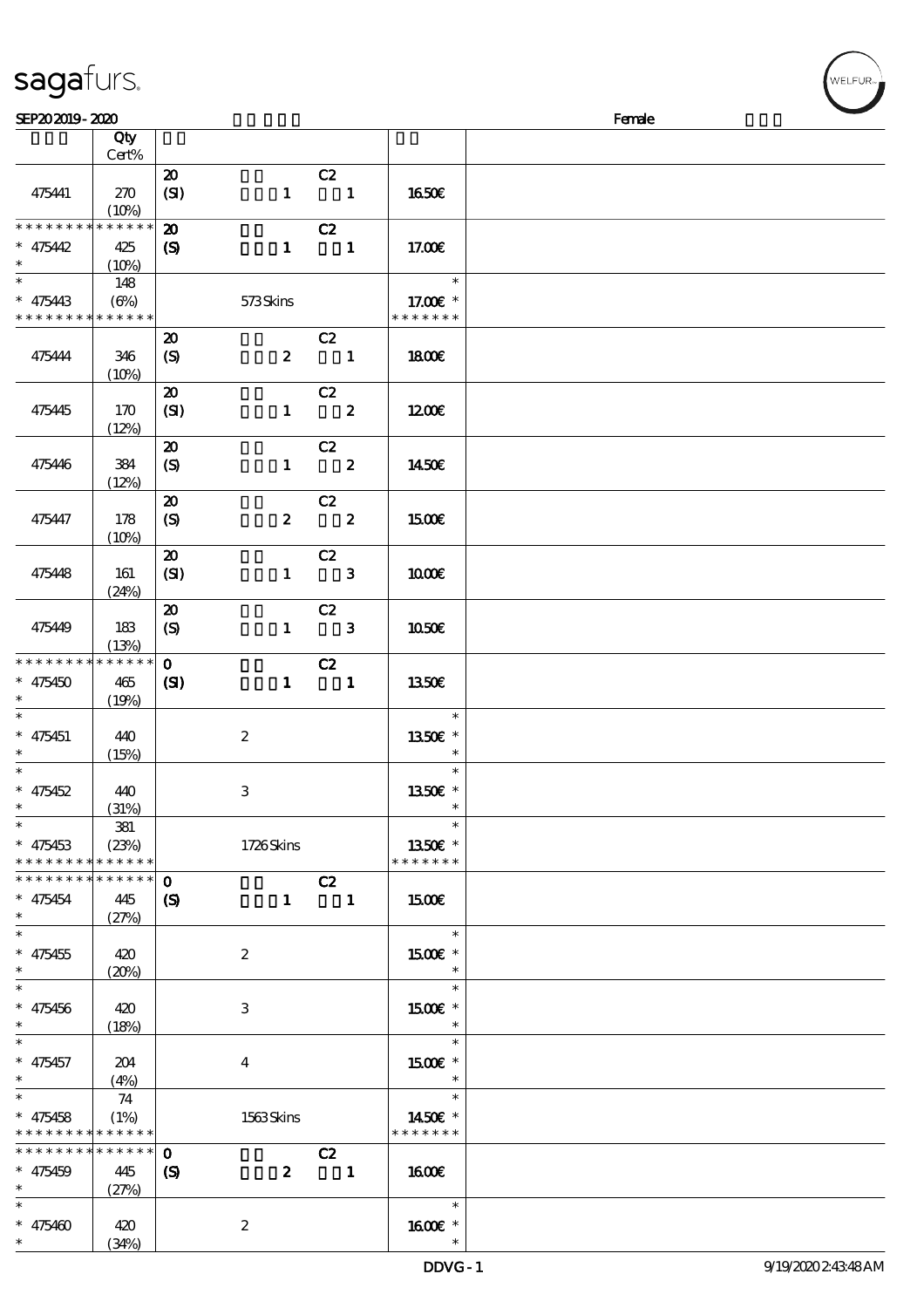|                                          | Cert%       |                            |                         |                            |               |  |
|------------------------------------------|-------------|----------------------------|-------------------------|----------------------------|---------------|--|
| $\ast$                                   | 148         | $\mathbf{o}$               |                         | C2                         | $\ast$        |  |
| $* 475461$                               | (14%)       | $\boldsymbol{S}$           | $\boldsymbol{z}$        | $\blacksquare$             | 1600€ *       |  |
| * * * * * * * * <mark>* * * * * *</mark> |             |                            |                         |                            | * * * * * * * |  |
| * * * * * * * * * * * * * *              |             | $\mathbf 0$                |                         | C2                         |               |  |
|                                          |             |                            |                         |                            |               |  |
| $* 475462$                               | 465         | (S)                        | $\mathbf{1}$            | $\overline{\mathbf{2}}$    | 11.00E        |  |
| $\ast$                                   | (23%)       |                            |                         |                            |               |  |
| $\overline{\ }$                          | 395         |                            |                         |                            | $\ast$        |  |
| $* 475463$                               | (35%)       |                            | 860Skins                |                            | $11.00E$ *    |  |
| * * * * * * * * * * * * * *              |             |                            |                         |                            | * * * * * * * |  |
| * * * * * * * *                          | * * * * * * | $\mathbf 0$                |                         | C2                         |               |  |
| $* 475464$                               | 445         | (S)                        | $\mathbf{1}$            | $\overline{\mathbf{2}}$    | 11.50€        |  |
| $\ast$                                   | (30%)       |                            |                         |                            |               |  |
| $\ast$                                   |             |                            |                         |                            | $\ast$        |  |
|                                          |             |                            |                         |                            |               |  |
| $* 475465$                               | 420         |                            | $\boldsymbol{z}$        |                            | 11.50€ *      |  |
| $\ast$                                   | (22%)       |                            |                         |                            | $\ast$        |  |
| $\overline{\phantom{0}}$                 |             |                            |                         |                            | $\ast$        |  |
| $* 475466$                               | 235         |                            | 3                       |                            | 11.50€ *      |  |
| $\ast$                                   | (4%)        |                            |                         |                            | $\ast$        |  |
| $\ast$                                   | 47          |                            |                         |                            | $\ast$        |  |
| $* 475467$                               | $(O\%)$     |                            | 1147Skins               |                            | $1100E$ *     |  |
| * * * * * * * * <mark>* * * * * *</mark> |             |                            |                         |                            | * * * * * * * |  |
| * * * * * * * * * * * * * *              |             |                            |                         |                            |               |  |
|                                          |             | $\mathbf 0$                |                         | C2                         |               |  |
| $* 475468$                               | 465         | $\boldsymbol{\mathcal{S}}$ | $\boldsymbol{z}$        | $\overline{\mathbf{z}}$    | 1250E         |  |
| $\ast$                                   | (32%)       |                            |                         |                            |               |  |
| $\overline{\ast}$                        | 160         |                            |                         |                            | $\ast$        |  |
| $* 475469$                               | (27%)       |                            | 625Skins                |                            | 1250E *       |  |
| * * * * * * * * * * * * * *              |             |                            |                         |                            | * * * * * * * |  |
| * * * * * * * * * * * * * * *            |             | $\mathbf 0$                |                         | C2                         |               |  |
| $* 475470$                               | 445         | (S)                        | $\mathbf{1}$            | $\overline{\phantom{a}}$ 3 | 800           |  |
| $\ast$                                   |             |                            |                         |                            |               |  |
| $\ast$                                   | (31%)       |                            |                         |                            |               |  |
|                                          | 201         |                            |                         |                            | $\ast$        |  |
| $* 475471$                               | (37%)       |                            | 646Skins                |                            | $7.50E$ *     |  |
| * * * * * * * * * * * * * *              |             |                            |                         |                            | * * * * * * * |  |
| * * * * * * * * * * * * * * *            |             | $\mathbf 0$                |                         | C2                         |               |  |
| $* 475472$                               | 373         | $\boldsymbol{\mathcal{S}}$ | $\mathbf{1}$            | $\mathbf{3}$               | 850E          |  |
| $*$                                      | (22%)       |                            |                         |                            |               |  |
| $\overline{\phantom{0}}$                 | 126         |                            |                         |                            | $\ast$        |  |
| $* 475473$                               | (11%)       |                            | 499Skins                |                            | 850€ *        |  |
| * * * * * * * * * * * * * *              |             |                            |                         |                            | * * * * * * * |  |
|                                          |             |                            |                         |                            |               |  |
|                                          |             | $\mathbf{O}$               |                         | C2                         |               |  |
| 475474                                   | 308         | (S)                        | $\boldsymbol{z}$        | $\overline{\mathbf{3}}$    | 950E          |  |
|                                          | (34%)       |                            |                         |                            |               |  |
| * * * * * * * *                          | * * * * * * | $\mathbf{1}$               |                         | C2                         |               |  |
| $* 475475$                               | 505         | (S)                        | $\mathbf{1}$            | $\blacksquare$             | 11.00E        |  |
| $\ast$                                   | (57%)       |                            |                         |                            |               |  |
|                                          |             |                            |                         |                            | $\ast$        |  |
| $* 475476$                               |             |                            |                         |                            | $11.00E$ *    |  |
| $\ast$                                   | 480         |                            | $\boldsymbol{z}$        |                            | $\ast$        |  |
|                                          | (46%)       |                            |                         |                            |               |  |
| $\ast$                                   |             |                            |                         |                            | $\ast$        |  |
| $* 475477$                               | 480         |                            | 3                       |                            | $11.00E$ *    |  |
| $\ast$                                   | (35%)       |                            |                         |                            |               |  |
| $\overline{\ast}$                        |             |                            |                         |                            | $\ast$        |  |
| $* 475478$                               | 480         |                            | $\overline{\mathbf{4}}$ |                            | $11.00E$ *    |  |
| $\ast$                                   | (30%)       |                            |                         |                            |               |  |
| $\ast$                                   |             |                            |                         |                            | $\ast$        |  |
|                                          |             |                            |                         |                            |               |  |
| $* 475479$                               | 480         |                            | $\mathbf{5}$            |                            | $11.00E$ *    |  |
| $\ast$                                   | (36%)       |                            |                         |                            | $\ast$        |  |
| $\ast$                                   |             |                            |                         |                            | $\ast$        |  |
| * 475480 $*$                             | 480         |                            | $\boldsymbol{6}$        |                            | $11.00E$ *    |  |
|                                          | (20%)       |                            |                         |                            | $\ast$        |  |

说明 价格

# sagafurs.

顺序号 Qty

**NELFUR**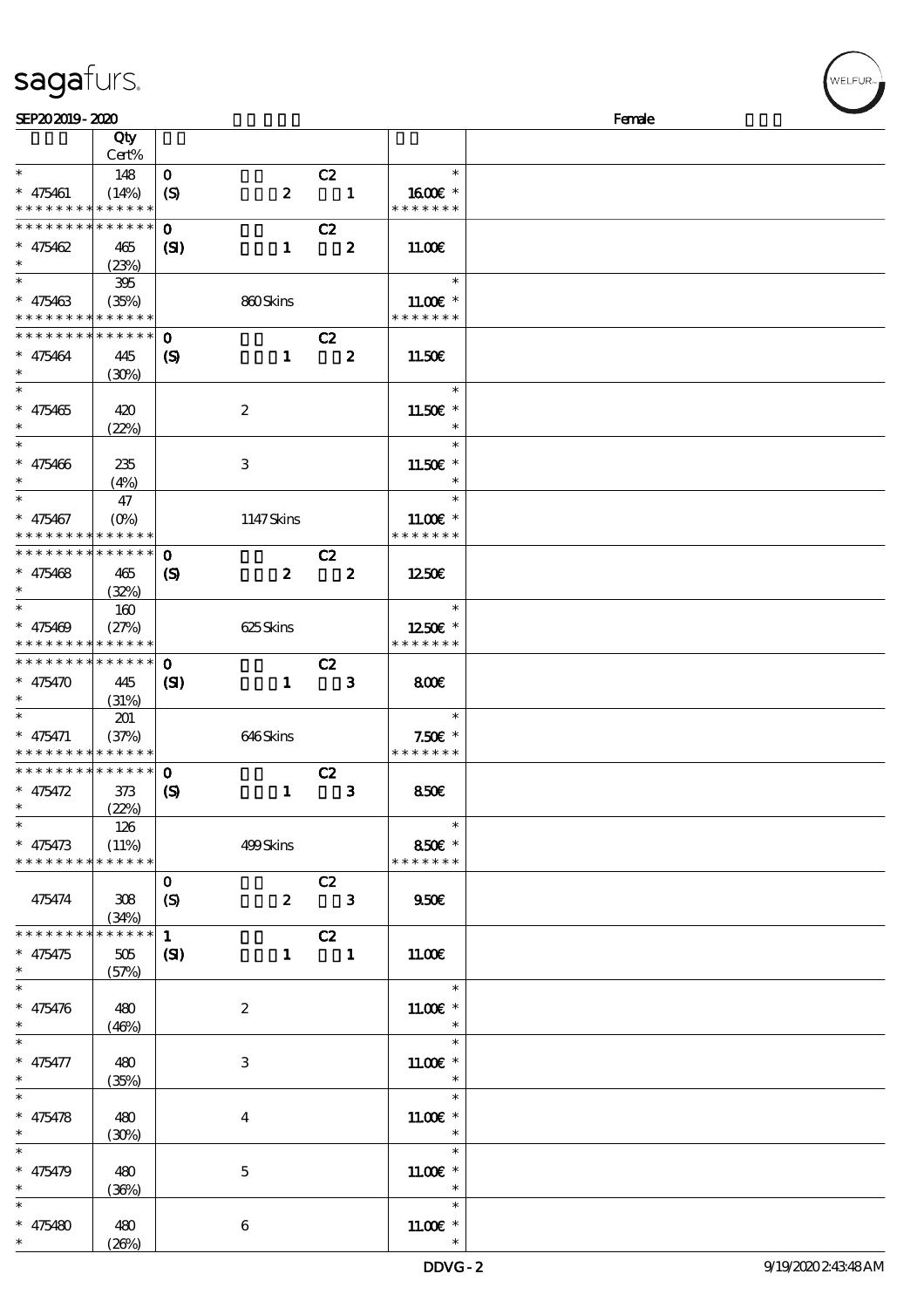| SEP202019-2020                     |                     |                             |                   |                                    | Female |
|------------------------------------|---------------------|-----------------------------|-------------------|------------------------------------|--------|
|                                    | Qty                 |                             |                   |                                    |        |
| $\ast$                             | Cert%<br>${\bf 77}$ | $\mathbf{1}$                |                   | $*$                                |        |
| $* 475481$                         | (67%)               | (SI)                        | C2<br>$1 \quad 1$ | 11.00 $\varepsilon$ *              |        |
| * * * * * * * * * * * * * *        |                     |                             |                   | * * * * * * *                      |        |
| * * * * * * *                      | * * * * * *         | $\mathbf{1}$                | C2                |                                    |        |
| $* 475482$                         | 485                 | $\boldsymbol{\mathsf{(S)}}$ | $1 \quad 1$       | 1200                               |        |
| $*$                                | (33%)               |                             |                   |                                    |        |
| $\ast$                             |                     |                             |                   | $\ast$                             |        |
| $* 475483$<br>$\ast$               | 460                 | $\boldsymbol{2}$            |                   | 1250E *<br>$\ast$                  |        |
| $\ast$                             | (45%)               |                             |                   | $\ast$                             |        |
| $* 475484$                         | 460                 | $\,3$                       |                   | 1250E *                            |        |
| $\ast$                             | (34%)               |                             |                   | $\ast$                             |        |
| $\ast$                             |                     |                             |                   | $\ast$                             |        |
| $* 475485$                         | 460                 | $\boldsymbol{4}$            |                   | 1250E *                            |        |
| $\ast$                             | (45%)               |                             |                   | $\ast$                             |        |
| $\ast$                             |                     |                             |                   | $\ast$                             |        |
| $* 475486$<br>$\ast$               | 460                 | $\mathbf 5$                 |                   | 1250E *                            |        |
| $\ast$                             | (25%)               |                             |                   | $\ast$                             |        |
| $* 475487$                         | 460                 | $\bf 6$                     |                   | 1250E *                            |        |
| $\ast$                             | $(\Theta)$          |                             |                   |                                    |        |
| $\ast$                             |                     |                             |                   | $\ast$                             |        |
| $* 475488$                         | 460                 | $\tau$                      |                   | 1250E *                            |        |
| $\ast$                             | (30%)               |                             |                   | $\ast$                             |        |
| $\ast$                             |                     |                             |                   | $\ast$                             |        |
| $* 475489$<br>$\ast$               | 460<br>(43%)        | 8                           |                   | 1250E *<br>$\ast$                  |        |
| $\ast$                             |                     |                             |                   | $\ast$                             |        |
| $* 475490$                         | 460                 | $\boldsymbol{9}$            |                   | 1250E *                            |        |
| $\ast$                             | (54%)               |                             |                   | $\ast$                             |        |
| $\ast$                             |                     |                             |                   | $\ast$                             |        |
| $* 475491$                         | 460                 | 10                          |                   | 1250E *                            |        |
| $\ast$<br>$\ast$                   | (38%)               |                             |                   | $\ast$<br>$\ast$                   |        |
| $* 475492$                         | 460                 | $11\,$                      |                   | 1250E *                            |        |
| $\ast$                             | (20%)               |                             |                   |                                    |        |
| $\overline{\ast}$                  |                     |                             |                   | $\ast$                             |        |
| $* 475493$                         | 460                 | $12\,$                      |                   | 1250E *                            |        |
| $\ast$<br>$\overline{\phantom{0}}$ | (30%)               |                             |                   | $\ast$                             |        |
|                                    |                     |                             |                   | $\ast$                             |        |
| $* 475494$<br>$\ast$               | 460                 | 13                          |                   | 1250 $\varepsilon$ *<br>$\ast$     |        |
| $\overline{\phantom{0}}$           | (57%)               |                             |                   | $\overline{\ast}$                  |        |
| $* 475495$                         | 460                 | $14\,$                      |                   | 1250E *                            |        |
| $\ast$                             | (50%)               |                             |                   | $\ast$                             |        |
| $_{*}^{-}$                         |                     |                             |                   | $\overline{\ast}$                  |        |
| $* 475496$                         | 460                 | 15                          |                   | 1250E *                            |        |
| $\ast$<br>$\frac{1}{*}$            | (53%)               |                             |                   | $\overline{\phantom{a}}$           |        |
|                                    |                     |                             |                   | $\overline{\ast}$                  |        |
| $* 475497$<br>$\ast$               | 460<br>(18%)        | 16                          |                   | 1250E *<br>$\ast$                  |        |
| $\overline{\phantom{0}}$           |                     |                             |                   | $\ast$                             |        |
| $* 475498$                         | 460                 | 17                          |                   | 1250E *                            |        |
| $\ast$                             | (18%)               |                             |                   | $\ast$                             |        |
| $\overline{\ast}$                  |                     |                             |                   | $\overline{\ast}$                  |        |
| $* 475499$                         | 460                 | 18                          |                   | 1250E *                            |        |
| $\ast$                             | (28%)               |                             |                   | $\ast$<br>$\overline{\phantom{0}}$ |        |
|                                    |                     |                             |                   |                                    |        |
| $* 475500$                         | 460                 | 19                          |                   | 1250E *                            |        |

\*

(31%)

WELFUR<sub>"</sub>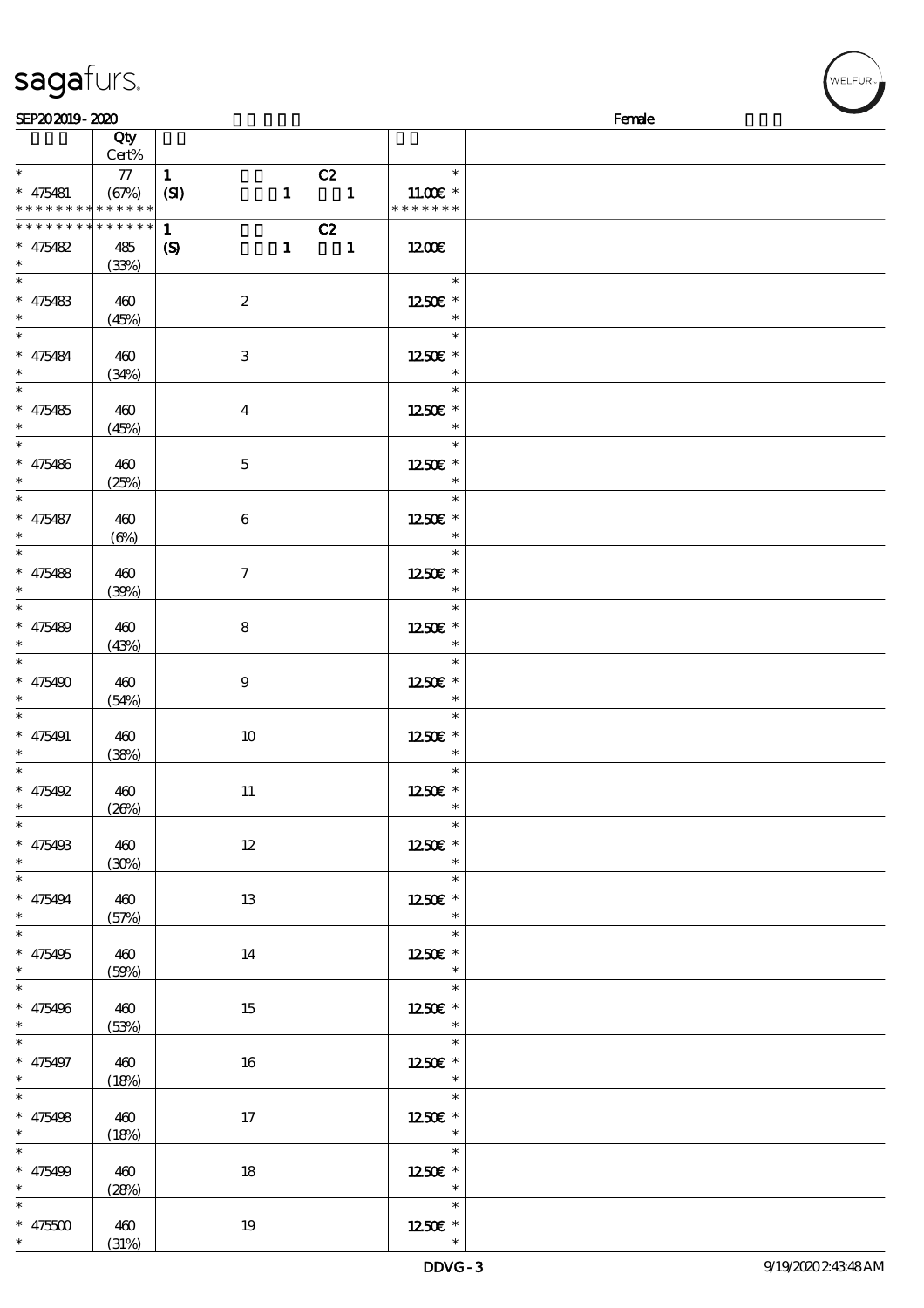|                                            | Cert% |                            |                  |                          |                      |  |
|--------------------------------------------|-------|----------------------------|------------------|--------------------------|----------------------|--|
| $\ast$                                     | 218   | $\mathbf{1}$               |                  | C2                       | $\ast$               |  |
| $* 475501$                                 | (41%) | $\boldsymbol{S}$           | $\mathbf{1}$     | $\blacksquare$           | 1200 $\varepsilon$ * |  |
| * * * * * * * * <mark>* * * * * *</mark>   |       |                            |                  |                          | * * * * * * *        |  |
| * * * * * * * * * * * * * *                |       | $\mathbf{1}$               |                  | C2                       |                      |  |
| $* 475502$                                 |       |                            |                  |                          |                      |  |
| $\ast$                                     | 485   | $\boldsymbol{\mathcal{S}}$ | $\boldsymbol{z}$ | $\overline{\phantom{a}}$ | <b>1350€</b>         |  |
|                                            | (43%) |                            |                  |                          |                      |  |
| $\ast$                                     |       |                            |                  |                          | $\ast$               |  |
| $* 4750B$                                  | 460   |                            | $\boldsymbol{2}$ |                          | 1350€ *              |  |
| $\ast$                                     | (40%) |                            |                  |                          |                      |  |
| $\overline{\ast}$                          |       |                            |                  |                          | $\ast$               |  |
| $* 475504$                                 | 460   |                            | 3                |                          | 1350E *              |  |
| $\ast$                                     | (74%) |                            |                  |                          |                      |  |
| $\overline{\phantom{a}^*}$                 | 189   |                            |                  |                          | e T<br>$\ast$        |  |
| $* 47500$                                  | (44%) |                            | 1594 Skins       |                          | 1350€ *              |  |
| * * * * * * * * <mark>* * * * * * *</mark> |       |                            |                  |                          | * * * * * * *        |  |
|                                            |       |                            |                  |                          |                      |  |
| * * * * * * * * * * * * * *                |       | $\mathbf{1}$               |                  | C2                       |                      |  |
| $* 47500$                                  | 506   | $\mathbf{C}$               | $\mathbf{1}$     | $\overline{\mathbf{2}}$  | 1000E                |  |
| $\ast$                                     | (23%) |                            |                  |                          |                      |  |
| $\ast$                                     |       |                            |                  |                          | $\ast$               |  |
| $* 47507$                                  | 480   |                            | $\boldsymbol{2}$ |                          | 9506 *               |  |
| $\ast$                                     | (34%) |                            |                  |                          | $\ast$               |  |
| $\ast$                                     | 152   |                            |                  |                          | $\ast$               |  |
| $* 47508$                                  | (28%) |                            |                  |                          | $950E$ *             |  |
| * * * * * * * * <mark>* * * * * *</mark> * |       |                            | 1138Skins        |                          | * * * * * * *        |  |
|                                            |       |                            |                  |                          |                      |  |
| * * * * * * * * * * * * * *                |       | $\mathbf{1}$               |                  | C2                       |                      |  |
| $* 47509$                                  | 485   | $\boldsymbol{\mathcal{S}}$ | $\mathbf{1}$     | $\overline{\mathbf{z}}$  | 1050E                |  |
| $\ast$                                     | (42%) |                            |                  |                          |                      |  |
| $\ast$                                     |       |                            |                  |                          | $\ast$               |  |
| $* 475510$                                 | 460   |                            | $\boldsymbol{2}$ |                          | 1000€ *              |  |
| $\ast$                                     | (19%) |                            |                  |                          | $\ast$               |  |
| $\ast$                                     |       |                            |                  |                          | $\ast$               |  |
| $* 475511$                                 | 460   |                            | 3                |                          | 1000 *               |  |
| $\ast$                                     | (36%) |                            |                  |                          | $\ast$               |  |
| $\ast$                                     |       |                            |                  |                          | $\ast$               |  |
|                                            |       |                            |                  |                          |                      |  |
| $* 475512$                                 | 460   |                            | $\bf{4}$         |                          | 1000 *               |  |
| $\ast$                                     | (14%) |                            |                  |                          | $\ast$               |  |
| $\ast$                                     |       |                            |                  |                          | $\ast$               |  |
| $* 475513$                                 | 460   |                            | $\mathbf{5}$     |                          | $1000E$ $^{\ast}$    |  |
| $\ast$                                     | (29%) |                            |                  |                          | $\ast$               |  |
| $\ast$                                     |       |                            |                  |                          | $\ast$               |  |
| $* 475514$                                 | 460   |                            | $6\phantom{.}6$  |                          | 1000 *               |  |
| $\ast$                                     | (31%) |                            |                  |                          | $\ast$               |  |
| $\ast$                                     |       |                            |                  |                          | $\ast$               |  |
|                                            |       |                            |                  |                          |                      |  |
| $* 475515$<br>$\ast$                       | 460   |                            | $\tau$           |                          | 1000 *               |  |
| $\overline{\ast}$                          | (34%) |                            |                  |                          |                      |  |
|                                            |       |                            |                  |                          | $\ast$               |  |
| $* 475516$                                 | 460   |                            | 8                |                          | 1000 *               |  |
| $\ast$                                     | (33%) |                            |                  |                          | $\ast$               |  |
| $\ast$                                     |       |                            |                  |                          | $\ast$               |  |
| $* 475517$                                 | 460   |                            | 9                |                          | 1000 *               |  |
| $\ast$                                     | (20%) |                            |                  |                          | $\ast$               |  |
| $\ast$                                     |       |                            |                  |                          | $\ast$               |  |
| $* 475518$                                 | 460   |                            | 10               |                          | 1000 *               |  |
| $\ast$                                     |       |                            |                  |                          | $\ast$               |  |
| $\overline{\ast}$                          | (43%) |                            |                  |                          | $\ast$               |  |
|                                            | 202   |                            |                  |                          |                      |  |
| $* 475519$                                 | (22%) |                            | 4827Skins        |                          | 1000E *              |  |
| * * * * * * * * * * * * * *                |       |                            |                  |                          | * * * * * * *        |  |
| * * * * * * * * <mark>* * * * * *</mark>   |       | $\mathbf{1}$               |                  | C2                       |                      |  |
| $* 475520$                                 | 485   | $\boldsymbol{\mathcal{S}}$ | $\boldsymbol{z}$ | $\overline{\mathbf{2}}$  | 1050E                |  |

说明 价格

#### sagafurs.

顺序号 Qty

\*

 $(40%)$ 

**NELFUR**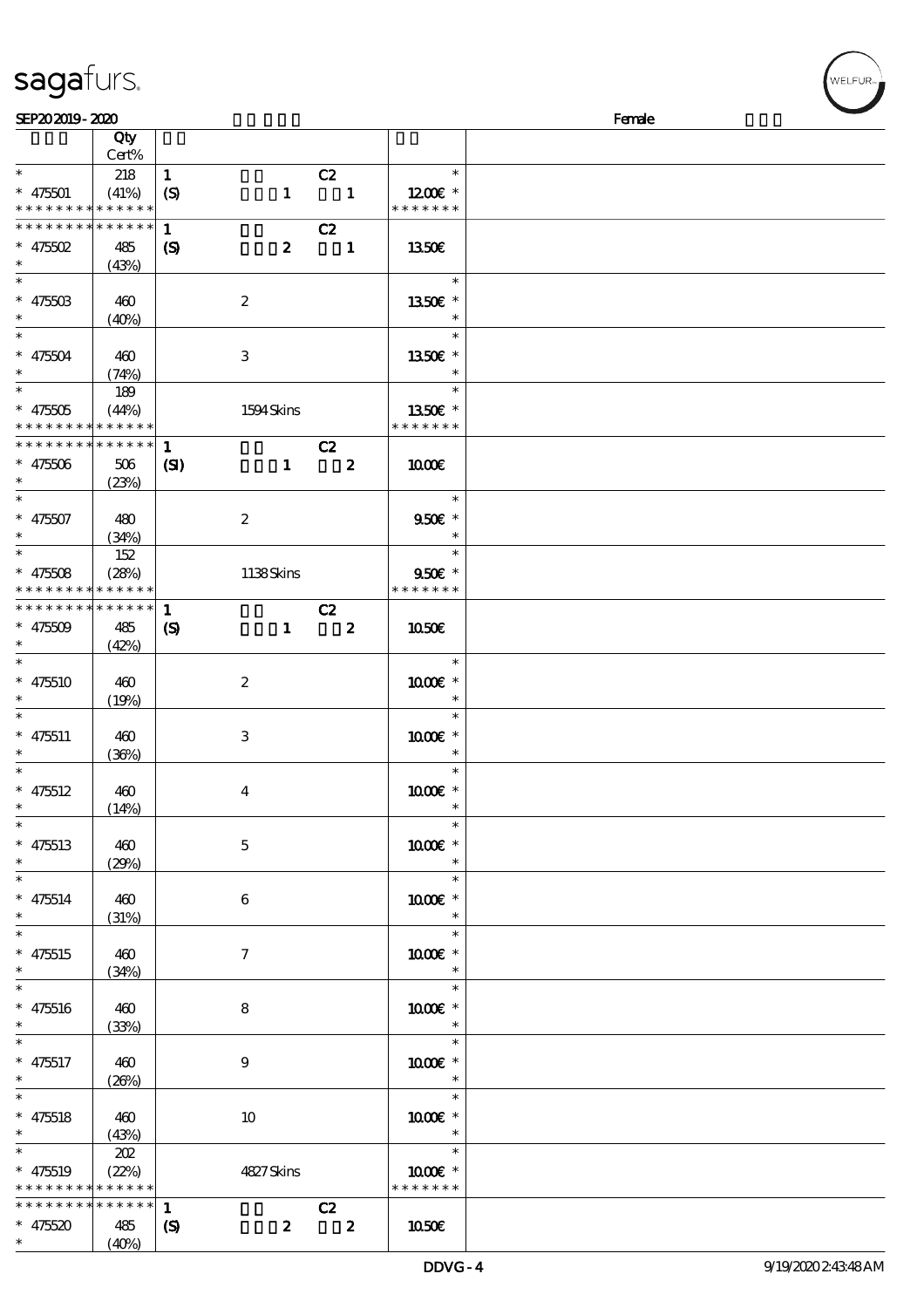| <b>saga</b> furs. |
|-------------------|
|-------------------|

| SEP202019-2020              |             |                            |                  |                                                          |                             | Female |
|-----------------------------|-------------|----------------------------|------------------|----------------------------------------------------------|-----------------------------|--------|
|                             | Qty         |                            |                  |                                                          |                             |        |
|                             | Cert%       |                            |                  |                                                          |                             |        |
| $\ast$                      |             | $\mathbf{1}$               |                  |                                                          | $\ast$                      |        |
|                             |             |                            |                  | $\overline{c}z$                                          |                             |        |
| $* 475521$                  | 460         | $\boldsymbol{S}$           | $\boldsymbol{z}$ | $\overline{\mathbf{z}}$                                  | $1000E$ *                   |        |
| $\ast$                      | (65%)       |                            |                  |                                                          | $\ast$                      |        |
| $\overline{\ast}$           | 220         |                            |                  |                                                          | $\ast$                      |        |
| $* 475522$                  | (50%)       |                            | 1165Skins        |                                                          | $1000E$ *                   |        |
| * * * * * * * * * * * * * * |             |                            |                  |                                                          | * * * * * * *               |        |
|                             |             |                            |                  |                                                          |                             |        |
|                             |             | $\mathbf{1}$               |                  | C2                                                       |                             |        |
| 475523                      | 172         | (SI)                       |                  | $1 \qquad 3$                                             | 550€                        |        |
|                             | (25%)       |                            |                  |                                                          |                             |        |
|                             |             | $\mathbf{1}$               |                  | C2                                                       |                             |        |
| 475524                      | 398         | $\boldsymbol{S}$           | $\mathbf{1}$     | $\overline{\phantom{a}}$ 3                               | 650E                        |        |
|                             |             |                            |                  |                                                          |                             |        |
|                             | (36%)       |                            |                  |                                                          |                             |        |
|                             |             | $\mathbf{1}$               |                  | C2                                                       |                             |        |
| 475525                      | 10B         | $\boldsymbol{S}$           | $\boldsymbol{2}$ | $\overline{\phantom{a}}$ 3                               | 650E                        |        |
|                             | (62%)       |                            |                  |                                                          |                             |        |
| * * * * * * * *             | * * * * * * | $\mathbf{2}$               |                  | C2                                                       |                             |        |
| $* 47526$                   | 505         |                            |                  | $1 \quad 1$                                              | 900                         |        |
| $\ast$                      |             | $\mathbf{C}$               |                  |                                                          |                             |        |
|                             | (30%)       |                            |                  |                                                          |                             |        |
| $\ast$                      |             |                            |                  |                                                          | $\ast$                      |        |
| $* 475527$                  | 480         |                            | $\boldsymbol{2}$ |                                                          | $900$ $\epsilon$ *          |        |
| $\ast$                      | (3%)        |                            |                  |                                                          | $\ast$                      |        |
| $\overline{\ast}$           |             |                            |                  |                                                          | $\ast$                      |        |
|                             |             |                            |                  |                                                          |                             |        |
| $* 475528$                  | 480         |                            | 3                |                                                          | $900E$ *                    |        |
| $\ast$                      | (21%)       |                            |                  |                                                          | $\ast$                      |        |
| $\overline{\ast}$           |             |                            |                  |                                                          | $\ast$                      |        |
| $* 47529$                   | 480         |                            | $\bf{4}$         |                                                          | $900E$ *                    |        |
| $\ast$                      | (30%)       |                            |                  |                                                          | $\ast$                      |        |
| $\ast$                      | 113         |                            |                  |                                                          | $\ast$                      |        |
|                             |             |                            |                  |                                                          |                             |        |
| $* 47530$                   | (15%)       |                            | 2058Skins        |                                                          | $900$ $\epsilon$ *          |        |
| * * * * * * * *             | * * * * * * |                            |                  |                                                          | * * * * * * *               |        |
| * * * * * * * *             | $******$    | $\boldsymbol{z}$           |                  | C2                                                       |                             |        |
| $* 475531$                  | 485         | $\boldsymbol{\mathcal{S}}$ |                  | $\begin{array}{cccc} 1 & \hspace{1.5cm} & 1 \end{array}$ | 1000E                       |        |
| $\ast$                      | (52%)       |                            |                  |                                                          |                             |        |
| $\ast$                      |             |                            |                  |                                                          | $\ast$                      |        |
| $* 475532$                  | 460         |                            | $\boldsymbol{2}$ |                                                          | $950f$ *                    |        |
| $*$                         |             |                            |                  |                                                          | $\ast$                      |        |
|                             | (48%)       |                            |                  |                                                          |                             |        |
| $\ast$                      |             |                            |                  |                                                          | $\ast$                      |        |
| $* 47533$                   | 460         |                            | 3                |                                                          | 950€ *                      |        |
| $\ast$                      | (20%)       |                            |                  |                                                          | $\ast$                      |        |
| $\overline{\ast}$           |             |                            |                  |                                                          | $\ast$                      |        |
| $* 475534$                  | 460         |                            | 4                |                                                          | $950E *$                    |        |
| $\ast$                      |             |                            |                  |                                                          | $\ast$                      |        |
| $\ast$                      | (19%)       |                            |                  |                                                          |                             |        |
|                             |             |                            |                  |                                                          | $\ast$                      |        |
| $* 47535$                   | 460         |                            | $\mathbf{5}$     |                                                          | $950E$ *                    |        |
| $\ast$                      | (20%)       |                            |                  |                                                          | $\ast$                      |        |
| $\ast$                      |             |                            |                  |                                                          | $\ast$                      |        |
| $* 475336$                  | 460         |                            | $\boldsymbol{6}$ |                                                          | $950E$ $^{\ast}$            |        |
| $\ast$                      |             |                            |                  |                                                          | $\ast$                      |        |
|                             | (41%)       |                            |                  |                                                          | $\ast$                      |        |
|                             |             |                            |                  |                                                          |                             |        |
| $* 475537$                  | 460         |                            | 7                |                                                          | 1000 *                      |        |
| $\ast$                      | (33%)       |                            |                  |                                                          |                             |        |
| $\ast$                      |             |                            |                  |                                                          | $\ast$                      |        |
| $* 47538$                   | 460         |                            | 8                |                                                          | 950€ *                      |        |
| $\ast$                      |             |                            |                  |                                                          | $\rightarrow$ $\rightarrow$ |        |
|                             | (28%)       |                            |                  |                                                          |                             |        |
| $\ast$                      |             |                            |                  |                                                          | $\ast$                      |        |
| $* 47539$                   | 460         |                            | $\boldsymbol{9}$ |                                                          | $950f$ *                    |        |
| $\ast$                      | (21%)       |                            |                  |                                                          | $\ast$                      |        |
| $\ast$                      | 200         |                            |                  |                                                          | $\ast$                      |        |
| $* 475540$                  | (15%)       |                            | 4365Skins        |                                                          | $950$ £ $*$                 |        |
| * * * * * * * *             | * * * * * * |                            |                  |                                                          | * * * * * * *               |        |
|                             |             |                            |                  |                                                          |                             |        |

WELFUR<sub>"</sub>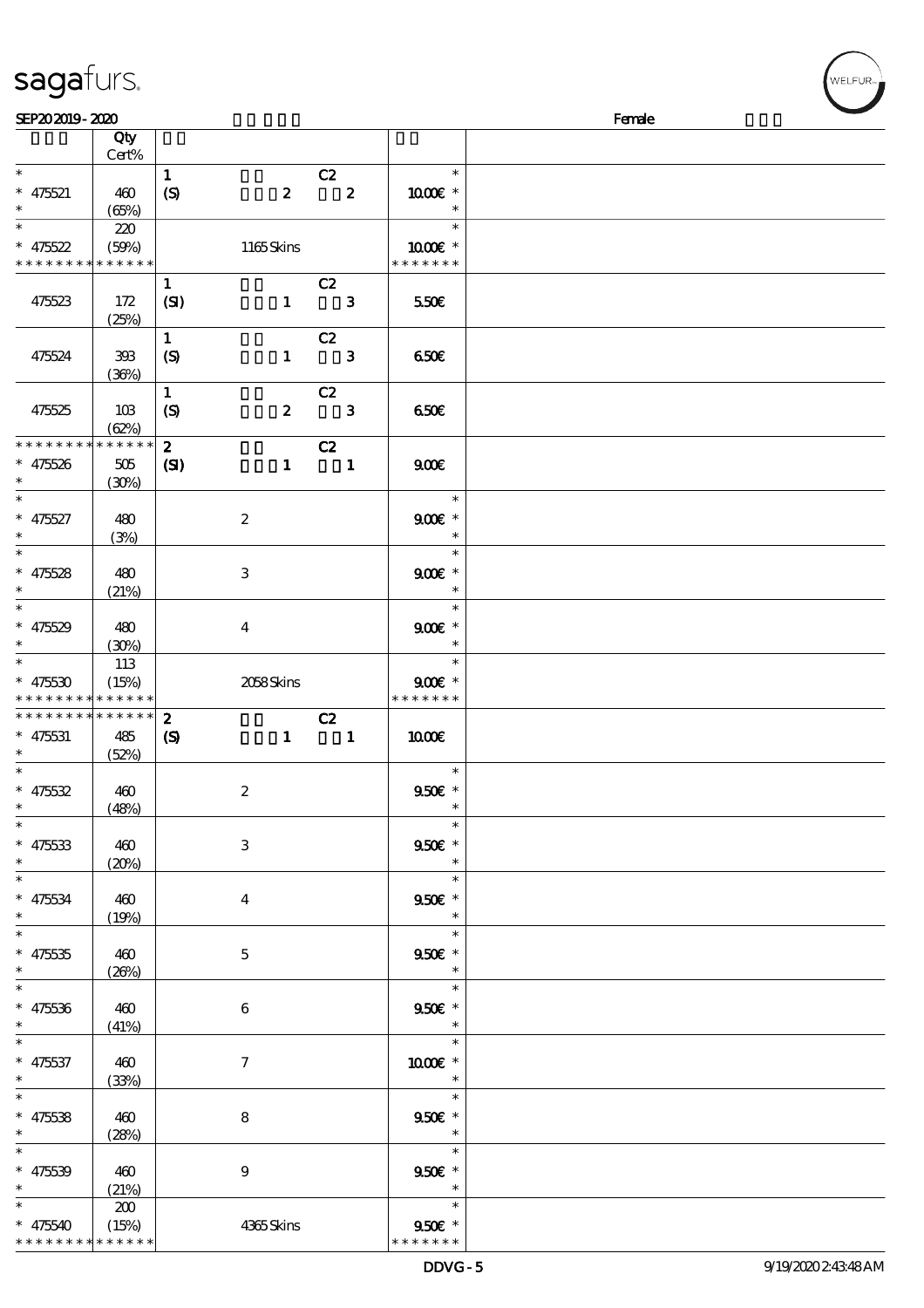| sagafurs.        |                       |                             |                  |                            |                  |               | WELFUR <sub>™</sub> |
|------------------|-----------------------|-----------------------------|------------------|----------------------------|------------------|---------------|---------------------|
| SEP202019-2020   |                       |                             |                  |                            |                  |               | Female              |
|                  | Qty                   |                             |                  |                            |                  |               |                     |
|                  | Cert%                 |                             |                  |                            |                  |               |                     |
| * * * * * * * *  | * * * * * *           | $\boldsymbol{z}$            |                  | C2                         |                  |               |                     |
| $* 475541$       | 485                   | $\boldsymbol{\mathcal{S}}$  | $\boldsymbol{z}$ |                            | $\mathbf{1}$     | 1050E         |                     |
|                  | (63%)                 |                             |                  |                            |                  |               |                     |
| $\ast$           |                       |                             |                  |                            |                  | $\ast$        |                     |
| $* 475542$       | 460                   |                             | $\boldsymbol{2}$ |                            |                  | 1000€ *       |                     |
|                  | (45%)                 |                             |                  |                            |                  | $\ast$        |                     |
|                  | 315                   |                             |                  |                            |                  | $\ast$        |                     |
| $* 475543$       | (40%)                 |                             | 1260Skins        |                            |                  | 1000 *        |                     |
| * * * * *        | * * * * * *           |                             |                  |                            |                  | * * * * * * * |                     |
| * * * * *        | * * * * * *           | $\boldsymbol{z}$            |                  | C2                         |                  |               |                     |
| $* 475544$       | 485                   | (S)                         | $\mathbf{1}$     |                            | $\boldsymbol{z}$ | 650E          |                     |
|                  | (23%)                 |                             |                  |                            |                  |               |                     |
|                  | $\boldsymbol{\omega}$ |                             |                  |                            |                  | $\ast$        |                     |
| $* 475545$       | (20%)                 |                             | 554Skins         |                            |                  | 600€ *        |                     |
| * * * *          | * * * * * *           |                             |                  |                            |                  | * * * * * * * |                     |
| * * * *          | * * * * * *           | $\boldsymbol{z}$            |                  | C2                         |                  |               |                     |
| $* 475546$       | 485                   | $\boldsymbol{\mathrm{(S)}}$ | $\mathbf{1}$     |                            | $\boldsymbol{2}$ | 7.00E         |                     |
|                  | (40%)                 |                             |                  |                            |                  |               |                     |
|                  |                       |                             |                  |                            |                  | $\ast$        |                     |
| $* 475547$       | 460                   |                             | $\boldsymbol{2}$ |                            |                  | $7.00E$ *     |                     |
| $\ast$           | (47%)                 |                             |                  |                            |                  | $\ast$        |                     |
| $\ast$           | 358                   |                             |                  |                            |                  | $\ast$        |                     |
| $* 475548$       | (29%)                 |                             | 1308Skins        |                            |                  | $7.00E$ *     |                     |
| * * * * * * *    | * * * * * *           |                             |                  |                            |                  | * * * * * * * |                     |
|                  |                       | $\boldsymbol{z}$            |                  | C2                         |                  |               |                     |
| 475549           | 238                   | $\boldsymbol{S}$            | $\boldsymbol{z}$ |                            | $\boldsymbol{z}$ | 800           |                     |
|                  | (47%)                 |                             |                  |                            |                  |               |                     |
|                  |                       | $\boldsymbol{z}$            |                  | C2                         |                  |               |                     |
| 475550           | 20B                   | (SI)                        | $\mathbf{1}$     | $\overline{\phantom{a}}$ 3 |                  | 400E          |                     |
|                  | (21%)                 |                             |                  |                            |                  |               |                     |
| * * * * * * * *  | * * * * * *           | $\boldsymbol{z}$            |                  | C2                         |                  |               |                     |
| $\ast$<br>475551 | 485                   | $\boldsymbol{\mathcal{S}}$  | $\mathbf{1}$     |                            | $\mathbf{3}$     | 600           |                     |
| $\ast$           | (34%)                 |                             |                  |                            |                  |               |                     |
| $\ast$           | 129                   |                             |                  |                            |                  | $\ast$        |                     |
| $* 475552$       | (41%)                 |                             | 614Skins         |                            |                  | 550€ *        |                     |
| * * * * *        | * * * * * *           |                             |                  |                            |                  | * * * * * * * |                     |
|                  |                       | $\boldsymbol{z}$            |                  | C2                         |                  |               |                     |
| 475553           | 173                   | (S)                         | $\boldsymbol{z}$ |                            | $\mathbf{3}$     | 600           |                     |
|                  | $(T^*D)$              |                             |                  |                            |                  |               |                     |

(57%)

 $(w$ ELFUR<sub><sup>n</sub></sub></sub></sup>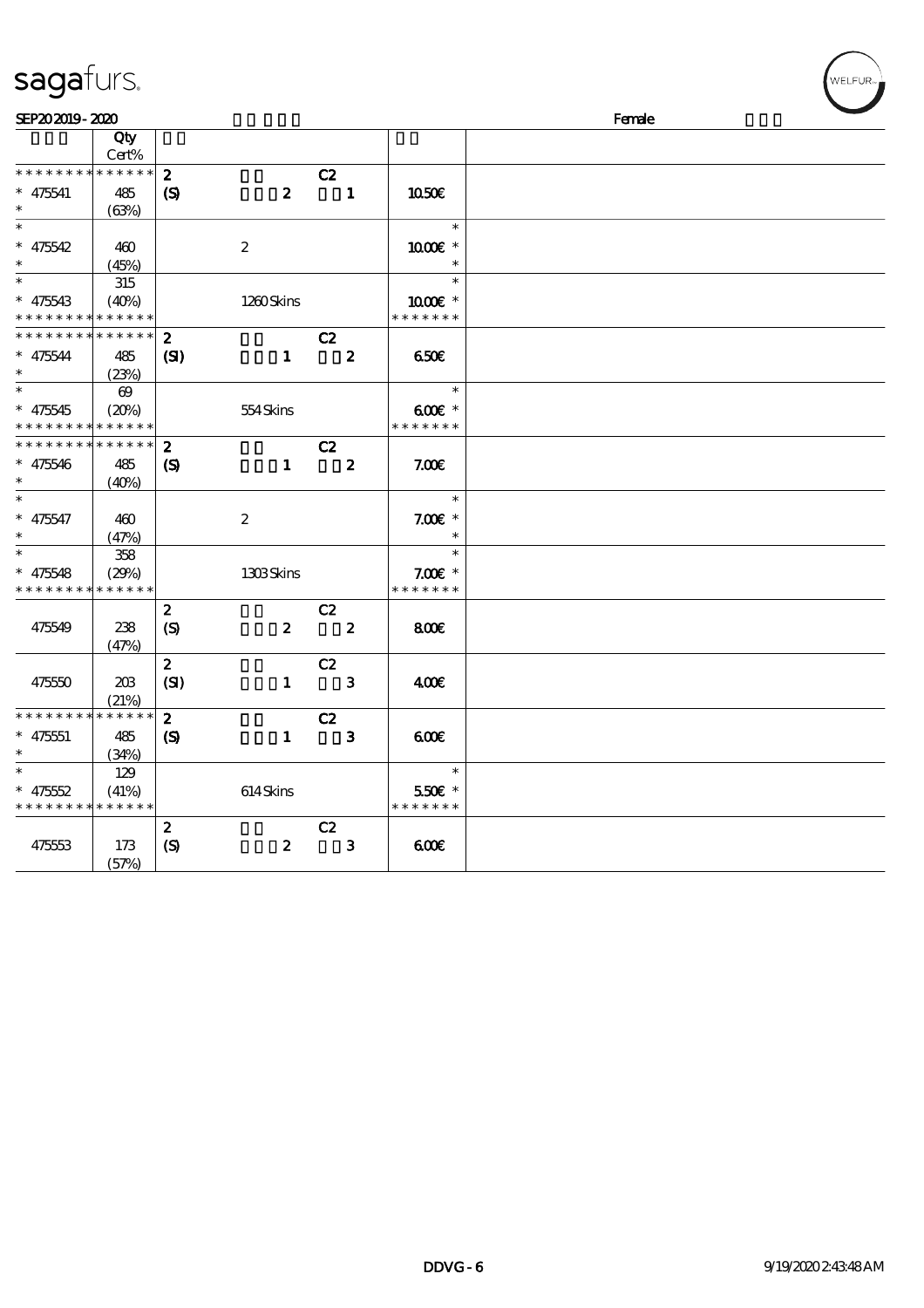|                 | Cert%             |                                     |                         |             |               |  |
|-----------------|-------------------|-------------------------------------|-------------------------|-------------|---------------|--|
|                 |                   | $\boldsymbol{\mathfrak{D}}$         |                         | C2          |               |  |
| 475581          | 170               | (SI)                                | $\mathbf{1}$            |             | 11.00E        |  |
|                 | (25%)             |                                     |                         |             |               |  |
|                 |                   | $\boldsymbol{\boldsymbol{\lambda}}$ |                         | C2          |               |  |
|                 |                   |                                     |                         |             |               |  |
| 475582          | 286               | $\boldsymbol{S}$                    | $\mathbf{1}$            |             | 1300E         |  |
|                 | (20%)             |                                     |                         |             |               |  |
|                 |                   | $\boldsymbol{\mathsf{20}}$          |                         | C2          |               |  |
| 475583          | 76                | (SI)                                | $\boldsymbol{z}$        |             | 1000E         |  |
|                 | (31%)             |                                     |                         |             |               |  |
|                 |                   | $\boldsymbol{\mathsf{20}}$          |                         | C2          |               |  |
| 475584          | 140               | $\boldsymbol{S}$                    | $\boldsymbol{z}$        |             | 11.00E        |  |
|                 | (24%)             |                                     |                         |             |               |  |
|                 |                   | $\boldsymbol{\mathfrak{D}}$         |                         | C2          |               |  |
|                 |                   |                                     |                         |             |               |  |
| 475585          | 98                | $\boldsymbol{S}$                    | ${\bf 3}$               |             | 7.00E         |  |
|                 | (39%)             |                                     |                         |             |               |  |
|                 |                   | $\boldsymbol{\mathsf{20}}$          |                         | C2          |               |  |
| 475586          | 165               | (SI)                                | $\boldsymbol{4}$        |             | 650€          |  |
|                 | (20%)             |                                     |                         |             |               |  |
|                 |                   | $\boldsymbol{\mathsf{20}}$          |                         | C2          |               |  |
| 475587          | 98                | (SI)                                | ${\bf 5}$               |             | 400E          |  |
|                 | (25%)             |                                     |                         |             |               |  |
| * * * * * * * * | * * * * * *       | $\mathbf{o}$                        |                         | C2          |               |  |
| $* 475588$      | 465               |                                     |                         |             | 1050€         |  |
| $\ast$          |                   | $\mathbf{C}$                        | $\mathbf{1}$            |             |               |  |
| $\ast$          | (25%)             |                                     |                         |             |               |  |
|                 | 324               |                                     |                         |             | $\ast$        |  |
| $* 475589$      | (31%)             |                                     | 789Skins                |             | 1000 *        |  |
| * * * * * * * * | * * * * * *       |                                     |                         |             | * * * * * * * |  |
| * * * * * * * * | * * * * * *       | $\mathbf 0$                         |                         | C2          |               |  |
| * $475500$      | 445               | $\boldsymbol{S}$                    | $\mathbf{1}$            |             | 11.50E        |  |
| $\ast$          | (15%)             |                                     |                         |             |               |  |
| $\ast$          |                   |                                     |                         |             | $\ast$        |  |
| $* 475591$      | 420               |                                     | $\boldsymbol{2}$        |             | 11.50€ *      |  |
| $\ast$          | (28%)             |                                     |                         |             | $\ast$        |  |
| $\ast$          | 250               |                                     |                         |             | $\ast$        |  |
|                 |                   |                                     |                         |             |               |  |
| $* 475592$      | (28%)             |                                     | 1115Skins               |             | 11.50€ *      |  |
| * * * * * * * * | * * * * * *       |                                     |                         |             | * * * * * * * |  |
|                 |                   | $\mathbf 0$                         |                         | C2          |               |  |
| 475593          | 414               | (SI)                                | $\boldsymbol{z}$        |             | $950E$        |  |
|                 | (25%)             |                                     |                         |             |               |  |
| * * * * * * * * | * * * * * *       | $\mathbf{o}$                        |                         | C2          |               |  |
| $* 475594$      | 445               | $\boldsymbol{\mathcal{S}}$          | $\boldsymbol{z}$        |             | 1000E         |  |
| $\ast$          | (30%)             |                                     |                         |             |               |  |
| $\ast$          | 257               |                                     |                         |             | $\ast$        |  |
| $* 475005$      | (25%)             |                                     | <b>702Skins</b>         |             | 1000€ *       |  |
| * * * * * * * * | * * * * * *       |                                     |                         |             | * * * * * * * |  |
|                 |                   |                                     |                         |             |               |  |
|                 |                   | $\mathbf{O}$                        |                         | C2          |               |  |
| 475596          | 170               | (SI)                                | $\boldsymbol{z}$        | <b>LNAP</b> | 60E           |  |
|                 | (54%)             |                                     |                         |             |               |  |
|                 |                   | $\mathbf{O}$                        |                         | C2          |               |  |
| 475597          | 105               | (SI)                                | $\mathbf{3}$            |             | 650E          |  |
|                 | (28%)             |                                     |                         |             |               |  |
|                 |                   | $\mathbf{O}$                        |                         | C2          |               |  |
| 475598          | 348               | $\boldsymbol{S}$                    | 3                       |             | 7.50E         |  |
|                 |                   |                                     |                         |             |               |  |
| $******$        | (31%)<br>$******$ |                                     |                         |             |               |  |
|                 |                   | $\mathbf 0$                         |                         | C2          |               |  |
| * $475509$      | 465               | (S)                                 | $\overline{\mathbf{4}}$ |             | 550€          |  |

 $\overline{\phantom{a}}$ 

 $SEP202019 - 2020$  Female

说明 价格

\*\*\* 5.50€

 $\ast$ 

# sagafurs.

顺序号 Qty

 $\overline{S}$ 

2

 $(16%)$ 

 $(19%)$ 

\*\*

 $\overline{\phantom{0}}$ 

 $\ast$ 

\*\*\*

 $* 475600 | 440$ 

| WELFUR |
|--------|
|        |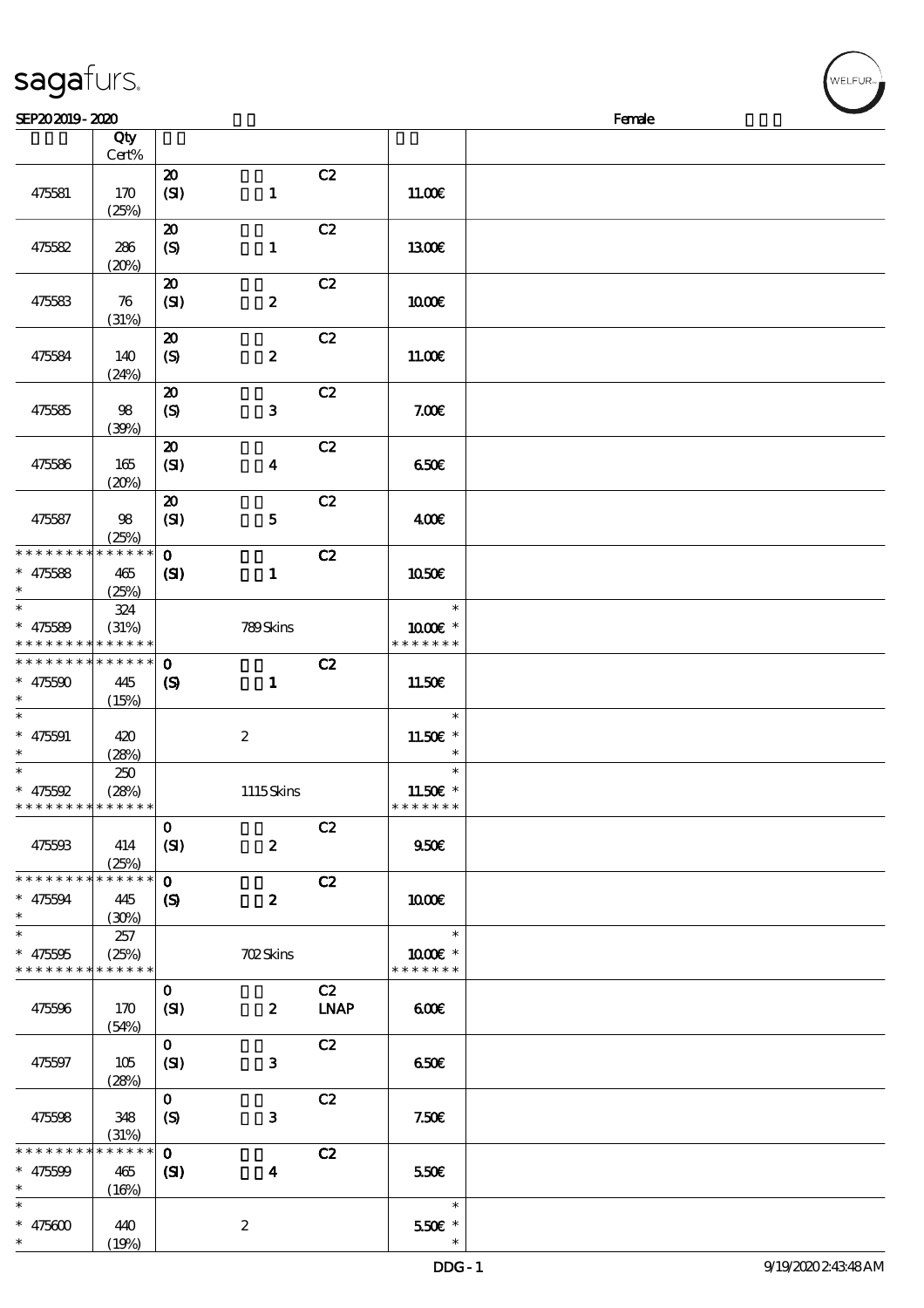| SEP202019-2020        |                      |                            |                  |             |                    | Female |
|-----------------------|----------------------|----------------------------|------------------|-------------|--------------------|--------|
|                       | Qty                  |                            |                  |             |                    |        |
|                       | Cert%                |                            |                  |             |                    |        |
| $\ast$                |                      | $\mathbf{O}$               |                  | C2          | $\ast$             |        |
| $* 475601$            | 440                  | (SI)                       | $\boldsymbol{4}$ |             | 550€ *             |        |
|                       | (34%)                |                            |                  |             | $\ast$             |        |
| $\ast$                |                      |                            |                  |             | $\ast$             |        |
| * $475602$            | 440                  |                            | $\boldsymbol{4}$ |             | 550€ *             |        |
| $\ast$                | (20%)                |                            |                  |             | $\ast$             |        |
| $\overline{\ast}$     | 80                   |                            |                  |             | $\ast$             |        |
| $* 47560B$            | (28%)                |                            | 1865Skins        |             | $500E$ *           |        |
| * * * * * * * *       | * * * * * *          |                            |                  |             | * * * * * * *      |        |
|                       |                      |                            |                  | C2          |                    |        |
|                       |                      | $\mathbf 0$                |                  |             |                    |        |
| 475604                | 211                  | $\mathbf{I}$               | $\boldsymbol{4}$ |             | 450E               |        |
| * * * * * * * *       | (23%)<br>* * * * * * |                            |                  |             |                    |        |
|                       |                      | $\mathbf{O}$               |                  | C2          |                    |        |
| $* 475605$            | 465                  | (S)                        | $\mathbf{5}$     |             | 300                |        |
| $\ast$<br>$\ast$      | (40%)                |                            |                  |             |                    |        |
|                       | 164                  |                            |                  |             | $\ast$             |        |
| $* 475606$            | (45%)                |                            | 629Skins         |             | $300E$ *           |        |
| * * * * * * * *       | * * * * * *          |                            |                  |             | * * * * * * *      |        |
| __<br>* * * * * * * * | * * * * * *          | $\mathbf{1}$               |                  | C2          |                    |        |
| $* 475607$            | 505                  | (S)                        | $\mathbf{1}$     |             | 950E               |        |
| $\ast$                | (38%)                |                            |                  |             |                    |        |
| $\ast$                | 341                  |                            |                  |             | $\ast$             |        |
| * $475608$            | (37%)                |                            | 846Skins         |             | $900E$ *           |        |
| * * * * * * * *       | * * * * * *          |                            |                  |             | * * * * * * *      |        |
| * * * * * * * *       | * * * * * *          | $\mathbf{1}$               |                  | C2          |                    |        |
| * $475609$            | 485                  | $\boldsymbol{\mathcal{S}}$ | $\mathbf{1}$     |             | 1000E              |        |
| $\ast$                | (20%)                |                            |                  |             |                    |        |
| $\ast$                |                      |                            |                  |             | $\ast$             |        |
| $* 475610$            | 460                  |                            | $\boldsymbol{2}$ |             | 1000€ *            |        |
| $\ast$                | (41%)                |                            |                  |             |                    |        |
| $\ast$                | 459                  |                            |                  |             | $\ast$             |        |
| $* 475611$            | (29%)                |                            | 1404Skins        |             | 1000 *             |        |
| * * * * * * * *       | * * * * * *          |                            |                  |             | * * * * * * *      |        |
|                       |                      | $\mathbf{1}$               |                  | C2          |                    |        |
| 475612                | 367                  | (SI)                       | $\mathbf{1}$     | <b>LNAP</b> | 7.005              |        |
|                       | (50%)                |                            |                  |             |                    |        |
|                       |                      | $\mathbf{1}$               |                  | C2          |                    |        |
| 475613                | 315                  |                            |                  |             |                    |        |
|                       |                      | (S)                        | $\mathbf{1}$     | <b>LNAP</b> | 800E               |        |
| * * * * * * * *       | (45%)<br>* * * * * * | $\mathbf{1}$               |                  |             |                    |        |
|                       |                      |                            |                  | C2          |                    |        |
| $* 475614$            | 505                  | $\mathbf{C}$               | $\boldsymbol{z}$ |             | 650                |        |
| $\ast$<br>$\ast$      | (38%)                |                            |                  |             |                    |        |
|                       | 78                   |                            |                  |             | $\ast$             |        |
| $* 475615$            | (26%)                |                            | 583Skins         |             | $600$ $\epsilon$ * |        |
| * * * * * * * *       | * * * * * *          |                            |                  |             | * * * * * * *      |        |
|                       |                      | $\mathbf{1}$               |                  | C2          |                    |        |
| 475616                | 258                  | $\mathbf{I}$               | $\boldsymbol{z}$ |             | 550€               |        |
|                       | (38%)                |                            |                  |             |                    |        |
| * * * * * * * *       | * * * * * *          | $\mathbf{1}$               |                  | C2          |                    |        |
| $* 475617$            | 485                  | $\boldsymbol{\mathcal{S}}$ | $\boldsymbol{z}$ |             | 800                |        |
| $\ast$                | (27%)                |                            |                  |             |                    |        |
| $\ast$                |                      |                            |                  |             | $\ast$             |        |
| $* 475618$            | 460                  |                            | $\boldsymbol{2}$ |             | 800€ *             |        |
| $\ast$                | (60%)                |                            |                  |             | $\ast$             |        |
| $\ast$                | 311                  |                            |                  |             | $\ast$             |        |
| $* 475619$            | (17%)                |                            | 1256Skins        |             | $7.50E$ *          |        |
| * * * * * * * *       | * * * * * *          |                            |                  |             | * * * * * * *      |        |
|                       |                      | $\mathbf{1}$               |                  | C2          |                    |        |
| 475620                | 219                  | (SI)                       | $\boldsymbol{z}$ | <b>LNAP</b> | 500                |        |
|                       | (44%)                |                            |                  |             |                    |        |

WELFUR-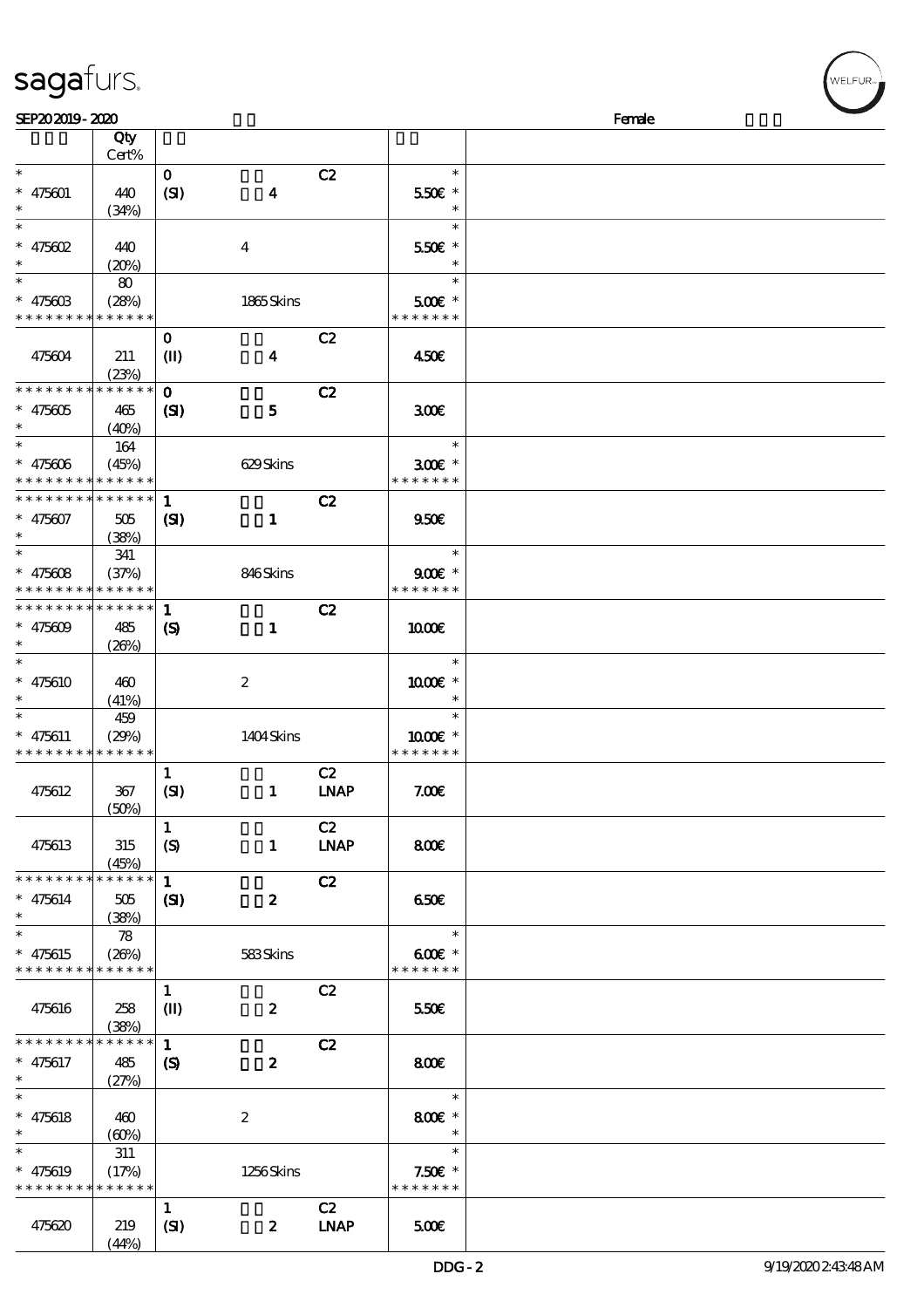|                                          | Cert%       |                            |                         |             |                          |  |
|------------------------------------------|-------------|----------------------------|-------------------------|-------------|--------------------------|--|
|                                          |             | $\mathbf{1}$               |                         | C2          |                          |  |
|                                          |             |                            |                         |             |                          |  |
| 475621                                   | 183         | (S)                        | $\pmb{2}$               | <b>LNAP</b> | 550€                     |  |
|                                          | (48%)       |                            |                         |             |                          |  |
|                                          |             | $\mathbf{1}$               |                         | C2          |                          |  |
| 475622                                   | 265         | (SI)                       | $\mathbf{3}$            |             | 500                      |  |
|                                          |             |                            |                         |             |                          |  |
|                                          | (46%)       |                            |                         |             |                          |  |
| * * * * * * * *                          | * * * * * * | $\mathbf{1}$               |                         | C2          |                          |  |
| $* 475623$                               | 425         | $\boldsymbol{\mathcal{S}}$ | $\mathbf{3}$            |             | 550€                     |  |
| $\ast$                                   | (48%)       |                            |                         |             |                          |  |
|                                          | 87          |                            |                         |             | $\ast$                   |  |
|                                          |             |                            |                         |             |                          |  |
| $* 475624$                               | (34%)       |                            | 512Skins                |             | $500$ £ *                |  |
| * * * * * * * * * * * * * *              |             |                            |                         |             | * * * * * * *            |  |
|                                          |             | $\mathbf{1}$               |                         | C2          |                          |  |
| 475625                                   | 167         | (SI)                       | 3                       | <b>LNAP</b> | 200E                     |  |
|                                          |             |                            |                         |             |                          |  |
|                                          | (58%)       |                            |                         |             |                          |  |
| * * * * * * * * * * * * * *              |             | $\mathbf{1}$               |                         | C2          |                          |  |
| $* 475626$                               | 505         | $\mathbf{C}$               | $\boldsymbol{4}$        |             | 400                      |  |
| $\ast$                                   | (62%)       |                            |                         |             |                          |  |
| $\ast$                                   | 453         |                            |                         |             | $\ast$                   |  |
|                                          |             |                            |                         |             |                          |  |
| $* 475627$                               | (42%)       |                            | 958Skins                |             | 400€ *                   |  |
| * * * * * * * * * * * * * *              |             |                            |                         |             | * * * * * * *            |  |
|                                          |             | $\mathbf{1}$               |                         | C2          |                          |  |
| 475628                                   | 190         | $\mathbf{I}$               | $\overline{\mathbf{4}}$ |             | 350E                     |  |
|                                          |             |                            |                         |             |                          |  |
|                                          | (31%)       |                            |                         |             |                          |  |
| * * * * * * * *                          | * * * * * * | $\mathbf{1}$               |                         | C2          |                          |  |
| $* 475629$                               | 505         | $\mathbf{S}$               | 5                       |             | 300                      |  |
| $\ast$                                   | (68%)       |                            |                         |             |                          |  |
| $\overline{\ast}$                        |             |                            |                         |             | $\ast$                   |  |
|                                          |             |                            |                         |             |                          |  |
| $* 475630$                               | 480         |                            | $\boldsymbol{2}$        |             | $300E$ *                 |  |
| $\ast$                                   | (57%)       |                            |                         |             | $\ast$                   |  |
| $\ast$                                   | $302\,$     |                            |                         |             | $\ast$                   |  |
| $* 475631$                               | (42%)       |                            | 1287Skins               |             | 250€ *                   |  |
| * * * * * * * * <mark>* * * * * *</mark> |             |                            |                         |             | * * * * * * *            |  |
|                                          |             |                            |                         |             |                          |  |
| * * * * * * * * <mark>* * * * * *</mark> |             | $\boldsymbol{z}$           |                         | C2          |                          |  |
| $* 475632$                               | 505         | (S)                        | $\mathbf{1}$            |             | 7.00E                    |  |
| $\ast$                                   | (29%)       |                            |                         |             |                          |  |
| $\ast$                                   |             |                            |                         |             | $\ast$                   |  |
|                                          |             |                            |                         |             |                          |  |
| $* 475633$                               | 480         |                            | $\boldsymbol{2}$        |             | 650 $\varepsilon$ *      |  |
| $\ast$                                   | (10%)       |                            |                         |             | $*$                      |  |
| $*$                                      |             |                            |                         |             | $\ast$                   |  |
| $* 475634$                               | 440         |                            | 3                       |             | 650€ *                   |  |
| $*$ and $*$                              | (25%)       |                            |                         |             | $\ast$                   |  |
| $\ast$                                   |             |                            |                         |             | $\ast$                   |  |
|                                          | 109         |                            |                         |             |                          |  |
| $* 475635$                               | (48%)       |                            | 1534 Skins              |             | 650€ *                   |  |
| * * * * * * * *                          | * * * * * * |                            |                         |             | * * * * * * *            |  |
| * * * * * * * *                          | ******      | $\boldsymbol{z}$           |                         | C2          |                          |  |
| $* 475636$                               | 485         | $\boldsymbol{\mathcal{S}}$ | $\mathbf{1}$            |             | 800€                     |  |
|                                          |             |                            |                         |             |                          |  |
| $\ddot{\phantom{0}}$                     | (27%)       |                            |                         |             |                          |  |
|                                          |             |                            |                         |             | $\ast$                   |  |
| $* 475637$                               | 460         |                            | $\boldsymbol{2}$        |             | 800 €*                   |  |
| $*$                                      | (47%)       |                            |                         |             | $\overline{\phantom{a}}$ |  |
| $\ast$                                   |             |                            |                         |             | $\ast$                   |  |
|                                          |             |                            |                         |             |                          |  |
| $* 475638$                               | 460         |                            | $\,3$                   |             | 800€ *                   |  |
| $\ast$                                   | (20%)       |                            |                         |             | $\ast$                   |  |
| $\ast$                                   |             |                            |                         |             | $\ast$                   |  |
| $* 475639$                               | 460         |                            |                         |             | 800€ *                   |  |
|                                          |             |                            | $\boldsymbol{4}$        |             |                          |  |
| $\ast$                                   | (28%)       |                            |                         |             | $\ast$                   |  |
| $\ast$                                   |             |                            |                         |             | $\ast$                   |  |
| * $475640$                               | 460         |                            | $\mathbf 5$             |             | 800€ *                   |  |
| $\ast$                                   | (46%)       |                            |                         |             | $\ast$                   |  |
|                                          |             |                            |                         |             |                          |  |

说明 价格

# sagafurs.

顺序号 Qty

**ELFUR**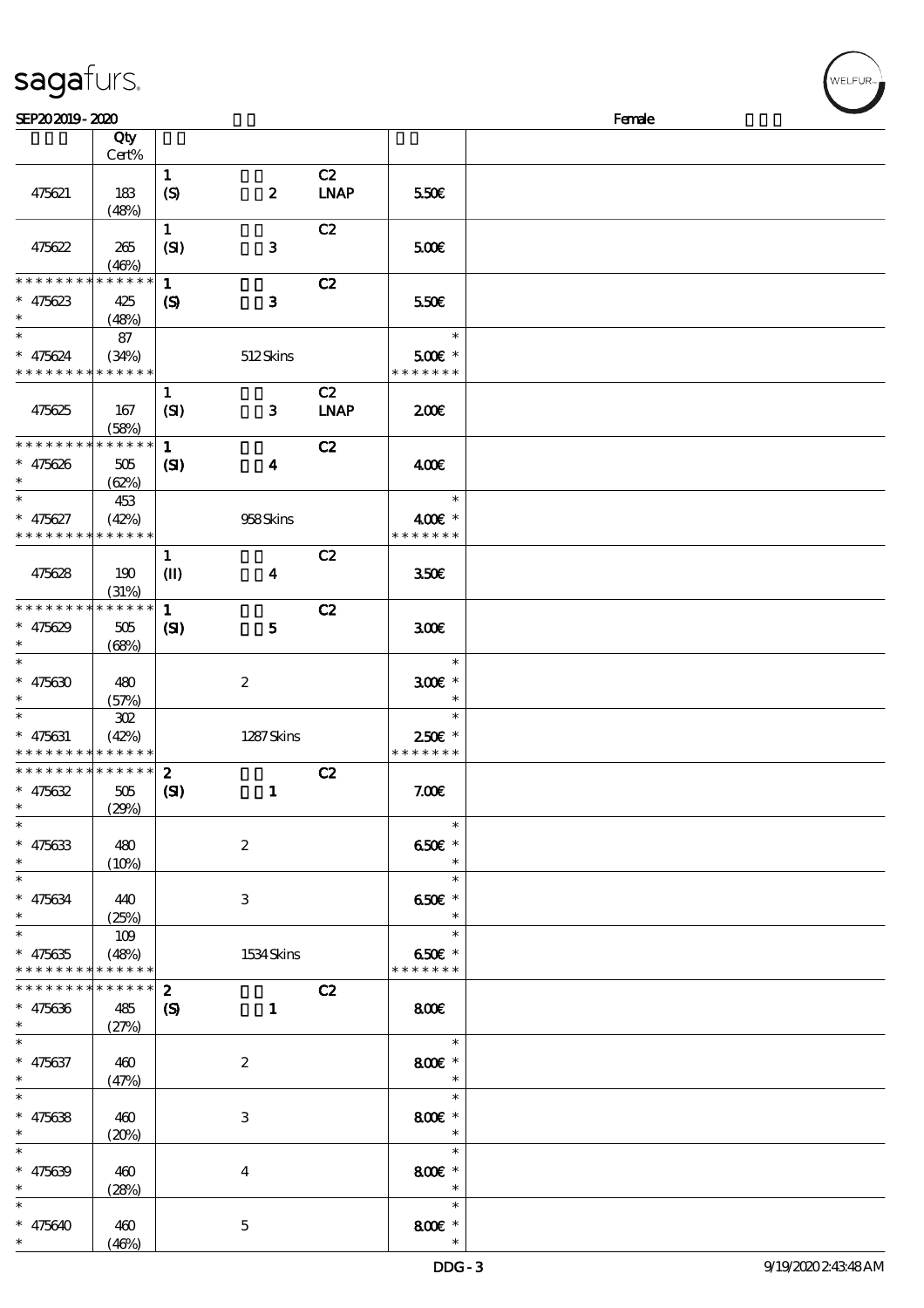\* \* \* \* \* \* \* \* \* \* \* \*

| SEP202019-2020              |             |                             |                  |             |                  | Female |
|-----------------------------|-------------|-----------------------------|------------------|-------------|------------------|--------|
|                             | Qty         |                             |                  |             |                  |        |
|                             | Cert%       |                             |                  |             |                  |        |
| $\ast$                      |             | $\boldsymbol{z}$            |                  | C2          | $\ast$           |        |
| $* 475641$                  | 460         | (S)                         | $\mathbf{1}$     |             | $7.50E$ *        |        |
| $\ast$                      | (10%)       |                             |                  |             | $\ast$           |        |
| $\overline{\ast}$           | 279         |                             |                  |             | $\ast$           |        |
| $* 475642$                  | (19%)       |                             | 3064Skins        |             | $7.50E$ *        |        |
| * * * * * * * * * * * * * * |             |                             |                  |             | * * * * * * *    |        |
|                             |             | $\boldsymbol{z}$            |                  | C2          |                  |        |
| 475643                      | 196         | (SI)                        | $\mathbf{1}$     | <b>LNAP</b> | 500              |        |
|                             | (76%)       |                             |                  |             |                  |        |
|                             |             | $\boldsymbol{z}$            |                  | C2          |                  |        |
| 475644                      | 242         | $\mathcal{S}$               | $\mathbf{1}$     | <b>LNAP</b> | 550€             |        |
|                             | (60%)       |                             |                  |             |                  |        |
|                             |             | $\boldsymbol{z}$            |                  | C2          |                  |        |
| 475645                      | 505         | (SI)                        | $\boldsymbol{z}$ |             | 550€             |        |
|                             | (28%)       |                             |                  |             |                  |        |
| * * * * * * * * * * * * * * |             | $\boldsymbol{z}$            |                  | C2          |                  |        |
| $* 475646$                  |             |                             | $\boldsymbol{z}$ |             | 600              |        |
| $\ast$                      | 485         | $\boldsymbol{\mathsf{(S)}}$ |                  |             |                  |        |
| $\ast$                      | (31%)       |                             |                  |             | $\ast$           |        |
|                             |             |                             |                  |             |                  |        |
| $* 475647$                  | 440         |                             | $\boldsymbol{2}$ |             | 550€ *<br>$\ast$ |        |
| $\ast$<br>$\ast$            | (18%)       |                             |                  |             |                  |        |
|                             | 75          |                             |                  |             | $\ast$           |        |
| $* 475648$                  | (24%)       |                             | 1000Skins        |             | 550€ *           |        |
| * * * * * * * *             | * * * * * * |                             |                  |             | * * * * * * *    |        |
|                             |             | $\boldsymbol{z}$            |                  | C2          |                  |        |
| 475649                      | 141         | (SI)                        | $\boldsymbol{z}$ | <b>LNAP</b> | 350 <sup>2</sup> |        |
|                             | (82%)       |                             |                  |             |                  |        |
|                             |             | $\boldsymbol{z}$            |                  | C2          |                  |        |
| 475650                      | 168         | (S)                         | $\boldsymbol{z}$ | <b>LNAP</b> | 400€             |        |
|                             | (74%)       |                             |                  |             |                  |        |
|                             |             | $\boldsymbol{z}$            |                  | C2          |                  |        |
| 475651                      | 166         | (SI)                        | $\mathbf{3}$     |             | 400€             |        |
|                             | (50%)       |                             |                  |             |                  |        |
|                             |             | $\boldsymbol{z}$            |                  | C2          |                  |        |
| 475652                      | 314         | $\boldsymbol{S}$            | $\mathbf{3}$     |             | 400              |        |
|                             | (36%)       |                             |                  |             |                  |        |
| * * * * * * * * * * * * * * |             | $\mathbf{2}$                |                  | C2          |                  |        |
| $* 475653$                  | 505         | (S)                         | $\boldsymbol{4}$ |             | 250€             |        |
| $\ast$                      | (58%)       |                             |                  |             |                  |        |
| $\ast$                      |             |                             |                  |             | $\ast$           |        |
| $* 475654$                  | 480         |                             | $\boldsymbol{2}$ |             | 250€ *           |        |
| $\ast$                      | (39%)       |                             |                  |             | $\ast$           |        |
| $\overline{\ast}$           | 58          |                             |                  |             | $\ast$           |        |
| $* 475655$                  | (46%)       |                             | 1043Skins        |             | 250€ *           |        |
| * * * * * * * * * * * * * * |             |                             |                  |             | * * * * * * *    |        |
|                             |             | $\boldsymbol{z}$            |                  | C2          |                  |        |
| 475656                      | 478         | (SI)                        | 5 <sub>5</sub>   |             | 200E             |        |
|                             | (46%)       |                             |                  |             |                  |        |
|                             |             | 1/2                         |                  | C2          |                  |        |
| 475657                      | -41         | (SI)                        | MAT5             |             | 250 <sup>2</sup> |        |
|                             | (19%)       |                             |                  |             |                  |        |
|                             |             | 200                         |                  | C2          |                  |        |
| 475658                      | 285         | (SI)                        | TOR5             |             | 400              |        |
|                             | (24%)       |                             |                  |             |                  |        |
| * * * * * * * *             | * * * * * * | 1                           |                  | C2          |                  |        |
|                             |             |                             |                  |             |                  |        |
| $* 475659$<br>$\ast$        | 505         | (S)                         | TOR5             |             | 300              |        |
| $\ast$                      | (40%)       |                             |                  |             | $\ast$           |        |
|                             | 169         |                             |                  |             |                  |        |
| $* 475600$                  | (21%)       |                             | 674Skins         |             | $300$ £ *        |        |

\* \* \* \* \* \*

WELFUR<sub>"</sub>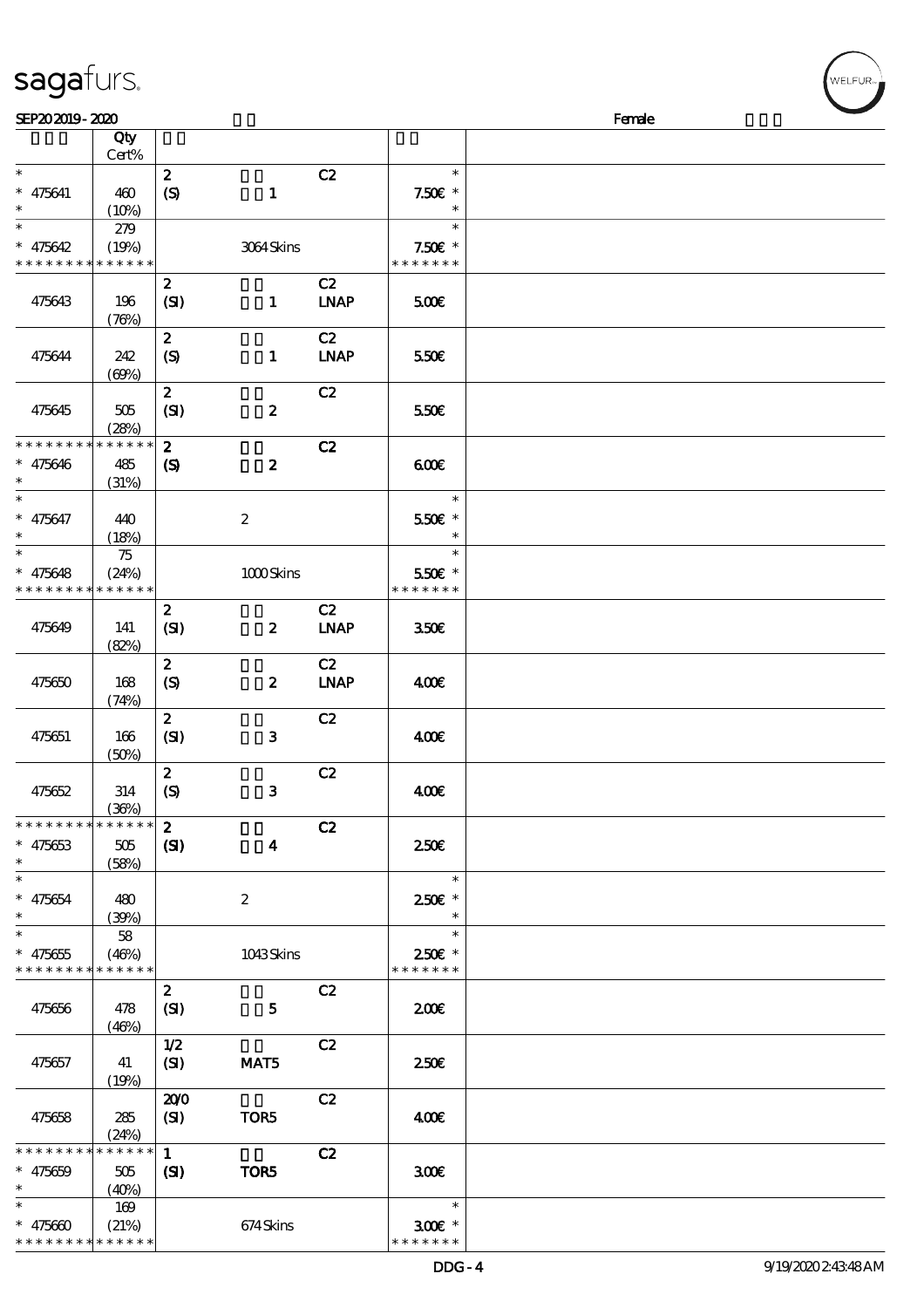|                                            |                            | $\boldsymbol{z}$ |                           | C2 |                         |  |
|--------------------------------------------|----------------------------|------------------|---------------------------|----|-------------------------|--|
| 475661                                     | 293                        | (SI)             | TOR5                      |    | 200                     |  |
|                                            | (42%)                      |                  |                           |    |                         |  |
| * * * * * * * *                            | * * * * * *                | 200              |                           | C2 |                         |  |
| $* 475662$                                 | 445                        | Ш                |                           |    | 950E                    |  |
| $\ast$                                     | (20%)                      |                  |                           |    |                         |  |
| $\ast$                                     | 100                        |                  |                           |    | $\ast$                  |  |
| $* 475663$                                 | (19%)                      |                  | 545Skins                  |    | $900E$ *                |  |
| * * * * * * * *                            | * * * * * *                |                  |                           |    | * * * * * * *           |  |
| * * * * * * * *                            | * * * * * *                | 200              |                           | C2 |                         |  |
| $* 475664$                                 | 445                        | Ш                | $\boldsymbol{z}$          |    | 800€                    |  |
| $\ast$                                     | (20%)                      |                  |                           |    |                         |  |
| $\ast$                                     |                            |                  |                           |    | $\ast$                  |  |
|                                            | 137                        |                  |                           |    |                         |  |
| $* 475665$<br>* * * * * * * *              | (35%)                      |                  | 582Skins                  |    | 800€ *<br>* * * * * * * |  |
|                                            | * * * * * *                |                  |                           |    |                         |  |
|                                            |                            | 200              |                           | C2 |                         |  |
| 475666                                     | 225                        | Ш                | $\boldsymbol{4}$          |    | 350 <sup>2</sup>        |  |
|                                            | (28%)                      |                  |                           |    |                         |  |
|                                            |                            | $\mathbf{1}$     |                           | C2 |                         |  |
| 475667                                     | 324                        | Ш                |                           |    | 7.00E                   |  |
|                                            | (32%)                      |                  |                           |    |                         |  |
| * * * * * * * *                            | * * * * * *                | $\mathbf 1$      |                           | C2 |                         |  |
| * $475668$                                 | 505                        | Ш                | $\boldsymbol{z}$          |    | 550€                    |  |
| $\ast$                                     | (27%)                      |                  |                           |    |                         |  |
| $\ast$                                     | 100                        |                  |                           |    | $\ast$                  |  |
| * $475609$                                 | (40%)                      |                  | 605Skins                  |    | 550€ *                  |  |
| * * * * * * * * <mark>* * * * * * *</mark> |                            |                  |                           |    | * * * * * * *           |  |
| * * * * * * * *                            | $\ast\ast\ast\ast\ast\ast$ | $\mathbf{1}$     |                           | C2 |                         |  |
| * $475670$                                 | 505                        | Ш                | 4                         |    | 350 <sup>2</sup>        |  |
| $\ast$                                     | (20%)                      |                  |                           |    |                         |  |
| $\ast$                                     |                            |                  |                           |    | $\ast$                  |  |
| $* 475671$                                 | 480                        |                  | $\boldsymbol{2}$          |    | $300E$ *                |  |
| $\ast$                                     | (20%)                      |                  |                           |    | $\ast$                  |  |
| $\ast$                                     | 140                        |                  |                           |    | $\ast$                  |  |
| * $475672$                                 | (30%)                      |                  | 1125Skins                 |    | 300€ *                  |  |
| * * * * * * * * <mark>* * * * * * *</mark> |                            |                  |                           |    | * * * * * * *           |  |
| * * * * * * * *                            | $***$ * * * *              | $\boldsymbol{z}$ |                           | C2 |                         |  |
| $* 475673$                                 |                            | $\mathbf{m}$     |                           |    |                         |  |
| $^{\ast}$                                  | 485                        |                  |                           |    | 500                     |  |
| $\ast$                                     | (38%)                      |                  |                           |    |                         |  |
|                                            |                            |                  |                           |    | $\ast$                  |  |
| $* 475674$                                 | 460                        |                  | $\boldsymbol{2}$          |    | $500$ £ *               |  |
| $\ast$                                     | (43%)                      |                  |                           |    | $\ast$                  |  |
| $\ast$                                     |                            |                  |                           |    | $\ast$                  |  |
| $* 475675$                                 | 460                        |                  | 3                         |    | $500E$ *                |  |
| $\ast$                                     | (57%)                      |                  |                           |    | $\ast$                  |  |
| $\ast$                                     | 113                        |                  |                           |    | $\ast$                  |  |
| $* 475676$                                 | (20%)                      |                  | 1518Skins                 |    | 450€ *                  |  |
| * * * * * * * *                            | * * * * * *                |                  |                           |    | * * * * * * *           |  |
| * * * * * * * *                            | ******                     | $\boldsymbol{z}$ |                           | C2 |                         |  |
| * 475677                                   | 505                        | Ш                | $\boldsymbol{z}$          |    | 350 <sup>2</sup>        |  |
| $*$ and $*$                                | (38%)                      |                  |                           |    |                         |  |
| $\ast$                                     |                            |                  |                           |    | $\ast$                  |  |
| $* 475678$                                 | 480                        |                  | $\boldsymbol{2}$          |    | $350E$ *                |  |
| $\ast$                                     | (28%)                      |                  |                           |    | $\ast$                  |  |
| $\ast$                                     |                            |                  |                           |    | $\ast$                  |  |
| * $475679$                                 | 480                        |                  | $\ensuremath{\mathbf{3}}$ |    | 400€ *                  |  |
|                                            | (20%)                      |                  |                           |    | $\ast$                  |  |
| $\ast$                                     |                            |                  |                           |    | $\ast$                  |  |
|                                            |                            |                  |                           |    |                         |  |
| $* 475680$                                 | 480                        |                  | $\overline{\mathbf{4}}$   |    | $350$ £ *               |  |
|                                            | (27%)                      |                  |                           |    |                         |  |

说明 价格

#### sagafurs.

顺序号 Qty

Cert%

WELFUR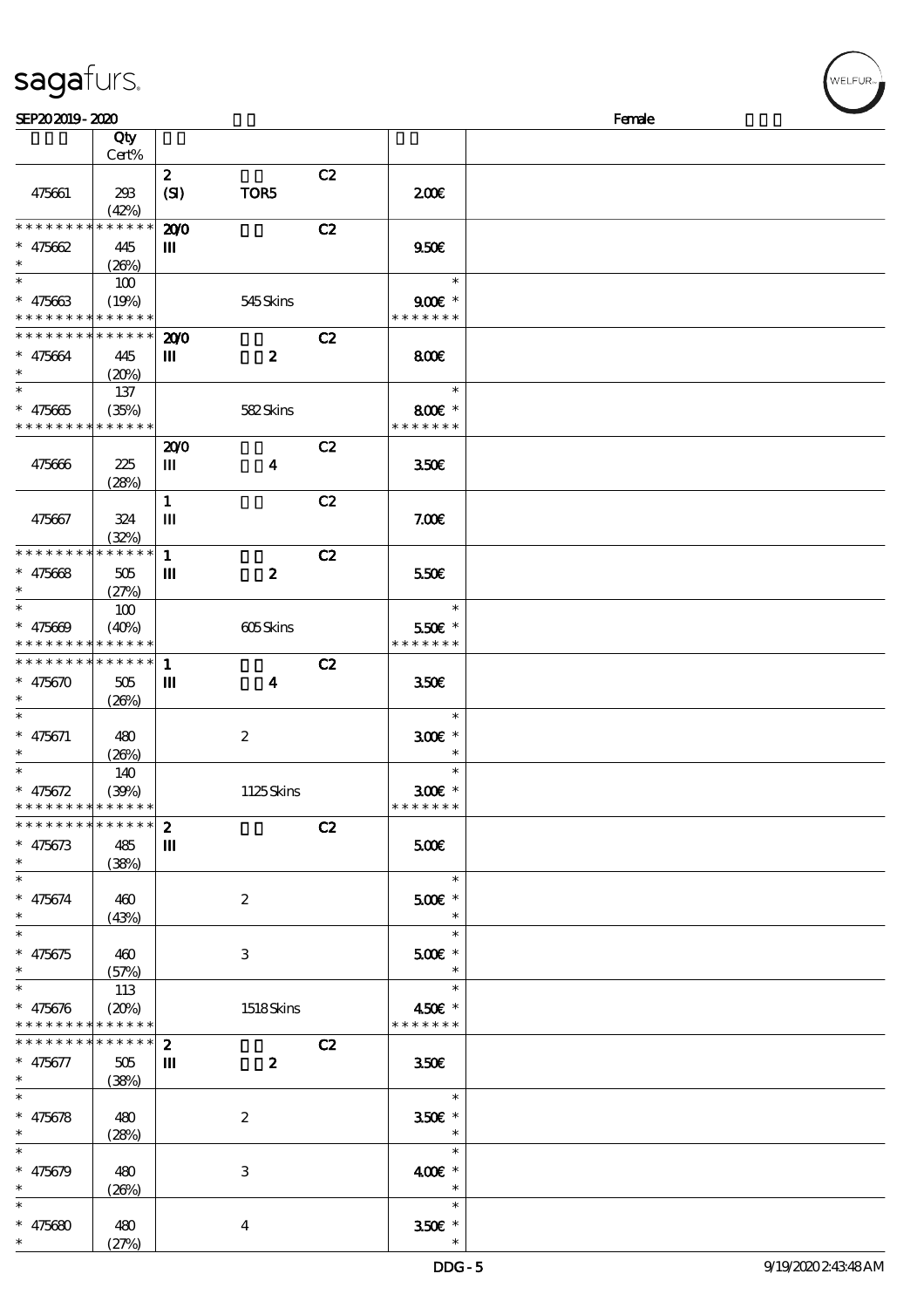| sagafurs.                                              |                      |                  |                  |    |                           | WELFUR <sub>™</sub> |
|--------------------------------------------------------|----------------------|------------------|------------------|----|---------------------------|---------------------|
| SEP202019-2020                                         |                      |                  |                  |    |                           | Female              |
|                                                        | Qty<br>$Cert\%$      |                  |                  |    |                           |                     |
| $\ast$                                                 |                      | $\boldsymbol{z}$ |                  | C2 | $\ast$                    |                     |
| $* 475681$<br>$\ast$                                   | 480<br>(21%)         | Ш                | $\boldsymbol{z}$ |    | $350$ £ *<br>$\ast$       |                     |
| $\ast$                                                 | 126                  |                  |                  |    | $\ast$                    |                     |
| * $475682$<br>* * * * * * * * <mark>* * * * * *</mark> | (17%)                |                  | 2551 Skins       |    | 350€ *<br>* * * * * * *   |                     |
| * * * * * * * * * * * * * * *                          |                      | $\mathbf{z}$     |                  | C2 |                           |                     |
| $* 475683$<br>$\ast$                                   | 505                  | Ш                | $\boldsymbol{4}$ |    | 200E                      |                     |
| $\ast$                                                 | (12%)                |                  |                  |    | $\ast$                    |                     |
| $* 475684$<br>$\ast$                                   | 480                  |                  | $\boldsymbol{2}$ |    | $200E$ *<br>$\ast$        |                     |
| $\overline{\ast}$                                      | (19%)<br>109         |                  |                  |    | $\ast$                    |                     |
| $* 475685$<br>* * * * * * * *                          | (14%)<br>* * * * * * |                  | 1094Skins        |    | $200E$ *<br>* * * * * * * |                     |
|                                                        |                      | $\mathbf{3}$     |                  | C2 |                           |                     |
| 475686                                                 | 170<br>(25%)         | Ш                |                  |    | 400                       |                     |
|                                                        |                      | $\mathbf{3}$     |                  | C2 |                           |                     |
| 475687                                                 | 533<br>(15%)         | Ш                | $\boldsymbol{2}$ |    | 300 <sup>2</sup>          |                     |
|                                                        |                      | $\mathbf{3}$     |                  | C2 |                           |                     |
| 475688                                                 | $317\,$<br>(10%)     | $\mathbf m$      | $\boldsymbol{4}$ |    | 200E                      |                     |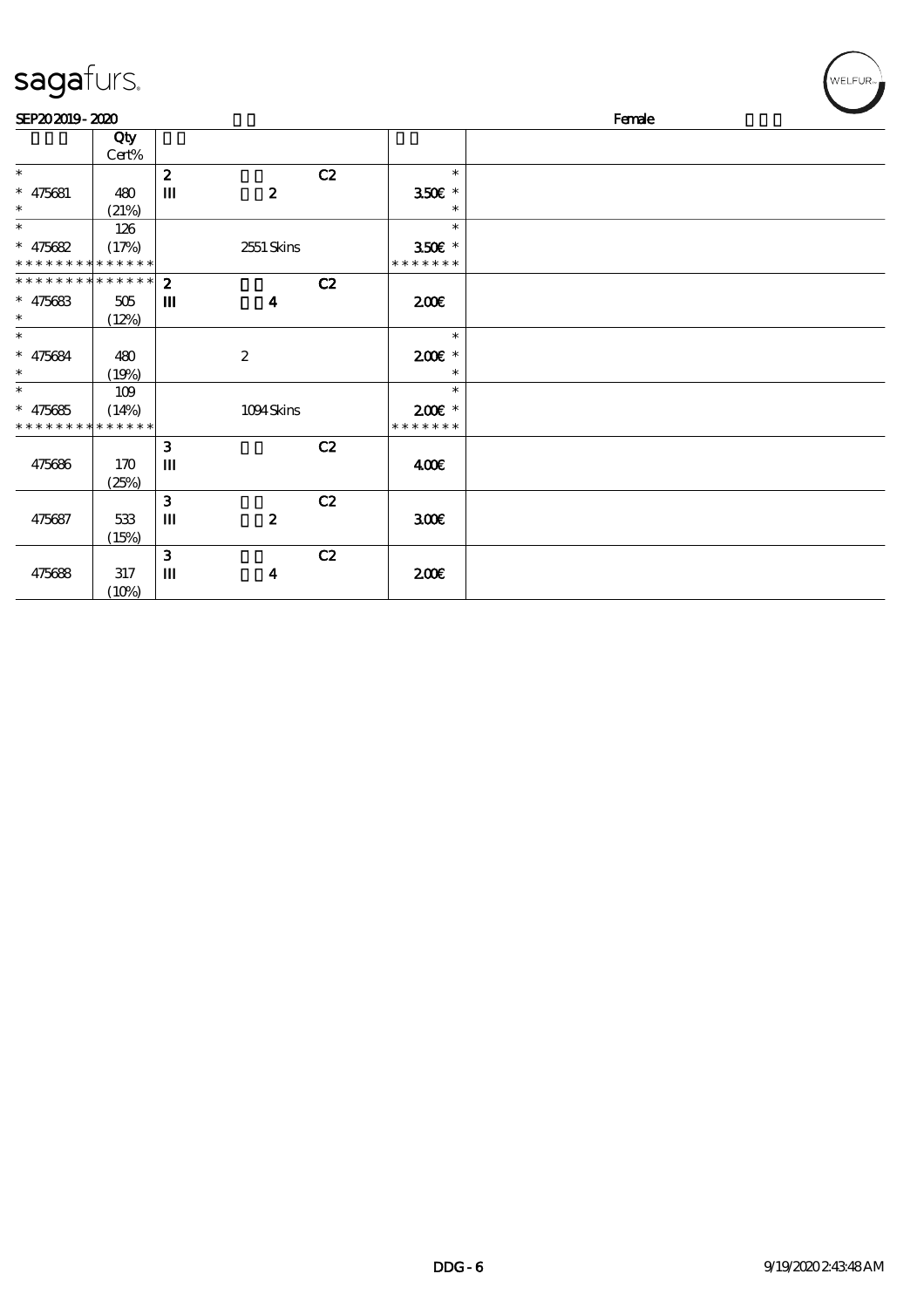| SEP202019-2020  |             |                             |                         |    |                  | Female |
|-----------------|-------------|-----------------------------|-------------------------|----|------------------|--------|
|                 | Qty         |                             |                         |    |                  |        |
|                 | Cert%       |                             |                         |    |                  |        |
|                 |             | $O$ $1$                     |                         | C2 |                  |        |
| 475901          | 420         | (SI)                        |                         |    | 1000E            |        |
|                 | (36%)       |                             |                         |    |                  |        |
| * * * * * * * * | * * * * * * | O <sub>1</sub>              |                         | C2 |                  |        |
| * $475902$      | 425         | $\boldsymbol{\mathrm{(S)}}$ |                         |    | 1200             |        |
| $\ast$          | (44%)       |                             |                         |    |                  |        |
| $\ast$          | 71          |                             |                         |    | $\ast$           |        |
| $* 47590B$      | (43%)       |                             | 496Skins                |    | 11.50£ *         |        |
| * * * * * * * * | * * * * * * |                             |                         |    | * * * * * * *    |        |
| * * * * * * * * | * * * * * * | $\boldsymbol{z}$            |                         | C2 |                  |        |
| $* 475004$      | 485         | (S)                         |                         |    | 7.00E            |        |
| $\ast$          | (31%)       |                             |                         |    |                  |        |
| $\ast$          | 236         |                             |                         |    | $\ast$           |        |
| $* 475905$      | (27%)       |                             | 721 Skins               |    | $7.00E$ *        |        |
| * * * * * * * * | * * * * * * |                             |                         |    | * * * * * * *    |        |
|                 |             | $\boldsymbol{z}$            |                         | C2 |                  |        |
| 475906          | 533         | (S)                         |                         |    | 850E             |        |
|                 | (41%)       |                             |                         |    |                  |        |
| * * * * * * * * | * * * * * * | 3/4                         |                         | C2 |                  |        |
| $* 475907$      | 485         | (S)                         |                         |    | 500              |        |
| $\ast$          | (12%)       |                             |                         |    |                  |        |
| $\ast$          | 412         |                             |                         |    | $\ast$           |        |
| $* 475008$      | (23%)       |                             | 897Skins                |    | 450€ *           |        |
| * * * * * * * * | * * * * * * |                             |                         |    | * * * * * * *    |        |
| * * * * * * * * | * * * * * * | 3/4                         |                         | C2 |                  |        |
| $* 475009$      | 465         | $\boldsymbol{\mathrm{(S)}}$ |                         |    | 500              |        |
| $\ast$          | (20%)       |                             |                         |    |                  |        |
| $\ast$          | 195         |                             |                         |    | $\ast$           |        |
| $* 475910$      | (14%)       |                             | 660Skins                |    | 500€ *           |        |
| * * * * * * * * | * * * * * * |                             |                         |    | * * * * * * *    |        |
|                 |             |                             |                         |    |                  | Female |
|                 |             |                             |                         |    |                  |        |
|                 |             |                             |                         |    |                  |        |
|                 |             | $\mathbf{1}$                |                         | C2 |                  |        |
| 475912          | 332         | (SI)                        | $\mathbf{1}$            |    | 850E             |        |
|                 | (33%)       |                             |                         |    |                  |        |
| * * * * * * * * | * * * * * * | $\mathbf{1}$                |                         | C2 |                  |        |
| $* 475913$      | 425         | $\boldsymbol{\mathcal{S}}$  | $\mathbf{1}$            |    | 950E             |        |
| $\ast$          | (29%)       |                             |                         |    |                  |        |
| $\ast$          | 67          |                             |                         |    | $\ast$           |        |
| $* 475914$      | (17%)       |                             | 492Skins                |    | $900$ *          |        |
| * * * * * * * * | * * * * * * |                             |                         |    | * * * * * * *    |        |
|                 |             | $\mathbf{1}$                |                         | C2 |                  |        |
| 475915          | 169         | (SI)                        | $\boldsymbol{z}$        |    | 550€             |        |
|                 | (24%)       |                             |                         |    |                  |        |
|                 |             | $\mathbf{1}$                |                         | C2 |                  |        |
| 475916          | 277         | $\boldsymbol{S}$            | $\boldsymbol{z}$        |    | 7.00E            |        |
|                 | (16%)       |                             |                         |    |                  |        |
|                 |             | $O$ $1$                     |                         | C2 |                  |        |
| 475917          | 95          | (SI)                        | $\mathbf{3}$            |    | 350 <sup>2</sup> |        |
|                 |             |                             |                         |    |                  |        |
|                 | (16%)       | O(1)                        |                         | C2 |                  |        |
|                 |             |                             |                         |    |                  |        |
| 475918          | 246         | (S)                         | $\mathbf{3}$            |    | 500              |        |
|                 | (6%)        |                             |                         |    |                  |        |
|                 |             | O(1)                        |                         | C2 |                  |        |
| 475919          | 399         | (SI)                        | $\overline{\mathbf{4}}$ |    | 350 <sup>2</sup> |        |
|                 | (10%)       |                             |                         |    |                  |        |
|                 |             | $O$ $1$                     |                         | C2 |                  |        |
| 475920          | 309         | (SI)                        | 5                       |    | 250€             |        |

 $(5%)$ 

sagafurs.

WELFUR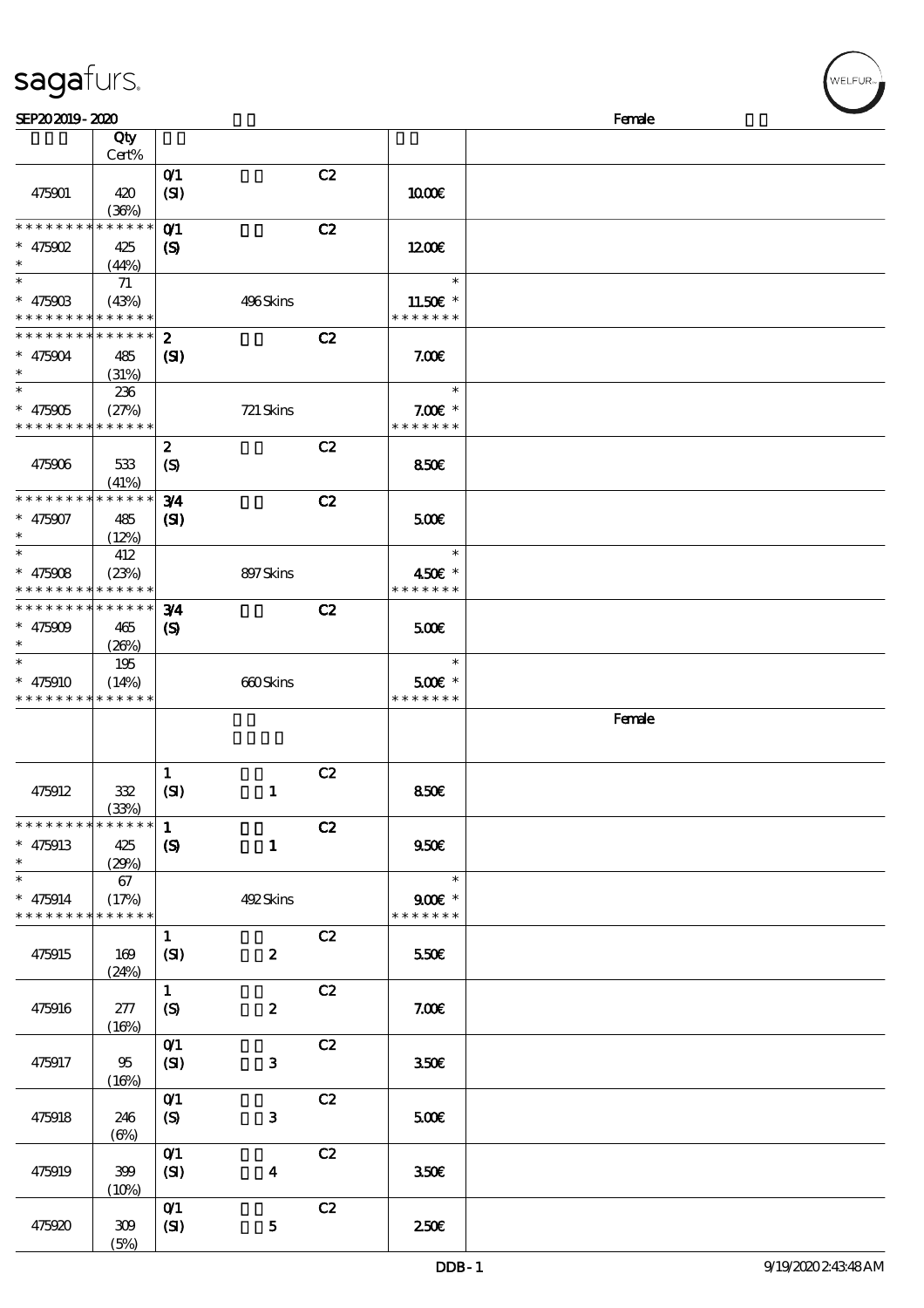|  | sagafurs. |
|--|-----------|
|  |           |

| SEP202019-2020                                             |              |                                      |                  |    |                  | Female |  |
|------------------------------------------------------------|--------------|--------------------------------------|------------------|----|------------------|--------|--|
|                                                            | Qty          |                                      |                  |    |                  |        |  |
|                                                            | Cert%        |                                      |                  |    |                  |        |  |
|                                                            |              | $\mathbf{z}$                         |                  | C2 |                  |        |  |
| 475921                                                     | 325<br>(17%) | (SI)                                 | $\mathbf{1}$     |    | 550€             |        |  |
|                                                            |              | $\boldsymbol{z}$                     |                  | C2 |                  |        |  |
| 475922                                                     | 435          | (S)                                  | $\mathbf{1}$     |    | 650€             |        |  |
|                                                            | (22%)        |                                      |                  |    |                  |        |  |
|                                                            |              | $\boldsymbol{z}$                     |                  | C2 |                  |        |  |
| 475923                                                     | 127          | (SI)                                 | $\pmb{2}$        |    | 400€             |        |  |
|                                                            | (18%)        |                                      |                  |    |                  |        |  |
|                                                            |              | $\boldsymbol{z}$                     |                  | C2 |                  |        |  |
| 475924                                                     | 325<br>(16%) | $\boldsymbol{S}$                     | $\boldsymbol{z}$ |    | 500              |        |  |
| * * * * * * * * * * * * * *                                |              | $\mathbf{3}$                         |                  | C2 |                  |        |  |
| $* 475925$                                                 | 525          | (S)                                  | $\mathbf{1}$     |    | 450E             |        |  |
| $\ast$                                                     | (9%)         |                                      |                  |    |                  |        |  |
| $\ast$                                                     | 198          |                                      |                  |    | $\ast$           |        |  |
| $* 475926$                                                 | (15%)        |                                      | 723Skins         |    | 450€ *           |        |  |
| * * * * * * * * * * * * * *<br>* * * * * * * * * * * * * * |              |                                      |                  |    | * * * * * * *    |        |  |
| $* 475927$                                                 |              | 3                                    |                  | C2 |                  |        |  |
| $\ast$                                                     | 505<br>(11%) | $\boldsymbol{\mathrm{(S)}}$          | $\mathbf{1}$     |    | 500              |        |  |
| $\overline{\ast}$                                          | 401          |                                      |                  |    | $\ast$           |        |  |
| $* 475928$                                                 | (17%)        |                                      | 906Skins         |    | 500€ *           |        |  |
| * * * * * * * *                                            | * * * * * *  |                                      |                  |    | * * * * * * *    |        |  |
|                                                            |              | $\mathbf{3}$                         |                  | C2 |                  |        |  |
| 475929                                                     | 321          | $\boldsymbol{S}$                     | $\boldsymbol{z}$ |    | 400              |        |  |
|                                                            | (10%)        |                                      |                  |    |                  |        |  |
|                                                            | 157          | 2/3                                  | $\mathbf{3}$     | C2 | 300E             |        |  |
| 475930                                                     | (7%)         | (SI)                                 |                  |    |                  |        |  |
|                                                            |              | 2/3                                  |                  | C2 |                  |        |  |
| 475931                                                     | 322          | $\boldsymbol{S}$                     | $\mathbf{3}$     |    | 300              |        |  |
|                                                            | (9%)         |                                      |                  |    |                  |        |  |
|                                                            |              | 2/3                                  |                  | C2 |                  |        |  |
| 475932                                                     | 402          | (SI)                                 | $\boldsymbol{4}$ |    | 200              |        |  |
|                                                            | (7%)         | 2/3                                  |                  | C2 |                  |        |  |
| 475933                                                     | 167          | (SI)                                 | $\mathbf{5}$     |    | (200E)           |        |  |
|                                                            | (10%)        |                                      |                  |    |                  |        |  |
|                                                            |              | $\overline{\mathbf{4}}$              |                  | C2 |                  |        |  |
| 475934                                                     | 281          | (SI)                                 | $\mathbf{1}$     |    | 350E             |        |  |
|                                                            | (3%)         |                                      |                  |    |                  |        |  |
| 475935                                                     | 429          | $\boldsymbol{4}$<br>$\boldsymbol{S}$ | $\mathbf{1}$     | C2 | 400€             |        |  |
|                                                            | (8%)         |                                      |                  |    |                  |        |  |
|                                                            |              | 3/4                                  |                  | C2 |                  |        |  |
| 475936                                                     | 260          | (SI)                                 | $\boldsymbol{z}$ |    | 350E             |        |  |
|                                                            | (5%)         |                                      |                  |    |                  |        |  |
|                                                            |              | $\overline{\mathbf{4}}$              |                  | C2 |                  |        |  |
| 475937                                                     | 164          | $\boldsymbol{\mathrm{(S)}}$          | $\boldsymbol{z}$ |    | 350 <sup>2</sup> |        |  |
|                                                            | (9%)         | 5 <sup>1</sup>                       |                  | C2 |                  |        |  |
| 475938                                                     | 545          | (SI)                                 | $\pmb{2}$        |    | 200              |        |  |
|                                                            | $(\Theta)$   |                                      |                  |    |                  |        |  |
|                                                            |              | O(1)                                 |                  | C2 |                  |        |  |
| 475939                                                     | 251          | (SI)                                 | SHE1             |    | 850€             |        |  |
|                                                            | (21%)        |                                      |                  |    |                  |        |  |
|                                                            |              | $O$ <sup><math>\prime</math></sup>   |                  | C2 |                  |        |  |
| 475940                                                     | 314<br>(15%) | (SI)                                 | SHE3             |    | 500€             |        |  |
|                                                            |              |                                      |                  |    |                  |        |  |

**ELFUR**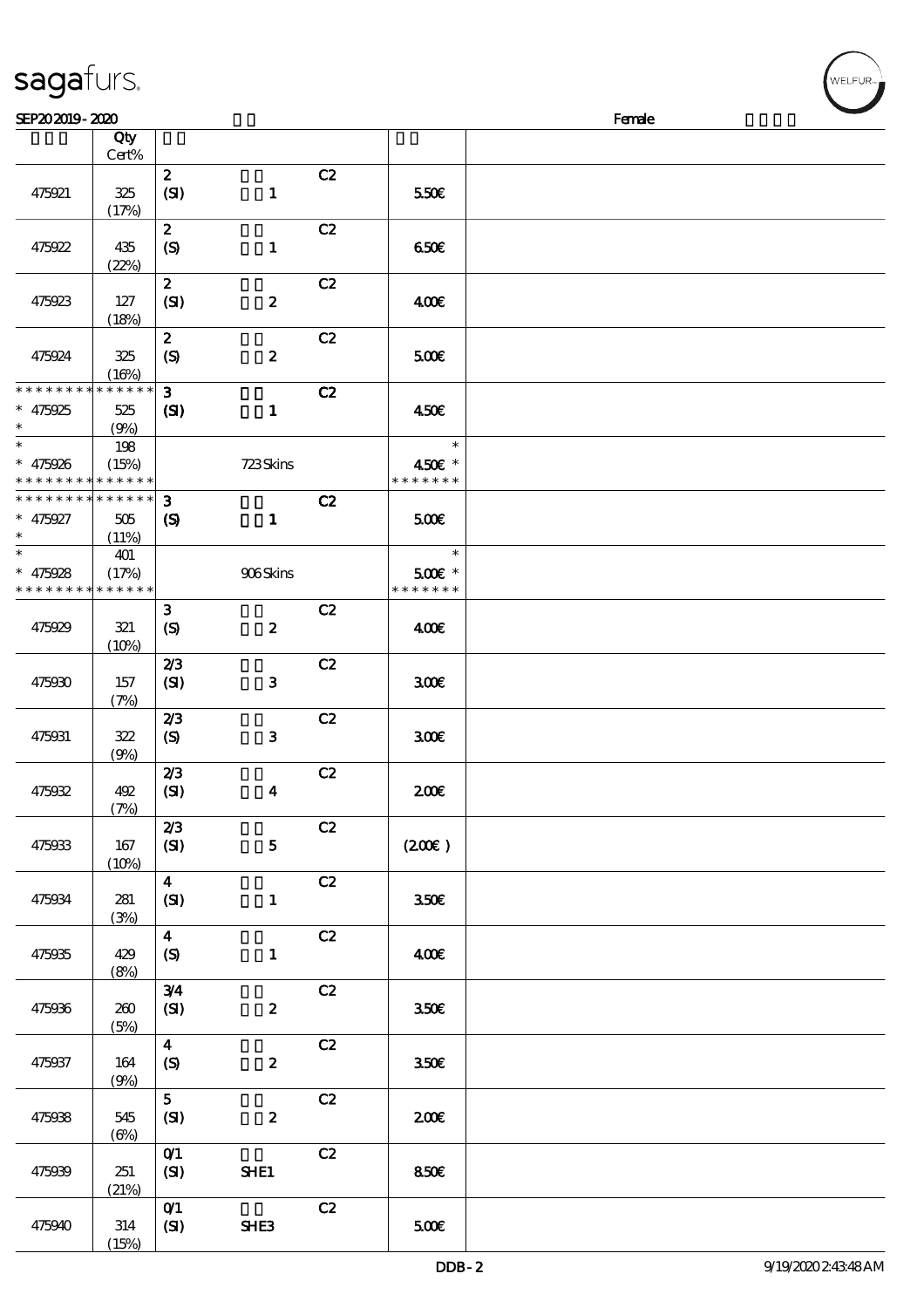| sagafurs.                                           |                             |                                    |          |    |                                                 |        | $(\forall ELFUR_{\approx})$ |
|-----------------------------------------------------|-----------------------------|------------------------------------|----------|----|-------------------------------------------------|--------|-----------------------------|
| SEP202019-2020                                      |                             |                                    |          |    |                                                 | Female |                             |
|                                                     | Qty<br>Cert%                |                                    |          |    |                                                 |        |                             |
| 475941                                              | 395<br>(32%)                | $\boldsymbol{z}$<br>(S)            | SHE1     | C2 | 600                                             |        |                             |
| 475942                                              | 298<br>(15%)                | $\boldsymbol{2}$<br>(S)            | SHE3     | C2 | 300 <sup>2</sup>                                |        |                             |
| 475943                                              | 385<br>(16%)                | 1/2<br>(SI)                        | SHE5     | C2 | 200E                                            |        |                             |
| 475944                                              | 372<br>(14%)                | $\mathbf{3}$<br>(S)                | SHE1     | C2 | 450E                                            |        |                             |
| 475945                                              | 144<br>(10%)                | $\boldsymbol{4}$<br>(S)            | SHE1     | C2 | 300 <sup>2</sup>                                |        |                             |
| * * * * * * * *<br>$* 475946$<br>$\ast$             | * * * * * *<br>525<br>(18%) | 3/4<br>$\boldsymbol{\mathrm{(S)}}$ | SHE3     | C2 | (200)                                           |        |                             |
| $\ast$<br>$* 475947$<br>* * * * * * * * * * * * * * | 150<br>(16%)                |                                    | 675Skins |    | $\ast$<br>$(200\varepsilon)^*$<br>* * * * * * * |        |                             |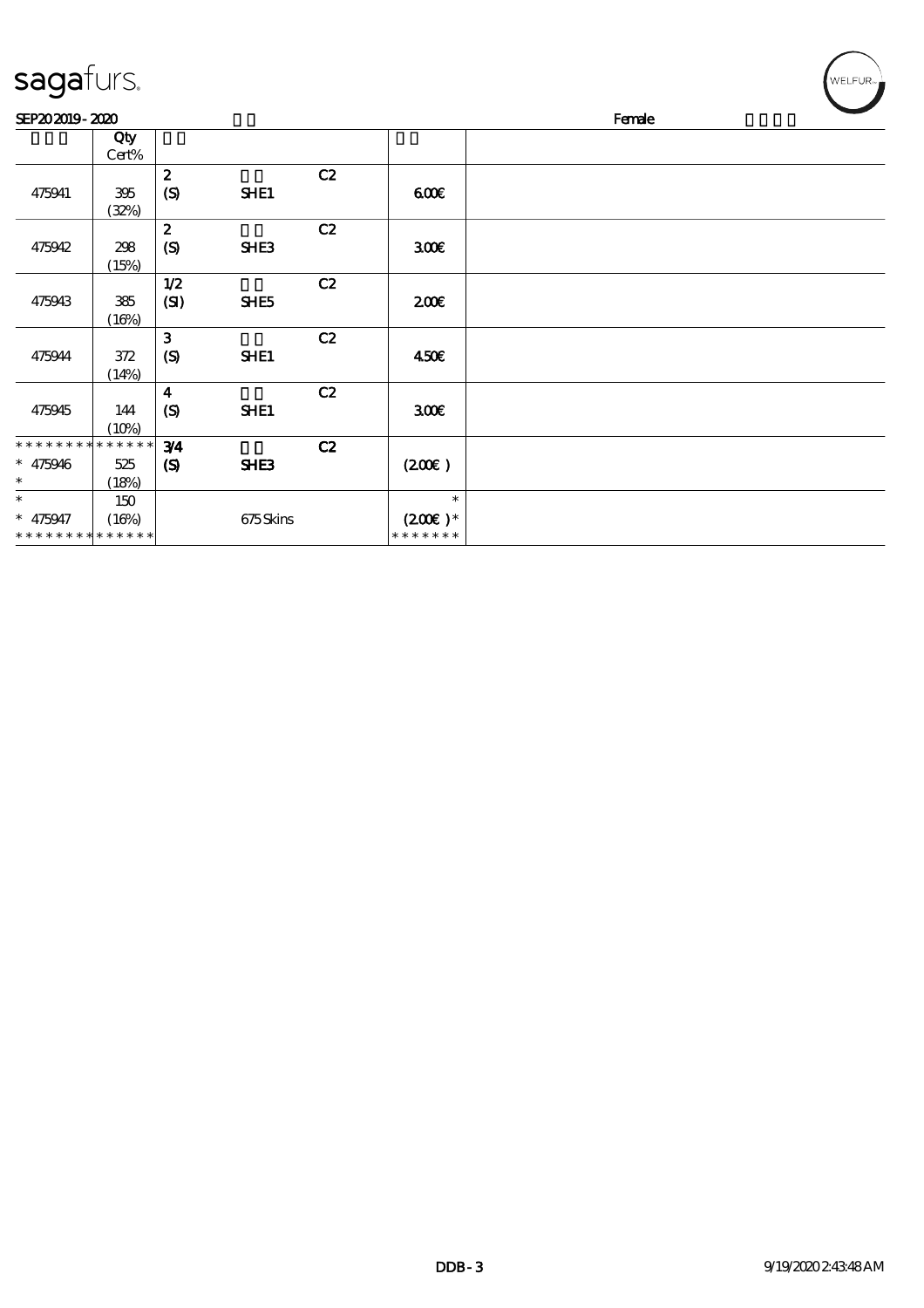|                                          | Cert%                                      |                             |                  |                         |                        |        |
|------------------------------------------|--------------------------------------------|-----------------------------|------------------|-------------------------|------------------------|--------|
|                                          |                                            | $\mathbf{O}$                |                  | C2                      |                        |        |
| 475981                                   | 202                                        | $\boldsymbol{S}$            | $\mathbf{1}$     |                         | 1550€                  |        |
|                                          | (12%)                                      |                             |                  |                         |                        |        |
| * * * * * * * *                          | * * * * * *                                |                             |                  |                         |                        |        |
|                                          |                                            | O(1)                        |                  | C2                      |                        |        |
| * $475982$                               | 445                                        | $\mathbf{S}$                | $\mathbf{1}$     |                         | 1250                   |        |
| $\ast$                                   | (33%)                                      |                             |                  |                         |                        |        |
| $\ast$                                   | 348                                        |                             |                  |                         | $\ast$                 |        |
| $* 475983$                               | (29%)                                      |                             | 793Skins         |                         | $1250$ $\varepsilon$ * |        |
| * * * * * * * * * * * * * *              |                                            |                             |                  |                         | * * * * * * *          |        |
| ************** 1                         |                                            |                             |                  |                         |                        |        |
|                                          |                                            |                             |                  | C2                      |                        |        |
| $* 475084$                               | 465                                        | (S)                         | $\mathbf{1}$     |                         | 1250E                  |        |
| $\ast$                                   | (24%)                                      |                             |                  |                         |                        |        |
| $\ast$                                   | 408                                        |                             |                  |                         | $\ast$                 |        |
| $* 475985$                               | (31%)                                      |                             | 873Skins         |                         | $1200E$ *              |        |
| * * * * * * * * * * * * * * *            |                                            |                             |                  |                         | * * * * * * *          |        |
|                                          |                                            | O(1)                        |                  | C2                      |                        |        |
| 475986                                   |                                            |                             |                  |                         |                        |        |
|                                          | 440                                        | $\boldsymbol{\mathrm{(S)}}$ | $\boldsymbol{z}$ |                         | 1350E                  |        |
|                                          | (30%)                                      |                             |                  |                         |                        |        |
| * * * * * * * * <mark>* * * * * *</mark> |                                            | $\boldsymbol{2}$            |                  | C2                      |                        |        |
| $* 475987$                               | 485                                        | (S)                         | $\mathbf{1}$     |                         | 900                    |        |
| $\ast$                                   | (31%)                                      |                             |                  |                         |                        |        |
| $\ast$                                   | 207                                        |                             |                  |                         | $\ast$                 |        |
| $* 475088$                               | (34%)                                      |                             | 692Skins         |                         | 9506 *                 |        |
| * * * * * * * * <mark>* * * * * *</mark> |                                            |                             |                  |                         | * * * * * * *          |        |
| * * * * * * * * * * * * * * *            |                                            |                             |                  |                         |                        |        |
|                                          |                                            | $\boldsymbol{z}$            |                  | C2                      |                        |        |
| $* 475080$                               | 465                                        | $\boldsymbol{\mathsf{(S)}}$ | $\mathbf{1}$     |                         | 1000E                  |        |
| $\ast$                                   | (25%)                                      |                             |                  |                         |                        |        |
| $\ast$                                   | 385                                        |                             |                  |                         | $\ast$                 |        |
| $* 475900$                               | (42%)                                      |                             | 850Skins         |                         | $950E$ *               |        |
| * * * * * * * * * * * * * *              |                                            |                             |                  |                         | * * * * * * *          |        |
|                                          |                                            | $\boldsymbol{z}$            |                  | C2                      |                        |        |
| 475991                                   | 238                                        | $\boldsymbol{\mathrm{(S)}}$ | $\boldsymbol{z}$ |                         | 900                    |        |
|                                          |                                            |                             |                  |                         |                        |        |
|                                          | (39%)                                      |                             |                  |                         |                        |        |
|                                          |                                            |                             |                  |                         |                        | Female |
|                                          |                                            |                             |                  |                         |                        |        |
|                                          |                                            |                             |                  |                         |                        |        |
|                                          |                                            | $\mathbf 0$                 |                  | C2                      |                        |        |
| 475993                                   | 327                                        | $\boldsymbol{S}$            |                  | $1 \quad 1$             | <b>1300€</b>           |        |
|                                          | (10%)                                      |                             |                  |                         |                        |        |
|                                          |                                            | $\mathbf{o}$                |                  | C2                      |                        |        |
| 475994                                   | 186                                        | (SI)                        | $\mathbf{1}$     | $\overline{\mathbf{z}}$ | 1000E                  |        |
|                                          |                                            |                             |                  |                         |                        |        |
|                                          | (21%)                                      |                             |                  |                         |                        |        |
|                                          |                                            | $\mathbf{O}$                |                  | C2                      |                        |        |
| 475995                                   | 155                                        | (S)                         |                  | $1 \t2$                 | 1000E                  |        |
|                                          | (3%)                                       |                             |                  |                         |                        |        |
|                                          |                                            | $\mathbf{1}$                |                  | C2                      |                        |        |
| 475996                                   | 478                                        | (SI)                        |                  | $1 \quad 1$             | 950E                   |        |
|                                          | (38%)                                      |                             |                  |                         |                        |        |
| * * * * * * * *                          | * * * * * *                                | $\mathbf{1}$                |                  | C2                      |                        |        |
|                                          |                                            |                             |                  |                         |                        |        |
| * 475997                                 | 465                                        | $\boldsymbol{\mathcal{S}}$  |                  | $1 \quad 1$             | 11.00E                 |        |
| $*$                                      | (28%)                                      |                             |                  |                         |                        |        |
| $\ast$                                   | 356                                        |                             |                  |                         | $\ast$                 |        |
| $* 475998$                               | (19%)                                      |                             | 821 Skins        |                         | $11.00E$ *             |        |
|                                          | * * * * * * * * <mark>* * * * * * *</mark> |                             |                  |                         | * * * * * * *          |        |

说明 价格

顺序号 Qty

475999 216

 $47600$  438

(21%)

 $(9%)$ 

 $\frac{1}{\text{(S1)}}$   $\frac{C2}{1}$ 

1 **C2** 

(S)  $1 \t 2 \t 850 \t \t 50$ 

 $\begin{array}{|c|c|c|c|c|c|}\n\hline\n1 & 2 & 8506 \\
\hline\n\end{array}$ 

**NELFUR**